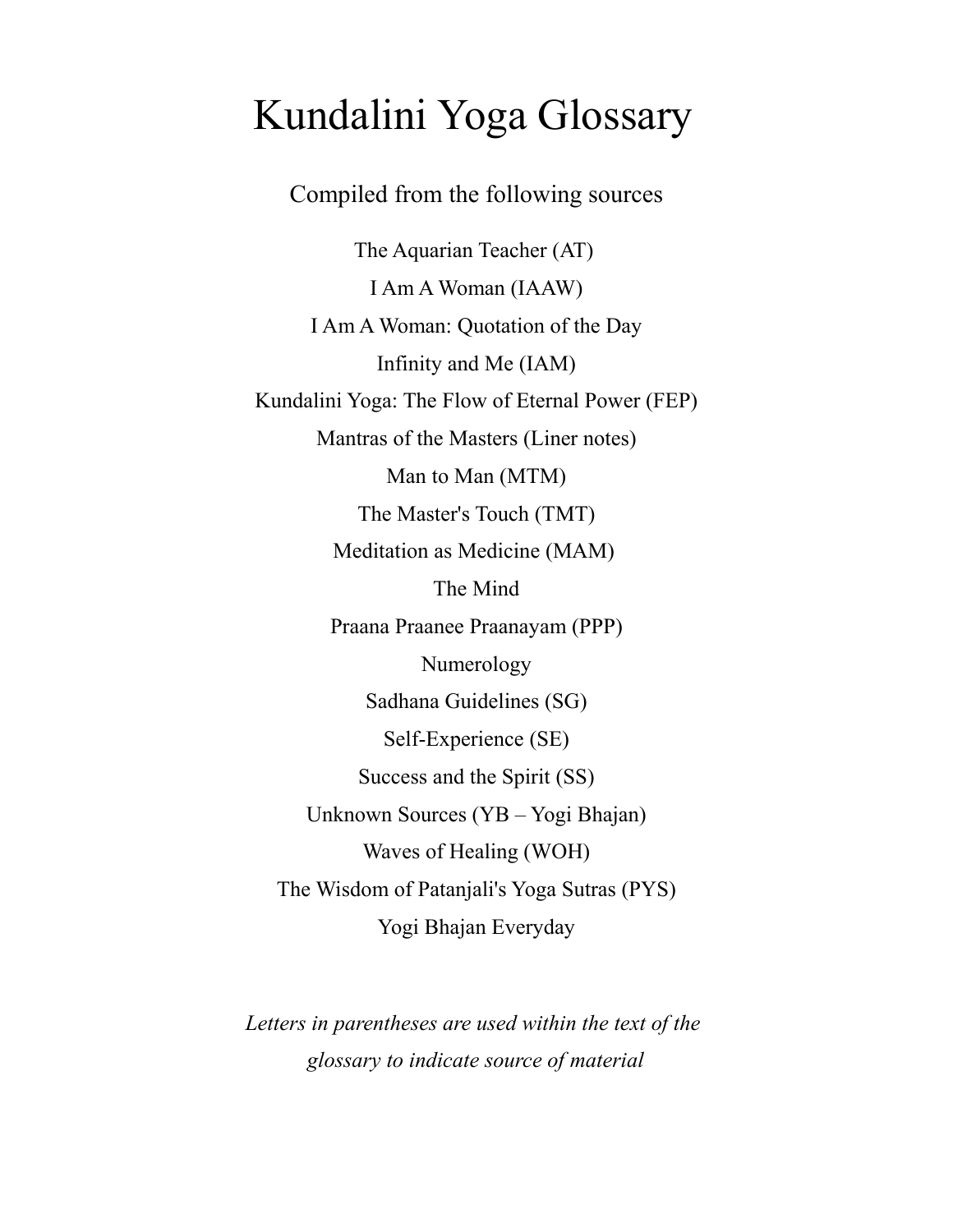## Abhinivesha

• Clinging to the status quo. (PS 2.3, PYS p. 60)

#### Abhyasa

- Practice. (PS 1.12, PYS p. 19)
- $\blacklozenge$  Abhyasa is the effort of remaining present. (PS 1.13, PYS p. 19)
- Our efforts to gain steady attention or an independent will may be egotistic and self-centered as we begin; we may wish for salvation or enlightenment for personal glory. If that is where we are, we acknowledge the fact, but it is important not to abandon the practice because we believe it is driven by the wrong motivation. The practice of yoga itself transforms. Yoga has a magical quality: its practice gradually reveals our motivations and small-heartedness to ourselves, and it purifies and cleanses them.

Continuous care and attention in seeing ourselves more and more impartially, suffering ourselves as we are, and being compassionate to ourselves, slowly establishes in us a stillness of the mind and heart. Abhyasa is firmly grounded when the practice of yoga is mindfully attended to for a long time without interruption. (PYS p. 19)

## **Accomplishment**

- $\bullet$  In fact, accomplishment is for your own nobility or for somebody's nobility, that's what makes it an accomplishment, otherwise it is not an accomplishment. If you can nurse, nurture, love, take care, make a person grow, and from the heart, the person says, "thank you," there is no more blessing than that, there is no more prayer than that, there is no more goodwill than that. But if your actions make a person go crazy and create fear and insecurity, anger and dirty language, then there is no better curse than that either. (MTM p. 324)
- You achieve what you speak. Your speaking power makes it possible for you to achieve everything, or nothing.  $(MTM p. 115)$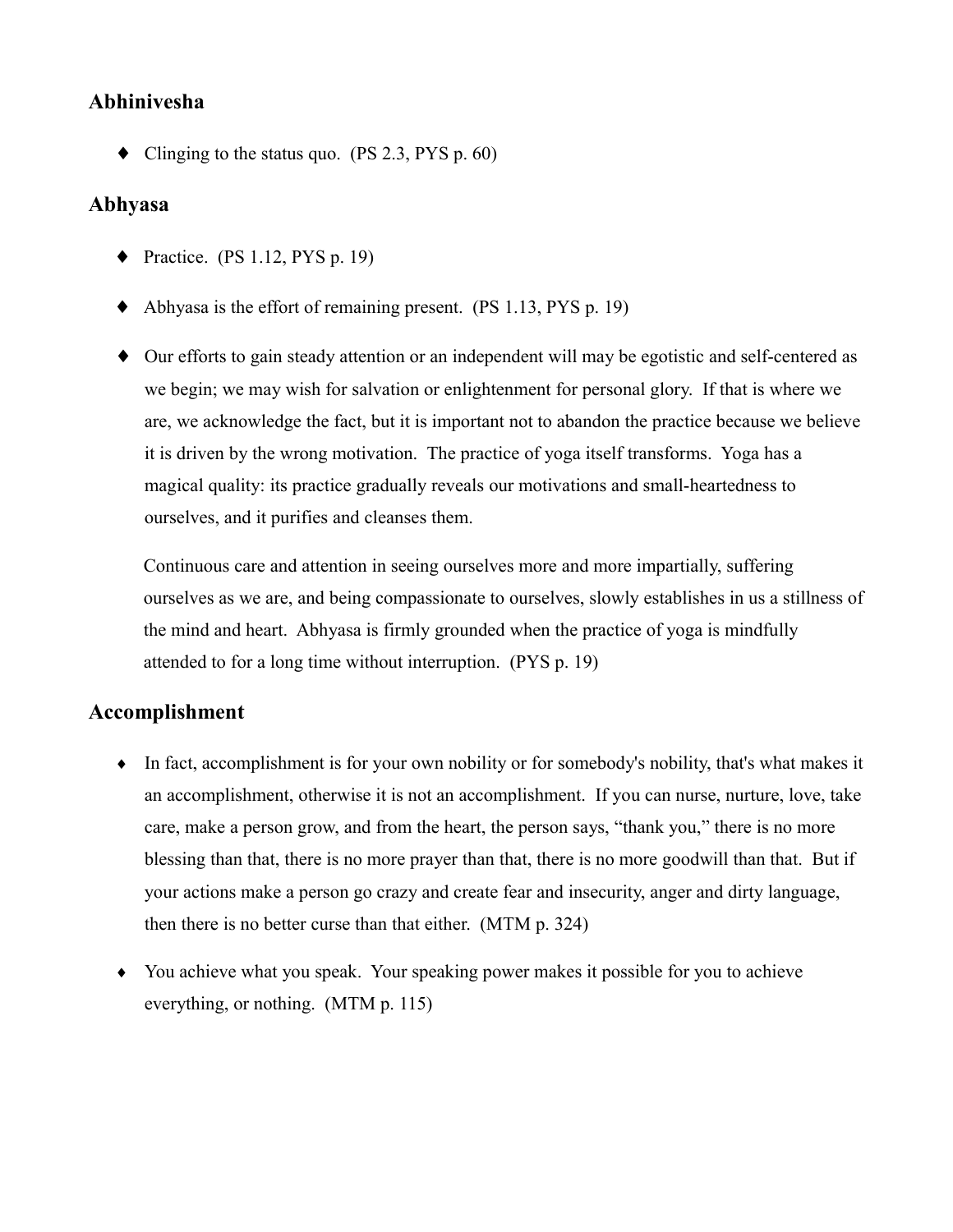# **Ad Guray Nameh Meditation**

- You are guided from the primal core and beginning, through every moment of experience and activity, guided in your heart's deepest truth and being by the unseen Infinity of your highest self. This is a mantra, which clears the clouds of doubt and opens us to guidance and protection. It surrounds the magnetic field with protective light. (AT p. 82)
- Ad Guray Nameh is chanted in a 4-part rhythm. With each part we are linking in to the lineage of the Gurus and creating a circle of Light and protection around us. This practice connects us with our spiritual lineage and all of the prayers and meditations ever offered within that path. It connects us with our path's strong, loving protections and alerts our spiritual guides and teachers that we are about to go into deep meditation and we would like them to guide and protect us as we do so. In meditation it is common to go into a different state or zone, and it is helpful to have guardians there while we do so, and to take care of our earthly bodies, and alert us to return if we need to for any reason.
	- Ad Guray Nameh: We chant while focusing on feeling/seeing a brilliant Light on the right side of the body, and imagining Guru Nanak, the first Guru, there at our right side.
	- Jugad Guray Nameh: We do the same thing at the back of our body, while imagining liking in with the second Guru, Guru Angad, as we mentally draw that circle of Light to cover our back.
	- Sat Guray Nameh: We bring the Light circle around to the left side of the body, and  $\bullet$ visualize the third Guru, Guru Amar Das, protecting and connecting with us.
	- Siri Guru Devay Nameh: We bring the Light full circle and visualize/feel Guru Ram Das, the healer and protector, right in front of us leading our way, as we move forward encased in this powerful "egg" of Light and protection. (Holy Kaur Khalsa of Portland, Oregon)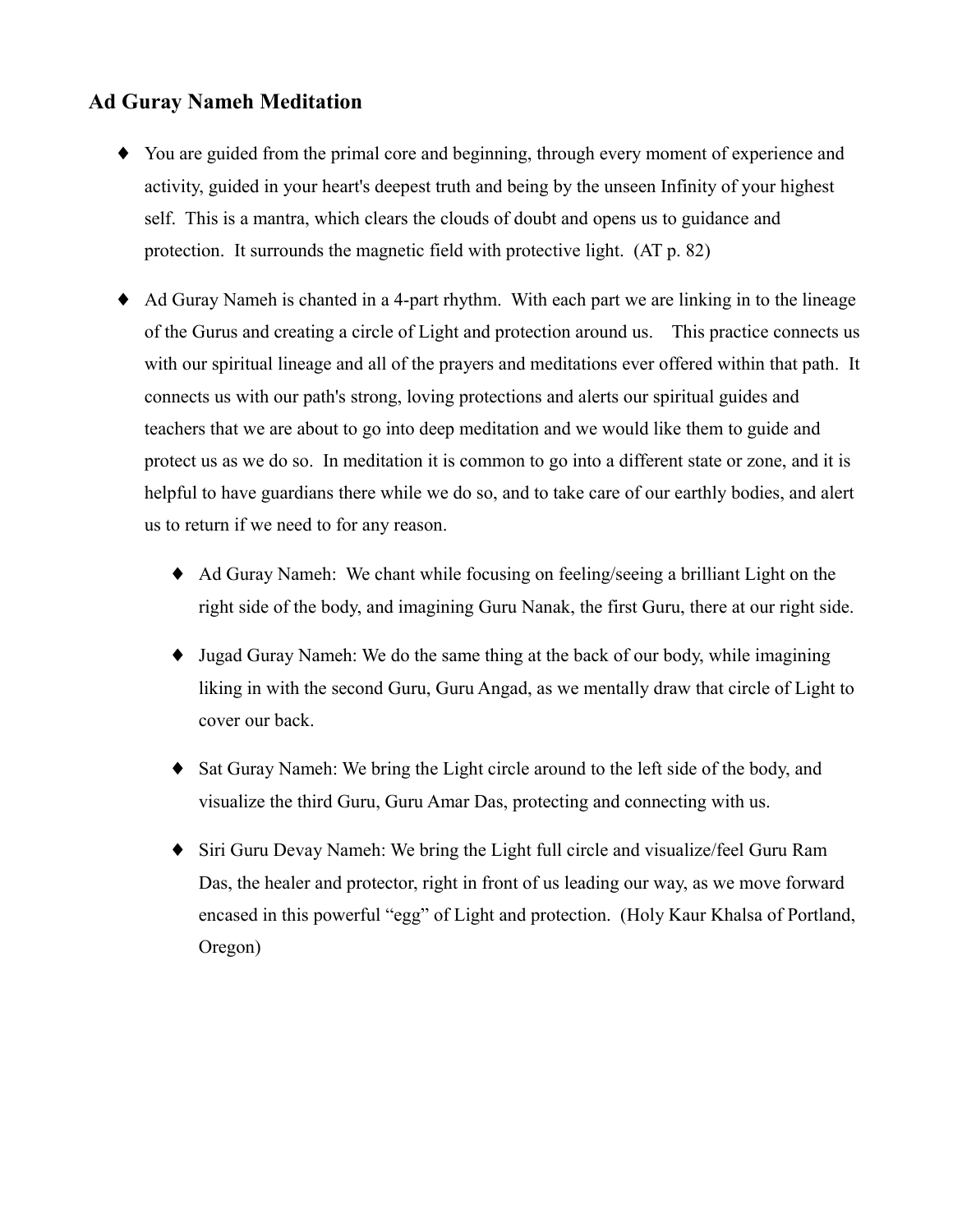#### **Adi Mantra** (Ong Namo Guru Dev Namo)

I bow to the subtle divine wisdom, the divine teacher within. O Lord Creator, Infinite Teacher, who is transparent and unseen, I bow to you.

- $\bullet$  It sets the link. As it says in the scripture: "Teaching through the golden ray. (AT p. 265)
- An ancient yogic mantra, which allows the chanter to relate instantly to the divine teacher within.
- If you read most old books about yoga, they say Kundalini Yoga is the most powerful of all yogas, but that it is dangerous. The fact is that if you practice it in the correct form, chant the universal Nam, and humble yourself before your highest Self or Teacher, it is perfectly safe. The Adi mantra opens the protective channel of energy for Kundalini Yoga and brings you into the fold of the Golden Chain. It has been suggested that you should be able to visualize your Teacher seated over the crown of your head when reciting this mantra. (SG  $p. 71)$
- *Adi* means "first" or "primal." Mantra is the creative projection of the mind through sound. This mantra is the first creative action. It centers you into the higher self and reminds your lower minds that it is not your ego that will practice or teach Kundalini Yoga. It is an invitation to your higher self to take the helm and guide the course of the experience. Technically it is the lining mantra for the Golden Chain. The Golden Chain is the inner spark of kundalini that is passed person to person; teacher to student; guru to teacher; cosmos and God to Guru. By chanting this and linking yourself consciously, the exercises and meditations that you practice are guided by your higher consciousness and all the teachers that have brought this opportunity to you. It makes you very receptive and sensitive to the messages of your body, mind and intuition. (AT p. 78)
- This is called Nadi Sodhana Kriya. Kriya means an action, sodhana means, "to make something perfect," and nadi means all the channels of energy in the body and mind. This is a kriva whose action is to purify and perfect the channels of the body and mind so you can become a clear channel of the teachings, and not of your own ego trip. (AT p. 268)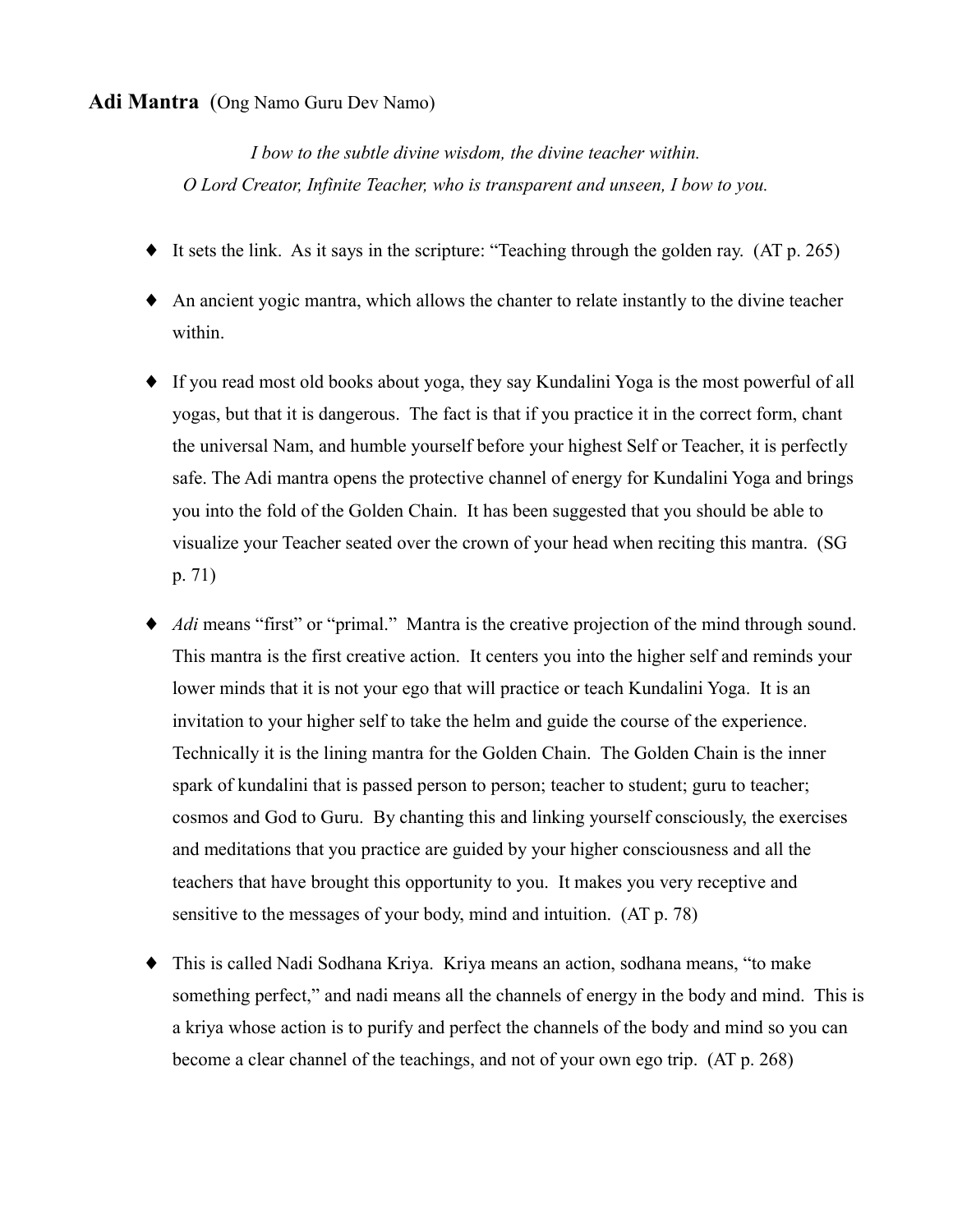- $\bullet$  The Adi Mantra is used a link whenever you teach or practice Kundalini Yoga. When you chant Ong Namo, you link to the Golden Chain and the fourth ether, and your "self" dissolves so you can serve through that flow. When you chant the complete Adi Mantra, you remain immersed in the relationship so you can receive personal guidance.
- $\bullet$  The Adi Mantra is a meditative link between you as a finite personality and you as a flow of the Infinite consciousness that guides the Kundalini energy. We chant instead of singing, as the technology of chanting the Adi Mantra zeros the ego, allowing all ten bodies to merge in the Naad.
- Practice this mantra to become a master of the ability to put aside your own fears, pride, expectations and manipulations. Let the link of consciousness touch you and teach through you.  $(AT p. 78)$
- Whenever you chant Ong Namo Guru Dev Namo, through the grace and blessing of Guru Ram Das, Bhagvaic, the creative power of the universe, God, the Ultimate, the Infinite, dwells in you as a yogi, and that is what you teach. Concentrate on the Heavens when you chant it. See what a difference it makes. (AT p. 280)
- $\bullet$  The Adi Mantra connects us to the Golden Chain, the inner spark of kundalini that links us to the masters and saints who have preceded us on this path. The Adi Mantra centers us into the higher self and reminds our lower minds that it is not our ego that will practice or teach Kundalini Yoga. If the limited individual ego in which we normally live is a small pond, then Ong Namo releases us into a vast and endless ocean. Guru Dev Namo gives us the experience of the wisest sailor and all or the charts to guide us to the many ports we are to serve and experience. (AT p. 280)

## **Adi Shakti**

 $\blacklozenge$  The mother is the vessel through which one enters planet Earth. In the yogic tradition, the woman is called Adi Shakti, which is the primal energy or force. Each woman carries this blessing, and with this blessing comes the very important responsibility of being a mother. She has the power to conceive and create through the power of her surrender, her love, her clarity and purity, whether it be creating children of her body, ideas, or environments. (AT p. 230)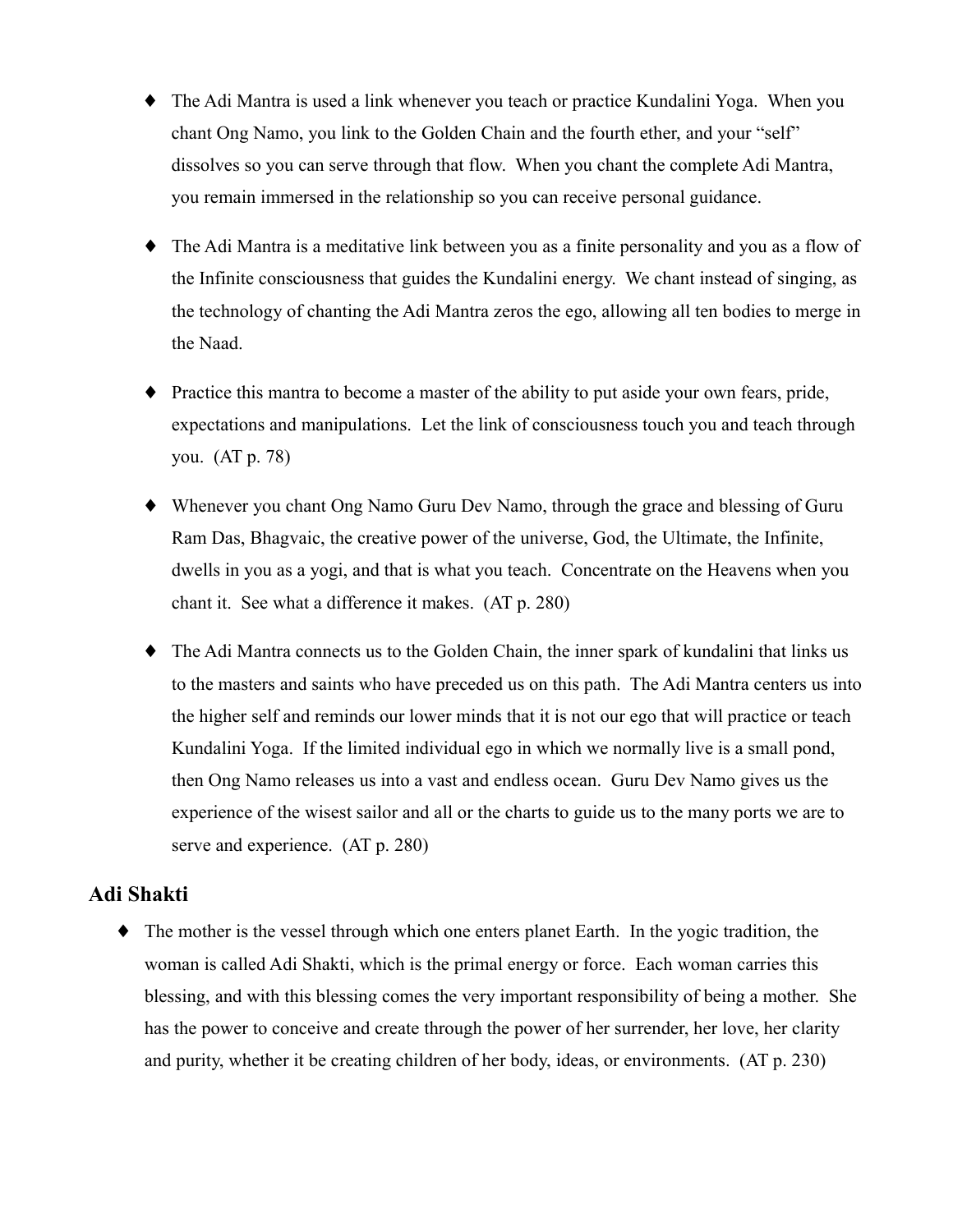• Your real strength is in your blood chemistry. Is your blood young or not? That is what decides it – not you. You feel that you are either young or old based on your years; I believe that is a total diversion from reality. I believe that you are neither young nor old, but if your blood is hot and young, you are young, and if your blood is cold and weird, then you are old. (MTM p. 173)

## Ahangkar

- $\bullet$  The ego-sense, which claims the impressions of the mind for its own and reacts to them.
- $\bullet$  The rajasic element reflects into a hangkar. A hangkar is the part of the mind that grants identity and attachment. It gives the sense of self, of boundary, of containment, and the beginning of identity to the various blends of quality of the gunas. It represents, in its most positive sense, the heavenly activity of the coexistence of totality within a vacuum, for at this point it is unmanifested. Totality within a vacuum means that there are no boundaries or other defining aspects to contain the totality. Instead, all the qualities are mixed, and are defined by their own combinations among themselves. (AT p.120)
- Attachment. Practice attachment to those ideals that make you become a saint, a giver, a healer. (The Mind  $p. 35$ )

## **Ahisma**

• This word is almost always translated as "non-violence." This is not wrong, but it is partial; and partiality is itself a form of himsa, the opposite of ahisma. "Ahisma" means "nonviolation," "non-manipulation," and "non-interference." This certainly includes non-violence but it is subtler and more comprehensive. It is necessary to distinguish between the use of violence and the use of force. It is not possible to be violent without using force, but it is possible to use force without being violent. No action can be undertaken and nothing can be accomplished without energy, power, and force. Having energy gives one power; misplaced application of energy is violence. (PYS p. 85)

## Age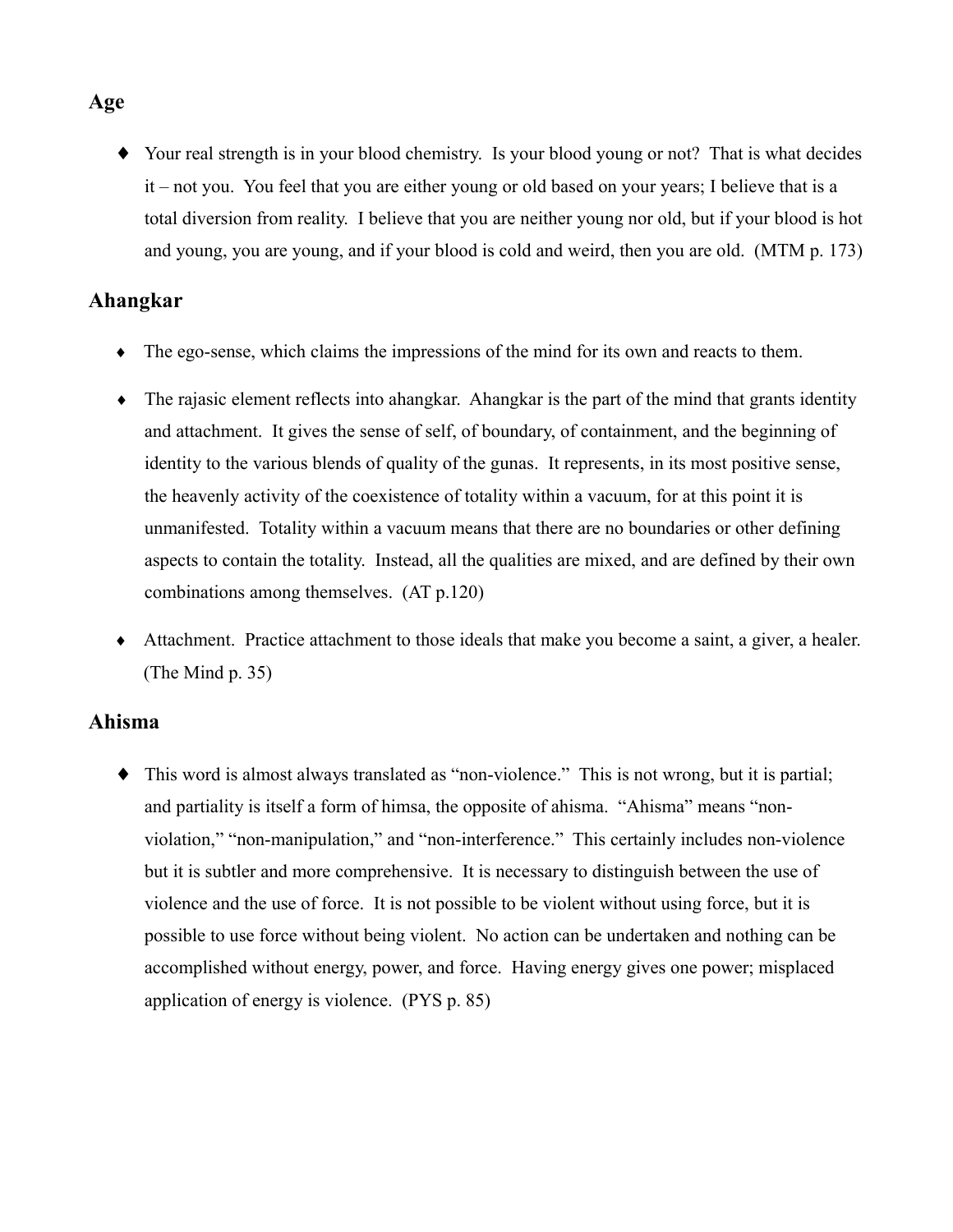# Ajappa Jap

• Repeating without repeating. The silent recitation, which automatically develops within as a result of jappa. "Ang Sang Wahe Guru," when every cell is vibrating the rhythm. The whole universe sings for you, and you listen. (AT p. 68)

# **Alternate Nostril Breathing**

- ♦ Benefits of alternate nostril breathing:
	- Creates whole brain function by balancing the right and left hemispheres.
	- $\bullet$  Is both integrating and grounding.
	- $\bullet$  Purifies the ida and pingala nadis gently.
	- Creates a deep sense of well-being and harmony on the physical mental and emotional levels.
	- Can help with headaches migraines and other stress-related symptoms.
- Inhale left, exhale right. Helps to make you calm and integrates unwanted negative emotions and stress. Excellent by itself before bed.
- Inhale right, exhale left. Gives clarity and positive mood. Helps us to focus on what is important.  $(AT p. 96)$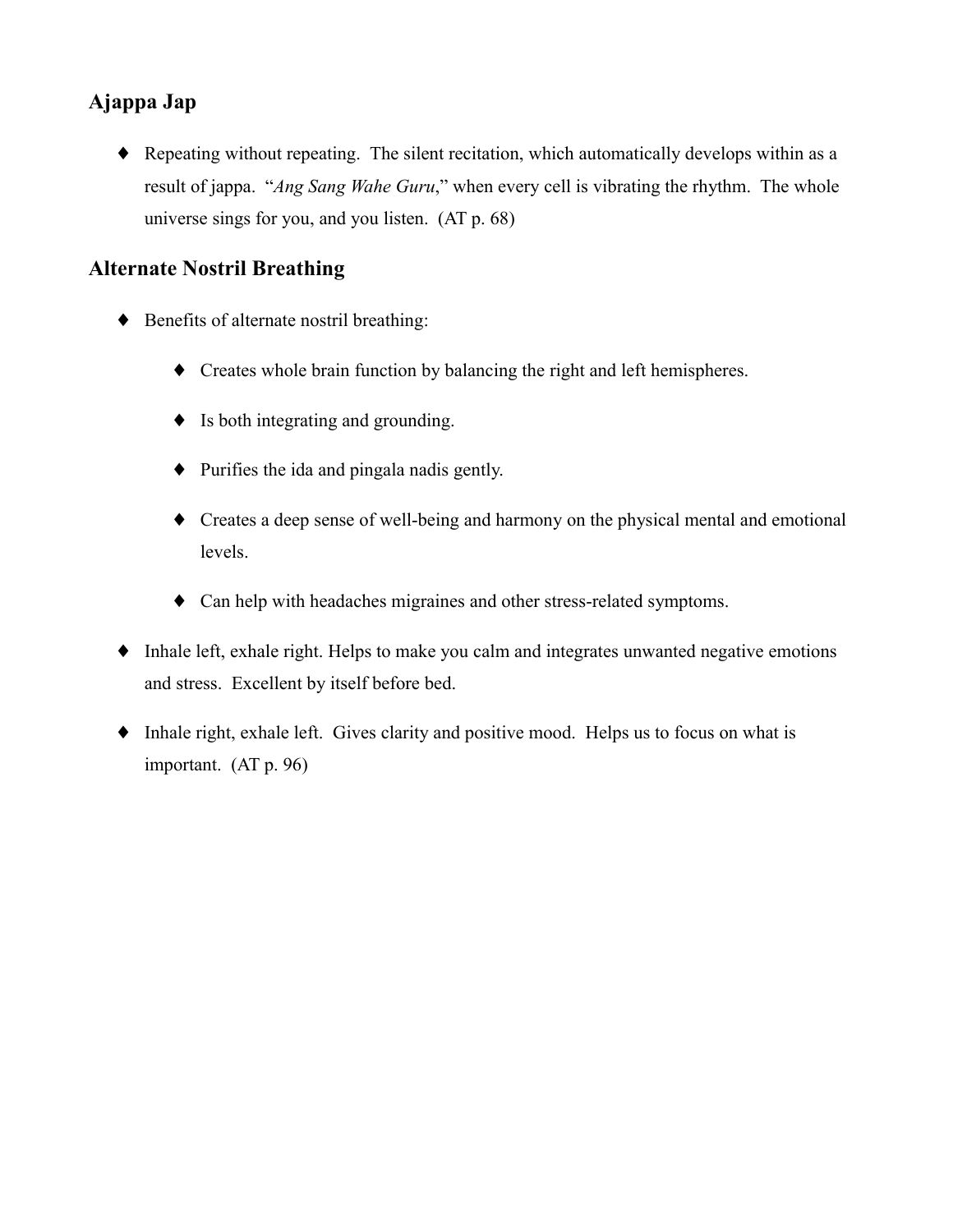## **Amrit Vela**

- Literally "ambrosial time." It is the  $2 \frac{1}{2}$  hours before the rise of the sun. During this special time you are most receptive to the soul; you can clear the subconscious of wrong habits and impulses; and you can connect with the teachers and saints from all traditions. It is the best time to perform sadhana. (SG p. 169)
- Try to engage your mind in sadhana. Try to get up in the early morning. Try to understand that the time is now and now is the time. Those who feel they love God are fine, but those who get up in the morning for sadhana, God loves them. Do you know that God wants to love somebody, too? God created this whole universe just to love. God has a special time available to each of us – when you rise in the  $2\frac{1}{2}$  hours before the rise of the sun, the ambrosial hours, and synchronize your mind and heart to praise God, God listens. God feels it so much and falls in love with you so much, that it seems unbelievable. In return that Creator touches you with vastness and cleanses your mind. You become fearless, innocent, and pure. Through that clear mind you can see the light of the soul and from the light of the soul you can see the entire universe which is bountiful, beautiful, and nothing but an act of love. We can conquer our failures and win our life if we have a clear effective mind. (The Mind p. 10)

## Anabhava Yoga

• The discipline of non-being: the higher yogic practice of immersion of the self into the Self without objective supports.  $(AT p.35)$ 

## **Anahat**

- The ultimate state of mind is called anahat the Infinite Unstruck Sound or vibration. It brings intuition, inner strength, and the capacity to be completely open to do what you must do as a unique part of the totality of Being. In this state you are joyful, truthful, compassionate, and relaxed. Each time you perfect a mantra or shabd, you are like a master musician who can evoke these elevated states of being from the instrument of self. (AT p. 68)
- This sound current is referred to as "Unstruck Melody." This is when the mantra resounds in every atom and fiber of your being. Its vibration becomes a part of you. It is created when the inner sound is produced from the Navel Center using the tip of the tongue. This triggers the higher glands to produce what is referred to as *amrit*, the sweet nectar of ecstasy. (AT p.68)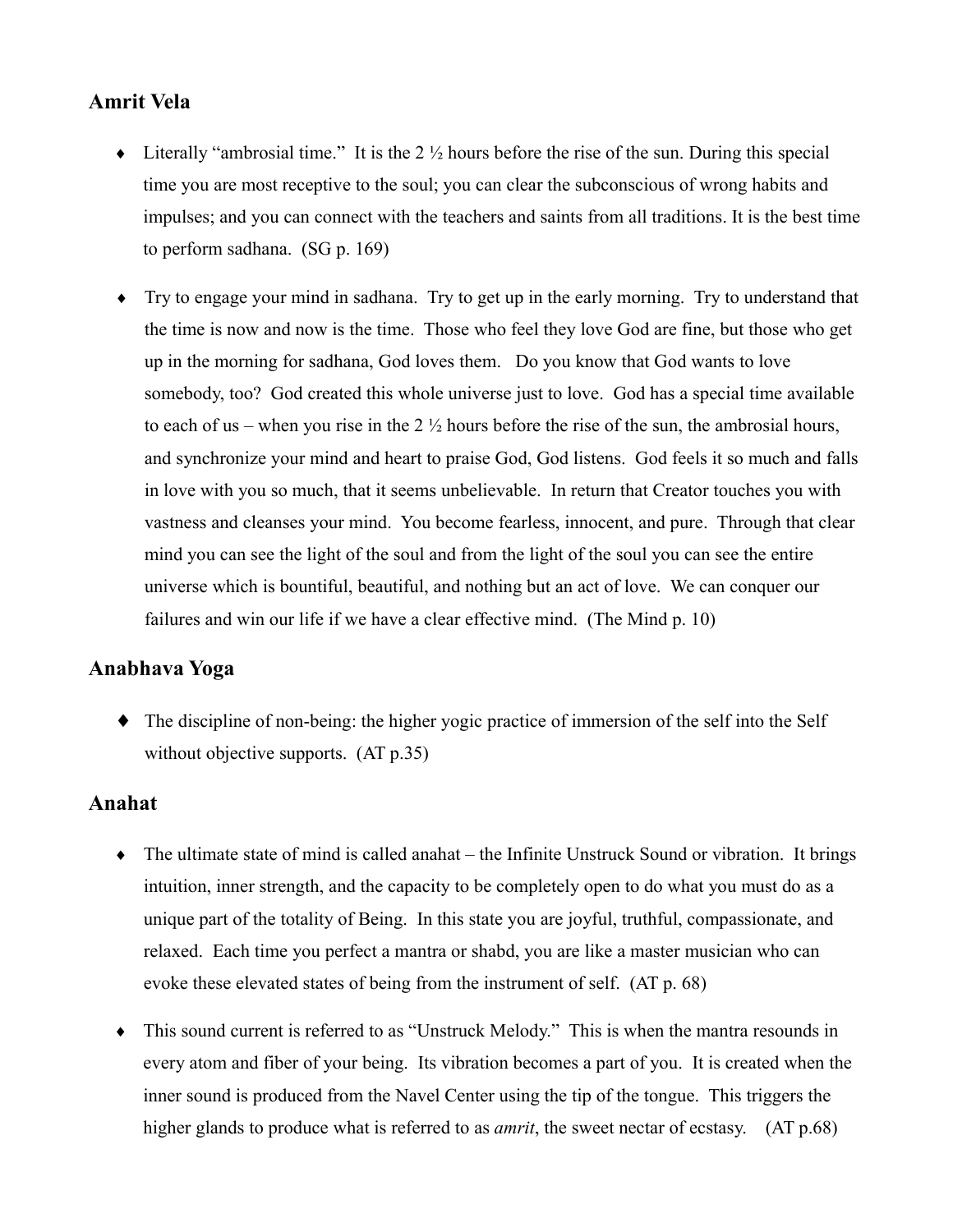In the deepest meditation when the mind and body merge in union with the spirit essence,  $\blacklozenge$ Anahat is the sound that is heard. This vibratory frequency is actually heard in children and its highest conscious development occurs around the age of one and a half years. In modern society, with all the cluttering of our consciousness that industrialized society produces, this sound, which should otherwise be easily and regularly experienced, gradually loses its prominence in the mind and is usually unheard and forgotten by the age of three. It is through the practice of mantra and the remembrance of the name and sound of creative Infinity that one may revitalize and redevelop that lost experience of the Anahat, the unstruck melody. (SG p. 80)

#### Anger

- Wise men are never angry men. If you ever want to be wise, never be angry; that's all it takes. If you ever want to just satisfy yourself, or consider yourself to be wise, if that is ever the  $\phi$  intention – ever – it won't happen by reading books or by following a religion or a philosophy or the greatest teacher. None of these will make you wise. You shall only be wise when you shall not be angry. Not to be angry is called being wise. (MTM p. 236)
- Anger is very consuming. Anger makes you less than a human, and more of a beast. But on the other hand, if you divert this anger toward your weaknesses, you'll be perfect. In essence you get angry if you do not do what is correct. So anger was meant for self-purification. It was not meant to burn others. (TMT  $p$  156)

## **Angle of the Sun/Daily Rhythm**

 $\bullet$  Just remember, by early evening rest and by early morning wake up. Keep your life force in a very exalted space. The most difficult thing for a human is when the sun is down and its rays start projecting at 60 degrees then 40 degrees, then 20 degrees, then at zero, then you call it sunset. In the morning, at dawn, sun is 20 degrees, 40 degrees, 60 degrees, that way, until it reaches 90 degrees, then it starts sliding the other way. Just see that your energy goes that way, see that it matches the natural rhythms of the Sun. Men who are not especially careful about themselves, who are not well trained, who keep late hours, are acting against nature. (MTM p 237)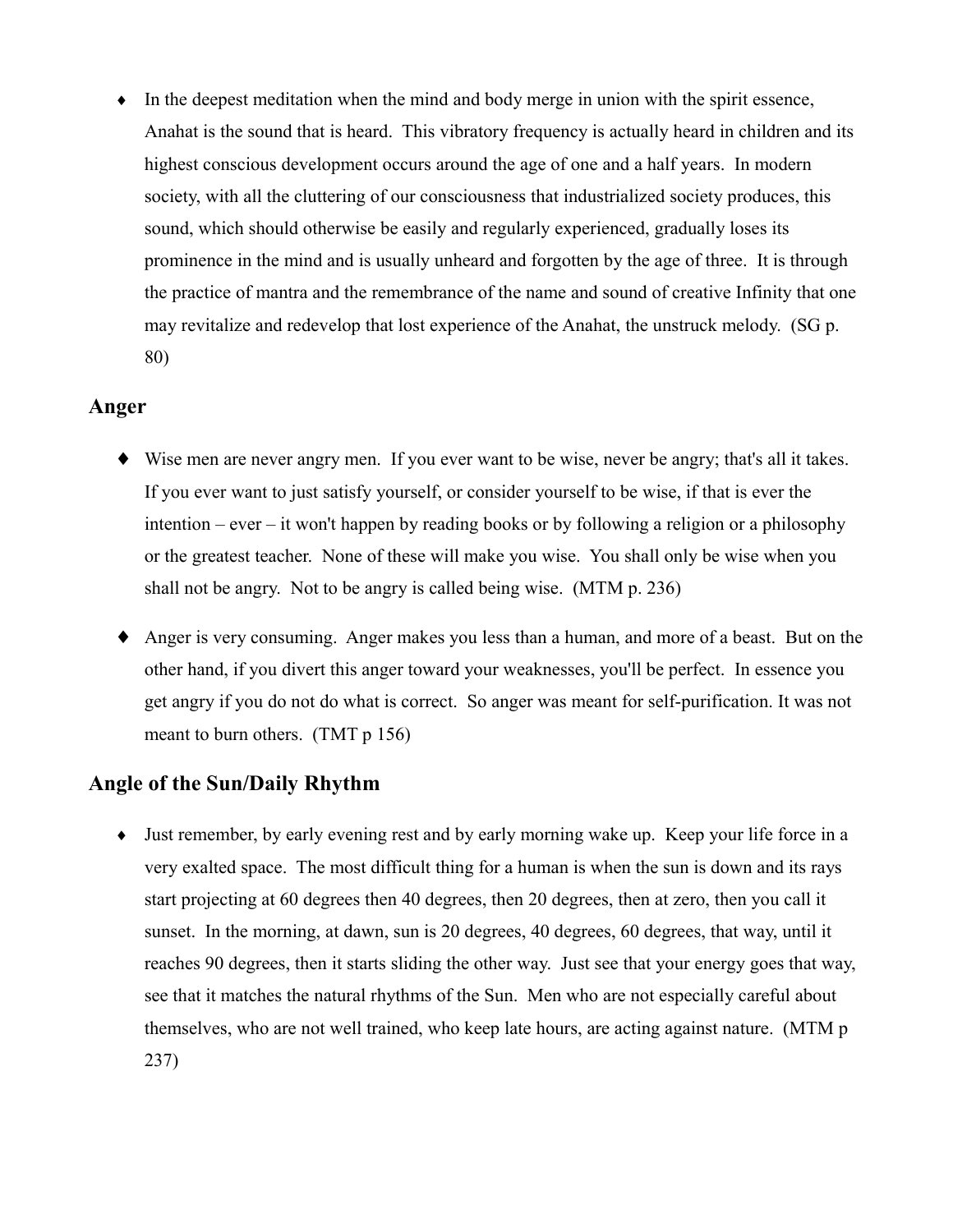You store energy in the morning just to pass an evening. Your destruction is by night; your  $\blacklozenge$ prosperity is from the morning. Every fault you have ever committed, every mistake you have ever made, you've done it from 4 pm to 12 am, watch it sometime, circulate yourself, put it on your computer, check it out. It's very difficult to make a man commit a mistake at 11 o'clock in the morning if he is not dumb. If he had a good night's sleep and he woke up as a normal person. You meet the guy at 11 am and ask him to commit a mistake, forget it. But if you get somebody at 11 pm, you can twist him around like a yo-yo because there's nothing there. (MTM p. 247)

# **Angles of Healing**

 $\bullet$  The following degrees of leg lift specifically affect the following endocrine glands and organs:

|           | $\bullet$ 0 – 6 inches                     | Testes and ovaries                                  |
|-----------|--------------------------------------------|-----------------------------------------------------|
|           | $\bullet$ 0 – 12 inches                    | Digestive organs, sex organs and glands, intestines |
|           | $\bullet$ 12 inches – 2 feet               | Liver, spleen, gall bladder, pancreas               |
|           | • $1\frac{1}{2}$ feet $-2\frac{1}{2}$ feet | Liver, gall bladder, upper portion of stomach       |
|           | $\bullet$ 2 - 3 feet                       | Heart, lungs, stomach                               |
|           | $\triangle$ 4 feet – 90 degrees            | Thyroid, parathyroid, pineal                        |
| $\bullet$ | 90 degrees                                 | Pineal, pituitary, brain (MAM p. 85)                |

## **Angles and Triangles**

• Yogi Bhajan says: "Kundalini Yoga is the science of angles and triangles." Every angel we hold our body in has a corresponding energetic effect because the muscles are putting pressure on specific parts of the body. The effect also has to do with the ability of different shapes and forms to concentrate the life force. (AT p. 284)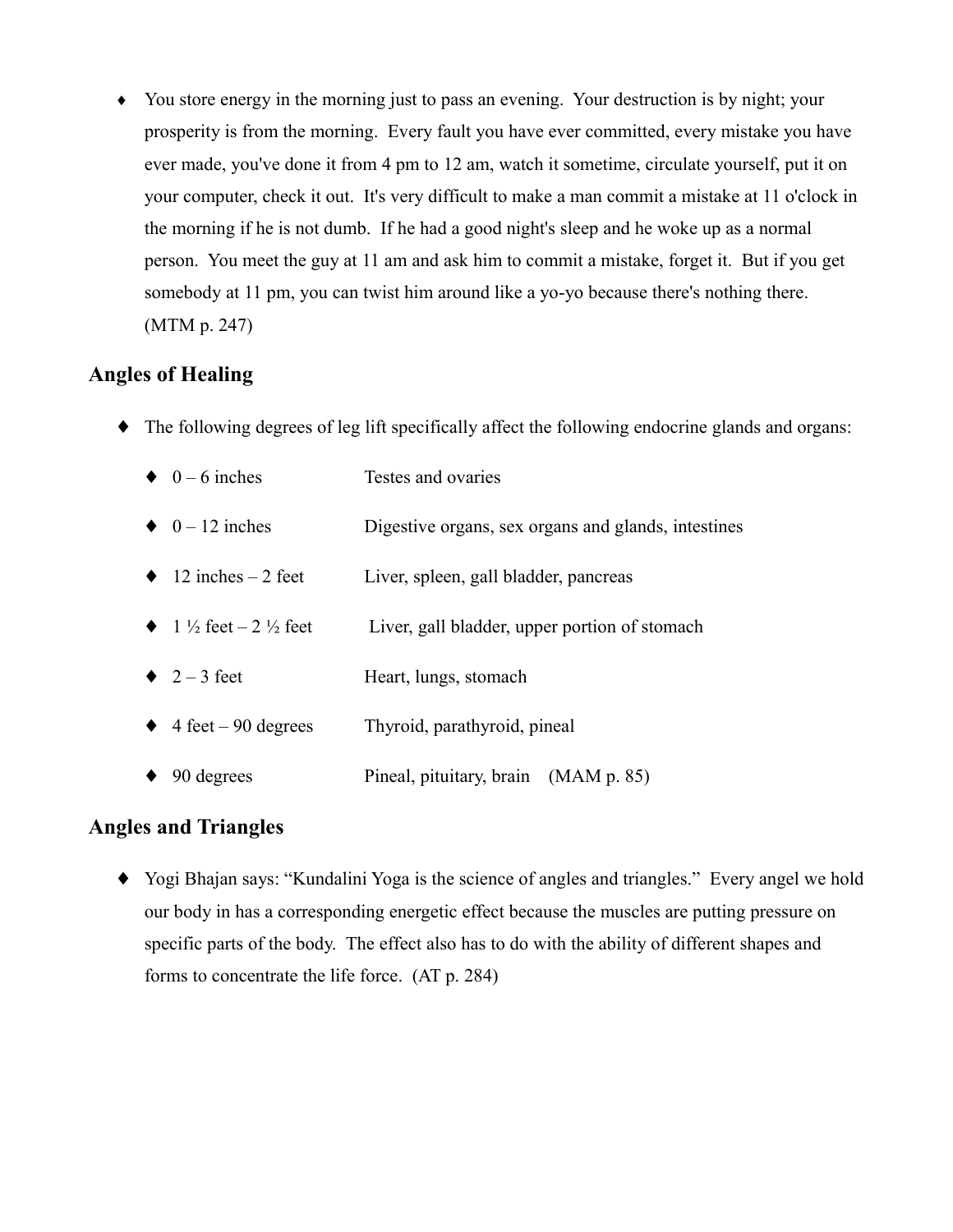#### Antar

• Each thought that is produced in the intellect is like a well-crafted sculpture. It has its own form, its own dimension, and its own internal structure. Each thought has an antar, which is the essence. This antar has a characteristic jantar, which is dimensional proportion. And it has a specific bantar. Bantar means the kind of structure that supports it. Just as when you are building a house, only certain kinds of wood will be suitable for the main beams, and others for shingles. Just so, a thought can only be constructed by the application of specific intensities of the senses and other qualities. Each thought also has a characteristic mantar (mantra), or sound vibration, and yantar, its usual form or radiance. All of these add together to form a single congruent and powerful projected reality that elaborates the thought. That is its essence. Whenever you act in reality to the thought at its structural essence, you gain power over those thoughts, and the power to manifest or to block the manifestation of those thoughts. (The Mind  $p. 124)$ 

#### Apana

- The eliminating force of the body. (AT p. 174)  $\ddot{\bullet}$
- Apana has its abode below the navel and governs all the functions relating to elimination. It is associated with elimination through the rectum, the bladder, the colon and the genitals. Apana even flows down and exits the body through the feet, although its primary exit is through the rectum. Powerful apana is needed these days to deal with the elimination of toxins. It also gives you the ability to know what you need to retain and what you need to let go. Apana is associated with earthy qualities shat sustain many of the body parts. Someone with too much apana will tend to be slow, lazy and have a sense of heaviness, a sense of confusion or stupidity. With strong apana comes a sense of security and the ability to put on foot in front of the other.  $(AT p. 174)$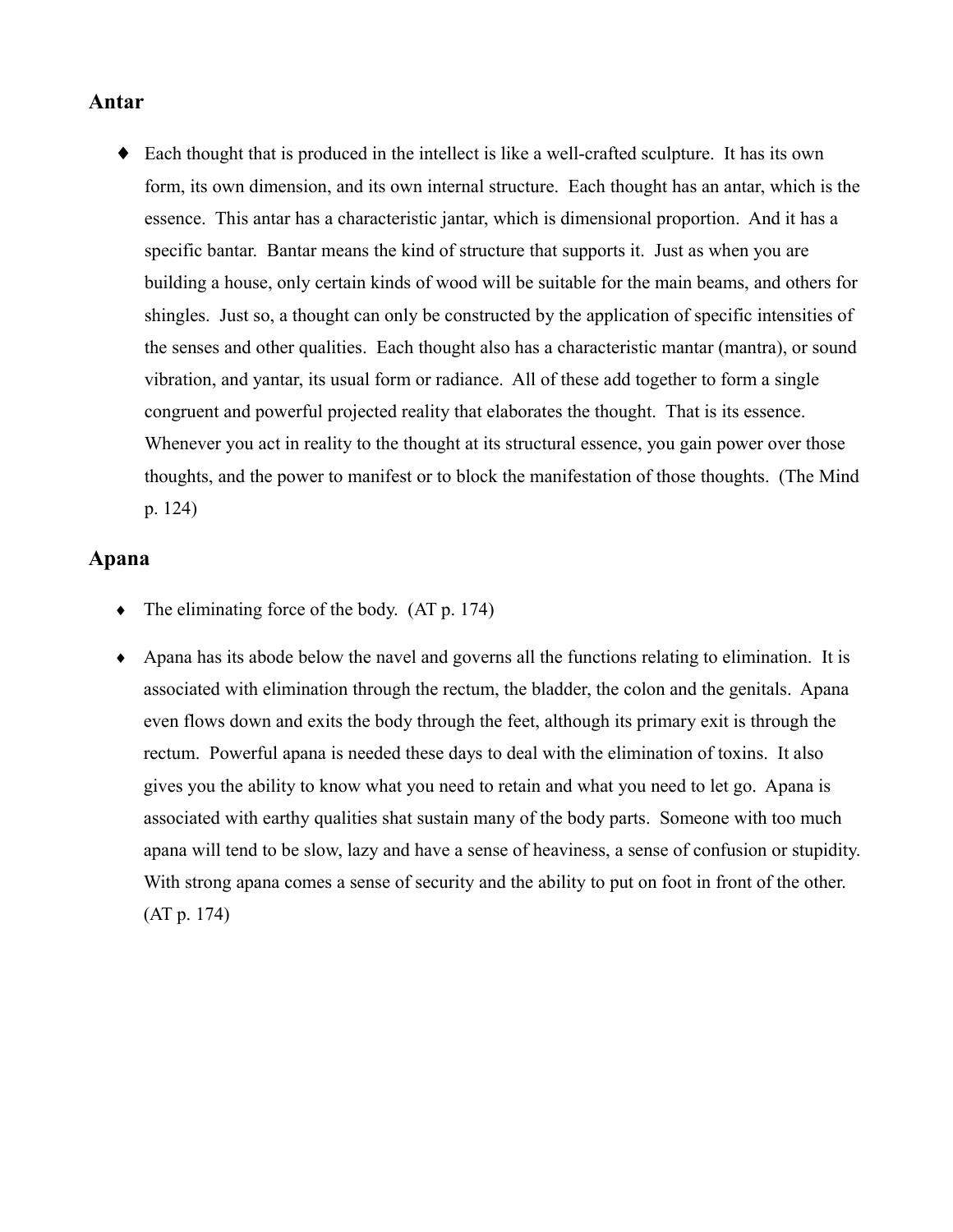# Aparigraha

- Non-possession or non-grasping... is as relevant to psychological possessions as to the physical or material ones. The force of possession is primarily psychological and we can be addicted to an accumulation of goods, of power, of knowledge, or of thrilling experiences. That is why there is the repeated suggestion by the sages, such as Krishnamurti, that in order to be free, on needs to die to the habit of accumulation. Dying to oneself is to die to this accumulator, which is more psychological than physical. (PYS p. 91)
- $\bullet$  When one is established in non-grasping, there is knowledge of the nature and purpose of existence.  $(PS 2.39, PYS p. 97)$

## **Aquarian Age**

- The traditional astrological symbol for the Age of Aquarius is the bearer of truth. Its motto is "I know, therefore I believe. "The old way of knowing was "I believe, therefore I know." Now and in the future, people will increasingly demand a practical, personal experience to verify the ancient spiritual truths. Nothing will be accepted without being tested and beliefs without experience will carry no weight. The test of that experience will not be in our membership or creeds but in how well we can deliver consciousness and caliber through our actions. To build an authentic experience without yourself, be it from grace or grit, requires constant practice and a commitment to your higher consciousness – sadhana. Such a profound transformation of consciousness may bring periods of turmoil and creative chaos, especially in the ways we interact with one another our lifestyles, our choices, and our allegiances. Those locked into the old consciousness may put up a great fight to retain the old ways, even as they slip away like sand in the surf, churned into the depths by relentless waves of change, driven by forces unseen. The foundation of these new lifestyles will be sadhana: a disciplined practice to integrate body, mind and spirit.  $(SG p. 27)$
- $\blacklozenge$  We do not need new choices. We are flooded with choices. We need an elevated capacity to make choices. We do not need more information. We need the wisdom to use all the information. We do not need another religion. We need the experience of a dharma that creates the spiritual fitness to act believably on our beliefs. (AT p. 5)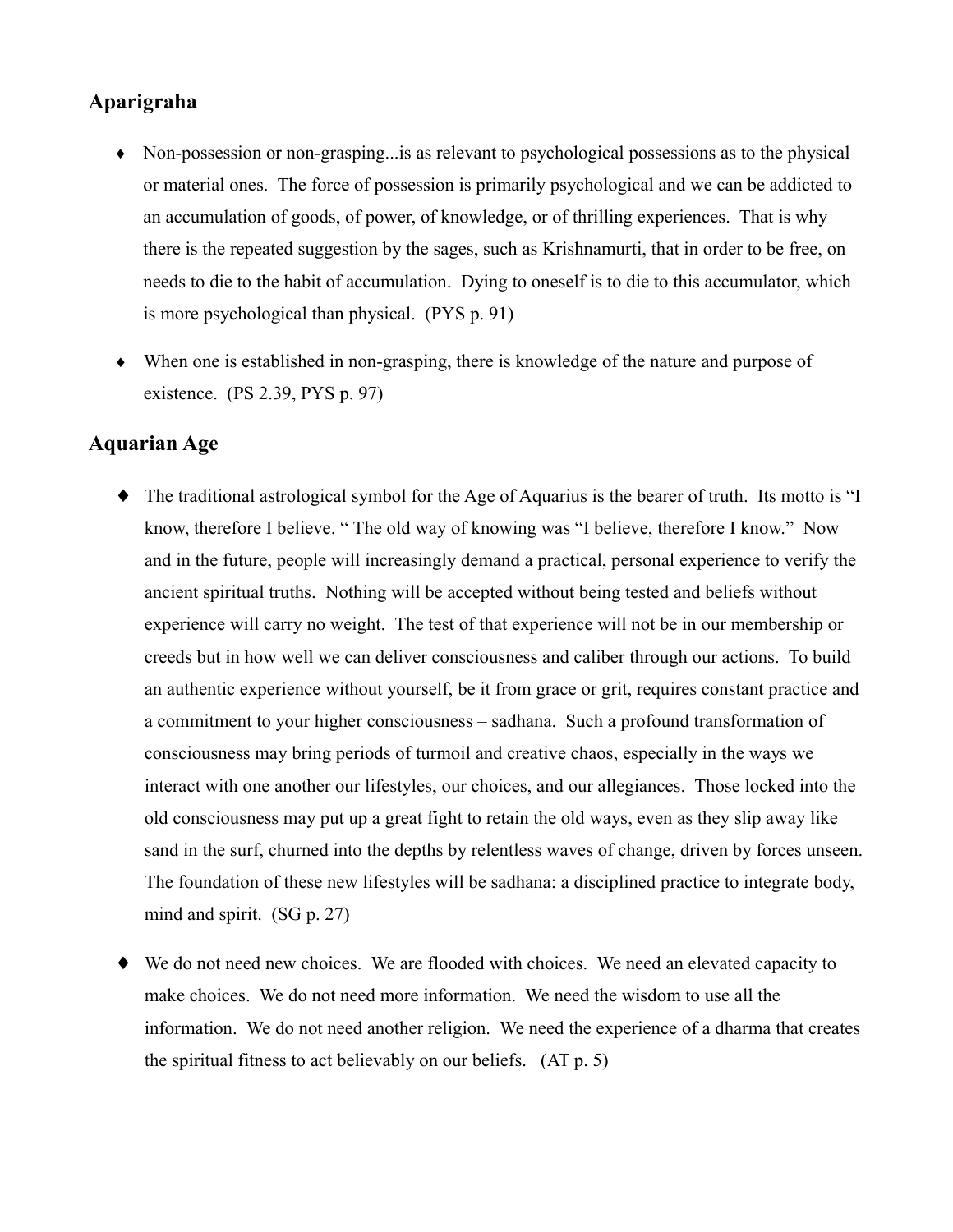- Five Guidelines for the Aquarian Age
	- Recognize that the other person is you.
	- There is a way through every block.
	- When time is on you, start, and the pressure will be off.
	- $\blacklozenge$  Understand through compassion or you will misunderstand through compassion or you will misunderstand the times.
	- Vibrate the Cosmos. The Cosmos will clear the path.
- The Character of The Aquarian Age
	- Change and learning is continuous and life-long. We must maintain mental, emotional and physical flexibility.
	- Intellect is not enough. We need a new relationship to intuition, emotion and instinct.
	- Information is not enough. Neither is knowledge. We need wisdom.
	- Learning is not enough. We must learn how to learn.
	- Complexity is increasing, as is our need to deal with it.
	- Our sense of personal identity and its foundation is shifting.
	- This is an age of paradox more global and more individual, with fewer boundaries and more demand for political separations. Everything is faster and we have less time. We need far more love and unity, for we have more fear and tremendous insecurity.
	- Stamina and constant peak performance are the common benchmarks to evaluate all people and their work, and the need is to go inward and regenerate.
	- We require a reconciliation and integration of the spiritual side of life with the technological and material sides - a spiritual fitness to sense values and meaning.
	- There is no isolation. Each action we take must be considered ecologically, and globally, because each person does affect, directly, or indirectly, vast networks of people, and other living beings and places.  $(AT p. 4)$

## Aradhana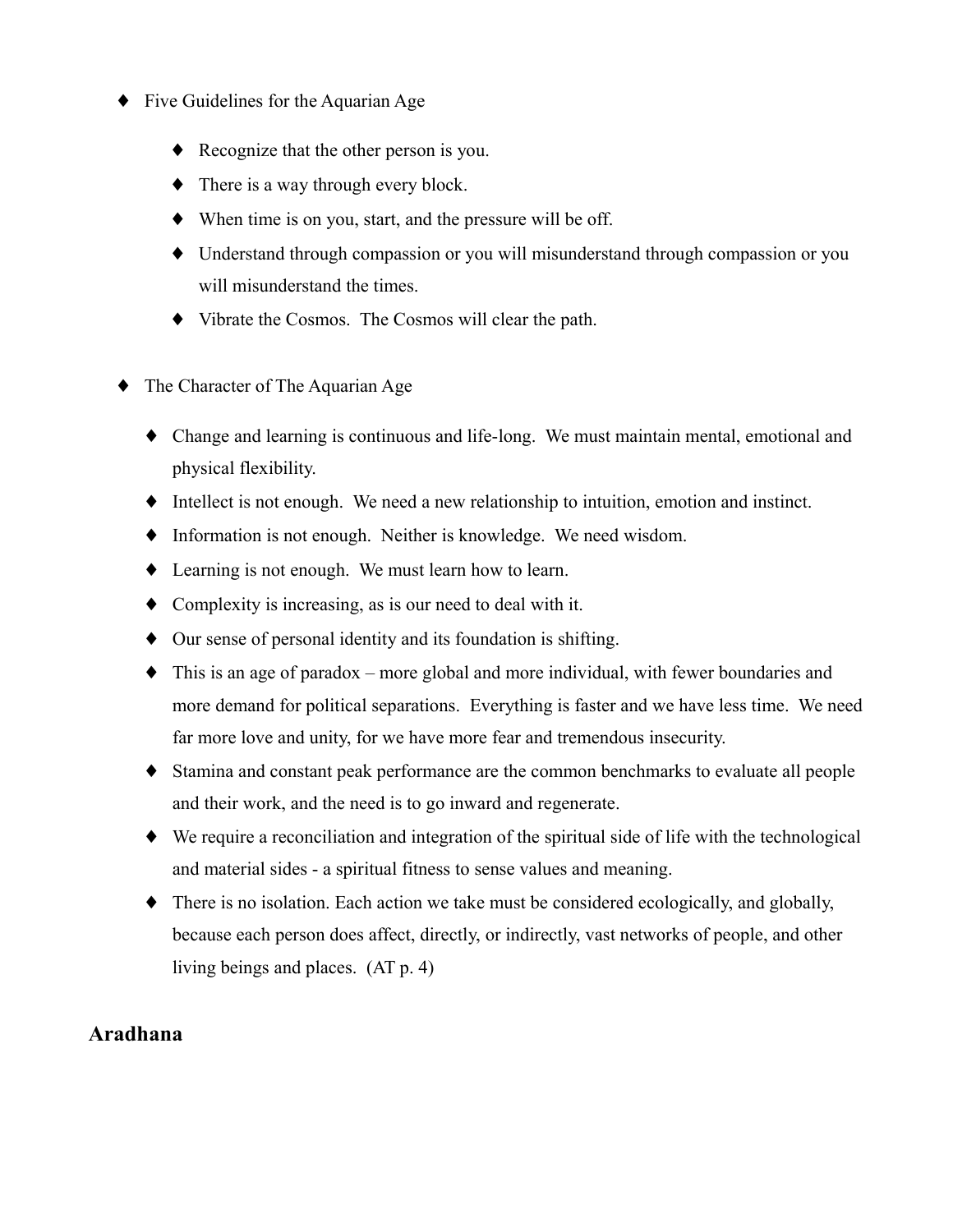• Refers to the second stage in the steps toward mastery: sadhana, aradhana, prabhupati; discipline, attitude, and mastery, respectively. It is the conscious practice of connecting the Self to the Infinite Self.  $(SG p. 169)$ 

## **Arc Bodv/Arcline**

- $\bullet$  One of the 10 bodies or containing vehicles of a human being. It is a shiny thin arc that goes from ear to ear over the forehead near the normal hairline. It reflects the interaction of the soul of the person with its vital energy resources, and in it are written the potential, destiny and health of the person.  $(SG p. 169)$
- The Arc Body is a line of energy that goes in an arc from ear tip to ear tip. It is sometimes called your "halo." This spiritual body projects who you are to other people without a word being spoken. It also protects you from negative energy directed towards you. Have you ever felt something, and turned around to find someone was starting at you? That's one experience of your arc line in action. (FEP p. 185)
- From earlobe to earlobe each human has an arcline. This arcline, which is the arc body, is also called the 'arc halo'. Its expanse should be from six to nine millimeters. Though it passes through the whole body, it can only be seen from earlobe to earlobe. If the expanse of your arcline, or halo, is between one and three millimeters, then you are going to have trouble. (MTM p. 100)
- $\bullet$  The arc body is the bana of consciousness. (MTM p. 115)
- The arcline is the halo around you that stretches from earlobe to earlobe. It guides and controls your aura; it was given as a shield, a protection. Your arcline should alert you. It produces your destiny and destiny creates its parallel, fate.

It is the strength of your arcline by which you live. The strength of your body, your strength of doing and your strength of projection lie in your arc body. The arcline tells you about circumstances distant to you in time and space, for example:

You are running out of good fortune. A bad event is headed your way.

Or you may get a message such as: You should go visit your mother. There may be an insistence about the message, which gives you the impression that there is more to it. If your arcline is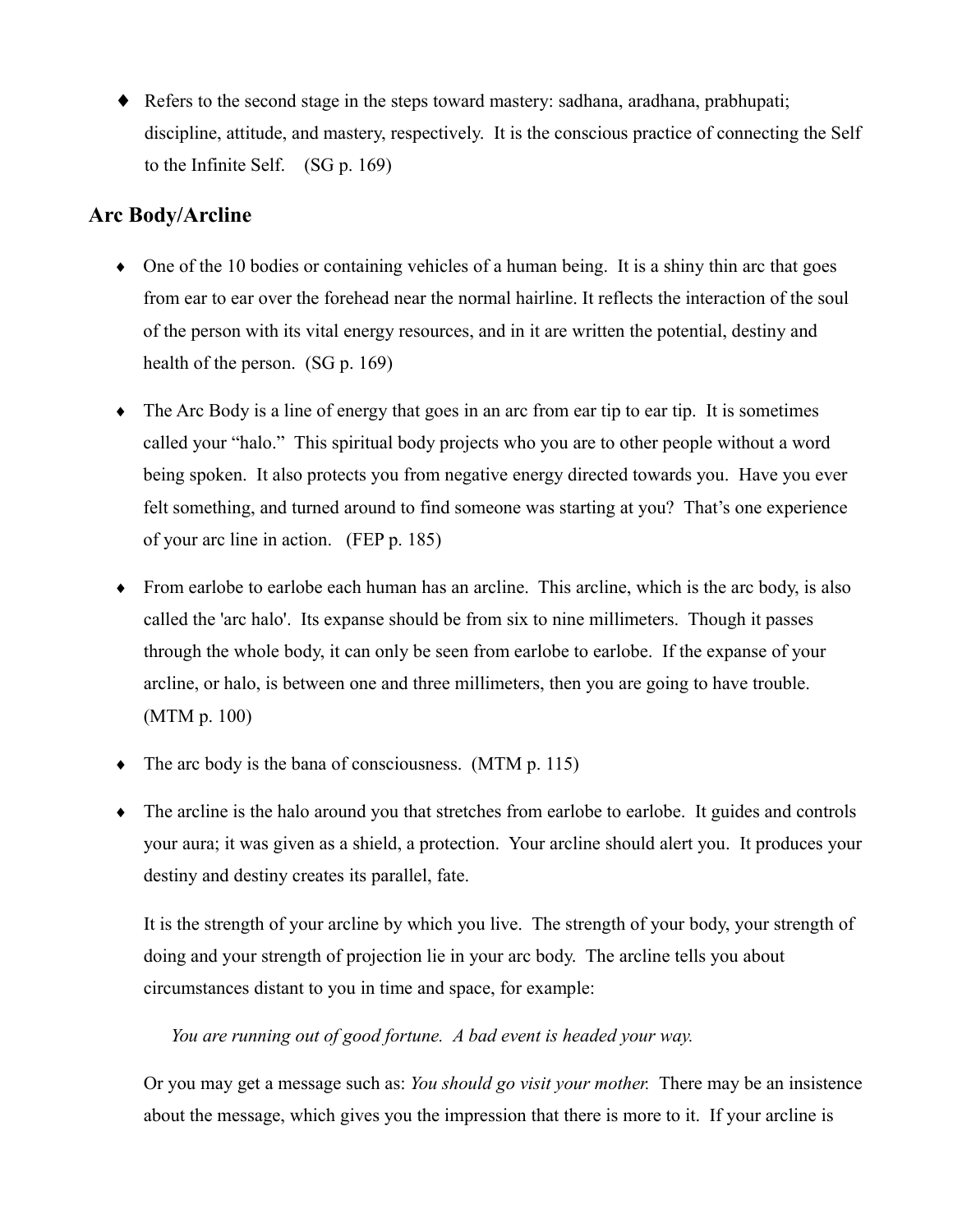strong and your awareness of the arcline is strong the messages you receive will be more complete.

You can see your arcline when you concentrate in certain meditations. Your arcline can be silver-white, bluish-white, white, gray, pink, or green. If your arc body is not within the color range you should have, you will be afraid. If your arc body is weak, you can't respond to anything; you have no response to reality.

Your arcline can be reflective or dull, which reflects your capacity. It is a thermometer of your total energy. Any breaks in the arcline show weakness or disease and overlaps mean the disease is serious.

Creative energy travels through your arcline. Calmness is seen in your arcline. That is why you are called a human being. *Human being: Now, you are the lights. Hue means the light.* You emit light, which touches the boundary of other people's arcline and aura. That is what is called  $\text{grace} - \text{the best facet of a human.}$  (WOH p. 55)

Your arcline is the balance point between the physical realm and the cosmic realm; it  $\blacklozenge$ coordinates the inflow of cosmic knowledge from the upper chakras and integrates it through your first five bodies. By regulating the nervous system and glandular balance, your sixth body protects you heart center. You can use the intuition of your sixth center to protect yourself and its projective power to help you manifest whatever you want in your life. If your arc line is strong, you will be a natural meditator and have a very prayerful projection.

If your arc line is weak you may have glandular imbalances, which can lead to inconsistency in your moods and your behavior. You may be unfocused and unable to manifest your prayers. You also may not be using your intuition to protect yourself. (Numerology p. 16)

• Every human being is unique. That uniqueness is defined and protected by the arcline. Every energy in existence has its own cycle of input, output, and exchange. That existence must interact with you through the shield of the arc aura. Every magnetic field has to cross this magnetic field of your arcline. It is the strength of the magnetic field of your arcline that determines how the magnetic fields of the other things and people in existence can or cannot enter and affect you.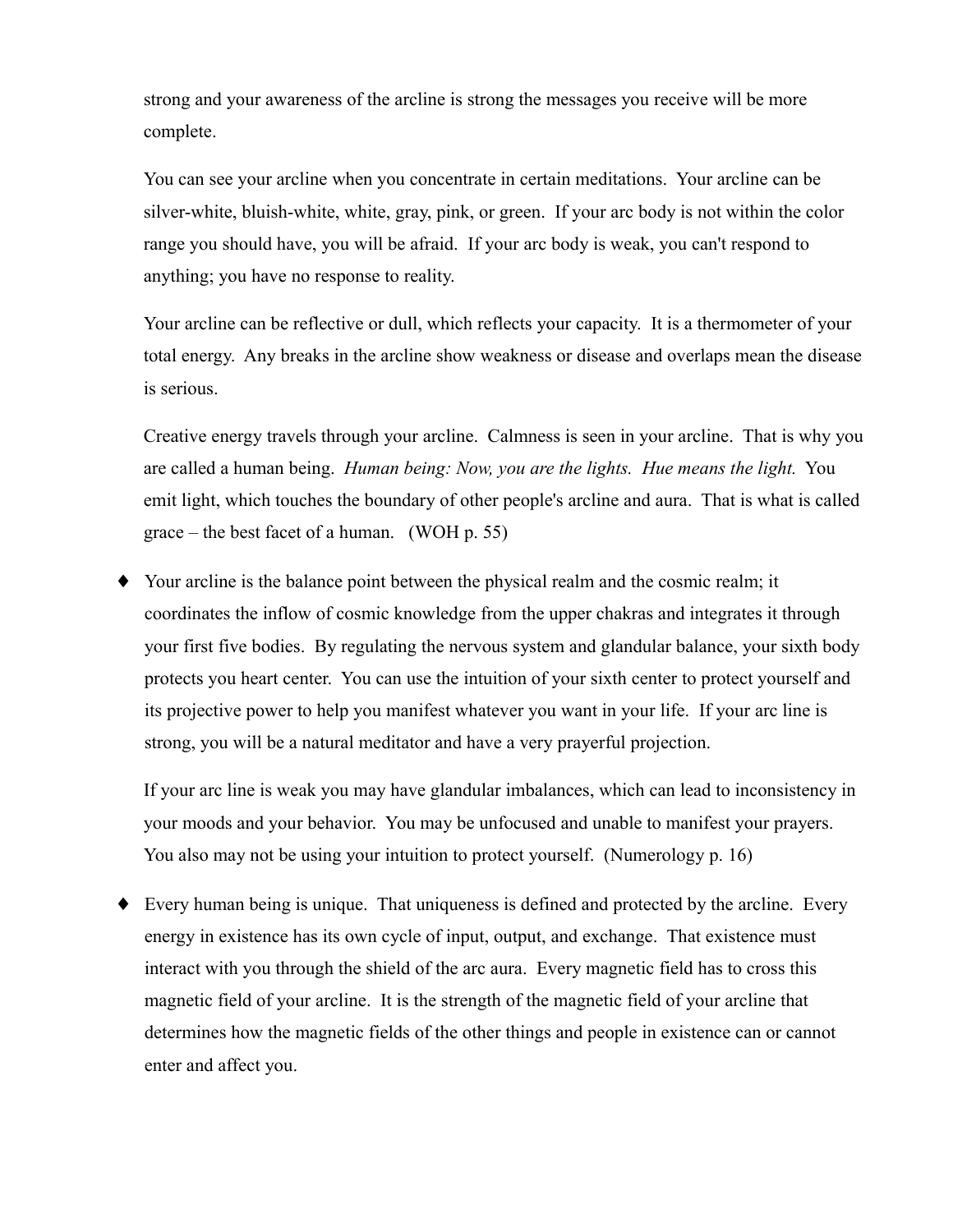You relate differently to emotions when your magnetic field is strong and when it is weak. When your field is weak, emotions seem so important and real that you cannot separate or direct them – you are subjected to them. When your arc is strong, you can choose to express the emotion or to redirect it. You can choose to relate to someone or to disconnect from their influence. When your radiance is strong, and you direct it toward someone, they will want to talk to you and be around you in spite of great personality differences or obstacles.

When a person has the energy and power through his psyche to focus on things or not, then he has nothing to worry about. The projection of the magnetic field will arrange the radiance of his existence. All the surrounding magnetic fields that will make up the environment and opportunities will be organized to connect and fit with each other. The environment will operate in tune with his purpose. Kundalini Yoga is the science of changing and strengthening your radiance to give you an expanded life and greater capacity. (AT p. 27)

#### **Armpits**

• You do not know or appreciate how well designed your body and mind are. Take an area of your body you feel is very lowly, and you think does not affect your mind: the area we call the armpit. Normally you worry that that area will create a bad odor. You cover it in layers of chemicals and stop it from sweating. Unfortunately, this diffuses the accurate release of hormones into your bloodstream, which impairs the top functioning of your brain and mind! You block a window that God created and never designed to be blocked. The armpit is one of the most sensitive areas in the body. The balance in the sympathetic and parasympathetic nervous systems depends on the signals from that little area. Is it sweating? Is it moving? What are the chemical signals from circulation, skin, lymph, etc? You read your body from those signals. The normal release from that area helps prevent many medical problems, from impurities in the blood to cancer. If you start to get a bad signal from there, change your diet and exercise. Meditate and calm your reactive mind, reduce your stress. But that solution requires you to act, to have a discipline, to sense you own condition. It means you take responsibility and use your gifts and the temple of the body. (The Mind p. 8)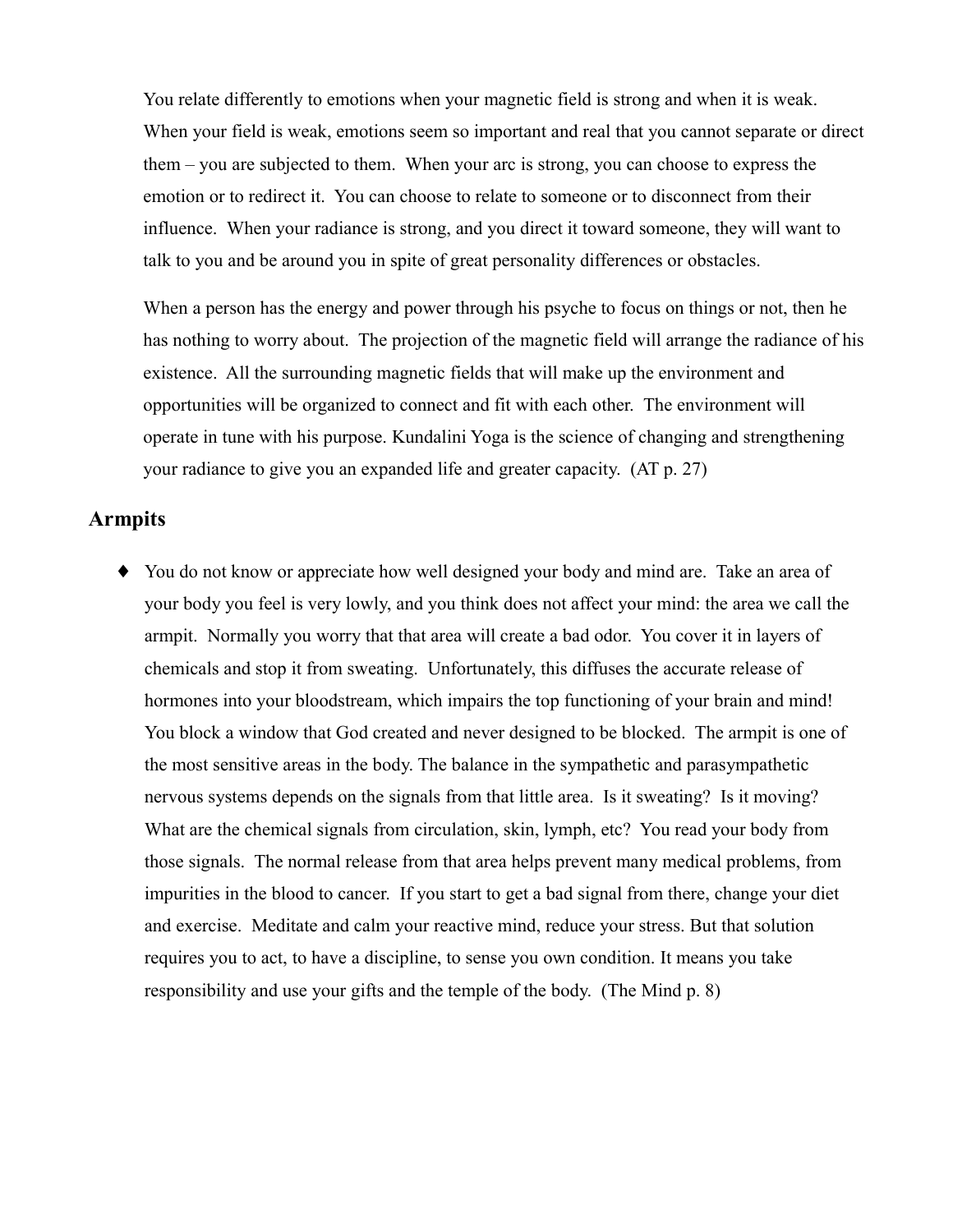#### Asana

- Seat or posture. (SG p. 169)
- One of Patanjali's Eight Limbs of yoga practice.
- Postures for health and meditation
- Right alignment (asana) is accompanied by steadiness and ease.  $(PS 2.47 PYS p. 103)$
- All yoga postures are balanced geometries done with devotion. Being able to do yoga comfortably is simply balancing your body so that gravity serves you. (AT p. 325)
- All postures are simply different geometries done with devotion to serve the journey to the soul.
- Asana means a posture consciously taken. Each asana has its own effect on awareness, reflexes and emotions.  $(SG p. 74)$
- It is clear from the sutras [dealing with asana] that Pataniali places a great deal of emphasis on right posture or alignment and that alignment or posture is not to be taken only in a physical sense...The search for right alignment is the effort to align the personal self with the Infinite so that there is the right flow of energies inside, from above downwards. Although asanas refer to physical posture, the emotional and the mental postures are also important in the search for right alignment. The word for "posture' is in French "attitude" - a reminder of the inclusion of the inner state as well as the outer position in the right posture. (PYS p. 103)
- Initially one has to struggle to find the right posture so that the body is more and more rightly  $\blacklozenge$ aligned to permit the harmonious flow of energies inside. Much vigilance is needed to guard the inner temple so that the marauding forces of stray thoughts do not invade the sanctuary, causing a deviation from the true inner form and outer posture. Finding and maintaining the right posture needs an active and alert attention. On the other hand, the right alignment aids the maintenance of an active attention.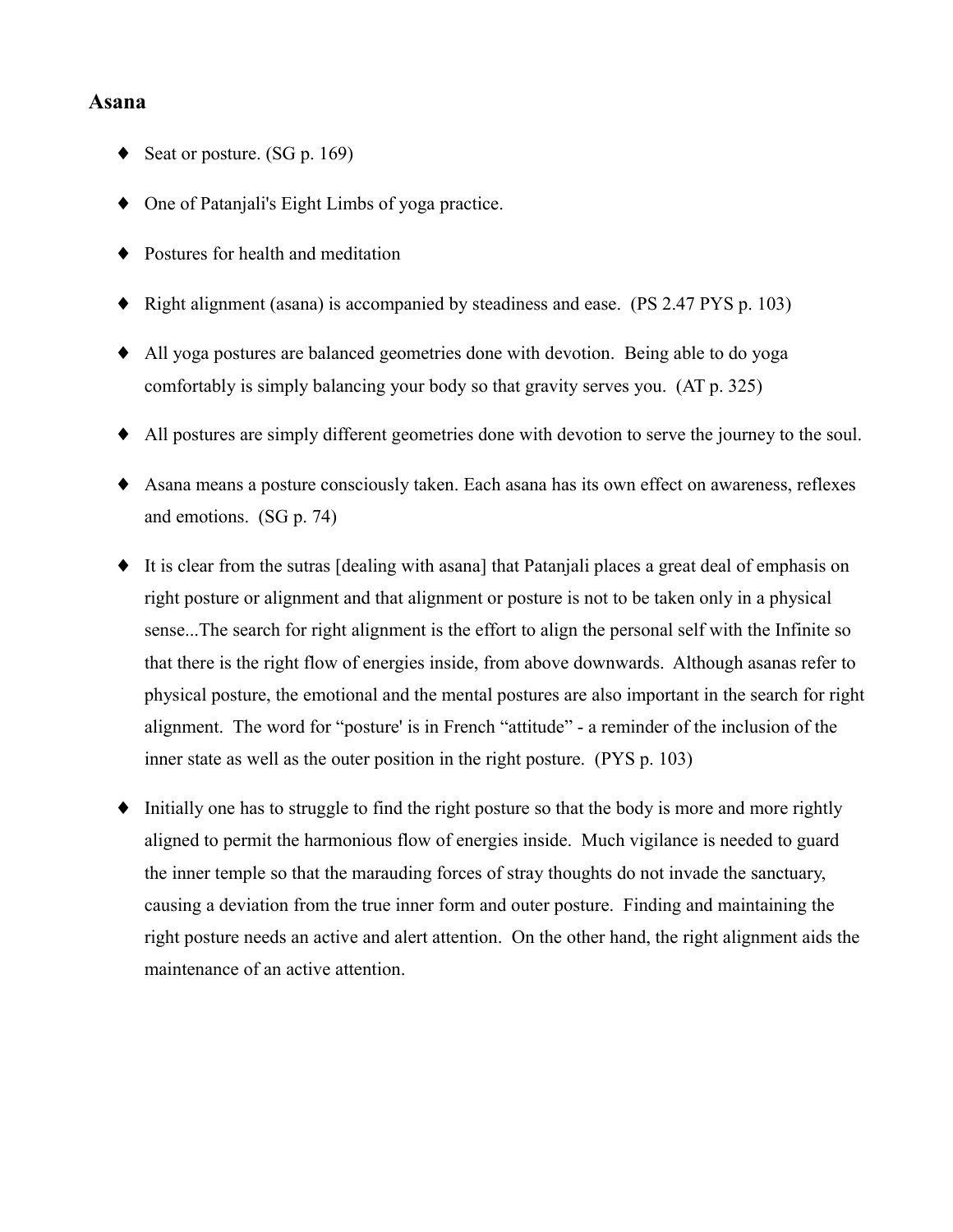Soon the need to act as a warrior gives way to the possibility of becoming a lover who is naturally interested in the connection with the subtler energies. When there is a right alignment with the Infinite, it is possible to let go of all effort, all struggle, and all tension. Then even the image of a lover is no longer relevant; the searcher is now like the beloved who is embrace by the lover who was earlier longed for. In this union, there is no longer any struggle between opposites, between above and below, between lover and beloved. Not only is there a physical relaxation but also an emotional and mental reconciliation of dualities. (PYS p. 105)

- $\bullet$  If it is not devotional, it is not yoga, it is just exercise. In every posture you have a chance to experience devotion. That's what postures are really about. Worship the God in you and marvel at the beautiful engineering of your own body. (AT p. 330)
- $\blacklozenge$  We go through another change when we take a posture. A posture makes you conscious of a body area. As you hold it, you become self-conscious. Then you become conscious of yourself, and if you really put yourself into it, you become a conscious self. And if you reach this awareness across many postures, you become a conscious consciousness. (AT p. 101)
- Each asana in a kriva is an exercise, a meditation, a connection to energy flow and a selfdiagnostic instrument for the Kundalini Yoga practitioner. As an exercise, the posture is used to isolate specific muscles, to pressurize specific points or areas that act as reflex triggers to enhance the functions of the glands and organs, and to re-direct, flush, or increase circulation.

As a **meditation**, the posture creates a special link and foundation between the body and the mind. Each posture stimulates an area of the body as the meditation technique employed begins to release emotional masking and blocks. The frequency of the mind's thoughts and the emotional tone of the experience are intimately tied to the posture.

As a connection to energy flow, the posture opens an energy pathway between meridian points. Even a baby in the womb moves and goes through 84 postures. If the baby skips one of those postures, that means that energy pathway isn't as developed, and they'll have to compensate later. That is why some postures are unexpectedly powerful and initiate great changes.

As a self-diagnostic tool, particular postures may give you signals of pleasure or discomfort and pain that indicate conditions of the musculature, glands, or emotions.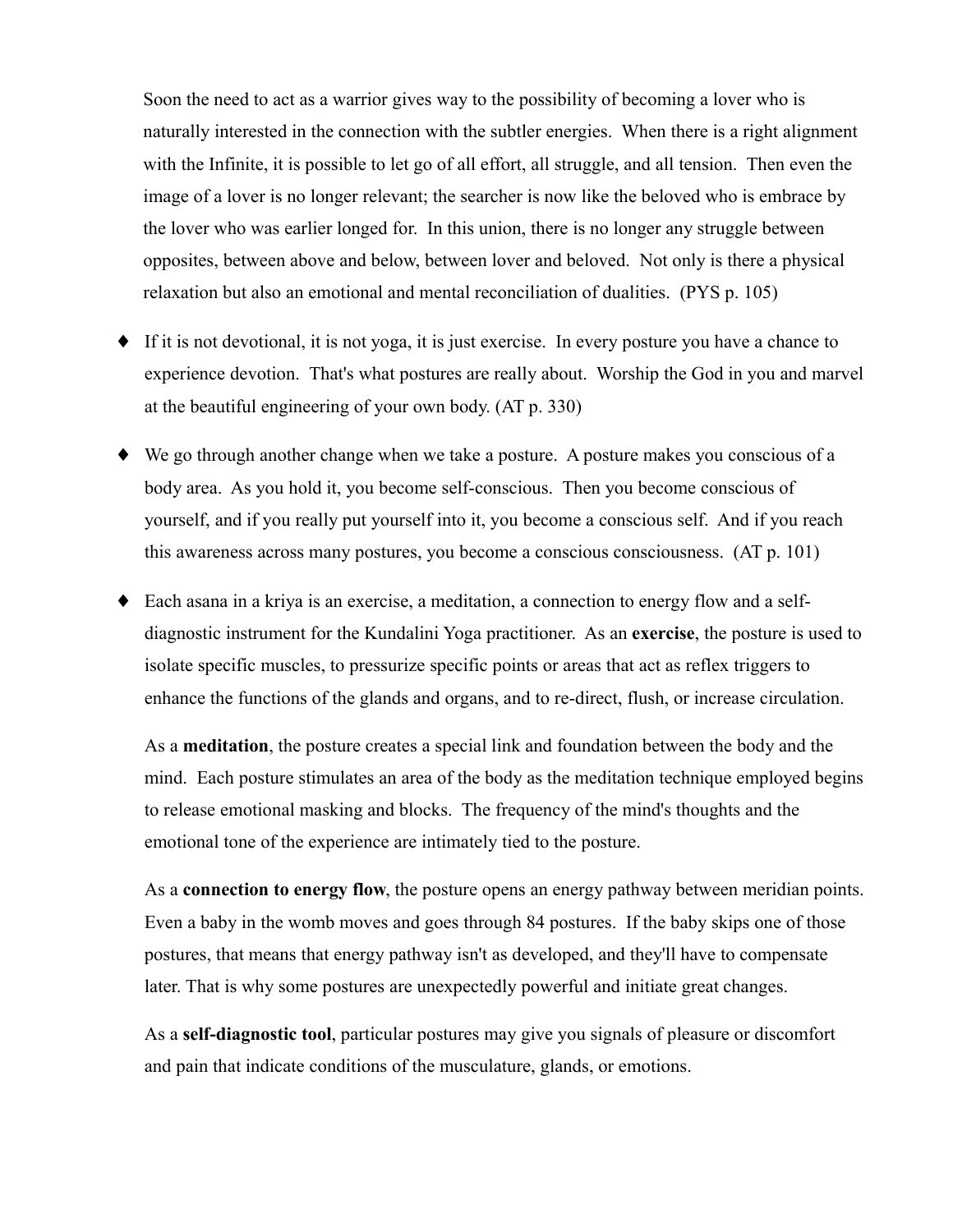• [With an asana], first there is awkwardness, then the posture begins to be natural, and then you start creating form. If you hold the form long enough, the unconscious picks it up and says, "Oh, I can do that," and starts doing it. The unconscious does what is usually does; it starts replicating and repeating it, even without thinking about it. First you create the form, then you start transforming all the things you're not even aware of.

When that process connects the conscious and the unconscious, it forms a bridge of energy that re-aligns you between the body and the mind. Then you enter into kriya. Kriya is the spontaneous fulfillment of action through the engagement of asana that links the Infinite Self of you to this finite moment. It has to tear apart the old attachments, and reform you in the transformed relationship between this body and the world body, between this moment of your mind and your total mental potential. That is posture in the form of kriva, expressing the joy of your soul! It is different than the mechanical perspective we take in most Western thinking. It's a creative project, not a static body. Every posture is a dynamic, formative creation....

These are the stages of refinement in relationship established by posture between you and your Infinite Self. With asana that leads to kriva, which is a spontaneous flow of life energy, you start by posturing with your ego. Then asana gives you a posture. Then pratyahar comes, when your mind substitutes a positive thought for a negative thought, and re-aligns you toward your goal. The mind commits. Once you have committed position, then you start to have a projection. Projection is called Akaal Moorat, which literally meant "timeless picture." You start to look like Infinity. You start becoming a picture of you beyond you.

The final stage would be perfection. Saibhung - self-illumined, when you are a resource unto yourself, communicating with your own Infinity - needing nothing. The ultimate posture is one of prosperity. The ultimate posture is not of you fulfilling your own requests. The ultimate posture is one of asking for that which is yours.

That's what yoga posture is all about. It's very practical. There's no such thing as an abstract ٠ concept without a posture, kriva, or sadhana to give you the capacity to experience it. (AT p.  $100 - 101$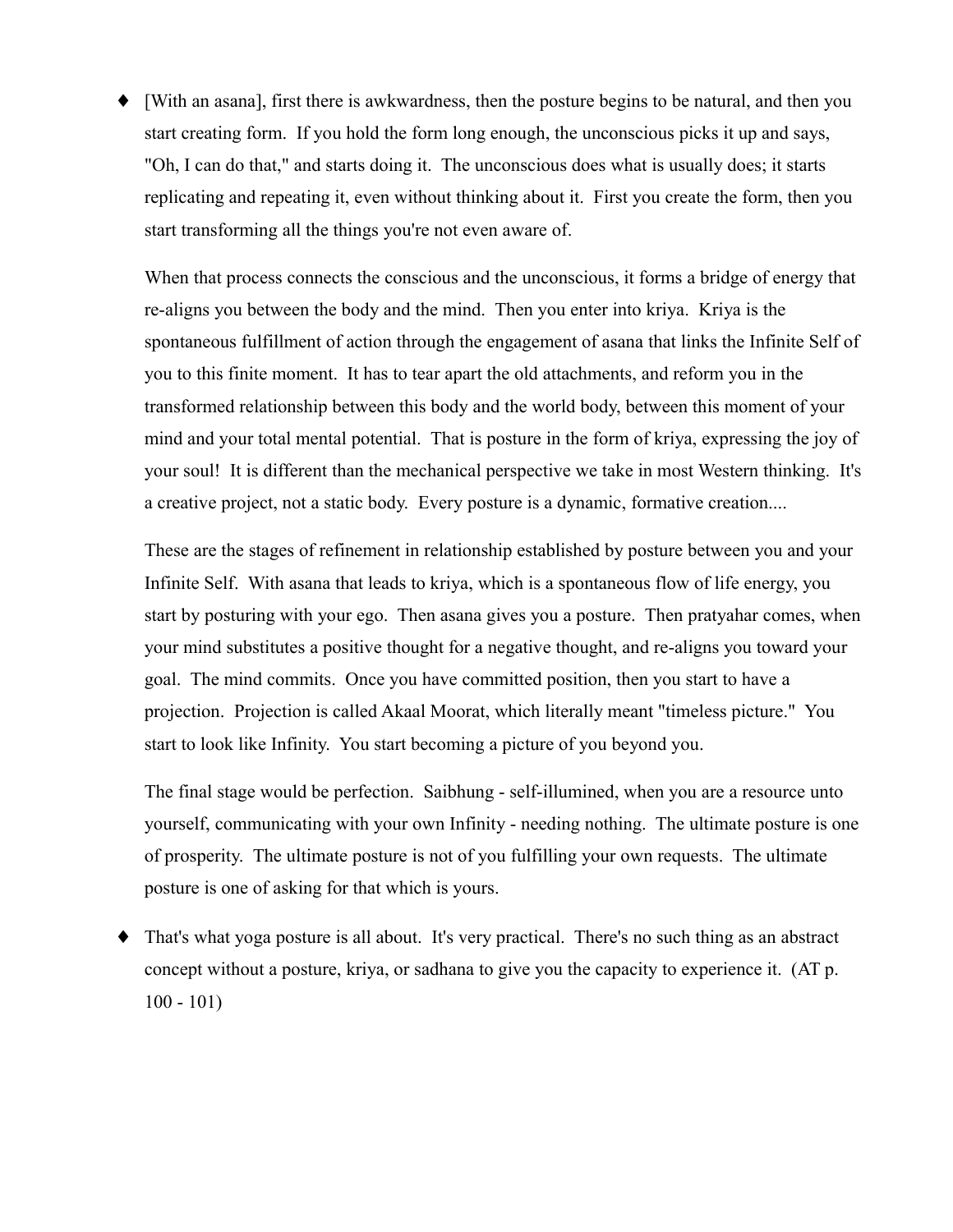# **Ashtang Mantra**

- $\bullet$  These have 8 parts or beats (or 8 "limbs"). The rhythm of the Kundalini and its movement naturally responds to the ashtanga beat. The quality of each part covers the spectrum of the projected qualities of consciousness. Examples: Ek Ong Kar Sat Nam Siri Wahe Guru and Ra Ma Da Sa Sa Say So Hung. (AT p. 68)
- $\bullet$  But before the seed [the bij mantra] can be planted, the soil must be prepared. And for that we use an ashtang mantra. Ashtang means "eight-fold." Just as the spermatozoa must circle the egg eight times before penetrating, so too must the bij mantra be implanted in the heart within the eight-fold vibration of the ashtang mantra. The eight-fold vibration acts as a stimulant that balances the entire brain. It is only an ashtang mantra or the Panj Shabd mantra that can provide this total stimulation of your potential. (SG p. 81)

## Ashtanga

 $\blacklozenge$  Eight-limbed (AT p. 43)

# Ashtanga Yoga

 $\blacklozenge$  The discipline of the eight limbs described by Patanjali. (AT p. 35)

## **Asmita**

 $\blacklozenge$  The sense of a separate self. (PS 2.3, PYS p. 60)

## **Asteva**

- Non-stealing (asteva) is not only refraining from taking something that does not belong to us, but also taking or accepting some privileges without making a proper payment for them. This is especially important in the vertical dimension of spiritual hierarchy. To acquire some insight from the sages or from the tradition, or to assume some advantages from the society or the family, without paying something back with a corresponding responsibility is theft. (PYS p. 89)
- Whatever is needed by those established in non-stealing comes to them quite unexpectedly. The first requirement of non-stealing is gratitude and a recognition of what one has been given. Those who have gratitude come to realize that whatever they have is precious. (PYS, p. 97)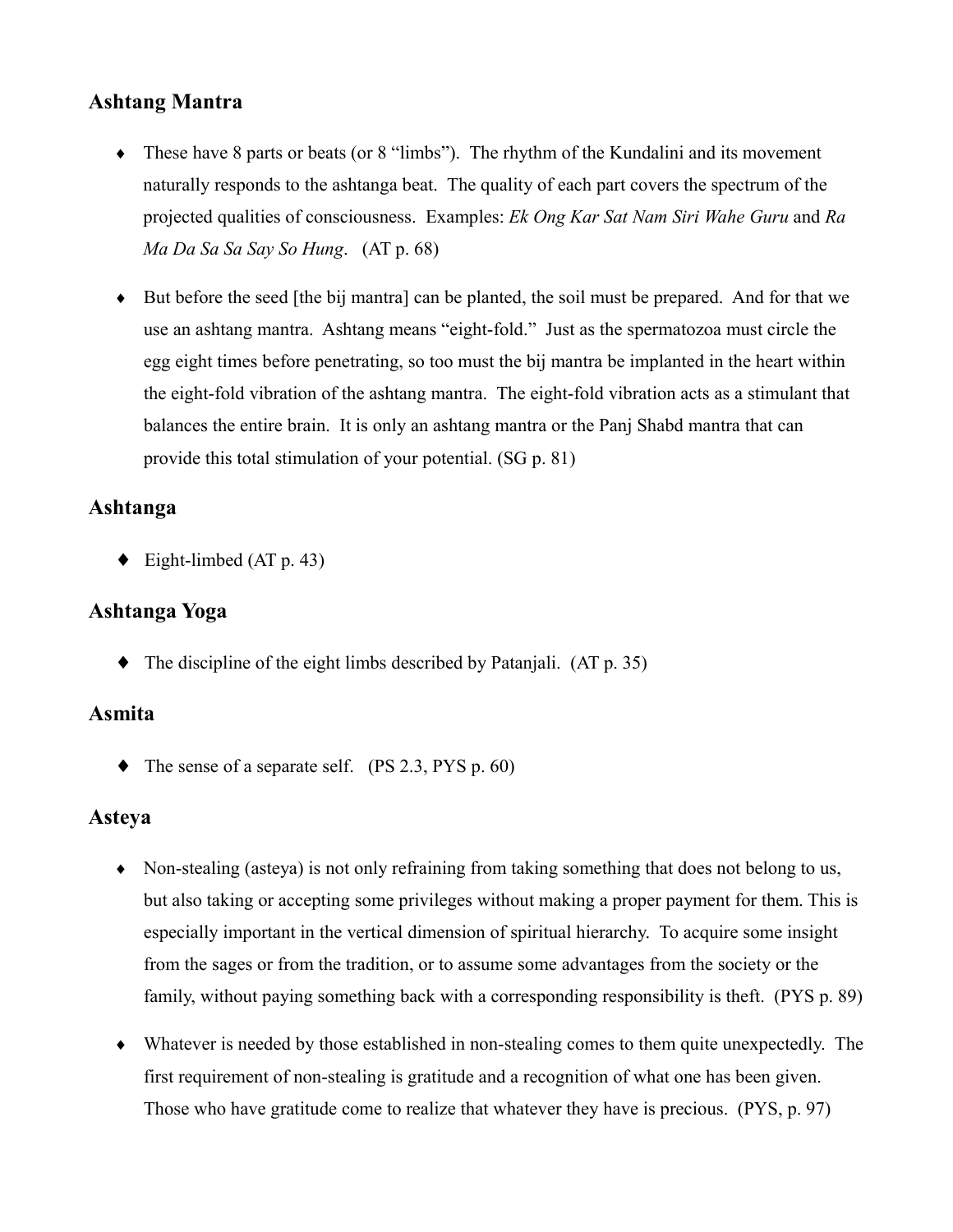#### **Atman**

• The essential Self, present within all creatures. Pure consciousness. The mind merely reflects that consciousness, so appears to be conscious.  $(AT p. 43)$ 

#### Aura

• The radiant field of energy and consciousness that surrounds the physical body and which holds and organizes the seven centers of energy called chakras. Its strength, measured by brightness and radius, determines the vitality, mental concerns and psychophysical integrity of a person.  $(SG p. 169)$ 

## **Auric Body**

- The Auric Body is a sphere of electromagnetic energy that surrounds the physical body. It can extend up to nine feet in every direction. This body protects you and also gives you the ability to uplift yourself and others. Some people can see the auric body as a field of flowing colored light. You may have experienced the auric body when you are near someone and simply felt their energy. Being in the aura of a spiritual and loving person is peaceful and healing. As the energy field of their aura interacts with ours, it automatically elevates us. (Remember, "Spirituality cannot be taught, it has to be caught, like the measles. You get it from someone who's got it.") (FEP  $p. 185$ )
- Most of the time you are guided by your outer personality, your aura. The aura records almost everything that happens to your psyche. The plain and pleasure you experience are recorded in your aura, your akashic record. The aura protects you from other people's negativity, and gives you sensitivity to your environment; it was given so you can reflect yourself.

The aura tells you about circumstances in present time. It tells to you about things close to you in time and space, such as:

#### This direction is safe; that direction is dangerous. Or, This person is trying to undermine me.

A strong aura and arcline enable us to have a better sense of our own identity. While our arcline protects us from the thoughts and projections of people distant from us, our aura protects us from the thoughts and people in our presence. If you are aware of other people's thoughts more than your own in the presence of other people it means you have a weak aura.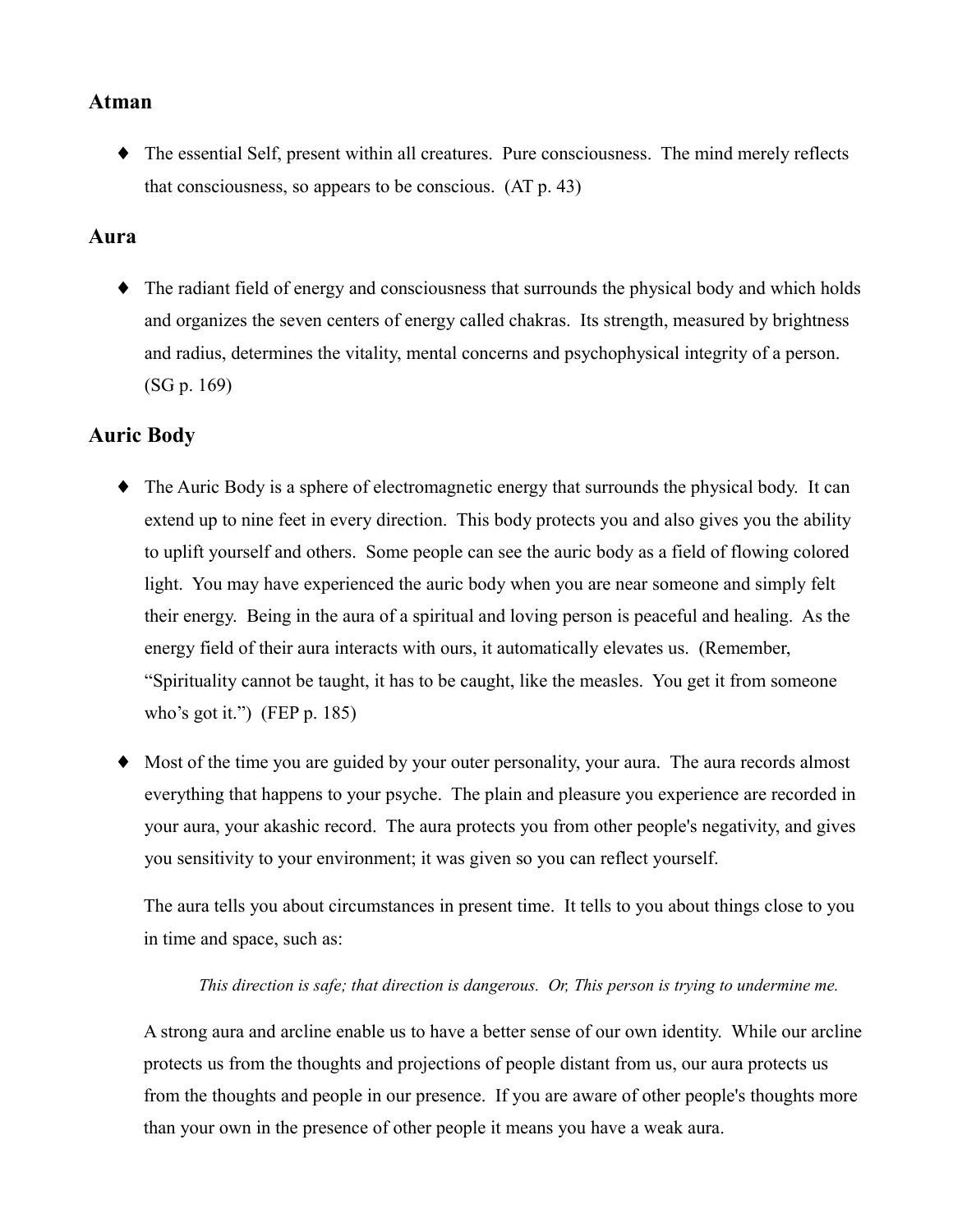Sometimes the power of your aura is so strong it moves faster than you. No human being is weak unless his power over his aura is weak. When the aura is small, three and a half feet on each side, you are just an animal. Your aura has been condensed and as a result your animal nature can cause you to act to the point of brutality. The human body can have an aura of up to nine feet on each side. When your aura is expanded it enhances your strength and health, and your angelic subtle nature. It is the density of your aura, which makes you act incorrectly, and it is the vastness and subtlety of your aura which makes you act right and makes you beautiful. (WOH p.56)

Your aura is the electromagnetic field around your body. When it's strong it acts as a container for your life force, and allows that life force to build up to a level where you feel completely confident and secure. Once you have this strong sense of security, you can truly open your heart and love yourself and others in an unconditional way. You are never threatened by someone else's energy because you always know who you are – you have realized that home is where the heart is and, therefore, that you are always at home. Your very presence will uplift other people. You may find that singing is a natural way for you to elevate yourself and others.

If your aura is weak you'll feel easily overwhelmed by whatever energy you are near. You may find yourself not being true to your own principles just in order to go along with everyone else. You may be defensive and over-reactive; you may try to find protection by isolating yourself from others. (Numerology p. 17)

## **Avidya**

• Ignorance (avidya). [Avidya is the source of asmita, raga, dvesha and abhinivesha.] Avidya is seeing the transient as eternal, the impure as pure dissatisfactions as pleasure, the non-Self as Self. (Patanjali sutra 2.5, PYS p. 60)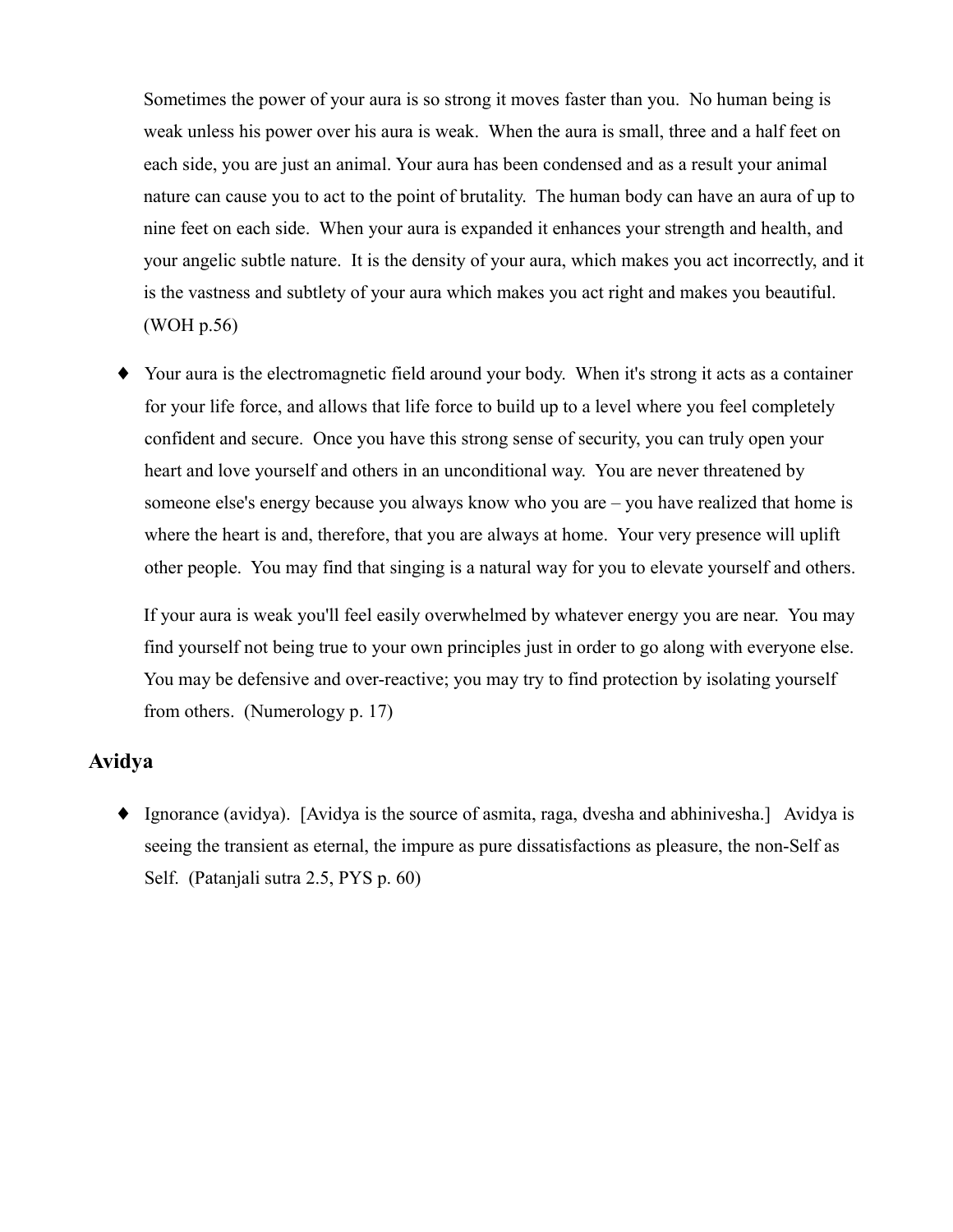#### **Awareness**

- The pure nature of existence; the power to be consciously conscious without an object or need. A fundamental property of the soul and true self; it is Kundalini as it folds and unfolds itself in existence.  $(SG p. 169)$
- Awareness takes these things away from you: thinking, reason, logic, argument, fantasies, planning, scheming, knowing, and, worrying. These nine things must go before you can say that you are on the path of awareness. Do you know why? Because the One who rotates the Earth can take care of your routine. These nine things you do are unwanted. They only satisfy your ego. Where there is ego, there is no amigo. (TMT p. 4)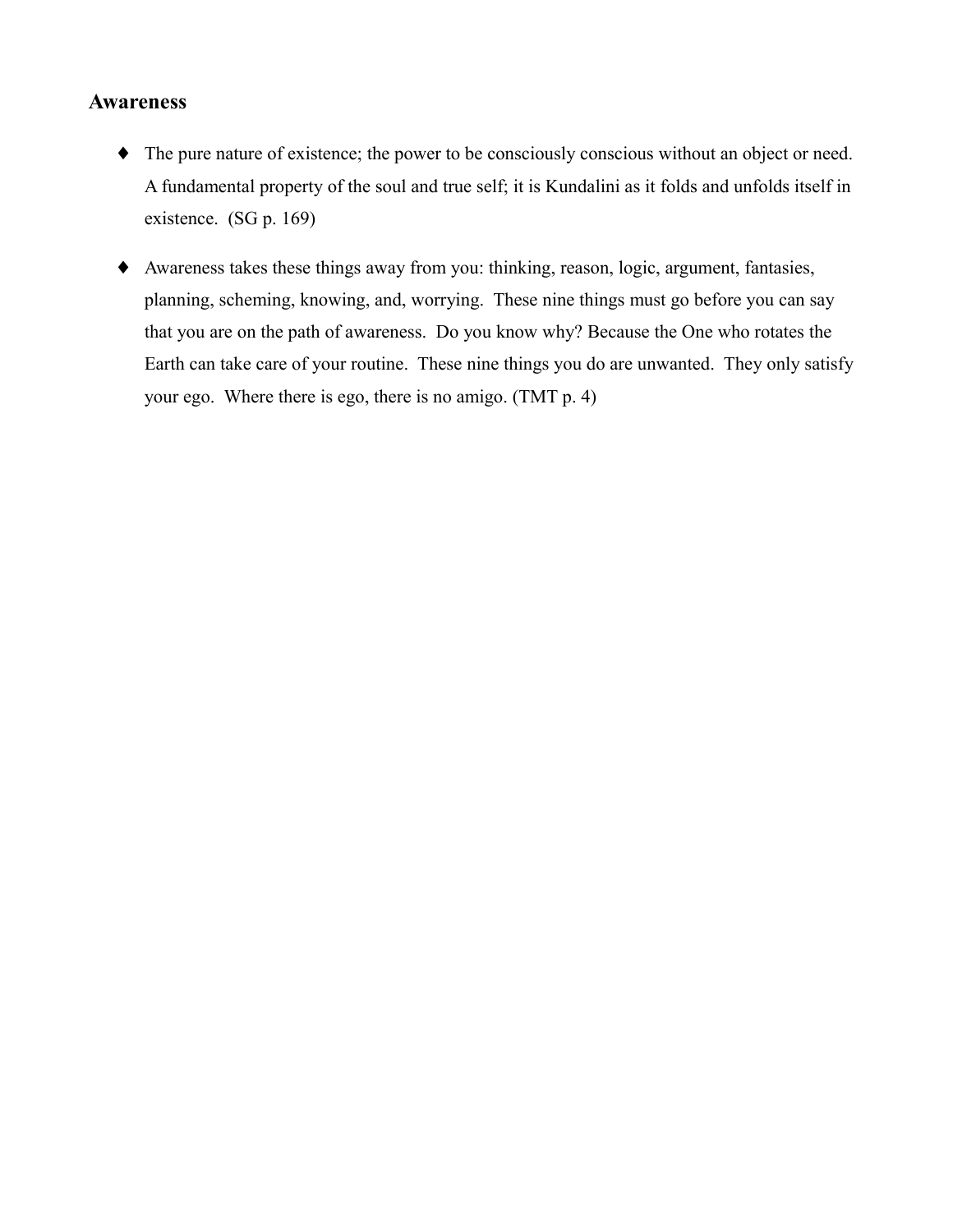## **Bakri:**

• Bakri refers to the sounds made at the tip of the tongue. It is audible sound, what you speak.  $(SG p. 80)$ 

## **Bana**

- A specified clothing that projects a consciousness.  $(SG p. 169)$
- $\bullet$  There is a value in spiritual dress and projection. You may be in a position to tell people about God, but if you don't look the part, people may not want to listen. (Yogi Bhajan)
- I'll tell you what bana does. Bana has a message. Bana tells another person, "I am a committed individual of God and I shall not betray it come what may." That's what it is. It is a ministry of trusted individuals. In most cases it will provoke a first query, "Who are you?" When will you answer the call? Bana creates the call. It has that one virtue. Even your own wife who lives with you will ask what you are up to when you appear out of bana. Any day your turban is off, you neighbors will ask what is wrong with you. That is the power of bana. Bana creates the call. In every mind, no matter how blind that mind may be, that is what bana does.
- Sikh mode of dress; one of the pillars of Sikhism. (SSP glossary)  $\bullet$

## **Bandh**

- $\bullet$  Lock applied to the body areas and direct the prana and apana. The locks are the basic techniques that accumulate the effects of the practitioner. They establish equilibrium in the body. (SG p. 169)
- Combinations of muscle contractions, each lock has the function of changing blood circulation, nerve pressure, and the flow of cerebral spinal fluid. They also direct the flow of psychic energy, prana, into the main energy channels that relate to raising the kundalini energy. They concentrate the body's energy for use in consciousness and self-healing. (SG p. 85)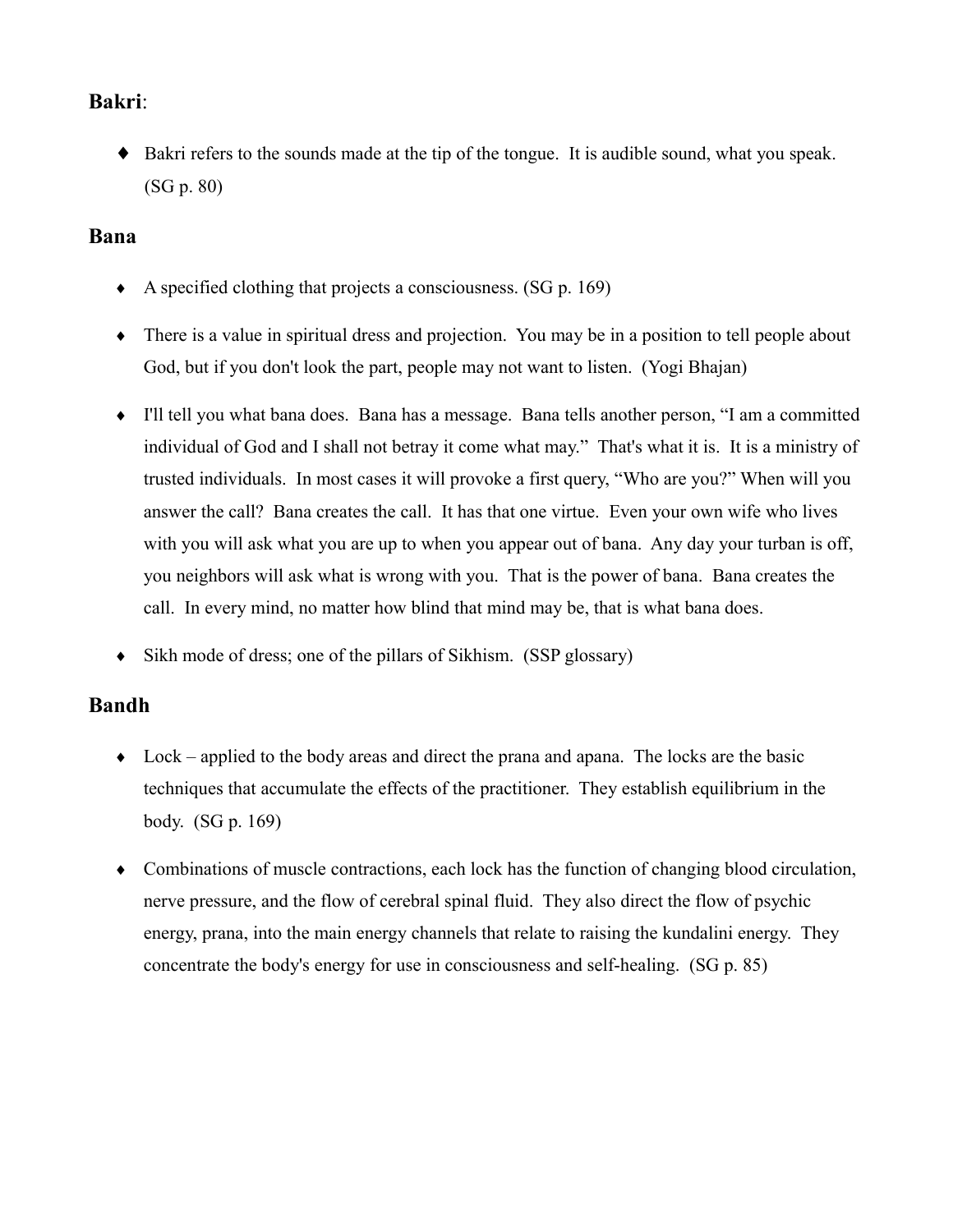• Let me define a few terms. Prana is the life force of the atom. Apana is elimination, or the eliminating force. These are two forces in  $us$  – positive and negative-, which are governed by ida and pingala—left and right. When we join these two energies under the power and science of Kundalini Yoga, we mix the prana with the apana and, under that pressure, bring the kundalini up. When it passes through the central nerve, or sushmuna, it reaches the higher chakras or lotuses, and thus one can know his total surroundings and he is a blessed being.

After one inhales the prana deep down to the navel center, and pulls the apana with the Root Lock up to the Navel Center, prana and apana mix there. This is known as the Nabhi Chakra at the fourth vertebra. Heat is felt during the kundalini awakening, and that heat is the filament of the sushmuna, or central spinal channel, being lit by the joining of prana and apana. Below the Nabhi Chakra, the energy leaves the navel and goes to the lower chakra at the rectum, and then it rises. This is called the reserve channel. Then there are six more chakras through which the kundalini must rise – and it will happen all at once. Once you have raised it, that's it. The hardest job is to keep it up, to keep the channels clean and clear.

The pathway of energy form the rectum to the vocal cord is known as the Silver Cord. From the neck to the top of the head is the passage. From the Third Eye to the pineal gland is the Golden Cord. To make the energy rise in these cords and passage, you must apply hydraulic locks. You must put a pressure. You know how we take the oil out of the ground, by putting a pressure so that the oil will come out? Like that, your spine is a staircase of energy. First, mulbandh brings apana to the navel, or fourth vertebra, the central seat of the kundalini. Second, the diaphragm lock takes it to the neck. Third, the Neck Lock takes it up the rest of the way.

The pineal gland, or seat of the soul, does not work when the Tenth Gate at the top of the head is sealed. But when the pineal gland secretes as the kundalini heat is released, your pituitary acts as radar, keeping the mind from negativity. (AT p. 21)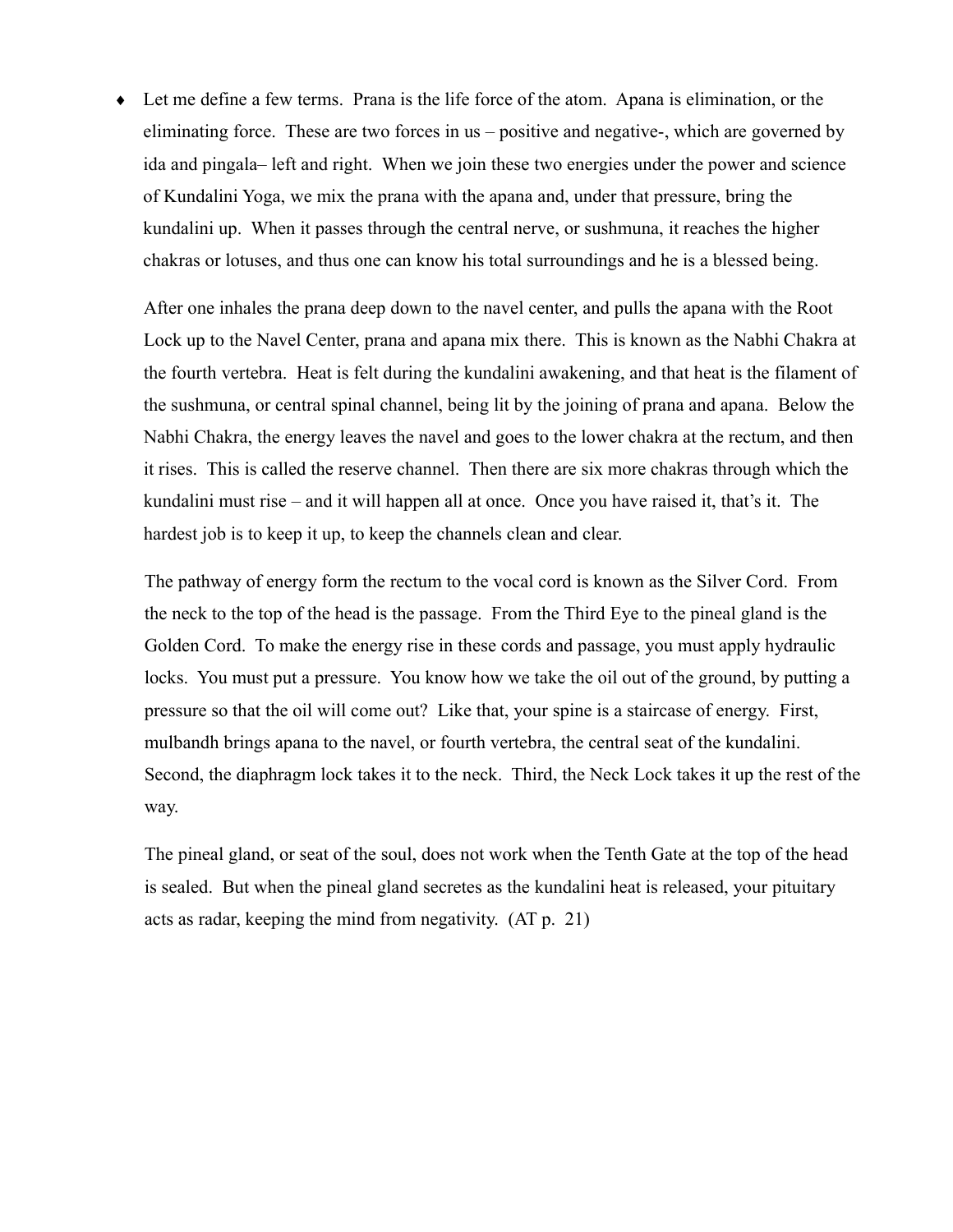## Bani

- Bani is a cosmic power contained in the permutation and combination of that naad, originated by the Gurus, which is contained in the living vibratory essence that is the Siri Guru Granth Sahib. (IAAW p. 76)
- Literally, "Word"; Sikh daily prayer; Shabd or group of Shabds recited by devout Sikhs daily; one of the pillars of Sikhism. (SSP glossary)

# **Bear Grip**

 $\bullet$  For Bear Grip place the left palm facing away form the chest and the right palm facing toward the chest. Bring the fingers together and curl them so that the hands form a single fist. Lock the position with the thumbs. This mudra is used to stimulate the heart and to intensify concentration. (SG p. 79)

# **Bhagvad Gita**

• A chapter in the Mahabharata. Dialogue between Arjuna, leader of the Pandavas, and Krishna (reincarnation of the Hindu trinity -Brahma, Shiva, Vishnu). A clear statement of Karma Yoga, selfless action.  $(AT p. 43)$ 

## **Bhakree**

• Using the tip of the tongue to form the syllables aloud is called "Bhakree.' It's the easiest way to chant.  $(FEP p. 40)$ 

Bhakti See Shakti.

## **Bhakti Yoga**

- $\blacklozenge$  The discipline of love and devotion. Surrender of the ego in love. (AT p. 35)
- This is the act of surrender, devotion, and commitment. It is first because it conquers the Negative Mind. You use the Negative Mind to negate your own ego and old patterns and accept the command of your higher consciousness. The rule of this facet of the path is "I obey." Without this, few begin real transformation and awakening. (AT p. 34)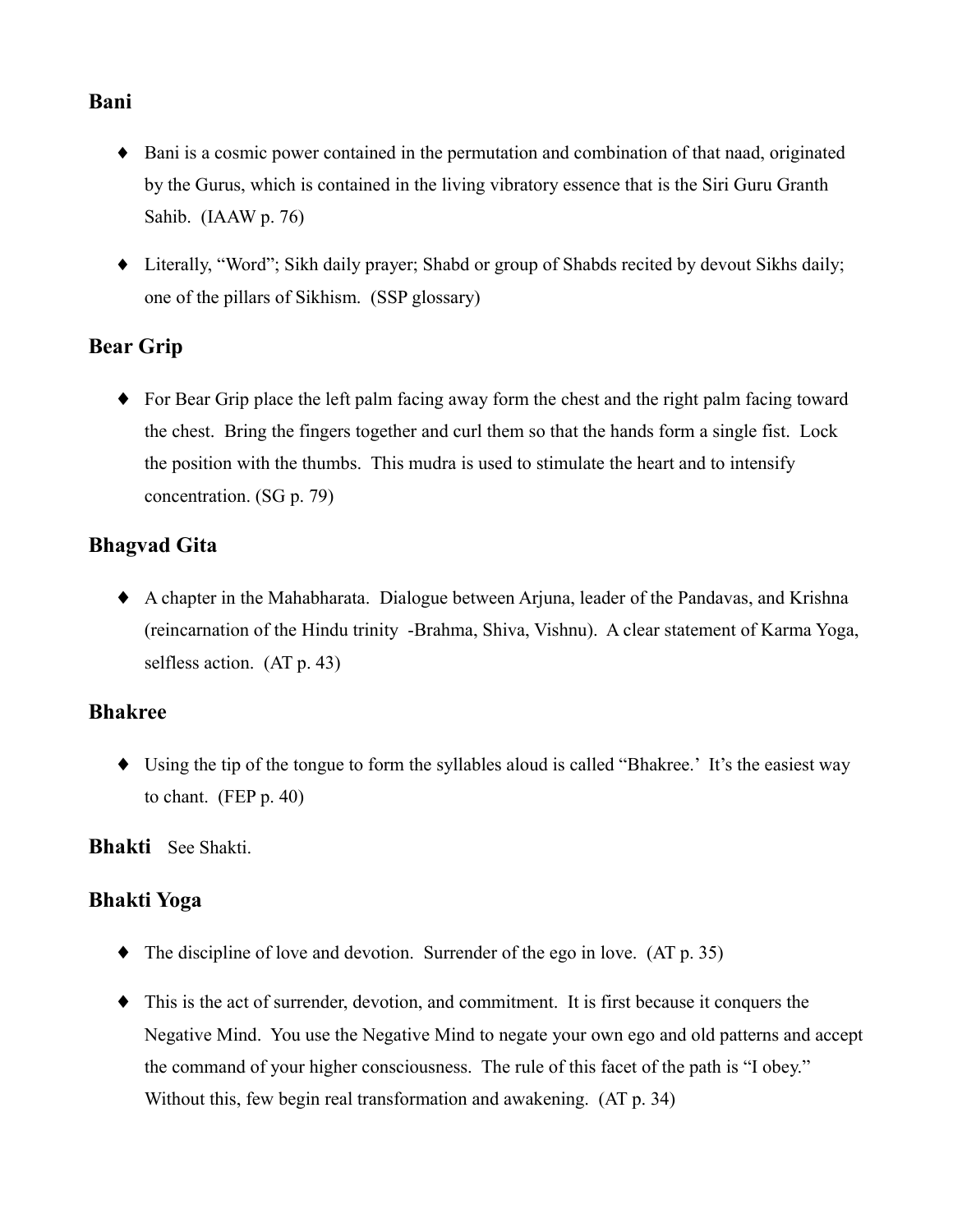## **Black Garbanzo Beans (kaalee cholay)**

• When you need energy and want to make the mind alert, you do not need to take drugs. Just take kaalee cholay (black grams – a kind of garbanzo bean). It is a delicious food, commonly available, cheap and beautifully holistic. Prepare these black garbanzos with black pepper, black salt, onions, ginger, garlic, and a little green chilies or jalepenos. Eat them every day. In 40 days they clean your system, and they give you so much energy you feel you can leap over walls. Even nature knows these little beans have a special power. You can identify which fields grow them. Just as the plants reach the middle of their ripeness, when the seedlings turn to flowers and then to a pod, the rain comes and lightning begins to play all over the field. It is a spectacular dance between heaven and earth and it marks that field. There is some secret there between that electricity and this food. (The Mind p. 9)

## **Boredom**

• There's boredom in people's lives because they don't have purpose. It is a very simple, psychological answer. The root cause of boredom is lack of motivation. Plus the boredom in your lives is a lack of your own intuition to share with others. You don't trust your own soul. Fortunately, the soul doesn't need your trust to go on. When you do not use your intuition to serve others, to be with others, to establish relationships with others, it doesn't matter how much wealth or security you have, you'll be bored to death. (MTM p. 182)

## **Bowing**

• If you do not know how to bow, you do not know how to excel. One who does not know how to bow shall never excel. It's a law, which you cannot change. Those who bow become the Masters, because it's their privilege. Those who excel, excellently bow, because that's their mastery.  $(TMT p. 56)$ 

## **Brahm or Brahma**

 $\blacklozenge$  Spirit. The True Self. The universe before Creation. (AT p. 43)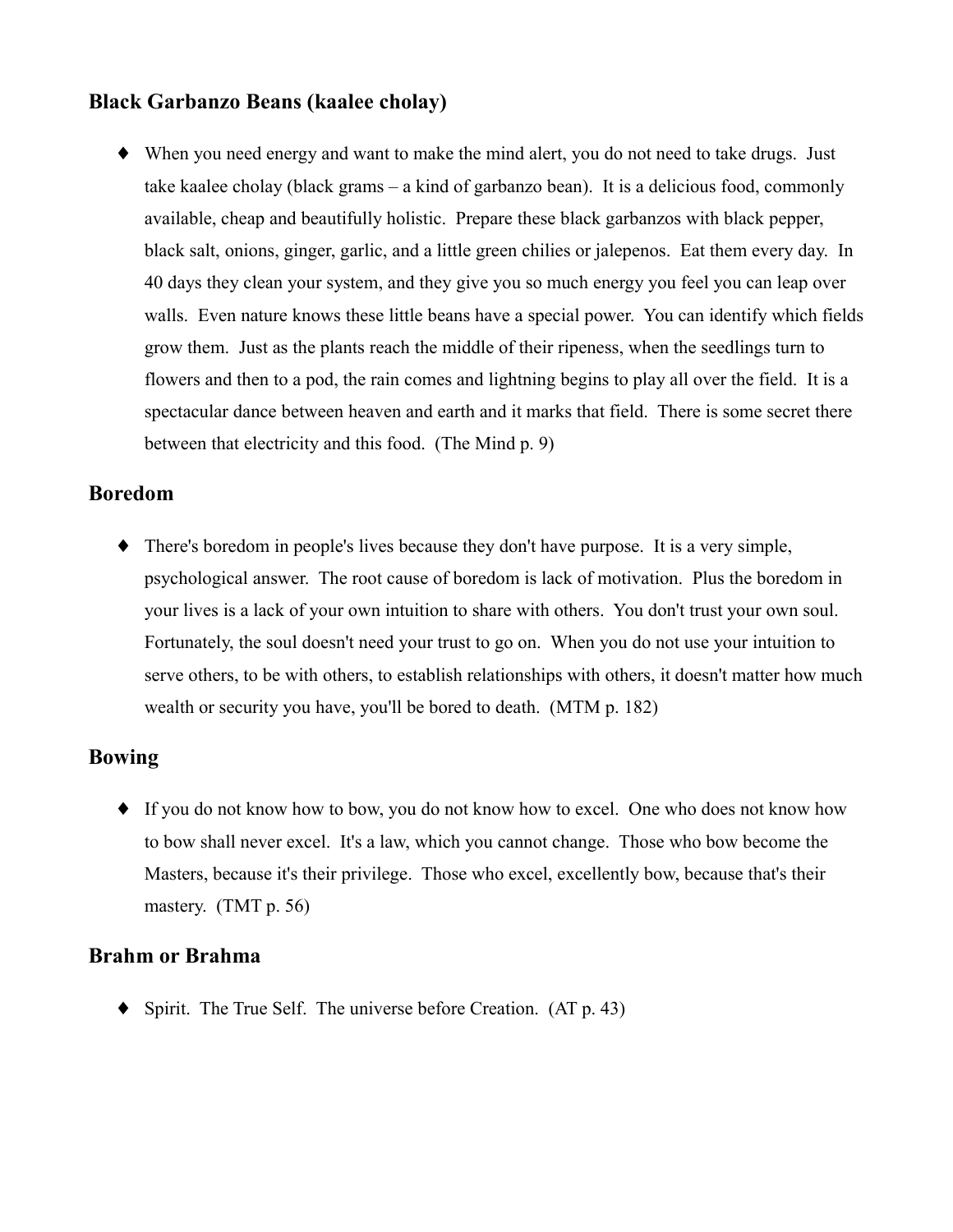# **Brahm Yogi**

• One who dwells in God each moment of life and makes others to dwell in God is a Brahm Yogi. (The Mind  $p. 113$ )

## **Brahmacharva**

• Brahmacharya is almost always translated as sexual chastity or continence, but it literally means "dwelling in Brahman." Brahman literally means the Vastness. To dwell in the Vastness, which is possible only when one is freed of self-occupation and me-me-me, is the real brahmacharya.  $(PYS p. 89)$ 

# **Breath**

- Every beat of your heart is the rhythm of your soul. The voice of your soul is your breath. (The Mind  $p. 22$ )
- $\bullet$  If there is anything Divine in you, it is your breath. (FEP p. 20)
- $\blacklozenge$  With your breath, you can touch your soul. (IAM p. 69)
- When you are holding a posture, constantly use each exhale to lengthen the spine. Often flexibility doesn't develop as it might, because students are not exhaling properly.
- Attention to our own breathing in and breathing out, without manipulating it in any way, is one of the simplest and most helpful practices in yoga for reaching a tranquil mind. (PYS p. 37)
- $\bullet$  The inhale is your fuel, and the exhale is how you manifest that energy. Our lives are greatly influenced by how we exhale. Our words travel on the exhale. Inhalation is the fuel for this journey. During inhalation, we want to get high-powered prana into every part of our lungs. How well we can do that depends on our previous exhale. Yogic postures require a high grade of fuel. Each inhalation is always going to be the fuel, and our exhalation will be the manifestation of how we use the energy. The quality of our exhale is important because it relates directly to how well we can do yoga postures, to our projection and to the words we speak. If we are not able to give properly we cannot receive properly. Through our exhale we exalt ourselves, through each inhale we receive inspiration.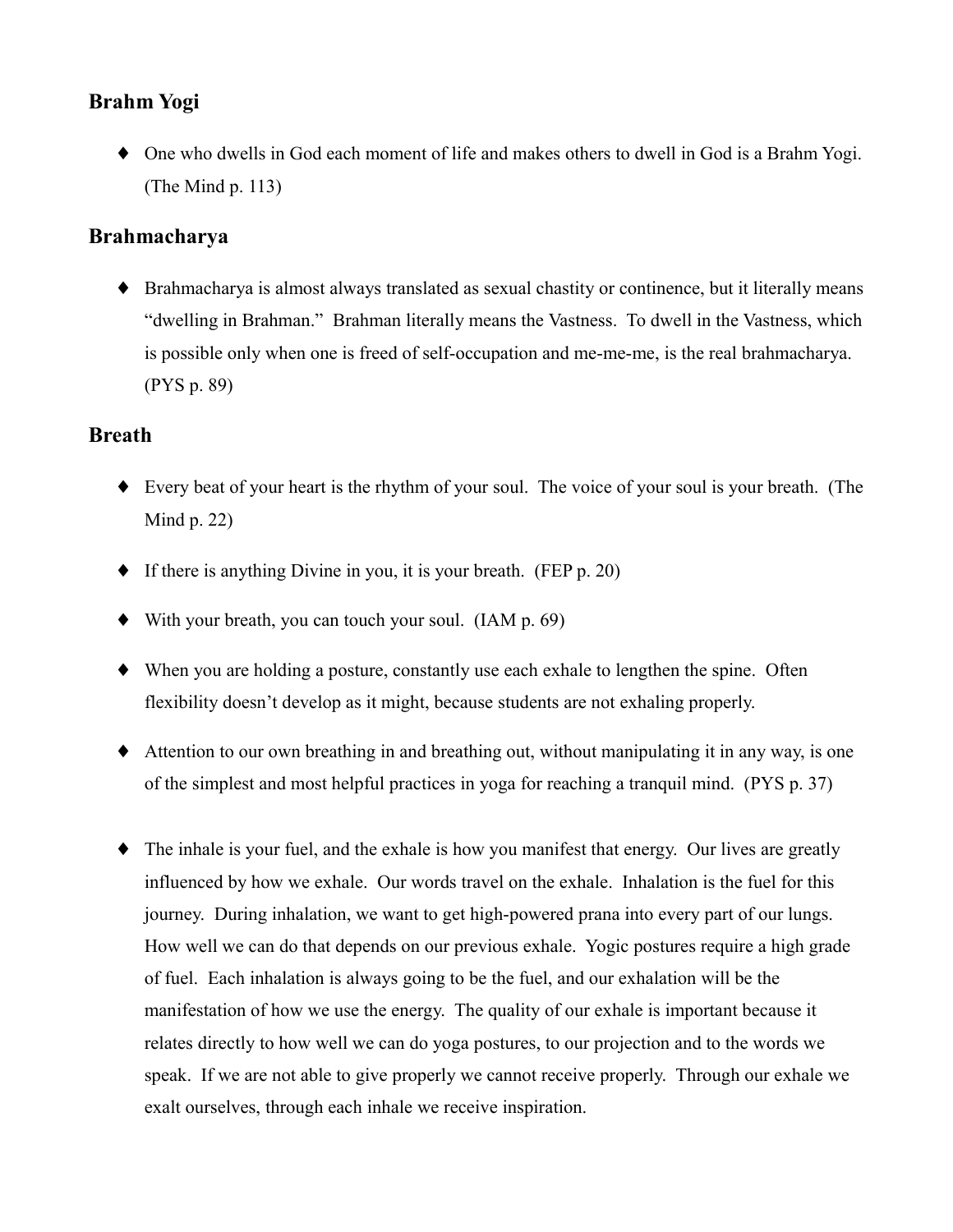Exhaling properly allows us to properly receive each inhale. If our breath is shallow, it inflates the core portion of the lungs, but not the huge volume in the huge volume in the peripheral areas. Our lungs move as if they are stuffy and they are not able to perform the miracle of enhancing our circulation, energy and health. If we do not exhale with a complete natural motion, we cannot completely refresh our lungs. With a complete exhale, each breath can flood the body with the prana we need for tremendous life, power, awareness and wisdom. (AT p.  $327)$ 

## **Breath Ratios**

- When breathing in different breath ratios, we are changing the amount of time that we take to inhale, hold and exhale the breath. Consciously using different breath ratios can yield varied effects.
- $\bullet$  By emphasizing inhaling, the sympathetic part of the autonomic nervous system boosts the heart rate and blood pressure, boosts alertness and stimulates us.
- By emphasizing exhaling, the parasympathetic nervous system slows the heartbeat and relaxes the circulation, nerves and digestive system. It relaxes us and promotes elimination, both physically and emotionally. (AT p. 96)

## **Breath Signatures**

- $\bullet$  The quantity, quality, and circulation of the breath create the foundation of vital and creative life. It is a barometer of how much energy we normally run on, and how much reserve capacity we have created for emergencies. The breath is both gross and subtle. The gross aspect is the blend of oxygen, nitrogen and other elements that chemically constitute air. The subtle aspect is the *prana* or vital force that energizes the mind, body and consciousness. (AT p. 91)
- Physical: All movement requires tension, but stress occurs when muscular or mental tension cannot return freely to an uncontracted or relaxed state. Stress causes poor breathing – shallow, erratic, upper-chest breathing with a faster breath rate, which leads to chronic tension and weak nerves. And poor breathing increases susceptibility to more stress. This sets the scene for illness and breakdown in one or another of the body systems. (AT p. 91)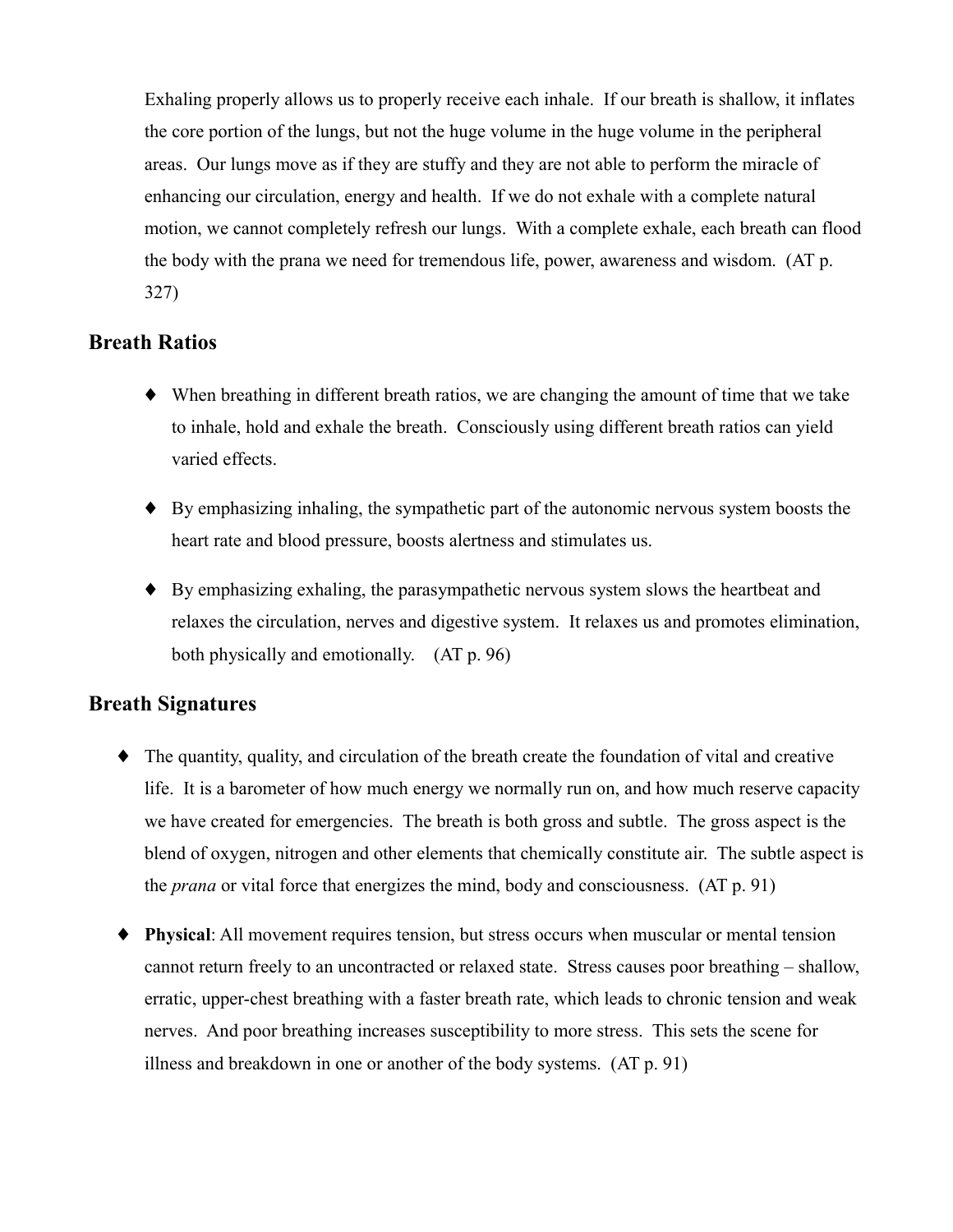- ◆ **Emotional**: We hold a tremendous amount of tension and emotional trauma in our muscular structure in the form of armoring. Proper breathing, which changes our breath signature, allows the release of armoring. As we increase the general flexibility of the body, and expand the lungs, our sensitivity increases, because the armor decreases. (AT p. 91)
- Vitality: Breathing correctly frees up the flow of prana, and as our armoring and tension release, our vitality is increased. (AT p. 91)
- ◆ **Feeling of Connection**: When our vitality is increased, our *prana* is flowing, we feel emotionally secure, and our physical bodies are strong. A deep sense of connection results.  $(AT p. 91)$

## **Breath Frequency**

- A slower rate of breathing is much easier on the nervous system, the metabolism and the digestion. (FEP p. 20)
- ◆ 8 cycles per minute Feeling more relaxed. Relief from stress and increased mental awareness. Parasympathetic nervous system begins to be influenced. Healing processes are elevated. (AT  $p. 91$
- ◆ 4 cycles per minute Positive shifts in mental function. Intense feelings of awareness, increased visual clarity, heightened body sensitivity. Pituitary and pineal begin to coordinate at an enhanced level, producing a meditative state. (AT p. 91) Breathing less than four times per *minutes* puts you into a meditative state. Furthermore, breathing slowly increases the flow of your inner intuitive guidance. (FEP p.28)
- ◆ 1 cycle per minute ("One-Minute Breath"): 20 seconds to inhale, 20 seconds to hold, 20 seconds to exhale.
	- Optimized cooperation between brain hemispheres. Dramatic calming of anxiety, fear and worry. Openness to feeling one's presence and the presence of spirit. Intuition develops. The whole brain works – especially the old brain and the frontal hemispheres.  $(AT p. 91)$
	- It is said that in a conflict, the person who can breathe the slowest has the advantage. So this breath can serve you in more ways than one!  $(SG p. 73)$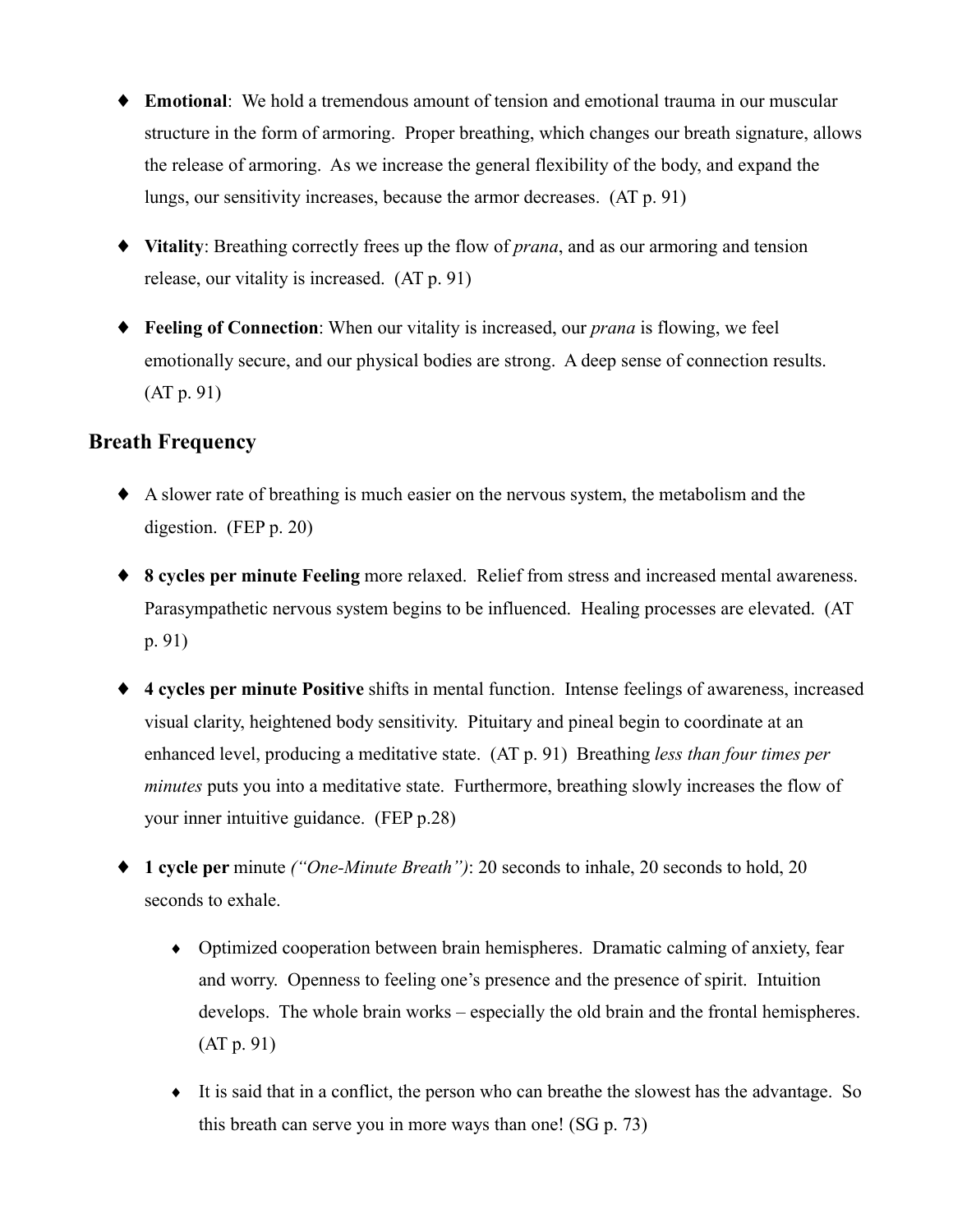- The one-minute breath is sometimes called the one-minute cure, because of its unique ability to change a negative thought, feeling or vibration into a positive one. This is often the key to healing, because negativity has a notably deleterious physical effect. As your awareness increases, and your realize you have negativity in your mind, immediately go into the mechanics of the one-minute breath. (MM p. 67)
- The effects of one-minute breath are:
	- Accelerated healing
	- Increased flow of prana
	- Heightened sexual energy
	- An increase in cognitive energy
	- An increase in creativity and intuition
	- Increased blood circulation to the brain
	- Increased calmness and sense of peace  $(MM p. 67)$

## **Breath of Fire**

- Also called agni praan. (SG p. 169)
- Releases toxins and deposits from the lungs, mucous linings, blood vessels, and other cells
- Expands the lung capacity and increases vital strength.
- Strengthens the nervous system to resist stress.
- Repairs the balance between the sympathetic and parasympathetic nervous systems.
- $\bullet$  Strengthens the navel chakra.
- Increases physical endurance and prepares you to act effectively.
- Adjusts the subtle psycho-electromagnetic field of the aura so that the blood becomes energized.
- Reduces addictive impulses for drugs, smoking and bad foods.
- Increases oxygen delivery to the brain, facilitating a focused, intelligent and neutral state of mind.
- Boosts the immune system and may help prevent many diseases.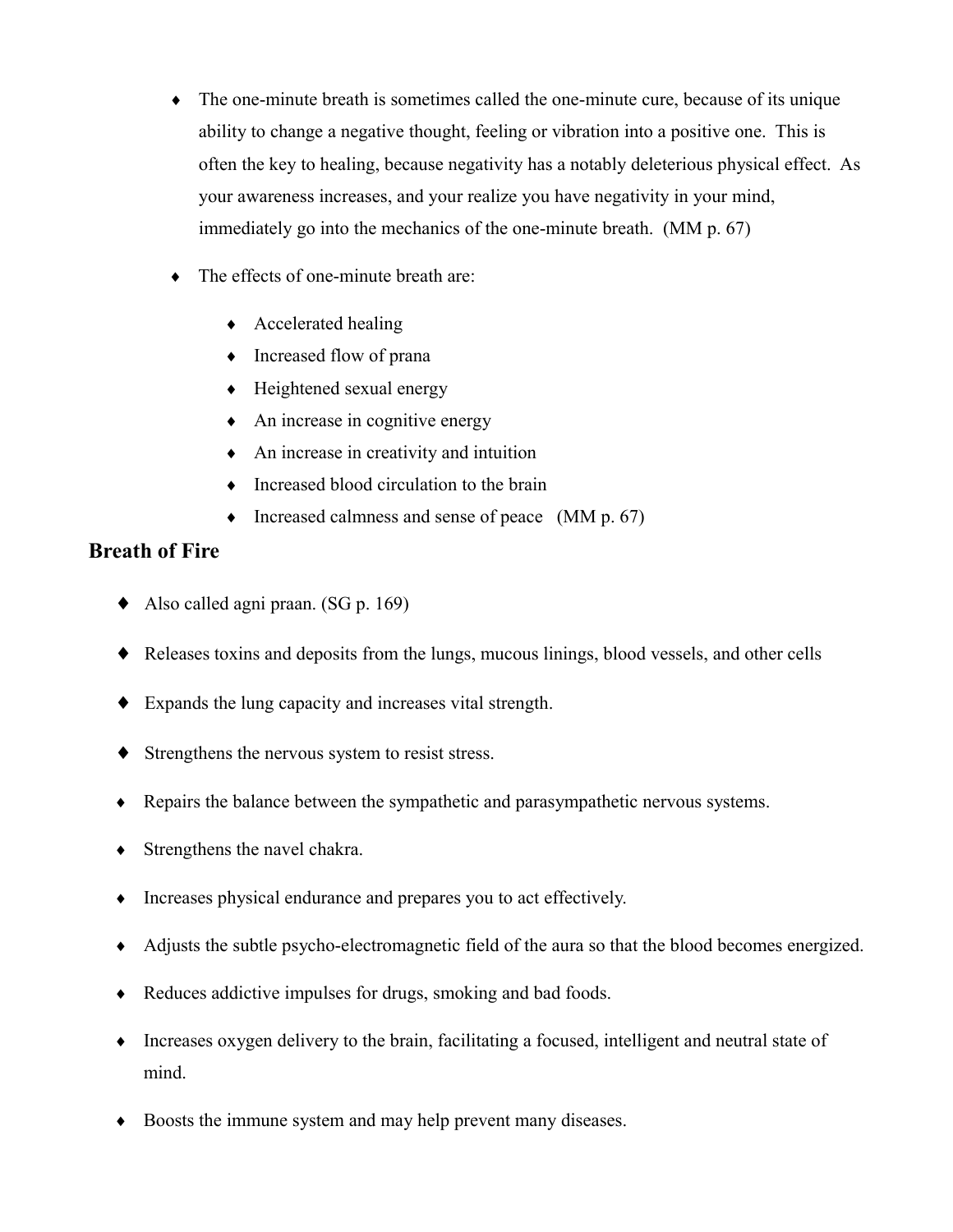- Promotes synchronization of the biorhythms of the body's systems.  $(AT p. 95)$
- $\bullet$  Helps the body reach an optimum acid-alkaline balance, reducing irritability and plaque production in the arteries.
- Stimulates the vagus nerve and balances the autonomic nervous system.  $\blacklozenge$
- $\bullet$  Cleanses the blood by removing toxins from the tissues, lungs and mucus membranes.
- $\bullet$  Improves digestion.
- $\bullet$  Stimulates the solar plexus and frees the natural flow of energy through the body.
- Increases physical stamina.
- $\bullet$  Strengthens the nerve plexus or nabhi.
- Increase the vital capacity of the lungs, improving health and the enjoyment of life.  $(AT p. 161)$
- Stimulation of the splanchinic nerves, causing increased output of epinephrine and norepines (MM  $p. 71$ )

## **Breathing through the nose**

• A natural breath uses the nose, which filters, warms, and humidifies the air. The nostrils are connected to the *ida* and *pingala* and therefore *prana* is taken into the body through the nose. stimulating the pituitary and the Third Eye. (AT p. 90)

## **Buddhi**

- $\bullet$  The component of the mind that discriminates and classifies the impressions that the *manas* receives.  $(AT p. 43)$
- Discriminating mind or mind stuff, which includes memories, subconscious realms, intellect and chitta-all other fluctuating waves of mind. (AT p.45)
- At the higher level [of mind], that of buddhi, insight and higher thought are connected with higher feelings such as compassion and wonder. (PYS p. 5)

## **Buddhi Mind**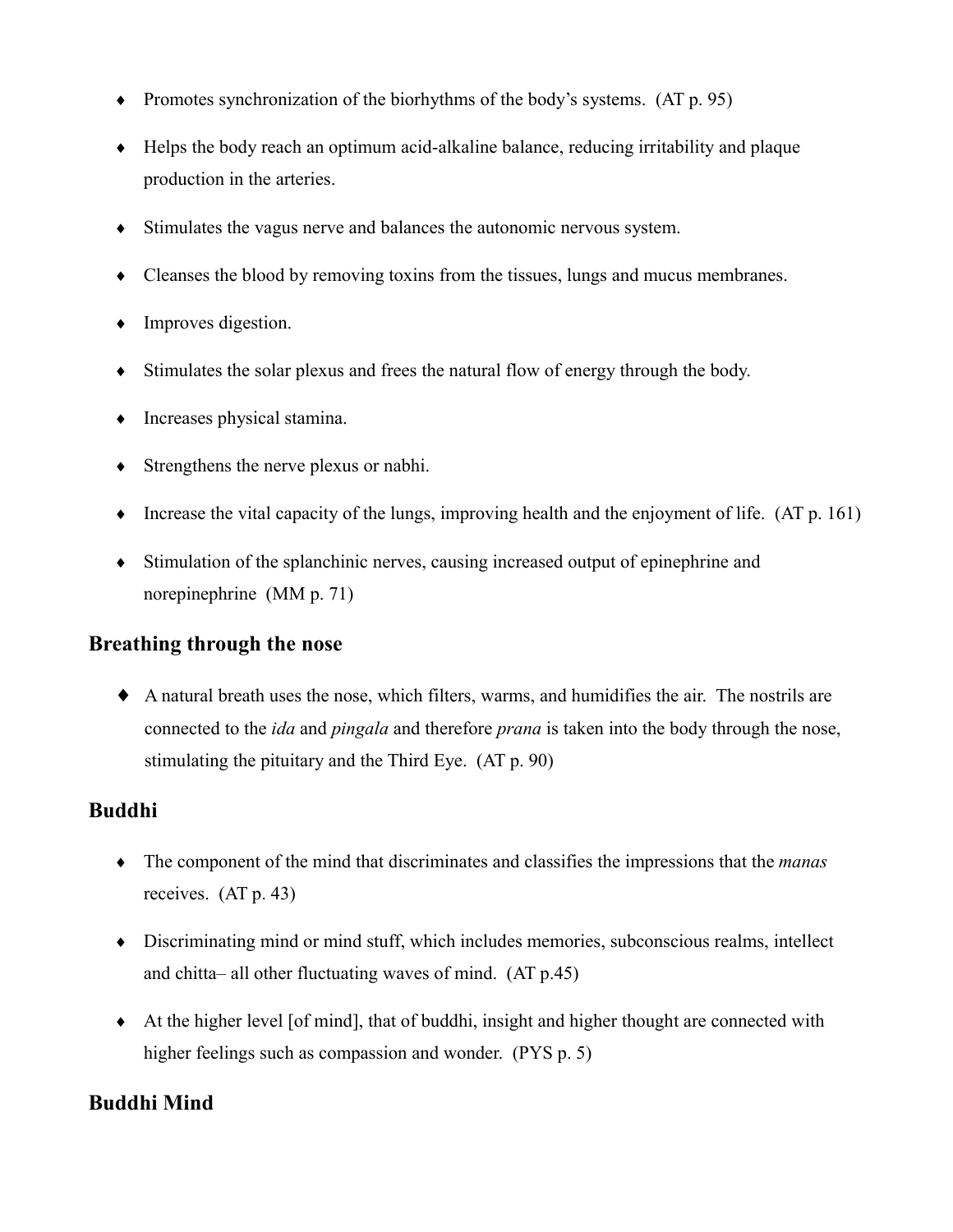• The sattva guna is reflected in the buddhi mind. The buddhi mind perceives reality, discerns what is real from unreal, assesses neutrally and judges in relation to Infinite identity. It represents the heavenly phenomena in activity of totality as totality. (AT p. 120)

## **Buddhi Mudra**

• To form Buddhi Mudra, place the tip of the little finger on the tip of the thumb. Practicing this opens the capacity to communicate clearly and intuitively. It also stimulates psychic development. The little finger is symbolized by Mercury for quickness and the mental power of communication. (AT p. 105)

# **Burnout**

◆ Besides boredom, you claim to get burned out. You never get burned out; your ego gets burned out. Your problem is that you want to achieve, and then, when you do achieve, you do not know what to achieve next. When you do not become a part of the flow of life and life does not become a part of your flow, you split yourself and separation takes place. (MTM p. 182)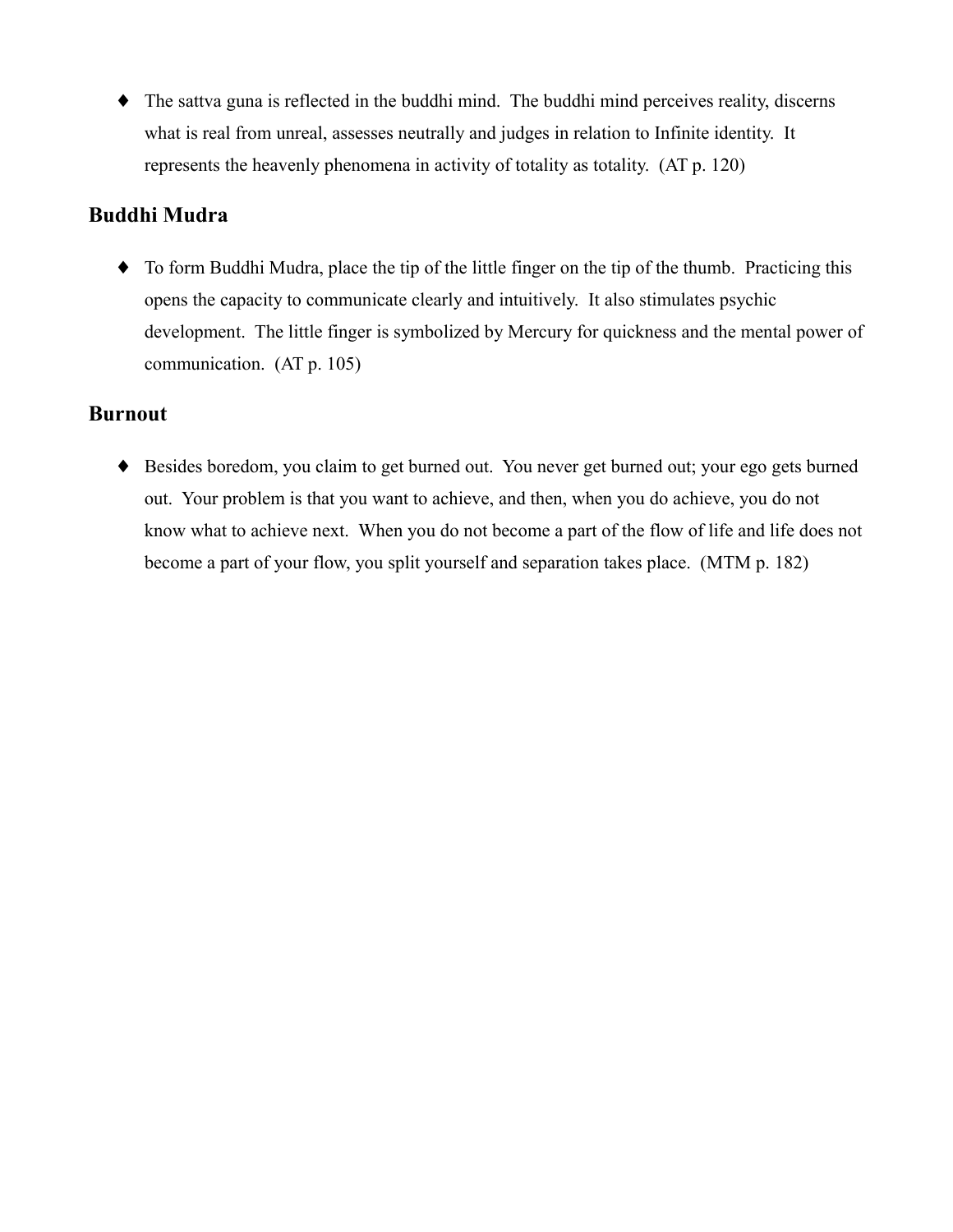## **Cannon Breath**

• Cannon Breath cleanses and strengthens the parasympathetic nerves and adjusts the digestion. Cannon Breath is breath of fire done through the mouth. (AT p. 97)

# Carefree

 $\bullet$  The only carefree being is that person who is free from negativity. He is liberated. It is a Cosmic Law that such a person is never short of anything. A carefree man doesn't know any misery. He may be humble, abut that doesn't man he is miserable. Ever wise, he sails through time undisturbed. He does not need any correction at the hands of time. His smooth behavior and calmness of personality are the signs that he is a liberated being. In a nutshell, he is the happiest person ever on the Earth. (TMT p. 303)

# **Celestial Communications:**

• Songs with Specific hand motions; a mode of meditative dance used for mental relaxation; sometimes used by children in Gurdwara programs. (SSP glossary)

# **Cerebrospinal Fluid**

- The central nervous system "floats" in cerebrospinal fluid that is contained in a sac attached to the skull and the vertebrae of the spine. This fluid is made in the cavities of the brain by filtering salt, sugars, water, and other nutrients from the blood, and it is reabsorbed into the blood. Recent studies show that the cerebrospinal fluid is balanced by secretion through the nasal sinuses. Blocking this self-cleansing mechanism is connected to a significant portion of our headaches – as much as  $50\%$ . (AT p. 166)
- $\bullet$  The cerebrospinal fluid is the circulatory system of the central nervous system, bringing in oxygen and nutrients and moving waste products away. Cerebrospinal fluid is pumped through the central nervous system by spinal and cranial movement. (AT p. 166)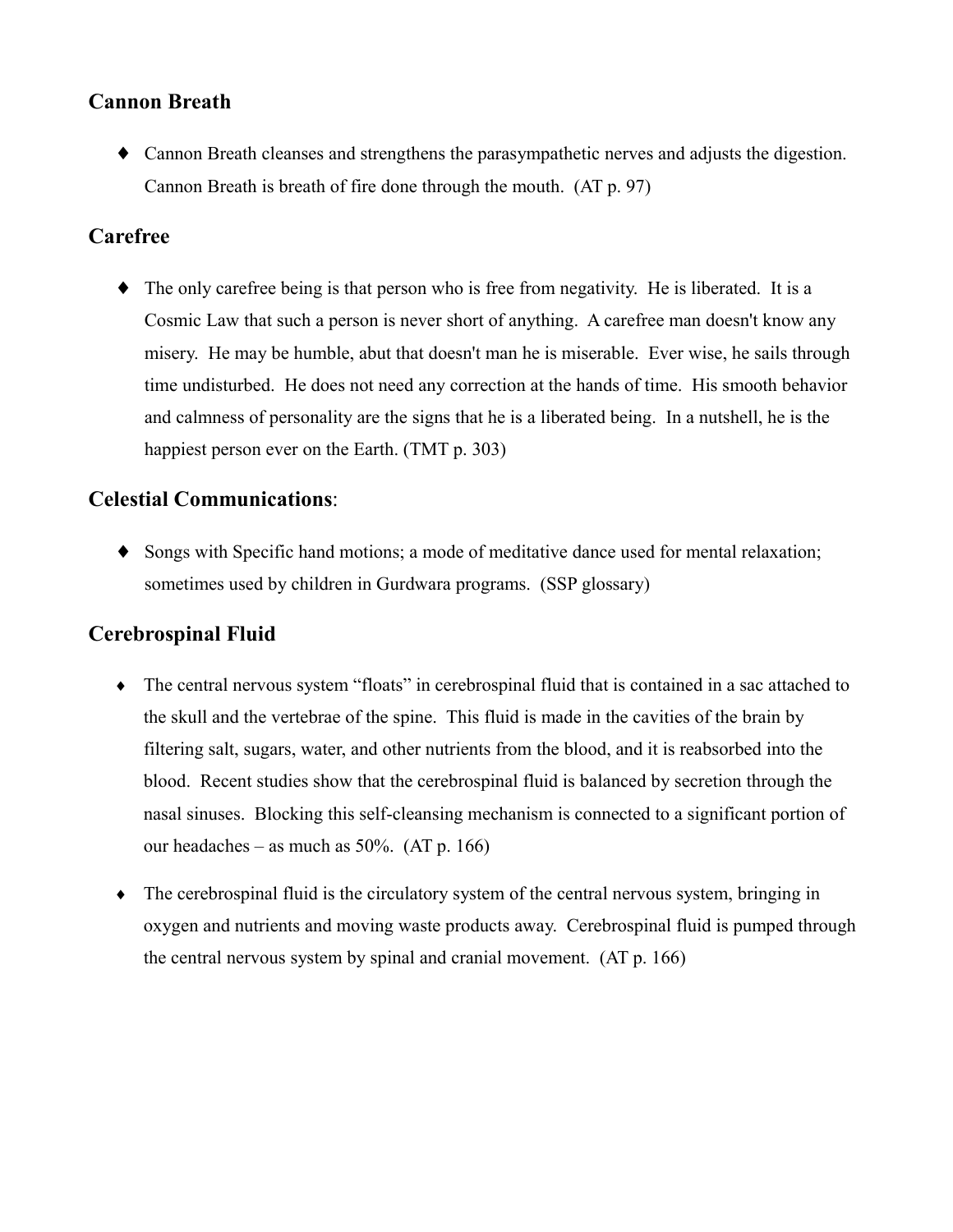## Chakra

- Chakra means "wheel." Chakras are energy centers, or energy cortices. They exist as dynamic energy centers.  $(AT p. 184)$
- In some contexts, a chakra is a large steel ring that warriors once wore on their heads to deflect enemy swords. (SSP glossary)
- Prana, the life force, powers the chakras, by clearing the blocks to the free, natural flow of energy through them. Kundalini Yoga facilitates this clearing, balancing, and maximizing of the functioning of body, mind and spirit. (AT p. 184)
- The chakras affect our perceptions feelings, and choices. They affect the flow and types of thoughts we have, and the energies we can gather to act upon them, and manifest our thoughts. In all of our behavior, they affect the relationship between the conscious and the subconscious. Opening and balancing the chakras opens the senses, and integrates them into a responsive network that can relate to the larger source field of energy from which we come and to which we return.  $(AT p. 184)$
- $\bullet$  Each chakra is a vision of the world. It is a perspective that organizes all our feelings, thought and values to encounter the world and to act within it. (AT p. 189)
- "With any communication, one center is involved. You have to decide what the purpose is. If the purpose is to mess up somebody, go with the first chakra. If you want to seduce somebody, go with the second. If you want to balance out somebody, go with the third. If you want to uplift somebody, go with the fourth. If you want to be blunt, go by the fifth. If you want to command somebody and take the responsibility and see it is done and delivered, then go by the sixth. If you want to just get rid of somebody, go by the seventh. You know what the seventh is? 'I see the light in you better than me. God bless you, you are wonderful.' The guy will shut up in two minutes." Yogi Bhajan (FEP p. 160)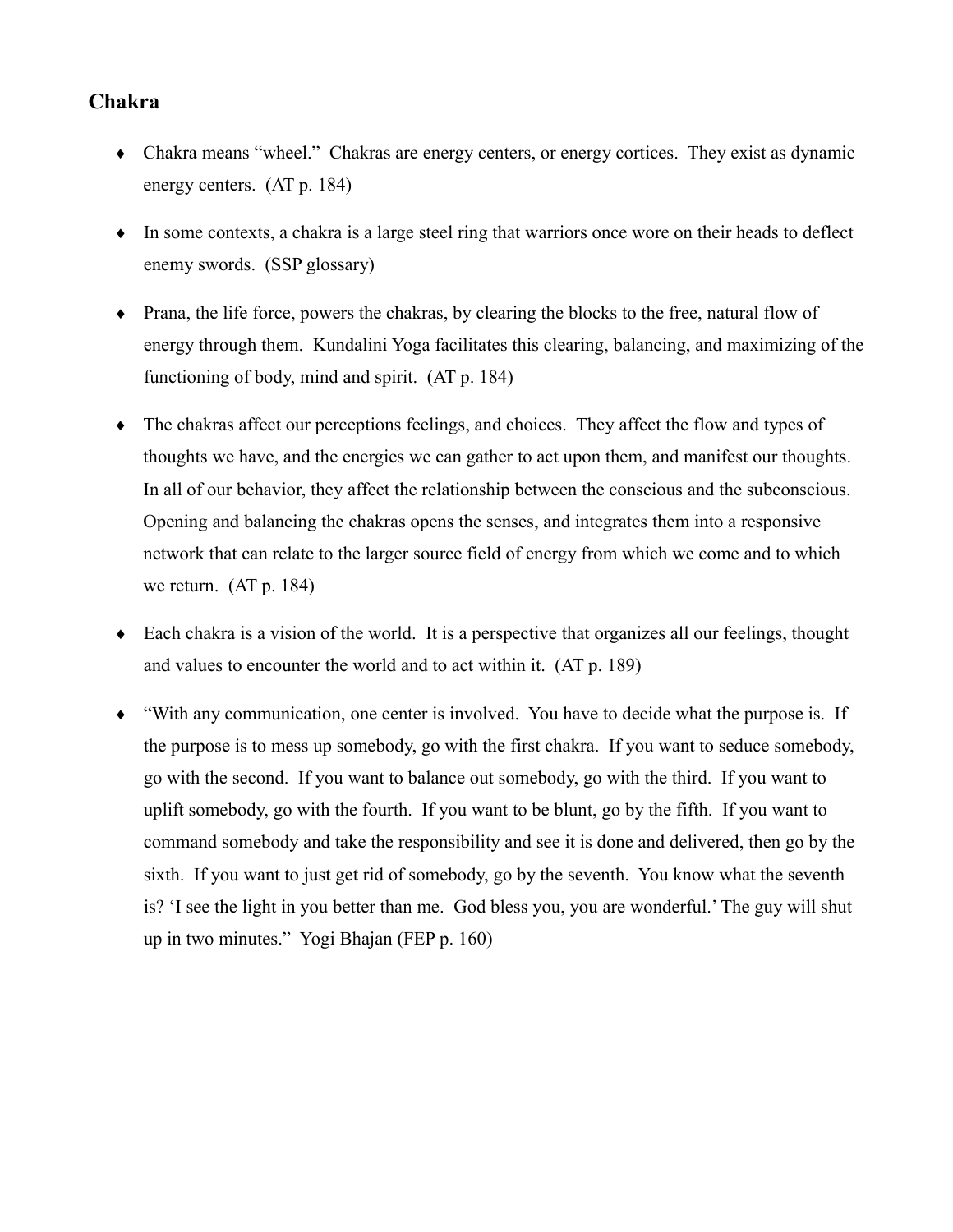- You have a situation, bad and good; that's the First Chakra. You have fear and anxiety and the power to be; that's the Third Chakra. You have compassion and you want to give, or you are afraid to give, that's the Fourth Chakra. You want to speak or you cannot speak, that's the Fifth Chakra. You want to be conscious, but you are not conscious, that is the Sixth Chakra. You want to know and you don't know, that is the Seventh Chakra. Finally, you want to be or not to be, that's the Eighth Chakra. So each chakra has a polarity and each chakra makes you what you are. (MTM  $p. 224$ )
- The First Chakra is located in the anus, and when the energy is at the first Chakra level, the person in concerned with basic questions of security and survival. This is the arena of self and self-reverse, or survival and self-destruction.
- The focus of energy at the Second Chakra level, located in the sex organs, is sexuality, sensuality and creativity, and is the arena of projection and withdrawal.
- At the Third Chakra level, located at the Navel Point, energy focuses on identity, power and judgment and the negative, positive and neutral views of life.
- $\bullet$  The Fourth Chakra is the Heart Center, the arena of kindness and compassion.
- $\bullet$  The Fifth Chakra is in the throat. Here one experiences the arena of knowledge.
- The Sixth Chakra is located at the brow and is called the Third Eye Point. Here one sets goals and assesses the long-range effects of one's actions. It is the area of projection and sophistication.
- The Seventh Chakra is located at the top of the head. Here one experiences the infinity of self, the arena of elevation.
- $\bullet$  The Eighth Chakra is located in the aura, the magnetic field generated by a human being that surrounds him or her up to nine feet in every direction. The quality of the aura reveals the personality in the projection of power or the depression of defeat. (AT p. 196)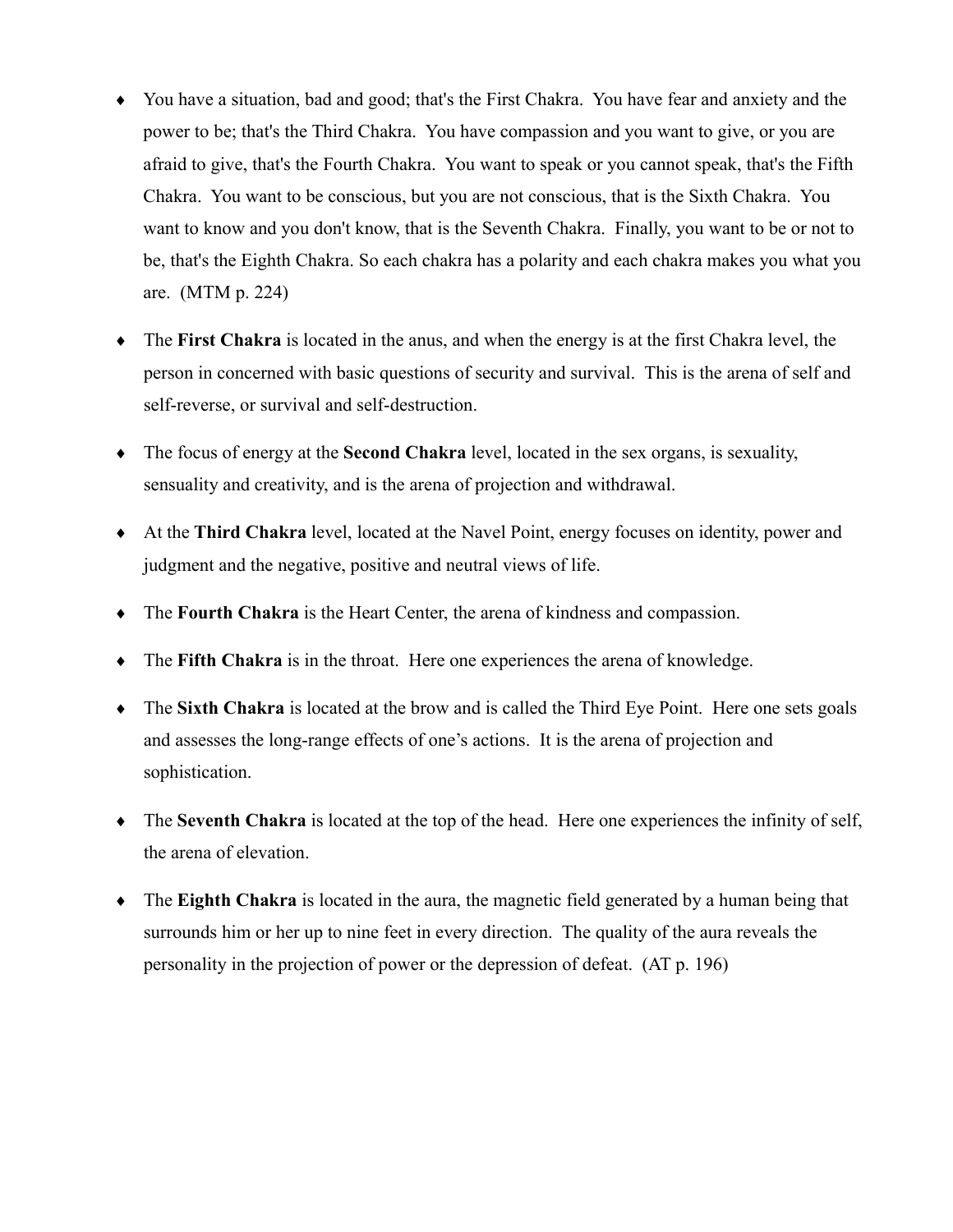### **Chakras and Consciousness**

• At what frequency, at what chakra is your consciousness in? If it is in the First Chakra, you are perverted. Second Chakra; you are a (sex) maniac. Third Chakra: unknown. Fourth: compassionate. Fifth: blunt. Sixth: projected, subtle, beautiful. Seventh: cosmic, space out, neutral. Eight: Infinite, divine, unearthly. (MTM p. 47)

### **Challenges**

- When your navel is strong, and your spine is open and flexible, and your lungs are powerful, you have what you need to welcome challenge as a friend. (SE p. 5)
- Calamity sometimes brings in you spiritual climax. Challenge is not bad. (TMT  $p. 150$ )

# Cherdi kala:

 $\blacklozenge$  Ever-rising spirit (IAAW, chapter notes)

### **Chitta**

- $\blacklozenge$  The Universal Mind. (AT p. 43)
- The three gunas operate to create the Universal Mind, chitta. Think of this Universal Mind as a vast ocean, full of waves and vortexes that stores the impact of every action and thought. This vast chitta is divided into three major functions that reflect the three gunas. (The Mind p. 123)
- The mind, or chitta, takes on a particular blend of qualities in association with each thought that passes through it. The blend of qualities is the result of the relative levels of activity of the buddhi, ahangkar, and manas capacities of the mind. The individual, through experience in the world, and through reaction to her or his own mental phenomena, creates various reaction that are recorded into the subconscious and superconscious mind. This accumulation of actions and reactions forms a momentum of the mind. If the thought from the intellect does not perfectly agree with the long established momentum of the mind, the mind reacts by projecting a particular blend of colors around the thought. That color then interacts with the personality, projections, and interactions of that individual. (AT p. 121)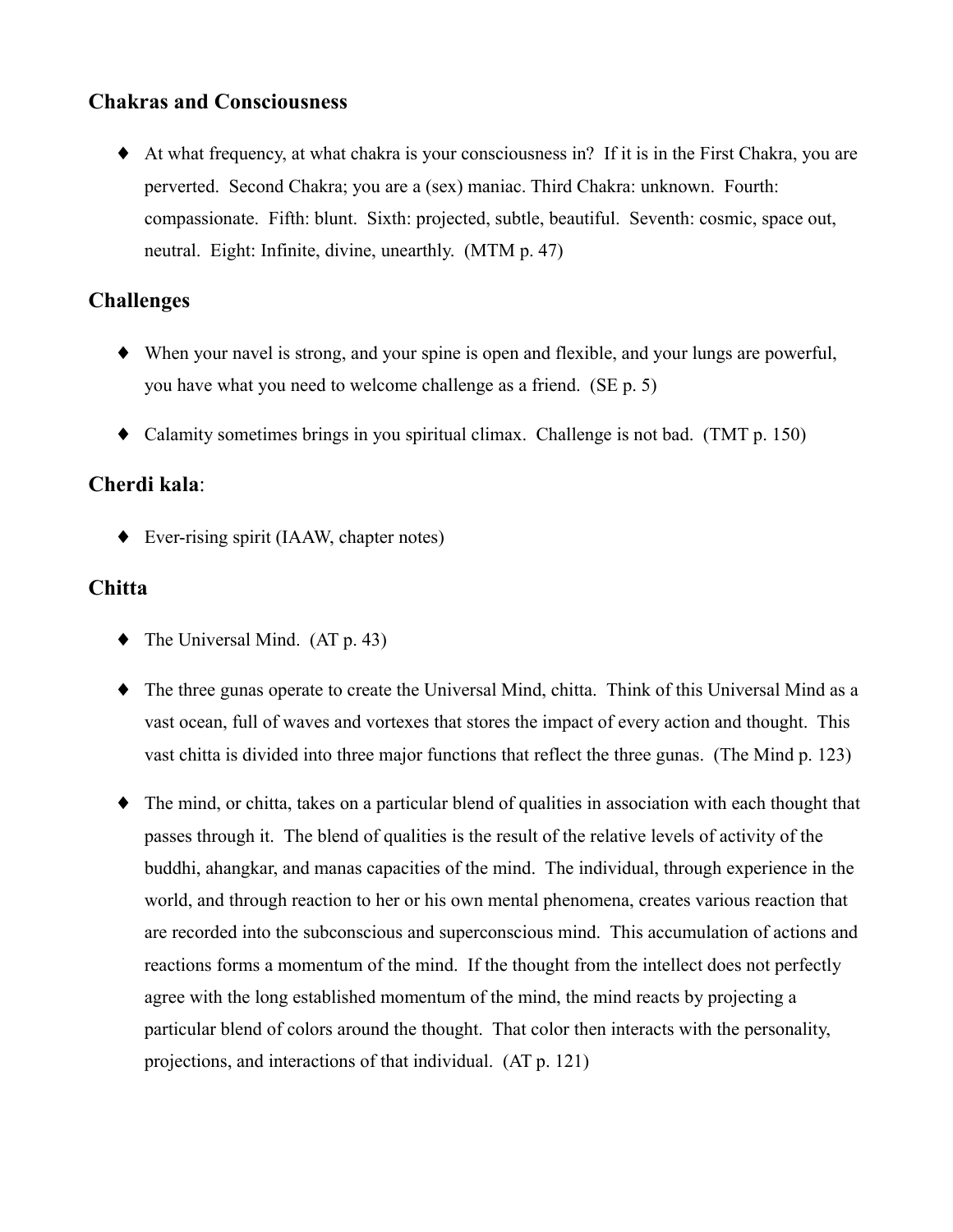• Chitta is addicted to thinking, and all thought is based on past experience or past knowledge or on a projection into the future, imagining what may be. The past experiences may be pleasing to the mind-heart or they may be displeasing. We endlessly replay stories of pleasant memories as well as those which caused us suffering and we play images of future successes or difficulties over and over again in our mind. We can as easily get attached to pleasant memories as to those which cause us suffering. In fact, past humiliations and slights or injuries to our self-image have a stronger hold on our memory and our imagination than the moments of happiness and dreams of success. The suggestion is not that thought cannot lead to knowledge, even right knowledge, but when we want to contemplate reality here and now, even valid knowledge is a distraction.  $(PYS p. 13)$ 

#### **Committed Language**

• Committed language comes from the heart. Language which comes not from the heart but from the head is nothing but a bunch of lies. When the head is subject to the heart you are in ecstasy with the conscious self. When the heart is subject to the head it is too ugly to even speak about. (The Mind  $p. 77$ )

#### **Commitment**

- Commitment is the ability for your whole self to sustain its status in projected reality of action. Then people can trust you. Otherwise, it is like building a cozy bungalow on the top of a volcano. If you act like an earthquake or volcano who will build upon you? (AT p. 148)
- Commitment will dry up and die if you don't nurture it. Commitment needs to have a constant flow behind it. Commitment has to be nurtured, renewed and refreshed. (MTM p. 117)

### Communication

 $\blacklozenge$  Learn companionship. Communication should create companionship. "C" is equal to "C." Communication creates companionship. In life never try to control. Whatever you will control, you will pay the toll. Whatever you will win, you will lose the self. Create companionship and create companionship with communication. Purposefully in your life believe and learn that life is a communicative companionship. (MTM p. 188)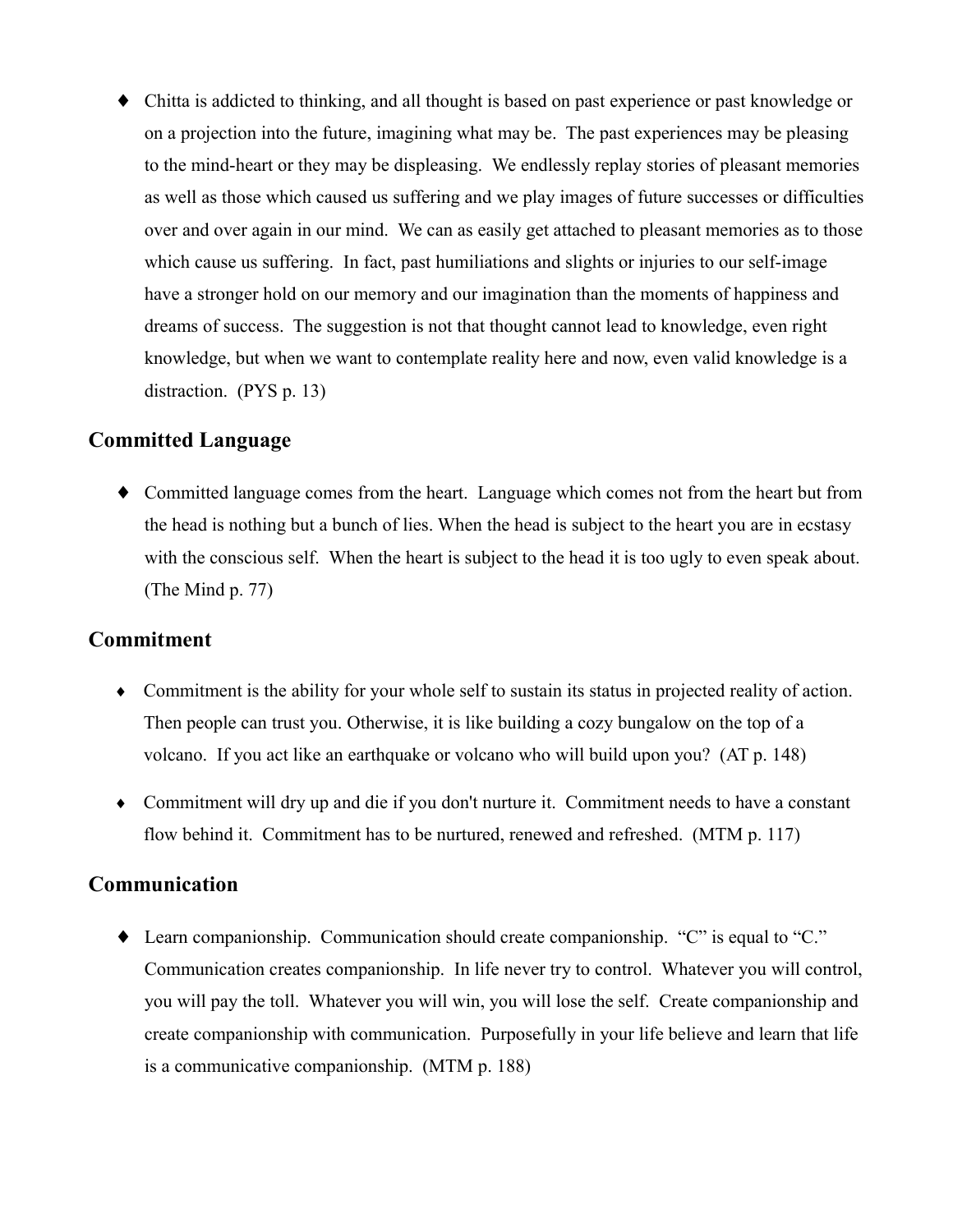# Compassion

- Compassion gives us the capacity to forgive the unforgivable.  $(SG p. 31)$
- $\bullet$  Think of compassion as creating a kind of vacuum for the law of action and reaction has been transcended. Nature does not love a vacuum and neither does God. So s/he rushes to the service of that saint who acted with compassion. God must assist that consciousness for it is the expression of the highest, exalted form of god. Itself. (SG p. 33)

### Confidence

• Confidence is a secret of success. Not my confidence, your confidence. My self-confidence doesn't mean a thing to me. It is your confidence in me that is important. In any situation, it is not your self-confidence that is important; it is the other person's confidence in you and your confidence in him. That's what is important. (MTM p. 187)

### Confrontation

- Whenever you find yourself in an aggressive place or an aggressive environment (you perceive you are in danger), immediately change your breath from the nose to bringing it in through the lips. You will have 10 times the edge over every other person. (IAAW: Quotation of the Day)
- Everything that is attacking you has its own death in it. Remember that! Anything that brings death to you, also carries its own death. (MTM p. 270)
- $\blacklozenge$  When somebody is pushing you, just don't react. That is enough punishment to the pusher. (IAAW: Quotation of the day)
- Whenever a person is very aggressive, or coming very aggressively toward you, make this gesture: active Gyan Mudra with the palm outward, facing the person, with the three fingers up. It doesn't matter how aggressive a person is, he will stand still for four minutes. It is normally called Gyan Mudra, but when it is like this, with the fingers up, it becomes Shakti Mudra. Whenever a person is aggressively advancing toward you, make this posture and look straight. There shall not be energy in another person to act upon you, not at all. It is an Oriental gesture of challenge. (IAAW: Quotation of the Day)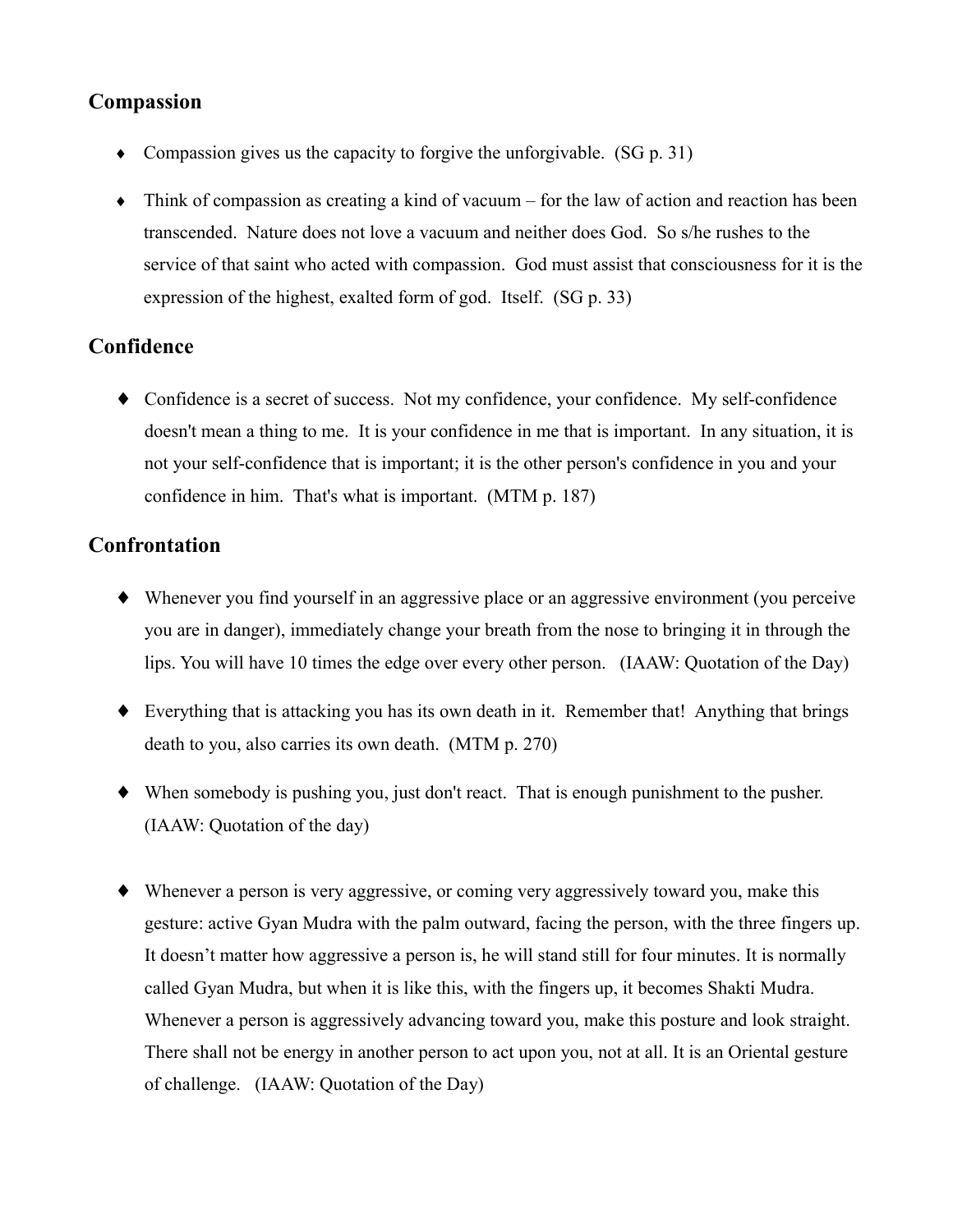# Conscience

• In the right development of a human being, development of conscience need to precede the development of consciousness. No doubt this is the reason why yama and niyama are placed by Patanjali as the first two limbs of his eight-limbed yoga. (PYS p. 132)

### **Consciousness**

 $\bullet$  The nature of the self and being. In the realm of nature, awareness becomes consciousness. It is from the being itself. Being is expressed in consciousness through contrasts and sensations, in awareness through merger, clarity and reality. (SG p. 169)

# Consistency

• Consistency is steadiness through time.  $(AT p. 148)$ 

# **Creation**

• One Creator created the creation, and that creation is a blessing of the Creator. The blessing of the Creator is that He created because He was bored, too. (TMT p. 140)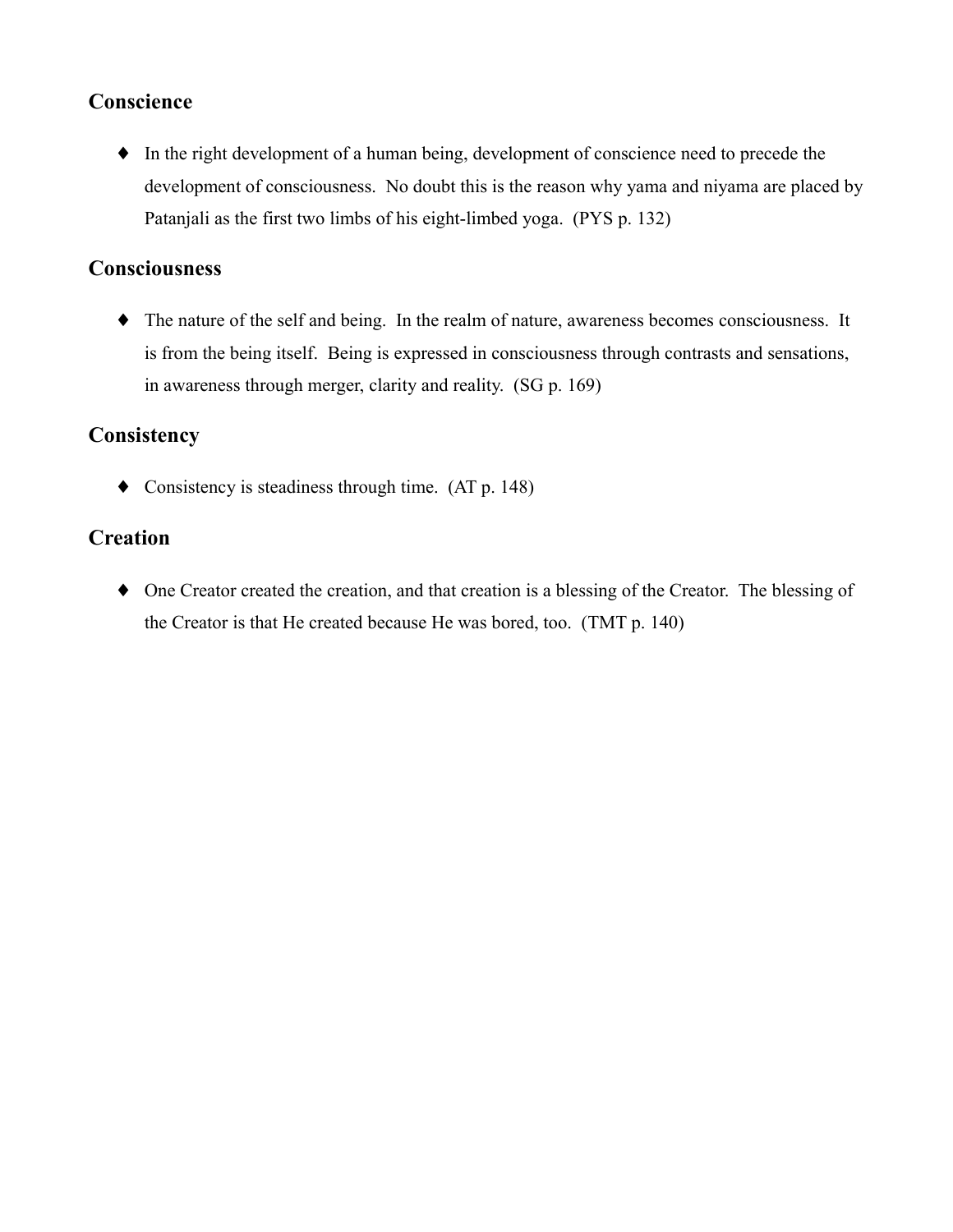# **Daily Rhythm**

 $\bullet$  3 – 6 am is the resurrection time, the ambrosial hour. The electromagnetic field starts become active from dormancy. At that time you can cleanse yourself. And if you do not slow down voluntarily from  $3 - 6$  pm, when active becomes dormant, your night will be very disturbed. If you are careful from  $3 - 6$  am and  $3 - 6$  pm, your life can be healthy, effective, intelligent and intuitive. (Yogi Bhajan)

# Darshani Mantra

• This is a visual method of meditation. You mentally project the mantra on an inner screen and concentrate on it as it passes across the screen. (AT p. 68)

### **Depression**

• One part of the cranium off will give you absolute depression so much so that you cannot take it. What's wrong with you when you are depressed? Your cranium is off. And your pattern is your neurological system cannot recuperate. (TMT p. 118)

# **Desire**

- $\bullet$  What is the ultimate desire? To become desireless. What happens when you become desireless? All your desires are automatically fulfilled. When you become desireless, then all you need – physical, mental, social, spiritual, biological, psychological – is catered to by the automatic reaction of the magnetic fields of both the individual identity and the universal identity.  $(MTM p. 119)$
- Your ultimate desire is a desire that uplifts you, your spirit, and your consciousness. It is always positive to you and your surroundings and your framework. It is a feeling within the feeling; it deals with the innermost essence. It is a love of self and grace. It is a consciousness, which has nothing but radiance about it. (MTM p. 119)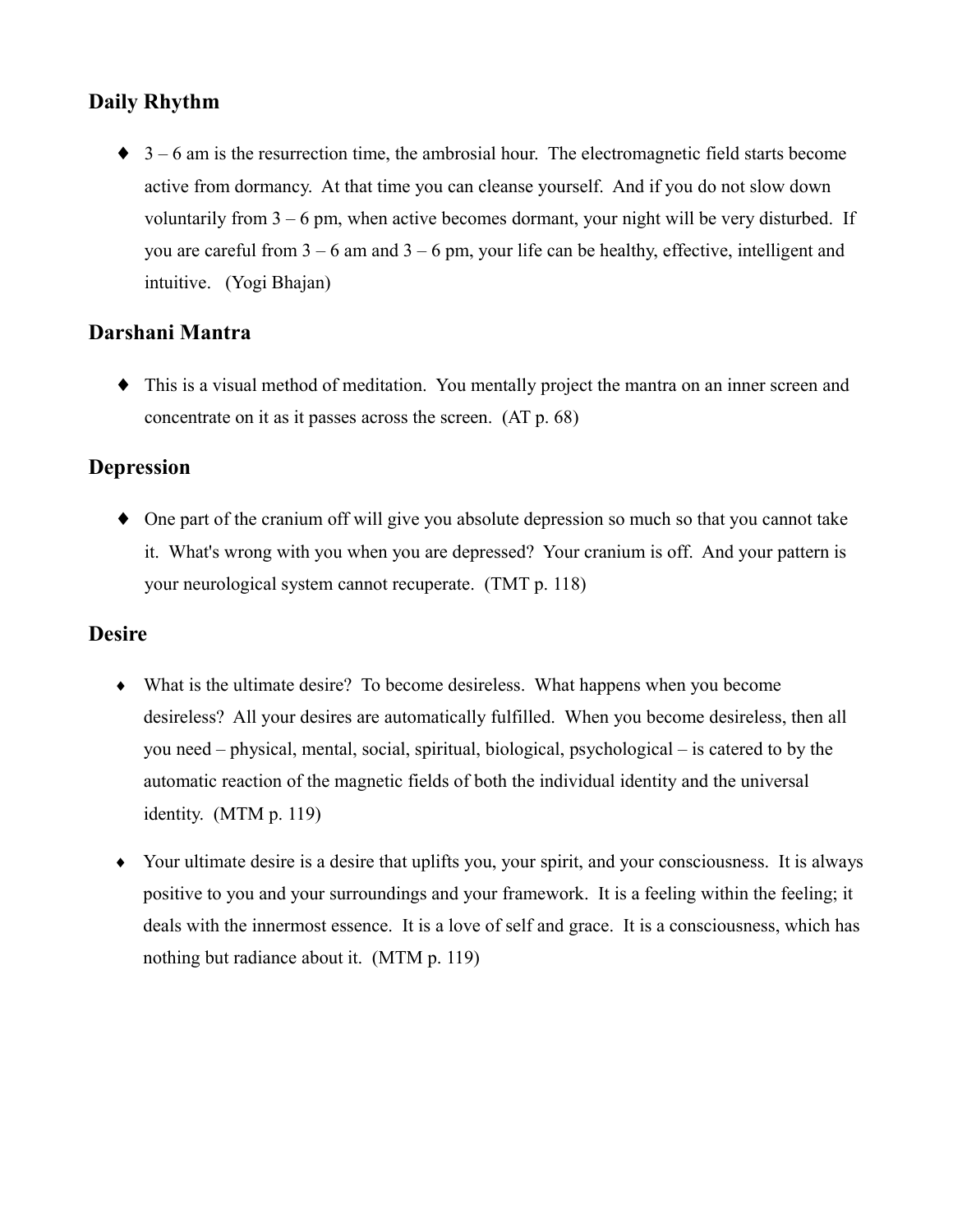### **Destiny**

• Your meditative mind is the Neutral Mind, which runs your destiny. Actually there are three ways to conduct your destiny. First is through the law of karma: action and reaction. Second, you can be a freeloader, tune-into the magnetic field of the Earth and just float; third, your life can be run by that magnetic, attractive, very positive creative, meditative Neutral Mind. That way you can do very well. (MTM p. 102)

### **Detoxification**

 $\blacklozenge$  We detoxify continuously through life. We process food, thoughts, and all forms of energy. When that flow is continuous and clear, we are steady and flexible. The trouble is that we accumulate more than we process. We become weighted down under the ash of metabolism and the remnants of old emotions. (SE p. 9)

### Dharam Yogi

 $\bullet$  One who lives religiously and inspires others to join is a Dharam Yogi.

### **Dharana**

- Dharana is holding the mind in one place.  $(PS 3.1, PYS p. 115)$
- Concentration. Consistent penetration of thought, consistent projectivity. Holding the mind within a center of consciousness or on an object. (AT p. 126)

### **Dharma**

- $\bullet$  A path of righteous living. It is both an ideal of virtue and a path of action that is infused with clear awareness and comprised of actions that are the soul in total synchrony with the universe. It is action without reaction or karma. (SG p. 170)
- Righteous path of duty. "Where there is dharma there is no karma." Action aligned with one's Infinite Self. The central organizing principle of the cosmos. (AT p. 43)
- Dharmic action takes you beyond pleasure and pain to ecstasy, beyond like and hate to love, and beyond want and need to duty, commitment and identity. (AT p. 46)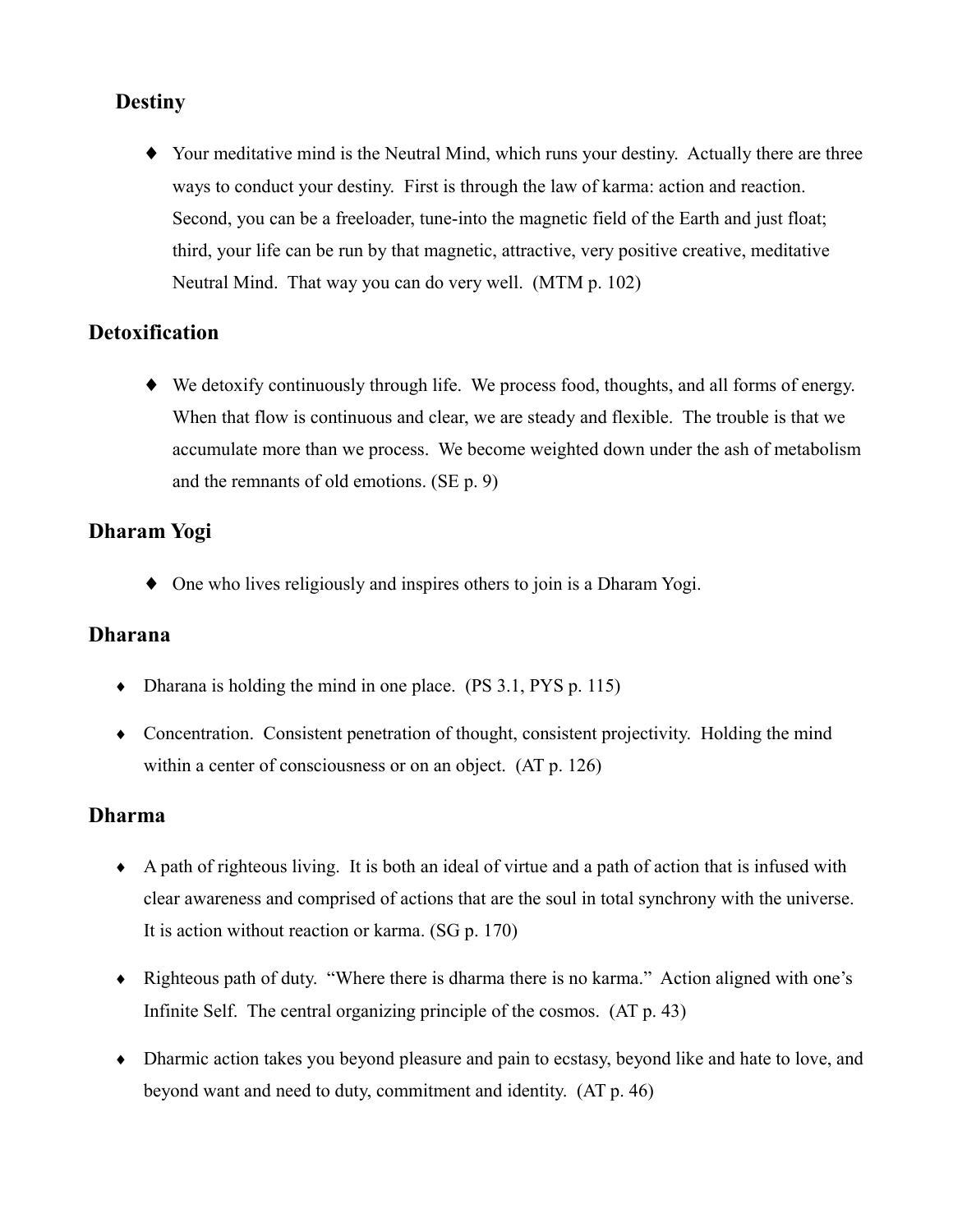- $\bullet$  Elegant and selfless action.
- $\bullet$  The idea of walking on the path of dharma is that karmas get eliminated, and once your karmas are eliminated you will be redeemed to be free, that is, liberated. (IAAW Quotation of the Day)

### **Dharma and Yoga**

 $\bullet$  There is a strong tendency in all of us which asks us ask for clear rules and regulations which can be decided before-hand and can be applied in all circumstances. This tendency is further enhanced in the name of dharma, which means law, order, duty, and responsibility. But yoga requires a vigilance and awareness arising from being present here and now, to this situation, at this time and responding to it. Dharma has to do with doing the right thing; yoga has to do with being the right person. Dharma leads towards making a system yoga requires being present. Thus there is always a tension between dharma and yoga. By having definite rules and regulations, we can become bureaucrats of consciousness; but if someone is in charge  $-$  if we are present  $-$  then the rules can be suspended in a particular case, or applied differently. Being awake to the situation, we will be able to see what is needed and act accordingly.  $(PYS p. 96)$ 

#### **Dhiaan**

 $\bullet$  Dhiaan is when you meditate at the focal point at the tip of the nose or the chin with the optical nerve. (FEP p. 203)

### **Dhyana**

- Dhyana is the uninterrupted flow of awareness towards the object of attention. (Patanjali sutra 3.2, PYS p. 115)
- Meditation. Deep merger into the object of concentration, which causes a flow of thought waves, uninterrupted and continuous, to which the meditator does not react. One is aware of the thoughts, but not involved with them. (AT p. 126)

#### Dhyana Yoga

 $\blacklozenge$  The discipline of meditation. Simran, mindfulness, and concentration all come under this.  $(AT p. 35)$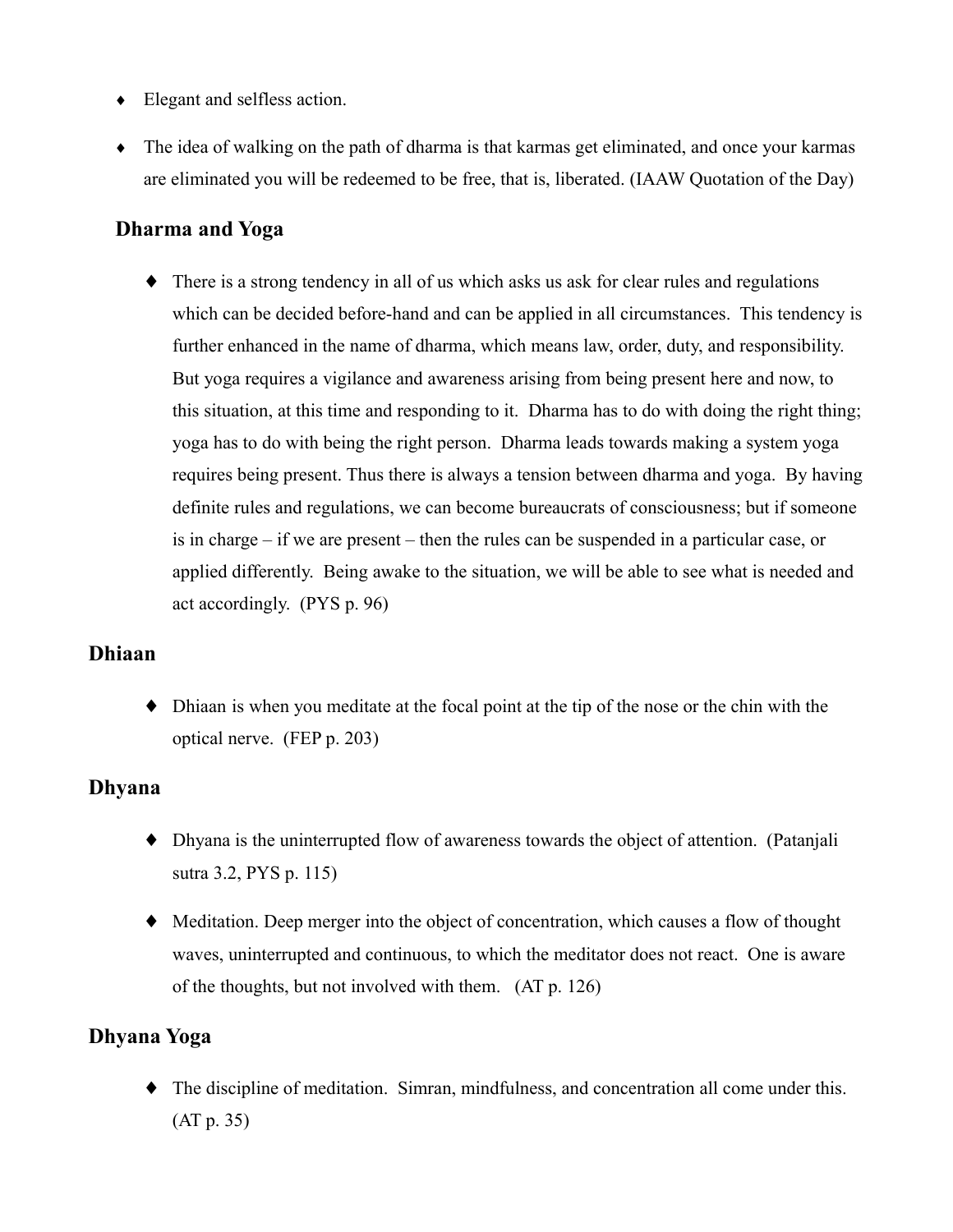# Diaphragm Lock

• Practiced on an empty stomach only by lifting the chest and pulling the diaphragm and upper abdominal area in and up on the exhale; helps to open the heart chakra and balance the emotions; also good for the intestines; not recommended fro pregnant women. (SSP) Glossary)

### **Digestion**

• The fire in you that lets you digest your food, also let's you digest the experience of the world. Each thought and sensation must be processed. With inner heat, everything is tasty and life is a joy.  $(SE p. 2)$ 

#### **Disciple**

- $\blacklozenge$  You are not to be a disciple; you are to be a living discipline. (The Mind p. 23)
- $\blacklozenge$  Without a discipline vou can never be a disciple, and without a discipline vou cannot be a master, and without a discipline you cannot deliver. And without a discipline you will never know the exalted self. The power to obey is the power to command. Here in the West, to surrender, to be humble, to obey is considered to be a slavery, but actually it is the power of the self. Only a most exalted, most powerful character can surrender. (TMT p. 73)

### **Dreams**

Normally dreams are just an outlet for the subconscious. There is a network between the conscious, the supreme conscious and the subconscious – like arteries. The conscious mind relates to the supreme conscious and the supreme conscious relates to the conscious, but sometimes the pathway gets blocked in the subconscious. We call these blocks metabolic temporal obstructions, MTO's. We burn MTO's in White Tantric Yoga. It's a lowing powerful thing. When this block exists, you can't get to your supreme conscious through your conscious, and your supreme conscious can't get to you. The release of the subconscious is done in sadhana. (MTM  $p. 162$ )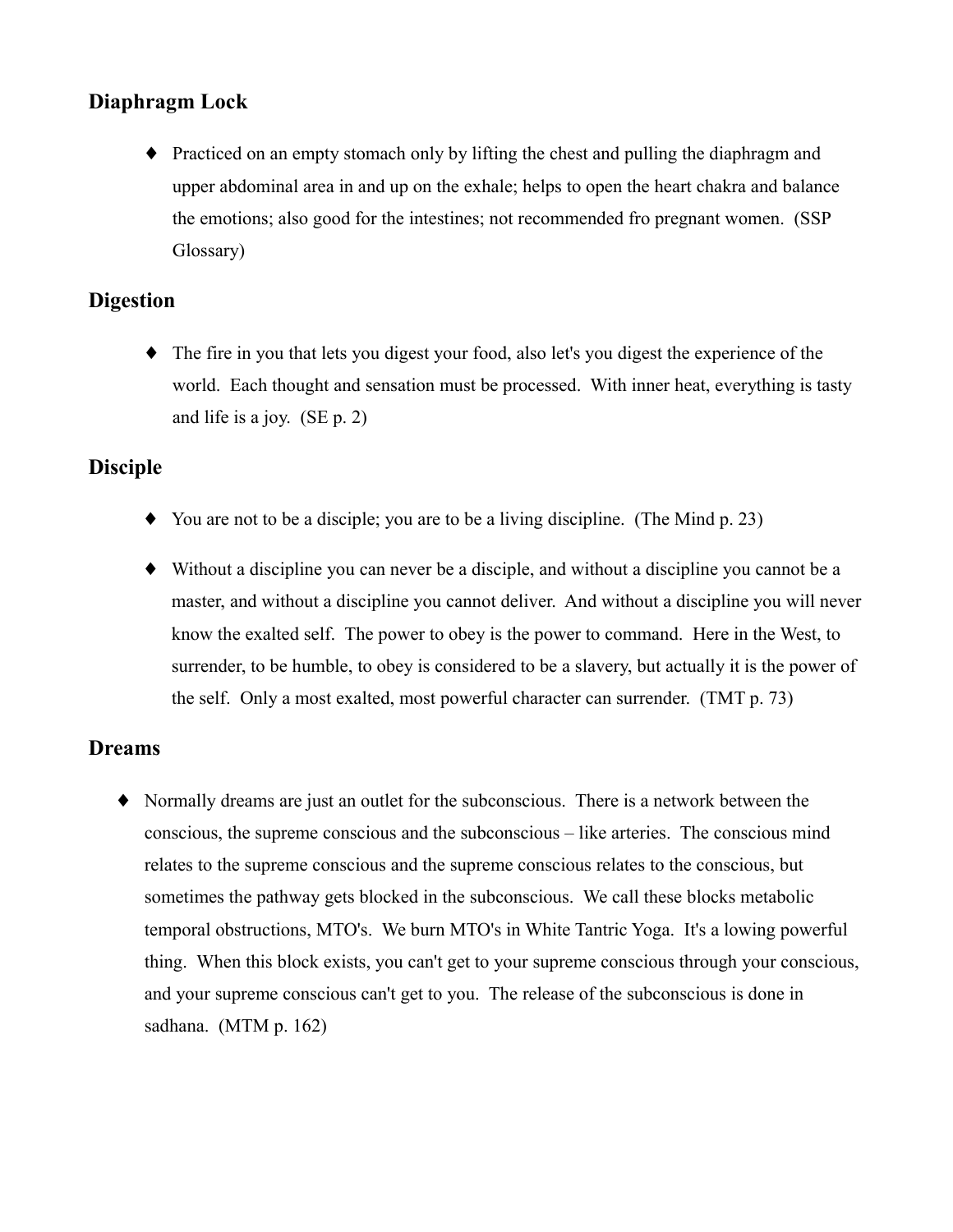# **Drugs**

• All I said when I cam to the United States was, "Drugs are a drag. Let's have an organic method to be." That's why people started following me. I said, "There's an organic, natural way to be high."  $(TMT p. 117)$ 

# **Duality**

• Duality is when you have a chance to learn and instead you question. You promote your feelings and fantasy but you cannot listen. Though you have a mental quality, sattva, to be able to listen, you questions intentions, relevancy, ability, everything. That is the worst position of the mind. (The Mind p. 30)

# **Dvesha**

 $\blacklozenge$  Aversion. (PS 2.3, PYS p. 60)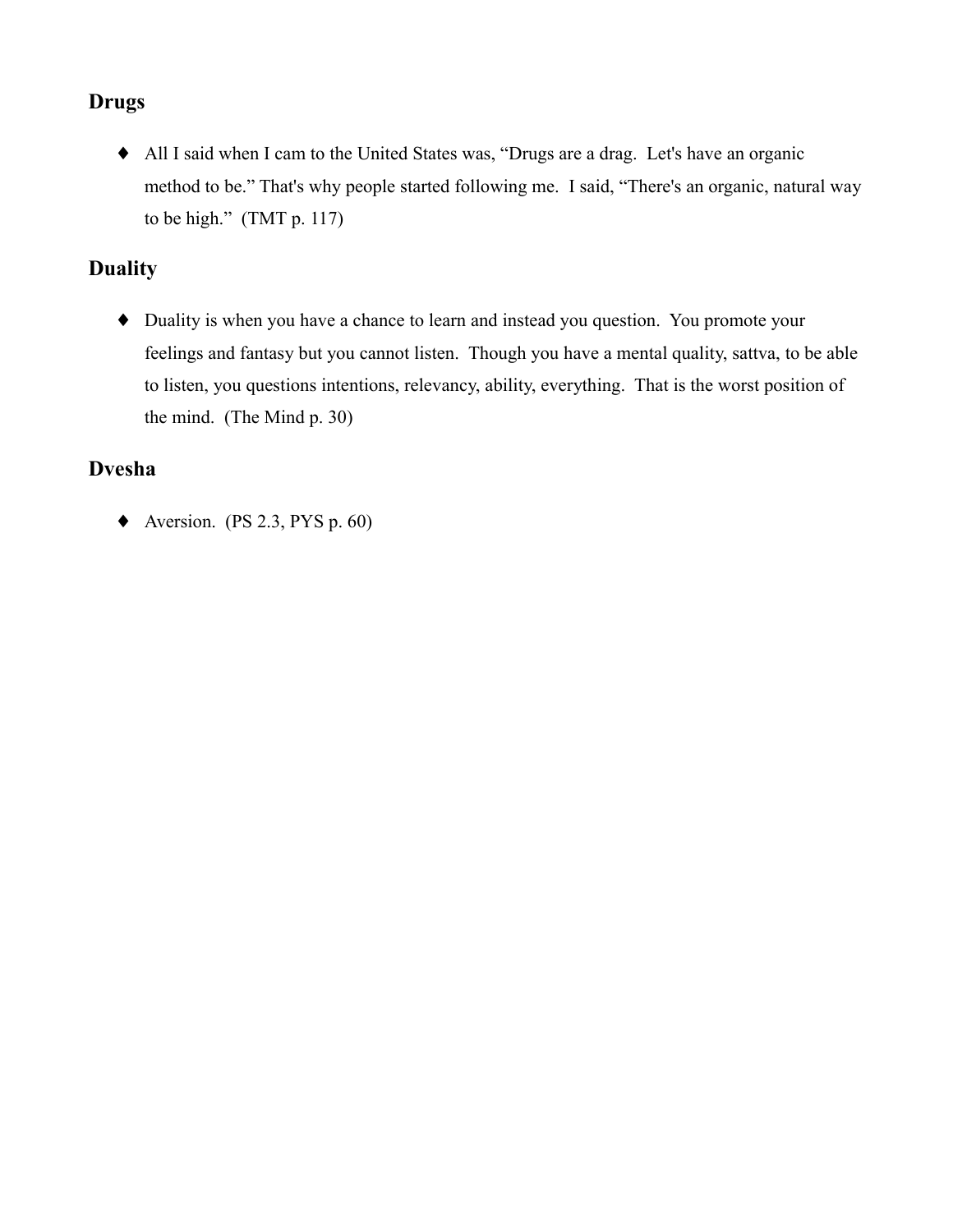#### **East-West Orientation** (During Deep Relaxation)

• Deep relaxation is not considered as sleep. One of the stages of sleep is similar to deep relaxation however they are still different (And many people in today's world never experience this stage in their sleep). The effect of Earth's Magnetic Field during deep relaxation is not much especially if the deep relaxation takes place during the day. During the day solar energy's effect is much stronger than Earths Magnetic Field's effect. At night with the long hours of static sleep Earths Magnetic Field induces quite an impact on our bodies (blood has iron, magnets pull iron). Laying flat also increases the effect of Earth's magnetic field. Since our nervous system is an electrical circuit and since all electronics circuits get effected by magnetic fields. Sleeping in the wrong angle may severely effect and misalign our nervous system. Same goes for sleeping under power lines etc.

Not too important for 3-10 minute relaxation but good to mention to the students about their daily routines. There is a whole science behind this is called Vastu Shastra if there is any interest in learning more. (As explained by Dev Saroop Singh of Eugene, Oregon)

### Ego

- Ego is formed by the mind's constant automatic processing that attaches us to and identifies us with objects, feelings and thoughts. The ego is not inherently bad. It is just limited.
- $\bullet$  The ego is useful and even necessary for functioning. But when your actions are attached to the ego as if it is your real nature and as if it defines your reality and scope, then you create pain, unhappiness and problems. Your spiritual reality is that you are part of a vast creation. In experience, you are a creature that is not separate from the larger matrix of life and consciousness. You can act with passion and commitment as you remember and intuitively connect to the larger Self that is you and to the larger world in which you act.
- The ego creates a kind of forgetfulness. You forget the Creator. You forget vastness. The energy of the mind begins to act in narrow ways with petty feelings and limiting beliefs. You act according to the information patterns of only a small part of your potential and experience.  $(AT p. 70)$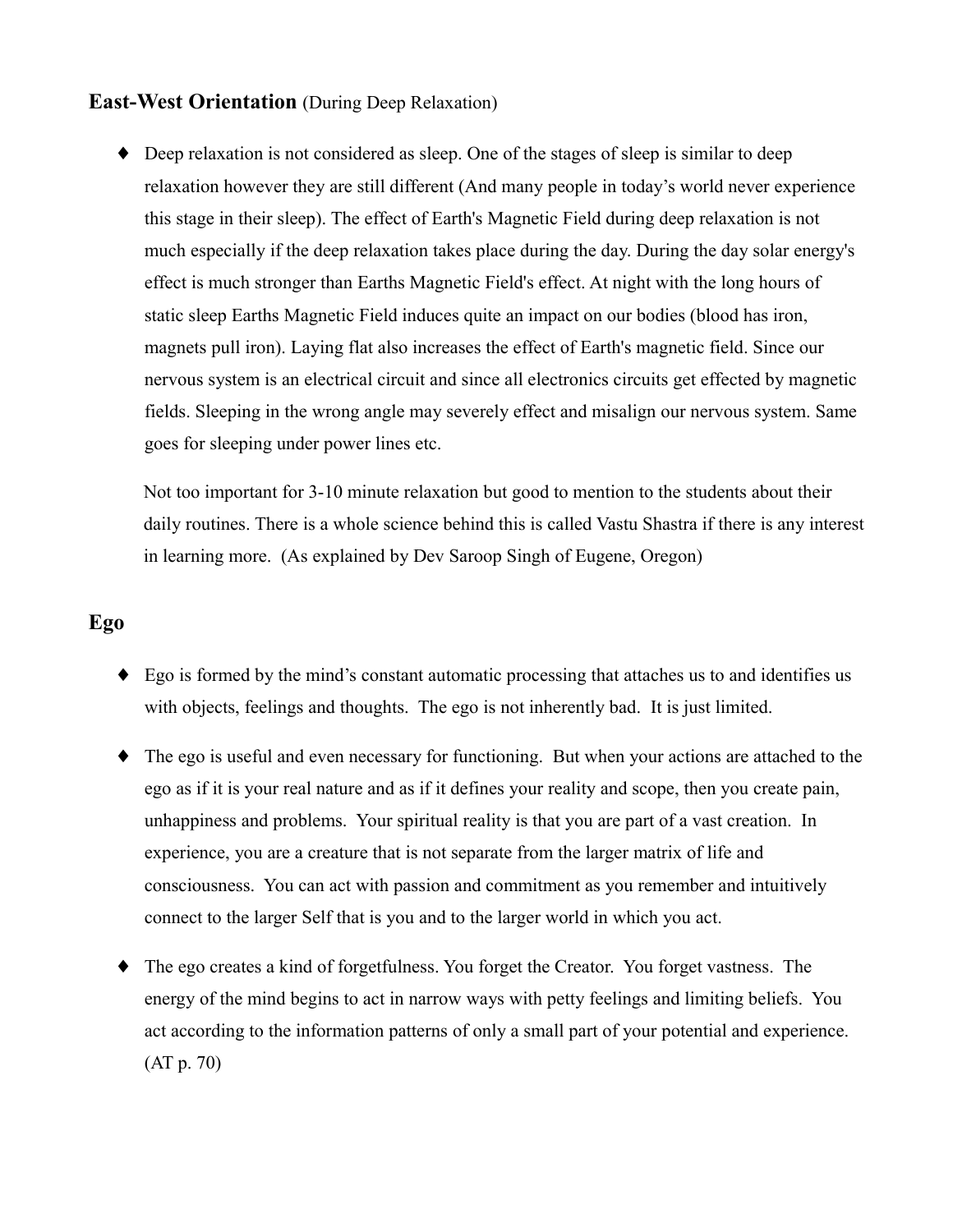$\blacklozenge$  The ego refers not simply to the most common, narrow meaning of the word, "vanity," but to the personal entity that's formed when the mind attaches itself to, and identifies with, various objects, feelings, and thoughts. This isolated, self-involved ego is not inherently bad In fact, it's absolutely human. But it's limited – terribly limited.

When people believe that the ego aspect of their being represents their entire being, they set themselves up for suffering. If you believe that your ego is all that your are, then you are vulnerable, first and foremost, to fear of death. You are also vulnerable to all other forms of material suffering, such as disease, financial distress, and humiliation. If you think you're nothing but your materialistically attached ego, then you're missing out on the greatest opportunity in your life – the chance to experience your own godliness. Feeling your own spark of divine energy is the most exciting, pleasurable, and empowering feeling imaginable.

The Shabd Guru helps you rise above your ego and come to full consciousness of your own divinity. Therefore it is an indispensable technology for the Aquarian Age. It consists of using words to reach the ultimate word, or vibration – the existence of God.  $(MM p. 110)$ 

#### The eight limbs and the five gross elements

| $\bullet$ Earth:      | habits                    | confronted by Yamas                |
|-----------------------|---------------------------|------------------------------------|
| Water:                | emotional impulse         | guided by Niyamas                  |
| $\blacklozenge$ Fire: | energy and the urge to do | tended by Asana                    |
| $\blacklozenge$ Air:  | sensitivity and feelings  | directed by Prana                  |
| Ether:                | the creative inner space  | navigated with Pratyahar, Dharana, |
|                       |                           | Dhyana and Samadhi                 |

 $(AT p. 44)$ 

#### The eight limbs and the three minds

- The negative mind is mastered with Yamas and Niyamas
- The positive mind is mastered with Asanas and Pranayam
- $\blacklozenge$  The neutral mind is mastered with Pratyahar, Dharana, Dhyana and Samadhi (AT p. 44)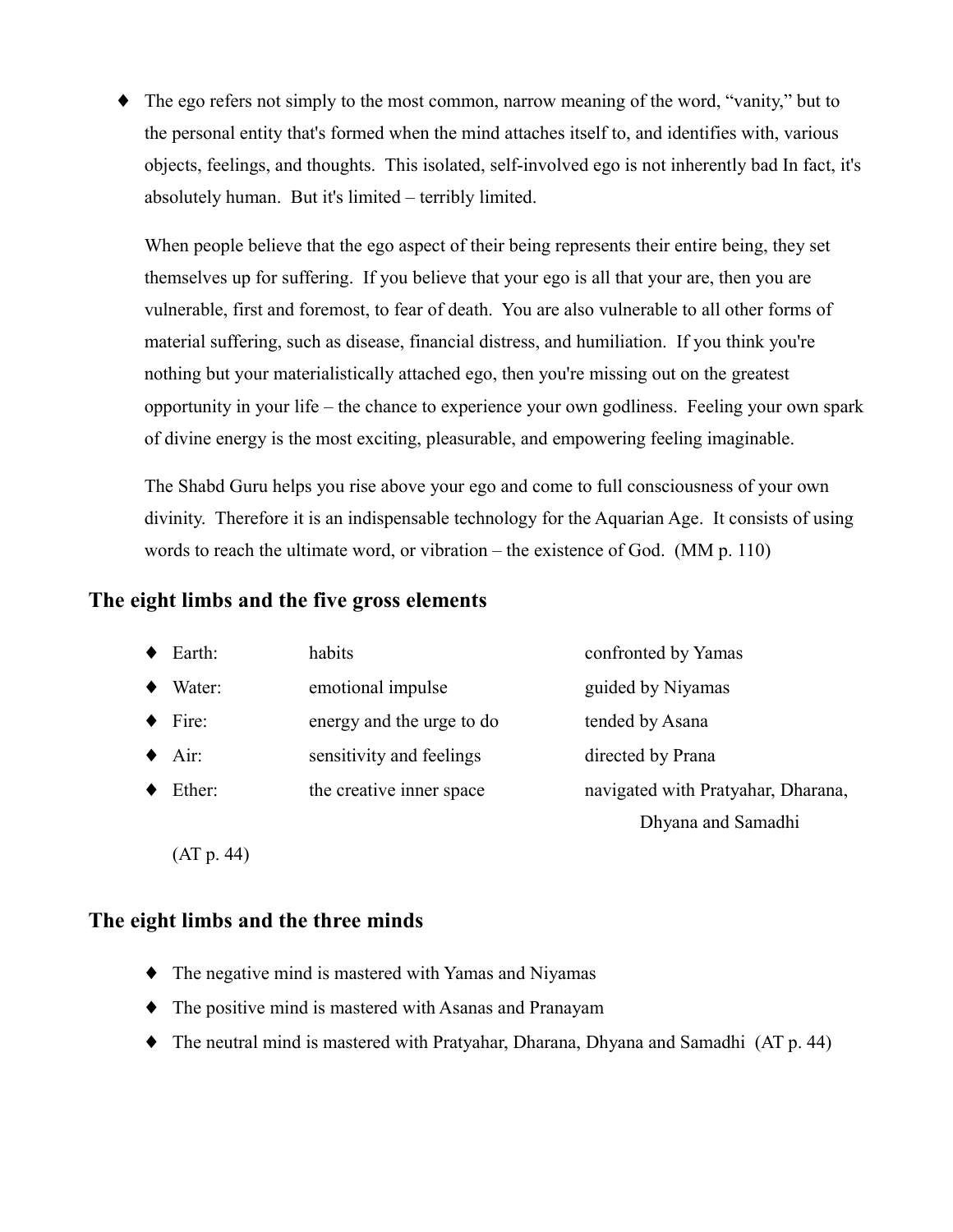# Eighth Chakra (The Aura)

- ◆ Radiance.
- Location: The electromagnetic field.
- ◆ Color: White.
- Qualities: The aura combines the effects of all the chakras and constitutes their total projection. The aura projects and protects.
- Shadow: Shy, withdrawn, vulnerable.
- Yoga Exercises: Triangle Pose, Ego Eradicator, Archer Pose, all arm exercises, all meditations.  $(AT p. 186)$

### Ekagra

- $\bullet$  The second of the five stages of mental refinement
- Sattva rules. This creates tranquility and calmness, clear perception about the nature of things. The mind is able to manifest its intentions.  $(AT p. 46)$

# Ekagrata Parinama

 $\bullet$  Ekagrata parinama, transformation towards one-pointedness, is the stage of transformation in which activity and silence are equally balanced in the mind. (PS 3.12, PYS p.122)

# **Eleven Minutes**

• This is the time it takes the nervous system to shift and consolidate the projection of mastery. In the tradition of numerology it represents the higher Self and the Teacher. (SG p. 52)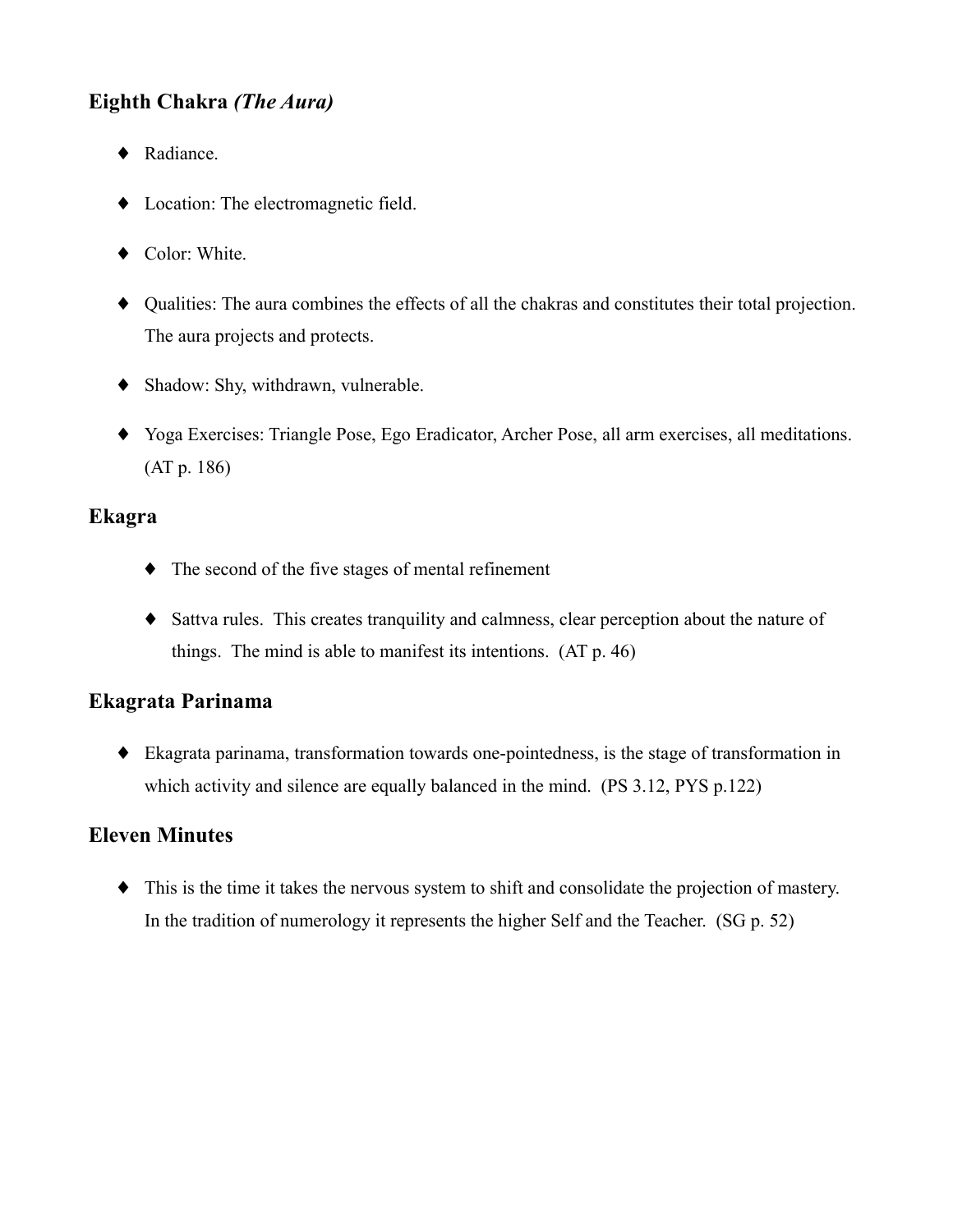# (Being) Energetic

• The question in life is not how strong and energetic you are. There is all this dialogue going on about, "Be energetic, be strong, must have energy." People talk to me, "Energy, energy." What about eliminating fatigue? You never say, "I don't want fatigue, I don't want tension." No, no, no. A sattvic life is without fatigue, tension. It's called calm and cool. You always feel you are great when you are very energetic, right? There's a feeling about it. Actually you are great when you are a sober, calm, sustained, saintly self. (TMT p. 151)

#### **Excuses**

 $\blacklozenge$  Excuses are self-abuses. (The Mind p. 23)

### **Exercise as Meditation**

 $\blacklozenge$  Try to become part of the exercise. Exercising is meditation at the same time. (IAM p. 11)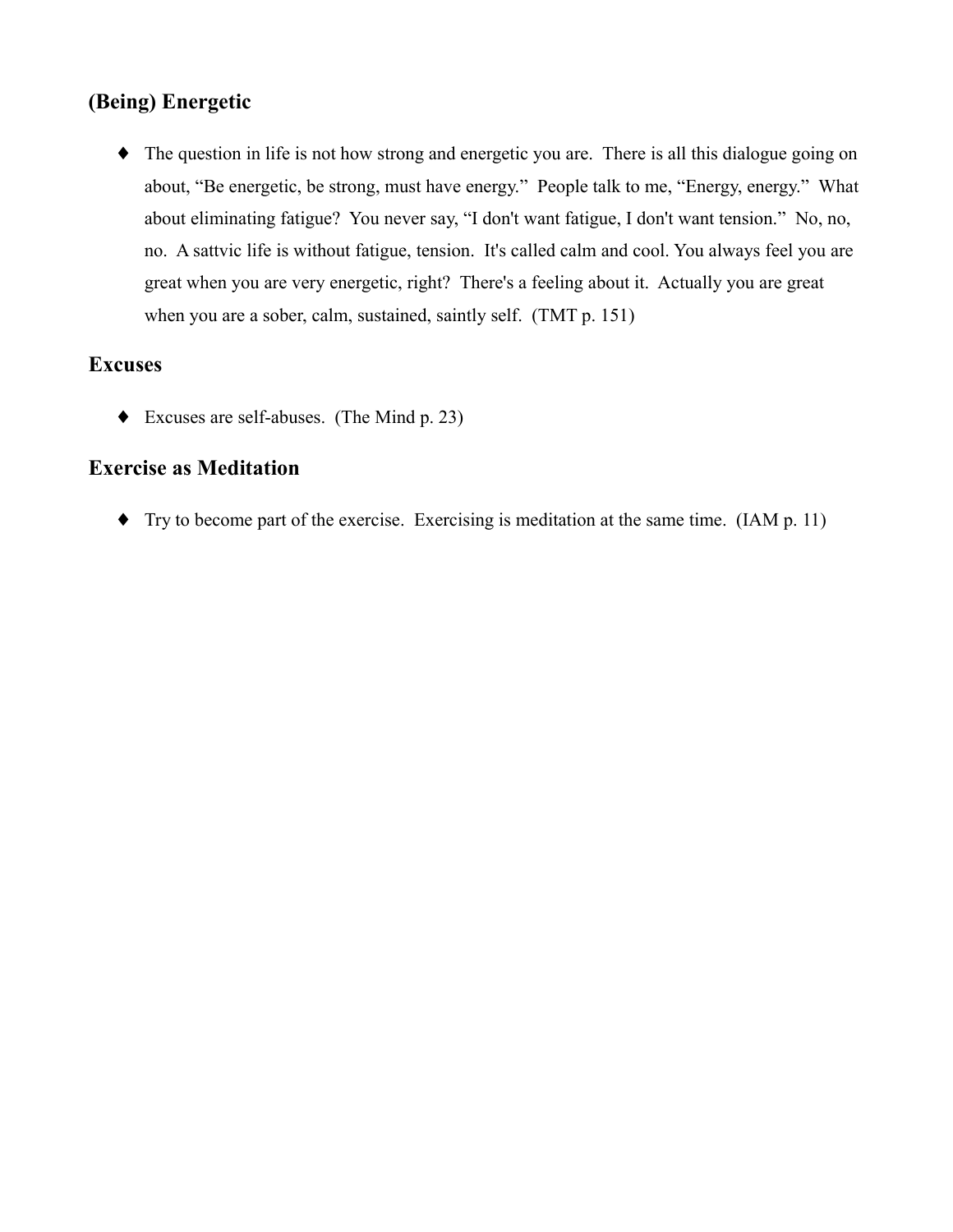### **Failure**

 $\blacklozenge$  There is no such thing as a failure. Life is a flow, sometimes quick, sometimes it doesn't go. This word failure is the language of paranoia. Paranoia comes from guilt-consciousness. It comes from the devil and there isn't any devil. Man rebelled against God and created an imaginary god, which he called the devil. It is normal to be sick. It is normal to be weak. It is normal to be crazy. It is sometimes normal to be over-sleepy. Sometimes it's normal to be downhill. Cars break down. Computers shut down. Everything does it and it is a normal thing. However, we allow other people to judge us; and those who rebel against God judge us and they judge us as bad. They want to make us feel bad. It is so sickening. (MTM p. 155)

### Faith

• Who's your enemy? Your own doubt and duality. Who's your friend? Faith. Your own self and your faith. (IAAW: Quotation of the Day)

# **Faith of Life**

• Sat Naam is the faith of life. Your true identity and you are God. "God and me, me and God are One." That's the faith of life. (TMT p. 166)

# **Fatigue**

• You get burned out when the blood does not feed your brain properly and when the quality of the blood is impure.  $(MTM p. 179)$ 

# Fear

- $\bullet$  It is my understanding that you react under fear. My feeling is that when you have trust in God, then you are not afraid, and when you are not afraid, you don't react. You let the Divine create the sequence and the consequences and you enjoy it. Rather than living the harshness of life, you watch the drama of life. (MTM p. 102)
- You can never get rid of fear you can only drop it. And that way is the easiest. (Yogi Bhajan)
- When you become honest within your self and to your self, before your own consciousness, there shall not and cannot be any fear. (The Mind p. 104)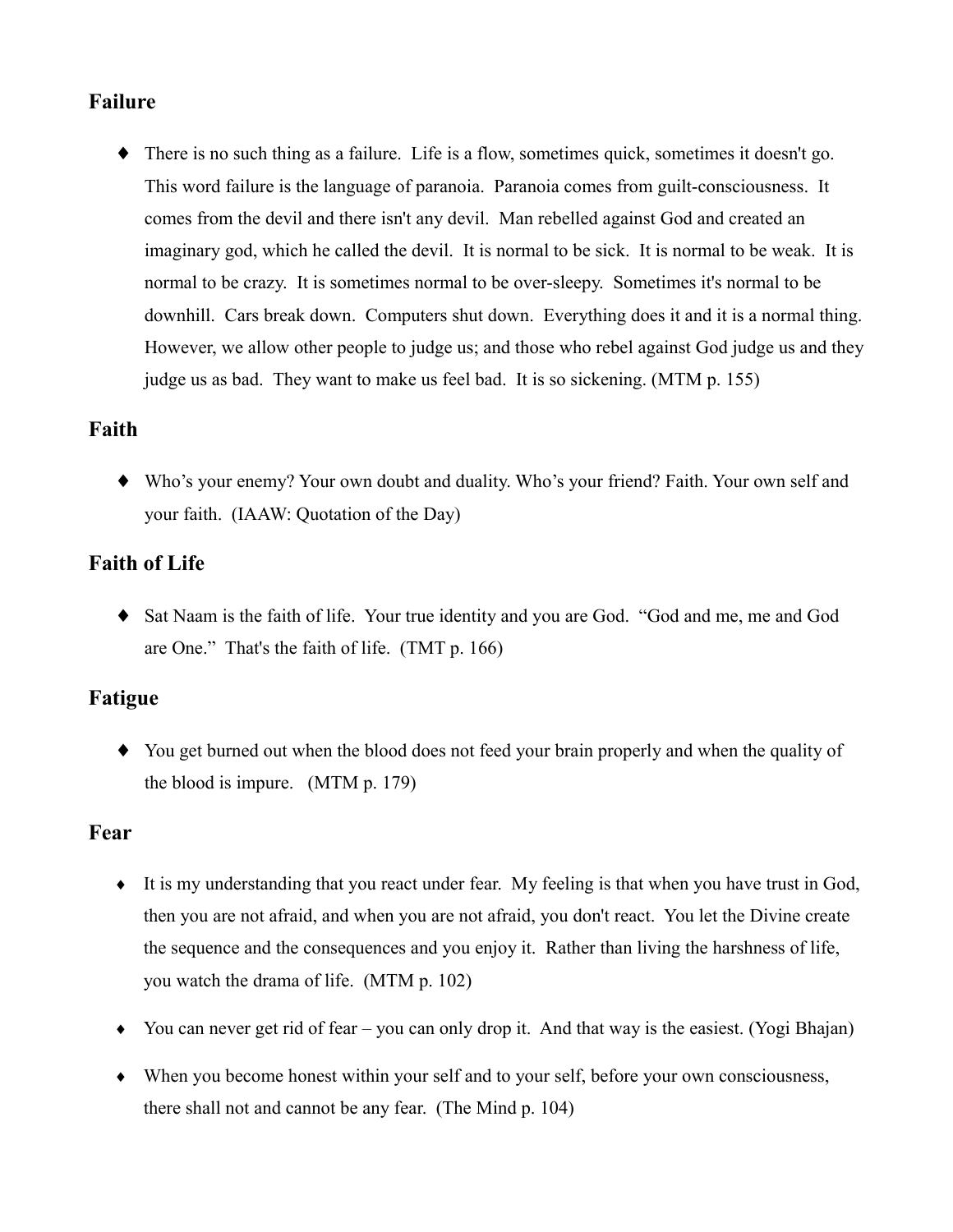• If you know, as a woman, how to process things, there's nothing in the hands of God that you cannot turn around. Your fear is unnatural, and your fear does nothing but stop your sensitivity, and therefore, your creativity. (IAAW: Quotation of the Day)

### **Fearless**

• You become fearless when the love of God comes so near that you not only trust in God, you dwell in God. Then you become fearless, you are afraid of none. (The Mind p. 104)

# Fifth (Throat) Chakra (Vishuddha)

- Projective Power of the Word
- $\blacklozenge$  Ether
- $\blacklozenge$  Hearing and speaking the Truth. The Teacher.
- Location: The throat.
- Organ/Gland: Trachea, throat, cervical vertebrae, thyroid.
- $\bullet$  Color: Light blue.
- Qualities: The center for truth, language, knowledge and the ability to communicate effectively. Authenticity. Healthy self-expression and interactions. Inspiring. Teaching. Embodying God's Will.
- Shadow: Lethargy, weakness in expressive and descriptive abilities, shyness, voice problems, insecurity, fear of other people's opinions and judgments. Throat problems, neck problems, thyroid problems.
- Yoga Exercises: All Chanting, Shoulder Stand, Cobra Pose, Plow Pose, Camel Pose, Cat-Cow, Neck Rolls, Neck Lock, nose to knees. (AT p. 186)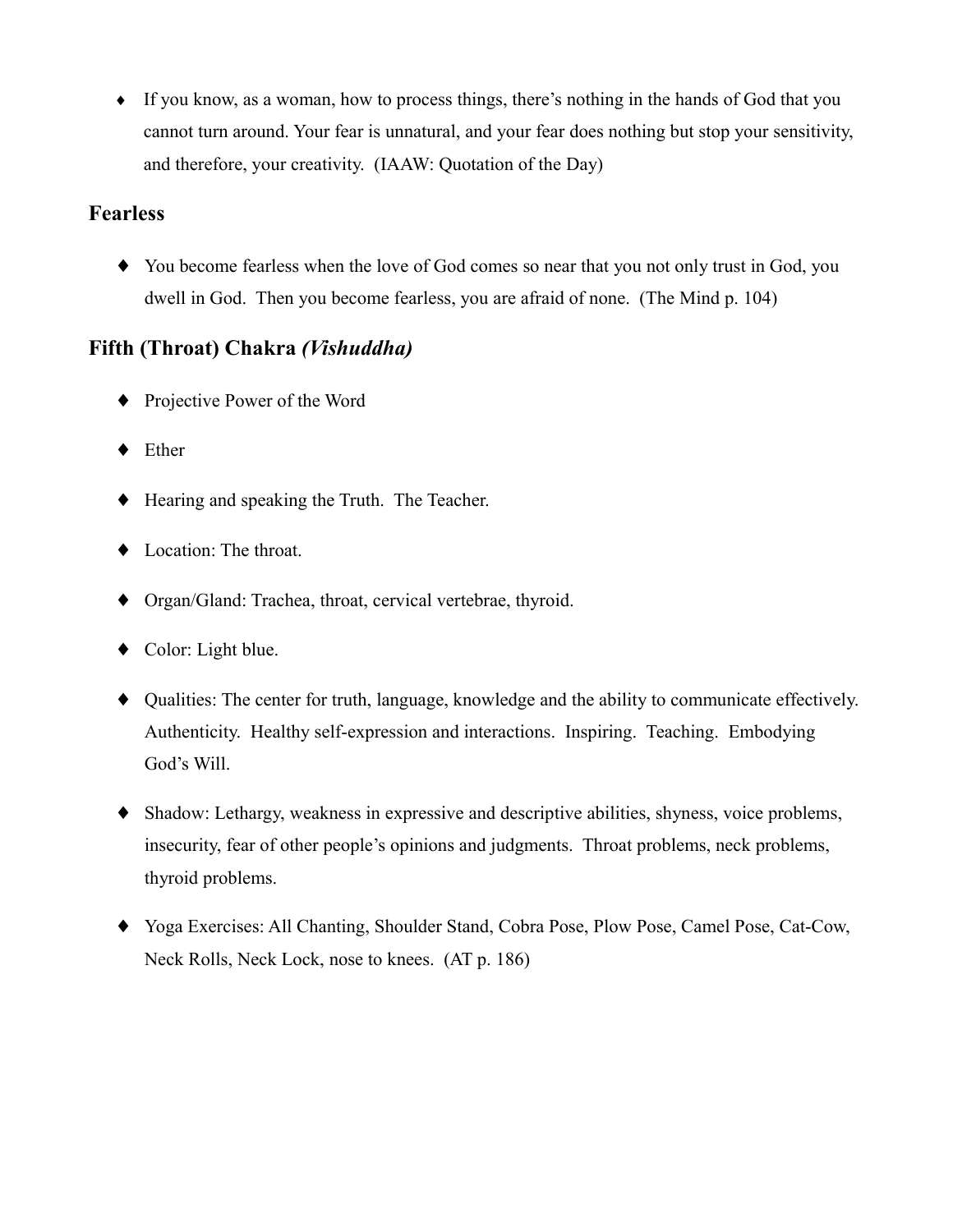# First (Root) Chakra (Mulhadhara)

- ♦ Security and Survival
- $\blacklozenge$  Earth
- Foundations, survival, security, habit, self-acceptance
- Location: The end of the spine between the anus and the sexual organs.
- $\bullet$  Organ/gland: Organs of elimination.
- ◆ Color: Red.
- Qualities: Grounded, centered, secure, loyal, stable. Healthy functions of elimination.
- Shadow: Fear, insecurity. Life feels like a burden: feeling of not really belonging on Earth or in one's culture or family. Weak constitution, elimination problems, sexual perversions
- Yoga Exercises: Crow Pose, Chair Pose, Body drops, Frog Pose, Mulbhandh, Front Stretches, Lying on the stomach, feet kicking buttocks. (AT p. 185)

# **Flexibility**

- The physical exercise part of Kundalini Yoga is just one aspect of this Yoga of Awareness. Among the many outrageous quotes from Yogi Bhajan is, 'If flexibility of the body is the only yoga, then clowns in the circus are the best yogis.' Important as the physical body is, and as desirable as flexibility is, there is much more to be gained from yoga, there is your entire happiness and success in life. (FEP p.5)
- Anything which is alive is flexible; what isn't flexible is dead. (IAAW: Quotation of the Day)

### Food

• Food is the medicine which creates essential energy in the body and creates essential rest in the body to bring an equilibrium – that is the beauty of food – and all food was considered as human medicine to begin with and to live with. (MTM p. 337)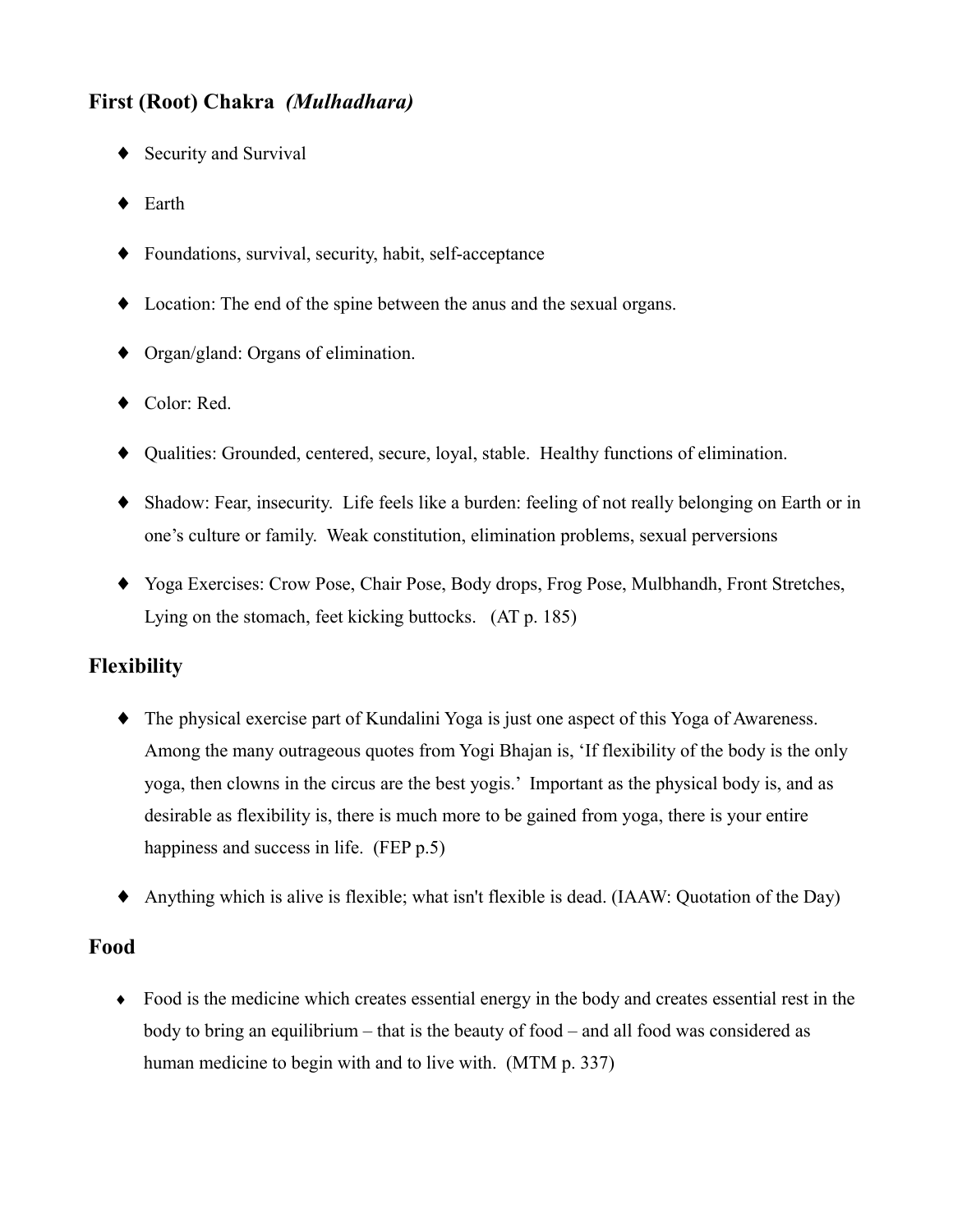- If you are pure and your food is pure, your mind can act well and you r entire life can be well. (The Mind  $p.8$ )
- That is why you will see the traditions of simple dress and eating lightly. They are habits to support the mind and your basic guna as angelic: to walk lightly on the earth; to walk firmly in your spirit. The color associated with the sattvic guna is white. (The Mind p. 31)

### **Forgiveness**

- $\bullet$  Even if you have everything and you do not know for giveness, you have nothing. (The Mind p.  $23)$
- You can never get rid of your fear, you can never get rid of your pain, doesn't matter what effort you make, until you have the guts to forgive yourself. Just forgive yourself. (SE p. 4)

# **Fourth (Heart) Chakra (Anahata)**

- $\bullet$  Love and Compassion
- $\triangle$  Air
- Love and awakening. From "me to we."
- Location: The middle of the hest on the breastbone at the level of the nipples.
- $\bullet$  Organ/Glad: Heart, lungs, thymus gland.
- ◆ Color: Green.
- Qualities: Compassion, kindness, forgiveness, service, love. Recognizing and understanding these qualities in others. Sacred transformation. Awakening to spiritual awareness.
- Shadow: Grief. Attachment. Closed to surroundings. Easily hurt. Dependent on love and affection from others. Fear of rejections. Helper syndrome. Heartlessness. Heart problems, lung problems, blood pressure problems.
- Yoga Exercises: Ego Eradicator, Yoga Mudra, Bear Grip, Baby Pose (strengthens the heart muscles). All arm exercises and exercises that twist the upper torso. All Pranayam. (AT p. 186)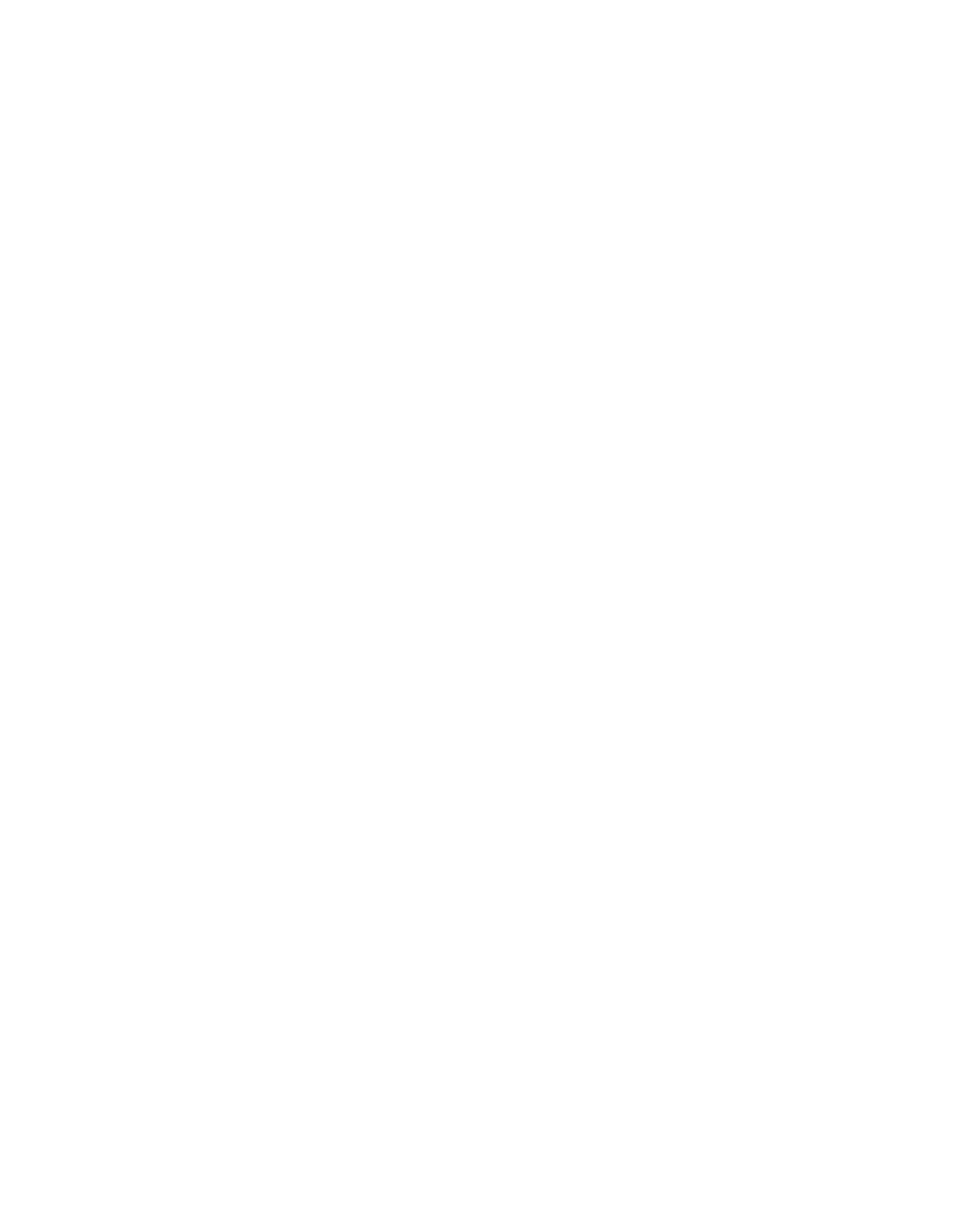# **Giving**

• Giving is the art of life. If you give, it will create a vacuum and God shall fill it, but if you give and expect a return, you will get misery. (Yogi Bhajan)

### **Glands**

- Glands are the guardians of your health; and it the glandular system that makes you men. It is the secretion of the glandular system in your blood, which makes you strong men, medium men or weak men.  $(MTM p. 292)$
- If the glandular secretion and the blood chemistry are not right, it doesn't mater how powerful and wonderful you are, you are a handicapped person. (SE p. 8)
- Glands are the guardians of health. Your glandular system doesn't work. The glandular system does not secrete. If you don't take a cold shower, your capillaries are not going to open; your inner system is not invigorated; and you don't match up to the sensory system of your body.  $(TMT p. 41)$

# **Glass Metaphor**

• Life starts from that day when you realize who you are. From that day onward, you want to build who you should be. When you have built to the extent that you are who you should be, from then onward, you have the right to overflow, to share...First there has to be a glass. Second it has to be filled. Third, then it can overflow. These are the three known stages. (IAM  $p. 6)$ 

# **Goals of Yoga**

Yoga is the stopping of the fluctuations of consciousness; Yoga is the quieting of the turnings or projections of the mind; Yoga is for the stillness of the mind; Yoga is the settling of the mind into silence; Yoga is for steadiness of attention  $(PYS_p, 6)$ 

• Yoga is establishing the mind (chitta) in stillness (PS 1.2, PYS p. 5)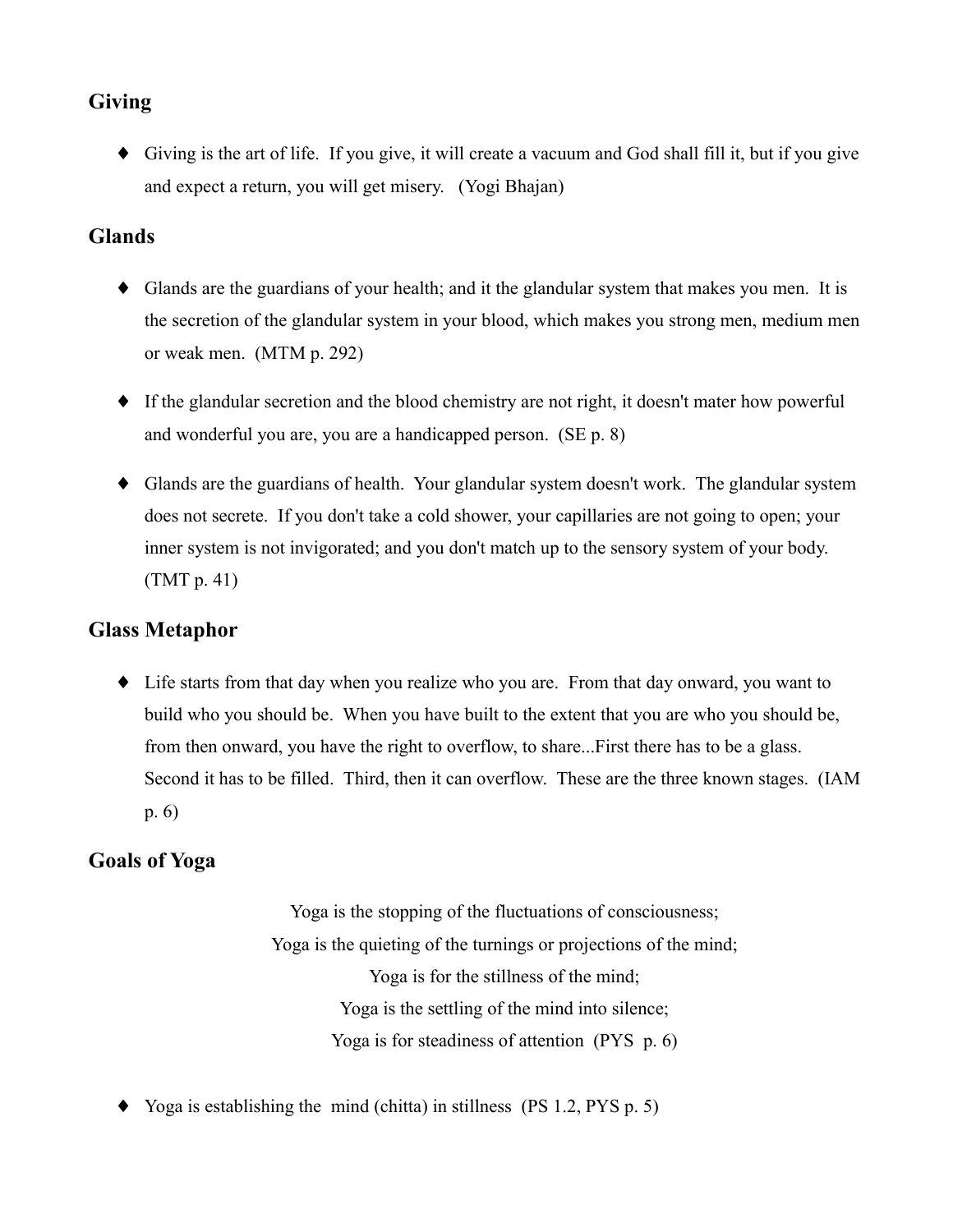- $\bullet$  Patanjali is not simply saying [in sutra 2.16] that future suffering can be avoided, but exhorts us to take up the challenge, to undertake the practice of yoga so that ignorance can be removed and therefore all the kleshas and the suffering arising from them can be overcome. (PYS p. 71)
- To adapt a metaphor from Rene Daumal's book, Mount Analogue, the peak of any mountain worth climbing is of necessity invisible, but its base needs to be visible so that we might orient ourselves in the right direction. It is difficult to know what a totally silent mind is; but we can be aware of the distractions of the mind, and we can experience a relative silence which gives us a foretaste of a radically silent mind.  $(PYS p. 6)$
- [All yogas] have the same end: They all want to raise the dormant power of infinity in man... The difference is only in time and technique.  $(SG p. 17 - 18)$
- The central aim of the physical efforts of yoga is to generate a special capacity and flow of life energy within the body and aura. This energy is increased in both quantity and quality. It is then directed into a natural pattern of circulation and flow that releases the healing powers of the body and the discriminate functions of the mind. In this state of inner health and clarity, the sense of being and spirit awakens. Kundalini Yoga benefits the body and also is a vehicle for enhanced consciousness. (AT p. 107)
- It is the real task of each person and of all humanity to release the fragments that are caught in the subconscious – the unfulfilled desires, the daydreams, the nightmares and fears, phobias, as well as the possibilities. If all of these fears are released and the thought are unclouded, then through concentration and earnest prayer our dreams of happiness, peace, and prosperity in fact come true. Kundalini Yoga and meditation can facilitate an understanding of the working of the mind, and teach us how to plant the seed of peace, prosperity and health into our thoughts. (AT  $p. 125)$
- $\bullet$  The central task of the yogi is to calm [the] mental functions [manas, ahangkar, buddhi and chitta] so that a clear perception of what is real and what is false can arise. (AT p. 45)
- $\blacklozenge$  Yoga is for cultivating samadhi and for weakening the hindrances (kleshas). (PS 2.2, PYS p. 59)
- It is a daily requirement that the body's energies be properly stimulated so you can live smoothly, think smoothly, and go through the day gracefully and peacefully. (SE p. 17)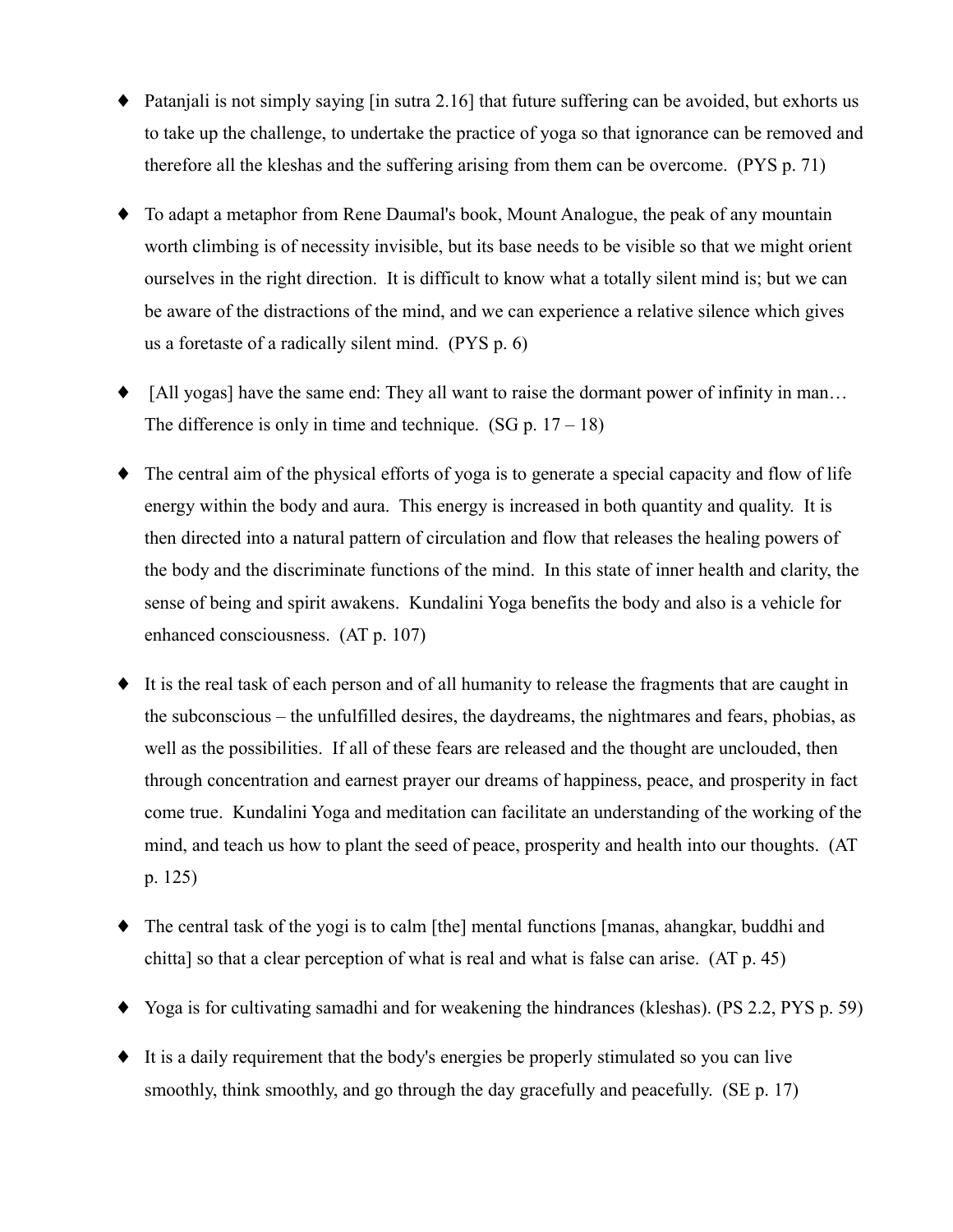### God

- The greatest tragedy that mankind was given to understand or believe was that you have to find God. You can never, ever find God. You are God – part of God. And the whole God is with you, behind you and within you. (MTM p. 223)
- Do not seek anything from people. Give love instead, and rely on God. But remember, God is not different than your own soul. There is no such thing as God separate from you. Go is in your own soul, and that soul goes through every molecule, every atom of you. Now an average person has over ten trillion cells. All those cells and the projection of the soul changes and renews itself every 72 hours. So you are constantly renewed and given new energy to make choices. (The Mind p. 75)
- God is everything. What is God? Your excellence. Your God is your excellence, your inner being, your soul, your spirit, your Self. God is nowhere to be found. You are God. God couldn't create anything better than you. If you can find yourself, you have found God, right there and then. I tell you very honestly, there is no God anywhere else. (IAAW: Quotation of the Day)
- $\bullet$  This is the highest sadhana, that your presence should remind people of God. (IAAW: Quotation of the Day)

### **God's Will**

• Free will is essential for existence, but also that free will should listen to your inner will. People have been told there is a "God's will" When you say that, it looks like God's will is outside of you. That is not true. There is no such thing as God's will outside of you. There is a God's will inside of you. (IAM p.49)

### **Golden Cord**

• The pathway of energy from the third eye to the pineal gland.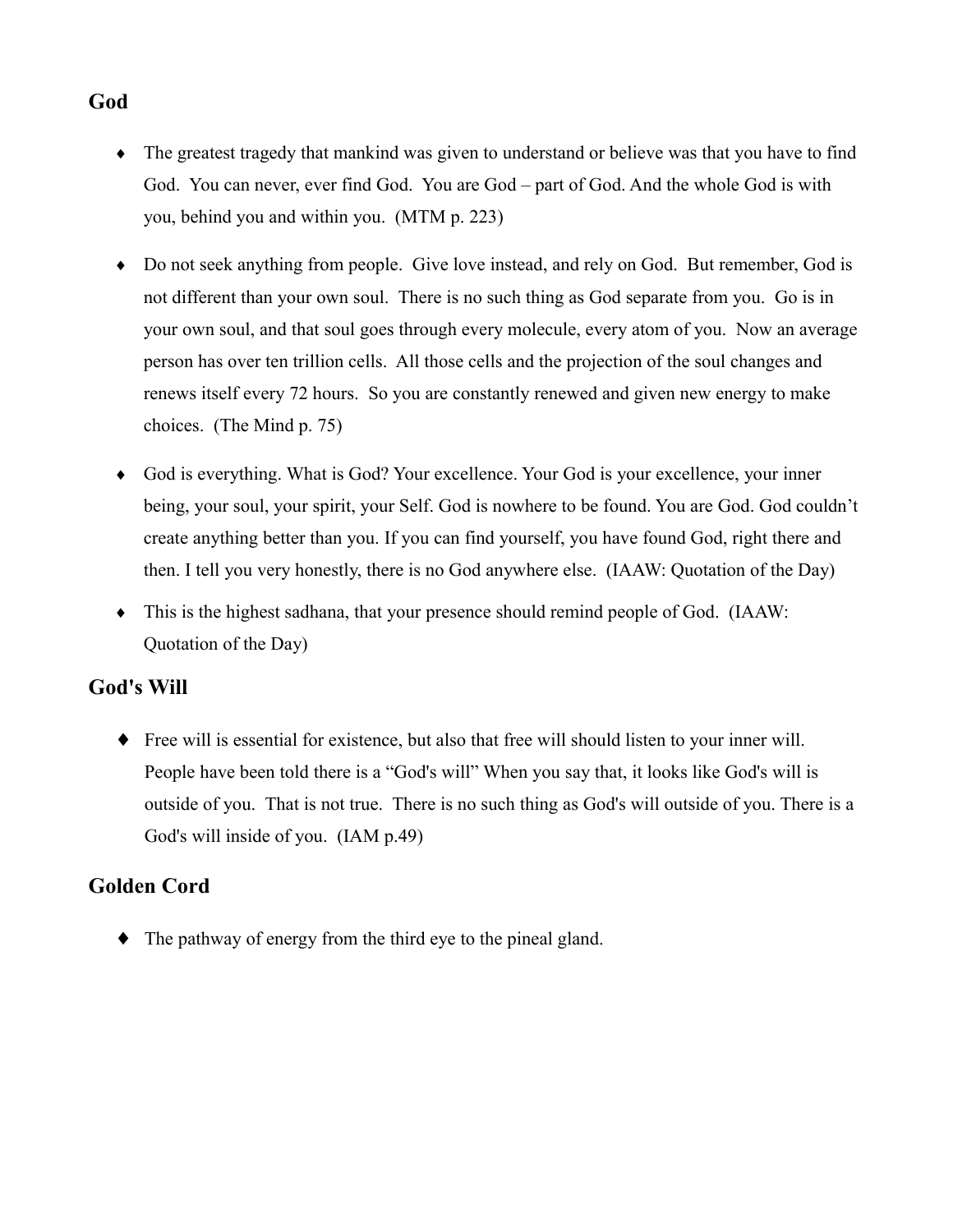# Grace

- If your power is not in your grace, every other power is as useless as you can name. If your consciousness does not clearly help you to be compassionate, you have not even learned to be as worthy as an animal, which is your own pet. If you do not understand that it's your birthright to be happy and successful, you have not evaluated yourself. (MTM p. 252)
- What is the power in life? Grace. With all ungraceful dirt, nonsense, you remain graceful. (The Mind  $p. 166$ )

# **Gratitude**

- Love is not enough; intelligence is not enough; powerful strength is not enough. You may put everything on one side of the scale, but if you are missing gratitude, you shall lose. (IAAW: Quotation of the Day)
- $\blacklozenge$  Gratefulness will make you great. (IAAW: Quotation of the Day)

### **Greatness**

• Your greatness is because you are born. The very fact that you are born and God willed it that way is the best thing that has ever happened. (TMT p. 132)

### Growth

• You have to grow. Your growth has to be perpetual. You are entitled to perpetual growth.  $(TMT p. 132)$ 

# **Guilt**

• God did not create us with guilt; the church made us guilty... There is no such thing as guilt. If you feel guilty, you pollute yourself. Don't feel guilty. God is Ang Sang Wahe Guru – the essence of God is in every limb of my being – which is the opposite of this guilt business.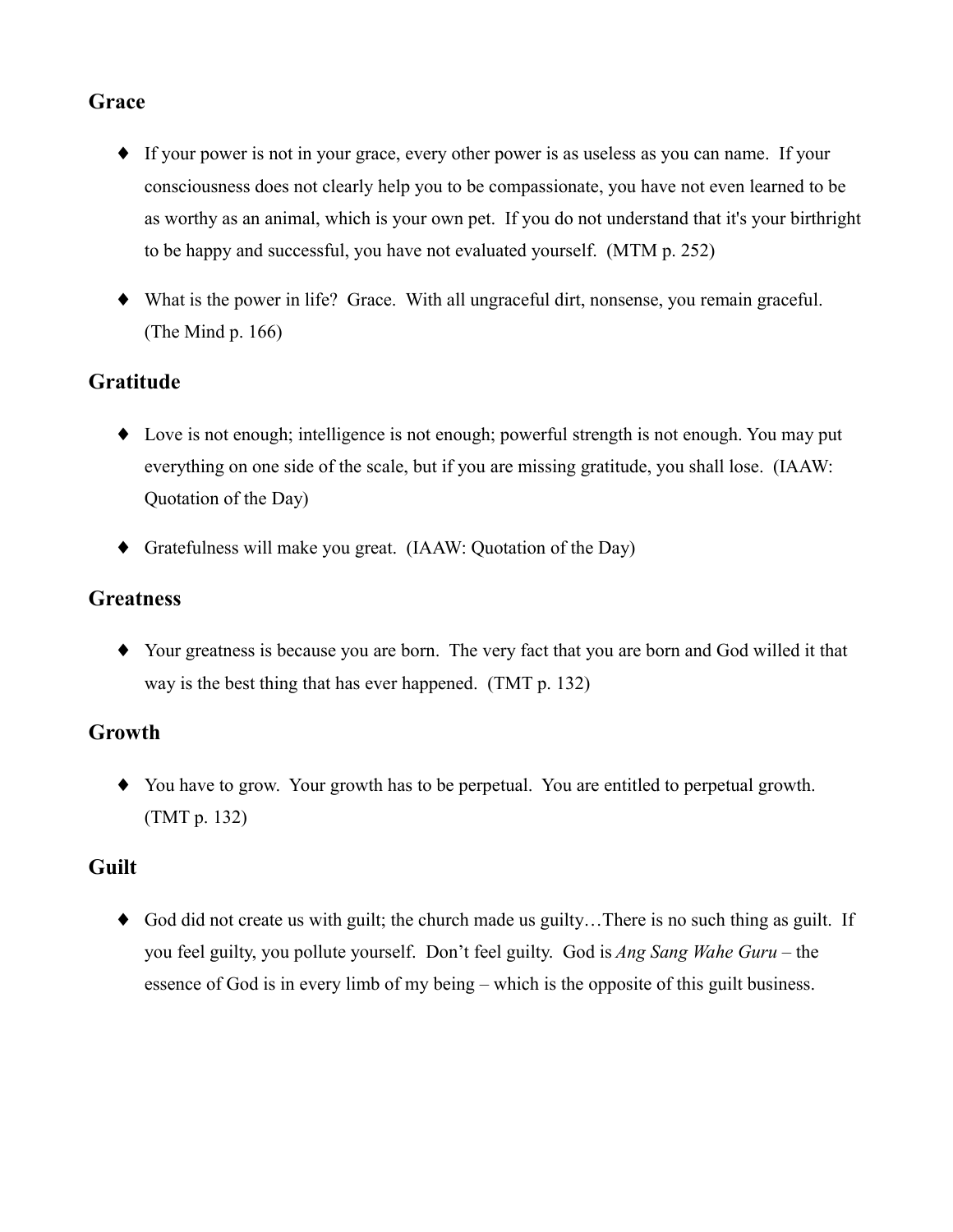### **Gunas**

- $\blacklozenge$  The three qualities of being or behavior. (AT p. 210)
- $\bullet$  The three conditions of matter: sattva pure essence (saintliness), rajas active, creative or initiating energy (imperial), and tamas  $-$  inertia or decay. (AT  $p. 43$ )
- $\bullet$  In classical yoga philosophy, the soul is accompanied on its journey from God through the creation by the mind. The mind is part of Nature, Prakirti. Prakirti, which includes both material and mind, is governed by the three primary forces or qualities called the gunas. The three gunas are sattva, rajas and tamas. Sattva is subtle, sublime, clear, neutral and pure. Tamas is heavy, confused, concealed, slow, unwavering and persistent. Rajas is fiery, active, initiating and is the power of transformation. These three qualities constantly intertwine, intermingle, intermix, contrast, advance and withdraw in various combinations with each other. It is these special combinations of quality that exist before the manifestation of thoughts. They are underneath or behind all things in creation. (AT P. 120)
- All of Prakriti, a tall levels of manifestation, from the coarsest to the subtlest, is constituted by  $\blacklozenge$ the three gunas, three qualities and forces. The three gunas are sattva, rajas, and tamas. Each of these qualities can be expressed at all levels from the most negative to the most positive. At the best, sattva is clarity, purity, mindfulness, contentment; but at a lower level this can lead to indifference and passivity. In its positive manifestation, rajas is activity, exploration, and effort; but at a lower level this can lead to agitation and grasping. Tamas is the force of stability; but at a lower level this can lead to inertia and heedlessness. (PYS p. 73)

#### Gurbani

 $\bullet$  Gurbani is the combination of the tongue with the meridian points. Meanings, meanings, you can forget this meaning business. The whole Gurbani language has one meaning: it makes a person divine. It is such a combination of the sound current, the shabd, that it makes you divine...Gurbani works to churn the brain waves through the hypothalamus. (IAAW p. 158 -159)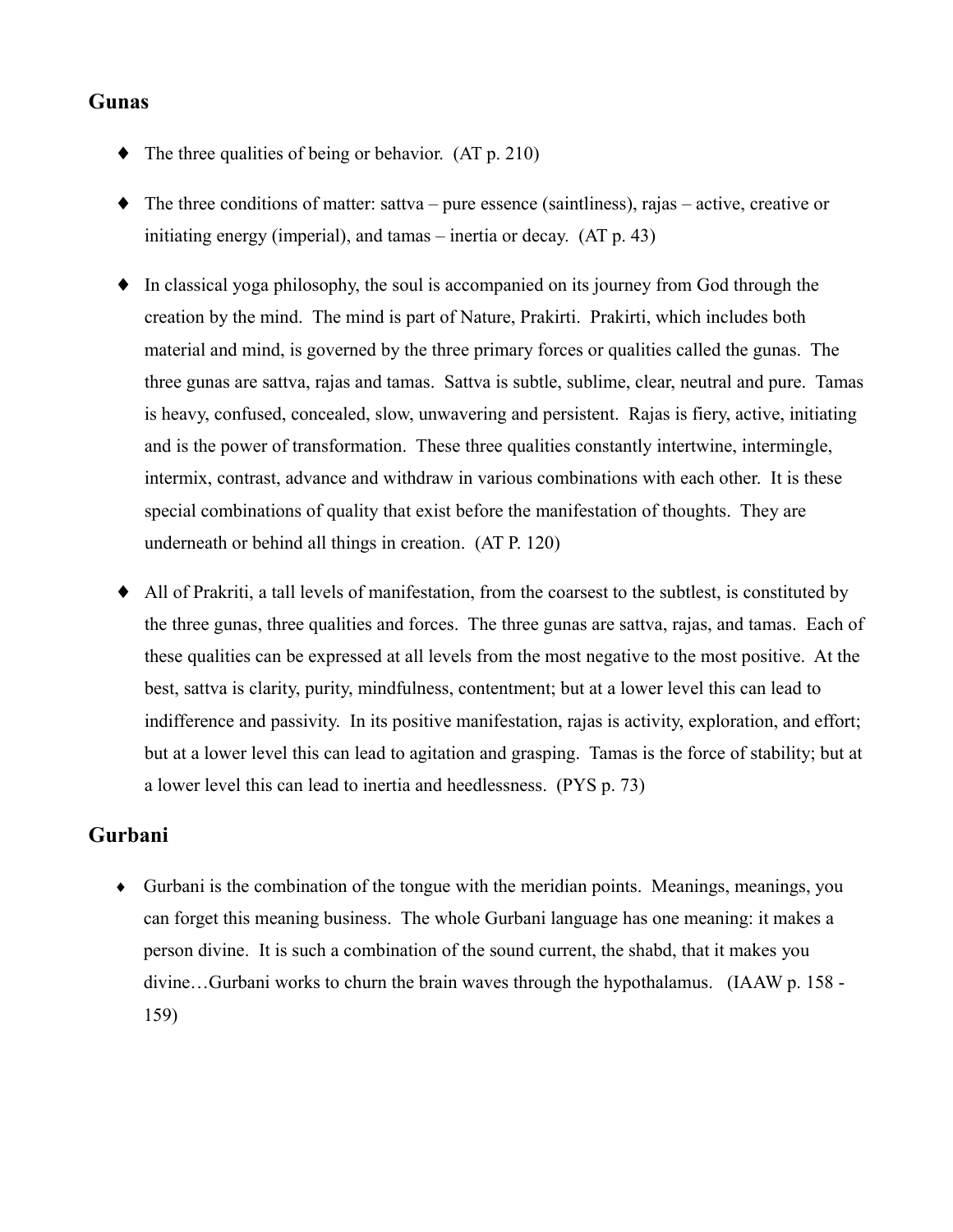• By reading Gurbani, you will understand the relationship between your soul and the Primal Soul-that I can vouch for. You will understand the relationship between your soul and the Primal Soul and the act of the mind in-between-what the mind is and why it does what it does. That is why I tell you to read Gurbani. (IAAW: Quotation of the Day)

#### Guru

- Guru is an agent of change, a catalyst of transformation that awakens the spiritual knowledge, dispelling darkness and bringing light and deep understanding. The Guru is alive inside of everyone. We consciously choose to tune into that inner wisdom, and in fact, as teachers of Kundalini Yoga, we do just that when we chant the Adi Mantra at the start of each Kundalini Yoga practice. Translating *Ong Namo Guru Dev Namo*, Yogi Bhajan describes "Guru" as "Infinite Teacher." This force called Guru is alive inside you and within your students. It is embodied in beings who live with enlightened consciousness, and it is perfectly encoded in the Shabd Guru, the technology of Naad, the recitation of which awakens your soul. (AT p. 55)
- The "Guru" is the word of wisdom coming through a person who has attained the state of consciousness where he or she can speak the Infinite Truth under all circumstances. Attaining this state is a difficult qualification and cannot be compromised. (AT p. 56)
- $\bullet$  Gu means darkness or ignorance. Ru is light and knowledge. Gur is a formula or instruction. A Guru then is that which gives a Gur, a formula or technique, that transforms darkness into light, ignorance into knowledge, the gross into the refined. (AT p. 71)
- A Guru is an active knowledge. It is not the intellectual knowledge that simply classifies or analyzes. Guru changes you. Guru develops the capacity to see. It removes darkness. The Shabd Guru transforms the practitioner by removing the barriers erected by the needs of the ego. The encounter with the Guru is through action. It gives you Know How, not just Know what. It gives you procedural knowledge that is in your cells and your subconscious, not just representational knowledge in your ideas. (AT p. 71)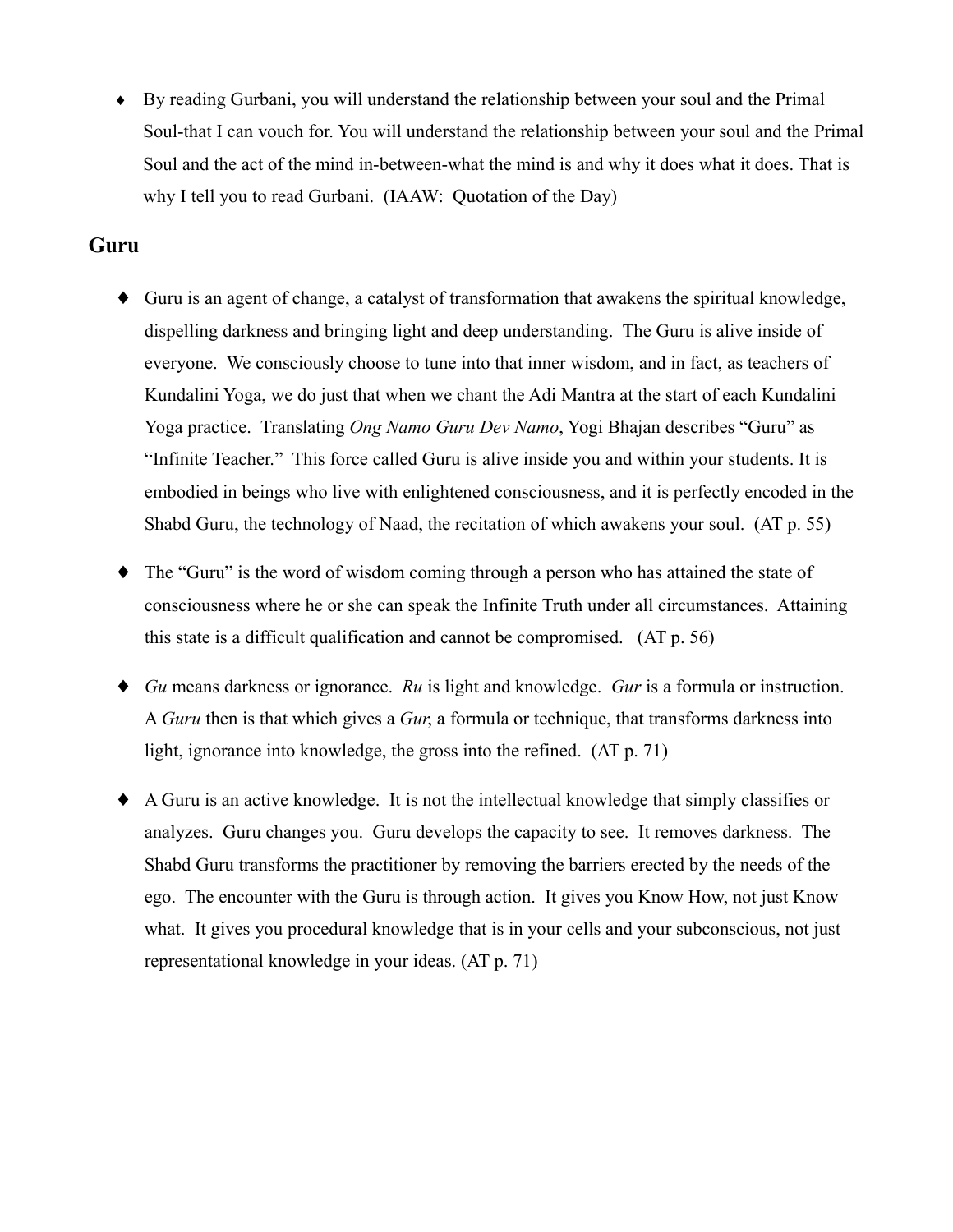• Guru means wisdom or teacher. It does not mean a personality, but a source of knowledge. Not just any knowledge. It is the kind of knowledge, which transforms you, alleviates pain and increases awareness. *Guru* in the spiritual context is the embodiment of the Infinite. The word can be broken into parts: gu means darkness or ignorance; ru means light or knowledge. Gur means a formula to systematically attain a goal. So a *guru* is something which can give you a gur to transform your gu to ru! (AT  $p$ . 78)

# **Guru Yoga**

• Merger through focus, surrender and acquisition of virtues in relation to a teacher. It often employs a traatik picture as a meditation in addition to service and modeling the teacher. (AT p.  $35)$ 

### Gyan

 $\blacklozenge$  The intuitive knowledge of the central channel (sushmana). (AT p.72)

### **Gyan Mudra** (Seal of Knowledge)

• To form Gyan Mudra, put the tip of the thumb together with the tip of the index finger. This stimulates knowledge, wisdom and the power to compute. The energy of the index finger is associated with Jupiter, representing expansion. This mudra is the one most commonly used. It gives receptivity and calmness. (AT p. 105)

### **Gyan Mudra** ("active")

 $\bullet$  In the practice of powerful pranayams or exercises the "active" form of the mudra is often used. In the active form you bend the index finger under the thumb so the fingernail presses against the back of the second joint of the thumb. (AT p. 105)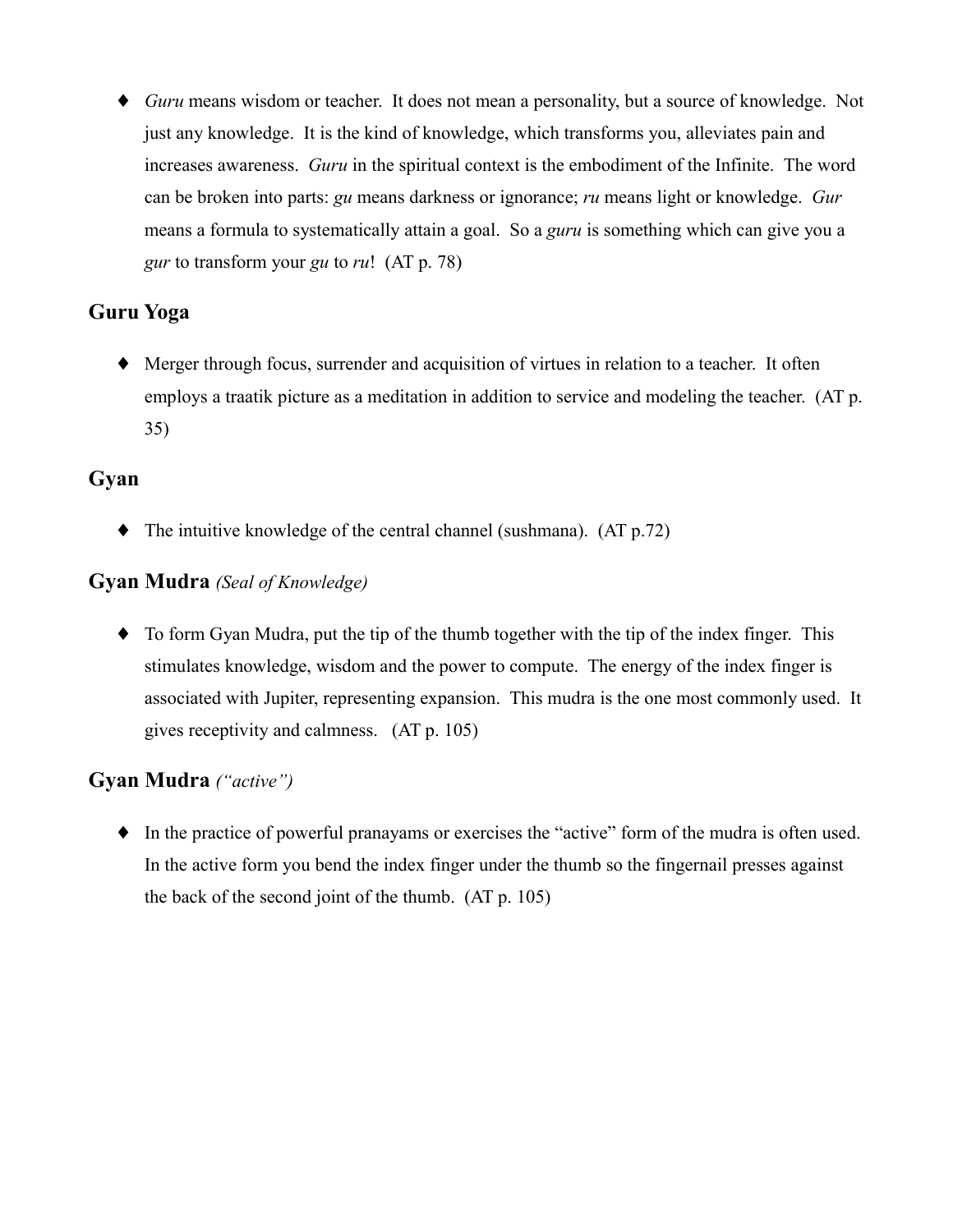# Gyan (Jnana) Yoga

- The discipline of discriminating wisdom, to discern the real from the unreal, the intuitive from the impulsive, and the intelligence from the intellect. (AT p. 35)
- This is the ability to know things clearly without the subconscious clouding the clarity: knowledge that only comes after all three minds are conquered - Negative, Positive and Neutral  $-$  and synchronize the self with the Infinite. (AT p. 34)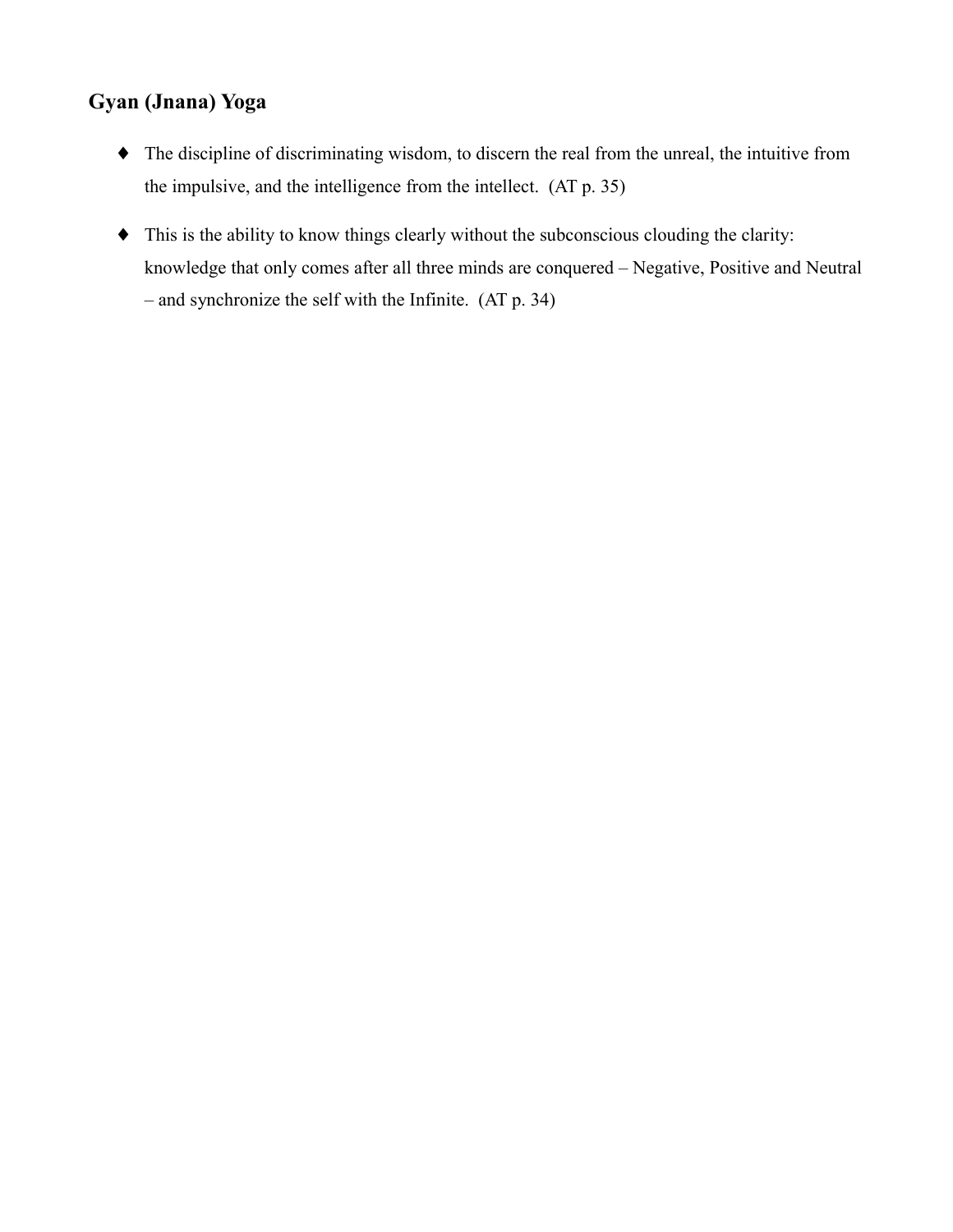# Hair

- In order for modern man to grow and have a projective mental attitude, he needs heavy protein in its purest form, which can only be supplied by the roots of the hair. If the hair is cut, that energy is used to grow it back. (Yogi Bhajan)
- $\bullet$  The tenth body, the radiant body, is your hair. Your hair controls the radiant body and the radiant body controls the hair. (MTM p. 78)
- $\bullet$  When the hair is at its natural length and coiled over the anterior fontanel for men or the posterior fontanel for women, it draws pranic energy into the spine. The force of this downward positive energy causes the Kundalini energy to rise for balance. This is why you always find grace and calmness in a person with uncut hair from birth if they keep it well. Actually the hair was so important that the word for consciousness, kundalini, actually derives from kundal which means "a coil of the beloved's hair." (AT p. 178)
- The most sensitive area of ether in your body is the hair on your head. Those fibers should be cared for. They should be combed and oiled so they are soft, silky, and act as an antennae for that area. It is your subtlety and clarity in your mind. (The Mind p. 46)
- You cut your hair, which is pure protein. Then the body has to replace it. You think you are joking? Do you want to see the power of your hair? Take your own cut hair, mix it with the earth, and put a plant there. Then take ordinary earth, and put a plant there. See the growth. You'll figure it out. (TMT p. 40)

# Hands in the Lap

• A common mudra for meditation is formed by resting the right palm face-up in the lap with the left hand palm-up on top of it. Put the thumb tips together. The hand positions are reversed for men. (SG p. 79)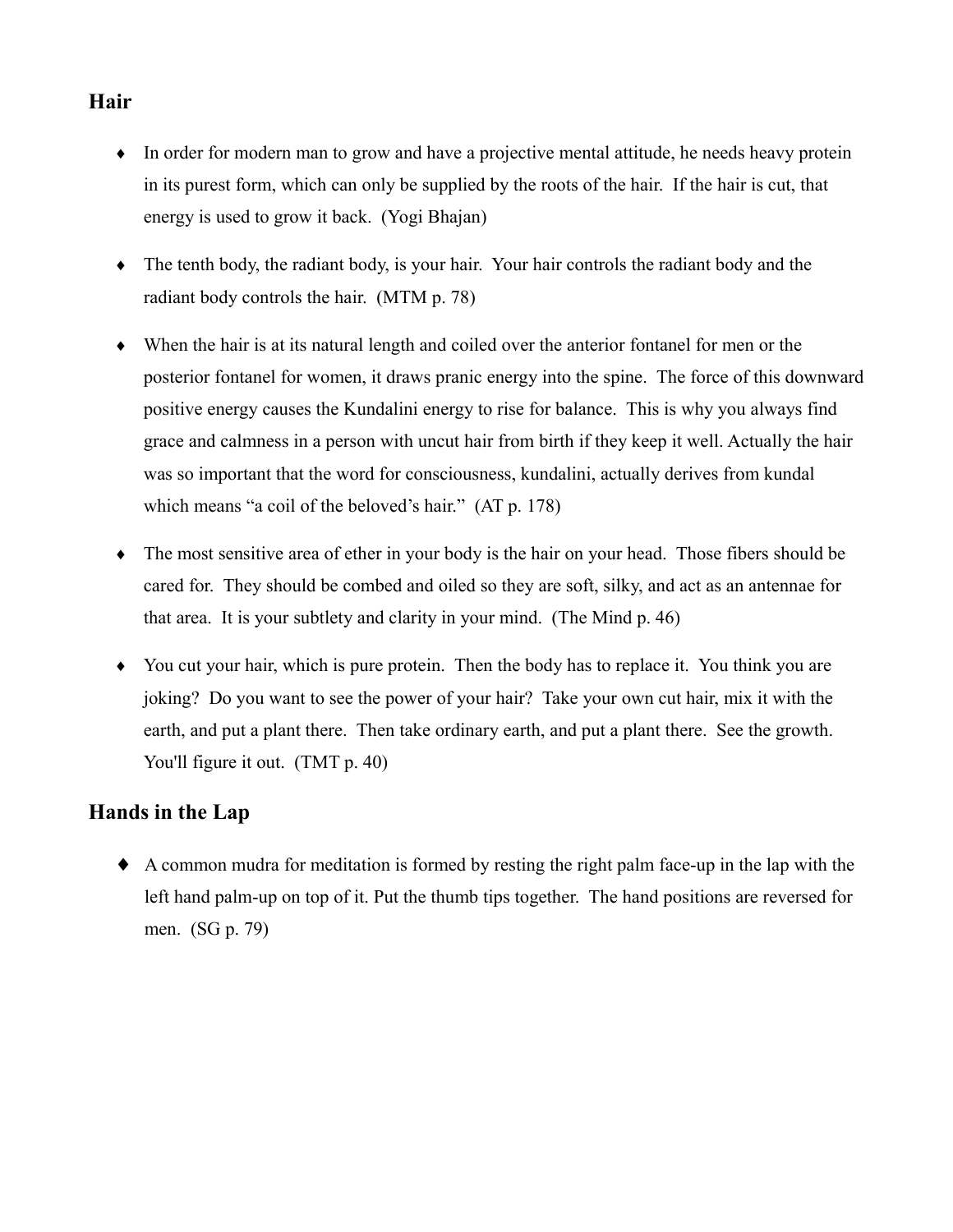# **Happiness**

- Your system of intuition is the source of your happiness. It is the source of your victory. It is the source that can make you invincible. (MTM p. 180)
- It is my desire that you become you. Once you become you, you will be happy; and once you become happy, you can make everybody happy. It is not difficult. (IAAW: Quotation of the  $Day)$
- If you want happiness, you have to be great. What is the theory about being great? Tear up the impossible and make it possible. (IAAW: Quotation of the Day)
- $\bullet$  The known formula for happiness is: Commitment will give you character. That will give you dignity. That will give you divinity. That will give you grace. That will give you the power to sacrifice. Then you'll feel achieved, and you'll be happy. (TMT p. 3)
- Happiness is your right. You can be totally happy. All you have to do is find who you are, find what you are, and find what you can be, then be so. (IAAW: Quotation of the Day)
- Happiness walks on two legs: relax and rejoice. (IAAW: Quotation of the Day)
- Our life will be happy in proportion to our capacity to be honest. That's the law. I can't change, you can't change it. (IAAW: Quotation of the Day)

# **Hatha Yoga**

 $\blacklozenge$  The mastery of the polarities. (AT p. 35)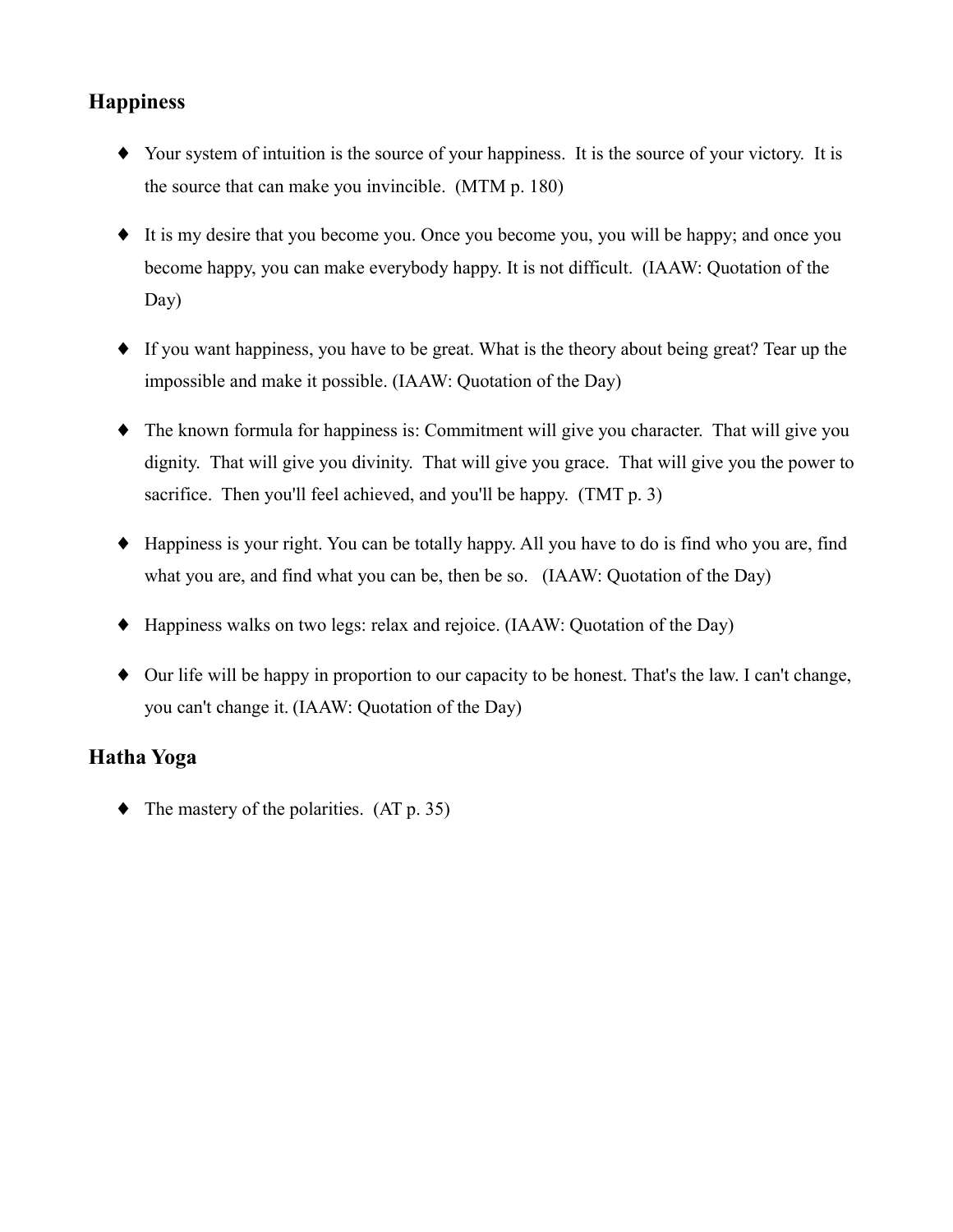# **Head Covering**

- Be sure to cover your head with a non-static, natural cloth like cotton, and keep the hair up. The hair regulates the inflow of sun energy into the body system. To let the solar energy flow without obstruction, let the hair grow to its full natural length, and take good care of it. If this is done, the amount of energy that goes downward from the Seventh Chakra increases tremendously. The kundalini energy is activated by the radiant force of the solar plexus and moves upward in response to the solar energy coming down. This balances the body energy and maintains the total equilibrium. If the hair is down, unkempt, or uncovered so that it is electrically imbalanced, this natural process of raising the kundalini energy will be impeded.  $(AT p.151)$
- Akaal Moorat means that in the floodlight brilliance of the kundalini, you take on and accept your own image from the perspective of the Infinite. That is why we cover our heads as we accept, through the Seventh Chakra, the pranic flow of the subtle energies that kundalini releases. As a teacher, when we teach, although there's no limitation from the finite perspective, there's an opportunity to create an image, a bana, a structure, a certain impression with all of our senses. That is Akaal Moorat. (AT p. 25)

### **Health**

 $\bullet$  I need to tell you that your concept of health is incorrect. Health is flexibility. Health is not muscle, not macho, not size. I am 54 years old and I have more flexibility than any one of you. Health is flexibility and you should be prepared to take the worst. This is called health: when you can take the maximum and your body makes it the minimum. (MTM p. 192)

### **Heartbeat**

• Every beat of your heart is the rhythm of your soul. The voice of your soul is your breath. (The Mind  $p. 22$ )

### **Hirday**

 $\blacklozenge$  This is the sound current vibrating at the heart. (AT p. 68) This is how a mother can "hear" the voice of her wounded son crying out from the battlefield six thousand miles away. (FEP p. 40)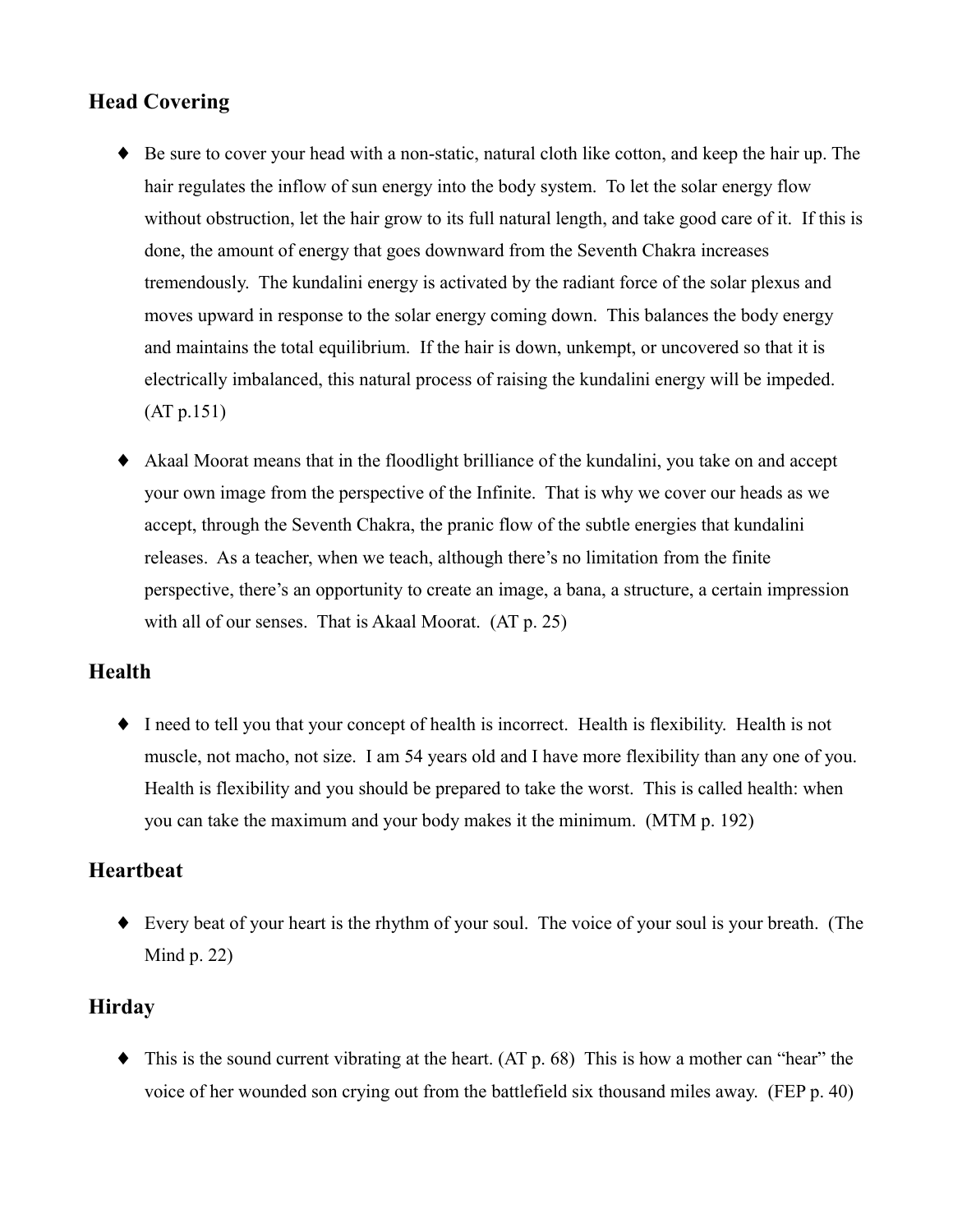### **Holy**

• It's not good to become holy overnight. It's not that important; take your time. (TMT p. 138)

### **Human Existence**

- There are ten trillion Gods dancing in you called cells. Each human is a living psyche o the total Infinity and beyond. Holding you back is your being small, your anger, your opaqueness. Your shutters are shutting you up. Your blinds are blinding you. Let it unfold. What can happen to you? Who has ever lived? You don't want to die now, but do you want to die later? The only way to not die and to live forever – can anybody tell me? There is one way, the only way – my  $way$  – let it unfold. You will live forever. (MTM p. 237)
- Somebody is telling you, or you are telling yourself (mostly you are telling yourself), that you are wrong – this is your mantra. But if you are not right, you would not have been born. (TMT p. 134)
- How does one live on the earth as a liberated soul? By always mediating on the reality that everything comes from God and everything goes to God. It is the simple secret of a liberated soul. (Yogi Bhajan)
- It is a lesson of all the great traditions that without God it cannot be done, but without human beings it will not be done. We need to play our part in welcoming God to work through us. (PYS p. 136)
- As Meister Eckhart said, "God cannot know himself without me." In one hadith, a divine saying in Islam, Allah says, "I was a hidden Treasure and I loved to be known. So I created humanity – and the other creatures – that I might be known." (PYS  $p$ , 137)
- $\bullet$  It is the desire to be good that makes you a human. It is living as good that makes you a sage. You live goodness when your personality is touched by the quality of divinity in you. (The Mind  $p.45$ )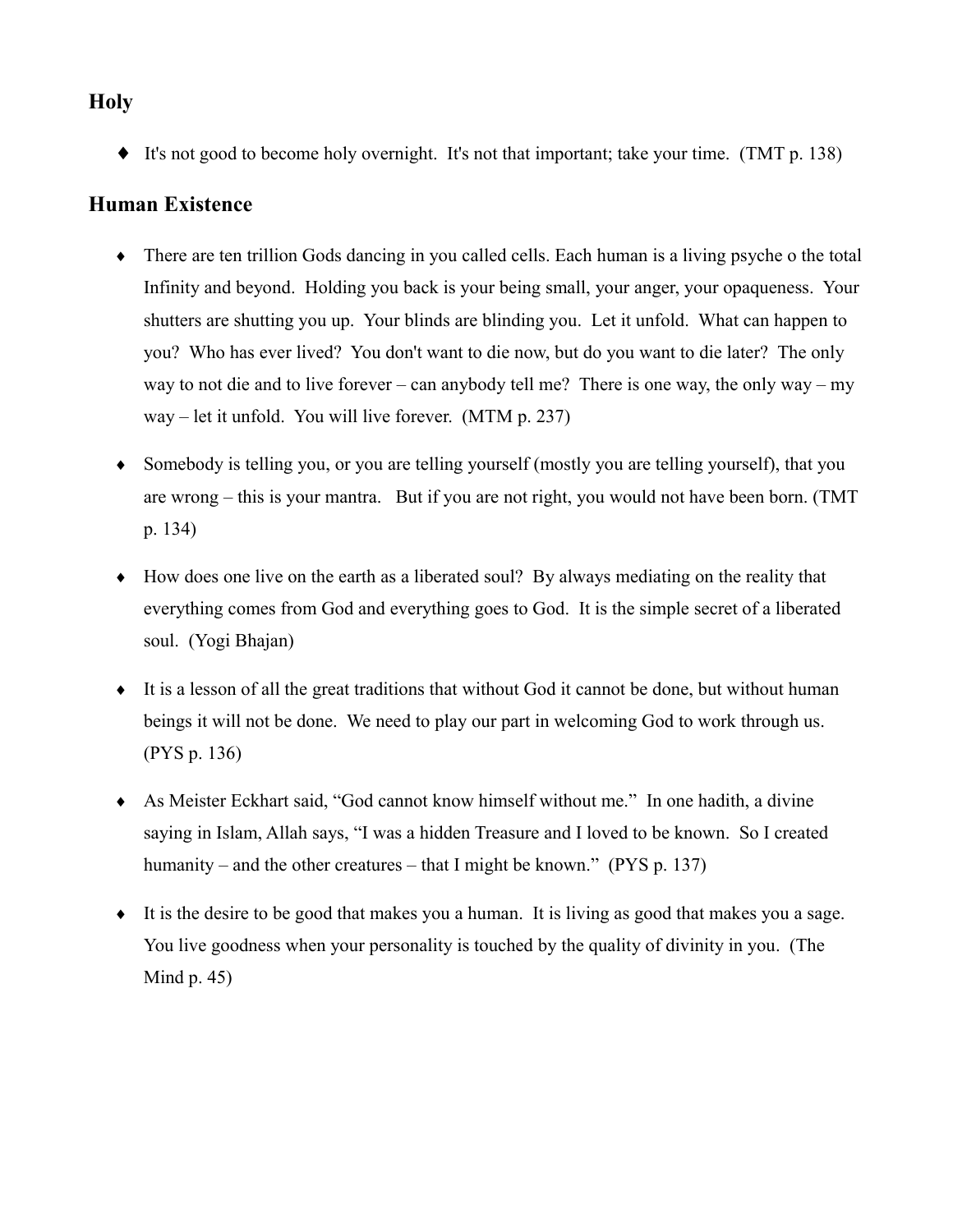• Your soul gives you awareness and the language of love. Your mind gives you consciousness to sense all the differences and the lines drawn. The teacher warns you and helps you keep your mind clear, so that you can be guided by the light of awareness and use the power of your consciousness. Your habit in words and concept is to divide everything. What is yours and what is mine? You never remember what is God's and what is divine. (The Mind p. 67)

#### **Humanology**

• Humanology is the applied science and psychology of the human psyche for fulfillment of human potential in body, mind and spirit. *Hu* means "ray" or "the radiance;" *man* means "the mind." *Hu-man* means the radiance of mind. Humanology presents practical lifestyle guidelines for the full mind. Humanology presents practical lifestyle guidelines for the full spectrum of human energies and capacities: physical, mental and spiritual, Kundalini Yoga brings awareness. When we apply that awareness to our lives, it can support us to live healthy, happy, holy lives, regardless of our circumstances. (AT p. 228)

#### **Humor**

- Always judge a person by their humor the more the better. (IAAW: Quotation of the Day)
- What is humor? Humor is the art of applied communication, which makes any circumstance look positive. (IAAW: Quotation of the Day)
- What is humor? Humor is the art of applied communication, which makes any circumstance look positive. (IAAW: Quotation of the Day)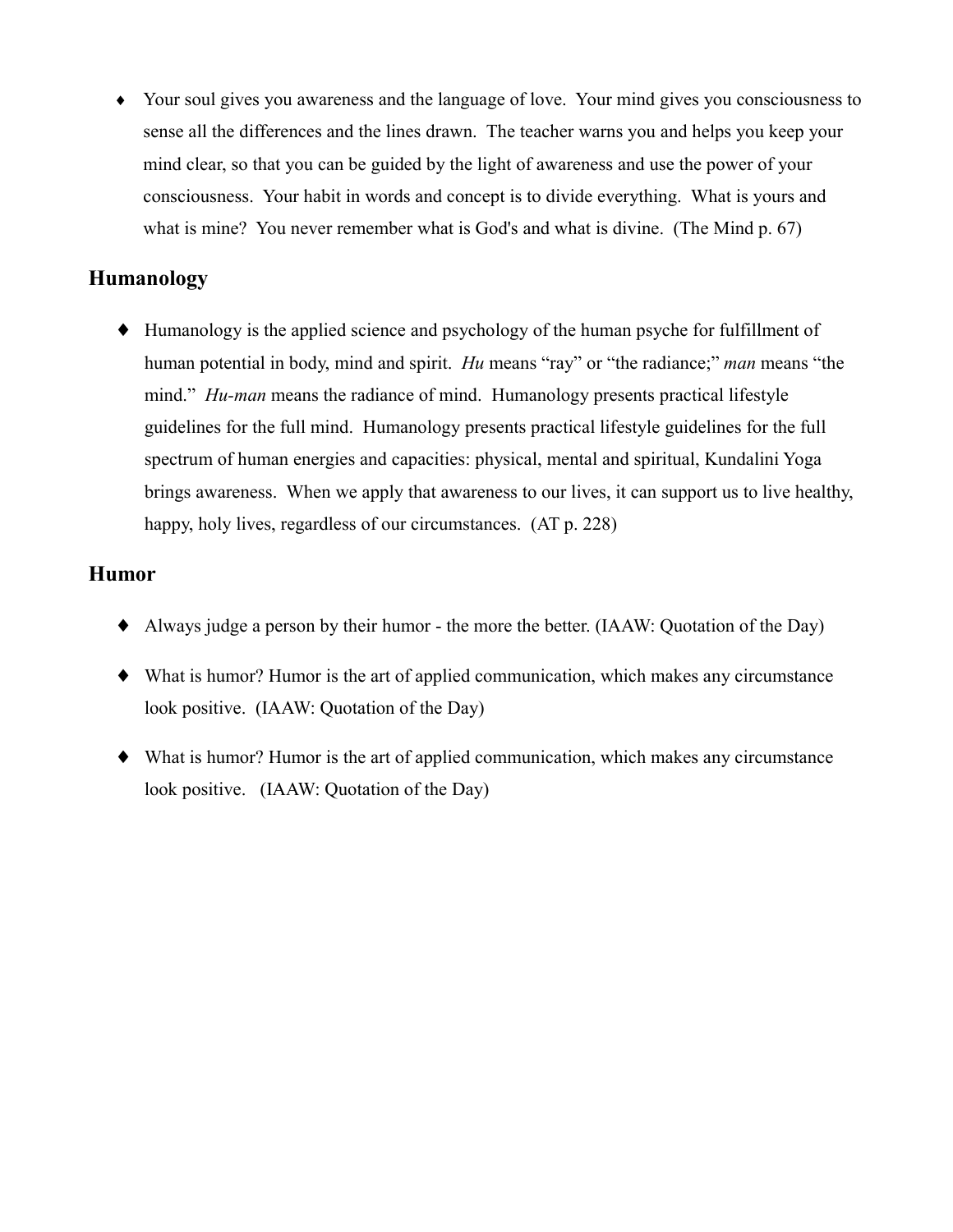### Ida

- The nadi which ends at the left nostril. It brings the cooling, soothing and mind-expanding energy of the moon.  $(AT p. 179)$
- $\blacklozenge$  Ida represents time. (PPP p. 202)

#### **Ignorance**

• According to all the sages in India, the basic source of our human predicament is ignorance of our own true nature and of the nature of the cosmos. Everything else follows from this. It is in ignorance that we mistake the transient for the eternal, the unsatisfactory as satisfactory, and the non-Self as Self. All this leads to illusion, conflict and suffering, to be free of which is the aim of yoga.  $(PYS p. 61)$ 

### Imagination

 $\bullet$  Imagination is thought based on images conjured up by words devoid of substance. (PYS p. 12)

### **Individuality**

• What individuality can there be if you do not know you? Individuality without you is just difference. Individuality with you is uniqueness. (The Mind p. 68)

# **Inner Self**

• The inner Self, the real Self, has to be found, has to be felt, has to be touched creatively before anything in life matters to us...as long as you are not in touch with your inner Self, all the actions of the surrounding self are not your actions. You want to administrate the whole world around you but you do not want to administrate your own world within you. There is a very deep personality within you, much deeper [than most people seek]. If you do not find that depth, if you do not touch your dimensions, then your direction will never be complete. (MTM p.  $125)$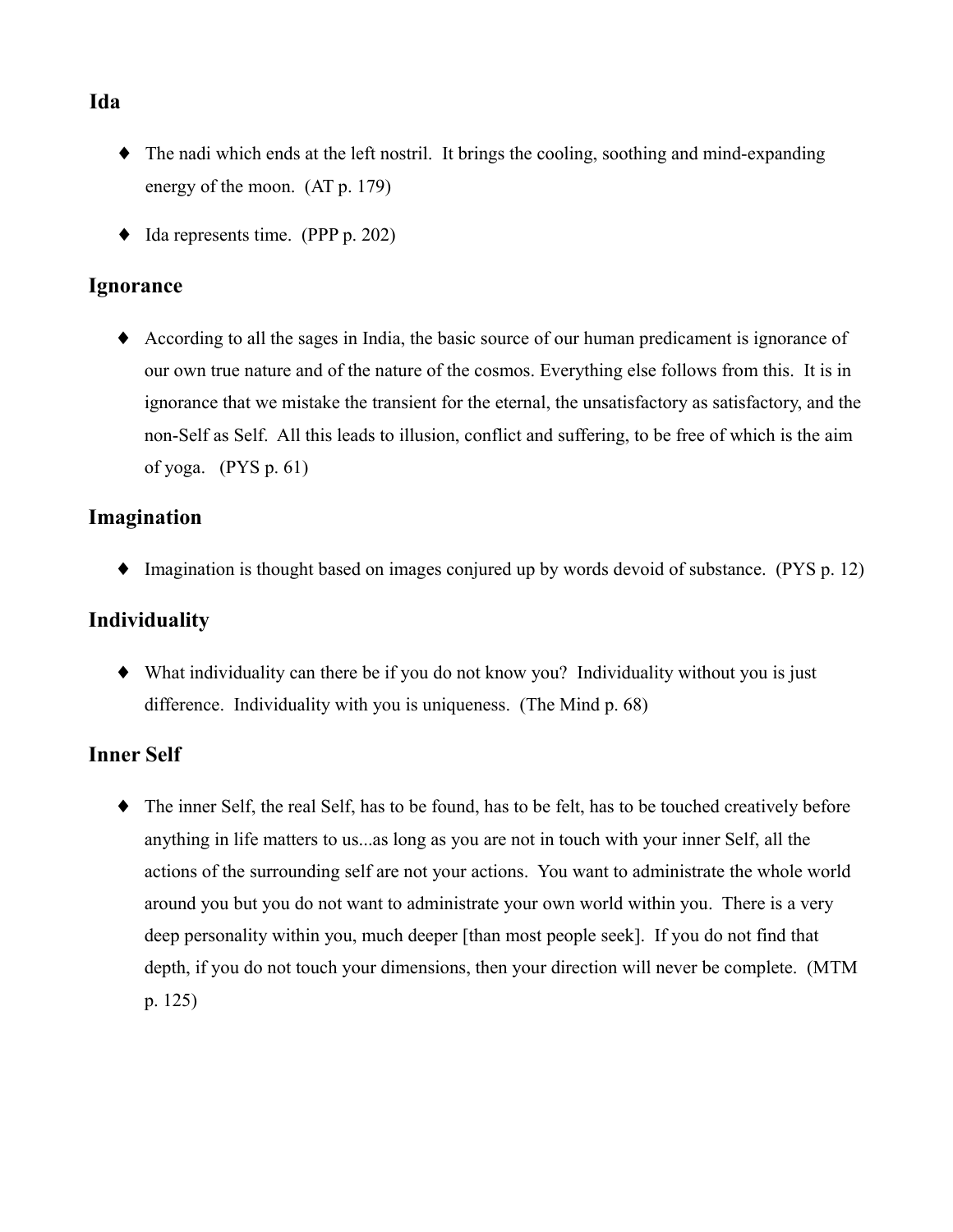### **Insecurity**

- Your biggest enemy is your insecurity about yourself. (The Mind  $p. 22$ )
- Where does your love die and you fail and you depart from God? When you are insecure. When you forget, "You and God are One." (The Mind p. 22)

#### **Intellectuals**

 $\bullet$  Intellectuals are never intelligent. Intellectuals are those who are overly intelligent; they are more intelligent than we need them to be. They don't make sense. You'll find them in coffee houses and places where they sit and talk, and talk, and talk, till thy die. They have answers for everything. When you have answers for everything, when are you going to work? (TMT p. 217)

#### Intelligence

- $\bullet$  The intellect will always be there; the intellect releases the thoughts. Being intellectual is not being intelligent. To be intelligent is to be practical, radiant, sober, saintly, divine and dignified.  $(IAAW p. 161)$
- Some people become intellectual instead of intelligent. They argue endlessly with themselves and others and end with questions and doubt. Analysis is good but not if it leads to paralysis in action over important choices that are known clearly to your heart and soul. That only leads to intellectual insecurity and inaction.
- Kundalini Yoga develops your relationship to your mental potential. You learn to use the clarity of the neutral, intuitive, comprehensive mind. You sharpen the intellect and do not use it to created self-doubt or insecurity. You act with grace and commitment from your heart. (AT p. 19)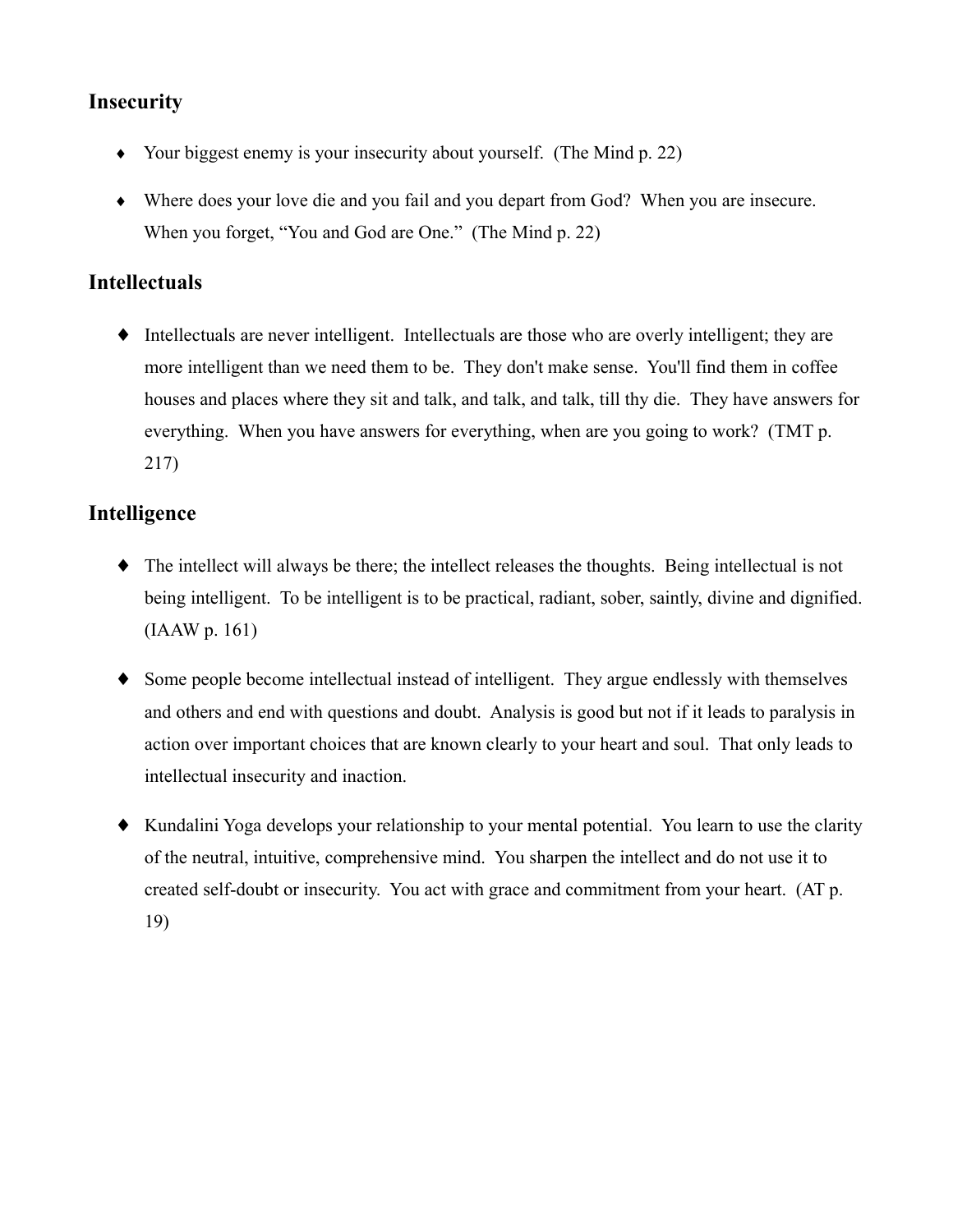#### **Intuition**

- Your system of intuition is the source of your happiness. It is the source of your victory. It is the source that can make you invincible. (MTM p.180)
- That is why I tell you to mediate, to do sadhana, to conquer your mind, and all its facets and projections. As a human being, by nature, you have the capacity for a very deep understanding and sensitivity. Your mind has the faculty to analyze everything in the shortest possible time, so short it can't even be measured. This faculty is called intuition. (The Mind p. 8)
- The mistake you commit, the brainwashing that you received (and you have been damaged from the beginning) is that you don't use your intuition. You have a memory so you remember yesterday. You have strength so you act today. But because you don't use your intuition, you cannot compute tomorrow. (MTM p. 181)
- In the end, you fight it out because today is to act. When you use your intuition, you are aware that tomorrow is another day. Tomorrow we will meet again. Be polite today so that as you look to tomorrow you may smile at each other. Intuition will never let you have a war. It can never allow you to fight. You don't need quarrels. I want you to understand how foolish it is. If I feel, "I'm going to grab from him," and I grab from him, then somebody will grab from me. Eventually this whole world will become a grabbing world. (MTM p. 181)
- Sometimes people ask me, "What about your feelings?" Those feelings are waves; they are not trade winds. A ship does not move because of the waves; a ship moves because of the trade winds. Intuition is your trade wind. You don't understand intuition; that is why you are unable to see opportunities and that is why you always feel that you are at fault in your own life, in your own realm of flow. Intuition is the knowledge of tomorrow, of the next minute, the next hour the next day, next year, next life. Intuitively you should be able to identify your next life. Not only are you unable to do this, you have not even thought about it. (MTM p.183)
- When you conquer your mind you can listen to wisdom and let it find deep roots in your mind to serve you, to come to you whenever you need direction. You can also speak that wisdom simply. Such wisdom forms rules for life. If you listen carefully to simple wisdom, it enriches the mind and opens the heart to your own intuition. (The Mind p. 20)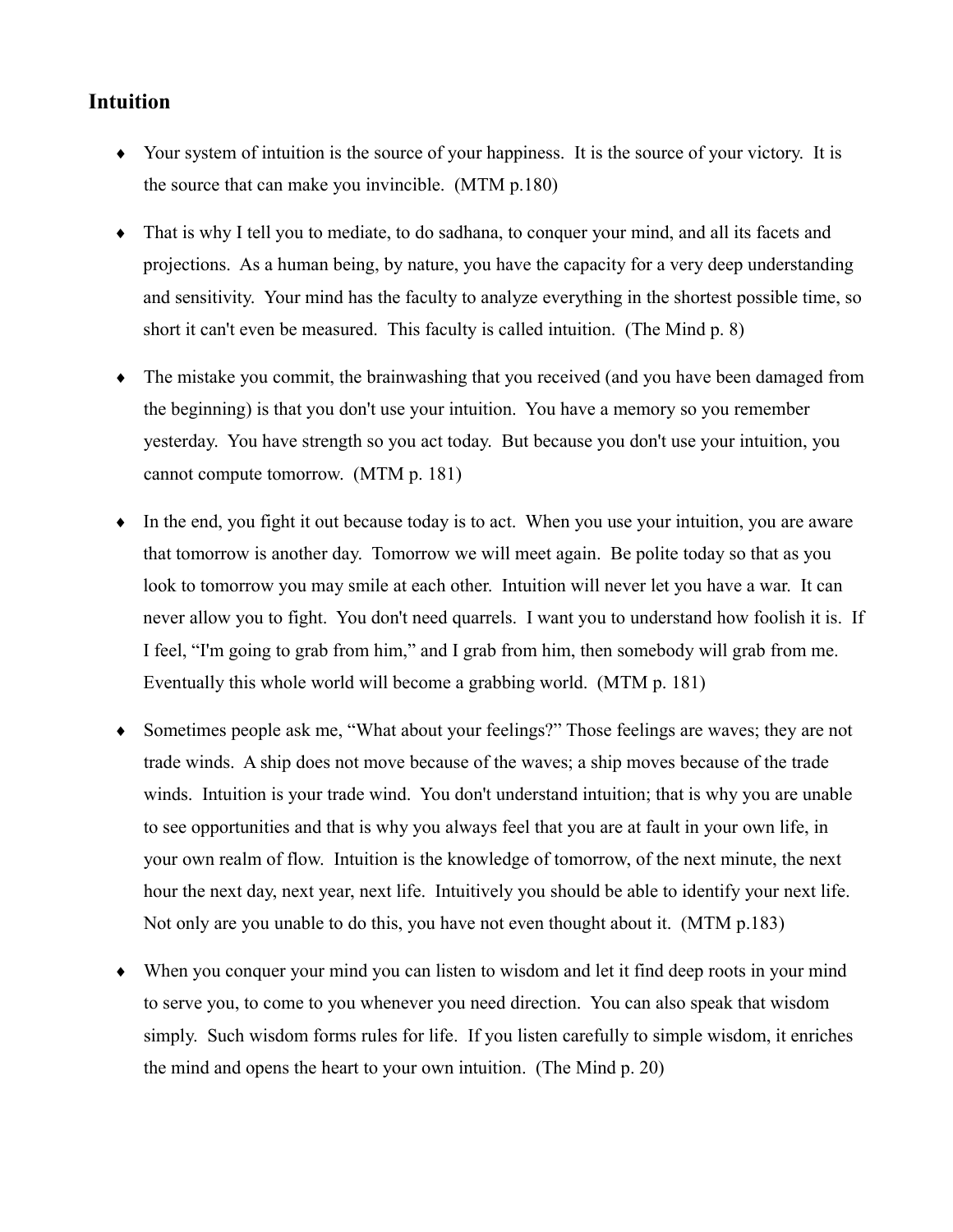#### Ishnaan (Cold shower)

- We are not fools when we tell you, "Get up in the morning and have a cold shower." All we want is the blood to circulate through the capillaries, and there's no way to open the capillaries but to take a cold shower. There's no other way. In the West it is called "hydrotherapy." In the East it's called "ishnaan." It's a most beautiful thing. When you take a cold shower, the blood from inside hits the outside to cover the attack. In that fast movement, it opens the capillaries. When the capillaries are open, they feed your glands, and when a glandular system is well of ed. it secretes. The chemistry of your blood becomes perfect. That gives you a capacity to act, think, know; and it gives you grit, stamina. What is so bad about that? But people cannot take cold showers, because it costs nothing. You want to do something special which you can talk about.  $(TMT p. 172)$
- Ishnaan is when the body by its own virtue creates the temperature that it can beat off the ٠ coldness of the water. Ishnaan is not just wetting your body. There is a whole respect to it. There is a whole grace to it.

The power of water is sixty percent of the power of the human. In hydrotherapy we believe that the sixty percent internal water of the body can be totally exchange in sixty minutes with the use of external water.

When we do ice-cold water massage, not only do we open up the capillaries, but then when they return to normal, that blood goes back to the organs. The heart, kidneys, lungs, liver – each organ has its own blood supply. In this way the organs get flushed. When the organs get a flushing, then immediately the glands have to change their secretion. It is a law. And when the glands, which are the guardians of the health and life, change, youth returns. What is youth? Young glands. If your glandular system secretes correctly, the blood chemistry is a young chemistry. All this neurotic neurosis and angriness will be over. (AT p. 248)

Someone once asked [Yogi Bhajan] about taking a hot shower first, and then ending with cold water. He replied, "That is like eating a lot of junk food and then having a healthy meal." (FEP  $p. 268$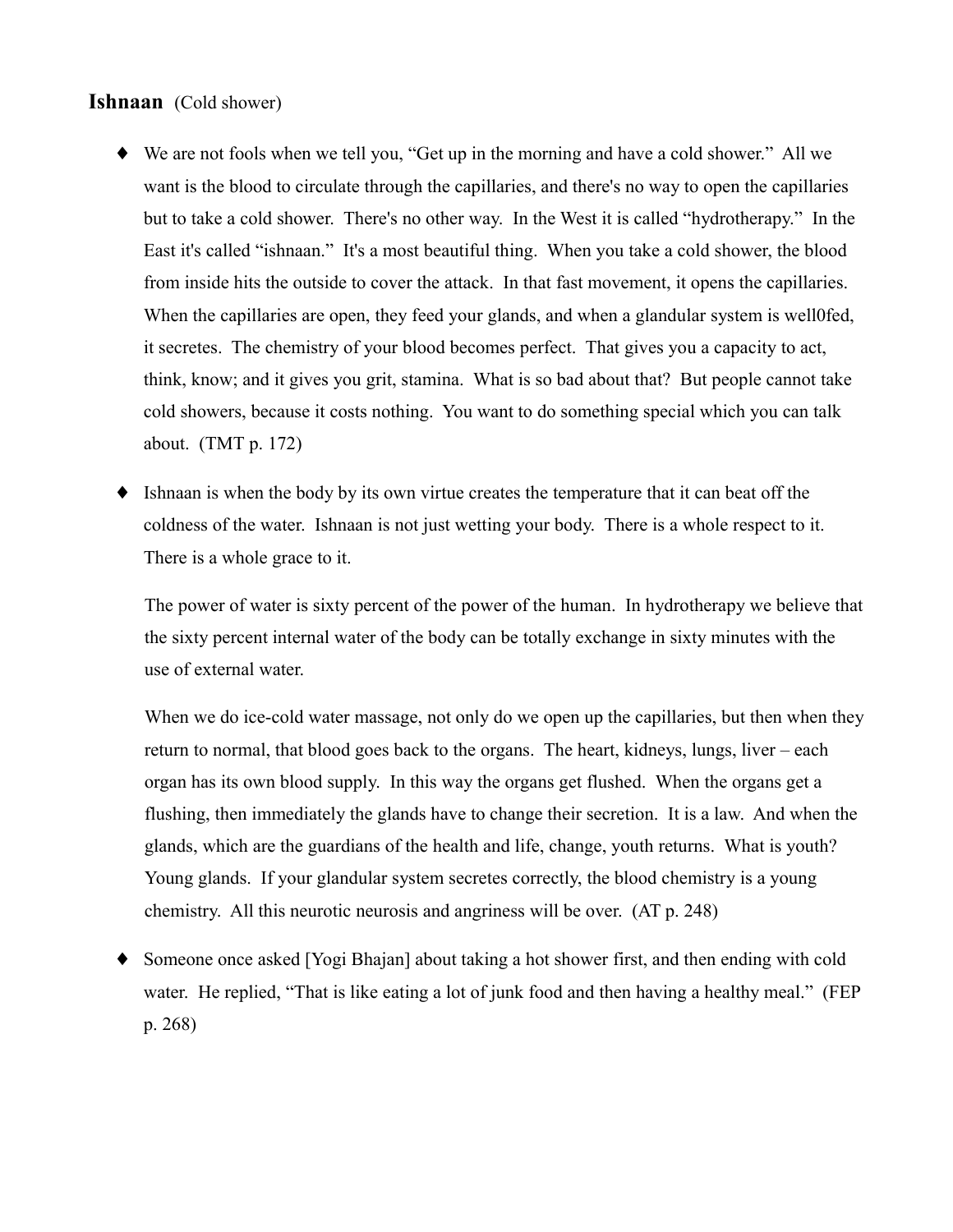- Glands are the guardians of health. Your glandular system doesn't work. The glandular system does not secrete. If you don't take a cold shower, your capillaries are not going to open; your inner system is not invigorated; and you don't match up to the sensory system of your body.  $(TMT p. 41)$
- When the marrow in the blood does not have the faculty to change itself, then it cannot be changed. The only last chance is that you can transplant it. That's why people who do not take cold showers have arthritis and bone problems, marrow problems, and artery problems. Every problem in the body is a result of your capillaries not opening and not getting flushed every day. Your glandular system is the guardian of your whole system. (TMT p. 188)
- Showers should be cold. Cold showers preserve a woman as a woman; they correct imbalanced menstruation, prevent early menopause, skin problems and they help her keep her glow. Yes – it's a challenge but here are the benefits:
	- $\blacklozenge$  Brings blood to the capillaries
	- $\bullet$  Cleans the circulatory system
	- Reduces blood pressure on internal organs, flushing internal organs and giving them a new supply of blood
	- Strengthens the parasympathetic and sympathetic nervous systems
	- $\bullet$  Contract the muscles and causes them to eliminate toxins and poisons more quickly
	- Bring the power of resistance and resilience to the body
	- $\blacklozenge$  Strengthens the mucous membranes
	- $\blacklozenge$  Keeps the skin young and shining
	- $\blacklozenge$  Prevents the body from developing an extra layer of fat, which affects the liver
	- $\bullet$  Balances the glands
	- Circulation and nerve problems can be prevented by regular cold showers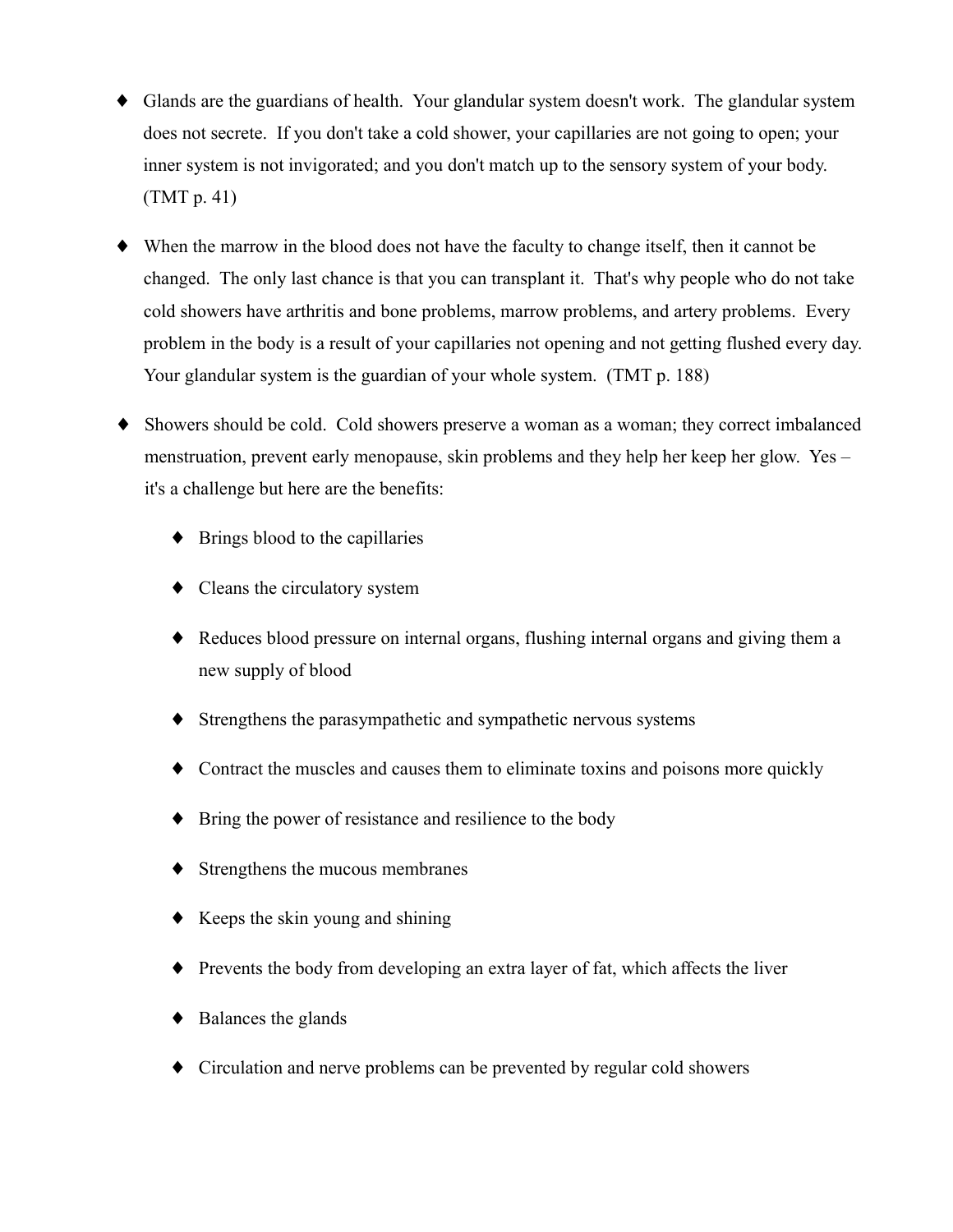- Some people say, "Why can we not take a hot shower and then follow it with a cold shower?: It is because that shock value is gone. You need that shock. You need that challenge, you need that strength, so that you can face your day. (MTM p. 292)
- Sometimes people ask, "Why should we get up in the morning and have a cold shower? What for?" It's a very simple thing. Don't see it as a torture and don't fall in love with it. Just understand the truth of it...The cold water gives a shock to your body. The entire blood from inside comes out to skin to protect it; and you massage and you go under the water; and you massage and go under the water; in an out you go, three or four times, and your coldness will be gone. You will feel warm later, because all your blood has come to the skin and the capillaries are all rushed opened. (MTM p. 292)
- One thing God has made, which is very powerful, is called towel. You towel your body and make it red. Third thing is you should have a blanket. You put on a blanket and you get warm, as if you were in a heated cubical. When your outside is warm, then blood rushes inside and fees all the organs. (MTM p. 292)
- "If you do not take a cold shower, you will see that a lot of capillaries will die. There is no better way for your body to have all the capillaries open, for your entire glandular system to get blood and for your organs to be well fed and nurtured. (IAAW p. 222)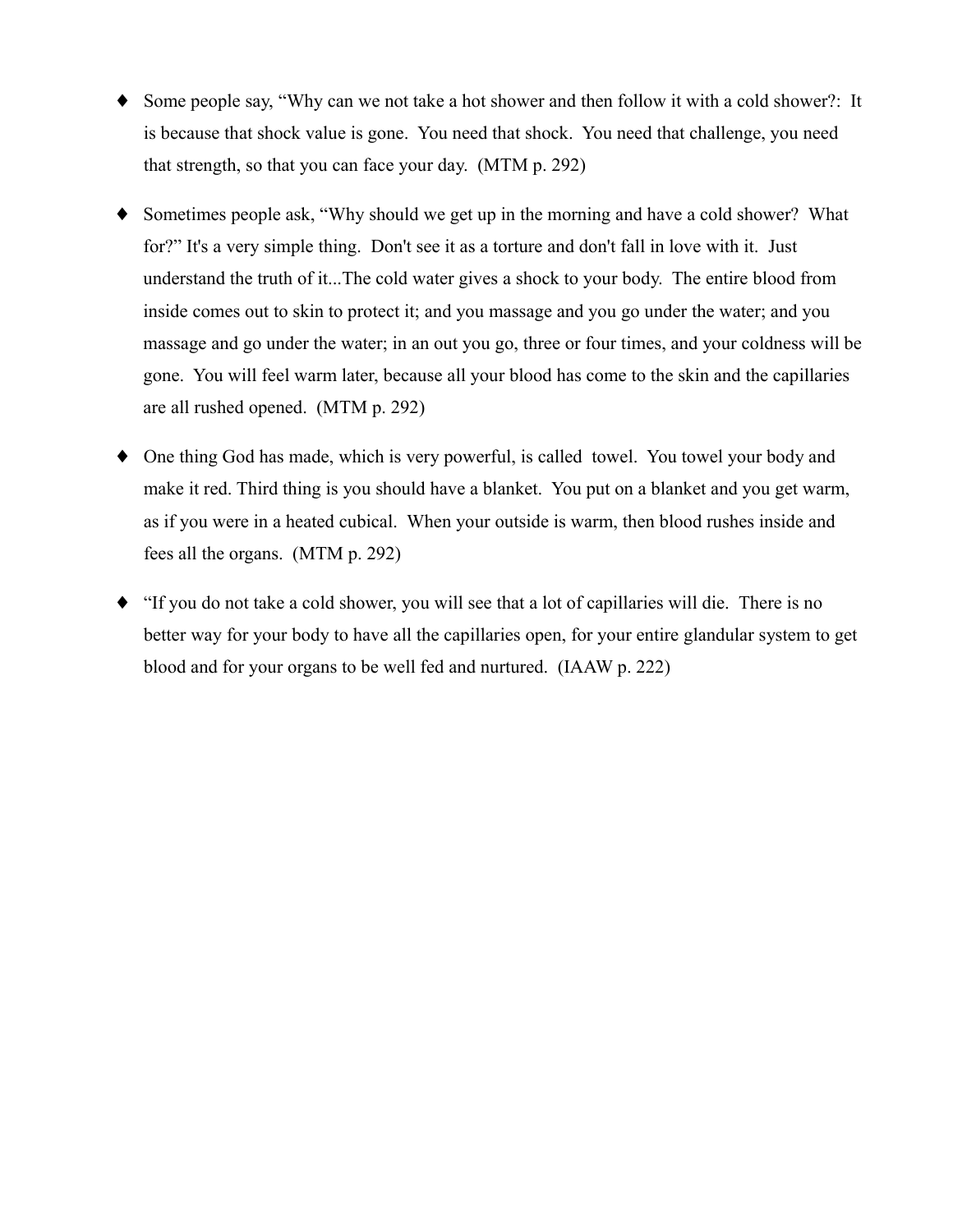#### **Jalandhar Bandh**

- The most basic lock used in Kundalini Yoga is jalandhar bandh, the Neck Lock. This lock is practiced by gently stretching the back of the neck straight and pulling the chin toward the back of the neck. Lift the chest and sternum and keep the muscles of the neck and throat and face relaxed. The head stays level without tilting the chin down or forward. The spinal vertebrae in the neck straighten to allow the increased flow of pranic energy to travel freely into the upper glandular centers of the brain. This is critical. In Kundalini Yoga krivas, a vast energy is generated that produces psychic heat which opens the pranic nadis (channels) that may be blocked. When this opening happens, there can sometimes be a quick shift in blood pressure causing dizziness. Jalandhar bandh regulates this phenomenon. (SG p. 86)
- $\bullet$  By applying this lock, the thyroid and parathyroid glands are stimulated which causes them to secrete optimally and activate the higher functions of the pituitary. If the lock is not applied, the breathing exercises can cause uncomfortable pressure in the eyes, ears, and hearing. It is a general rule to apply jalandhar bandh in all meditations unless otherwise specified. (SG p. 86)

#### Japji Sahib

• A mantra, poem and inspired religious scripture composed by Guru Nanak. Japji Sahib gives a view of the cosmos, the soul, the mind, the challenge of life and the impact of our actions. Its 40 stanzas are a source of many mantras and can be used as a whole or in part to guide both your mind and your heart. (SG p. 170)

#### Jappa (Jap)

- People say, "What is japa, what is mantra?" Mantra is to stop your thoughts and say, "Wahe Guru." That's a mantra." (TMT p. 151)
- $\bullet$  Literally "to repeat." The practice of recitation out loud to develop the power of *simran*. (AT p. 68)
- $\bullet$  Jap is when you repeat with the tip of your tongue. (FEP p. 203)
- $\blacklozenge$  Jap means continuous, calm, meditative recitation of a mantra.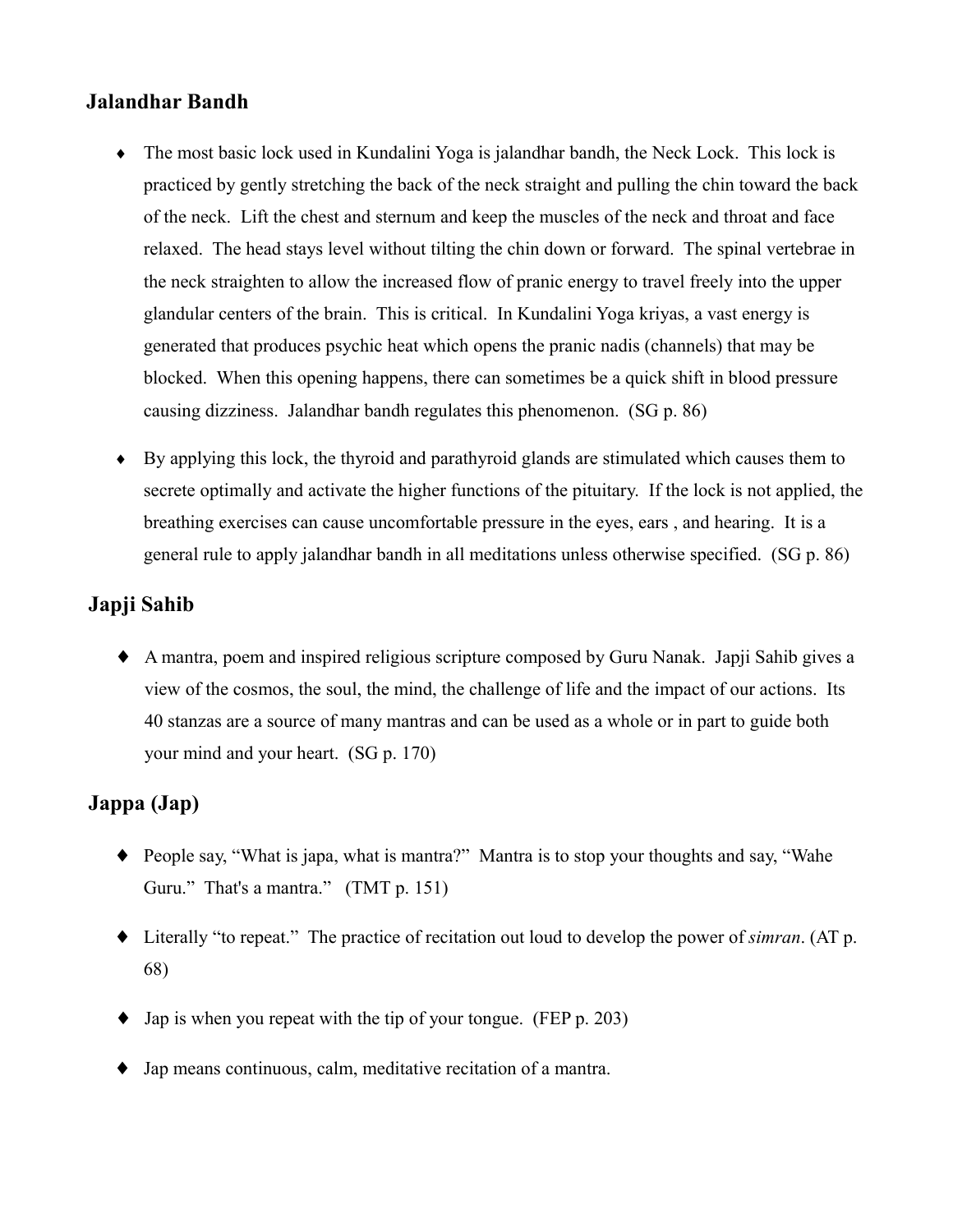- Ultimately the practice of mantra is perfected so that all mantra is japa. Ja means sound, pa means resound. Japa means "to resound the mantra." In japa the mantra is projected to the infinite cosmos and reflected back to you. You can hear it without feeling you produced it. It is the experience of a million voices echoing the mantra. It is cozy and creative. This japa leads to tapa the inner psychic heat of prana. It is tapa that cleans and strengthens the nerves. (SG. 81)
- Technically, the best approach [to meditate in a way to activate the frontal lobe of your brain] is to do jappal repeat the words and mantras we use in Kundalini Yoga and from the Shabd Guru. To some that looks insane. But we repeat those words for a purpose and a specific effect. When we repeat those sounds, the tongue touches the upper palate's meridian points. This alerts the thalamus and hypothalamus of the brain. We can control the brain's function and level by our use of the shabd. Then you can relax and be factual and be present. (The Mind p. 18)
- You have the ability and intelligence and consciousness. You are just scared. That is why you need to practice meditation, naam simran and jappa to cleanse the fear out of the mind. You can tune up your mind with a sacred tune of God, with the words of truth from the Guru that penetrate your heart. The maximum percentage of your brain you can use consciously is about five percept out of a hundred. But if you use only point three percent of your brain capacity consciously, intelligently, and without ego, everything will go smoothly. You are the master of your destiny. You are the leader of your day. You are the light of your life. You are nothing but a representation of God on this planet. That is the Will and decree, and that is God. In God you dwell, and God dwells in you. It is mental forgetfulness and your fears that close the window of the mind, so you do not see the beauty and reality of your self. That is what causes all these unwanted and unnecessary ego troubles. (The Mind p. 69)

#### Jappa Yoga

 $\blacklozenge$  The discipline of mantra recitation. (AT p. 35)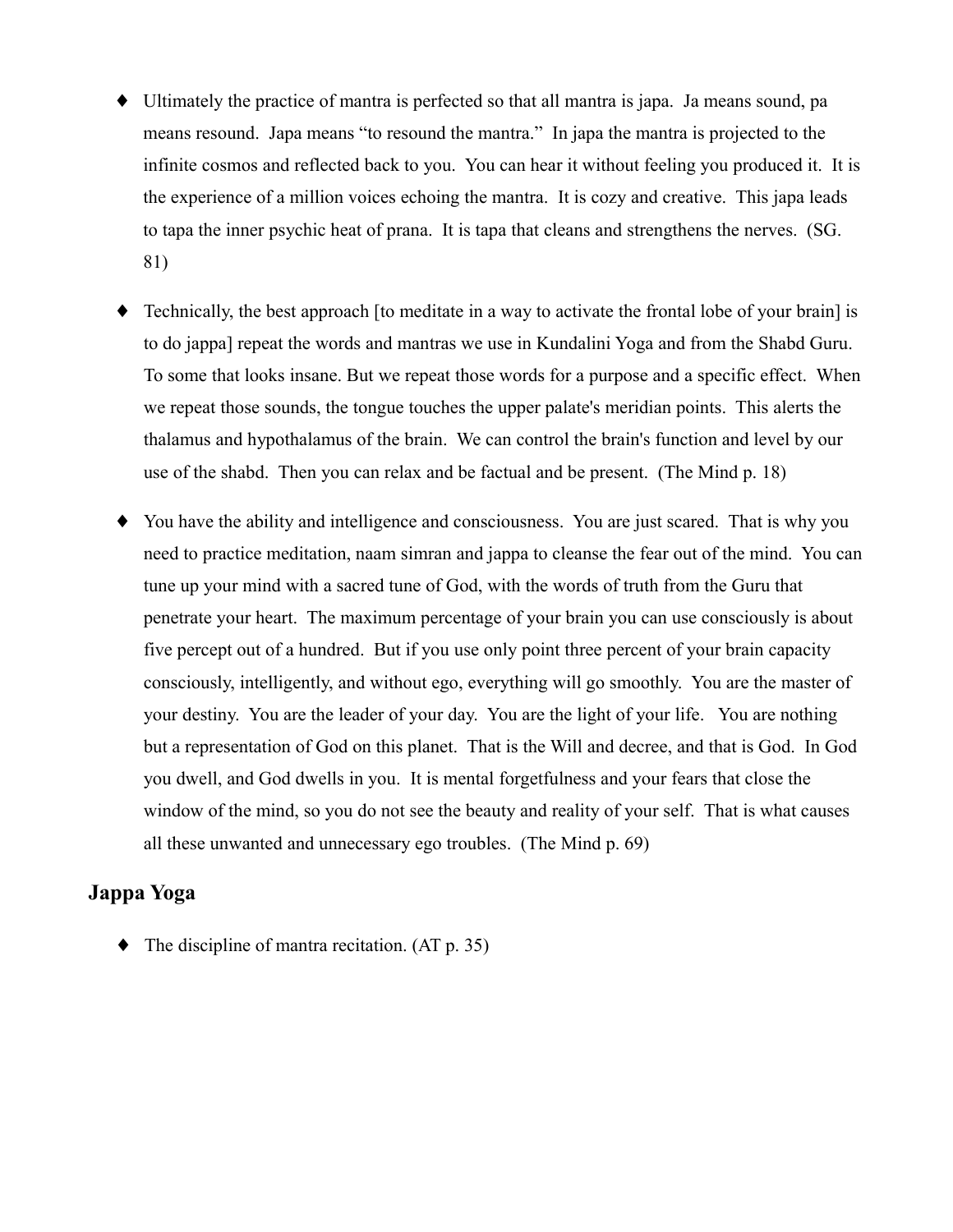### Jnana

• Knowledge. This knowledge is a radically different kind that the scientific of philosophic or scriptural knowledge...This insightful and direct perception is possible only when the mind is in samadhi, a state of consciousness in which there is a non-fluctuating and steady attention so that the perceiving, the perceiver, and the perceived are fused into one single ordered whole. When the hindrances to the state of samadhi are removed, true insight into the nature of reality results.  $(PYS p. 61)$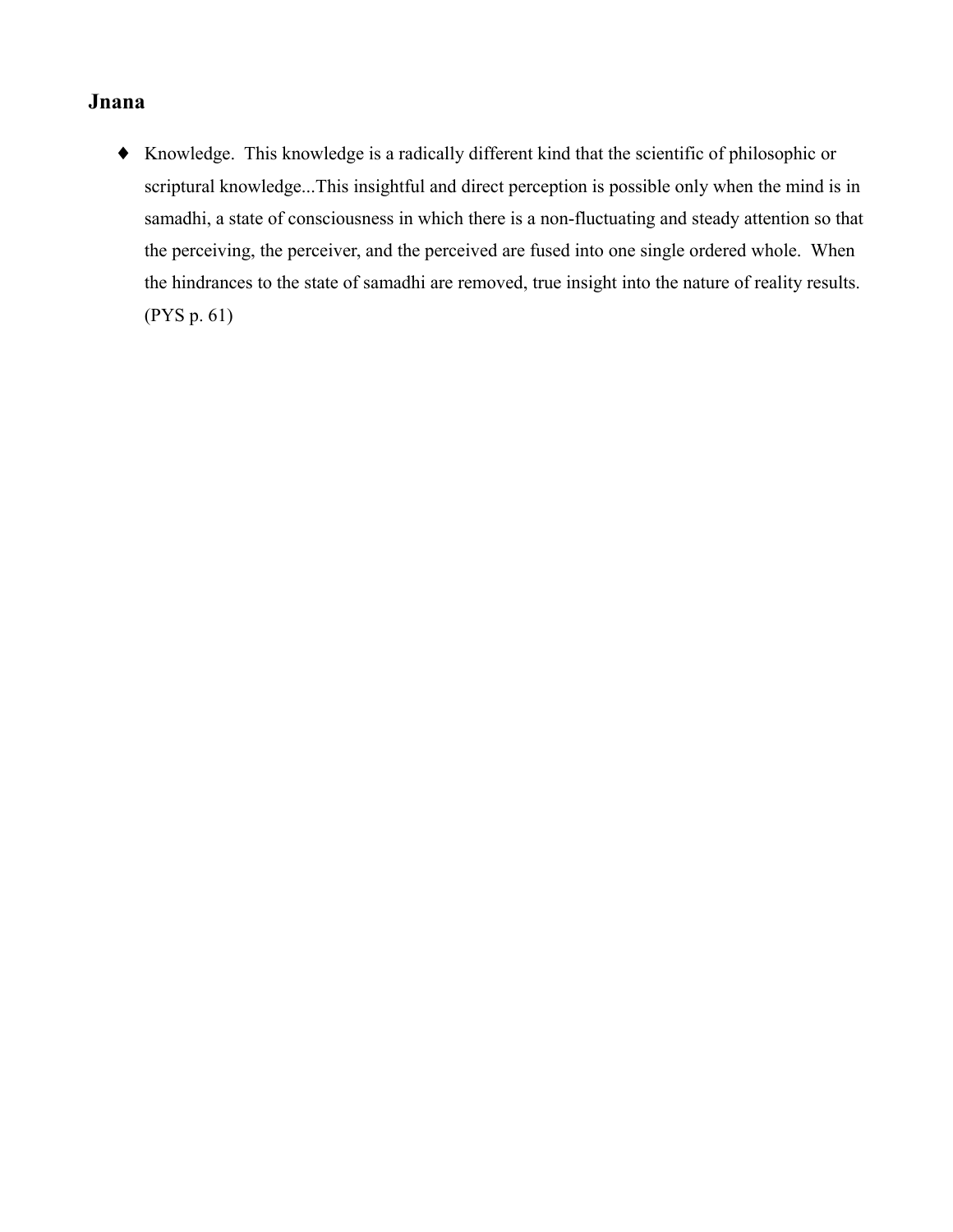#### Kaam

• Kaam means kaamanaa, desire. You have to convert it. Desire that you should be an angel.

## Kaivalya

 $\bullet$  Kaivalya is the aloneness of seeing, or pure perception. It is achieved – or we should rather say that it is arrived at, or it arrives – by vairagy atowards even the most subtle satisfactions, experiences and powers. (PYS p. 146)

## **Karam Pad** (the apprentice)

• In the stage we begin the personal work on ourselves. We have become aware of the work, issues and growth needed to maintain a deeper relationship with our spirituality. (AT p. 218)

### Karma

- The law of cause and effect. Rooted in the ignorance of Atman. Remove the ignorance and karma is removed.  $(AT p. 43)$
- What is the reality of life? Incur no more karma. If you incur more karma, the cycle of birth and death will continue. You can't afford it. You want to be free. You want to go Home. (TMT)  $p. 166$
- A person can depend on the law of karma and undertake a spiritual striving in the assurance of the knowledge that the universe or the gods do not act capriciously and that no one is elevated or degraded accidentally. Each one of us is responsible for our life – even to the extent of salvation or perdition – and the dignity of our human existence and action is founded on the solidity of a law working in every part of the cosmos.

In correspondence with our own deep-seated spiritual urges, each one of us has the possibility of making efforts in order to overcome the compulsions of the lawful and natural working of our tendencies, which are based on our past experiences, knowledge, and impressions. This is the meaning of spiritual striving; a struggle against our own determined nature and conditioning. It is useful to remember that our struggle is in the midst of large forces; the spiritual aspects of the cosmos help our own spiritual endeavors, just as the mechanical or downward cosmological forces aid our downward tendencies. (PYS p. 69)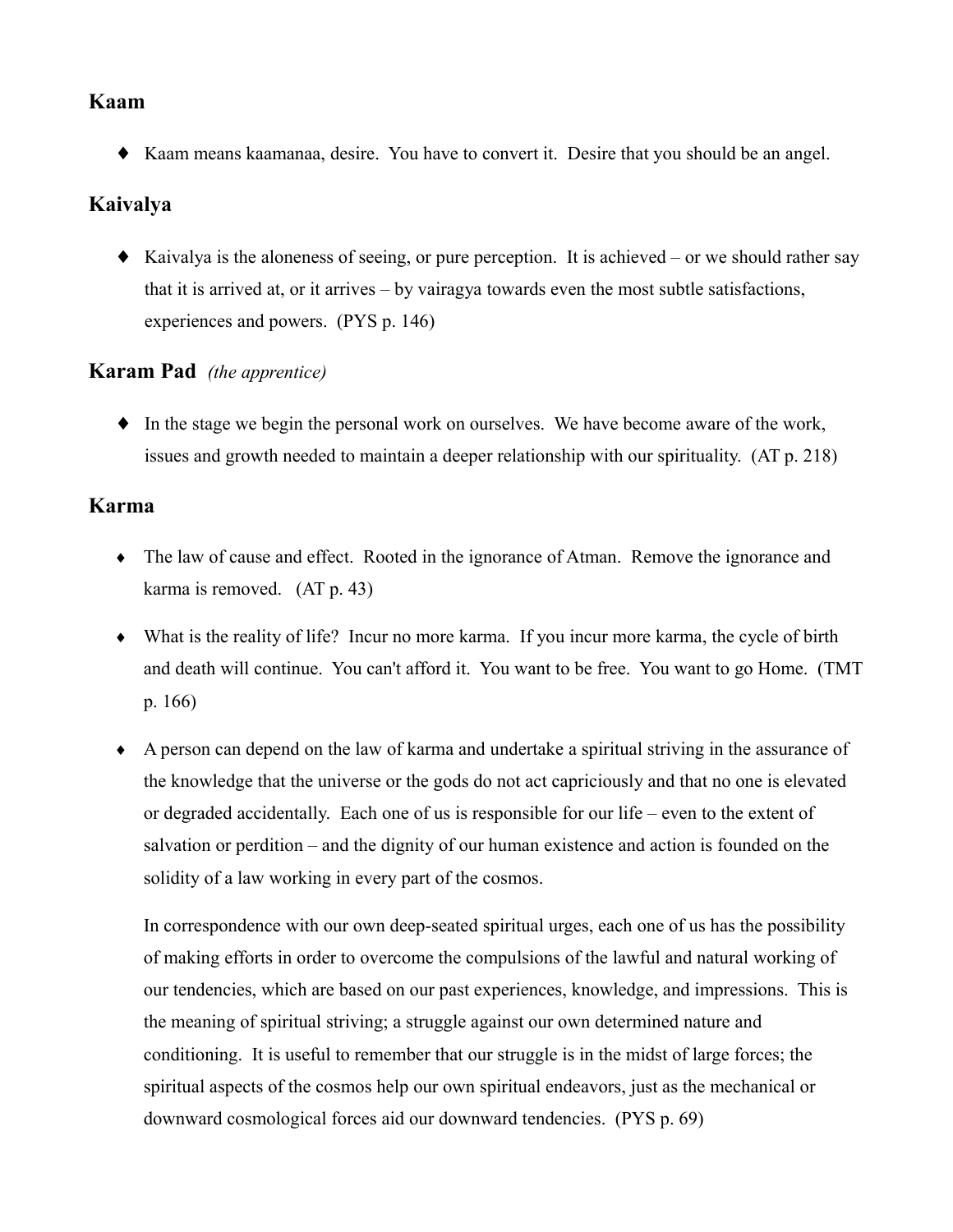- I don't believe in karma because I believe in consciousness. It is the destiny of every living human being to be consciously divine. (IAAW: Quotation of the Day)
- The purpose of visiting Earth and being a human is to unload your karma here, not to carry it to the next life. That's the purpose. That's why you serve the Master. You don't love the Master, you don't learn from the Master. Learn what you can learn. You have everything in you. You can learn from books from the library, but you learn from the Master how to surrender. You don't understand that there is a catch-22. When you surrender, the karma surrenders, too. You rise like a phoenix rises from the ashes, and the karma remains behind. Then it's the Master's headache. That's a fact. You don't understand. Nobody has taught you. I understand you are all spiritual, and God bless you. But you are all blind. So the blind leads the blind into the pit. Actually when a human consciousness surrenders to the Mater, and along with that the karma surrenders and is left behind, the man rises. That's how you break the shackle of karma. (TMT p. 168)

#### Karma Yoga

- $\bullet$  The discipline of self-transcending action. This was one of the primary approaches expounded in the Bhagavad-Gita.  $(AT p. 35)$
- Action in service of the boundless will of the soul. Each action is performed as dharma without reactive karma. (AT p. 34)

## Karma Yogi

 $\blacklozenge$  The one who works and makes others to work selflessly is a Karma Yogi. (The Mind p. 113)

## Keep Up

• Keep the trust. That is what I mean when I say, "Keep up." Keep up means keep the trust flowing keep the trust going, keep the trust living, keep the trust accelerating. Keep the trust in the memory of the other person forever and ever, and ever and ever, and ever and ever. Then, ultimately, you'll become God. I'll give you the secret of how to become God. When you are called in the name of trust by another person, and you come through and you deliver it, you are the God. When God is called on in the name of justice and truth, God delivers it. Simple. (YB, p. 153 MTM)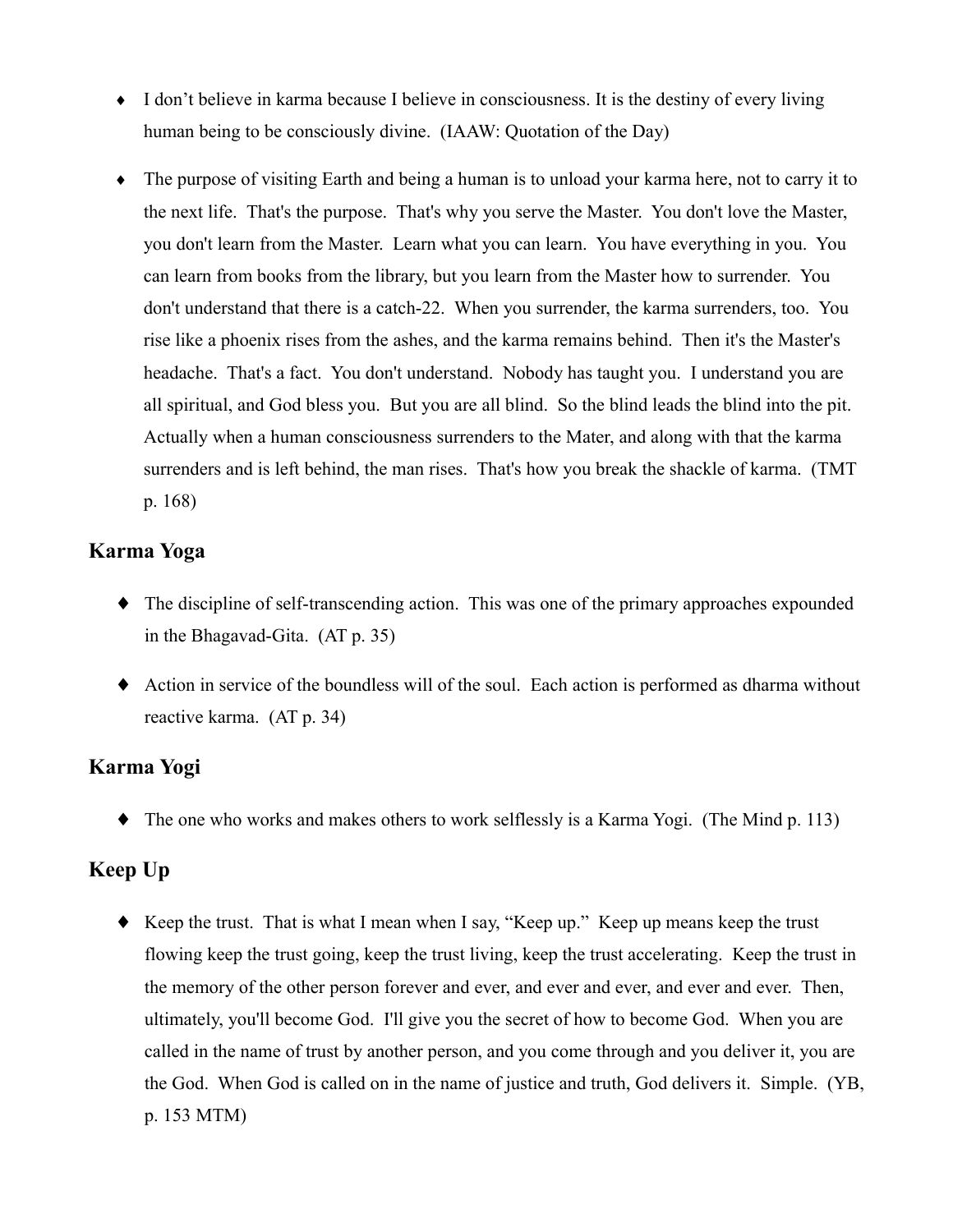### **Khalsa**

• One whose personality is filled with radiance and who projects truth by his or her presence is a Khalsa. (The Mind p. 113)

### **Khant** (Khanth)

- This is a subliminal vocalization. The sound is silent but the syllables vibrate at your Throat Chakra.  $(AT p. 68)$
- $\bullet$  This is the sound current that you hear in your mind when you read silently, without moving your lips. It is subliminal vocalization. The "sound" is silent, but the syllables vibrate at your Throat Chakra. (FEP p. 40)
- Khanth is the sound generated at the throat. It is the sound of the mind, the thinking sounds. Practically speaking, it is the sound which one forms mentally when reading silently, where you hear the subvocal sound as though actually physically projected. (SG p. 80)

### **Kirpaa**

• Kindness or compassion (SSP Glossary)

#### Kirtan

 $\blacklozenge$ Traditional singing. Call and response or harmonizing. (SG p. 170)

#### **Kleshas**

 $\bullet$  The kleshas are ignorance (avidya), the sense of a separate self (asmita), attraction (raga), aversion (dvesha), and clinging to the status quo (abhinivesha). Avidya is the cause of tall the others, whether dormant, attenuated, intermittent, or fully active. Avidya is seeing the transient as eternal, the impure as pure dissatisfactions as pleasure, the non-Self as Self. (PS 2.3, PYS p.  $60)$ 

## Knowledge

- $\bullet$  True knowledge is based upon perception, inference, and valid testimony. (PYS p. 11)
- $\bullet$  False knowledge is conception with no basis in reality. (PYS p. 11)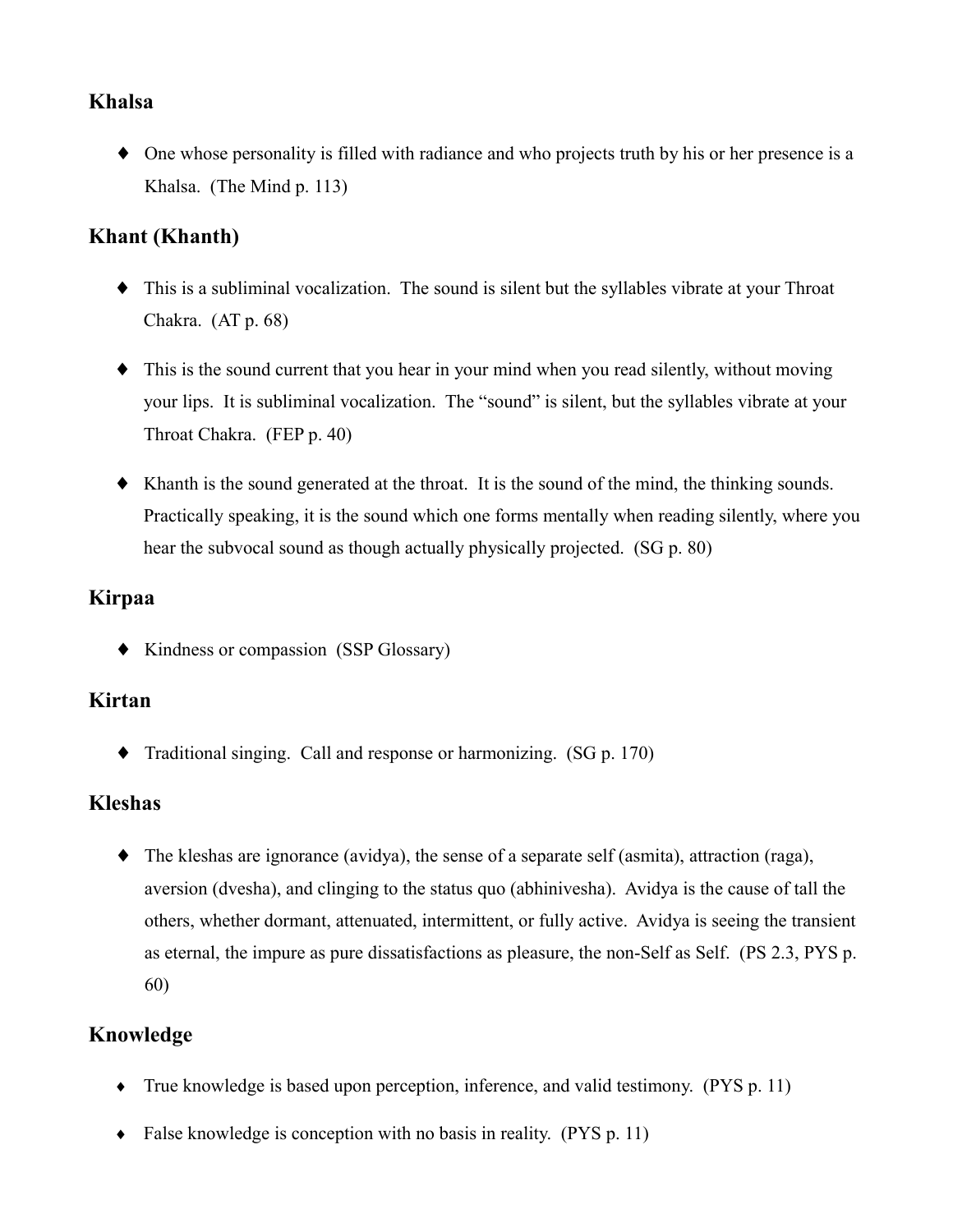### **Kriya**

- The word kriva means action. But kriva is not just any reflex or action: it is an action that leads to a complete manifestation that lets a seed come to bloom, a thought come into actuality, a desire become a commitment. A kriva in yoga is a sequence of postures, breath and sound that are integrated together to allow the manifestation of a particular state. When you do a kundalini kriya, the result of its repetition is the access to, and mastery of a particular, predictable and stable state – a facet of your awareness.  $(AT p. 100)$
- When the [process of practicing an asana] connects the conscious and the unconscious, it forms a bridge of energy that re-aligns you between the body and the mind. Then you enter into kriva. Kriya is the spontaneous fulfillment of action through the engagement of asana that links the Infinite Self of you to this finite moment. It has to tear apart the old attachments, and reform you in the transformed relationship between this body and the world body, between this moment of your mind and your total mental potential. That is posture in the form of kriya, expressing the joy of your soul! It is different than the mechanical perspective we take in most Western thinking. It's a creative project, not a static body. Every posture is a dynamic, formative creation.  $(AT p. 101)$
- When you learn to act with kriva, then action becomes aligned with the larger pattern of the Self. We get into kriva by the removal of the blocks, attachments, blindness and ego that hold us back from acting when we ought to act.  $(AT p. 100)$
- To act with kriva is a state of spontaneous flow. It's free of all the blocks. You apply great ٠ effort just when great effort should be applied. You apply great relaxation just when great relaxation should be applied. There is a perfect match between the inner and outer, between the inner resources and the outer demands. There is no gap of doubt, no hesitation, no partial support of the action by only one area of your mind and not another. That sense of wholeness and appropriateness to the action creates a grace in your body, a central power in your thought, and a projective ability in your mind. Mastering kriya brings with it a sense of grace, power, and the ability to complete things. You act both timelessly and timely.  $(AT p. 100)$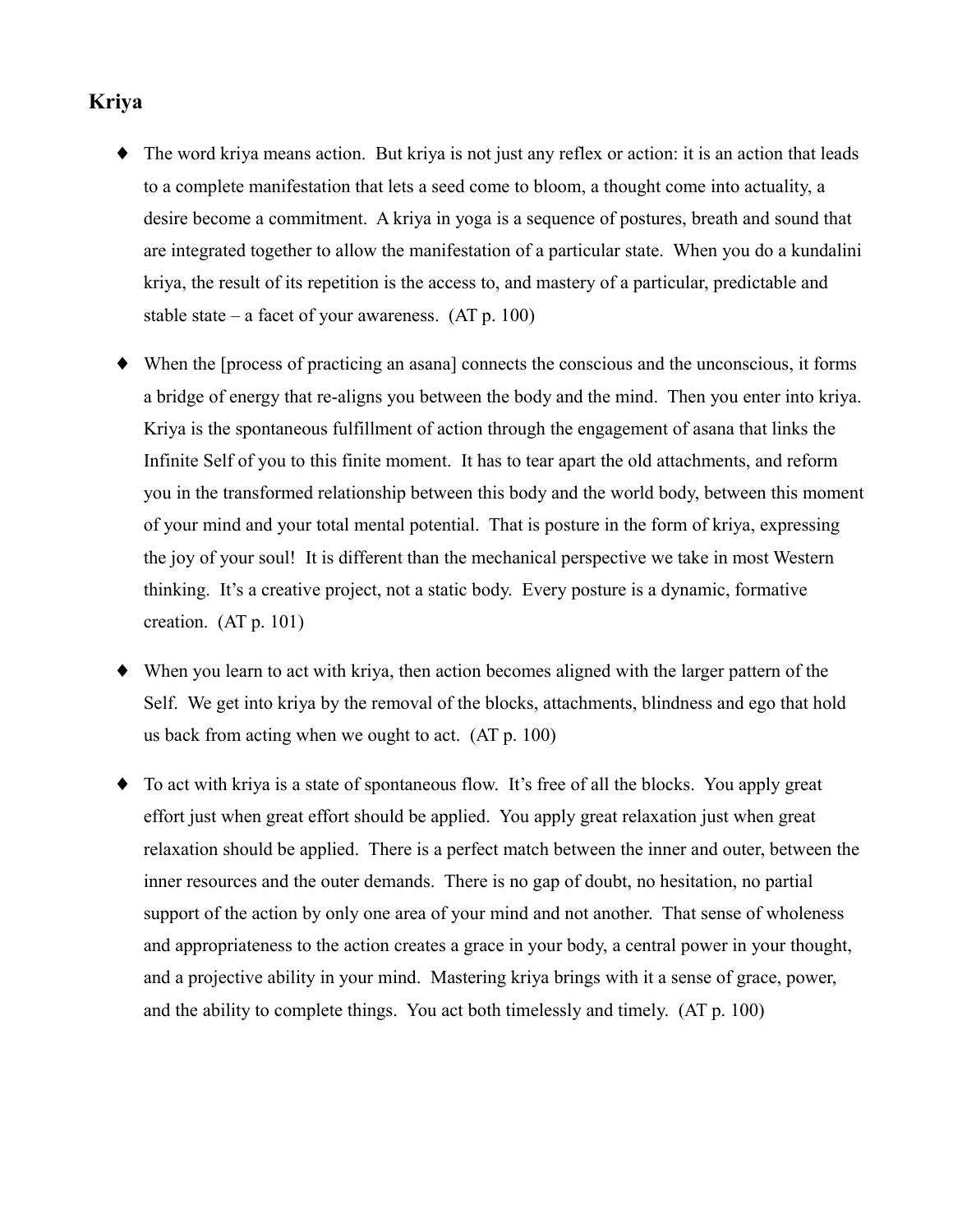# Kriya Yoga

 $\bullet$  The discipline to bring actions to a fulfillment and completion within the self. In the *Yoga-Sutra* of Patanjali it is mentioned as the combined practice of cleansing exercises (tapas), deep study (svadhyaya), and devotional conscious worship of the Supreme One in all (ishvara-pranidhana).  $(AT p. 35)$ 

## Kriya Shakti

• In Kundalini Yoga, kriya shakti is the power of the soul to manifest itself into each realm of experience: the realm of the mind through proper thought; the realm of the body through proper movement, shape form; and the realm of action through the power of the will to manifest creativity to serve the Infinite.  $(AT p. 100)$ 

#### **Krodh**

• Anger. Be angry that you are not angelic. Correct your habits. (The Mind p. 35)

#### **Ksipta**

 $\blacklozenge$  The fifth of the five stages of mental refinement. Rajas gives the mind a lot of energy. This combined with tamas loses discrimination. The mind is disturbed, irritated, erratic, distracted. Attention id often focused on the wrong things. (AT p. 46)

# Kundalini

• Kundalini means awareness. Awareness is the active interaction of you as a finite individual identity with you as an infinite potential identity. This dormant energy of awareness is in you. Kundalini Yoga is the supreme technology to awaken that awareness and take you into your original Self. Normally, this awareness, kundalini, is sleeping in you. You experience your own capacity and reality in a limited way. That awareness can be awakened and expanded. It can be extended to Infinity and yet, you remain you! Infinity is your basic origin and identity. The difference in you expanded state is that there is nothing lacking. The process of growth through Kundalini Yoga is a natural unfolding of your own nature. The blocks to that growth are your attachments to the familiarity of the past, and your fear of the expanded Self. (AT p. 17)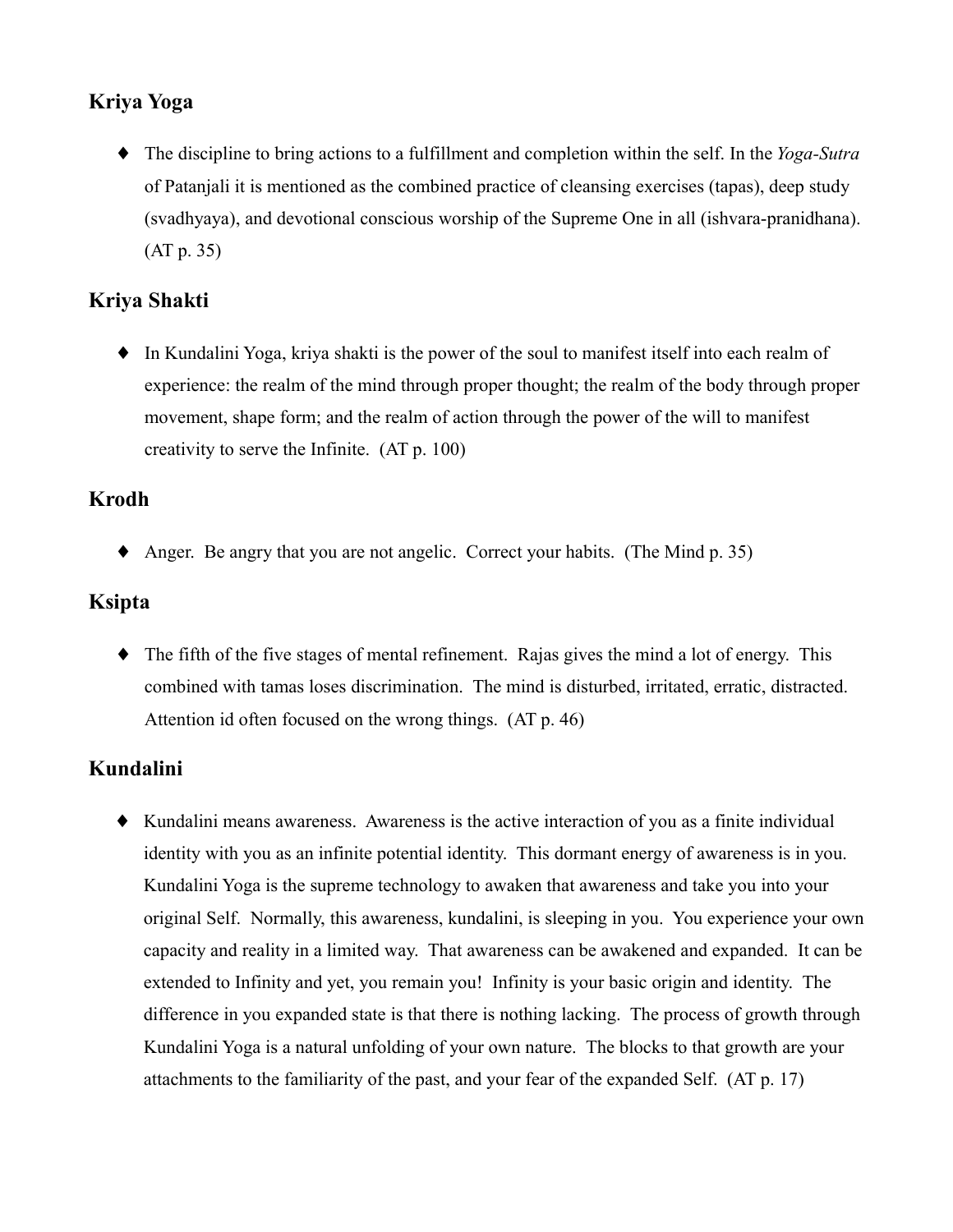- What is kundalini actually? It is your creative potential. You experience it when the energy of the glandular system combines with the energy of the nervous system to create such a sensitivity that the totality of the brain receives signals and integrates them. Then you become totally and wholly aware, and your creative potential becomes available to you. (AT p. 20)
- Kundalini, when it awakens, is often called Shabd Brahm, which means that the words are the vibratory creative aspect of the Infinite Soul in experience. (AT p. 25)
- $\blacklozenge$  Kundalini is the creative potential of the human being. (AT p. 31)
- $\blacklozenge$  Kundalini is a Shakti energy that manifests the Divine in the finite body and mind. (AT p. 41)
- $\blacklozenge$  Kundalini is awareness. (AT p. 51)
- Between a human and God there is a door, and the key to the door is called Kundalini. (Yogi Bhajan)
- $\bullet$  The kundalini is the thread of the Infinite pushed through the small eve of the finite needle of creation.  $(AT p. 187)$
- $\blacklozenge$  There was a God. He uncoiled himself, opened himself up. This uncoiling process or manifestation process is known as kundalini. What is dangerous about it? What is going to be uncoiled in you is already in you. It is an unlimited power and it is going to uncoil in you. There is danger when something outside is artificially put in you. But your system is already built to contain the energy of kundalini. You simply are not utilizing that energy. If you start utilizing that energy, what is the danger?  $(SG p.12)$
- Kundalini is the uncolling of your essential consciousness, your creative potential, the energy of consciousness, the energy of the soul itself. Literally it means "the curl in the lock of the hair of the beloved."
- $\blacklozenge$  Kundalini is an emanation of the soul itself, the opening of the soul energy and awareness. (AT  $p. 174)$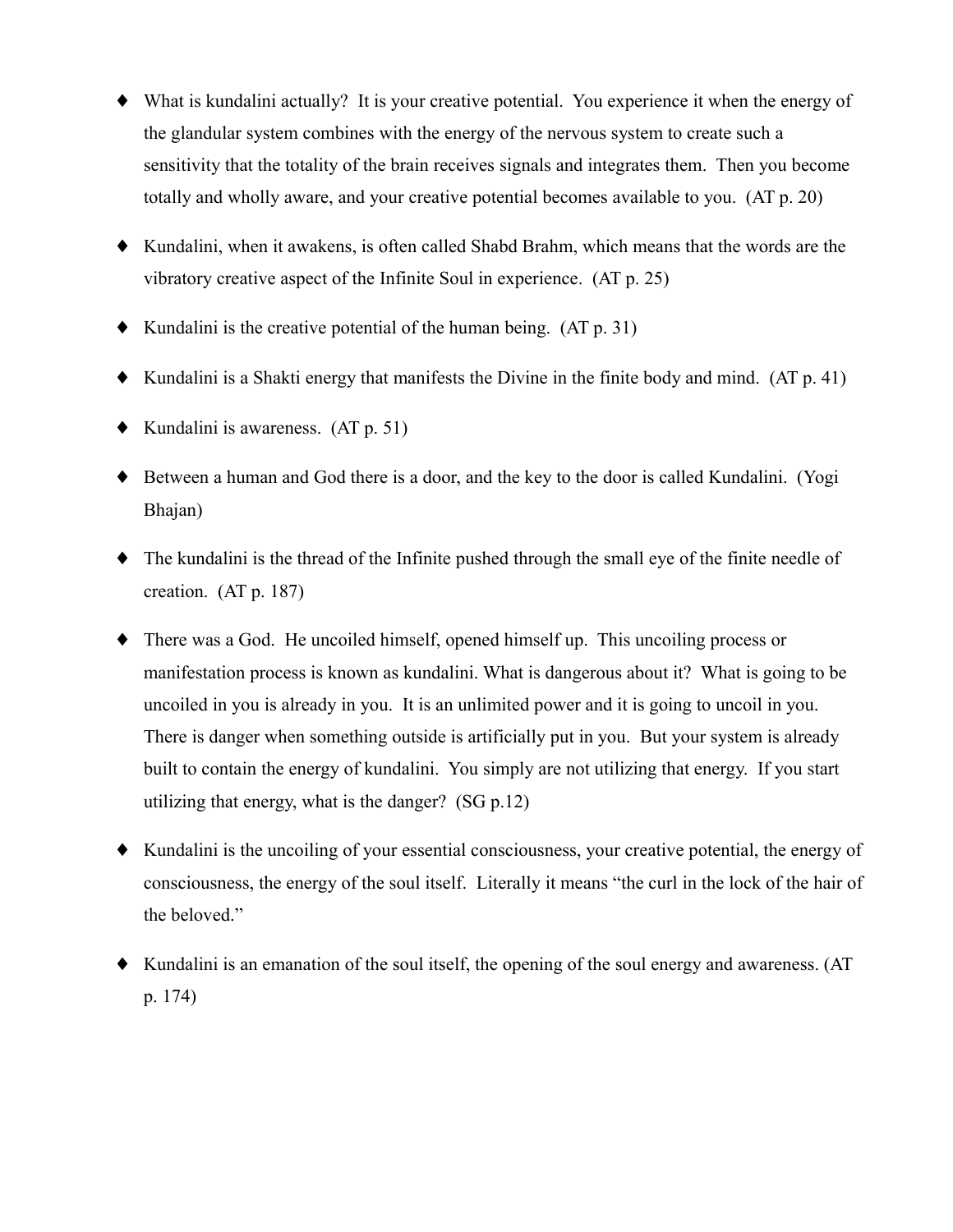- Kundalini is the whole energy of the cosmos in the individual and beyond the individual. It is the energy of consciousness. Without the constant flow of that energy, you could not live. With a large flow, your mind begins to flow and awaken. You stop living in imaginary realities and become very dutiful to the tasks and joys of life. You experience it when the energy of the glandular system combines with the nervous system to create such a sensitivity that the brain in it totality receives signals and integrates them. A new clarity accompanies your perception, thought and intuition. Normally you use a small portion of the brain's potential. When kundalini awakens, one understands the effect and impact of an action at the beginning of a sequence of action and reaction. He has the choice to take an action or not. In other words, a person becomes totally and wholly aware. That is why it is called "the yoga of awareness." Just as all rivers end up in the ocean, all yoga ends up raising the kundalini. (AT p. 176)
- $\bullet$  The real measure of kundalini rising is your consciousness from breath to breath and the courage you bring to your life. (AT p. 177)
- A raised kundalini will give you grace of motion. Life fills every cell so you are able to move smoothly with an awareness of the rhythm and music of all your environments. The kundalini makes you alive and graceful, not rigid like some kind of death. (AT p. 178)
- What is kundalini, actually? You experience it when the energy of the glandular system combines with the nervous system to create such a sensitivity that the totality of the brain receives signals and integrates them. Then a person understands the effect of the effect in a sequence of the causes. In other words, man becomes totally and wholly aware. We call it the yoga of awareness. Just as all rivers end up in the ocean, all yogas end up raising the kundalini in man. What is the kundalini? It is the creative potential of the man.  $(SG p. 12)$
- $\blacklozenge$  Kundalini is [when] the energy of the glandular system combines with the nervous system to become more sensitive so that the totality of the brain perceives signals and interprets them. (AT  $p. 157)$
- What is God-consciousness? What is Christ-consciousness? What you call Christconsciousness, we call kundalini. When man uncoils his potential  $-$  in activity  $-$  that is what it is.  $(SG p. 13)$
- $\blacklozenge$  What is the Kundalini? The creative potential of the man. (FEP p. 12)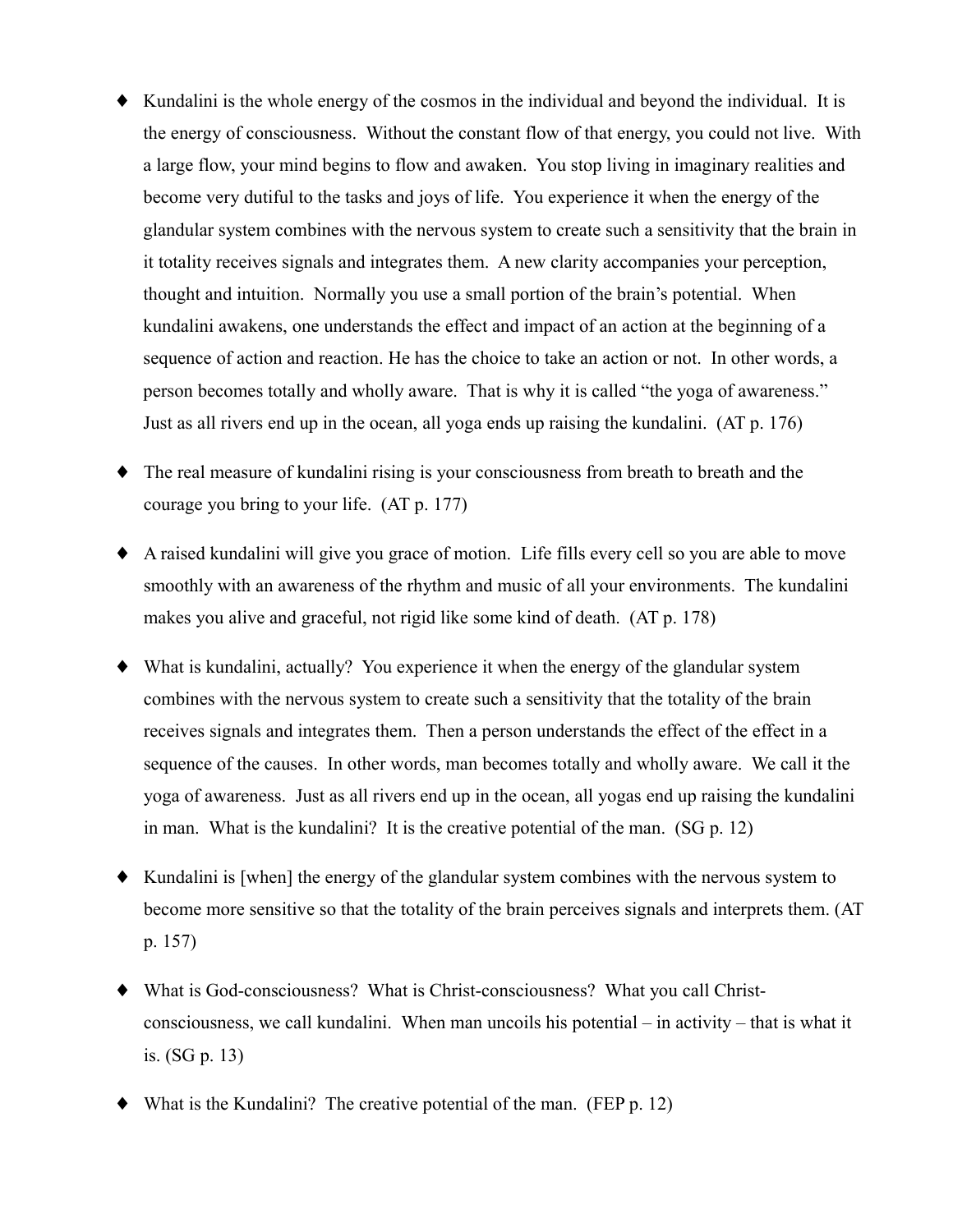$\blacklozenge$  There are 72, 00 currents or nadis which emanate from the Navel Point and end in the hands and feet. It is through these that the prana is carried to all the parts of the body. Of these 72,000 nadis there are three which are most important: the ida, the pingala and the sushmuna. The ida and pingala travel the distance between the nostrils and the base of the spine. The sushmuna originates from the base of the spine where the three nadis meet, and travels up the center of the spine to the top of the head. This center at the base of the spine is called the seat of the kundalini and is the place where the kundalini energy lies dormant. The ida represents the negatively charge energy (apana) or lunar energy which eliminates body wastes and has a calming, cooling and restorative effect upon the body and mind. The pingala carries the positively charged energy (prana) which has an energizing and heat producing effect on the body and mind.

The kundalini will not awaken and rise until these two energies – prana (positive) and apana (negative) –are integrated and balanced in the Root Chakra. This pressure is required to raise the kundalini and cause its ascendance through sushmuna, also called the Silver Cord.

Thus, through inhalation and retention, prana is directed down to the Navel Chakra, while the apana, through exhalation and retention, is drawn upward from the Root Chakra to the Navel Point. The meeting and uniting of the two forces in the pranic cavity creates tremendous heat in the Navel Chakra – no hot heat, but white heat. The combined energies are often described as energizing the filament of sushmuna, meaning that sushmuna lights up like the filament in a light globe suddenly plugged into its source of electric power.

Responding to breath control and mental direction, the integrated energies depart the Navel Chakra and descend to the Root Chakra where they stimulate the kundalini. Further breath and the application of the will causes the kundalini energy to rise, charging the higher centers of consciousness. In this way the lower forms of energy can be transmuted into higher realms.

The first law of thermodynamics is that energy can neither be created nor destroyed, but rather, it can be changed from one form to another. In order for this energy to flow, certain blockages and impurities in the nerves have to be removed and the channels must be cleansed. This is most effectively done through the power of the breath and mantra in conjunction with various postures and locks.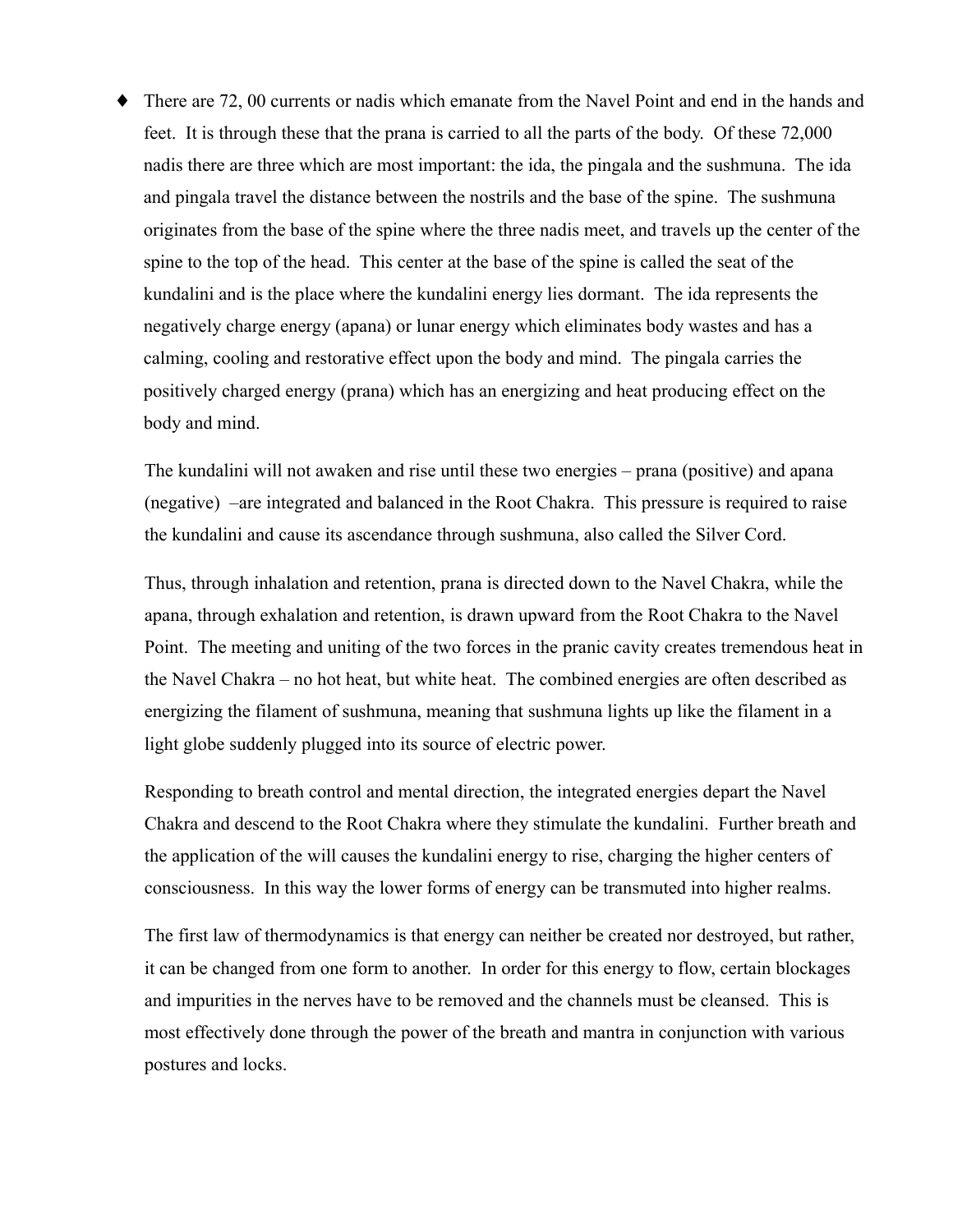Kundalini Yoga teaches that to raise the energy through the sushmuna, the student can apply hydraulic locks, which implies the conscious application of pressure. It requires such pressure to raise kundalini and the prana-apana of the lower chakras and send them ascending up the sushmuna. Pressure in the Root Chakra sends apana-ida force up to the Navel Chakra. Applying the hydraulic lock in the diaphragm sends it further upwards to the Throat Chakra. From there, the Neck Lock takes it into the brain to complete its journey.

In order to stimulate the pineal gland, or the seat of the soul, the Tenth Gate or Crown Chakra at the top of the head must be "unsealed." Under normal circumstances the gate remains sealed. But when kundalini heat rises, the pineal begins to transmit a beam of radiation and project it toward the pituitary. The pituitary, in turn, projects impulsations, and something like a 'cosmic coloryision." When both the pituitary and pineal are aroused and unite in their mystic marriage union in the third ventricle, the majestic Third Eye, the gate to the Crown Chakra opens." (AT  $p. 176$ 

#### Kundalini Yoga

- These teachings [of kundalini yoga] help you to become your real Self. The beauty of life is to experience the totality of yourself in complete unison. Less than that, you will be the victim of your own perpetual fears. In every growth, achievement and success there is a pleasure that comes from newness and originality. There is another pleasure, an ecstasy, which is everlasting, and which comes only when you become anew all the time, every moment. That is life at its fullest. That is the energy of Kundalini Yoga and White Tantric Yoga. When that energy is awakened in you, you become a forklift. You cut on a diagonal. In astrology the square represents opposition in life. With the kundalini energy, you cut the square across the diagonal into two triangles or trines. Trines are considered to be help and good fortune. Life is the art of creating the diagonal energy and never stopping or being stopped. (AT p. 36)
- The unitive discipline of the power of awareness and the potential in each individual. It is a Raj ٠ Yoga. Once called the science of the serpent power (kundalini-shakti), which is fundamental to the tantric tradition, including Hatha Yoga. In Eastern symbology, the serpent represents energy, essence, awareness, rejuvenation and the play of the spirit. (AT p. 35)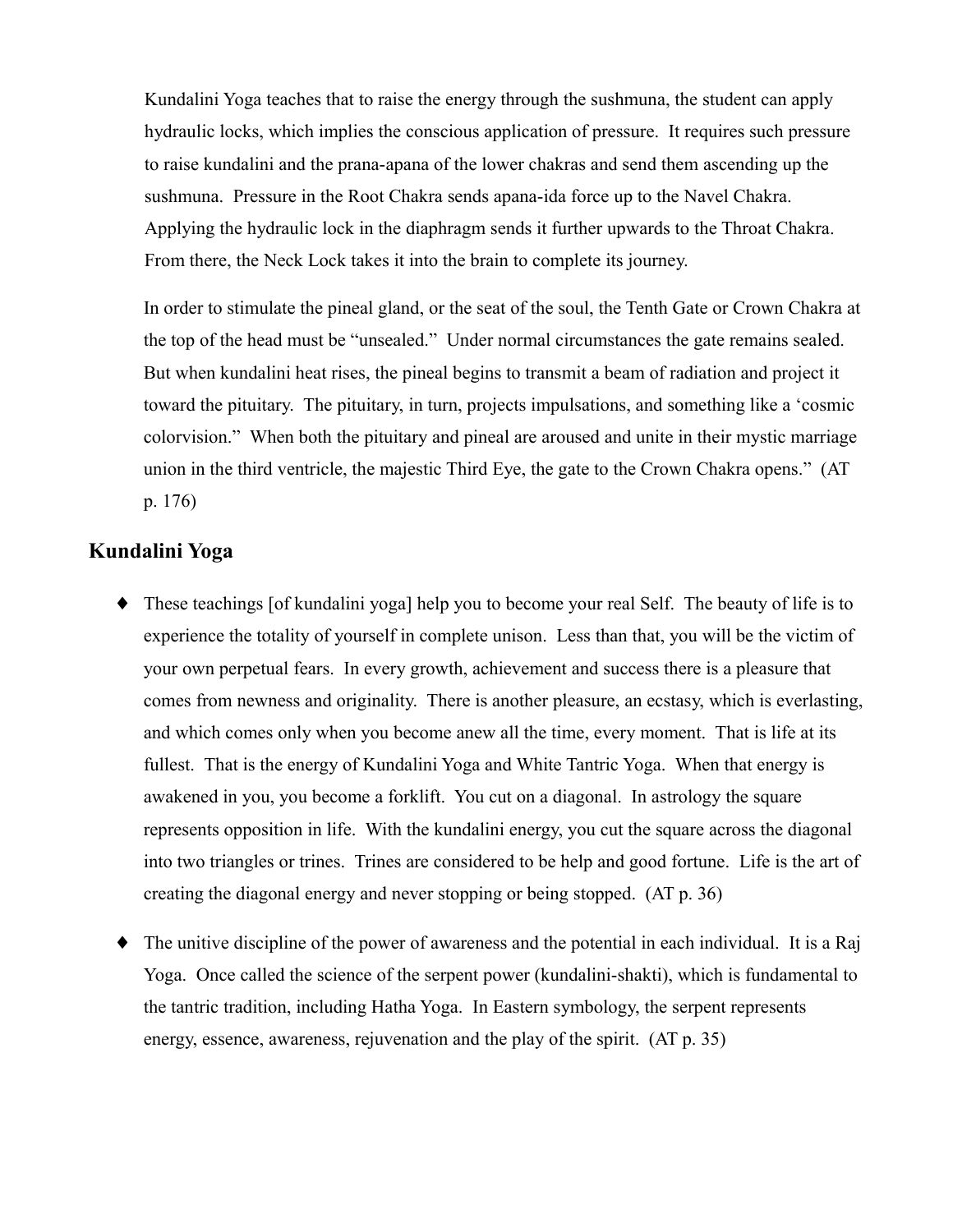- Kundalini Yoga is uncoiling yourself to find your potential and your vitality and to reach for your virtues. There is nothing from outside. Try to understand that. All is in you. You are the storehouse of your totality. (SE p. 34)
- Kundalini means awareness. Awareness is the active interaction of you as a finite individual identity with you as an infinite potential identity. This dormant energy of awareness is in you. Kundalini Yoga is the supreme technology to awaken that awareness and take you into your original Self. Normally, this awareness, kundalini, is sleeping in you. You experience your own capacity and reality in a limited way. That awareness can be awakened and expanded. It can be extended to Infinity and yet, you remain you! Infinity is your basic origin and identity. The difference in you expanded state is that there is nothing lacking. The process of growth through Kundalini Yoga is a natural unfolding of your own nature. The blocks to that growth are your attachments to the familiarity of the past, and your fear of the expanded Self. (AT p. 17)
- Longitude and latitude are given to everybody. Altitude and attitude are given by Kundalini Yoga. When the spiral rises to penetrate through all the chakras, the man knows he is Brahm. That's why they say Kundalini Yoga is dangerous. It's dangerous because it takes away from man the ability to be exploited by another man.  $(AT p. 20)$
- Kundalini Yoga is the force of the soul. The kundalini energy is the awakened inner identity of you. Because of that, its very nature is timeless, its very essence is like love. Deep in our heart we know that no reason can explain love. Love comes full-blown; it exists in a certain dimension of timelessness that we can all touch within us. Exactly in this way, Kundalini yoga is a legacy of the Infinite, of the Akal, of that which is timeless. It's a legacy of the love of the soul to experience identity. It is a product of what is Infinite, though we view it and experience it in our own finite ways.  $(AT p. 24)$
- Actually, Kundalini Yoga means awareness. Awareness is a finite relationship with infinity. That's what it means. This dormant energy is in you. This awareness is sleeping in you and you only experience your capacity within a limit. But when it can be extended to infinity you remain, you anyway. But in that state there is nothing lacking. This is what is called the basic human structure, the framework through which we have to function. (SG p.6)
- $\bullet$  In Kundalini Yoga the most important thing is experience. Your experience goes right into your heart. No words can be said because your consciousness will not accept them. Your mind may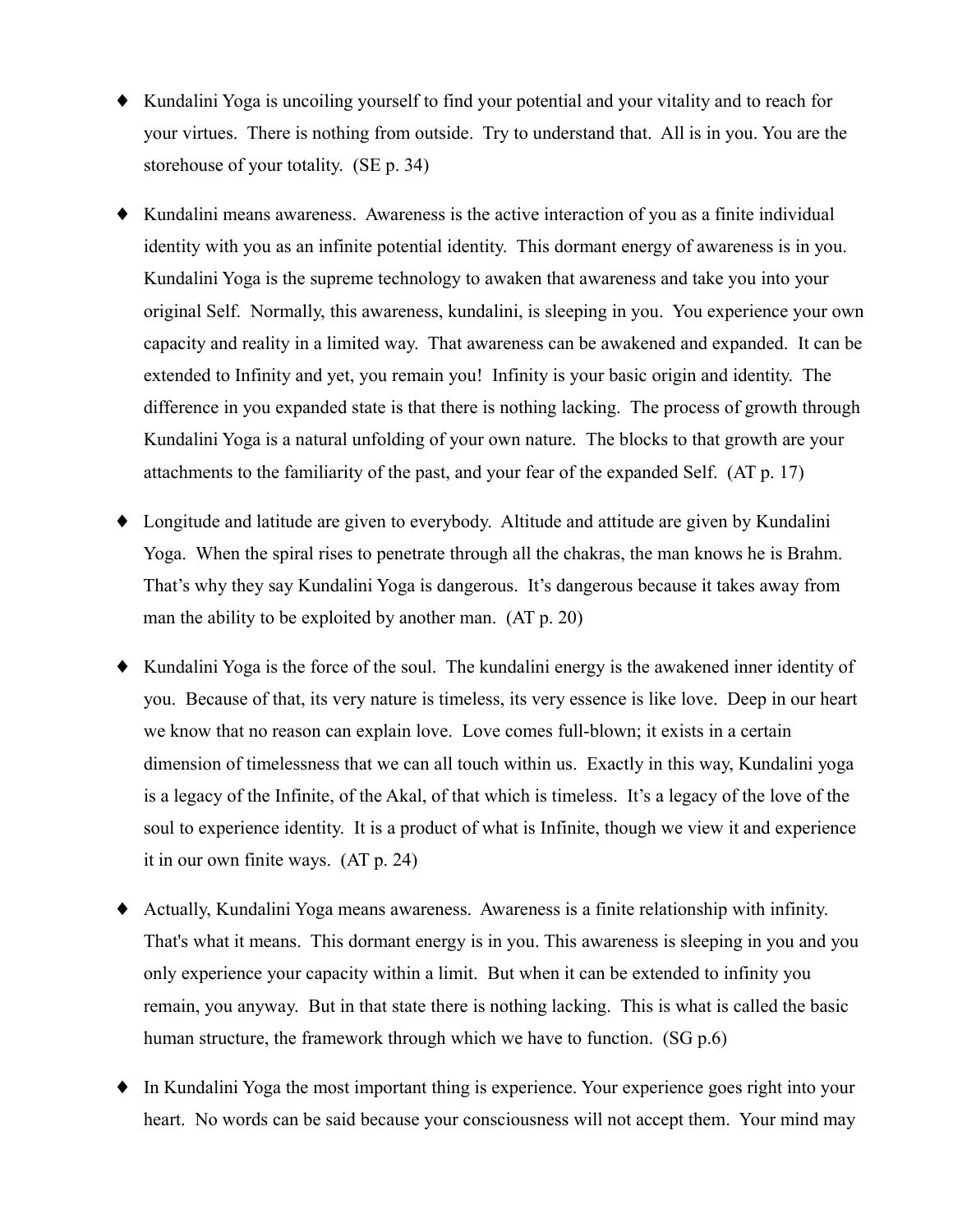or may not. All we want to do is to extend your consciousness so you may have a wider horizon of grace and of knowing the truth. Then you can smoothly plan your life to any extent you like. You can radiate creativity and infinity in all aspects of your daily life. (SG p. 10)

- $\bullet$  *Ek Ong Kar* Kundalini Yoga has a oneness, a completeness and a connectedness between each exercise, throughout each kriya. It comes as a complete package, a revelation all at once.
- $\bullet$  *Sat Nam*. It has a reality, a seed. Every time you do one kriya, it has its own truth and dimension to it, and it creates a reality, a vibration which has consequences and will be honored unto Infinity.
- *Karta Purkh*. It is a discipline, which is already being done by the larger Being. It is already a creativity of that which is timelessly creative. It is not a construct made by you and me. Our doing it is a form of participation. It is an act of collaborative intelligence between me and the Infinite itself. When you experience kundalini, when you act as a Kundalini Yoga teacher, and when you join as part of that lineage and legacy, you acquire the leverage and legacy of Kundalini Yoga. There's no time spent in fear, in wondering whether you're right or you're wrong, or in comparing yourself to others. You instead accept your own identity and proceed with what's in front of you.
- *Nirbho Nirvair*. Neither is there any revenge, nor blame, nor competition in the sense of trying to overcome some other teacher or some other teaching. It's an act of humility and grace, because you're given the opportunity.
- Akal Moorat means that in the floodlight brilliance of the kundalini, you take on and accept your own image from the perspective of the Infinite. That is why we cover our heads as we accept, through the Seventh Chakra, the pranic flow of the subtle energies that kundalini releases. As a teacher, when we teach, although there's no limitation from the finite perspective, there's an opportunity to create an image, a bana, a structure, a certain impression with all of our senses. That is Akal Moorat.
- *Ajononee*. Since Kundalini Yoga is unborn, it doesn't come from any one particular time, and it's not subject to the laws of those times.
- $\bullet$  *Saibhung*. This is its own integrity. It has its own inner completeness. It's one of the reasons that as you do each set – which you've been fortunate to receive through Yogi Bhajan's clarity –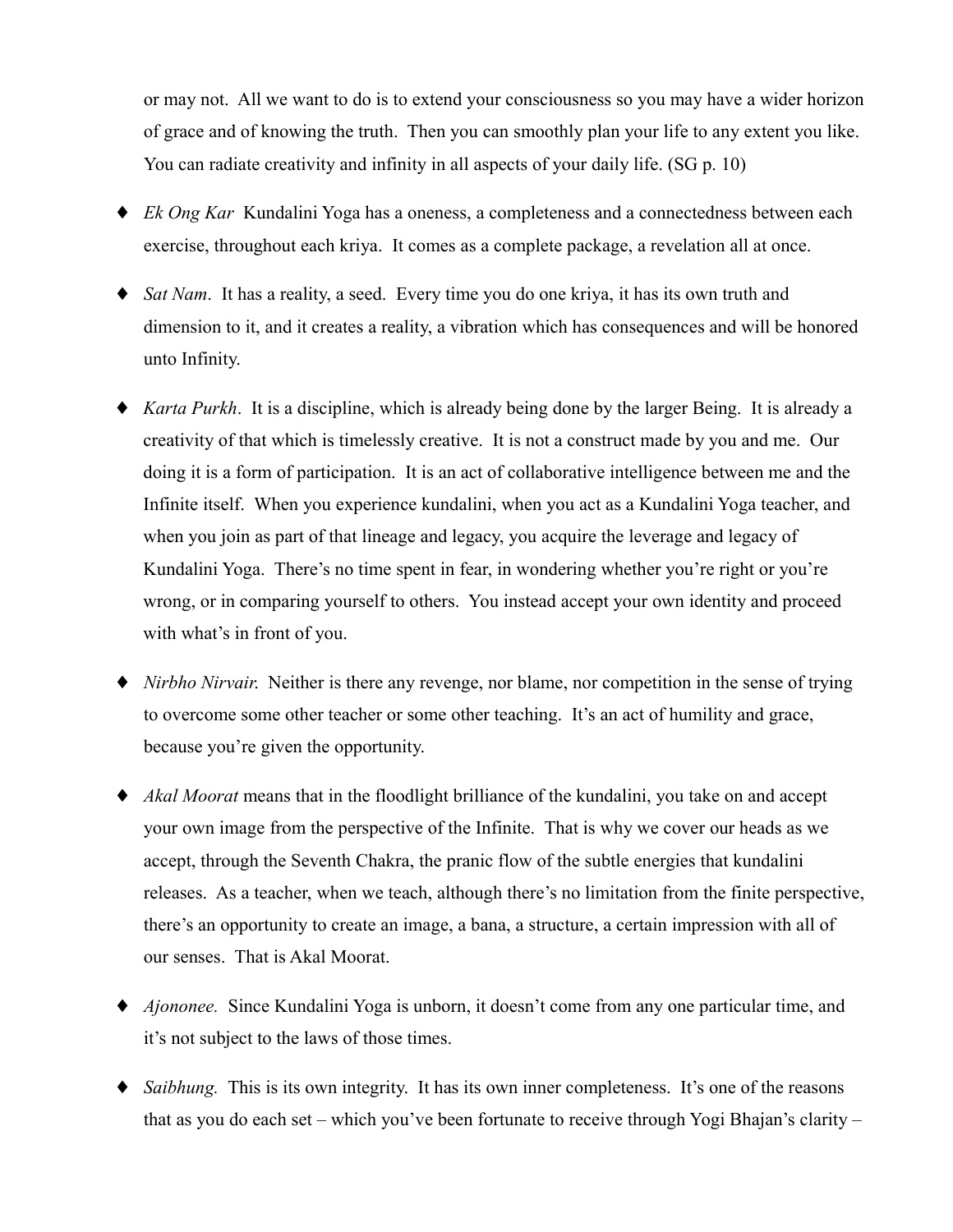you don't try to alter it or make it up. Each kriva is complete in itself, autonomous. Each kriva doesn't rely on anything else. In its own form, it is under the constant blessing and guidance of the Infinite: Gurprasad.

- And you *Jap*, you repeat it again and again. Kundalini Yoga never gets old. The more you do it, the more the polish makes the gem shine. And what is it that it gives each and every person? Aad Sach Jugad Sach Haibhee Sach Nanak Hosee Bhee Sach. It gives you the experience of constant truth of your own reality and soul. (AT p. 25)
- The elementary awareness of Kundalini Yoga is to remove inner conflict and radiate in order to ٠ be happy. The basic unit that composes your experience is equal to your radiance plus your activity. The radiance is the mind, and the activity is the gross physical. Let me express this in the mystic sense. When the soul opens up to the heart, a human being becomes Divine. Express it any way you like. A person must understand his existence in relationship to the total universe. Whosoever understand this knows a deep truth. The whole world around you will become beautiful if you understand that you are you. Think of the mantra: "I am, I am." Kundalini Yoga is a very natural element that rapidly makes you what you already are, and brings you to the practical experience of Infinity. (AT p. 29)
- Kundalini Yoga is the Yoga of Awareness. There is no human without the inborn temperament for awareness. Some have higher blocks to it, some have lower blocks. With some it takes a long time to break these blocks, with others it is quick. That is the only difference. It is a question of time.  $(AT p. 29)$
- Kundalini Yoga presents us with an image of the human being: an individual who has as a core a shining soul, with a consciousness that is luminous and which carries the experiences of God.  $(AT p. 29)$
- Kundalini Yoga is when, in the realm of you, you excel and discover in that very realm, that which is the total excellence of you...In Kundalini Yoga, the soul is naked. The soul is bright, like a light. It's an open flame. Anything that comes with it, light to light, goes. When that light merges into the one big light, it is called Khalsa. It is called pure. You shall be pure. You shall continue. You shall never die. Nothing can stop you. It can never happen now. This is the psyche. Once it moves, it cannot stop. (IAAW p. 61)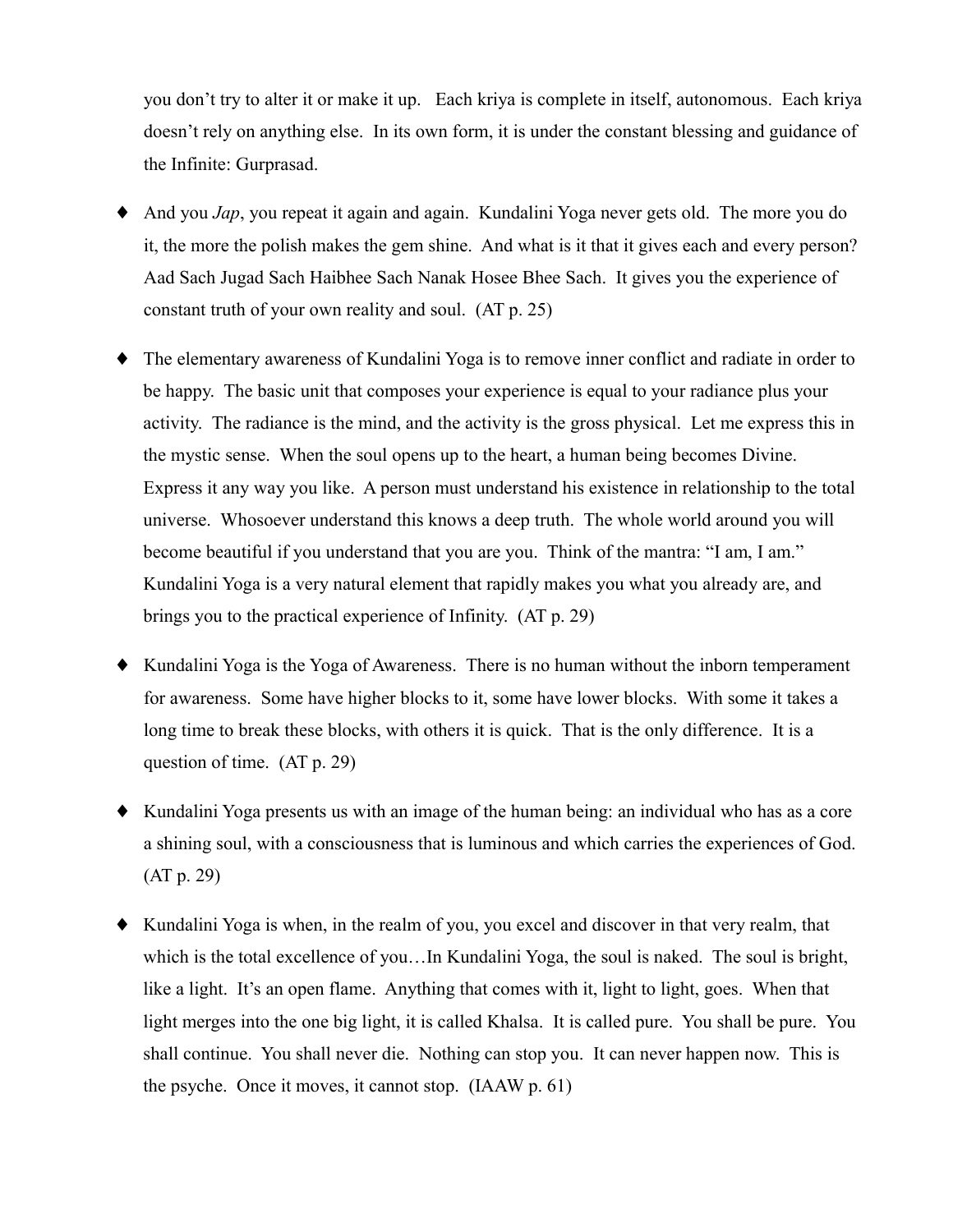- Kundalini Yoga is a science which works on the seven chakras, the arcline and the aura (the Eighth Chakra). It works directly on the total energy and that flow of energy has one simple way: either you sway it or it sways you. Either you are above the energy and ride it, or you go below the energy and it rides you. That is where Kundalini Yoga fits in: you will learn to ride your energy, to experience it and penetrate any given situation to attain a balance. (AT p. 21)
- $\blacklozenge$  Kundalini Yoga is a source of life and happiness, prosperity, nobility and courage. (AT p. 272)
- Kundalini Yoga is the science of how to fulfill ourselves in the experience of being human and how to serve others. It is designed to give us the experience of connection, to respond to the command of the soul and the Infinite. (AT p. 280)
- Kundalini Yoga is a process that takes us beyond the mind to where we can follow our hearts. So the mind can never fully comprehend or explain yoga. (AT p. 284)
- Kundalini Yoga is a sacred science. The sacredness of the student is awakened through it. It is designed to give us the experience of connection, to respond to the command of the soul and the Infinite.  $(AT p. 286)$
- $\bullet$  The science of majesty. We reclaim our innocence by using our bodies the way the Creator designed them to be used. When energy flows through us freely we feel naturally joyful. We are neutral, calm and unattached, and we spontaneously experience our sovereign identity which is one with God.  $(AT p. 324)$
- [Kundalini Yoga] integrates you more fully with reality and gives you a broader vision and sensitivity so that you can act more efficiently. (FEP back cover)
- The practice of Kundalini Yoga balances the glandular system, strengthens the nervous system and enables us to harness the energy of the mind and the emotions, so we can be in control of ourselves, rather than being controlled by our thoughts and feeling. (FEP p. 7)
- Kundalini Yoga is designed to give you "hands on" experience of your highest consciousness. It teaches a method by which you can achieve the sacred purpose of your life. (FEP p. 7)
- The technology of Kundalini Yoga applies its science to our bodies and minds, and is aimed at spirit which has no boundaries, no discrimination. (FEP p.8)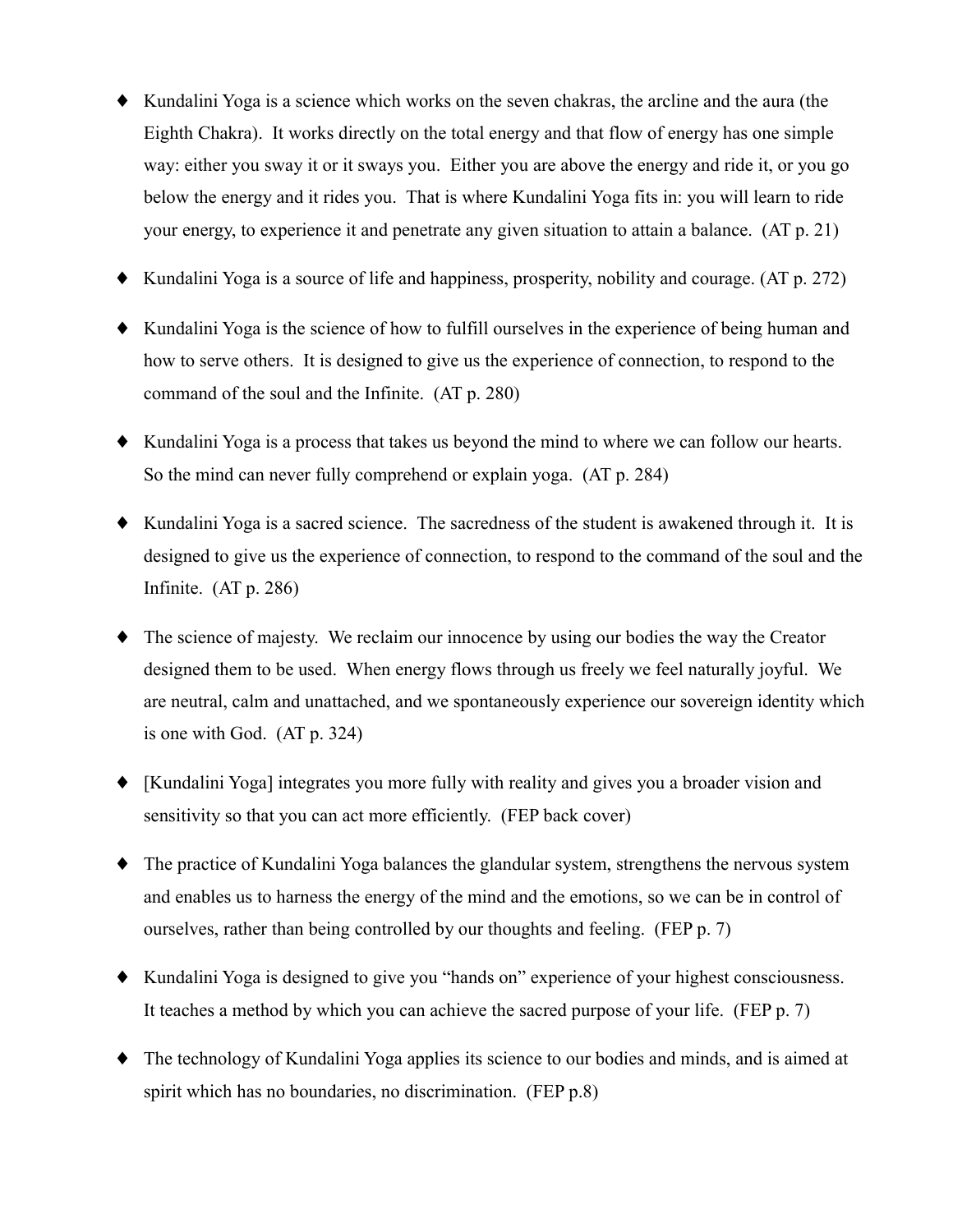- $\blacklozenge$  Kundalini Yoga balances the glandular system, strengthens the 72,000 nerves in the body, expands the lung capacity, and purifies the bloodstream. It brings balance to the body, mind and soul. It teaches positive, self-empowering attitudes of thinking. It is on-the-job-training for success and excellence in life. It builds inner strength and self-awareness so you can fulfill your highest potential. (FEP p. 11)
- $\bullet$  In Kundalini Yoga we harness the mental, physical and nervous energies of the body and put them under the domain of the will, which is the instrument of the soul. Kundalini Yoga perfects the finite life while connecting it to the Infinite experience. (FEP p. 12)
- Yoga means to be united. When you unite with your soul and unite with the One who gave you the soul, that's what yoga is...When you do it in an absolutely involved conscious way and you put your involved consciousness on the top of it, they call it Kundalini Yoga – uncoil yourself. You reveal yourself, you identify yourself. That is called Kundalini Yoga and Sikhs call it SAT NAM. (FEP p. 12)
- $\blacklozenge$  Kundalini Yoga is the science to unite the finite with Infinity and it's the art to experience Infinity in the finite. All those people who practice Kundalini Yoga don't have to have different definitions. This is it. It is straight. It is simple. It creates no complications. (FEP  $p.12$ )
- Kundalini Yoga is the science of changing and strengthening the radiance to give expanded life and capacity.  $(SG p. 14)$
- $\blacklozenge$  Yoga is a science of reality and experiential proof of the sacredness of all life. (SE p. 6)
- The kundalini and Kundalini Yoga are very natural elements that rapidly make you what you already are and bring you to the practical experience of Infinity. (SG p. 16)
- In Kundalini Yoga there is a constant balance of health, happiness and holiness. It is designed to give the practitioner awareness and balance in both the inner and outer worlds. (AT p. 46)
- When you bow to the Guru, I bow to the Guru. When I bow to the Guru, you bow to the Guru. There is no difference between me and you, and you and me. That's called excelling. It's a spiritual process called excelling. This excellence we call cherdi kala. We call it Kundalini Yoga.  $(IAAW p. 61)$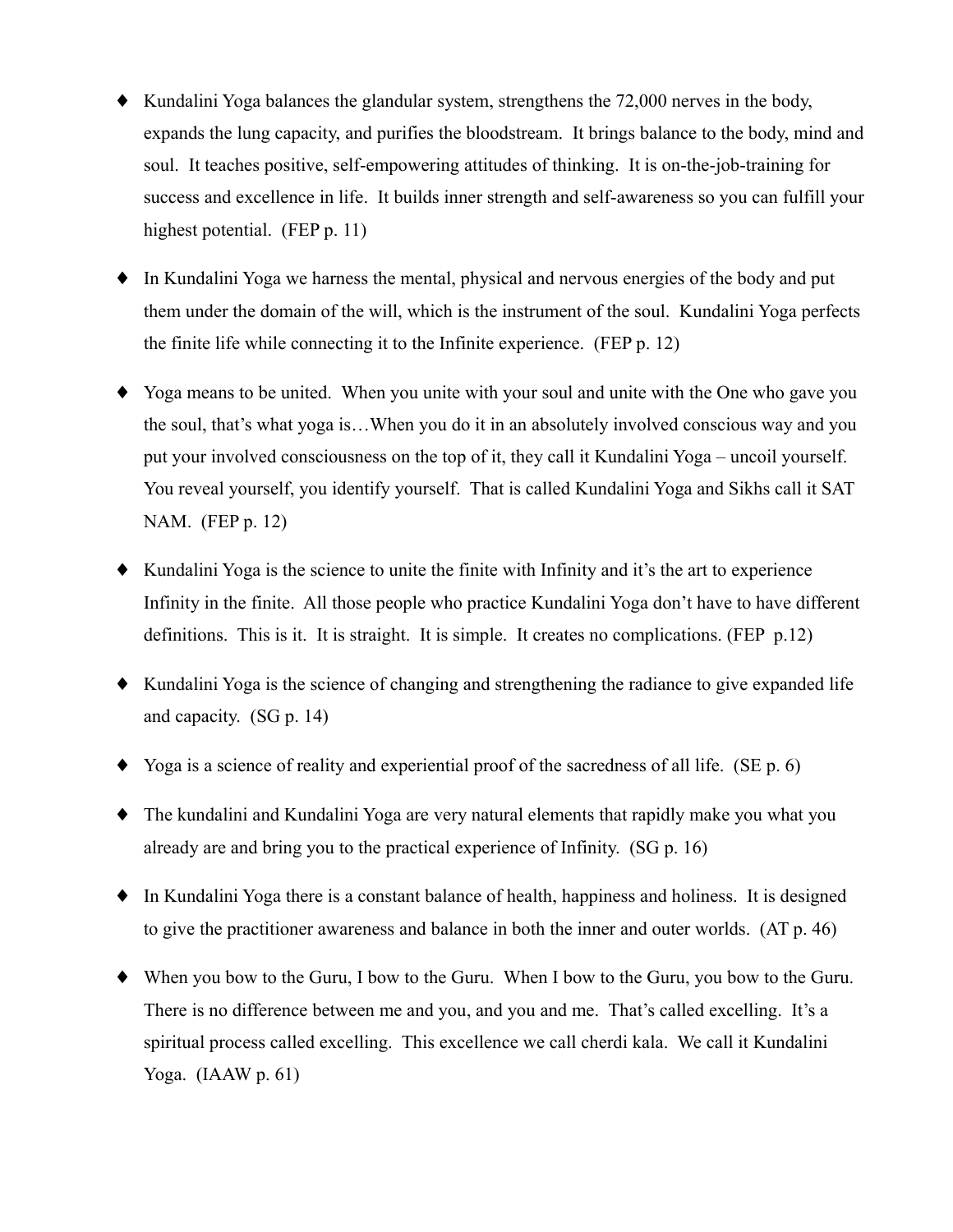- Kundalini Yoga develops your relationship to your mental potential. You learn to use the clarity of the neutral, intuitive, comprehensive mind. You sharpen the intellect and do not use it to create self-doubt or insecurity. You act with grace and commitment from your heart. (AT p. 19)
- $\blacklozenge$  Everything comes from you. You think you can get something from the outside. It is not true. Nothing comes from the outside. It has been proven time and again. Getting everything from the inside is what Kundalini Yoga is all about. Uncoil yourself. Let the world know. That is the way to live.  $(MTM p. 179)$
- Kundalini Yoga is for those you want to be the majesties on the Earth as humble human beings. Kundalini Yoga opens all chakras, balances all chakras and makes the flow between the consciousness and the chakras very, very together. (MTM p. 219)
- $\bullet$  Kundalini Yoga will take care of you whether you like it or not. (MTM p. 219)
- Preconceived notions about Kundalini Yoga are the most dangerous ideas. Then you are blocking yourself form receiving everything you have gone into it for. Just do it and enjoy it, and do it more and enjoy it more. It will keep bringing you to the level where you become nothing but Mr. Joy, Mr. Happy. (MTM p. 219)

## **Kundalini Yoga and Biofeedback**

• Kundalini Yoga gives increased awareness of the body's internal processes. (AT p. 284)

#### Kundalini Yoga and Circulation

 $\bullet$  Due to increased heart rate and the internal massage of tissues and organs, Kundalini Yoga increases the circulation of blood, lymph and other body fluids. Endocrine glands, the guardians of your health, have no muscles to get their products into the blood. Yoga massages them, empties them, keeps them vital and helps them to communicate with each other. Many of the yoga exercises adjust the functioning of the endocrine glands by stimulating the primary base of the brain (the hypothalamus), through rhythmical breathing and through the effect of sound and mantra. (AT p. 284)

## **Kundalini Yoga and the Muscles**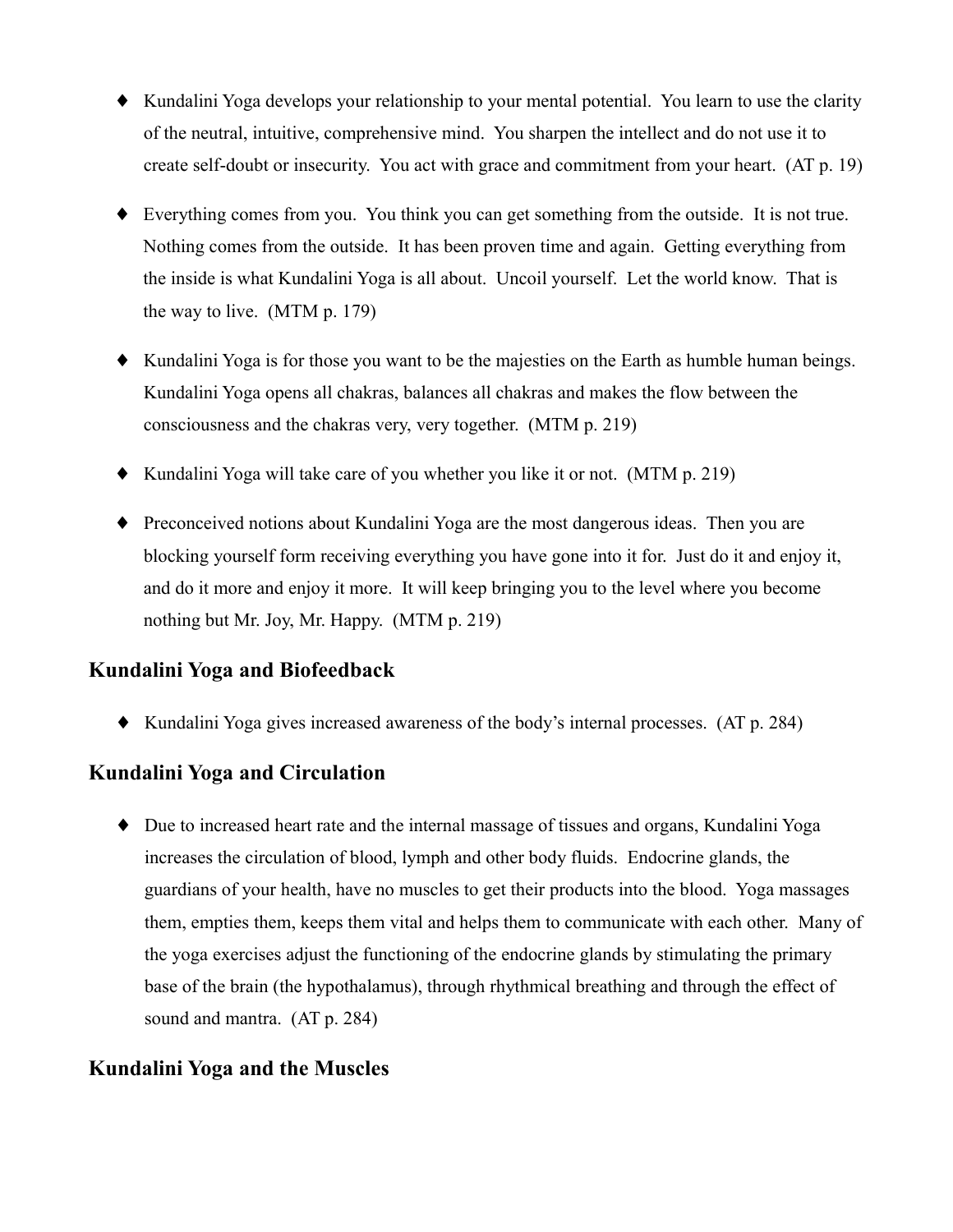• Any muscle that is not used regularly, even if it only a period of a few days, starts to atrophy. Muscle atrophy is visible in the stooped and narrow shoulders of older people who have stopped exercising. Kundalini Yoga is an incredibly complete form of exercise for the muscles to maintain the strength and flexibility of the body. (AT p. 284)

#### Kundalini Yoga and the Nadis

• There is a connection between the muscles and the meridians or nadis. If a muscle is strong, the meridian connected to it will be healthy energetically and vice versa. That's why specific meridians and organs are influenced by training specific muscles. (AT p. 284)

#### Kundalini Yoga and the Nervous System

• We know that the nerves constantly grow and change both in their density of connection and the sophistication of the patterns with which they interconnect. Yoga engages the nerves and makes them function better.  $(AT p 284)$ 

#### **Kundalini Yoga and the Tissues**

• No matter how good the diet is, we tend to exceed the self-cleansing capacity of our bodies Uric acid, calcium crystals and many other wastes and poisons get stored in tissues and joints. They make us stiff and may cause many diseases. In Kundalini Yoga muscle stretching and internal massage bring wastes back into circulation so that the lungs, intestines, kidneys and skin are able to remove them. (AT p. 284)

#### Kundalini Yoga as Householder Yoga

 $\bullet$  The Beauty of Kundalini Yoga is that if one set is done A to Z for plus or three minutes, it totally reinvigorates your whole system. It brings to you all energy and all balance to prana and apana. There are twenty-two forms of yoga and they all lead to one thing; raising the Kundalini. Purpose of raising the Kundalini is not that we start flying in the air and all those gimmicks. When the Kundalini is raised, a person is super alert to everything. One becomes an acknowledged human being in every field of life on touches. It is for the householder. It allows us to marry and have children. You can take life pressure absolutely nicely and still be young, beautiful, healthy, and able to keep going. That is the purpose...It is a very day to day, living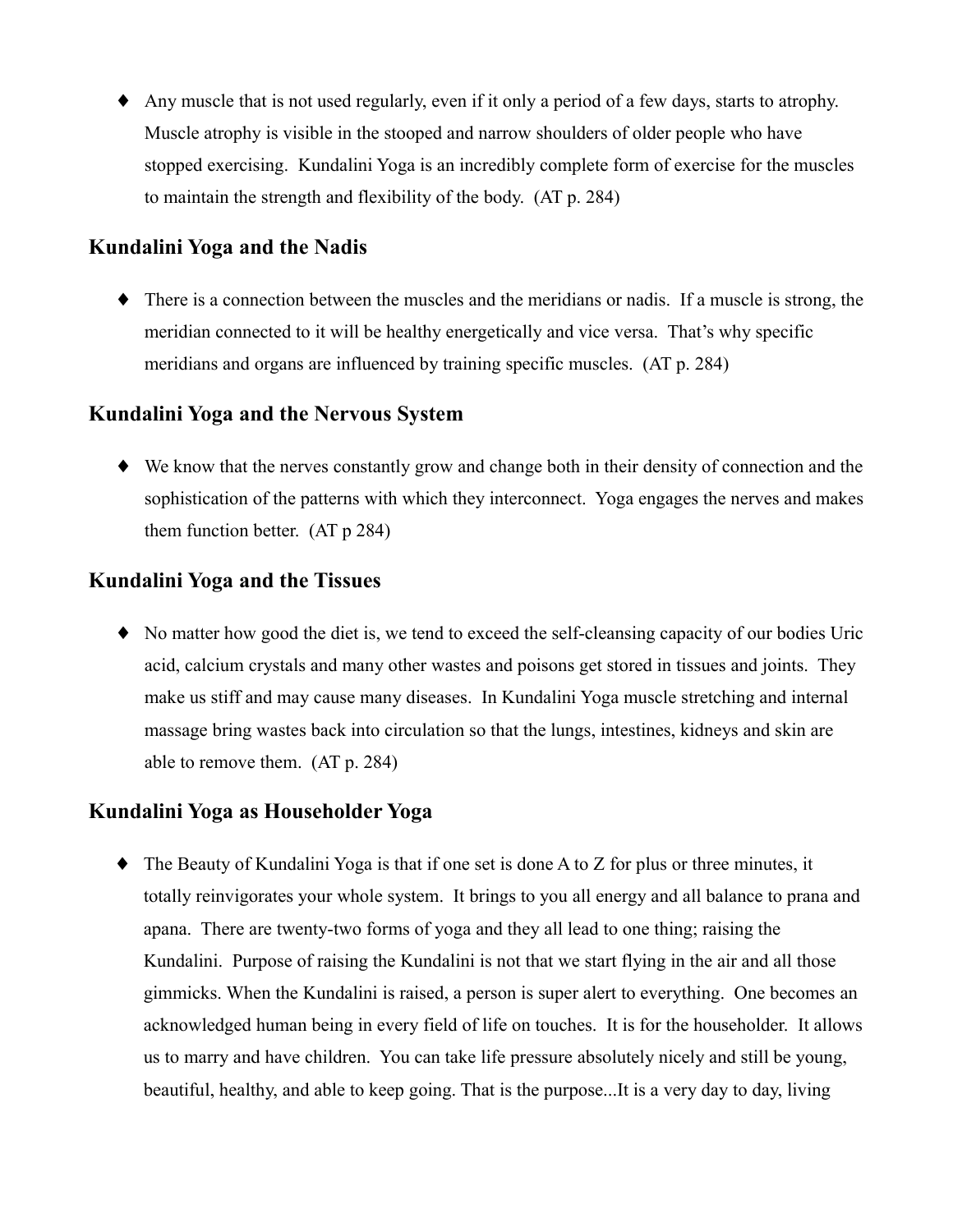experience. With all our mistakes and with all our weaknesses, still we can make ourselves healthy, happy, and holy. That is the purpose. (IAM p. 8)

• Kundalini Yoga started when all the sages and wisemen understood that there has to be a human life, a householder's life, a "gristi." Gristi means one who has an acknowledged control on self. Then the sages thought, "We cannot teach all this yoga which takes years and years. Where is the time for marriage, family, and earning a living?" So they decided to come out with a science which, in a couple of minutes, can put you together and keep you going. A science to create a glandular secretion that keeps the standard of life in a spirit high enough so that the consumption of energy in a householder's day is equal tot he energy he can produce in a couple minutes doing Kundalini Yoga. (IAM p. 39)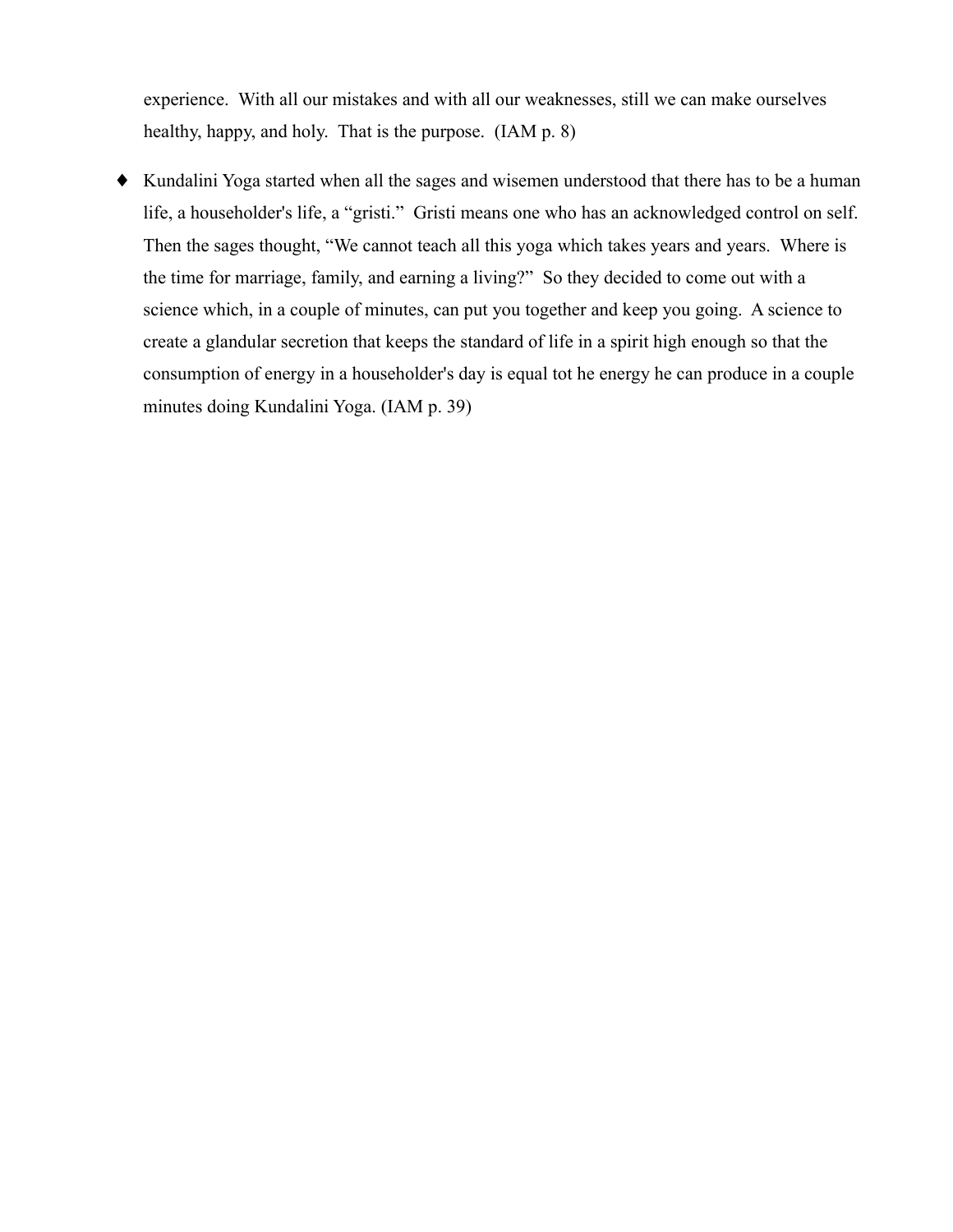## Laya

• Merging the finite with the Infinite through sound, mantra and rhythm and a sensitivity to its subtle structure. Often practiced in groups. (SG p. 170)

### Lava Mantra

 $\bullet$  As you chant, visualize the energy spinning from the base of the spine upward through the top of the head to Infinity. On Ek see the energy start from the navel point and go downward. On the first "uh," the energy pierces the First Chakra at the base of the spine. On the second "uh," it coils through the lock on the spine at the level of the diaphragm and heart center. On the third "uh," you spin the energy past the neck and throat chakra. On Hay Guroo let the energy go through the top of the skull, the Seventh Chakra, into infinity. If you get into the rhythm of the spin, the breath will automatically ebb in and out at  $2\frac{1}{2}$  cycles per chant. The spine will heat up and sweat. It is a mantra of total absorption into Infinity. (SG p. 85)

# Laya Yoga

 $\blacklozenge$  Merging the finite with the Infinite. The use of sound and mantra with rhythm and a sensitivity to its subtle structure. Often practiced in groups. (AT p. 35)

## Learning

• From where do you learn? You don't learn from anybody. You learn within yourself. Everything you learn, you learn from your self-discipline. Anything you learn, you learn from self-ecstasy. Anything you want to learn, you learn from self-honor. The Self within one's self is a great teacher. (TMT p. 184)

## **Left Nostril Breathing**

- Breathing through the left nostril is associated with:
	- $\bullet$  Ida, the nadi which ends at the left nostril
	- $\blacklozenge$  Apana, the cleansing energy
	- $\bullet$  The Moon energy cooling, receptive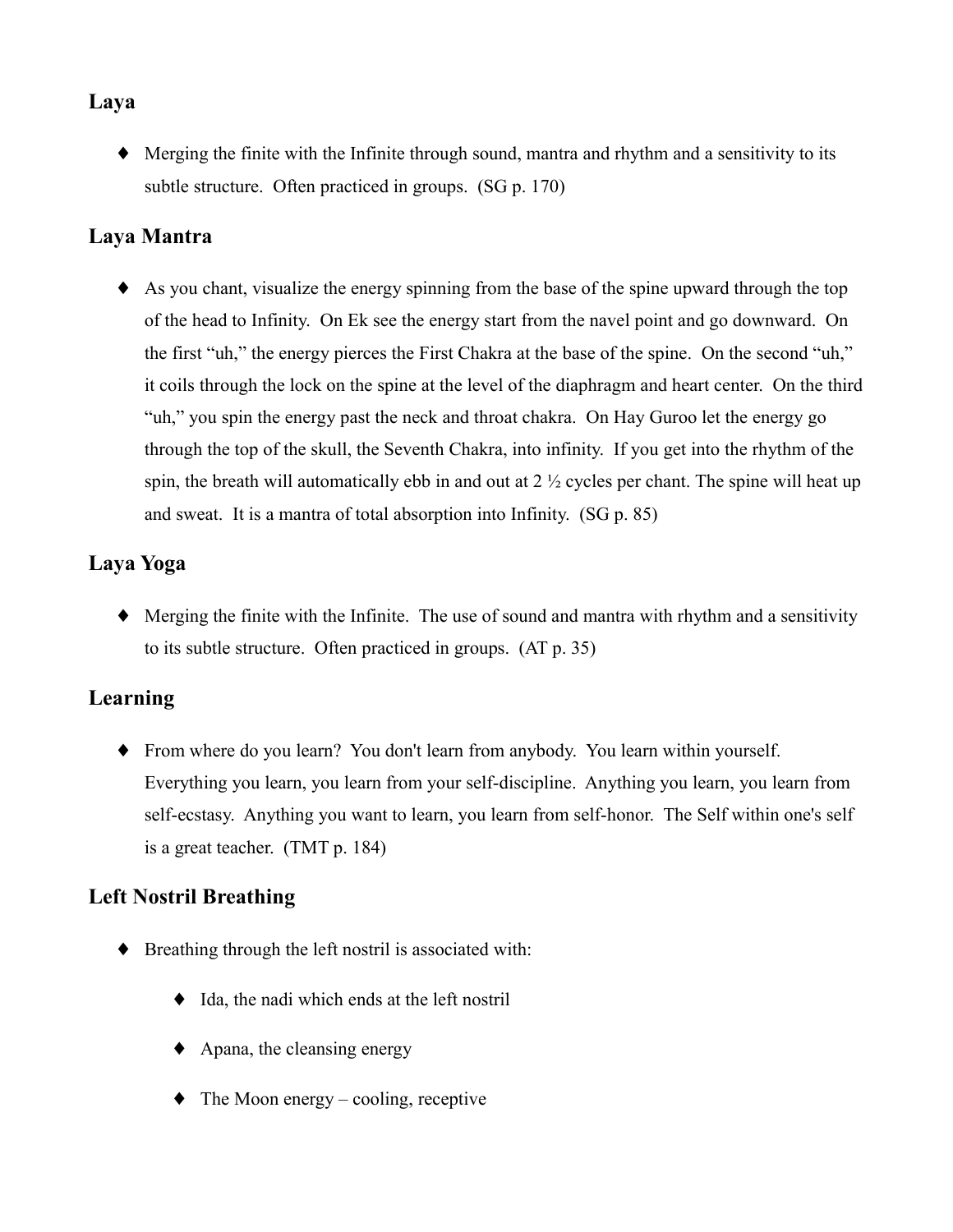$\blacklozenge$  Calmness, Sensitivity, Empathy and Synthesis (AT p. 96)

### Liberation

• There are five ways to become liberated. The first is Daya, kindness; then Dharam, righteousness; Mokham, organization; Himmat, courage; and Sahib, grace. Five simple ways: when you become God you'll become a kindly person. (IAAW: Quotation of the Day)

### **Life Purpose**

- $\bullet$  Life is a lie if you do not find the internal truth. Life is a tragedy if you only find the external truth. Life is an absolute loss if you do not live to your status as a human. (TMT p. 124)
- Our job as human beings is not to search out the spirit and try to find God. Nor is it to cultivate extraordinary experiences, miracles, or special powers (siddhis) because the universe itself is the most extraordinary miracle that is or can be. Rather, our task is to recognize God, recognize our self as a human being, and recognize the opportunity in each moment to serve, to be compassionate and to be kind. (SG p. 25)
- $\bullet$  Neither use nor get used. You must learn at the age of 24, your visit to Earth is to enjoy the Earth. The moral of it is that you must not step on anybody's toe. The grace of it is, don't hurt anyone at all. The majesty of it is, give  $-$  and take nothing. But when you give, you have to take; so let it be God that you take. (MTM p. 219)
- Life is a flow of love. Only your participation is requested. (Yogi Bhajan)
- Laugh because that is your purpose in life. Love because that is what you came here for. Shine because that is important. Share because it is demanded of you. (KRI Website)
- The purpose of life is to be live happily. You have to be happy to be divine. You have to get out of the law of polarity, otherwise you can't find the grace in you. It's not possible. (IAAW: Quotation of the Day)
- Nobody will give you anything. You have to learn the art and science of giving yourself your own excellence. That's the purpose of life. Life is a lie if the truth is not found. (TMT p. 127)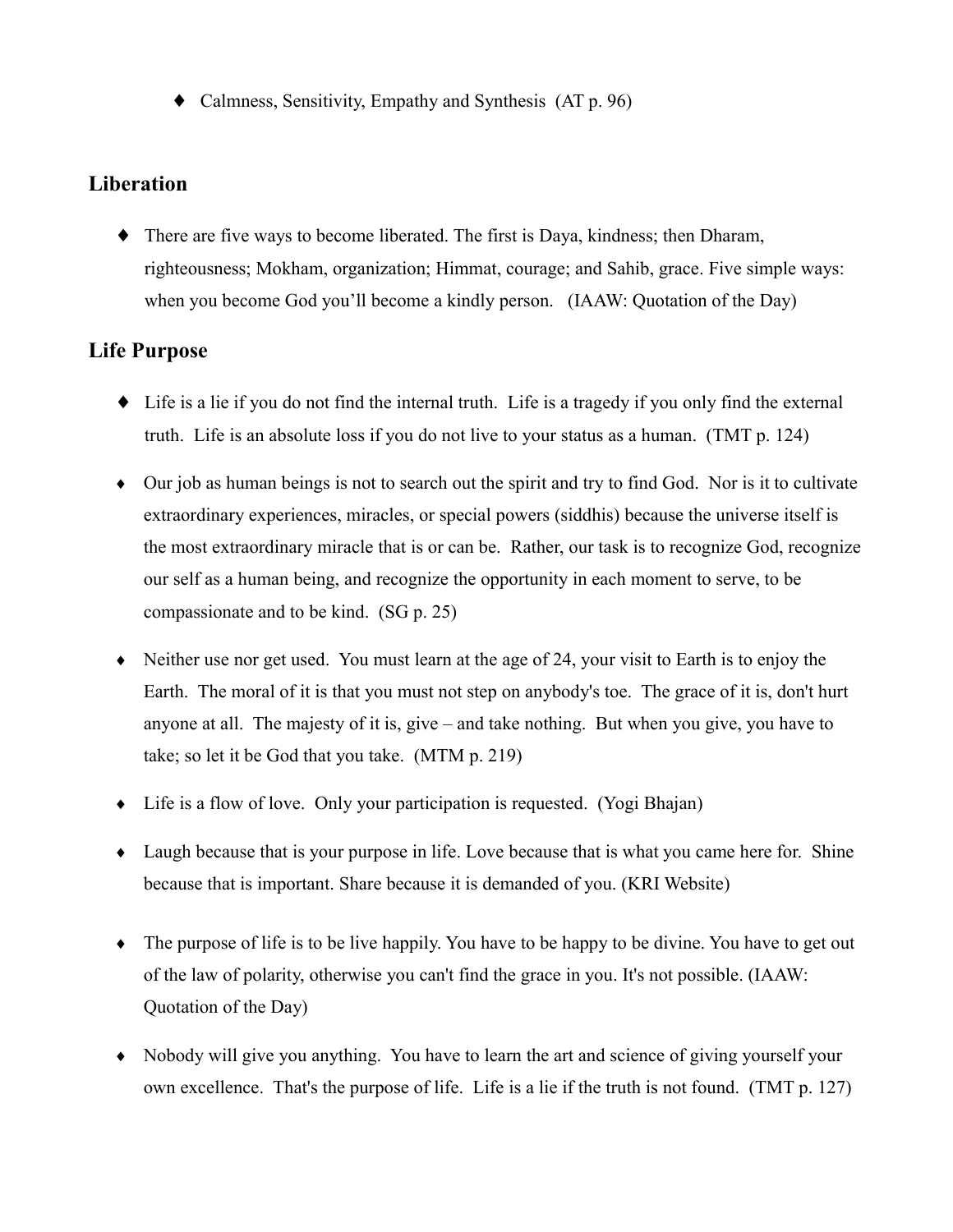- $\bullet$  The purpose of life is to discipline the mind, discipline the tongue, and discipline the thought. When mind, tongue and thought are disciplined, God is conquered. (IAAW: Quotation of the  $Day)$
- $\bullet$  The purpose of life is to watch and experience living. That is the purpose of life. To enjoy living, every moment of it. Because the priceless breath of life will never come back again. And to live in environments which are calm, quiet, slow, sophisticated, elegant. Just to be. Whether you are naked or you have a golden robe on you, that doesn't make any difference. The ideal purpose of your life is that you are grateful – great and full – that you are alive, and you enjoy it. What is the best in life, folks? Come on. What is the best in life? Humor. Enjoy living, have a sense of humor. Correct? (TMT p. 166)
- What is the purpose of life? To elevate all, big or small. (TMT  $p. 166$ )
- The purpose of visiting Earth and being a human is to unload your karma here, not to carry it to the next life. That's the purpose. That's why you serve the Master. You don't love the Master, you don't learn from the Master. Learn what you can learn. You have everything in you. You can learn from books from the library, but you learn from the Master how to surrender. You don't understand that there is a catch-22. When you surrender, the karma surrenders, too. You rise like a phoenix rises from the ashes, and the karma remains behind. Then it's the Master's headache. That's a fact. You don't understand. Nobody has taught you. I understand you are all spiritual, and God bless you. But you are all blind. So the blind leads the blind into the pit. Actually when a human consciousness surrenders to the Mater, and along with that the karma surrenders and is left behind, the man rises. That's how you break the shackle of karma. (TMT)  $p. 168$
- The purpose of life, the attitude of life, is to serve the soul. (IAAW: Quotation of the Day)  $\bullet$

#### **Lion Breath**

- Lion Breath is a powerful breath in the upper chest and throat. It cleanses out toxins, and is good for the throat chakra and the thyroid.
- $\bullet$  Extend the tongue out to touch the chin. Breathe powerfully, forcing the breath over the root of the tongue, without any rasping.  $(AT p. 97)$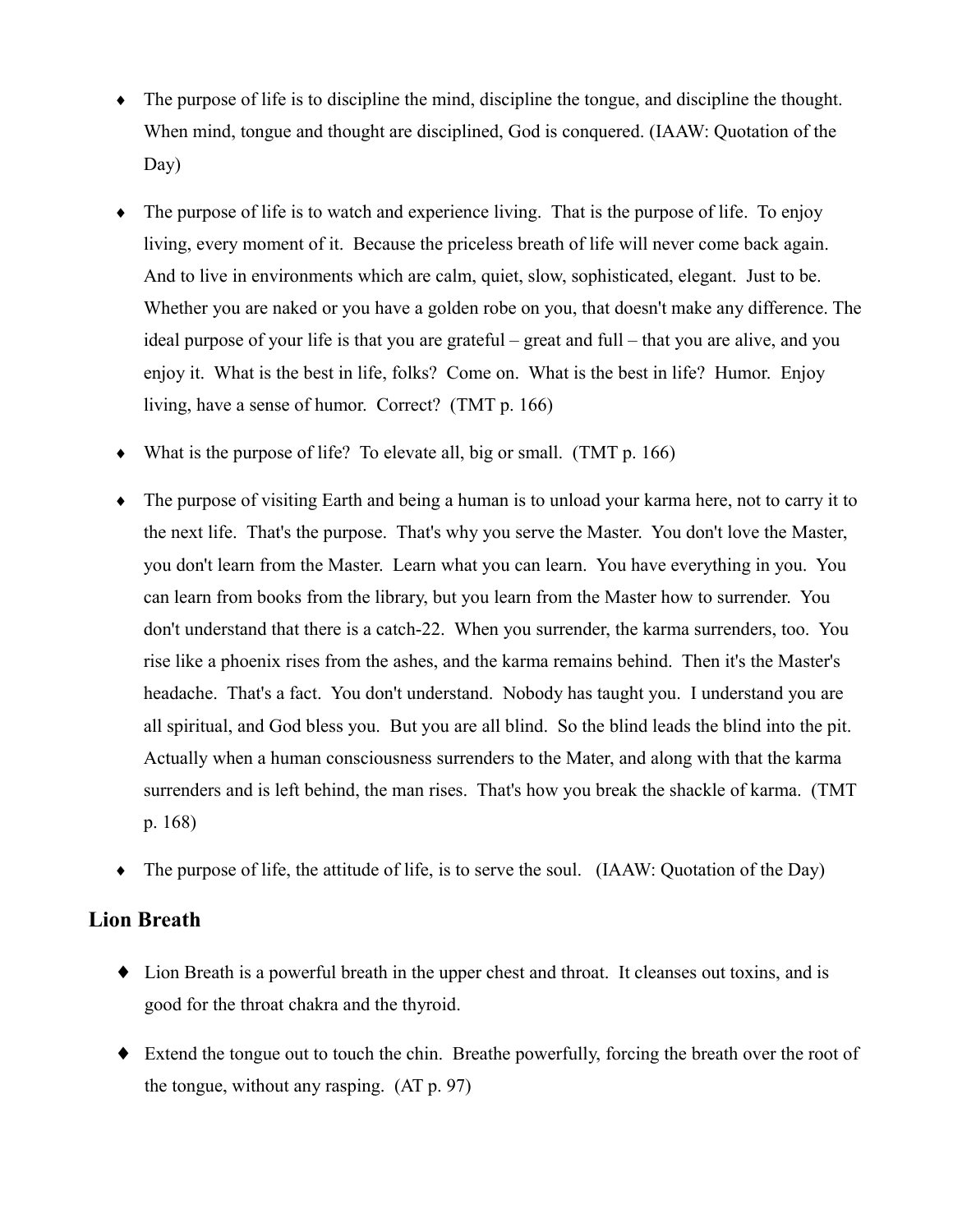### Lobh

 $\blacklozenge$  Greed. Be greedy to be speedy to become angelic. (The Mind p. 35)

### **Loneliness**

• You are not lonely. You are lonely because you have not known yourself. That's your loneliness. Your loneliness is that you don't know who are you and how developed you are, or how good you are, or how complete you are, how competent you are, and how much you can take. You are very lonely. And this loneliness is stretched through every walk of life. (TMT p. 41)

# **Long Deep Breathing**

- Relaxes and calms, due to influence on parasympathetic nervous system.
- $\bullet$  Increase the flow of prana.
- Reduces and prevents the build-up of toxins in the lungs by encouraging the clearing of the small air sacs.
- $\blacklozenge$  Stimulates the brain chemicals endorphins that help fight depression.
- $\blacklozenge$  Brings the brain to a new level of alertness.
- $\blacklozenge$  Pumps the spinal fluid to the brain, giving greater energy.
- Breathing long and deep, plus concentration, stimulates the pituitary gland to secrete, enhancing the intuition.
- $\bullet$  Filling the lungs to capacity revitalizes and re-adjusts the magnetic field.
- $\blacklozenge$  Cleanses the blood.
- Regulates the body's pH which affects the ability to handle stressful situation.
- $\blacklozenge$  Energizes, and increases vitality.
- Aids in releasing blockages in meridian energy flow.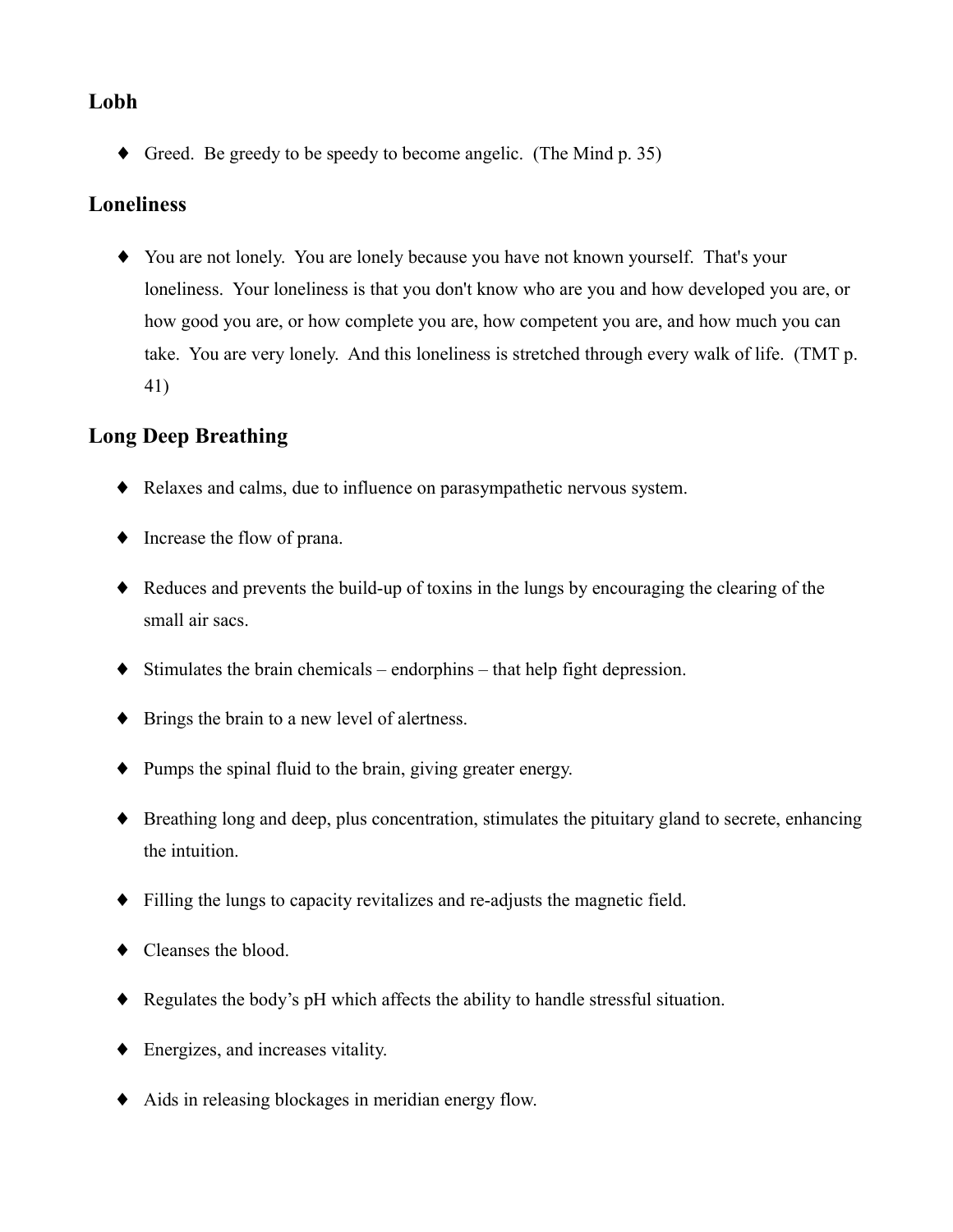- $\blacklozenge$  Activates and clears the nerve channels.
- $\blacklozenge$  Aids in speeding up emotional and physical healing.
- Aids in breaking subconscious habit patterns such as insecurities and fears.
- $\blacklozenge$  Aids in fighting addictions.
- Re-channels previous mental conditioning on pain so as to reduce or eliminate pain.
- Gives capacity to manage negativity and emotions, supporting clarity, cool headedness and patience. (AT p. 92)
- $\bullet$  Balances the parasympathetic and sympathetic nervous systems, creating a deep, long-lasting relaxation.
- Creates a pulsation at a certain rate in the brain, which stimulates the pituitary gland, the master gland, developing the intuitive consciousness.
- $\blacklozenge$  Pumps the cerebrospinal fluid around the brain.
- $\bullet$  Reduces toxic buildup in the lungs by properly opening up the air sacs.
- $\blacklozenge$  Stimulates the production of chemicals in the brain to work against depression.
- Cleanses the blood of carbon dioxide to make the blood more alkaline.
- $\blacklozenge$  Increases oxygen intake.
- $\blacklozenge$  Helps release blockages to the flow of energy in the meridians.
- $\bullet$  Speeds up the physical end emotional healing processes.
- $\blacklozenge$  Help to break unconscious habit patterns and addictions. (AT p. 161)
- What is the effect of Long Deep Breathing? It will calm the mind, balance the emotions, and harmonize body, mind, and spirit. It is used in meditation, and in the practice of yoga exercises. Long Deep Breathing can be used in everyday situations where you want to be in control of your emotions, able to think clearly and act effectively. Remember, the slower you breathe, the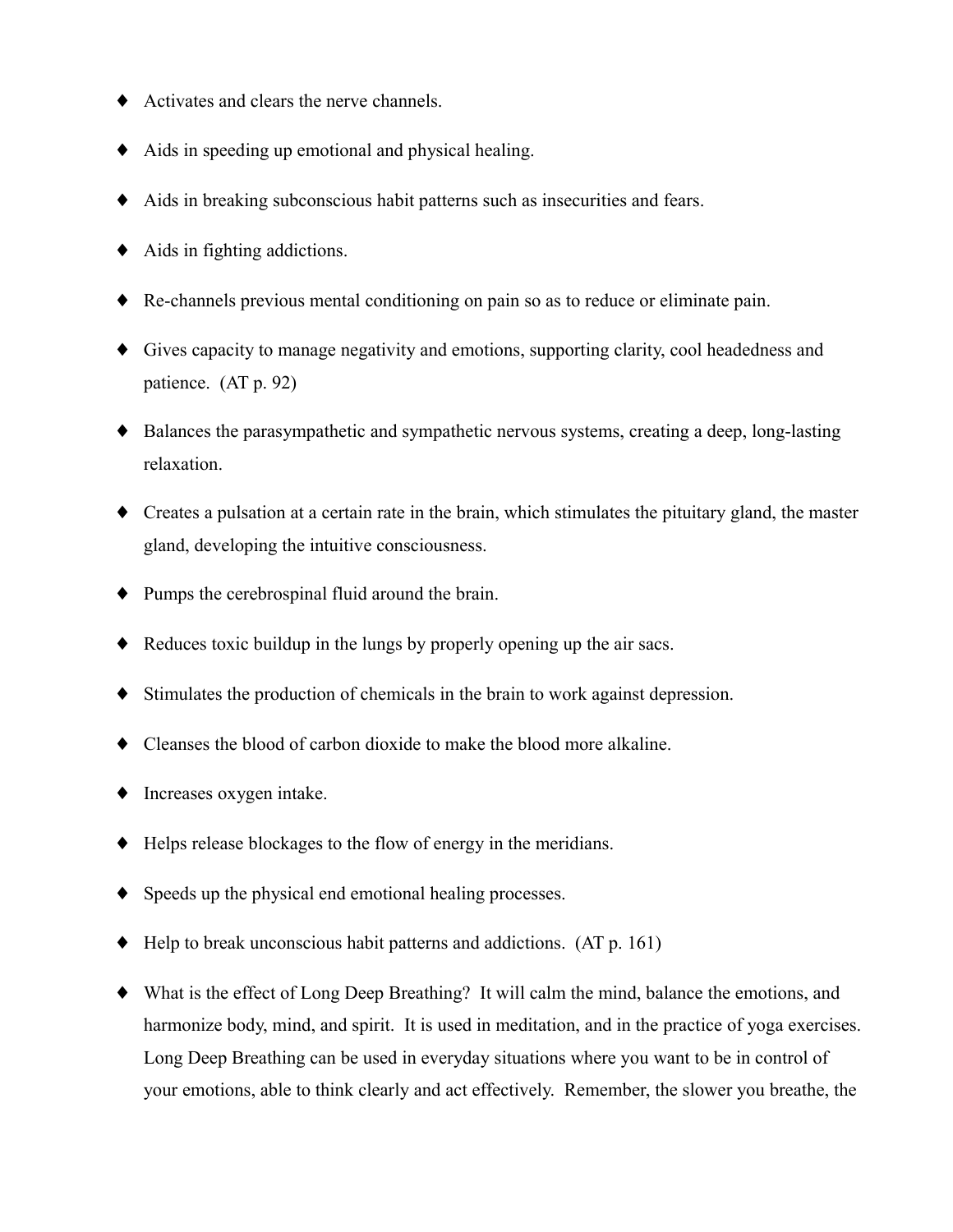calmer your mind. Used in conjunction with positive affirmation, Long Deep Breathing becomes a very dynamic self-healing tool. (FEP p. 22)

• If you establish a habit of breathing long, deep, and slowly you will develop endurance and patience. If you can establish a breath rate of eight times per minute or less the pituitary starts secreting fully. If the breath is less than four times per minute the pineal gland starts functioning fully and deep meditation is automatic. (SG p. 72)

#### Love

- $\bullet$  Love is nothing but infinite trust. Infinite trust is nothing but love. (MTM p. 104)
- Kindness, compassion, and caring with love is real love. That doesn't mean you can't tell someone they're wrong. If they are wrong, and you don't tell them, then you are a coward. That is how you ruin your children. If you don't confront, you can't elevate. Sit down with mutual respect and caring. Then confront. If you don't do this, you are a waste and aren't even acting as a human. (The Mind  $p. 22$ )
- [Guru Arjan] define love. "Don't call them together who live together, or are together, or everything is together with them. They are not lovers. One jot, one light in two existences, they are the great lovers." When all faculties and facets are dissolved, and oneness becomes on, that's the power of love. Where there's love, there's no question. Where there's a question, there's no love. Where there's a want, there's absolutely no love. Where there's a need  $-$  no, it's not love.  $(TMT p. 19)$
- Love is a self-acknowledgment. When you love yourself, you feel so rich, that you can afford to love everybody. (The Mind p. 23)
- Human love is for one thing only: to love your soul. Then the infinite world around you will be in love with you. (The Mind p. 23)
- $\bullet$  The language beyond mind and ego is love. It is a sixth sense. It is called union and merger. (The Mind  $p.67$ )
- $\bullet$  The fact is, if a person has not experienced love of his or her soul, within one's self, there is no chance that that person can go out and love, even though it is the faculty of love that you most powerfully need. (TMT p. 154)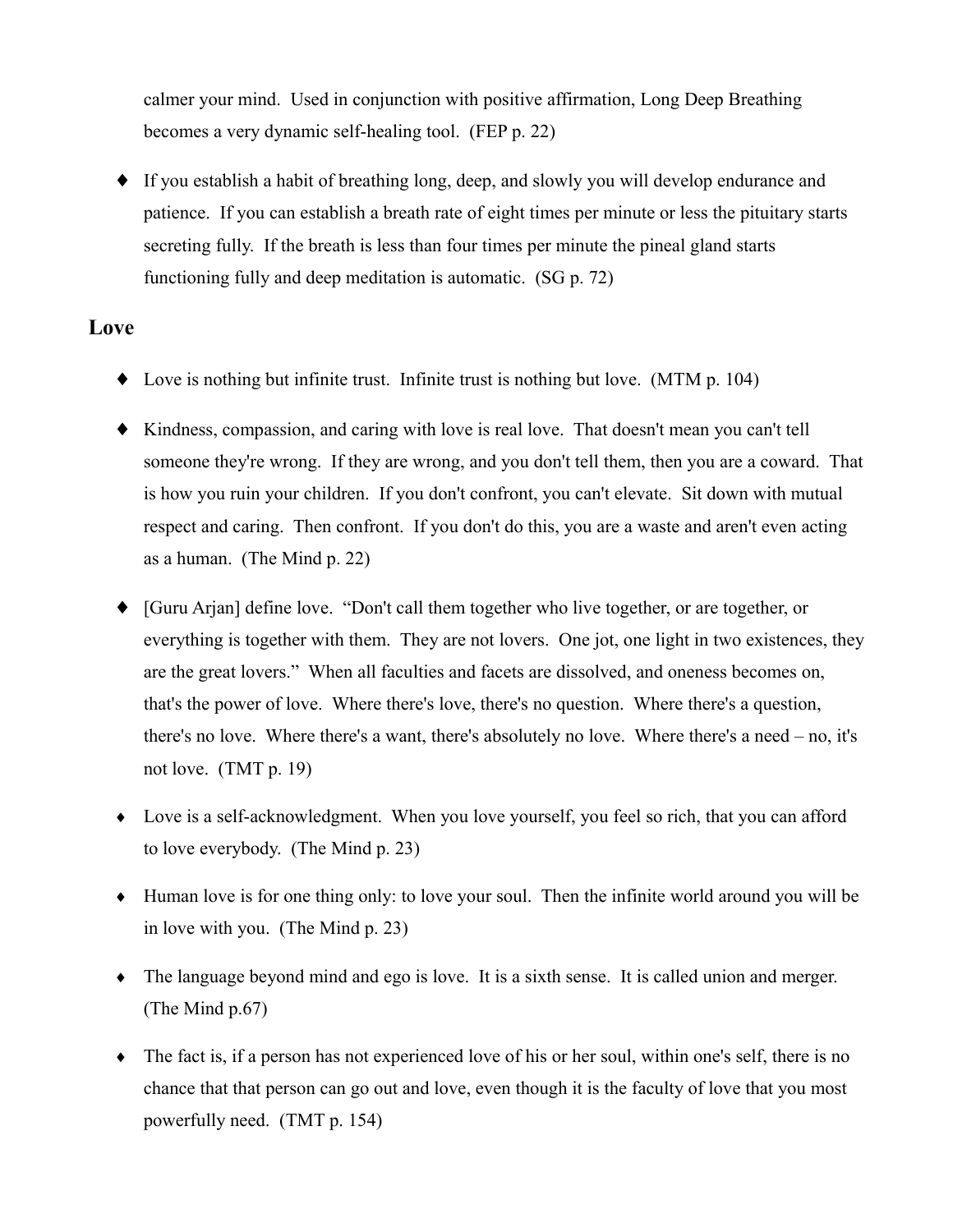• Those who love and put a limitation on it are earthbound. Those who love and put no limitation on it are Godbound. (IAAW: Quotation of the Day)

## Lying

- What is a lie? It is anything spoken with uncommitted language. Any word spoken under fear in which your personality is not clear is a lie. Lying is not a sin. Lying is a habit. It is a damaging habit, but just a habit like any other habit.
- $\bullet$  Why do people lie? They lie because they cannot love. Instead of loving and giving love, they seek to be loved. They want validation. They act like little beggars who need the good will of the entire world. They do not rely on the goodwill of God and validate themselves. (The Mind  $p. 75)$
- If you lied yesterday, and you lied today, but you don't lie tomorrow, you will be all right. You can rewrite your projection and start to use the power of committed language in your life. (The Mind. 75)

# **Lymphatic System**

- The lymphatic system does not have its own pump like the circulatory system, so keeping it healthy is a process of constant detoxification through movement breathing, and proper nutrition. Poor eating and a sedentary lifestyle allow the buildup of toxins, bacteria and other illness producing processes.
- $\bullet$  How Yoga Helps:
	- $\bullet$  Upper body yoga exercises support the lymphatic system.
	- $\bullet$  Long deep breathing enhances lymphatic circulation.
	- $\bullet$  Increased Physical activity flushes the system mechanically and boosts immunity.
	- Yoga detoxifies the liver, lungs, and kidneys, taking pressure off the lymphatic system.
	- Yoga enhances a personal sense of well being, thereby boosting immunity.  $(AT p. 160)$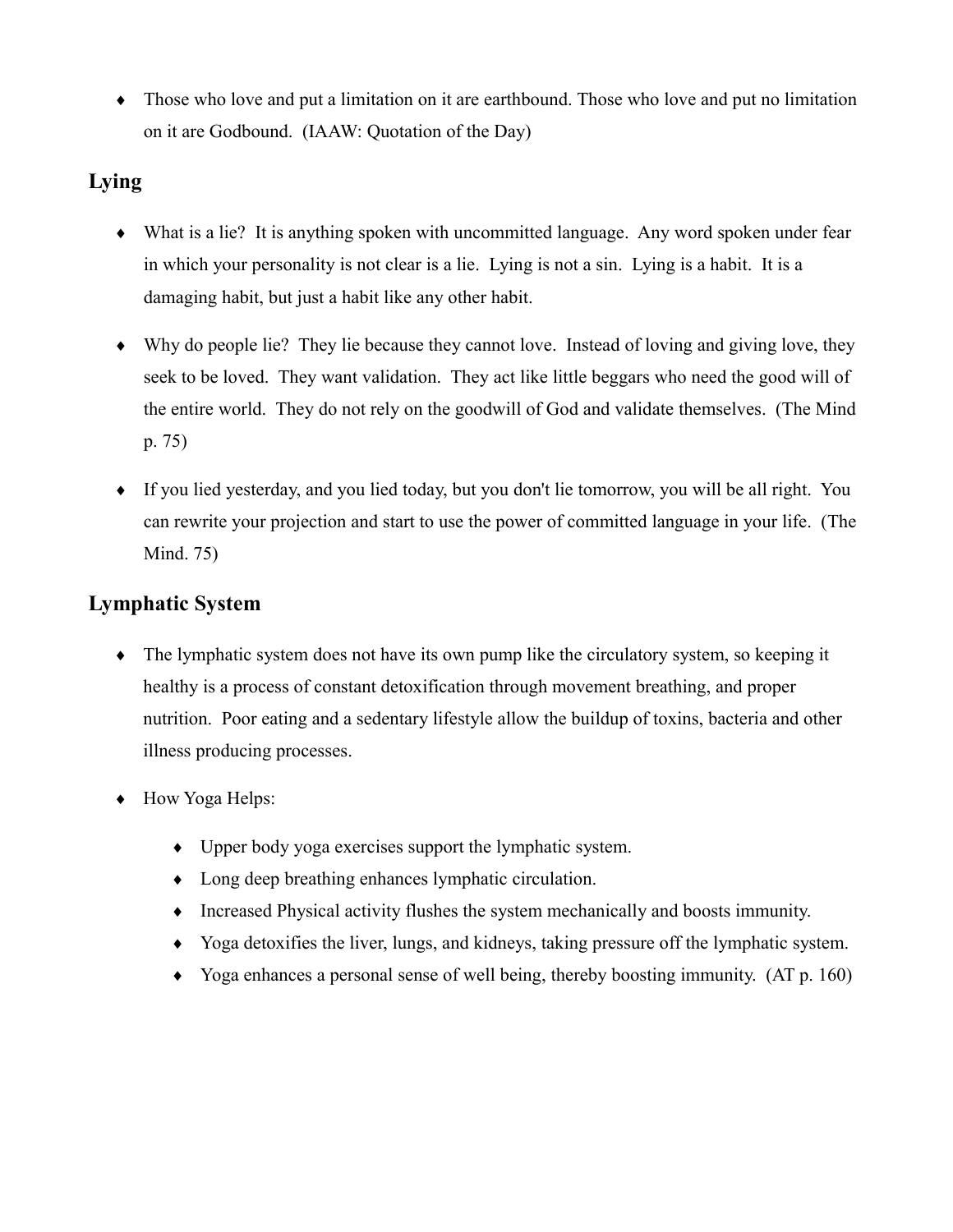### **Mahabandh**

• This is the application of all three locks simultaneously. When all the locks are applied, the nerves and glands are rejuvenated. The practice and perfection of mahabandh is said to relieve wet dreams and preoccupation with sexual fantasy. It regulates blood pressure, reduces menstrual cramping, and puts extra blood circulation into the lower glands: testes, ovaries, prostrate, etc.  $(SG p. 86)$ 

#### **Mahabharata**

• Maha means great. Bharata is an ancient name for India. An enormous epic depicting rivalries of two clans, the Kauravas and the Pandavas. (AT p. 43)

#### **Man Vidh chaanan vaykhiaa**

• Man means the mind. Vidh means to make a hole, like when you punch a hole in the earlobe to put in earrings. Man vidh is a very beautiful phrase. It means you penetrate through the mind and make a hole in it, like a pearl, or a bead. That is a procedure. A condition to walk the path man vidh. The Guru completes it: Man vidh chaanan vaykhiaa. Chaanan is the light the Infinite reality. Vaykhiaa is to see. So, you must go through the mind, penetrate it, and through that hole see the light beyond. That is what soul is. That is also what God is. That vision takes you beyond your reactions and carries you for the long run to Infinity. (The Mind p. 94)

#### **Manas**

- At the lower level of mind, the level of manas, ordinary associative thought is accompanied by lower level emotions such as anxiety and resentment. (PYS p. 5)
- The recording component of the mind, which receives impressions gathered by the senses from the outside world.  $(AT p. 43)$
- The lower mind of senses and reactions (AT p. 45)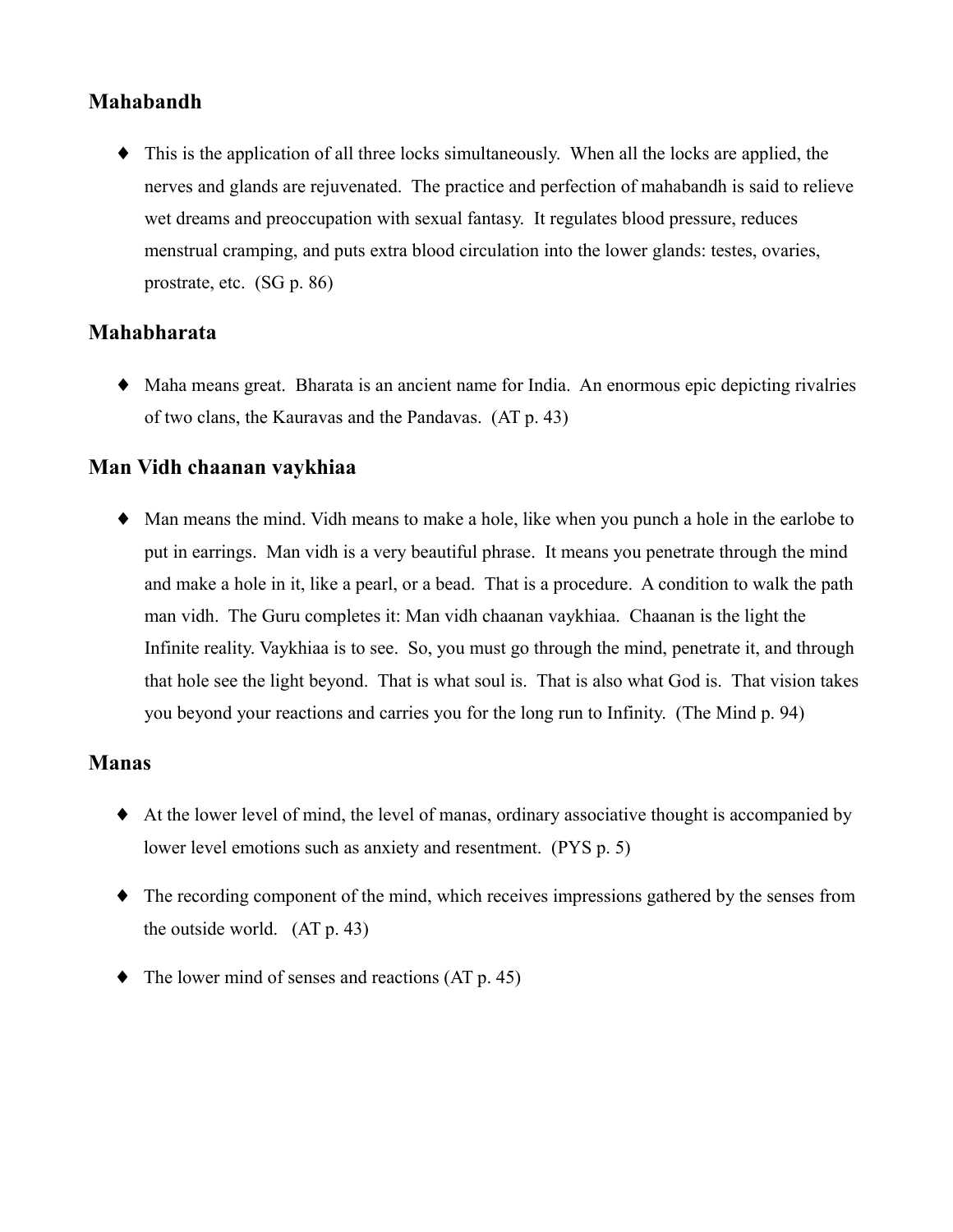$\bullet$  The third guna, tamas, reflects into the aspect of the mind called manas. This is the lower mind, the sensory mind. It is the one most commonly dealt with by the psychologists in contemporary times. Along with the images, sounds, feelings, and smells of all the senses combining into reactive and creative sequences, manas also includes the subconscious reactions and commotions that are stored. Manas represents the heavenly activity of the coexistence of totality within the finite.  $(AT p. 121)$ 

### **Maksa**

• Release, when we realize we are Purusha, and enter into right relationship with Prakirti. (AT p. 43)

#### **Mantra**

- $\blacklozenge$  The creative projection of the mind through sound. Man = mind. Trang= wave or projection. The science of mantra is based on the knowledge that sound is a form of energy having structure, power and a definite predictable effect on the chakras and the human psyche. (AT p. 66)
- $\blacklozenge$  We live in a sea of energy. Energy vibrates. There's a particular vibratory frequency corresponding to every sound in the universe. By vibrating a particular combination of sounds (syllables), you tune-in to various levels of intelligence or consciousness...Mantras are combinations of syllables consciously constructed to connect with specific levels of intelligence. (FEP p.  $13 - 14$ )
- There are two types of mantras frequently used in Kundalini Yoga. The first is the bij mantra, ٠ which is like a seed. It is the name of God planted inside of your, in your heart, where it will grow and spread its radiance throughout your aura. But before the seed can be planted, the soil must be prepared. And for that we use an ashtang mantra. Ashtang means "eight-fold." Just as the spermatozoa must circle the egg eight times before penetrating, so too must the bij mantra be implanted in the heart within the eight-fold vibration of the ashtang mantra. The eight-fold vibration acts as a stimulant that balances the entire brain. It is only an ashtang mantra or the Panj Shabd mantra that can provide this total stimulation of your potential. (SG p. 81)
- Mantras are discovered like gems in a mine or laws of energy in nature; they are not made up.  $(SG p. 80)$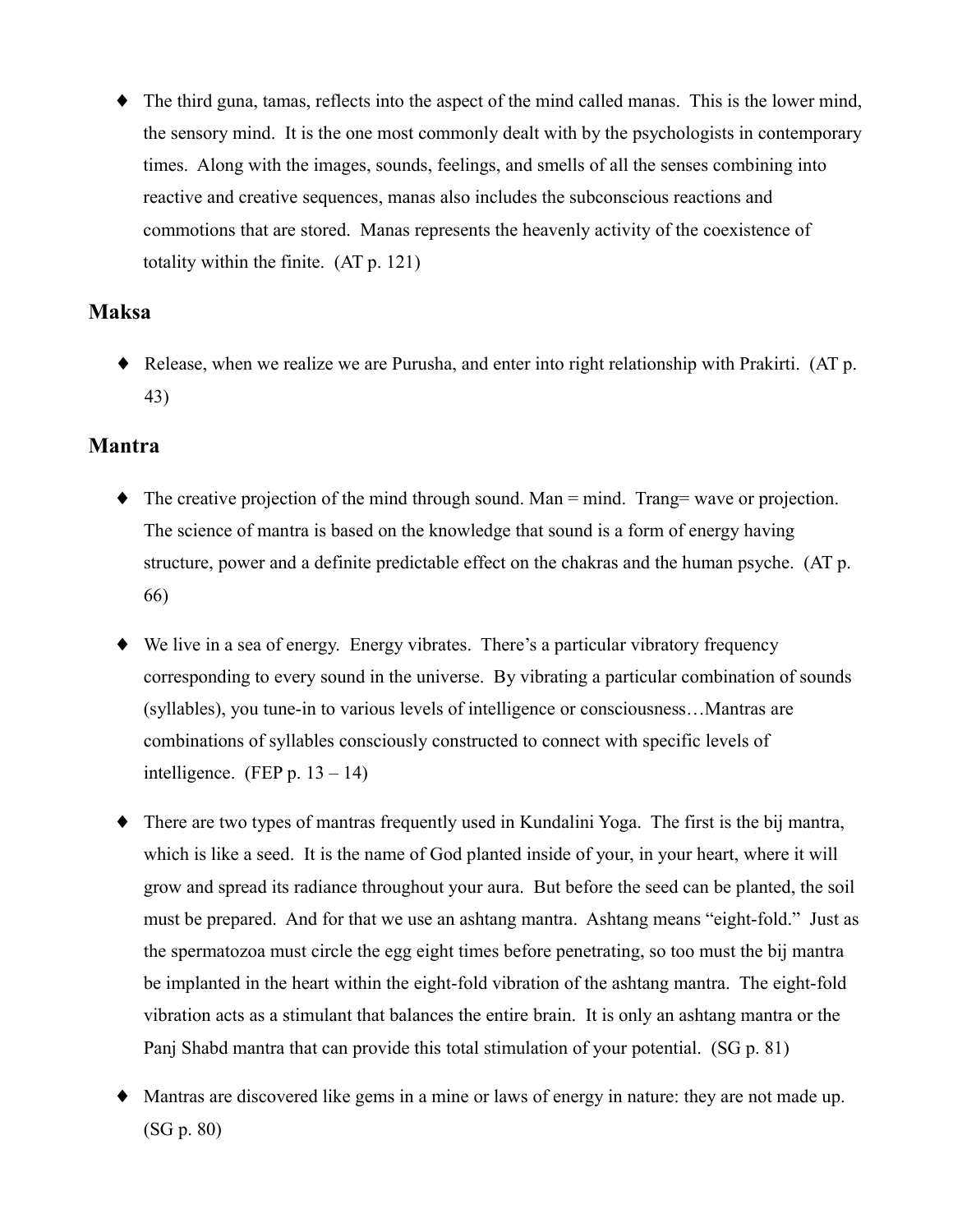- Mantras are formulas that alter the patterns of the mind and the chemistry of the brain, according to physical and metaphysical laws. The power of a mantra is in its sound vibration. The mantras used in Kundalini Yoga elevate or modify consciousness through their meaning and rhythmical repetition. It is beneficial to link a mantra to the breath. (AT p. 66)
- Mantra has two fundamental meanings. The first is the mind's wave or projection. This implies that a mantra controls the waves of the mind through the use of sound. It is the most effective way to eliminate the flurry of thoughts released by the mind and suspend reactions to your subconscious projections. The second meaning is the resound or echo of the mind. This implies you listen to the sound and to the origin of the sound form the Infinite at the same time. You are consciously conscious of the sound and the echo or unstruck sound of that sound. This takes you past the surface of the sound and opens your intuitive capacity and neutral mind. Mantra is a technical device for regulating the mind.  $(SG p. 80)$
- There are many mantras, each one has its own qualities, rhythm, and effects. The combined sound, resonance and rhythm of a mantra produce an altered state of consciousness which sets the patter for the flow of thoughts. Mantra is not just an arbitrary label. It is a sound current which relates to its object. We always distinguish between a thing and its name because labels are arbitrary. Some languages make use of another level of sound. When a sound's innate vibration corresponds to or in some way reproduces what it refers to, it is a sacred language. This is the principle underlying languages such as Sanskrit and Gurmukhi. Chanting these ancient syllables is the fastest possible vibratory union between ourselves and the Creator. You determine which level of consciousness you want to relate to by the mantra you practice. The power of the mantra is decided by the level of consciousness you have. (SG p. 80)
- Chanting is the specialized use of one's vibratory capacities, taking the individual from his current position or level of development to his intended or projected destination. Mantra is the principle of reinforcement and rehearsal for the attainment of that ultimate destination. (SG p. 80)
- In all chants it is important to move the mouth and enunciate; recite, not just speak. There is a tendency to mumble, slur, or project the sound without moving the lips and tongue. The total effect of mantra depends on the reflex points on the tongue and in the mouth. So enunciate and move the tongue precisely.  $(SG p. 81)$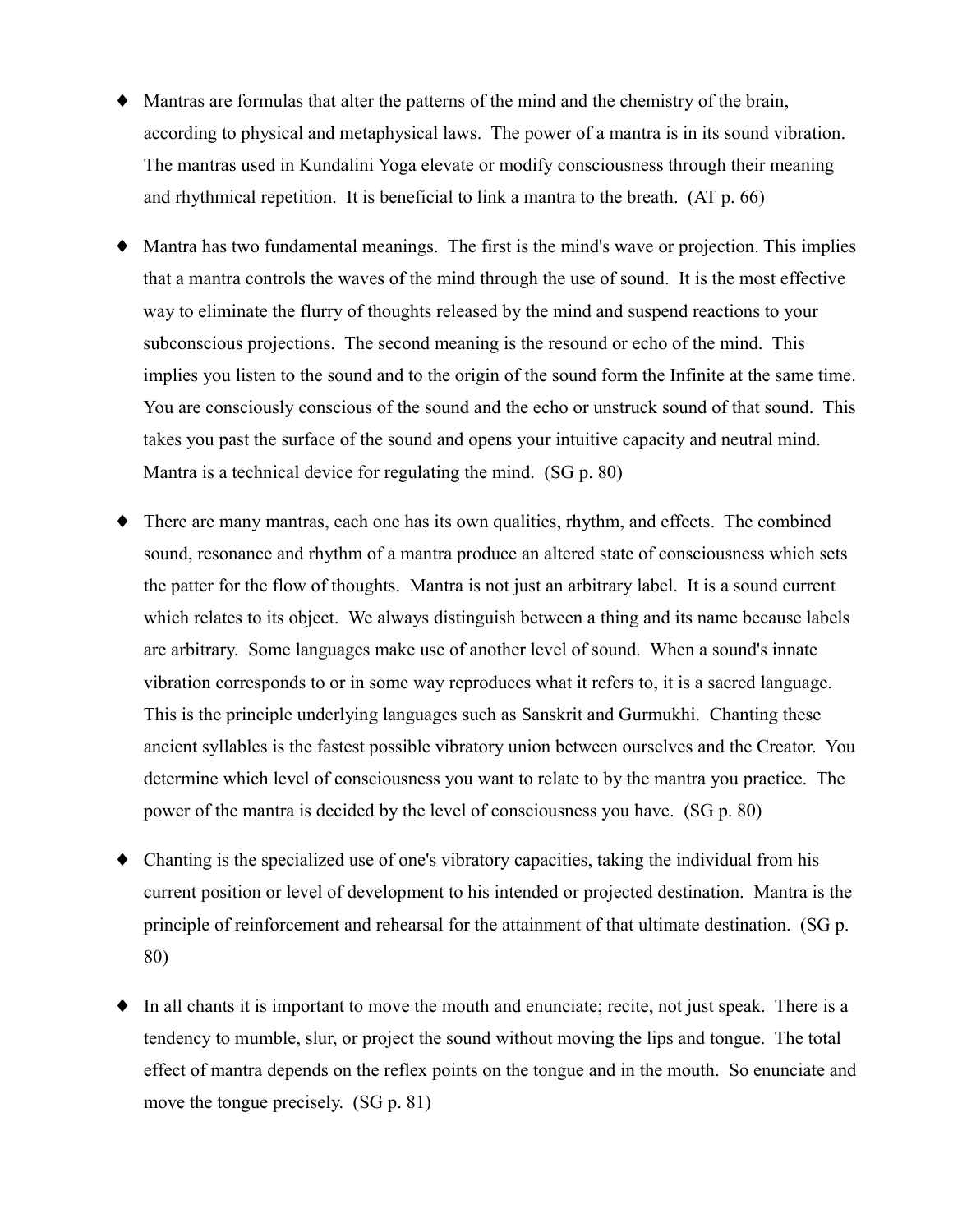#### **Mantra Yoga**

A discipline of the Yoga tradition ever since Vedic times, it uses sounds that protect and project the mind.  $(AT p. 35)$ 

#### **Master of Kundalini Yoga**

• To be a master of Kundalini Yoga is to be humble, patient, kind, direct, truthful, elevating and graceful. Poke, provoke, confront and elevate, and dedicate everything to God and Guru and nothing to yourself. In sensitivity you should be infinite. In action, you should be earthless in your effort. In your grace, you should be an undying fountain. In your kindness, you should be as vast as the ocean. In your mercy, you should be the most powerful experience of rain. In your sophisticated eventuality, you should be like a breeze. But when you have to act, you should act like lightning. These are the seven qualities that I saw displayed by a man who was the master of Kundalini Yoga. (IAAW: Quotation of the Day)

### **Mastery**

- To master the effects of a mediation, practice it as a sadhana, a daily discipline. This will develop a life-promoting habit. Habit controls us so much that it is said that we can actually change our destiny by changing our habits. According to yogic science, the human mind works in cycles. We can use various cycles to help replace unwanted patterns of behavior (mental or emotional habits), with new, more positive ones. One commits to a particular meditation for a specific time:
	- $\blacksquare$  It takes 40 days to change a habit.
	- $\blacksquare$  It takes 90 days to confirm the habit.
	- $\blacksquare$  In 120 days, the new habit is who you are.
	- In 1000 days you have mastered the new habit.  $(AT p. 136)$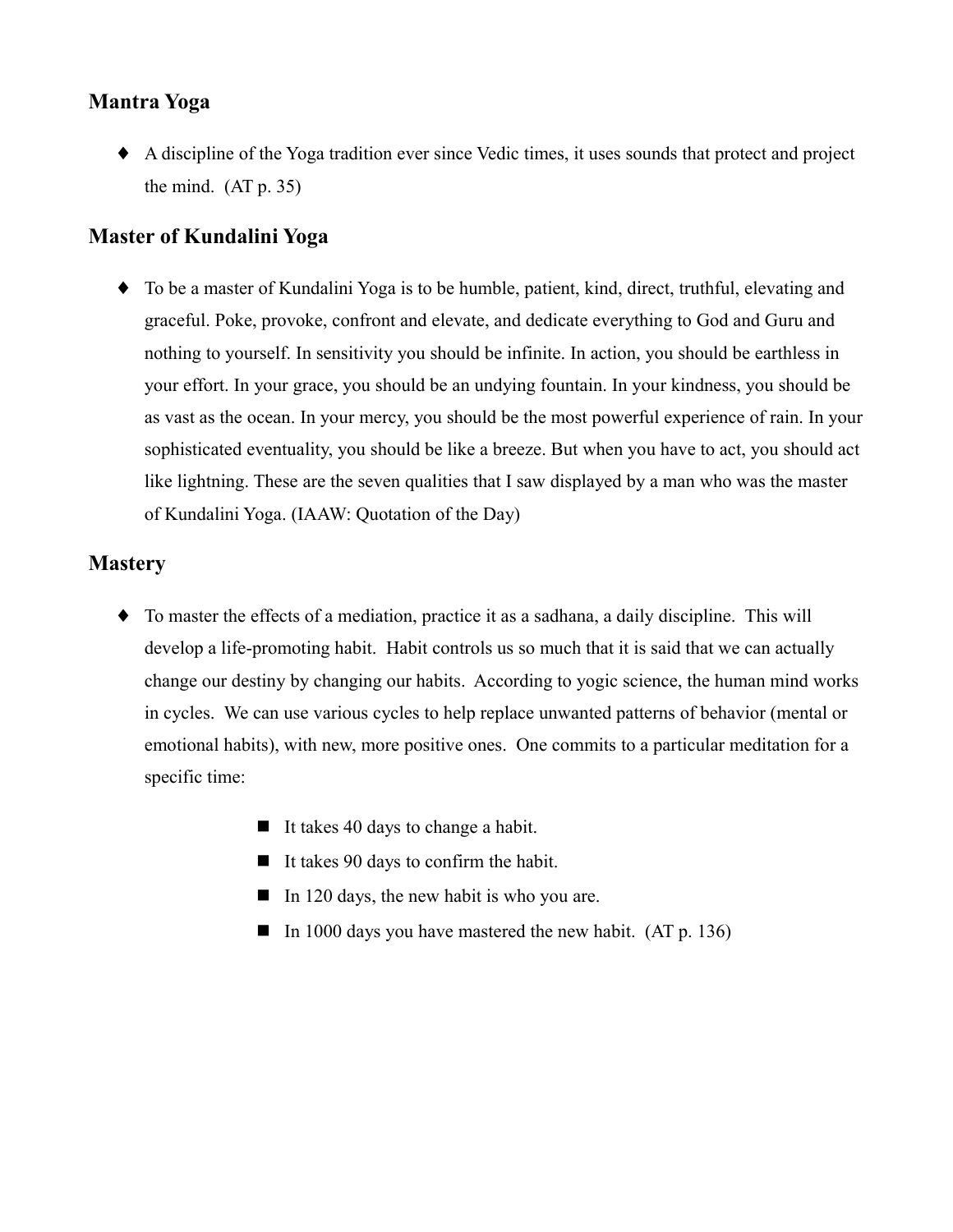### **Maya**

- The illusion of the reality of sensory experience of one's self and the world around us. Usually thought of as what takes us away from, or blinds us from perceiving God. (AT p. 43)
- $\bullet$  That is called maya-when you prefer your own ego over Truth. (IAAW Quotation of the Day)
- $\bullet$  The illusion that we are separate from God (SSP Glossary)

## **Meditation**

Prayer is when the mind is one-pointed and man talks to Infinity. Meditation is when the mind becomes totally clean and receptive, and Infinity talks to man.  $(AT p. 129)$ 

- Sometimes you ask, which meditation will work out? Every meditation will work out! (IAAW: Quotation of the Day)
- Take meditation to heart, as a golden path to Infinity, which must be experience in practical activity each day.  $(SG, p. 20)$
- What is meditation? It is a conscious effort to clean the mind, to control the mind. It is so simple. (Yogi Bhajan)
- Your life is based on the capacity of the energy in you, not outside of you. Therefore meditation is essential to keep your mind clear so that your spirit can come through. (Yogi Bhajan)
- $\blacklozenge$  Meditation is for nothing other than for you to clear your shit. All thoughts in the subconscious that are negative unfulfilled and wrong start floating to the surface. That's what meditation is. Meditation is nothing but cleaning a house with a vacuum. You create a vacuum for your thoughts. You clean and that's meditation. So that whole day you can be light and polite. You can be nice, have endurance, have tolerance and not freak out. (SS p. 48)
- $\blacklozenge$  Meditation is for nothing else but to set up the neurological balance. It's very incorrectly taught in the west. They think meditation means something. It's nothing. It's simply to set up the glandular and neurological balance. (SS p. 92)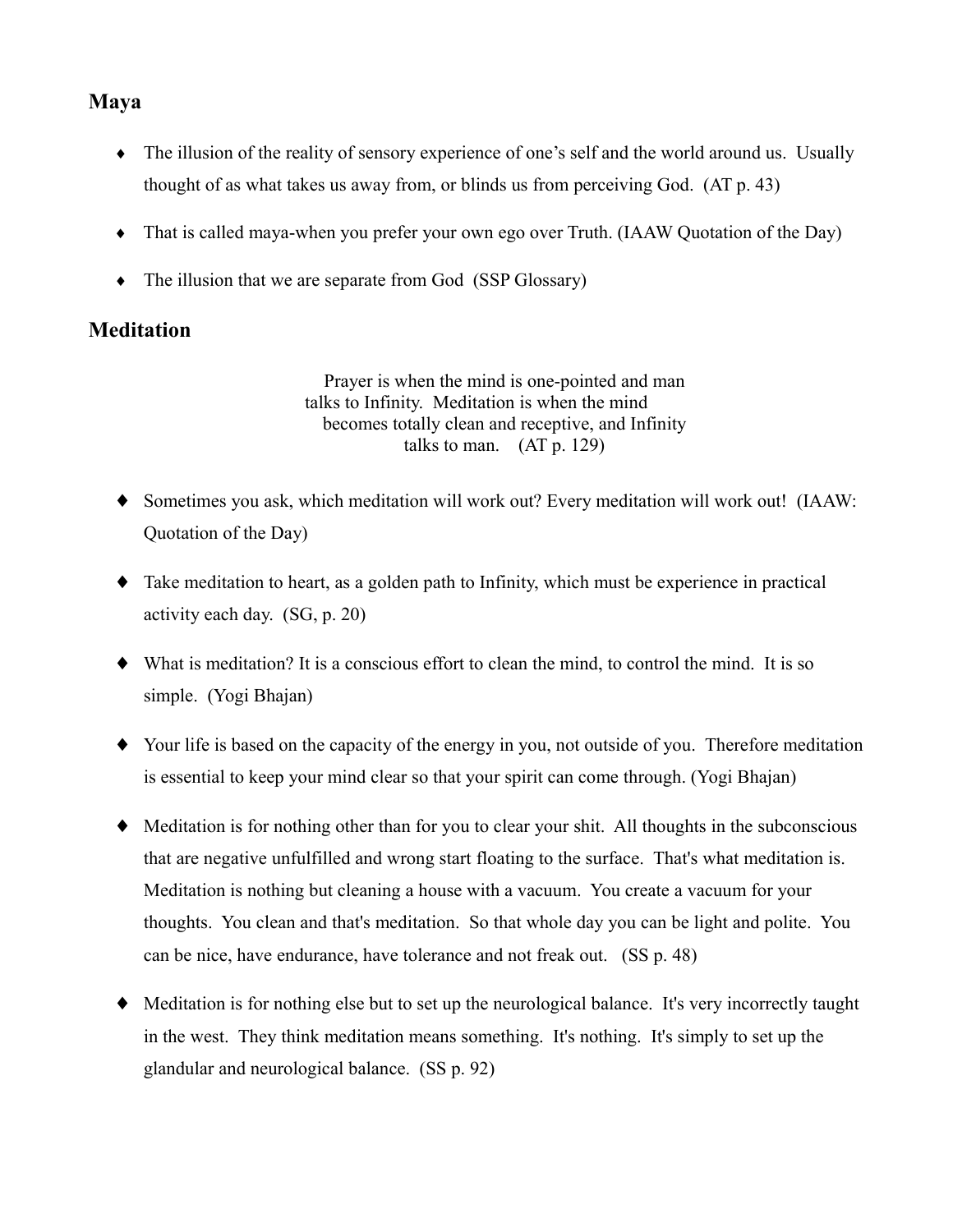- People like to talk to each other. People like to lean on each other. People like to offend each other. These are people who don't meditate. A man who meditates doesn't need anybody. He doesn't even need God. I have seen people in my life who, when you tell them about God, say, "What?" Because the don't feel that God is a foreign identity. They feel what we say, "Hamee" ham braham ham. We are the we, and we are the God." Their tranquility and their explanation are so unique and so vast, so calm and quiet. (SS p. 100)
- You can't live without meditation. Imagination and activity get blended to affect the focusing of the personality. That's what mediation is. You relate your unit activity toward your word of infinity. The question is: Are you creative or uncreative? That will decide the trend of your life. If you just sit for twenty minutes and close yourself, that's not meditation. That is an effort, an attempt to prepare yourself for meditation. It is a preparation, not a complete result. Meditation is the creativity and activity which relates your existence to the existence of the cosmos. It is individual harmony in relationship to universal harmony. (SG p. 18)
- Meditation is for yourself. Meditation is not for somebody else. When you come for sadhana, you come for yourself. When you pray, you pray for yourself. (IAAW: Quotation of the Day)
- If you meditate, you are not doing anybody any favor, and you are not going to grow wings from your armpits. It will only help you to be a self-controlled person. It will only mean people will respect you, trust you, and like you. You will not have a split personality and your words will mean exactly what you are saying. That's all. It's no big miracle. If you don't meditate, you won't be true to yourself. (TMT p. 234)
- You have to be conscious; but how? If you do not develop your meditative power and purify your mind enough to relate to your soul, the strength, and to your body, the projection, you are not a complete human being. (IAAW: Quotation of the Day)
- $\blacklozenge$  Have you seen a cesspool? Meditation is opening up the lid on the cesspool. (Yogi Bhajan)
- $\blacklozenge$  Meditation is the process of controlling and transcending the waves of the mind, allowing the flow of radiance from the soul.
- Mediation uses the inherent self-sensory system, the mind, and the body. Through the use of refined patterns. Meditation creates a communication between you and your mind, and between your mind and your body.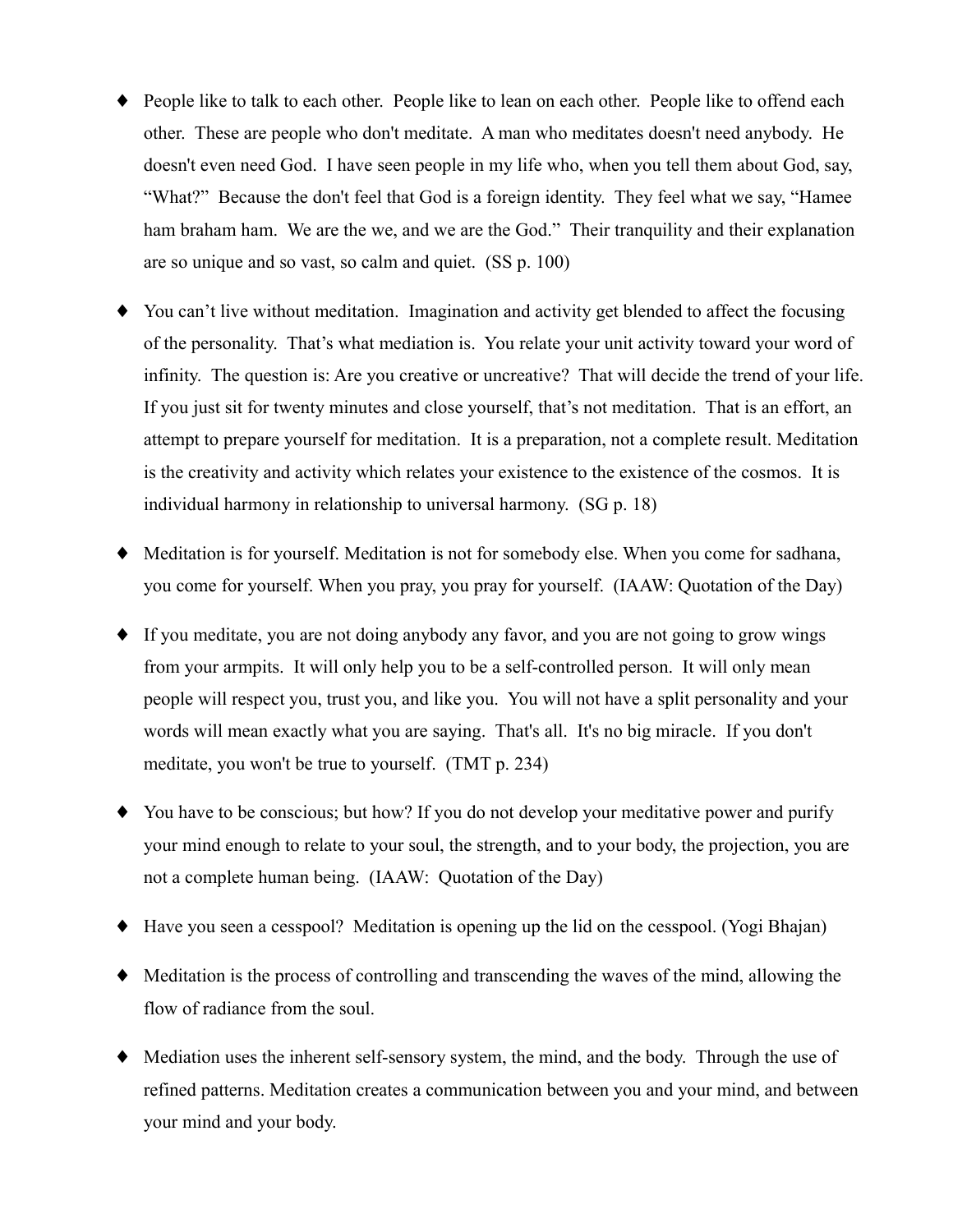- Mediations which use mantra, work on the upper palate of the mouth which controls the autonomic system and the impulsations of the old brain and limbic systems.
- $\blacklozenge$  Develops the Neutral (Meditative) Mind
- $\bullet$  Take us from a finite to an Infinite perception of reality, by connecting us to the clarity of the soul.
- Promotes a sense of well-being, inner peace, stability and calm
- $\blacklozenge$  Develops the intuition.
- Releases reactions and unconscious habits, subconscious fears and blocks and build the spontaneous and intuitive link to awareness itself.
- Encourages mastery over transforming emotion to devotion.
- Promotes clarity of mind, mental awareness and the ability to be present.
- ♦ Resolves core issues of stress-producing patterns.
- $\blacklozenge$  Develops the frontal lobe of the forehead, which controls your personality. (AT p. 126)
- Meditation is the art of breaking habits, to purify the mind and to take care of day-to-day things.  $(AT p. 127)$
- $\bullet$  Prayer is when the mind is one-pointed and man talks to Infinity. Meditation is when the mind becomes totally clean and receptive, and Infinity talks to the man. (AT p. 129)
- Meditate. Any dirt of ugliness in your mind can only be wiped out by meditation. Get rid of them. What is meditation? Calming yourself and looking toward the infinity of God. That is meditation; it is simple. (IAAW: Quotation of the Day)
- $\bullet$  Simran is the goal of meditation. It is a continuous, meditative, longingly creative feeling. It is a feeling, it is a flow. It is a touch, it is a substance. Ang Sang Wahe Guru. (God is with my every limb, every millimeter, every situation of mine.)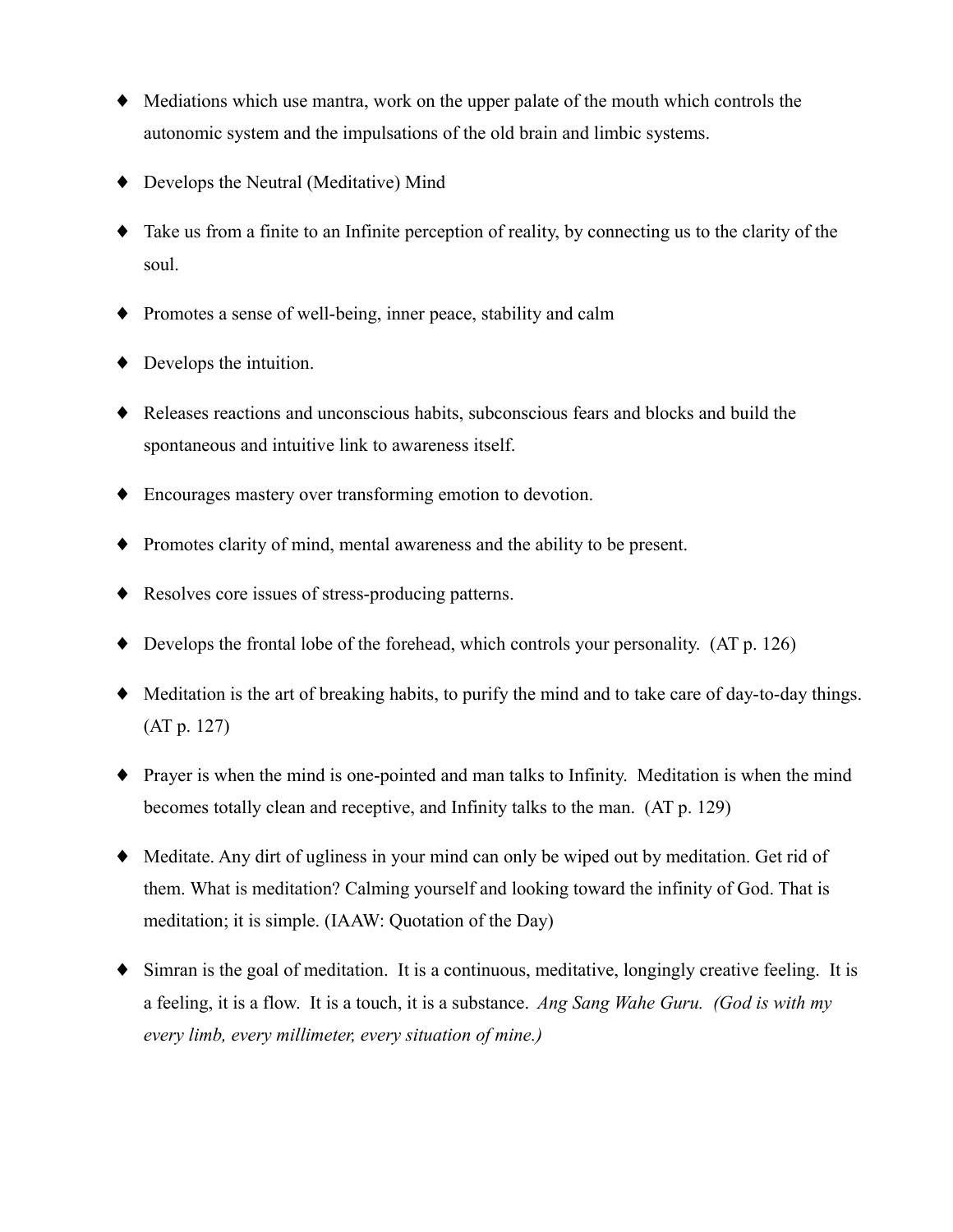- When you sit for meditation it is important that you feel balanced and stable. If you are leaning to one side or have great pain from the knees or ankles, you cannot mediate. If you do get into meditation in an off-balance posture you run the risk of misdirecting the energy and blood circulation that is stimulated by the kriva. Meditating in a chair, for example, is perfectly all fright for those krivas that allow it, but if you sit with the legs half dangling or with uneven pressure on the feet, then the blood distribution in the pelvis area will be imbalanced with respect to the two sides of the body. This in turn can offset the navel point which can lead to headaches, menstrual irregularity, digestive problems, and a host of minor pains whose causes are difficult to find. (SG p. 74)
- $\bullet$  Silent meditation is on part of a three member team: silence, sound and anahat the "unstruck" sound" of the heart

Silence awakens you to what is in the subconscious. Mantra transforms the content of the subconscious Merger through rhythm and naad takes you into anahat, which changes the structure of the consciousness itself.  $(AT p. 133)$ 

• The duration of 40 days of practice lets the mediation provoke your subconscious to release any thoughts and emotional patterns that hinder you. A good meditation will break your old patterns, put in a seed for a new pattern, and clear the subconscious. Try to meditate at the same time each day. It is helpful to keep a journal of your daily practice. (AT p. 136)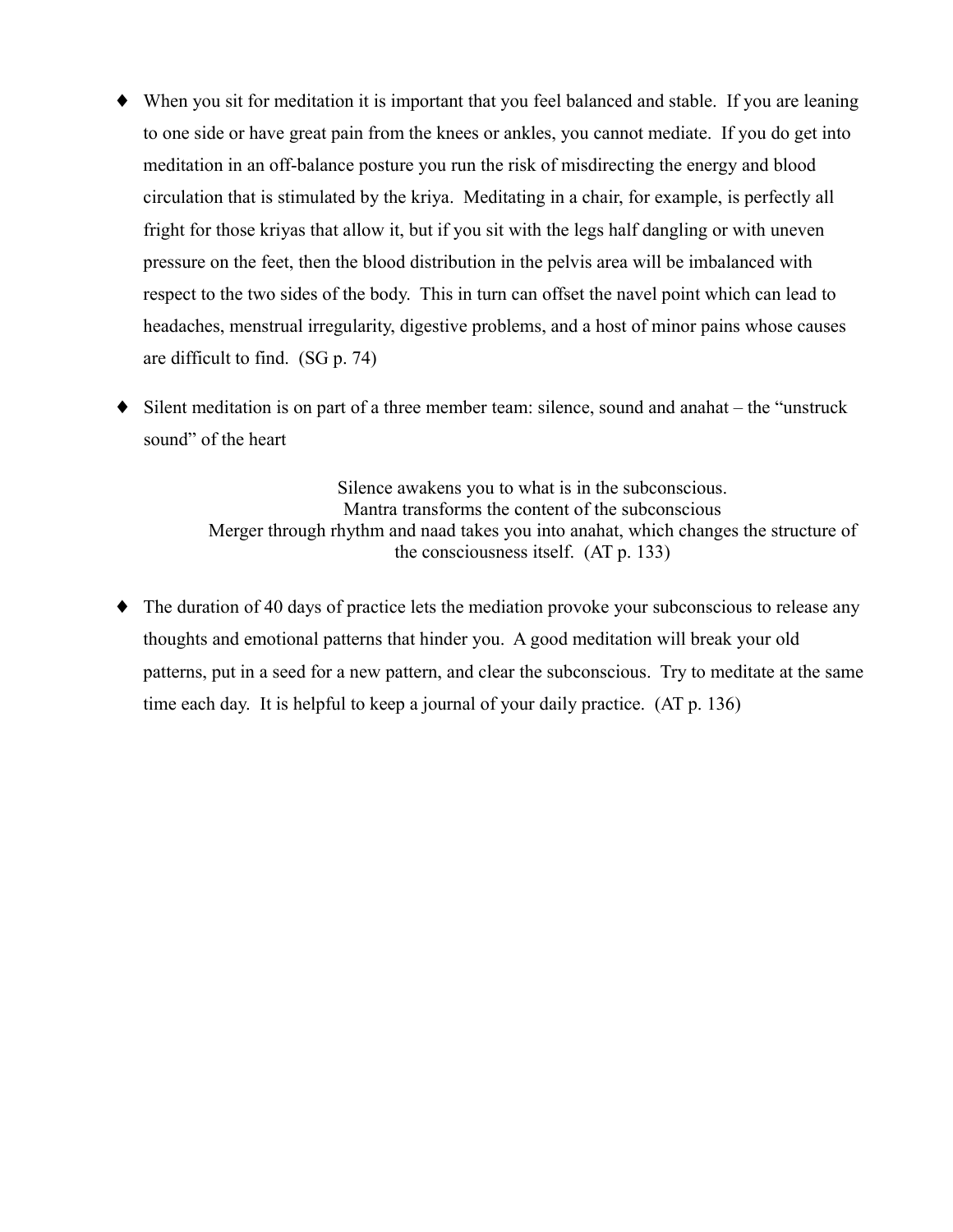# **Meditation Practice (and time)**

• A morning or evening practice of meditation and Kundalini Yoga is the only thing I know that generates time. Time is the most common complaint I hear. Where is the time to do something good for my self? Where is the time to meditate? The answer is meditation gives you time back in multiples of what you put in to it. How? We waste a tremendous amount of time by losing our focus on what is really important. Meditation hones that focus. We also make mistakes because our mind drifts and becomes unconscious with daydreams and with unintentional thoughts. Meditation clears the subconscious and helps you keep your clarity. It lets you be present to what you are doing. We also lose time because we do not see resources and opportunities that are already present. We narrow our view under stress and pressure. Meditation integrates the broad lens of the mind with the narrow focus of action. So there are many ways that time is saved as you go through your day alert, energized, and victorious. (The Mind p.  $141$ )

## **Meditative Mind**

Man jeetai jag jeet By conquering your mind, you can conquer the world. (Guru Nanak, Siri Guru Granth Sahib, page 6/28<sup>th</sup> pauree of Japii Sahib)

- $\bullet$  If we can master the use and command of the mind, we can enjoy this world and live truthfully, gracefully, and prosperously. (The Mind p. 3)
- $\bullet$  What is the meditative mind? Meditative mind is one with which you can take away the garbage of the mind and bring the flow of the radiance right away. It is a very computerized system that works on the spot. (Yogi Bhajan)
- You can only get out of your problems if you have a meditative mind; it is required that we develop that mind. (IAAW: Quotation of the day)
- Attention to our own breathing in and breathing out, without manipulating it in any way, is one of the simplest and most helpful practices in yoga for reaching a tranquil mind. (PYS p. 37)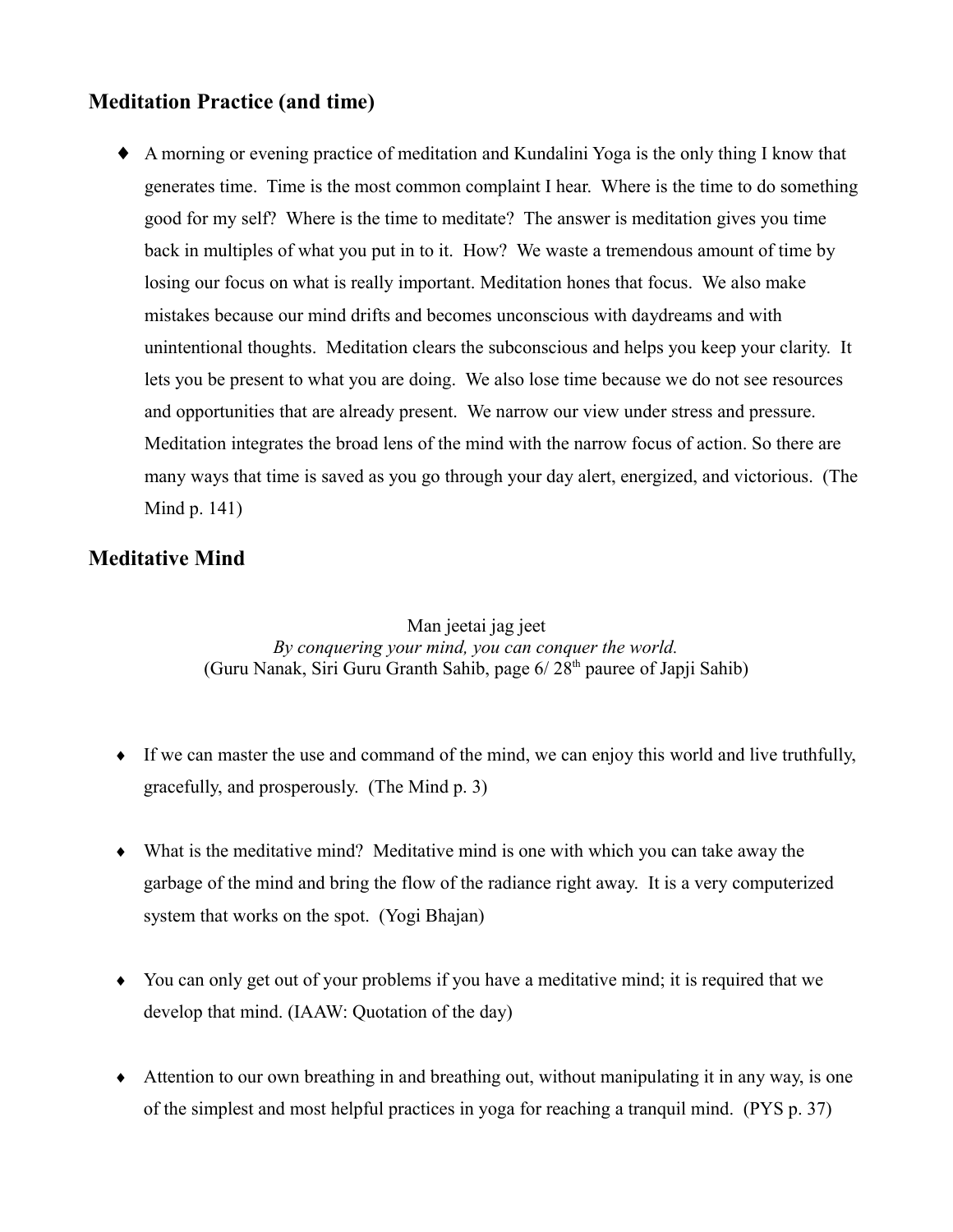- Stillness develops through practice (abhyasa) and non-identification (vairagya) (PS 1.12, p. 19)
- $\bullet$  The sages have said that when the mind is silent, without distractions, the original state of intelligence or of consciousness, far beyond the capacity of the thinking mind, is present. That intelligence is more aligned to direct perception than to thinking or reasoning. (PYS p. 7)
- All the distractions of the mind are rooted in time displaced from the present now. To be present now is not a function of time sequence. It does not refer to a moment between past and future, but refers to a quality of being, that of being present. "The Sufi is he whose thoughts keeps" pace with his foot. He is entirely present: his soul is where his body is, and his body is where his soul is, and his soul is where his foot is, and his foot is where his soul is. This is the sign of presence without absence. (PYS p. 13)
- All mental activity disturbs the Ground Silence. The point is that the mind can become an instrument of perception, of seeing, so that we could proceed from perception rather than from conception or thought or memory or imagination. (PYS p. 14)
- A clear and tranquil mind results from cultivating friendliness towards those who are happy, compassion towards those who suffer, joy towards the virtuous, and impartiality towards wrong-doers. (PYS p. 35)

# **The Mind**

 $\bullet$  The mind is your best friend and your worst enemy.

There is nothing without mind, and there is nothing with mind.

Whosoever controls the mind controls the entire psyche of the universe.

For all your troubles, your own mind is responsible. For your successes, your mind is doing it.

Mind has an essential faculty to be faster than time and space. As such, it is so dangerous that you can do things that are delusional, imaginative, and unintentional. And equally, it is so beneficial that you can create things that can be miracles.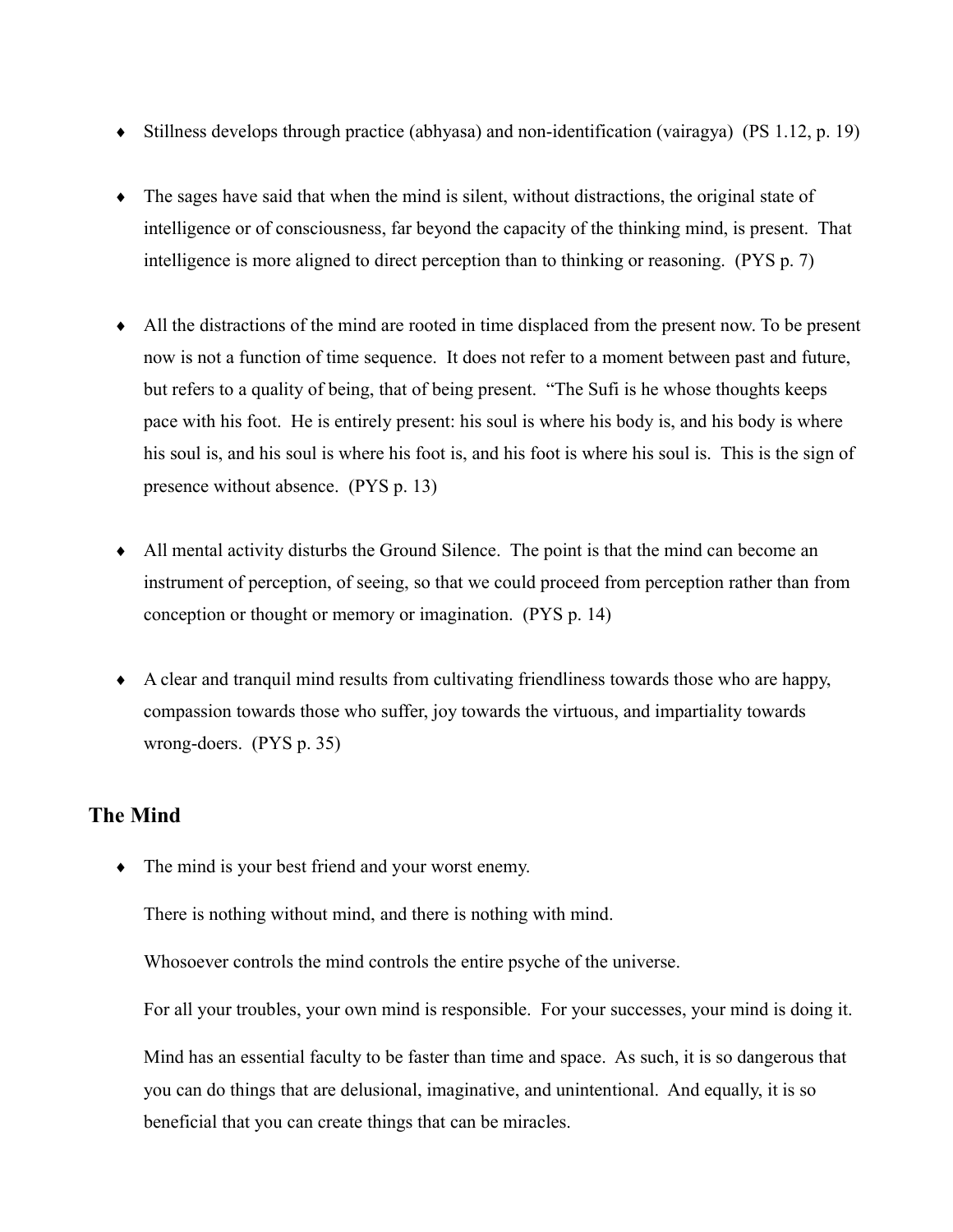The faculty of mind gives you the total facility to express the godliness in you. Mind is a faculty to understand the entire creativity of God.

Mind is given to you for you.

If there is no relationship between you and your mind, then there is no guidance between you and your mind. If there is no consolidated guidance between you and your mind, then you life will be nothing but a disaster for you, for your children, and for your generation to follow.

Mind is the faculty that can deliver the speed and power of God, and it can ruin mankind in its own web of imagination, ego, and desire. Mind is a faculty which, when applied through the ego, only ruins a human being and never lets him grow to be better than a mere animal under any circumstance. (The Mind p. 4)

There are three impersonal areas of the mind. Manas is the sensory mind; ahangkar gives us  $\blacklozenge$ identity and attachment; and buddhi perceives what is reality. These three interact with the three Functional Minds [Negative, Positive and Neutral] to give you nine Aspects. Each of the nine Aspects has a triple power on it to experience the thought. The three minds interact with the nine Aspect to give a total of 27 Controlling Projections. So, you have a total of 27 Projections per thought. Your mind churns the thought and turns it many ways. One thought and 27 spirals outward. When you master your very basic intelligence, you must know and be sensitive to those 27 Projections. The three minds together with all the Projections give you 81 Facets. 81 ways to project into action as a result of how you process each thought. (The Mind  $p. 15)$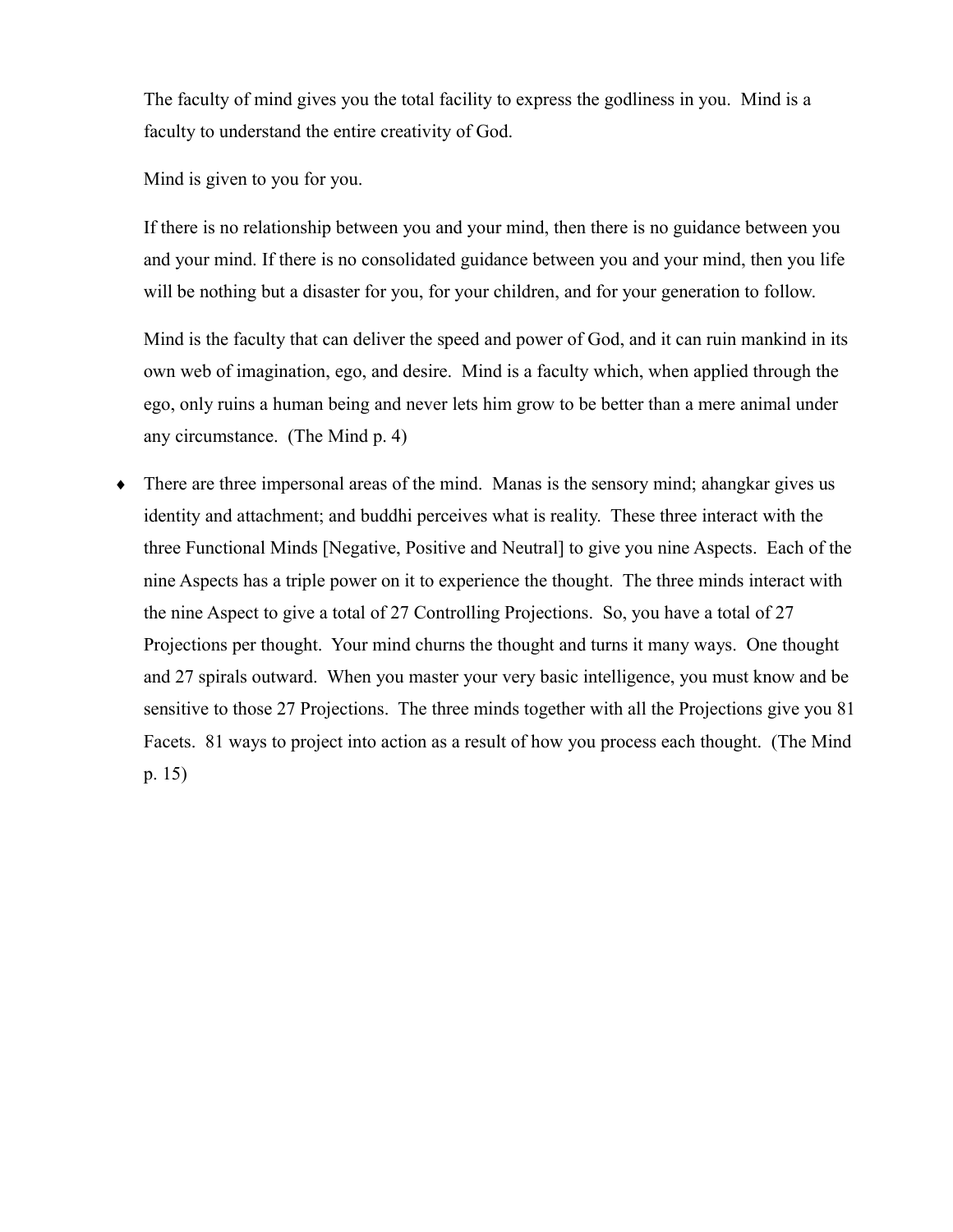# **Three (other) Minds**

• Three minds are very essential for excellence in your life: the Applied Mind, Creative Mind, and the Executive Mind. Each is unique in its particular combination of faculties and Facets. The Applied Mind seeks out the Positive Mind's solutions, but limits them to what is directly applicable to your goal. In this way it is strong, extremely simple, and achieves results quickly. It also prevents overloading that can occur if the Positive Mind spins off on its own freely. A refined Applied Mind is a great asset to accomplish much in your life. If you have converted part of your Positive Mind to the Applied Mind, then the thoughts released by the Negative Mind go to the Positive Mind.. The Negative Mind is substituted by a positive attitude, and the Applied Mind solves its problems. You cannot be depressed or blocked. Besides the Applied Mind you have a subtle and very powerful mind – the Creative Mind. It is a sweet little thing. Its source is so potent it gives you a direct intuition. It is original and unique.

With all these minds you have another – the Executive Mind. It is a Projective Mind. It moves actions and resources. A lot of people fail because they can't or won't decide things. They hesitate and lose the timing or become doubtful and lose the leadership. They will discuss things, shuffle papers, and plan. The Executive Mind decides in seconds. When you have difficult decisions, like a surgeons dealing with life and death, this mind is essential. (The Mind  $p. 81)$ 

# (Characteristics of the) Mind

Here are a few basic characteristics you should know as you prepare to reign and conquer your mind.

• First, it is largely automatic. Since the mind is fast and beyond the categories of time and space, it supports your actions with many more thoughts than you could ever act on. The result of this is that it is not you who think. Your mind thinks, not you. It floods you with thoughts, both wanted and unwanted, intended and unintended. Not all thoughts support the you which is you. You are awareness itself and not all these thoughts. You are actually carried through the soul.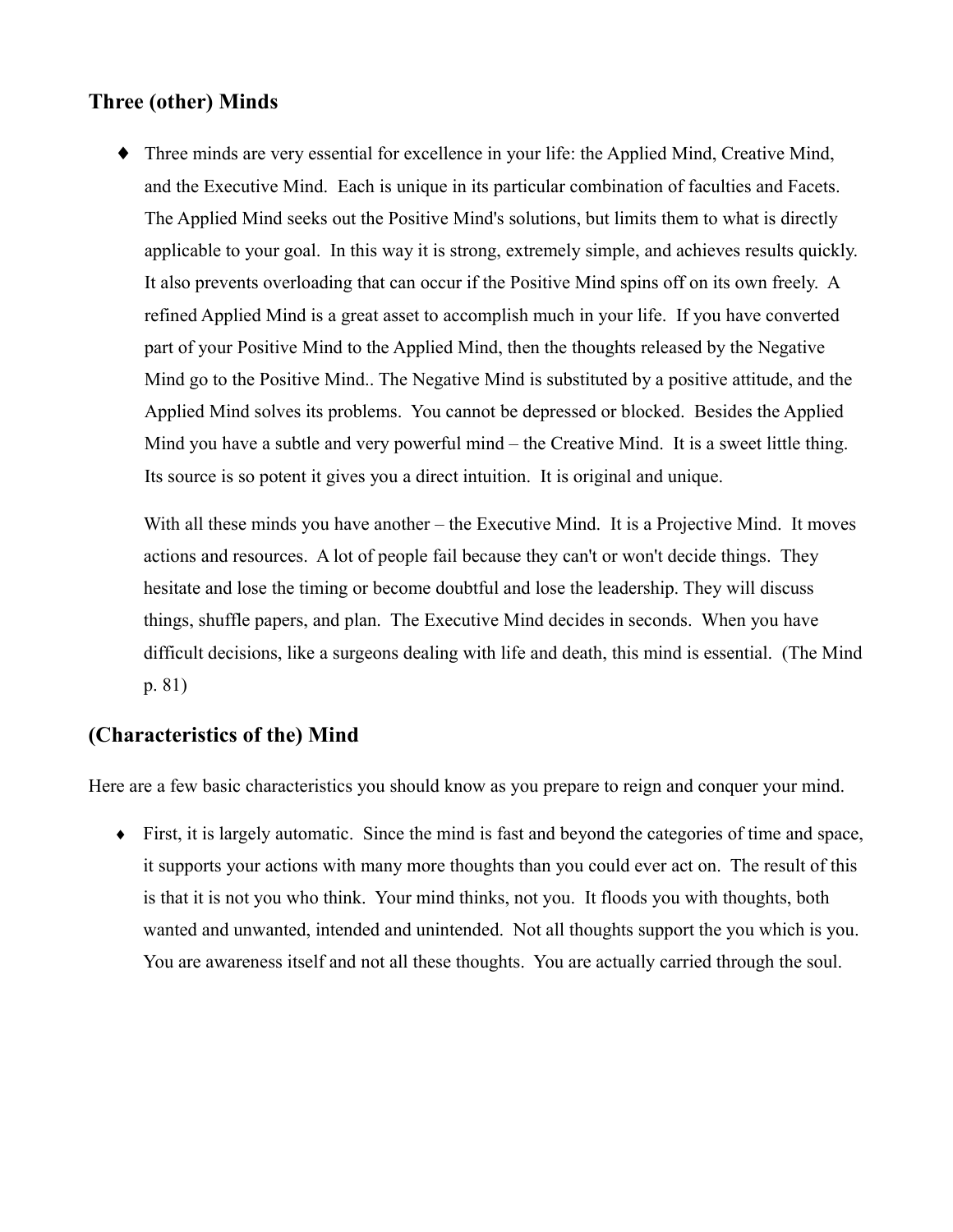- Second, the mind is ever moving. If it stops it cannot function. It is not a local phenomenon.  $\blacklozenge$ Just like in the ocean you can feel waves that were generated from a far away distance, so in the mind you have thoughts and feelings from the entire universe and every other person. The places and people you are most attuned to and attached to are what usually fill you stream of thoughts. As you become more neutral and non-attached the scope of those thoughts and feelings widens.
- Third, the mind functions best on contrasts. It seeks polarities and tends to classify things in pairs, in positive and negative, in good and bad. Consider you eyes. They constantly move with motions called saccadic motion. If this is stopped artificially with a drug, you cannot see. Your eves need the movement to provide contrasts and comparisons so your nervous system can construct you vision. It is the same with the mind. It seeks contrast and polarity. Since the mind is impersonal as well as personal, you find this search for contrast and extremes throughout nature.
- $\bullet$  Fourth, and last, the mind is just as material as the body, only it is subtler. Water exists in degrees of subtlety from vapor to liquid to ice. Just so, you can think of the mind as the vapor, the feelings as water, and the neurons and connections as ice. The mind is a structure, a process, and an energy that lets your awareness operate and manifest in this creation. You can observe it and you can change it. You can affect it with gross things like food, powerful things like breath, and subtle things like thought. It has its own flow, structure, and metabolism.
- The mind itself does not stop. That is why "a point of stillness" is one of the essential tools you  $\bullet$ need to look into the mind. This is where special techniques, like meditation, mantra, and breath control are needed. Using the mind to try and convince the mind to be still is like stopping a hurricane by blowing at it. There is too much going on. A further difficulty is that you use your mine to observe your mind. Just imagine two mirrors facing each other at a slight angle. If you put a candle in between and look into the mirror, you can see hundreds of candles, reflections upon reflections. The mind can reflect back on itself and create images within images, thoughts within thoughts.
- We need to be able to affect the mind without getting caught in an infinite self-reference. To do that, we need to understand the structure of the mind, recognize the origin of thought, and consciously determine which thoughts are consistent with our true self. (The Mind p 121)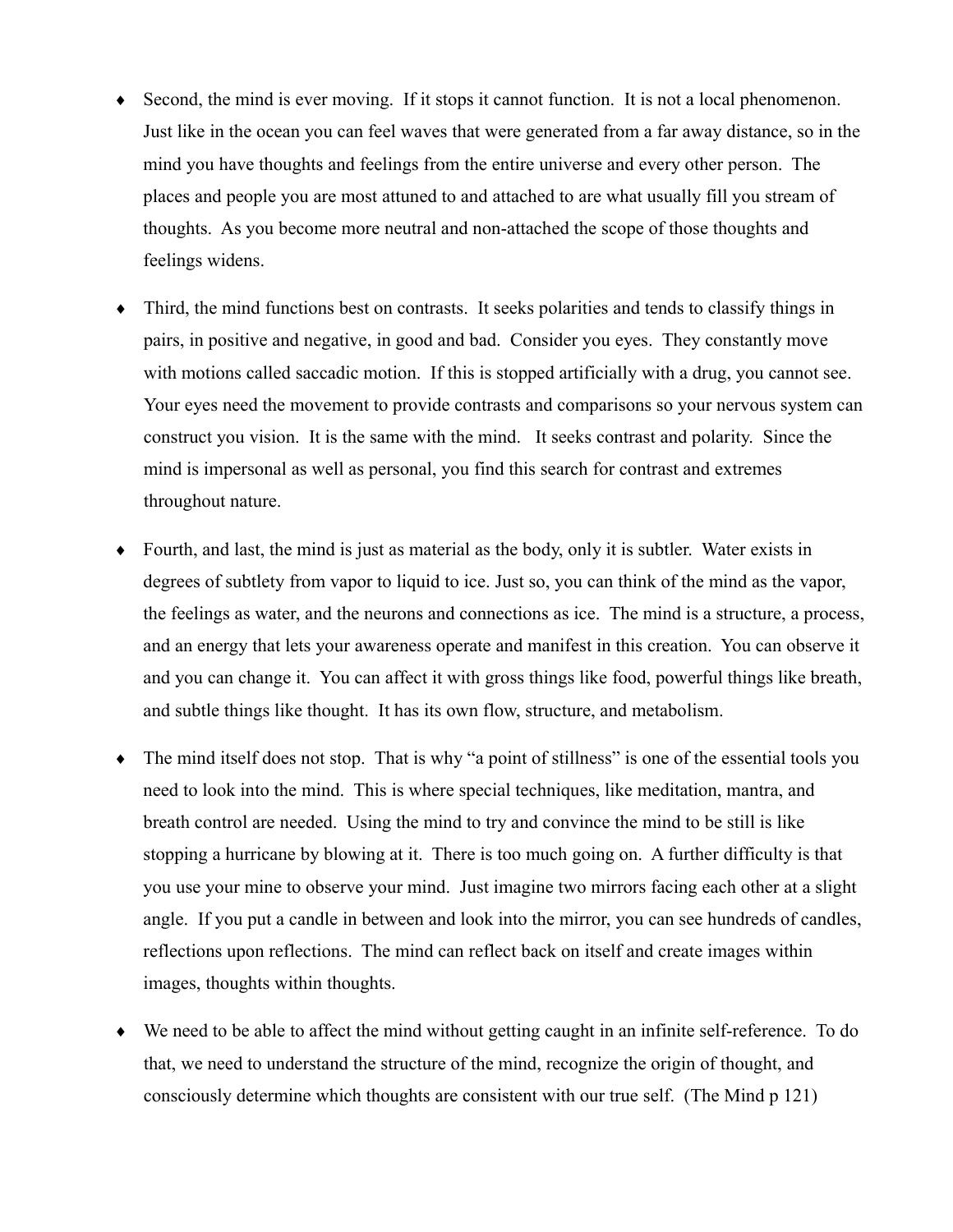## **Mistakes**

• Every mistake can be recuperated. God gave you a mind to neutralize cause and effect, which is the Positive and Negative Mind. You have to reach the Neutral Mind. One you start relating to the neutral mind, you will never find any trouble in your life. (IAAW Quotation of the Day)

# Moh

• Pride. Have pride and gratitude that God has made you human and that you are going to be saintly. (The Mind p. 35)

# **Moon Center**

 $\bullet$  Centers of emotional energy in the body; men have just one moon center on the center of the chin, which in insulated and protected by wearing beards; women cycle between 11 different moon centers during a month (SSP Glossary)

# Mudha

• The fourth of the five stages of mental refinement. Predominance of tamas assures laziness, confusion, sluggishness, ignorance, and even vice. It is a state of dull confusion or stupidity.  $(AT p. 46)$ 

## **Mudra**

• The hand is magical as well as functional...The hand expresses our moods in each minute gesture. If you look at the palm you will see that the lines form intriguing patterns. If you understand the coding, the hands become an energy map of our consciousness and health. The yogis mapped out the hand areas and their associated reflexes. Each area of the hand reflexes to a certain area of the body or brain. Each area also represents different emotions or behaviors. By curling, crossing, stretching and touching fingers to other fingers and areas of the palm, we can effectively talk to the body and mind. The hands become a keyboard for input to our mindbody computer. Each mudra ... is a technique for giving clear messages to the mind-body energy system.  $(SG p. 78)$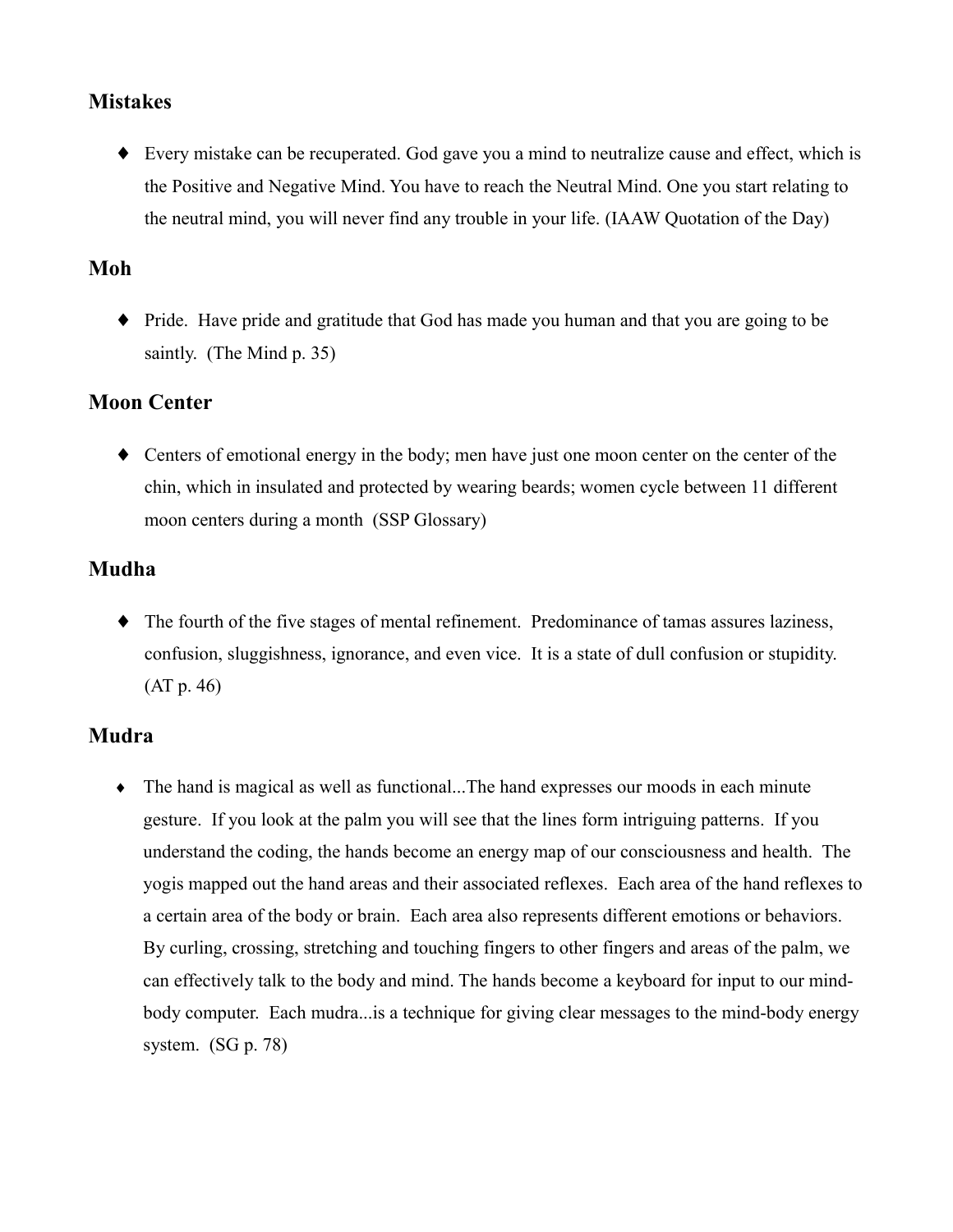• A mudra is a position of the hands that locks or seals and guides energy flow and reflexes to the brain. The hands are an energy map of our consciousness and health. The yogis mapped out the hand areas and their associated reflexes. Each area of the hand connects to a certain part of the body or brain, representing different emotions and behaviors. The hands become a keyboard for input to our mid-body energy system. Each finger relates to a planetary energy and the quality that each planet represents. The thumb relates to the persona of the individual. (AT p. 105)

#### **Mulbandh**

- $\bullet$  The Root Lock is the most commonly applied lock but also the most complex. It coordinates and combines the energy of the rectum, sex organs, and navel point. Mul is the root, base, or source. The first part of the mulbandh is to contract the anal sphincter and draw it in and up as if trying to hold back a bowel movement. Then draw up the sex organ so the urethral tract is contracted. Finally, pull in the navel point by drawing back the lower abdomen towards the spine so the rectum and sex organs are drawn up toward the navel point. This action unites the two major energy flows of the body; prana and apana. Prana is the positive, generative energy of the upper body and heart center. Apana is the downward flow of eliminating energy. Mulbandh pulls the apana up and the prana down to the navel point. This combination of energies generates the necessary psychic heat to release the kundalini energy. This lock is applied on the exhale. It can also be applied on the inhale when specified. (SG p. 86)
- $\bullet$  Moves excess lower chakra energy to the higher centers; stimulates creativity, inner security, empowerment and self-healing. (SSP Glossary)
- This literally means "root lock." It is a body lock used to balance prana and apana at the navel point. This releases reserve energy which is used to arouse the Kundalini. It is a contraction of the lower pelvis – the navel point, the sex organs and the rectum.  $(SG p. 171)$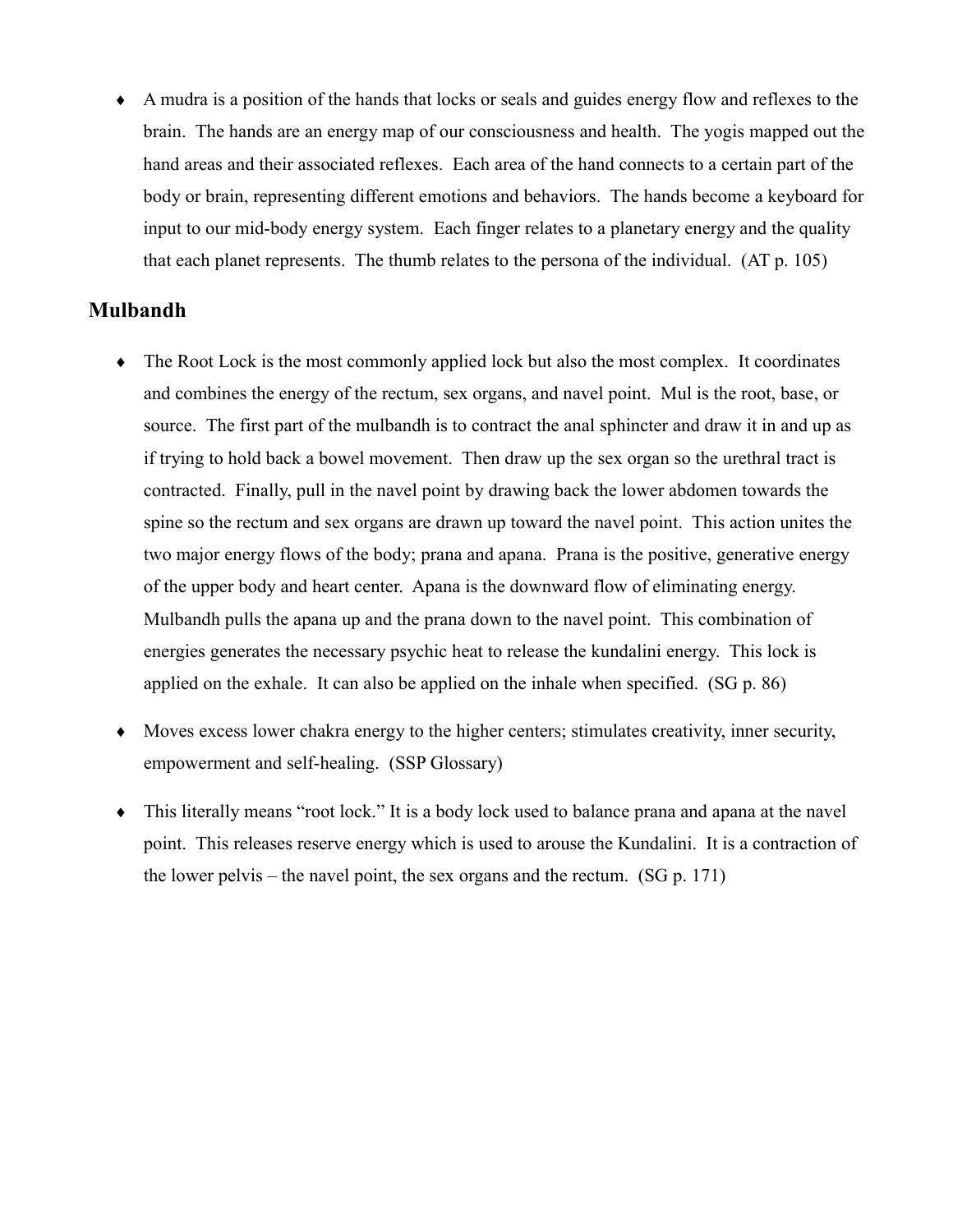# **Naad**

- The inner sound that is subtle and all-present. It is the direct expression of the Absolute. Meditated upon, it leads into a sound current that pulls the consciousness into expansion. (SG  $p. 171)$
- The essence of all sound. Naad is the vibrational harmony through which the Infinite can be experienced.  $(AT p. 66)$
- Naad is a process of harmony through which the aad, the Infinite, can be experienced. Naad is the basic sound for all languages through all times. The sound comes from one common source or sound current. It is the universal code behind language and therefore behind human communication.  $(AT p. 67)$
- $\bullet$  Exercising to the rhythm of the Guru's word is the one way to understand it. It is the one way to become the Self. It is the one way because "in the beginning was the Word, the Word was with God, and the Word was God." This Word from the Guru inspires you and it can inspire the Word in you. Plus, if the body can get into the rhythm of the naad, anything that could kill you, make you weak, make you diseased, make you poor, or make you totally naïve will leave your right then and there. (MTM p. 179)

## Naad Yoga (or Nada Yoga)

- $\blacklozenge$  The discipline of the inner sound, the primal vibration. (AT p. 35)
- The science of Naad is based on the experience of how sound vibrations affect the body, mind, and spirit through the movement of the tongue, the mouth, and changes in the chemicals in the brain.  $(AT p. 66)$
- You can feel the upper palate with the tongue and experience its different surfaces. There are two rows of meridian points on the upper palate and on the gum behind the upper teeth. The tongue stimulates those meridian points and they in turn stimulate the hypothalamus which makes the pineal gland radiate. When the pineal gland radiates, it creates an impulsation in the pituitary gland. When the pituitary gland gives impulsation, the entire glandular system secretes and a human being obtains bliss. This is the science. (FEP p. 39)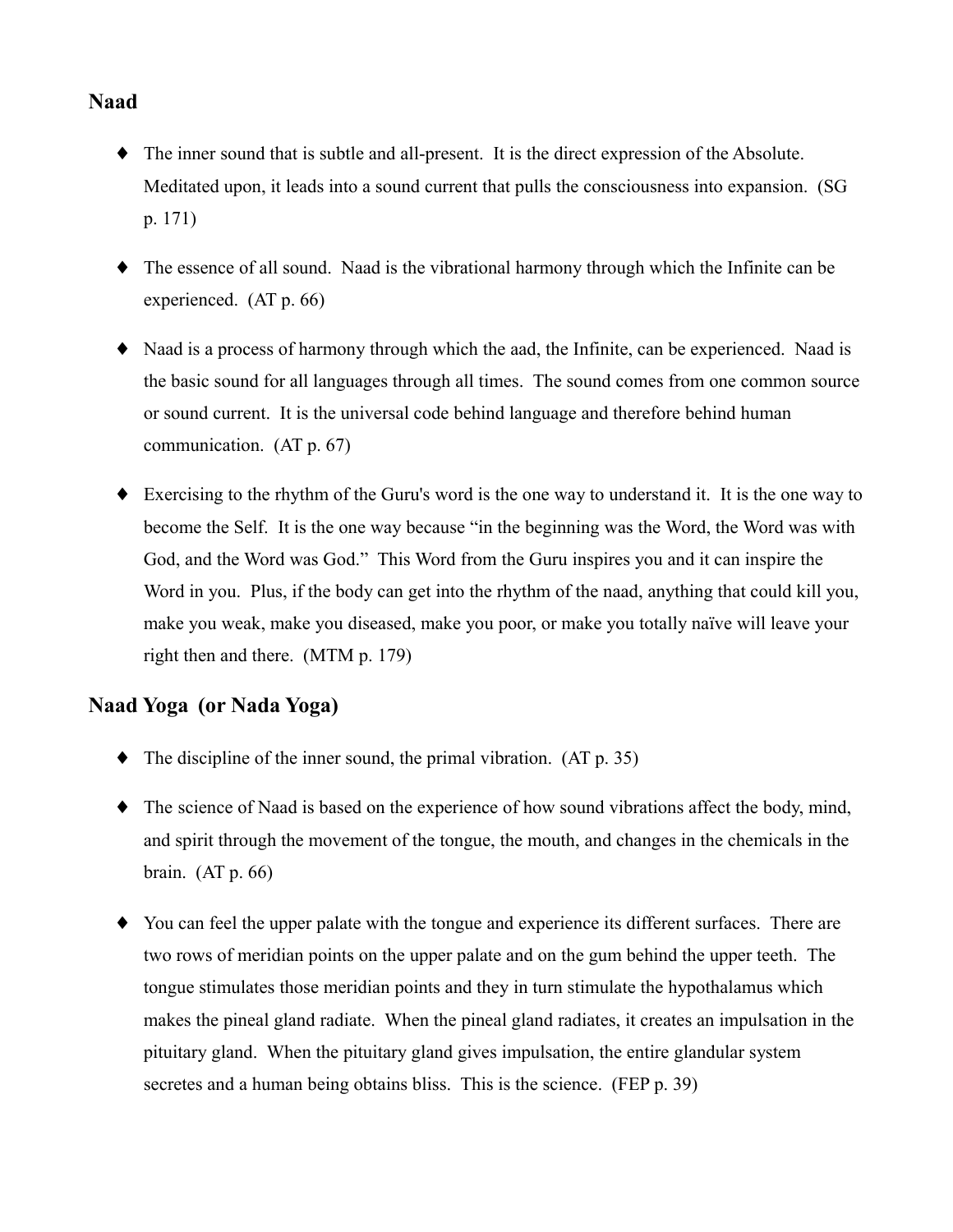$\blacklozenge$  The science of Naad Yoga is thousands of years old. It works with the movement of the tongue in the mouth, language and chemical changes in the brain. There is no system of nerve connections between the sections of the brain  $-$  no wiring. Rather there is a neurotransmission fluid. Different chemicals liquids are secreted from different parts of the brain. Messages are transmitted from each part of the brain through the fluids, which are called naad namodam rasaa. Naad refers to communicating harmony, namodam means addressing; and rasaa means juice.

We can alter consciousness by changing the chemical composition of the brain fluids. The state of mind, personality and power to project form our authentic self is tied in with the use of our words.  $(AT p. 67)$ 

 $\bullet$  The art and science of using sound to imprint and awaken the mind is called Naad Yoga...We must tame the mind and make it our servant and friend. There is no better way than through the power of the word, the naad of the shabd and the projection of the consciousness. (The Mind p. 66)

#### **Naam**

- Vibrational identity. "What we vibrate, we become."  $(AT p. 66)$
- The manifested identity of the essence. The word derives from Naa-ay-ma, which means "that which is not, now is born." A Naam gives identity, form and expression to that which was only essence or subtle before. It is also referred to as the Word. (SG p. 171)

# **Naam Simran**

 $\bullet$  This refers to the state and act of deep meditation by dwelling and merging into the names of the Infinite, of God.  $(SG p. 171)$ 

## **Navel Point**

• The navel point is a center of energy transformation in the body. This center is etheric. It is located a few inches below the navel and in front of the lower spine. This center is a vital nexus. It encloses within itself the starting point of the 72,000 nadis, including, of course, the 72 vital nadis.  $(AT p. 174)$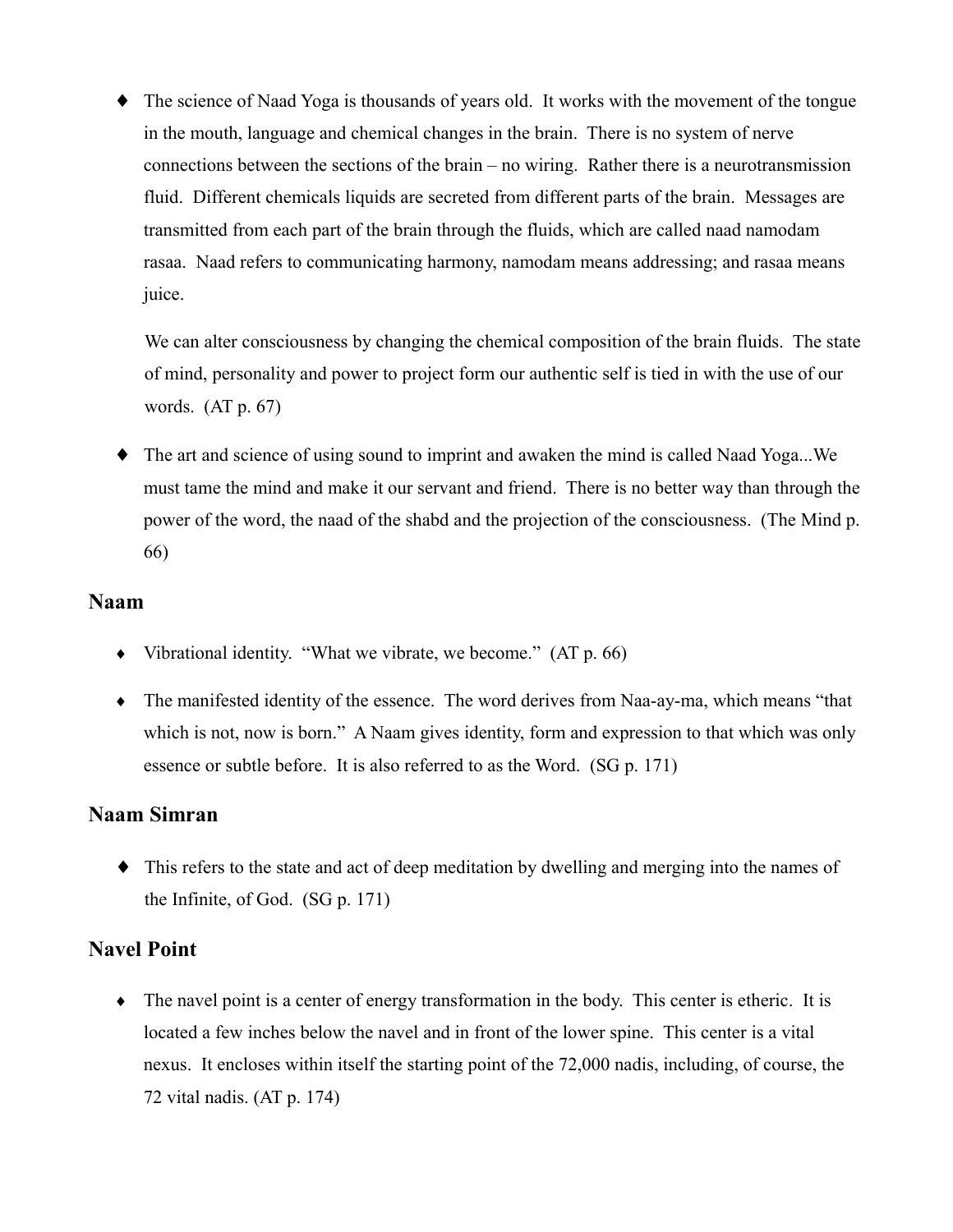• The sensitive area of the body near the umbilicus that accumulates and stores life force. It is the reserve energy from this area that initiates the flow of the Kundalini energy from the base of the spine. If the navel area is strong, your vital force and health are also strong. (SG p. 171)

## **Nabhi**

• Nabhi refers to the sound formed at the navel. What we speak at the navel is most powerful.  $(SG p. 80)$ 

#### **Neck Lock** (Jalandhar Bandh)

 $\bullet$  Jalandhar bandh is not about bringing the head down; it's about bringing the chest up. It is a matter of increasing mobility in the upper back. The beauty of jalandhar bandh is that it opens the energy of the medulla oblongata in the brain stem. This releases the occipital pump that moves the spinal fluid effectively and creates a focus in the central channel of the spine. Thus the energy to the pineal and pituitary opens. When the pituitary flips over, the cup of nectar drains back down to the heart. This is the goal of yoga. You have to awaken your heart to have to capacity to open that flow. (AT p. 329)

# **Negative Mind**

- $\bullet$  The negative (or protective) mind is given for survival. It is reactive, protective and searches for potential danger. It is sensitive to pain and it shields you from the forces that may disrupt or destroy.  $(AT p. 122)$
- One of the three Functional Minds. It is the fastest and acts to defend you. It asks, "How can this harm me? How can this limit or stop me?" It is also the power to just say no stop something or reject a direction of action. (SG p. 171)
- The Negative Mind is the fastest. It is the first to react to any thought or feeling. It is the mode of mind developed to help you survive. It is very automatic. It is based in the reflex to survive. It asks, "How will this harm me? What is wrong? How do I protect my self? What will the loss be?" (The Mind  $128$ )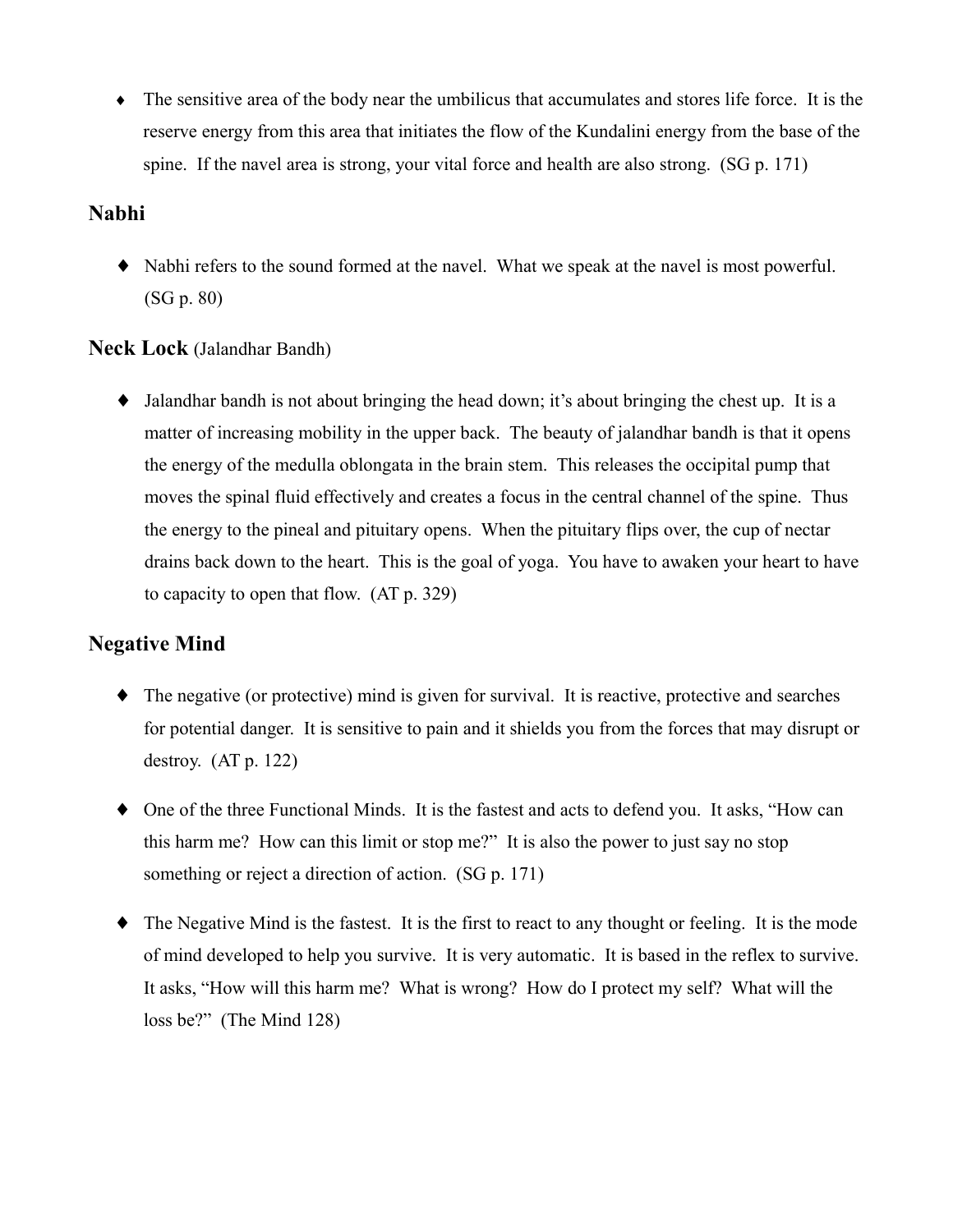$\bullet$  The job of your negative mind is to calculate risk and protect you. If your negative mind is out of balance you cannot think about yourself or protect yourself through your intelligence. The negative mind must think negatively about anything you know, hear and see. Whenever a thought comes to you or whenever someone speaks to you, your negative mind's role is to say:

#### Wait a minute. What is this person saying? Why? Am I reading it right?

The negative mind negates everything that comes to you no matter how positive it may be; it happens automatically. It starts surveying the situation and tells you what is negative in it. Even if a proposal is very much in your favor your negative mind will tell you:

#### You don't have the time and energy to carry out the job. It's not worth it.

If you are not in touch with your negative mind and you mis-understand its role, this barrage of negative thoughts can make you fearful and cause unnecessary doubt – the worst enemy of the human. When you have doubt in your mind, your subtle body is not relating to your soul. The healing process is about unifying the subtle body and soul bodies, which leaves no room for doubt. (WOH  $p. 51$ )

Your negative mind helps you give form to the creativity of your soul body by giving you the gifts of containment, form and discernment. It also instills in you a longing to belong, which in its highest expression drives you to connect very deeply with your own God self. If your negative mind is underdeveloped, your longing to belong can cause you to get into inappropriate, self-destructive relationships because you are overly influenced by others; you aren't contained enough in your own center.

The second body gives you a lot of "negative" information about whatever comes up in your life so that you can provide for every contingency in order to protect yourself. A strong second body serves you by giving you foresight and helping you to create contingency plans. It gives you the patience to be obedient to your own inner guidance.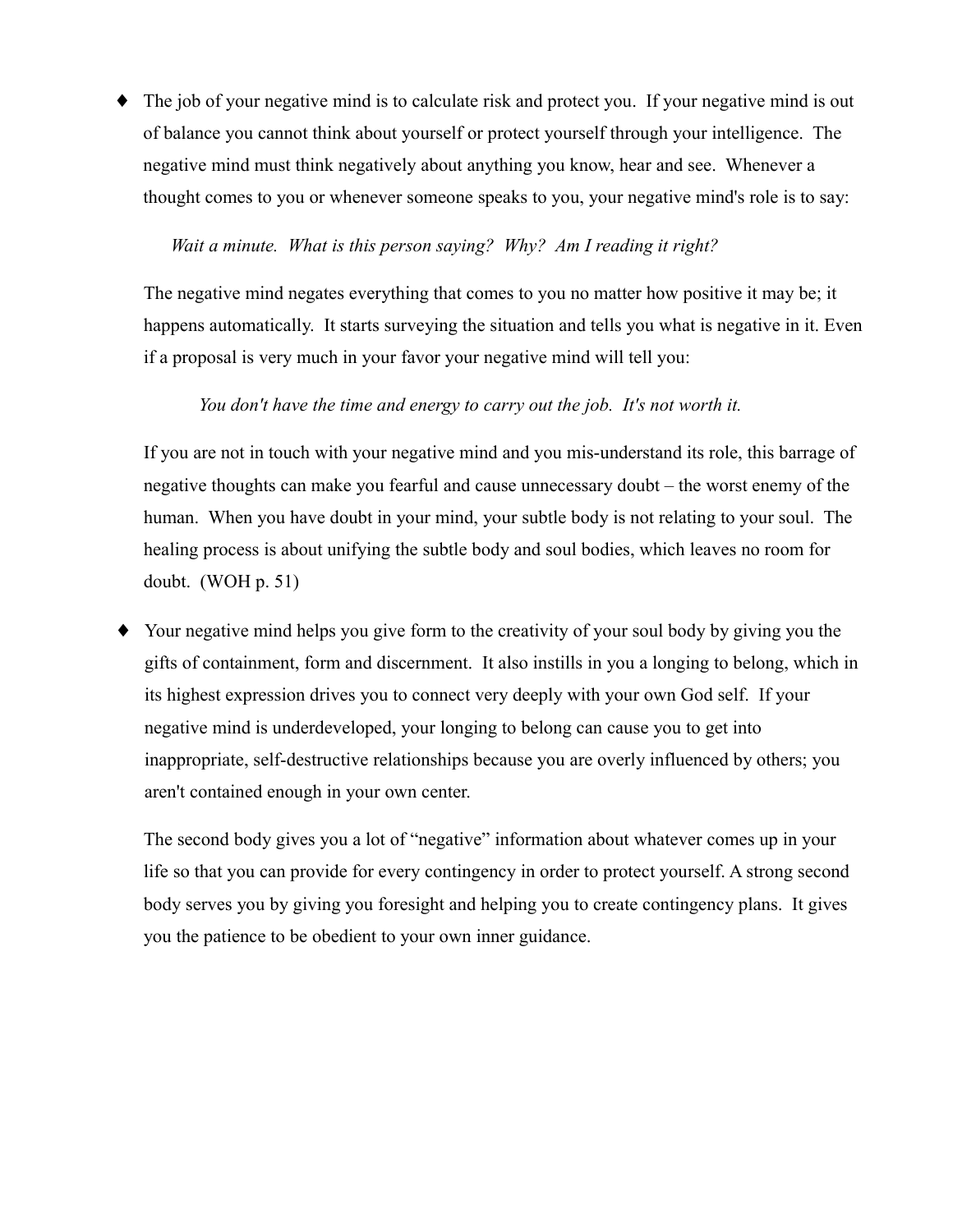# **Neutral Mind**

- The Neutral Mind listens to the intellectual input from both the Negative Mind and the Positive Mind and then leads you to the best decision, using unbiased intuitive knowledge. Whenever you want to reach outside of yourself, reach out with your Neutral Mind. It is a most graceful, wonderful secret of success. (FEP p. 184)
- The neutral (or Meditative) mind is the mind that judges and assesses without attachment in ٠ relation to your own purpose and reality. The Neutral Mind observes the actions of both the Negative and Positive mind and judges both in relationship to your higher self. Each thought is filtered through the Negative, the Positive and the Neutral minds. (AT p. 122)
- The most refined and often the least developed of the three Functional Minds. It judges and assesses. It witnesses and gives you clarity. It holds the power of intuition and the ability to see your purpose and destiny. It is the gateway for awareness. (SG p. 171)
- Your meditative mind is the Neutral Mind, which runs your destiny. Actually there are three ways to conduct your destiny. First is through the law of karma: action and reaction. Second, you can be a freeloader, tune-into the magnetic field of the Earth and just float; third, your life can be run by that magnetic, attractive, very positive creative, meditative Neutral Mind. That way you can do very well. (MTM p. 102)
- The Neutral Mind assesses everything. It is non-attached and never reacts. The Neutral Mind ٠ observes the actions of both the Negative and positive Minds, and then judges both in relationship to your higher self. It takes in all the positive and negative factors and weighs them against your real purpose in the light of your higher self. It asks, "Is this real? Does this support my goal or purpose? What is my mission and vision? Is this meaningful? What is the implication, consequences, and intention? " (The Mind p. 128)
- $\bullet$  The job of the neutral mind is to guide you and tell you what you should do. You *must* know the positive of the negative and the neutral of the positive and negative, so you can compute and act right.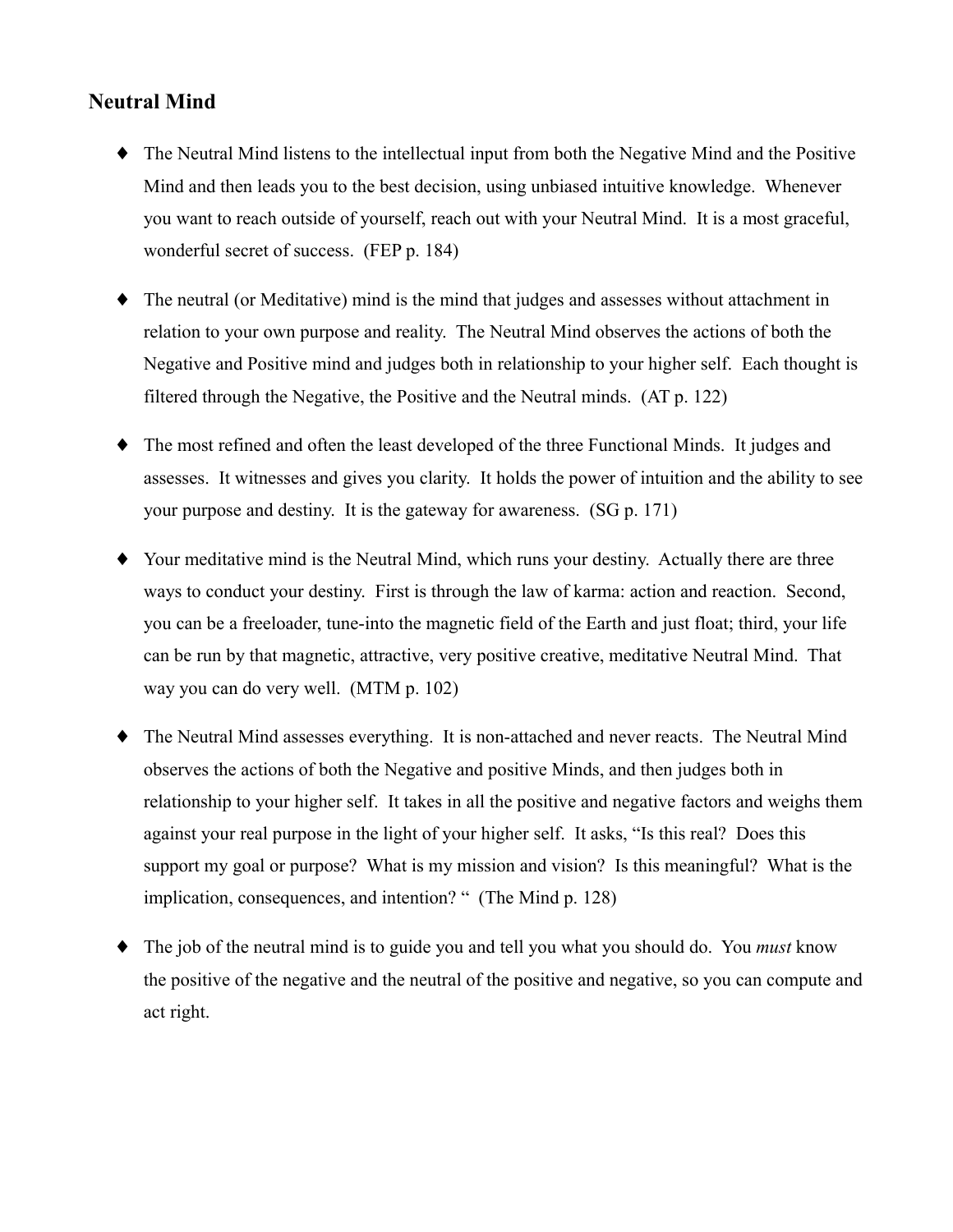The neutral mind evaluates risk and benefit; it was given so we can know how things relate to time and space. Every thought which is realized goes from the negative mind to the positive mind, and it must go to the neutral mind to give you a comprehensive answer of time, space, your environment and you. If you have a comprehensive mind you are never wrong; otherwise you'll never be right.

Without the neutral mind you cannot be consistently constant and know who your are. Instead you'll think:

I have to compete. If I don't do better than everyone else, I will not get the promotion.

This is not neutral. The principle of the neutral mind is dutiful:

I will not let myself down; I will not let anyone else down. I will create a win-win situation.

If your neutral mind can preserve on leading thought and you do not condemn yourself, whatever you need shall be provided. (WOH p. 53)

• Your neutral mind rules and integrates all parts of you. It evaluates the input of your negative and positive minds (and also the rest of your bodies) and gives you guidance within nine seconds. It helps you access your soul and look with compassion on the whole play of life, which allows you to serve others from a place of great elevation. Your neutral mind can see the big picture and how all parts of your life have been necessary and perfect, because they have lead you to right where you are now.

If your neutral mind is weak you may have a hard time making decisions. You'll have the habit of feeling victimized by life because you don't know how to integrate your experiences and find meaning in them. You may have a hard time seeing beyond the polarities of life on earth and tuning into the great cosmic scheme of things. (Numerology p. 14)

## **Nirgun Mantra**

 $\blacklozenge$  A nirgun mantra is one which has no finite components and vibrates only to Infinity. (SG p. 84)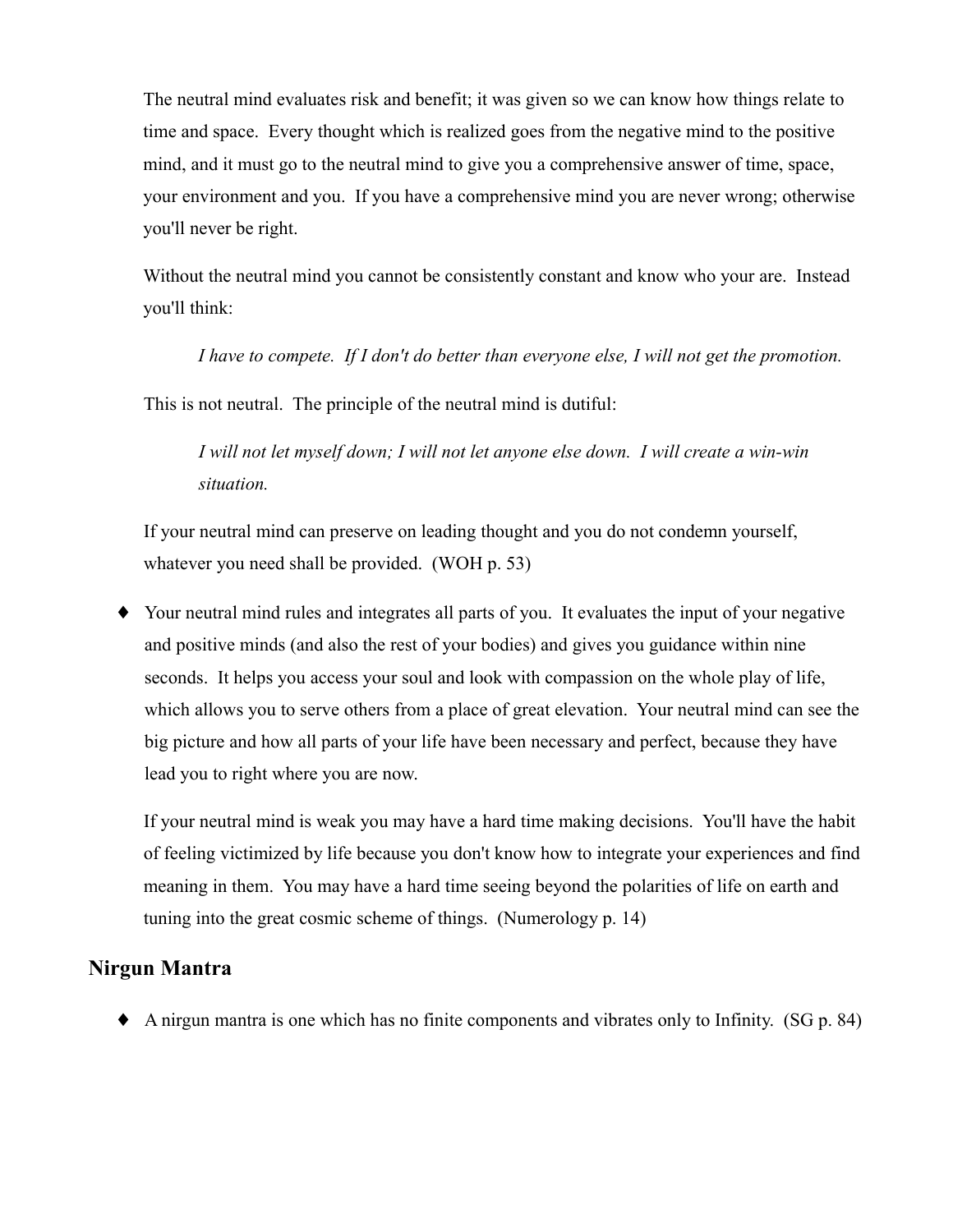# **Nirodha**

• The first stage of the five stages of mental refinement. Sattva is fully expressed. Total calm. The transcendent perception of the soul, consciousness or Purusha is now possible. It is "wellcontrolled," can distinguish false from Real, and see the nature of the Self-reflected throughout the mirror of Prakirti.  $(AT p. 46)$ 

## Nirodha parinama

 $\blacklozenge$  Nirodha parinama, transformation towards silence, is the transformation of the mind in which the attention moves from the rise and fall of the external impressions to the silence which pervades when the mind is settled. The flow of silence becomes constant from the internal impressions of this quiet. (Patanjali sutras  $3.9 \& 3.10$ , PYS p. 121)

#### Nishkarma Kama

 $\blacklozenge$  The web of desires without purposive action. The opposite of nishkama karma (selfless action).  $(PYS p. 14)$ 

#### **Nivamas**

- $\bullet$  *Shaucha (purity)*. Evenness of mind, thought, speech. Purity of body.
- Santosha (contentment). Gratitude, acceptance, calmness with success or failure.
- $\bullet$  *Tapas (purification, zeal).* Determination, willingness for practices.
- $\bullet$  *Svadhyaya (study)*. Reflection, meditation, expanding knowledge.
- Ishvara pranidhana (devotion, surrender). Faith, dedication.

#### **Nostrils**

• The right nostril controls our energy level and the left controls our emotions. Consequently, if we are tired, breathing long and deep through the right nostril will give us added energy. Breathing through the left nostril can calm us down when we are upset and emotional, angry, frightened or just generally disturbed. (FEP p. 30)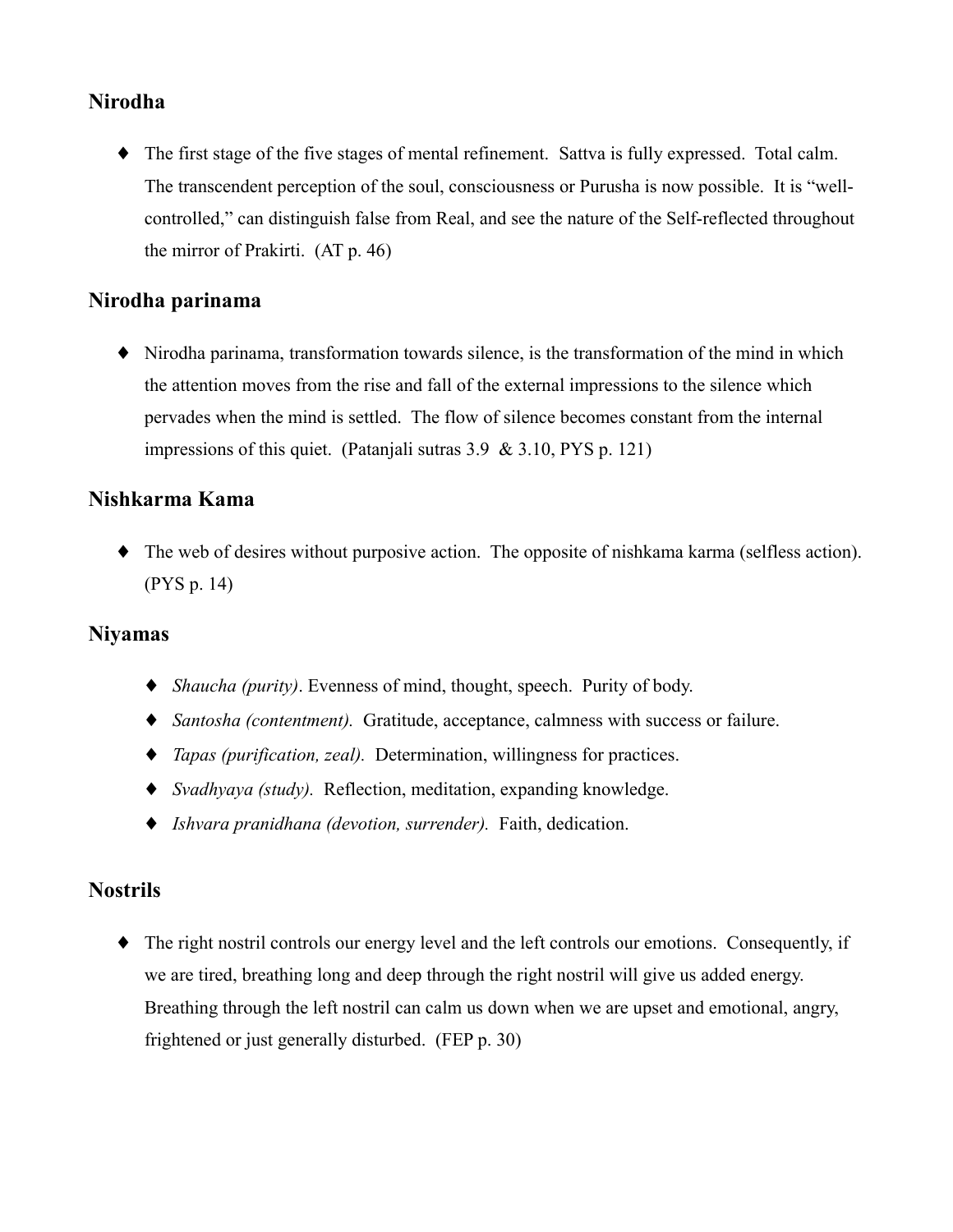# Obedience

• There is a power system on this planet called master power. Do you know what master power is? Master power is once you obey, or have the capacity of obedience, you shall then have the capacity of command. (IAAW: Quotation of the Day)

# **One-pointed Mind**

A relaxed mind is a creative mind, and a creative mind is a relaxed mind; and only a relaxed mind can become a one-pointed mind; and a one-pointed mind is the most wonderful mind. It is most powerful; it can do anything. Purity of mind is a necessity for man to have supreme, spiritual power. (TMT p. 138)

# Ong

 $\bullet$  Ong is the vibration of the universal creative consciousness in relationship to the manifest or physical creation. Many other yoga schools chant Om which is the same vibration, but not in relationship to the manifest. In other words, chanting Om elevates your consciousness but takes you away from the earth. Chanting Ong on the other hand brings this same infinite consciousness down to the earth. (Mantras of the Master)

# **Original Sin**

• For three thousand years you have been told you are born in, and that Eve and Adam did something, you know which we do, but these days we don't talk about. Birds do it, bees do it, they did it. They ate that apple. That was juicy stuff which made him horny, and she seduced him. Now what is wrong with that? We seduce every day. So our ancestors seduced each other, and for that they were thrown out of the boredom of Eden. That was a totally boring place. All that was there was an apple tree and a snake? Now who wants that? It was a bad neighborhood. So they were thrown out to the Earth. (TMT p. 139)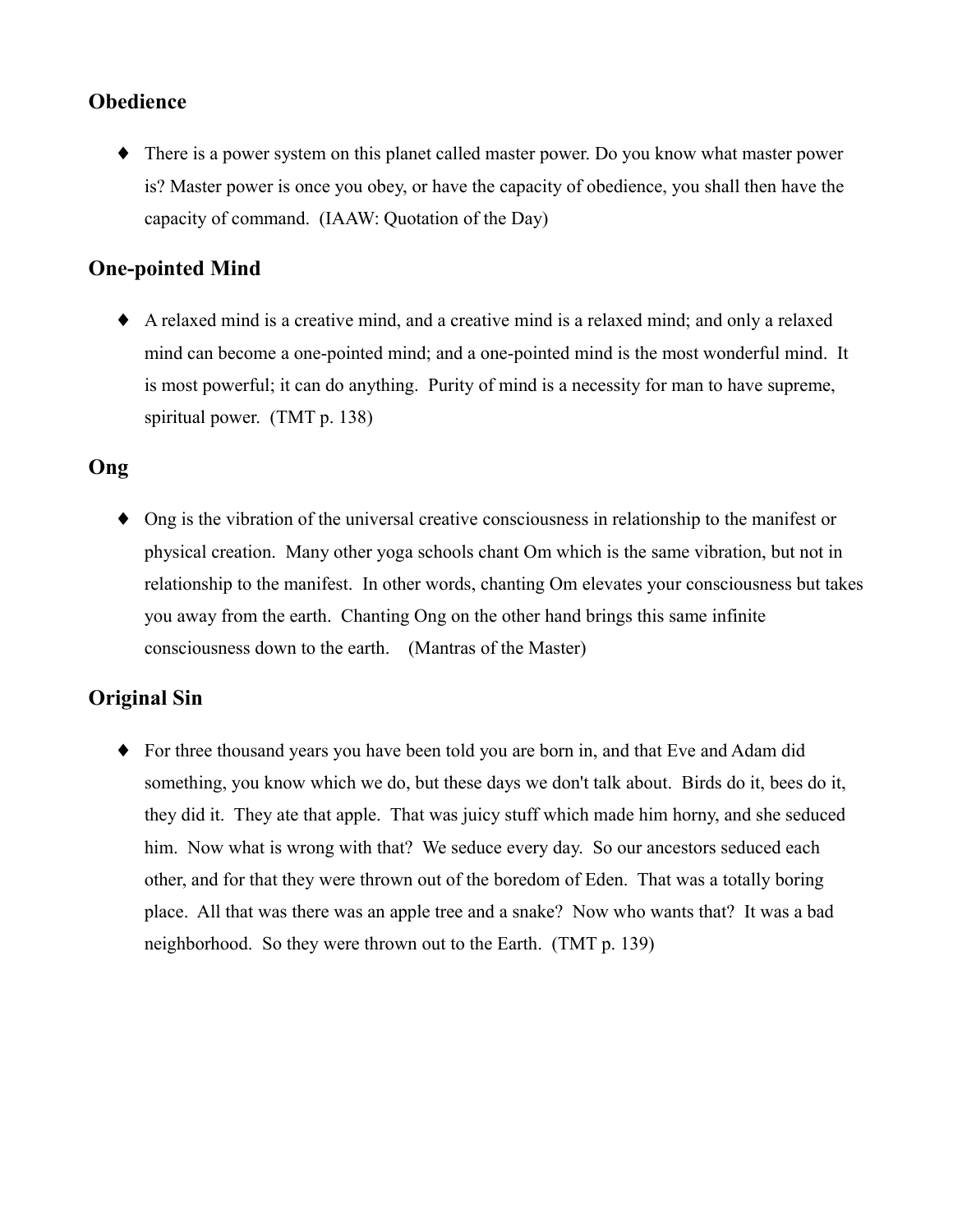# Pain

• Pain and calamity are challenges that give us strength within us and within our prayers. When you are in pain, your prayers become very strong. (The Mind p. 23)

## Past

- Actually, there is no such thing as "my past." That past is only the experience you have in your subconscious mind. You become attached to it, and this prevents you from moving forward in your life. In Kundalini Yoga, we fry this subconscious mind; we make toast out of it and eat it. We have a technical know-how to approach this subconscious mind. If you do not clean it out, it sits behind your conscious mind and does mischief. It sits in the back and can spoil the image of human life by repeating experiences which are already in the past, but which are recorded in that subconscious mind. The subconscious mind must be taken care of and trained with Kundalini Yoga to be an aid in life. (AT p. 19)
- Learn one thing today: Let the past go. Let it go at any cost. Those who do not forget the past,  $\bullet$ but remember the past and make it their security will find it very difficult to have a good future. (IAAW Quotation of the Day)

# **Pataniali's Eight Limbs of Yoga Practice**

- $\bullet$  By practicing the limbs of yoga, impurity is destroyed and the radiance of jnana leads to vive ka. (Patanjali sutra 2.28, PYS p. 83)
- $\bullet$  The eight limbs of yoga are: yama (self-restraint), niyama (right observance), asana (right alignment or posture), pranayama (regulation of breath), pratyahara (withdrawal of the senses), dharana (concentration), dhyana (meditation), and samadhi (free attention). (Patanjali sutra 2.29, PYS p. 83)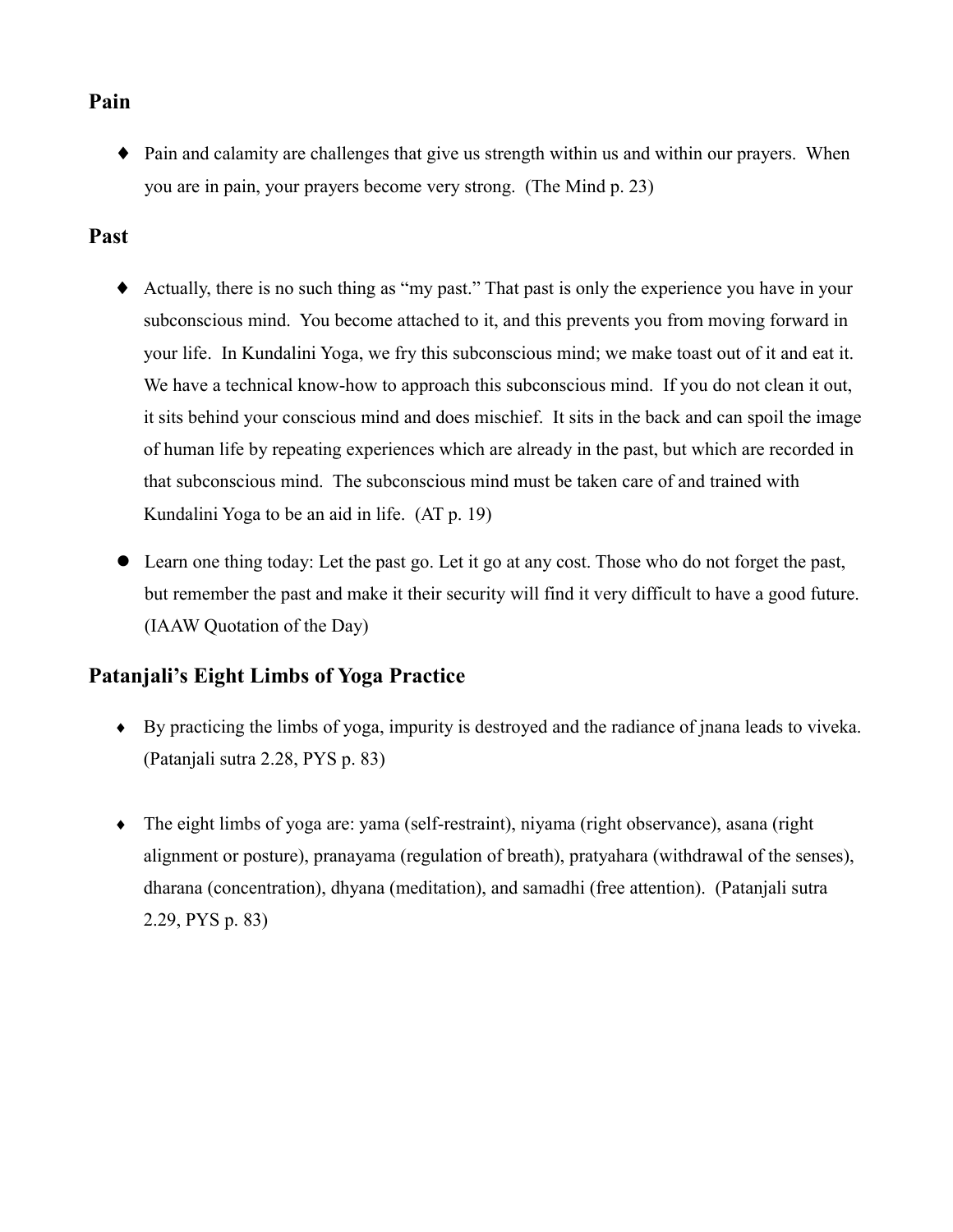## Patantar

• In old Vedic language the Infinity of your projection is called patantar. Patantar is when this trinity of body, mind, and soul all project towards Infinity. Pa means the total sum of tantar. Tantar means length and breadth. It is a two word sound – pa-tantar. Together the sounds make the word patantar which means our total projection towards Infinity. We use this concept when we say about a very wise person Baraa patantar hai. It means that person's projection is great. It is within the reach of Infinity, and Infinity is within the reach of his projection. (The Mind p. 77)

# **Patience**

• Patience pays. Be patient with every impatience, and you will win. The best way to deal with nonsense, obnoxiousness and neurosis is to be patient and have a sense of humor. It works. (IAAW: Quotation of the Day)

# **Pavan Guru**

• Literally the "breath of the guru." It is the transformative wisdom that is embedded in the patterns of breath, especially those patterns generated in the expression of naad in sound or mantra. (SG p. 171)

# **Physical Body**

- The Physical Body was given to you so you could participate fully in life on this planet. It is a temple for God to live in while He sees through your eves and hears through your ears. You were given the physical body so God could experience and enjoy (!) His creation. The physical is a balance point between heaven and earth. The key to perfecting the Physical Body is balance: balance in diet; balance in exercise; balance in work, in play, and rest. It always makes sense to avoid extremes. Don't be lazy and don't be fanatic. (FEP p. 184)
- If the body does not flow with the soul and the soul cannot command the body, the human life is lost. It has no purpose. The relationship between the human body and the soul is like the relationship of a lover and a beloved. ...The soul is in every part of life as the beloved is in every part of the lover. (IAAW: Quotation of the Mind)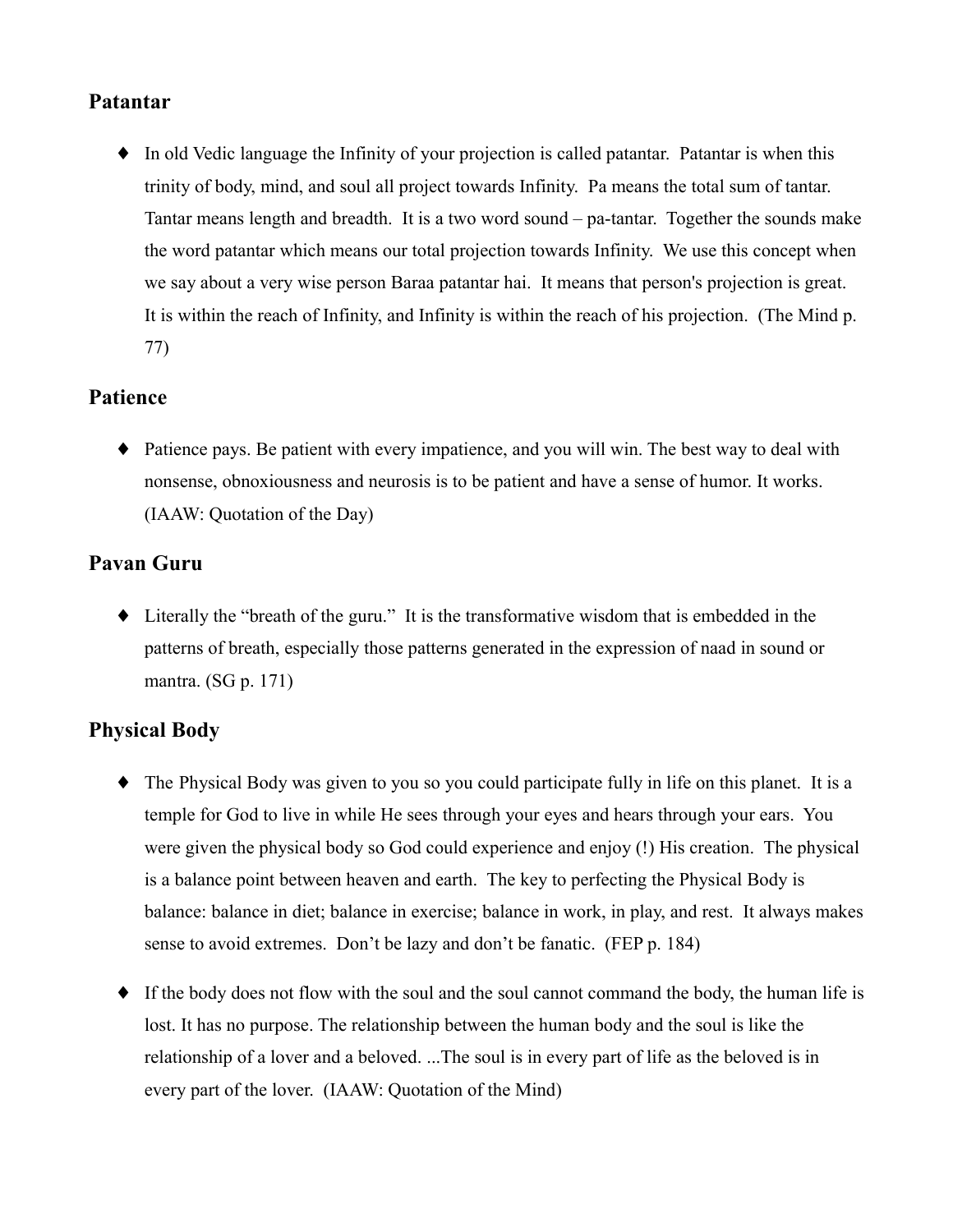• The physical body has the capacity to correlate your activities so you can come through; it was given to share feelings and emotions. We can see the physical body. We can identify with the five senses of sight, sound, taste, touch and smell. These senses plus the sensations of pain and pleasure are the primary ways in which the physical body communicates to us.

The physical body cannot work for you if you do not discipline it. You cannot put anything in your body which over or under stimulates you. Eat only what can be eliminated in twenty-four hours.

You need to exercise and seat forty-five minutes to an hour a day to regulate the chakras and stimulate the glands, the guardians of your health.

One hour of mental exercise, meditation, is also required. In meditation you become calm and open yourself to the vastness of infinity. By consciously concentrating on your breath of life you regulate and rejuvenate your body. You must not start your day without taking care of your mind.

Just being physically beautiful is not enough. You have to match your physical beauty with your mental beauty. You can put on makeup, but you will still look ugly if the light body, your soul, is not radiating through your skin. It doesn't matter how much makeup you use, you will look unhealthy. If your pranic body is not in sync with your physical body, you will look grumpy. If your auric body doesn't balance your physical body, you can't achieve anything in life. And if your subtle body does not collaborate with your physical body, you will end up lying all the time; you cannot relate to being pure.

Your source of unhappiness is when you do not coordinate the ten bodies and you think you have just a physical body. Then when your physical body fails you get depressed instead of calling on the other nine bodies. To have mastery of the self you have to train you physical body to know all ten bodies. (WOH p. 53)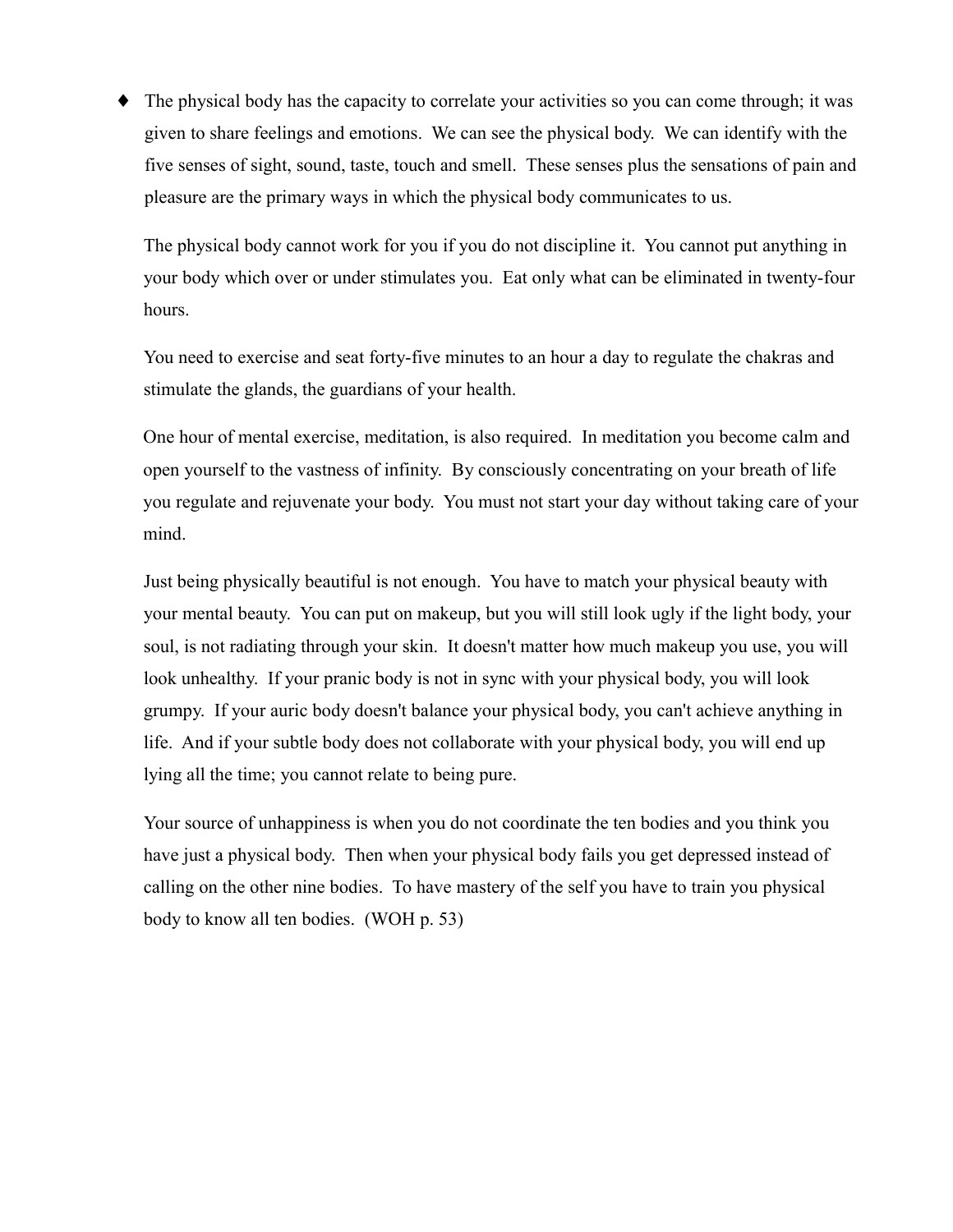• Your physical body is the body where the other nine bodies play out their parts. A strong fifth center gives you the capacity to sacrifice, to make sacred; it gives you the ability to balance all parts of your life. If your fifth body is strong you will be a flexible, eloquent speaker and you will naturally share what you know by teaching others. If your fifth body is weak, your inner and outer realities will be out of balance – you won't know how to handle all the different aspects of your life in a flowing, balanced way. You may have trouble expressing yourself verbally, and you may be afraid to be in the position of being a teacher. (Numerology p. 15)

# **Pineal Gland**

• The pineal has several secretions that we are in the West are just starting to learn about. One of the major functions of the pineal is to vibrate and control the nucleus projection of every cell of the body. In most adults, the pineal gland is merely the size of a grain of wheat, while in young children it is it is about the size of a chickpea. As most people get older, the pineal gland shrinks and its special secretion decreases. With the practice of Kundalini Yoga kriyas, the pineal gland can be softened, expanded and stimulated. It can grow to the size of an almond and begin again to secrete its consciousness-raising nectar. This special secretion is abundant in children. (FEP  $p. 51$ )

## Pingala

- The nadi which ends in the right nostril. It brings in the stimulating, energizing, healing energy of the sun.
- $\bullet$  Pingala healing is the gathering of force, or shakti. It is the moving of this Prana from one spot to another. This is automatically guided in the kriyas of Kundalini Yoga. (AT p. 179)
- $\bullet$  One of the three major channels (nadis) for subtle energy in the body. It is associated with the flow of breath through the right nostril and represented the qualities of the sun – energy, heat, action and projective power. It is associated with the functions of the sympathetic nervous system but it is not identical to it or derived from it. (SG p. 171)
- $\blacklozenge$  Pingala represents space. (PPP p.202)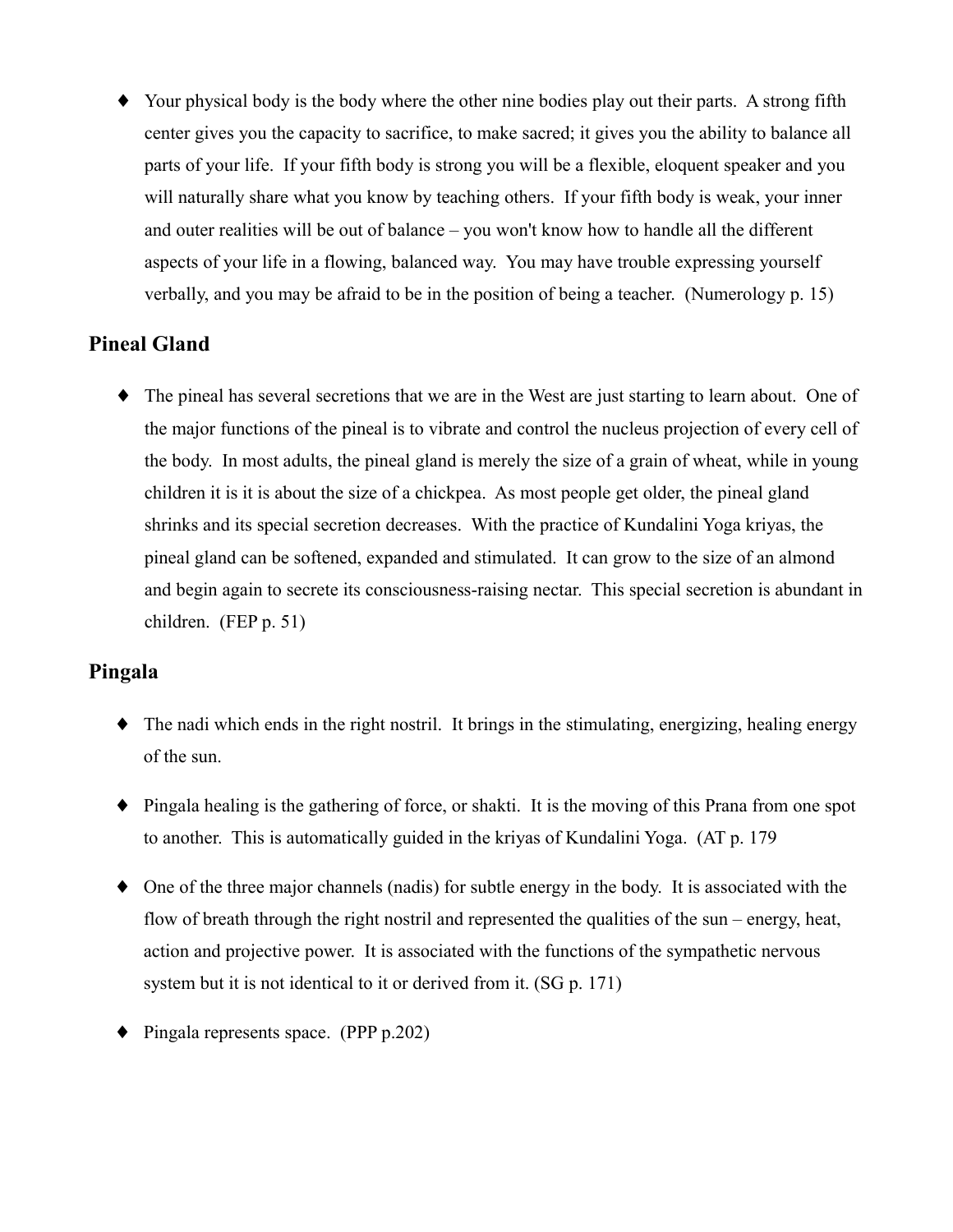# **Pituitary**

• Creating a relationship with the individual identity and the universal identity is exactly the same thing as creating a relationship between your pituitary and your [male] sexual organ. There's no difference at all between the two. One is on the physical level, the other is on the etheric level.  $(MTM p. 119)$ 

# **Planets and Days**

| Monday    | Moon    | Emotional                         |            |
|-----------|---------|-----------------------------------|------------|
| Tuesday   | Mars    | Energetic, Combative              |            |
| Wednesday | Mercury | Business, Communication           |            |
| Thursday  | Jupiter | <b>Expansion and Deep Thought</b> |            |
| Friday    | Venus   | Love, Sensuality                  |            |
| Saturday  | Saturn  | Karma, Constriction, Discipline   |            |
| Sunday    | Sun     | Purity, Energy of Self            | (SG p. 70) |

# **Positive Mind**

- $\bullet$  The positive mind inspires you by telling you what is the possible gain, the advantage to you, in any situation. (FEP p.184)
- The positive (or expansive) mind searches for pleasure, fulfillment and possibility in how you can utilize things in your experience. It is constructive, risk taking and active. (AT p.122)
- One of the three Functional Minds. It elaborates, magnifies extends and assists. It asks, "How can this help me? How can I use this? What is the positive side of this? (SG p. 171)
- The positive Mind is expansive and practical. It searches for pleasures, for fulfillment, for the possibilities to utilize anything that you experience. It is constructive, risk taking, and active. It examines every thought and feeling for resources to do what you want. It asks, "How is this useful to me? How can this help? What can I do with this? Do I want this? What will this bring me? How far can I go with this?" (The Mind p. 128)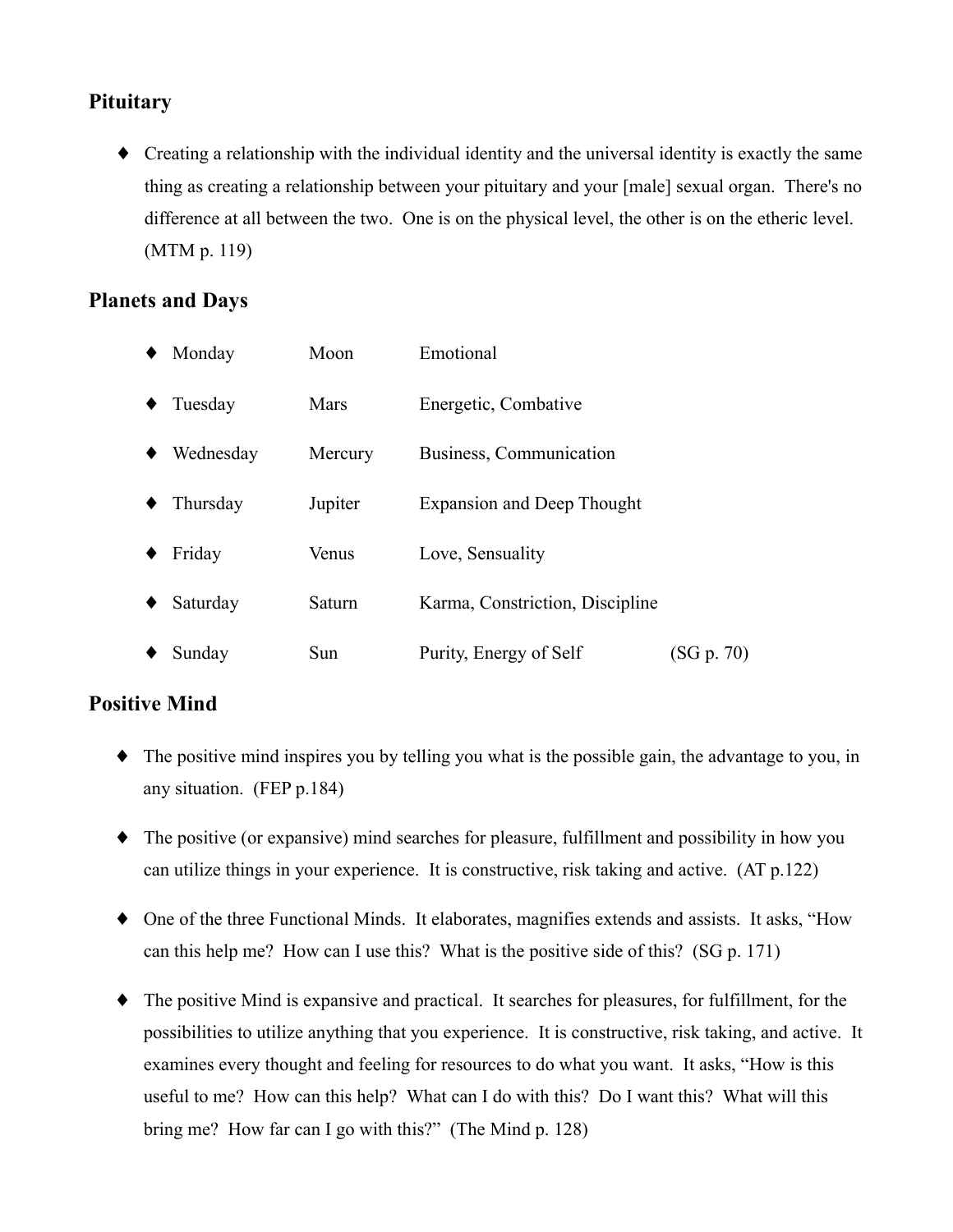The positive mind calculates benefit. The job of your positive mind is to tell you what is positive in the negative. If you do not use the positive mind this way, it starts working very unfortunately for you  $-$  it takes information from your subconscious and your memory to support the thoughts of the negative mind. You have a storehouse of tragedies in your life. Your positive mind can pull up the past and lay it on you like this:

> Ten years ago we had a proposal like this and it was a bad experience. We suffered many losses.

When out of balance your positive mind can unload your subconscious memory, pull out the garbage and double it. When your positive mind brings up your total human experience in this way, it prevents you from making the correct decision. You can only live happily if you build a positive mind and it does not pull out the past to enforce your negative mind.

The role of the positive mind is to tell you all the beneficial aspects of a situation. If your positive mind cannot do this you cannot experience joy and bliss and your ability to achieve is greatly diminished. (WOH p. 52)

Your positive mind lets you see the positive essence of all situations and all beings. It gives you ٠ a strong will and allows you to use your power easily and humbly. It makes you naturally playful and optimistic, and gives you a good sense of humor. It makes your communication strong and direct.

If your positive mind is weak you may be overwhelmed by the input of your negative mind, which can be depressing and paralyzing. You may be angry and intolerant, or else hesitate to use your own power, your own heat, because you're afraid of the responsibility it brings or afraid that you might abuse it. (Numerology p. 13)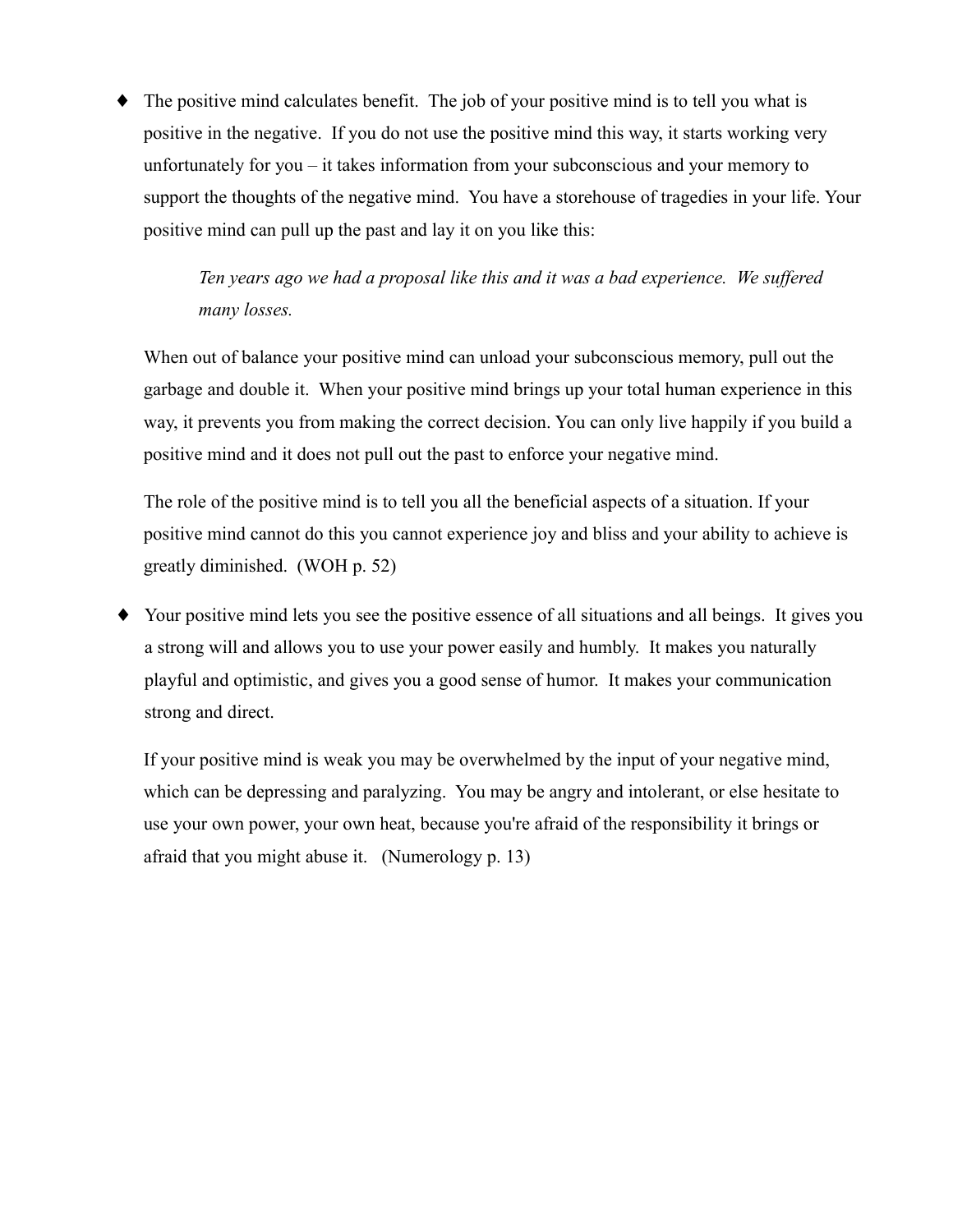#### **Prabhupati** (mastery of the universe)

• The word prabhupati literally means, "spouse of God." Once aradhana has cleaned the subconscious, we enter into prabhupati, or mastery of the universe. This is the state of neutrality. Our motivation is neutral. No finite thing motivates us. No money, no fame, no sex, no personal advancement is enough to determine our actions. We cease to be manipulated by things. We stop being attached to our past, possessions, and hopes, so that we can creatively and freely act in the highest consciousness of each moment. In this neutral state, we sense the Infinite in all things. Nothing motivates us except the sense of the Infinite existence itself. Motivation comes from the center of our being.

The stage of prabhupati represents the opening and attunement to the superconsciousness. The conscious mind has merged with the subconscious mind, and there is no conflict in the personality. Everything is experienced as a harmony even if the gross outward circumstance seems challenging or disastrous. A person feels more of the pain of the entire cosmos, and more of its joy, but rests in the neutral and sublime state of mind in the mastery of God. It is the full awakening and integration of compassion into the personality. Compassion gives one a capacity to forgive the unforgivable.

In acts of compassion a kind of vacuum is created, for the law of action and reaction has been transcended. Nature does not love a vacuum and neither does the universe. So it always must help that yogi who has the compassion to serve.

The person who is true to their sadhana begins to glow and gains the ability to guide and inspire others. Just being in his or her presence helps clear the mind of useless conflicts. She has opened the guiding potential of the supermind in her aura. (AT p. 146)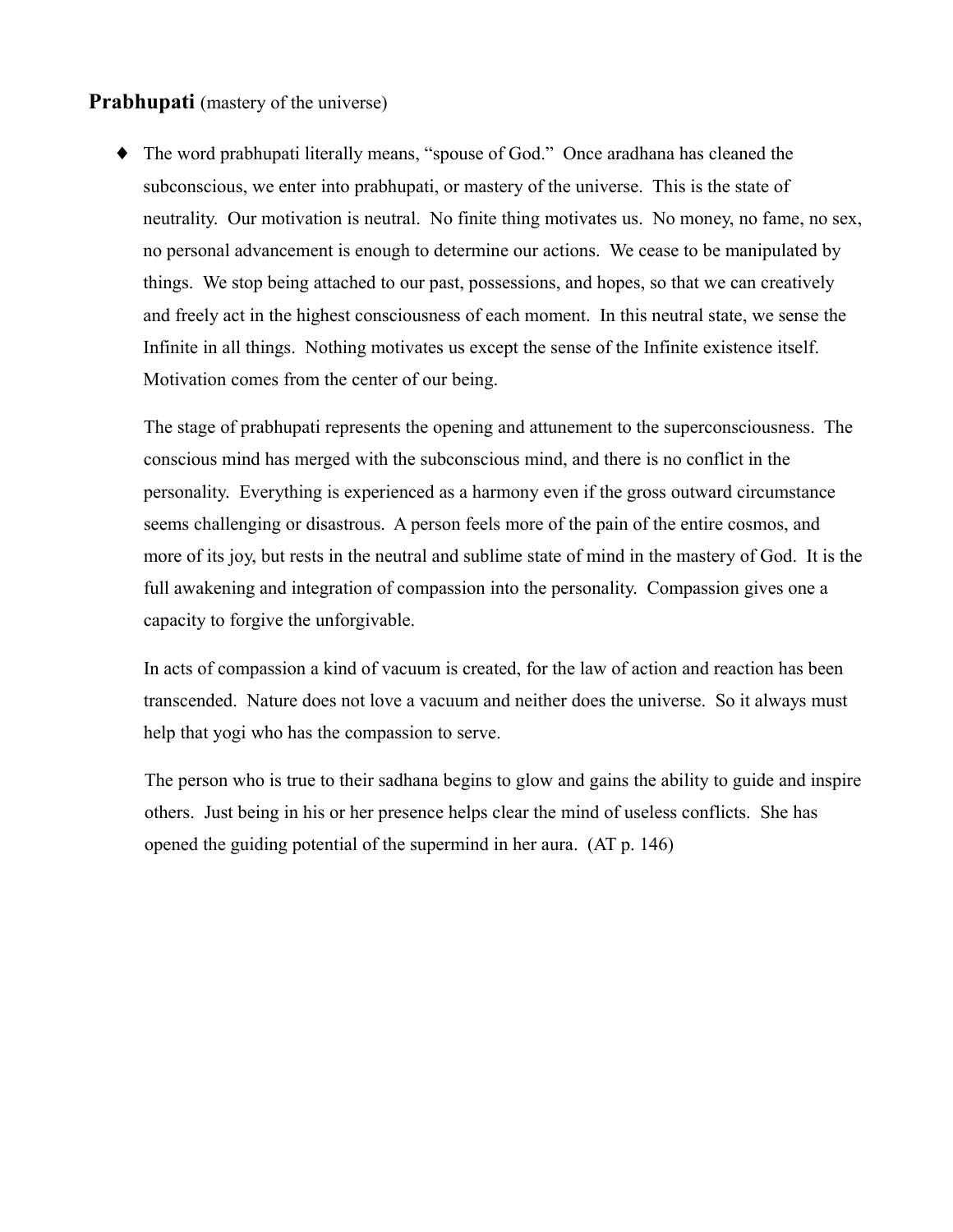# Prakriti

- Purusha can never be seen or known, for it cannot be an object of knowledge. Anything that can be known is not Purusha, but is in the realm of Prakriti, which literally means "doing" outward," is the world of nature at all levels, from the coarsest to the finest. The whole of the manifest world, all matter and all processes which are subject to law are within Prakriti. Thoughts, ideas, prayers, acts of service and anything which can be considered are all in the realm of Prakriti. Prakriti is the realm which is governed by the law of cause and effect, the law of karma. (PYS p. 10)
- Matter. Primal Nature. Evolves under the influence of Purusha, so the Self may enjoy experience. Composed of the three gunas. (AT p. 43)
- Transcendental Nature. It is creation as we an experience it. It includes mind and matter. It is formed from the motion and interaction of the gunas. It is multi-leveled and evolved from the original consciousness of the Absolute. (SG p. 171)

#### Prana

- Prana is the life force of the atom.  $(AT p. 21)$
- $\bullet$  The subtle life force, the sub-atomic energy. The first unit of energy. Prana is the motion and coding of life energies through the realms of the mind and body. (AT p. 174)
- $\bullet$  Prana is the motion and the coding of energies through the realms of the mind and body. Prana is not kundalini. Kundalini is an emanation of the soul itself, the opening of the soul energy and awareness.  $(AT p. 174)$
- The universal life force that gives motion. It is the breath in air. It is the subtle breath of the purusha as it vibrates with a psychophysical energy or presence. Prana regulates the modes and moods of the mind.  $(SG p. 171)$
- Prana accumulates between the base of the heart and the neck. It is linked to the function of the lungs and to inspiration. The motion of prana is accumulation and expansion of the lungs and of the internal energy. When you are full of prana, you're ready for life, you're charged with energy your respiration is open and you mind takes on a sense of positivity. (AT p. 174)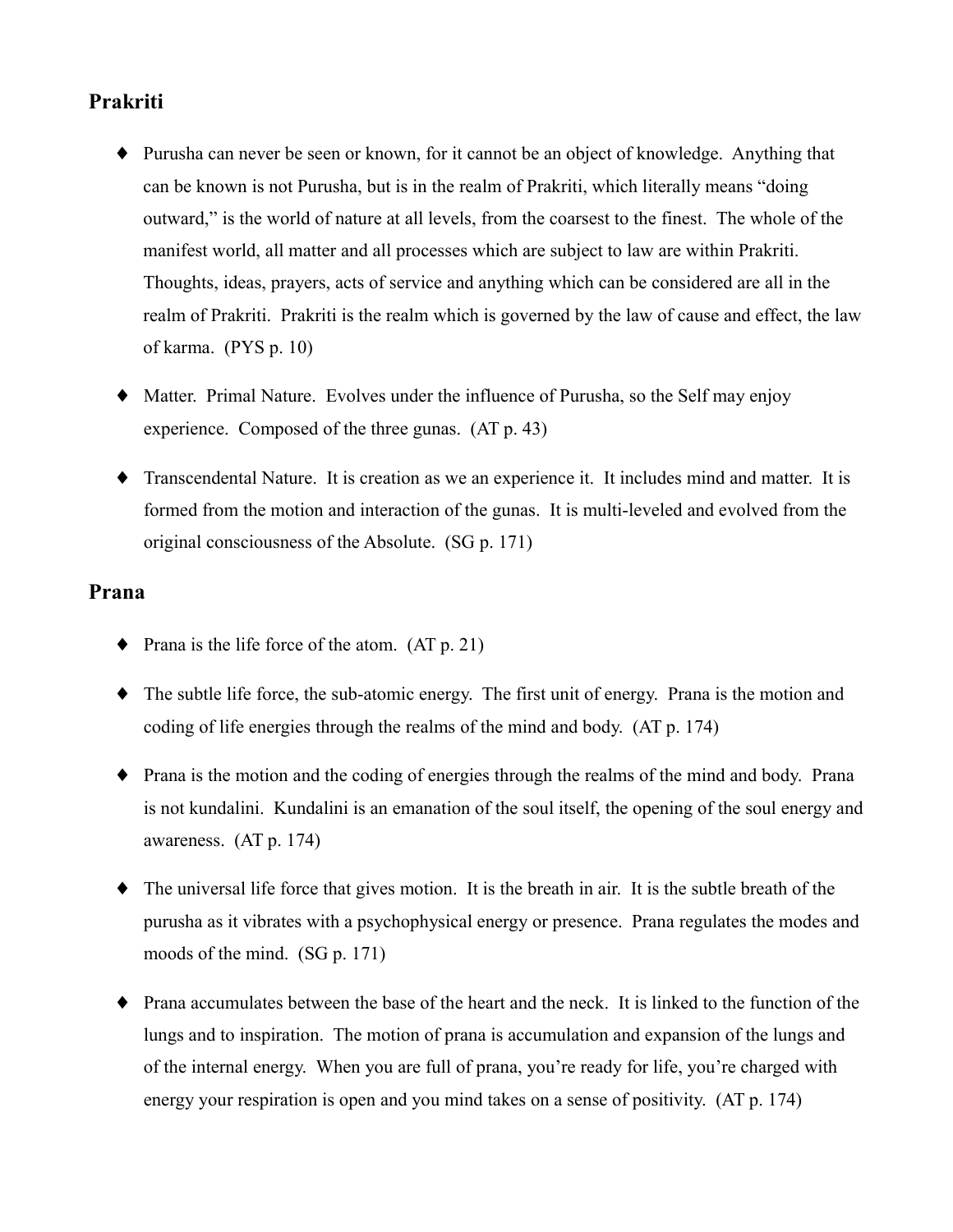- $\bullet$  Prana is the life force interpenetrating every atom of your form and indeed the universe. Apana refers to the eliminative functions of the body. These functions operate at all levels, both the gross and subtle to expel negative energy and waste. For the purpose of raising kundalini, let us describe prana as the "vital air" above the navel, and apana as the "vital air" below the navel.  $(AT p. 176)$
- Our tie between us and God is the ray of light called prana. That's why the human is called Pranee, the one who lives by Prana. Pavan Guru, that's what Guru Nanak uttered. Pavan means carrier of the Prana. It is what re-vibrates and reconstructs your cells. Life is not only the Earth. Life is everywhere, but it is transparent. Transparent life does not need Prana. It has the sensitivity, mind, soul, projectivity, but it doesn't need the Prana... Why are we given Prana here? To have sensitivity to feel and forgive others. You know what God is? Forgiveness. Those who are suffering in their life, they are not suffering because they are not wise. They are suffering because they are not using divine wisdom. Divine wisdom is not what you have been told, that it is something special. It is the simplest thing. What you have in your life is Prana. That is why you are called ranee. Pranee is one who consumes the Prana and lives on. That's all the moment this Prana will leave your body, you'll be called a dead man. As a living man, you are called Praanee. Praanee means you are living by the grace of Prana. God gave you Prana and if you chant the Name with that Prana, you regain the mental shield. (AT p. 179)
- In all ancient languages, the words for "breath" and "spirit" are intimately connected, indicating ٠ their close relationship. Respiration is the act of receiving the spirit again and again with the air. The Sanskrit term prana is translated as "breath," but prana is not only breath in the usual sense of that word. Ordinary breath, the most manifest symptom of life, is only the obvious aspect of prana. Like its Chinese equivalent, chi, prana refers to a whole spectrum of subtle energies, manifesting at the coarse material level as ordinary breath in which we take in air through the nostrils. Our who organism, not only the nostrils, participates in receiving finer alchemical substances, impressions, and energies. The substances we take in from the whole field of prana depend on the depth and quality of our attention. What an accomplished yogi breaths in an utilizes is not the same substances as breathed in by a novice. (PYS p. 37)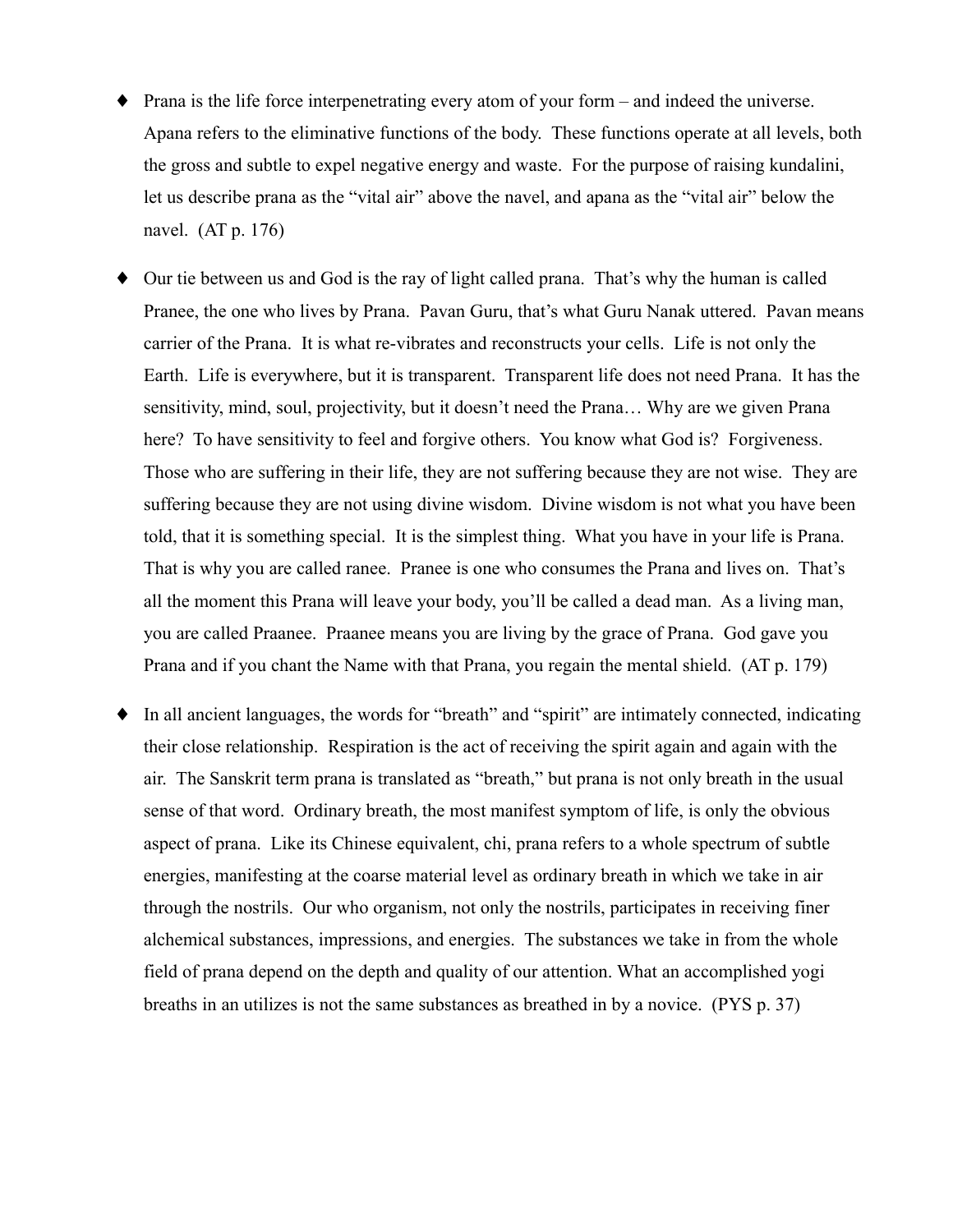## Pranayam

- Life is not under your control and the mind is not obedient, but there is something the mind does obey. That is the rate of the breath...When the breath is long and deep and slow, the mind is constant and one-pointed...If you can train yourself to breathe eight breaths per minute, you can have your temper and your projection under control. It is the most creative meditation you can do. (SG p. 87)
- $\bullet$  Pranayam is the science of breath, controlling the movement of prana through the use of breathing techniques
	- $\bullet$  Prana the life force
	- $\bullet$  Pran first unit
	- $\blacklozenge$  Ayam expansion (AT p. 91)
- Pranayama is energy management. The Kundalini Yogi employs a wide range of pranayam techniques, using the rhythm and depth of the breath to effect and manage different energy states of health, consciousness and emotion (AT p. 91)
- $\bullet$  The mind follows the breath. The key to controlling the mind is in controlling the breath. (AT p. 91)
- Regulated breathing patterns or exercises.  $(SG p. 171)$
- Pranayam is when you want to expand yourself, your power, your psyche, your intuition, or your understanding. (IAAW p. 68)
- $\bullet$  Control of prana (life force).
- A kundalini yoga class is not just a series of exercises that stretch or stimulate the body. Kundalini Yoga moves energy and pranayam is the most vital tool in this process. Breath awareness requires concentration. It brings attention to the breath as the vital link to life. The breath regulates the energy of life, the quality of emotions, and the ability to direct the mind.  $(AT p. 281)$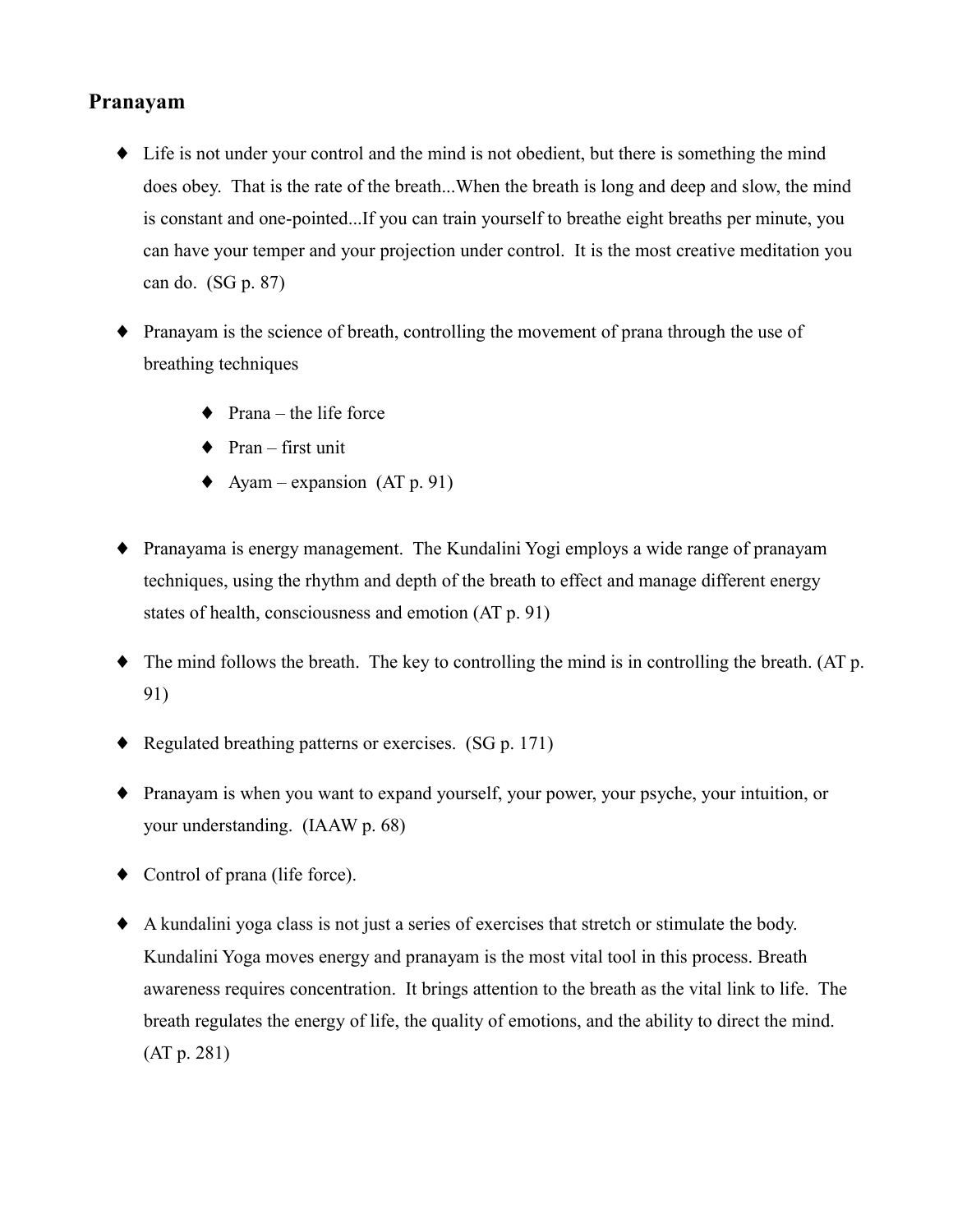## **Pranic Body**

- The Pranic Body controls the breath and takes in Prana, the life force energy of the universe. The Pranic Body gives you energy, courage, control over your mind and healing power. When you breathe, you are feeding your Pranic Body. As you practice pranayam, you'll experience the expansion of strength of this body. (FEP  $p. 185$ )
- The pranic body is the electromagnetic body of life. The pranic body gives life to the physical body and is connected to it through the breath; it was given so we can live. Your prana, or life energy, penetrates through your radiant body fifteen times a minutes on average. There is a strong relationship between the pranic and physical bodies. Yogis have used this relationship for thousands of years to cure illness and lengthen life. When your breath is not deep enough to correspond with the needs of the body, your relationships, your behavior and your life will all be out of balance.

The pranic body communicates mostly with the mind and lungs, enhancing health through control of the breath. It does not contribute thoughts per se, but a competent yogi is aware of what the pranic body is communicating when practicing breath control. In particular, the yogi experiences the 'rise of the Kundalini' while holding the breath out.

Without prana, the physical body cannot hold the soul. Each soul is granted a certain number of pranic breaths and once you finish that quota your soul enters your subtle body and leaves. When the relationship between the soul and pranic bodies is permanently broken, life comes to an end. (WOH  $p.56$ )

• Through your breath, your pranic body continuously bring life force and energy into your system. This allows you to feel absolutely fearless, fully alive, and totally at one with all creation. When your pranic body is strong and your breathing id deep and relaxed, nothing can bother you. You know how to use your energy when it's needed, and how to contain your energy when that's appropriate. You cherish every event in life and enjoy it to its fullest. By having a conscious relationship with an unconscious human function, the breath, you become self-initiated and self-illumined. Your very presence is healing to others because you carry so much pranic energy. In addition, a strong pranic body automatically balances the negative, positive and neutral minds. (Numerology p. 18)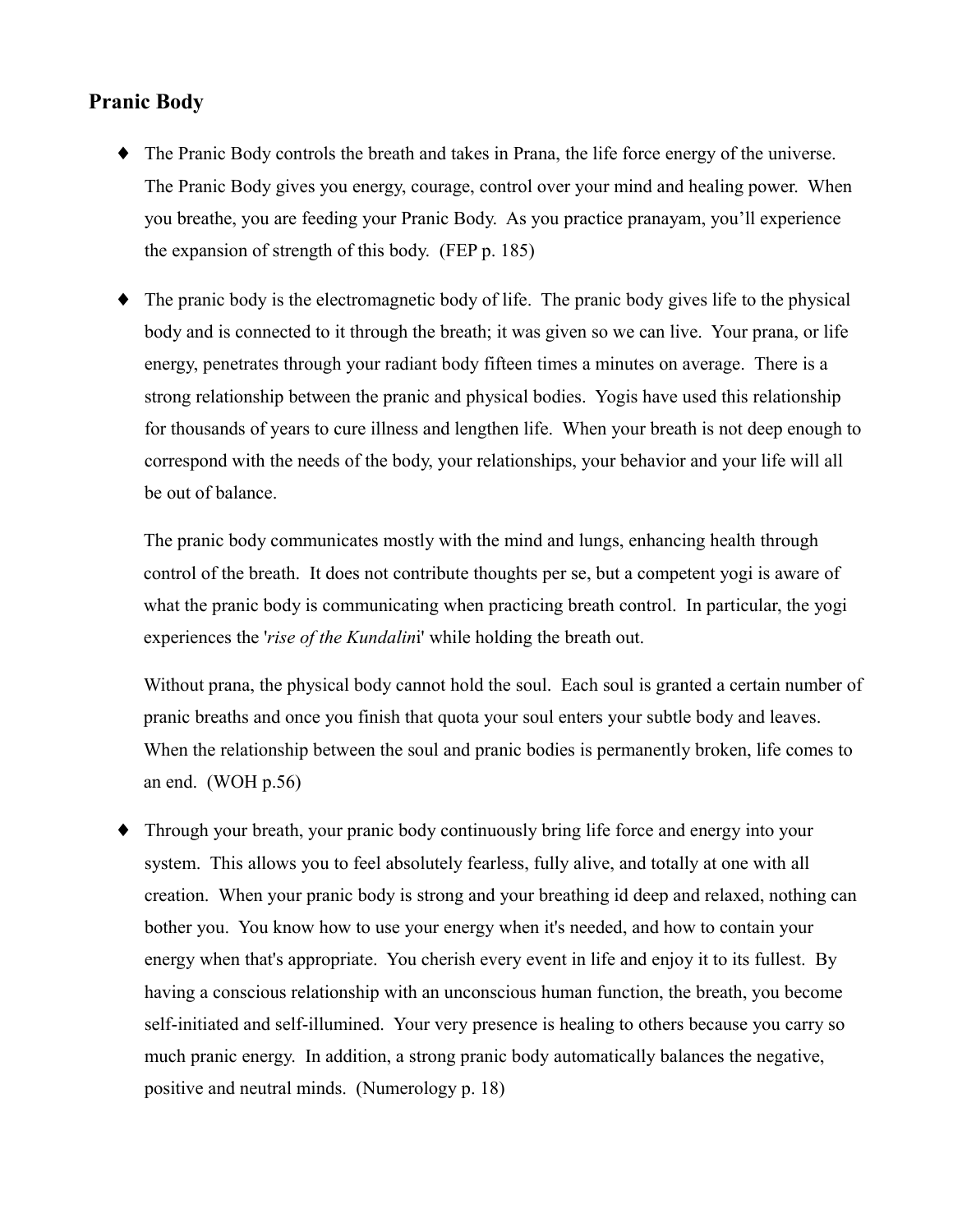## Pratyahar

- Pratyahara is the withdrawal of the senses from their objects by following the essential nature of the mind. From this comes the perfect mastery over the senses. (Patanjali sutras 2.54  $\&$  2.55, PYS p. 108)
- $\blacklozenge$  What is pratyahar? I'll tell you what it is since you want to know. In pranayam, it is from you to God outward. In pratyahar, it is from you to God inward. (MTM p. 167)
- Under any time, space and circumstance, under any pressure, depression or oppression, you do not forget the Infinite One. (IAAW p. 67)
- Pratyahar is called the science of dedicated devotion. It is not simple devotion. Simple devotion is, "Thank you, God." That's simple devotion. But pratyahar is also a dedication: when anything comes, you say, "Thank You, God, for making me thank You." (IAAW p. 67)
- $\bullet$  To control and synchronize the mind to the Infinite. It is the science of finding the nucleus of every finite, which is Infinite.  $(AT p. 126)$
- $\bullet$  One of the eight limbs of yoga it is the synchronization of the thoughts wit the Infinite. To quote Yogi Bhajan: "Pratyahar is the control of the mind through withdrawal of the senses. The joy in your life, which you really want to enjoy is within you. There is nothing more precise than you within you. The day you find the you within you, your mind will be yours. In pratyahaar we bring everything to zero (shuniaa), as pranayam brings everything to Infinity."  $(SG p. 172)$
- Partahar is the practice of paying more attention to the God within us than to the experience of the material world that is brought to us by the mind and senses. (PPP p. 214)
- What is Partahar? You synchronize unto Infinity. It is when you squeeze (yourself) to zero. That is equally important. (PPP p. 214)
- Partahar is part of yoga, a science eliminated from every book of knowledge. Pratyhar is partahar, it means bringing yourself to shuniva (neutral, the zero of your ego). If you can't bring yourself to neutral, then no matter whether your act is positive or negative, it will always be erroneous. There shall always be mistake. You will miss the take, because you are not neutral. (PPP  $p. 214$ )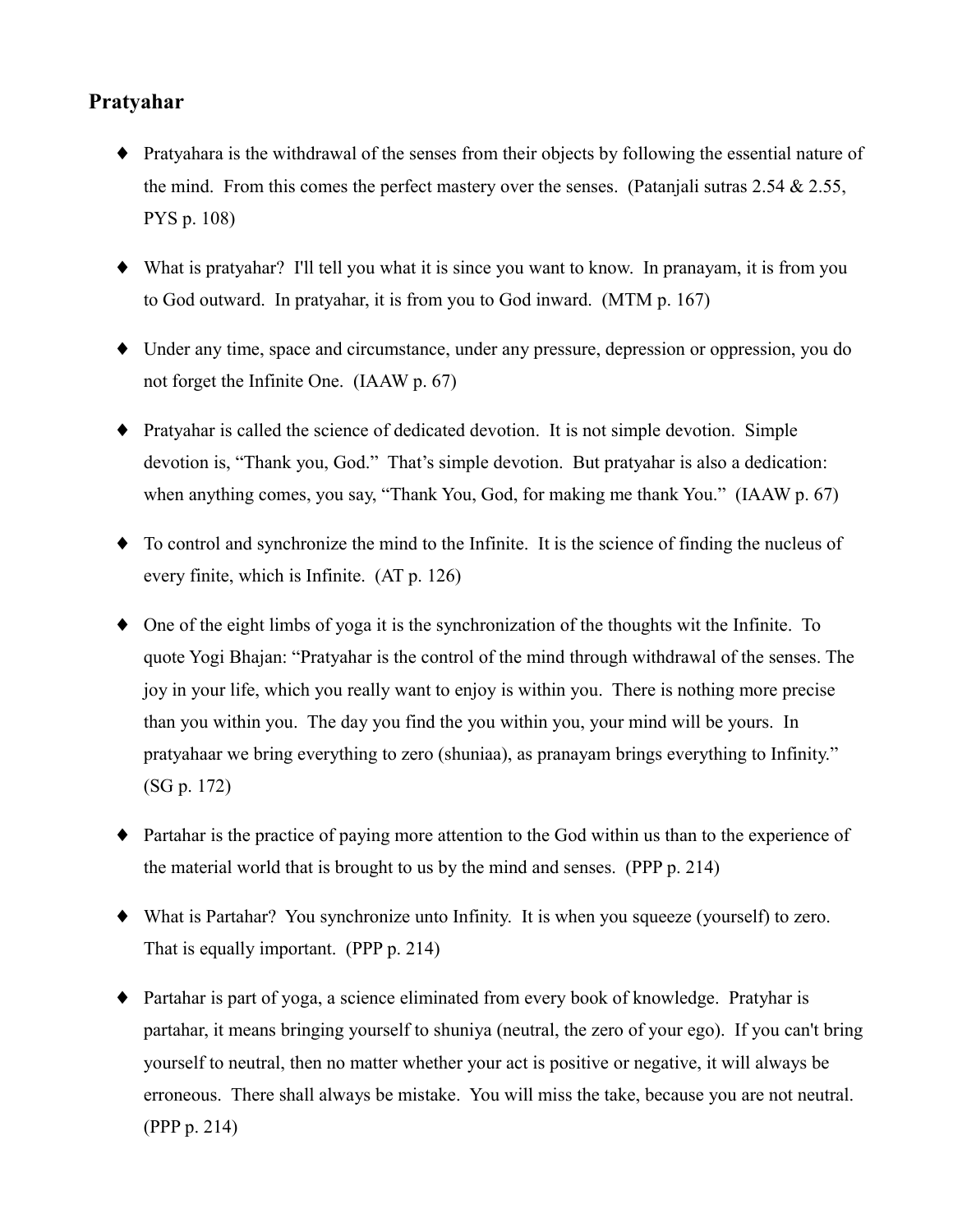• Partahar is a meditative state of pure being: Just become thoughtless, no thought. Whatever thought comes, you are not. Cut it out. If a person does not have the power to stop the intellect from thoughts then there is no chance for entry of the God into the life of that person, so you must develop the ability to become thoughtless now. (PPP p. 214)

# **Prayer**

- Prayer is the power of God in you. You don't do prayer to the outside, you do prayer from the inside. You do prayer from inside to inside. (Yogi Bhajan)
- $\bullet$  There is no damage so serious, even though it is to the point of insanity, which cannot be erased by the power of prayer. (IAAW: Quotation of the Day)
- Prayer is the power to tap your own unknown and bring it to your known and become radiant. (IAAW: Quotation of the Day)
- You have to understand why we have the urge to pray. What makes us pray? We want to tap into our own unknown. Prayer is tapping energy from my own unknown. (IAAW: Quotation of the  $Day)$
- $\bullet$  The classification of prayer is this: a technology within a human being through which the unknown is known, the unseen is seen, the unheard is heard. That is prayer. (IAAW: Quotation of the Day)
- It doesn't matter how you pray. Prayer is the method in which you can tune your mind. I tune my mind in one way. You will tune your mind in a different way. But remember, it is your mind, it is your prayer, and it's all about you. Prayer has no relationship with anybody else. Prayer is totally your own power to tap the Unknown. (IAAW: Quotation of the Day)
- $\bullet$  Whenever you want to reach your own unknown you pray. The only channel through which your own unknown can reach you for help is the power of your own prayer. Prayer is not talking to God. (IAAW: Quotation of the Day)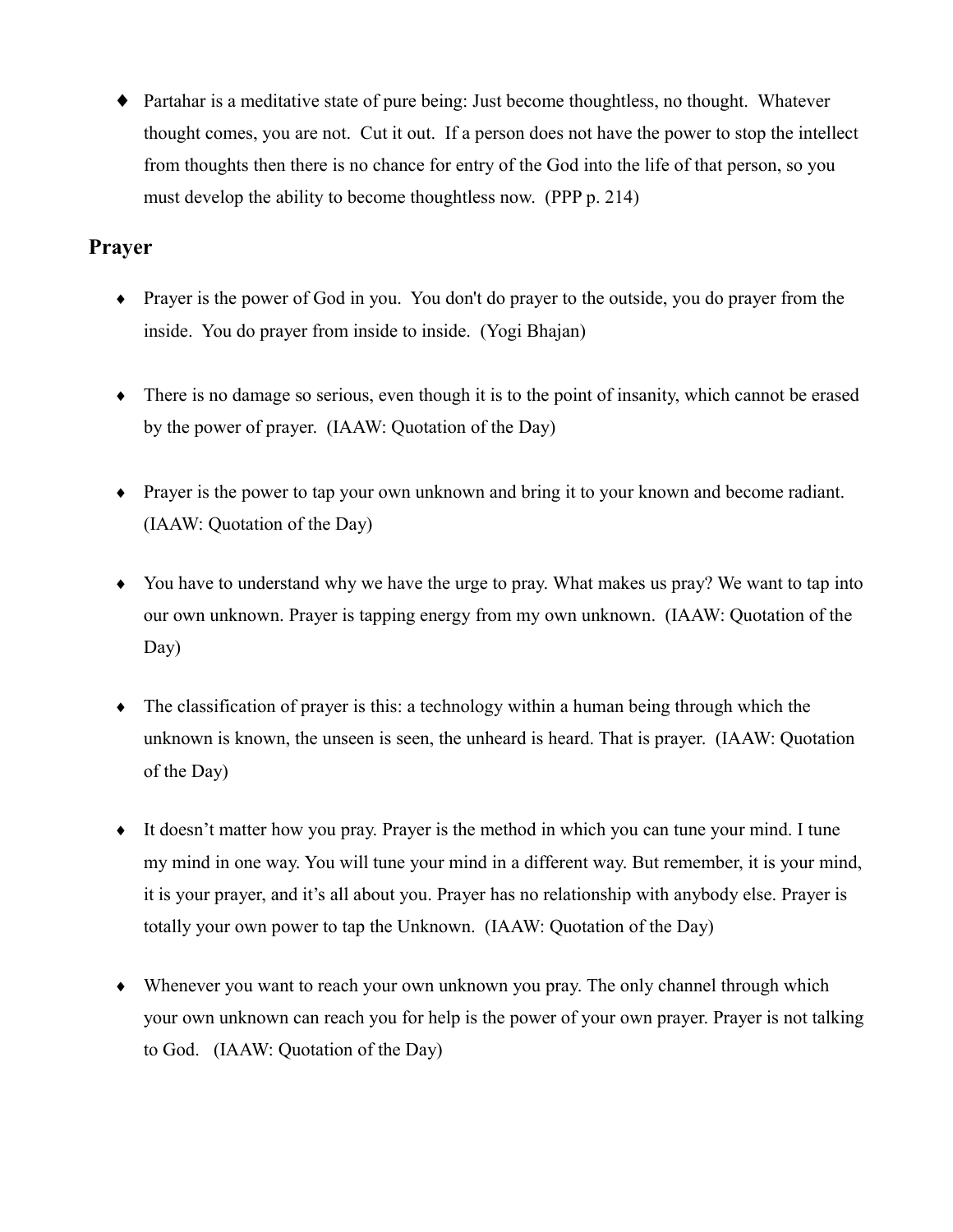- Falling into prayer is the same thing as falling in Love. It is an infinite fall. You can never come out of it. (Yogi Bhajan)
- Prayer is the power to tap your own unknown to bring it to your known and become radiant. (Yogi Bhajan)
- $\bullet$  Prayer is a technology within a human being through which the unknown is known, the unseen is seen, the unheard is heard. (Yogi Bhajan)
- $\bullet$  Prayer is when the mind is one-pointed and man talks to Infinity. Meditation is when the mind becomes totally clean and receptive, and Infinity talks to the man. (AT p. 129)
- What is prayer? Have you ever understood what a prayer is? You create a vibratory effect, it goes into the infinite creativity around your psyche, and the answer comes and is expressed in the energy of a job done. Then you say, "Well, prayer works." IT is only your mind which has the power to concentrate and to work with that beauty. (SG p. 5)
- $\bullet$  What is prayer? Prayer is the power of man. We pray to nourish our souls so that the flow of the spirit will go through us. The only way that spirit can flow through us is through prayer.  $(MTM p. 117)$
- $\bullet$  The greatest thing in a human is that which is within you, which leads you to prayer. Prayer is a very humbling experience. But it's the greatest power. What is a prayer? You think it's a great thing or a small thing. It's the greatest thing, because prayer is when you tune yourself into your "real or imaginative higher Self, Infinite Self." What's a God? Bigger than you? More powerful than you? Aha! That's not true. God is within your; ten trillion Gods are within you. All that prayer does is put them together. It makes you fold your hands to unfold your strength.  $(MTM p. 237)$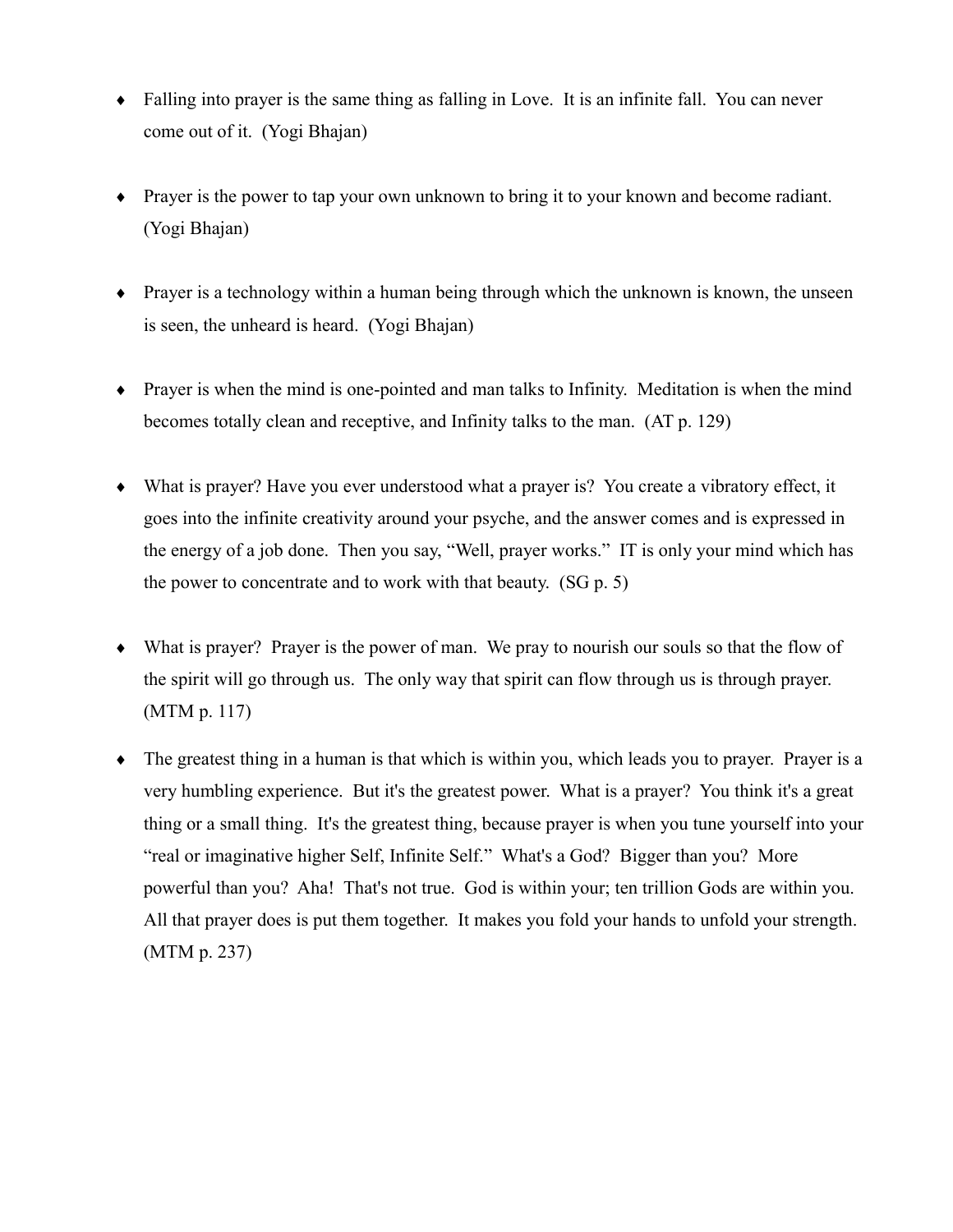$\bullet$  Whenever you tune-in, in your strength, to Infinity and you do it in a crystal clear manner, you understand that you are part of that Divinity. You manifest you again – and that is success. Prayer is not a ritual, nor is it a right, nor is it a reality. It's an experience of folding yourself within yourself. Prayer is when you fold yourself within you and unfold your energy. It's a complete action. Prayer is a complete action. You fold within and unfold your energy. You are complete. (MTM p. 237)

#### **Prayer Mudra**

When we fold our hands in prayer, God opens His arms and gives us a hug. Life is fulfilled with this union.

That is Yoga  $(AT p. 13)$ 

 $\bullet$  For this the palms of the hands are flat together. The positive side of the body (right, or masculine) and the negative side (Left, or feminine) are neutralized. (SG p. 79)

#### **Presence**

• Through your presence it should be felt that you are divine - that is bana. Through your word it should be felt that you are divine - that is bani. Through your deeds everybody should be elevated to the divine - that is seva. Through your powerful sadhana, you should be elevating yourself - hat is simran. (IAAW: Quotation of the Day)

#### **Problem Solving Exercise**

• Sit down and on a sheet of paper create four columns. In the first column write down any subject or question of your life. Then in the three remaining columns write down your comments, feelings and thoughts from three perspectives. Be direct and honest in each mental position. Write your Personal Choice, then write from your Sentimental and Emotional Choice, and lastly write from your Conscious Choice. If you write cut and dried, straight, and honestly, you may be surprised to find how different you are on each issue. (The Mind p. 113)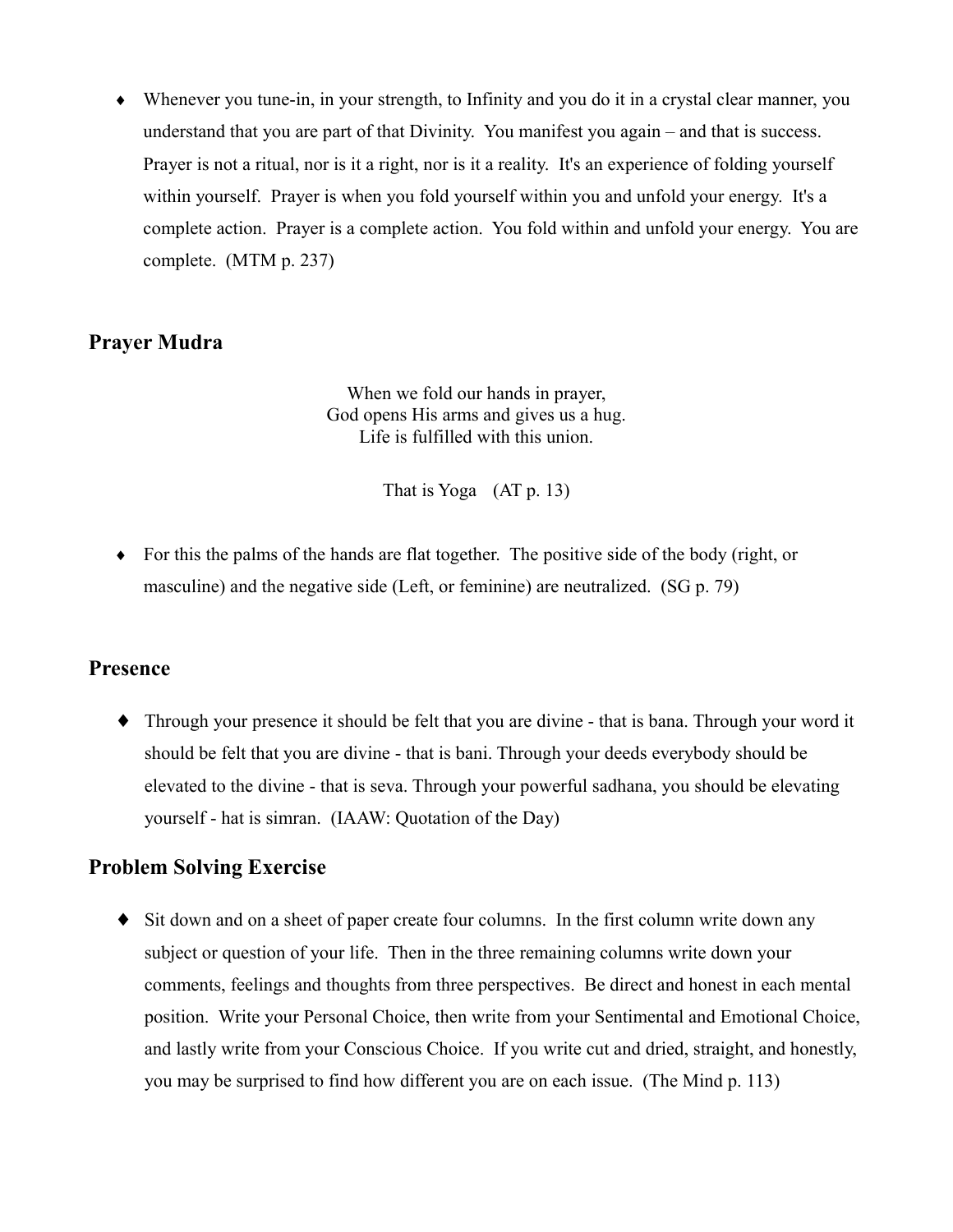# Projection

A stance of the psyche projecting into action. It is an attitude of your mind that is a tendency to approach action in a certain way. There are 27 Projections that arise from the nine Aspects of the mind interacting with the three Functional Minds. (SG p. 172)

# **Prosperity**

• Being rich is having the power of wealth. Prosperity is when you are purposefully satisfied. (Yogi Bhajan)

# Purka

 $\blacklozenge$  The great Being of existence. (SG p. 172)

# Purusha

- The transcendental self, soul, atma or spirit. It is the first contained embodiment of the unlimited consciousness and is formed with the subtle body. It is the consciousness and witness of the spirit that indwells the body. (SG p. 172)
- $\bullet$  Unmanifest spirit. (AT p. 43)
- The essential nature, or the true form of the Seer, or the Seer's own form, is Purusha, the Transcendent Being. Purusha is steady attention without distractions, Conscious Energy or Pure Awareness. When the distractions are removed, the Seer resides in its own true nature. The true Seer is Purusha who knows through the mind. The purpose of yoga is to refine the mind, so that it can serve as a proper instrument for Purusha. When thinking enters, the mind brings its expectations and its projections; then we cannot see reality as it is. (PYS p. 8)
- Purusha cannot be personal, just as God or Spirit cannot be personal. It is completely transpersonal, and beyond expression. Purusha is no more mine than yours. It is the source of attention and consciousness in each being. (PYS p. 10)
- A right relationship between Purusha and Prakriti, between Spirit and body, between transcendence and manifestation, is necessary for right action. We know that vision without action is a dream. On the other hand, a Japanese proverb reminds us that action without vision is a nightmare.  $(PYS p. 24)$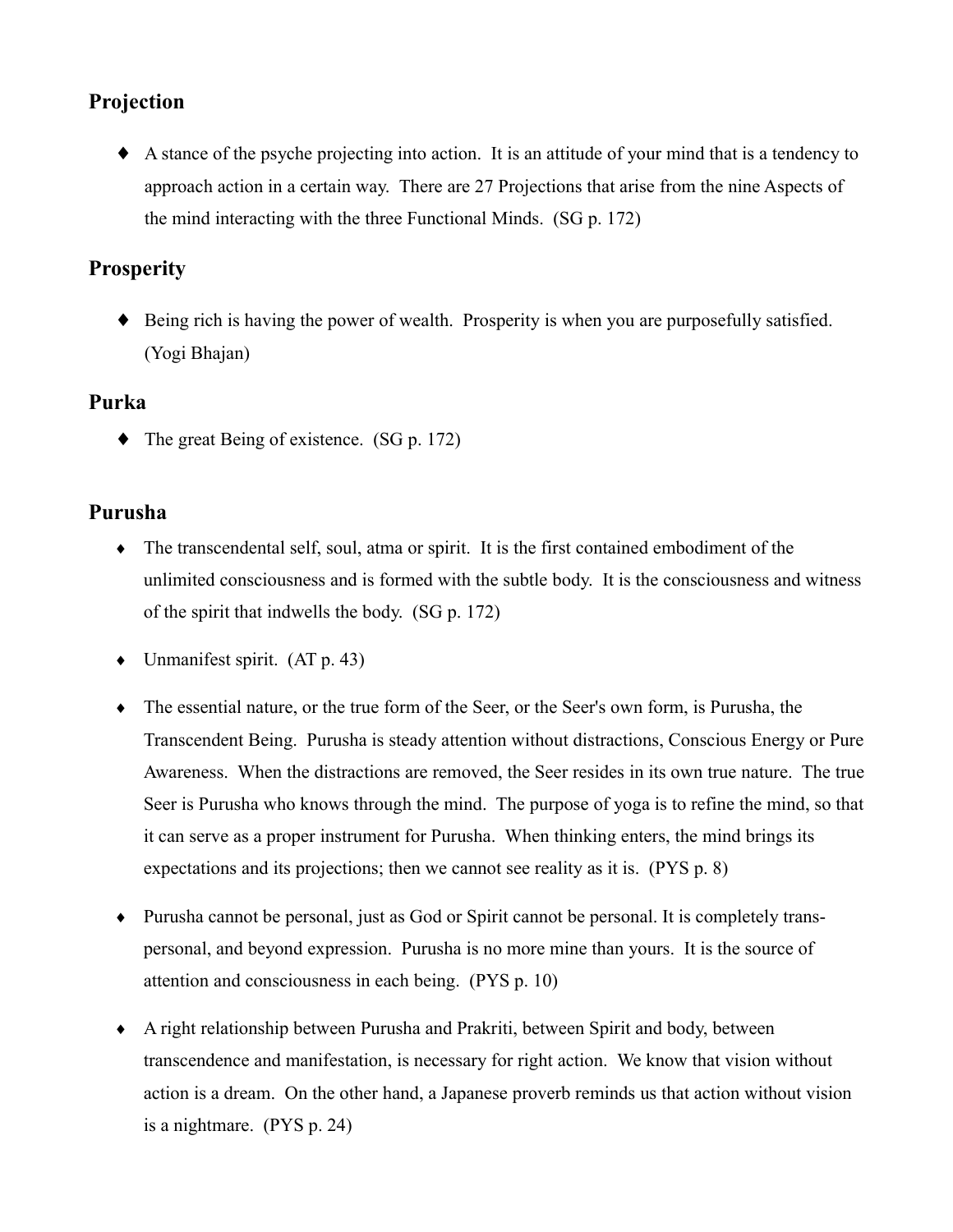# Raaj Yogi:

• A yogi who follows the royal or highest path. One who excels and exalts the self in the midst of life without monastic withdrawal. One who places the self on the throne and presides with consciousness over all domains of manifestation internal and external. (SG p. 172)

# **Radiant Body**

- The Radiant Body gives you spiritual royalty and radiance. The strength of the Radiant Body will make you courageous in the face of any and every obstacle. Good things are drawn to you through a developed and powerful Radiant Body. On a practical level, people with welldeveloped Radiant Bodies are said to have "charisma." Their very presence works for them before they say one word. They virtually "shine." (FEP p.186)
- The radiant body is the bana of the spiritual body, the soul. (MTM p. 115)  $\bullet$
- The radiant body's magnetic attraction gives u courage; it was given so we can influence and  $\blacklozenge$ prosper. You are born to be positive and enjoy nothing but positive things in life. It will come to you provided you are balanced in your identity. When your shield is on, you are bright and beautiful. When your radiant body is shining like the Sun there is no way you can ever be wrong. Your radiant body doesn't act right when it is clouded by fear.

Good luck comes to you, not because you deserve it, not because you want it, not because you are beautiful and not because you asked for it. It comes to you because of your electromagnetic field and the radiance of your tenth body. You don't have to speak a word when your radiant body is effective. Sometimes you misunderstand and think, I did it, I attracted it, I got it. That is not true. It is your confidence and the strength of the radiant body which brings success. The physical body is just a basement; the radiant body is the top story, the tenth floor.

That's what Kundalini Yoga is about; it builds strength in you. You become you. All your fears, conflicts and duality go away. Your reality starts coming, and things come to you because you are very attractive. The attraction is not you; it is your absolutely radiant body. The radiant body is a shining armor around you for both protection and attraction. Its radiance depends on how deeply you consume prana each day by breathing deeply.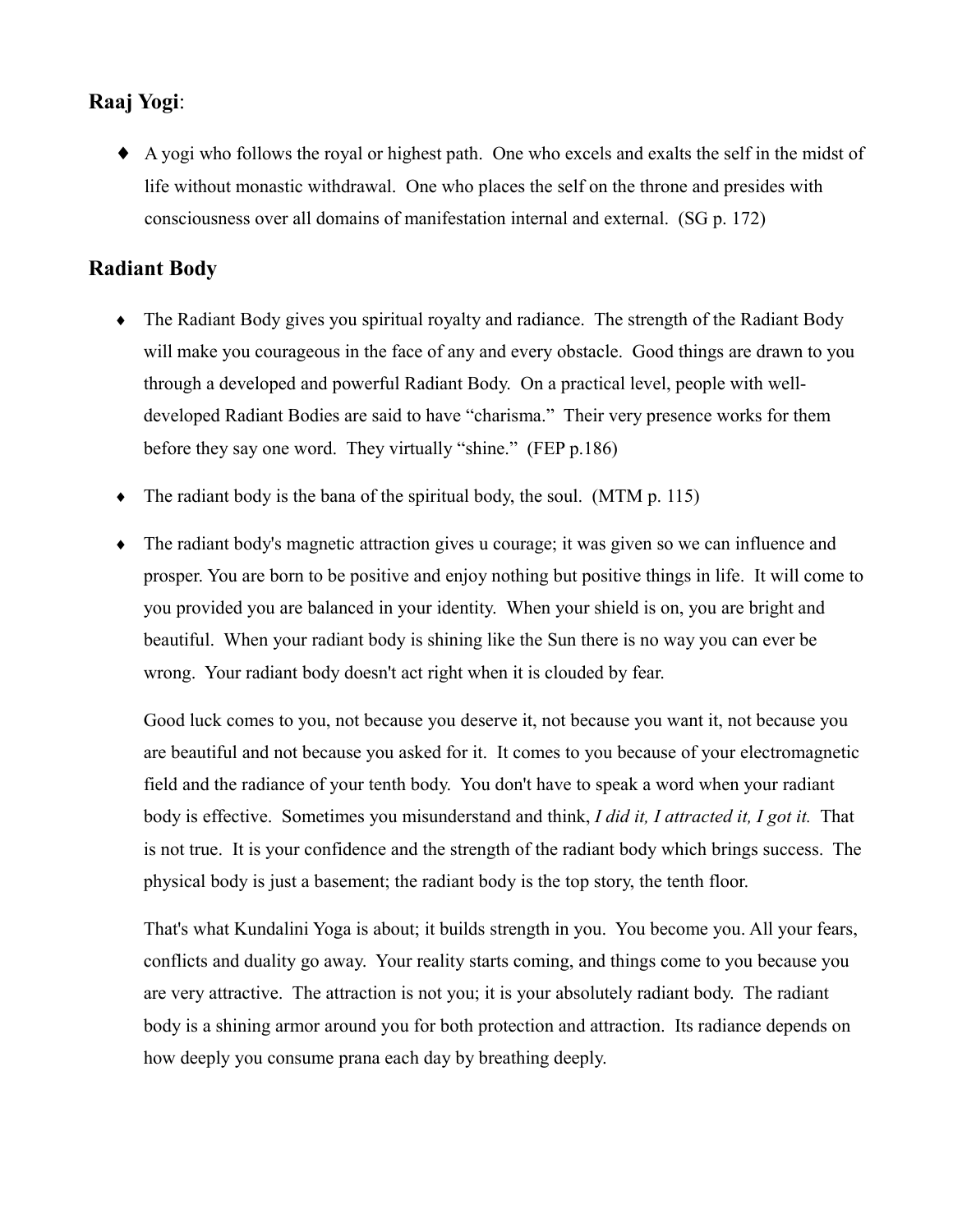The first nine bodies are mostly receptive – they receive information and communicate to us. Our tenth body, the radiant body, is the natural result of the electromagnetic activity of the other nine bodies. In order for there to be a natural balance our bodies must project as well as receive. The radiant body is the electromagnetic projection of the essence of the other nine bodies. It is through the radiant body that our inner radiance is communicated to the world. (WOH p. 59)

• Your radiant body provides you with a glorious, radiant sphere of light that extends for nine feet on all sides of your body. This sphere is brilliant and impenetrable – no outer negativity can penetrate it and all inner negativity is neutralized by it. A strong radiant body lets you project with royalty and grace. You exert a magnetic presence and command the respect of all who know you. You have great strength, determination and stamina, and you always give 110%. Yogi Bhajan calls the tenth body "one-plus" because it's one - your soul body - plus your radiance.

If your tenth body is underdeveloped, you may be afraid of conflict. You may shy away from other people's attention because you are afraid of the energy and responsibility that come with the recognition of your inner nobility. You may feel ineffective and unable to come through in situations. (Numerology p. 20)

#### Raga

 $\blacklozenge$  Attraction. (Patanjali sutra 2.3, PYS p. 60)

#### **Reality of Life**

• When your mind thinks too much, it loses touch with the reality of life. Do you understand? To be real, our feet should be on the Earth and our head should be in the Heavens. (IAAW Quotation of the Day).

#### **Reincarnation**

 $\bullet$  The cycle (or wheel) of birth and death. One's condition is determined by the balance of the karma.  $(AT p. 43)$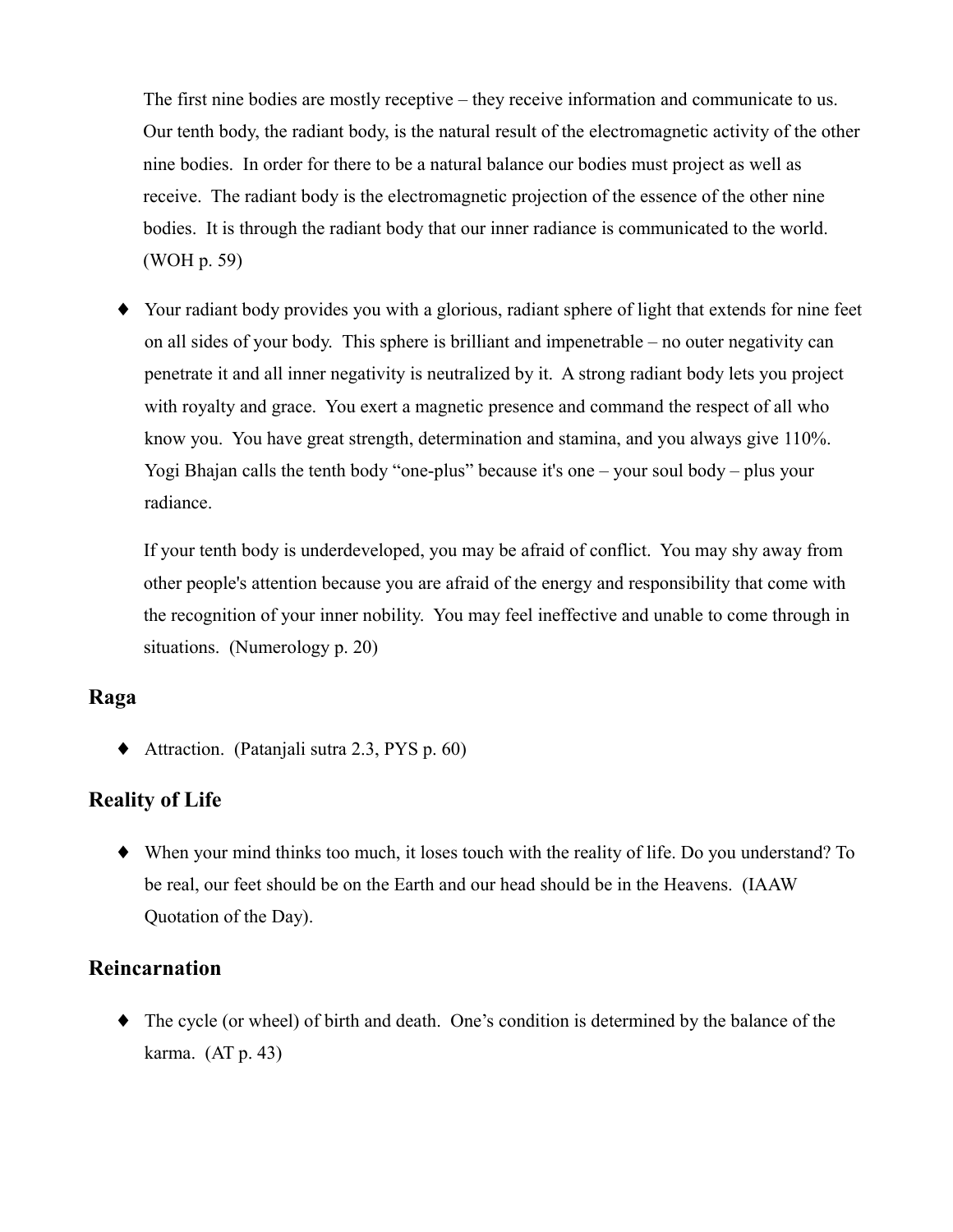# Rajas

- ◆ Earthling Human
- Active, creative or initiating energy (imperial).  $(AT p. 43)$
- Personality Aligned, Demanding, positive, active, yellow spectrum, emotional, commotional, God as Companion If we use the rajasic guna, which is forcefulness and will, it empowers us to be the king of the territory, to gain jurisdiction wherever we feel, see and live. (AT p. 210)

# Rai Yoga

- $\bullet$  The royal unitive discipline, a Maha Yoga. The *Yoga-Shikha-Upanishad* refers to it as the combined practice of Mantra Yoga, Laya Yoga, Hatha Yoga, and Raja Yoga. Add the direct link of awareness given by the master's touch and the Shabd Guru. (AT p. 35)
- This is the full development of identity and Being when we talk like a sage and walk like a king. Your presence works. Just as a king is on the throne and things happen all around to enact his orders, you become still and watch the Will of God and the creative pulse of the Universe. The rule for this is "I am, I AM." It is the throne of the Neutral Mind. The least will of the king is perceived by the court and acted on, often without an explicit order. In the is place the universe and you are not separated. There is an immediate and subtle response to your will. The challenge is to let go and let God, to trust deeply in the process of fulfillment and support as it acts through the path and Will of God. (AT p. 34)
- The Raj Yogi's presence performs his miracle. Others have to act and perform and do all kinds of things. But this is the path of the King. It is not the path of the slave. Just feel your presence is acting: therefore you have not to act. Never try to interfere with the power of God. Never try to control other people. Serve, excel and be." (AT p. 34)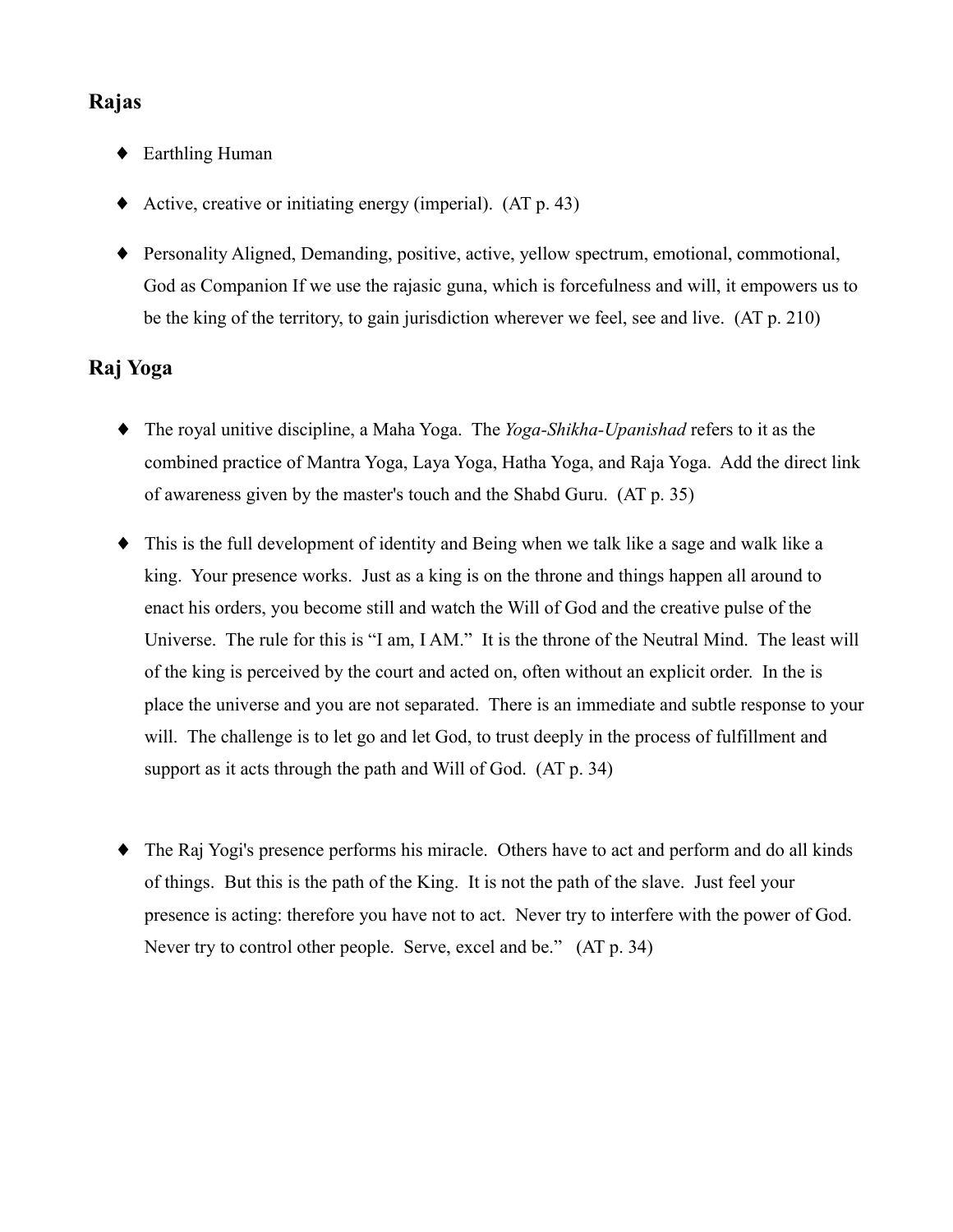## **Relaxation**

- Relaxation is an important part of the rhythm of exercise and change in Kundalini Yoga. The physiological and neural state of a student is elevated after completing a Kundalini Yoga kriya. It is the physiology of awakening and awareness. During this state, relaxation serves several functions:
	- Rejuvenating, especially the parasympathetic nervous system.
	- $\bullet$  Distributing of prana stimulated by the exercises
	- Releasing rigid patterns in the muscles and blood flow
	- $\bullet$  Circulating glandular changes
	- $\bullet$  Centering one's emotional energies
	- $\bullet$  Learning how to handle stress and letting go
	- $\blacklozenge$  "Memorizing" the relaxation sensation.
	- $\bullet$  Integrating a new pattern after an old one is broken
	- $\bullet$  Creating a rhythm or pulse of energy

 $(AT p. 116)$ 

## **Religion**

• I want to touch on a controversial point. Whatever religion you follow, that belief, tradition and practice is meant to guide you to experience your true origin, which is Infinity. The religion should get rid of your self-belittlement and limitation. It should inspire and lift you to your full human capacity. Instead of this result, you usually learn prejudice: you learn how to divide humanity: and you learn to love and hate based on belonging to certain thoughts, feelings, or practices. This mis-education has done more harm to humanity than all the good acts the religions were intended to do.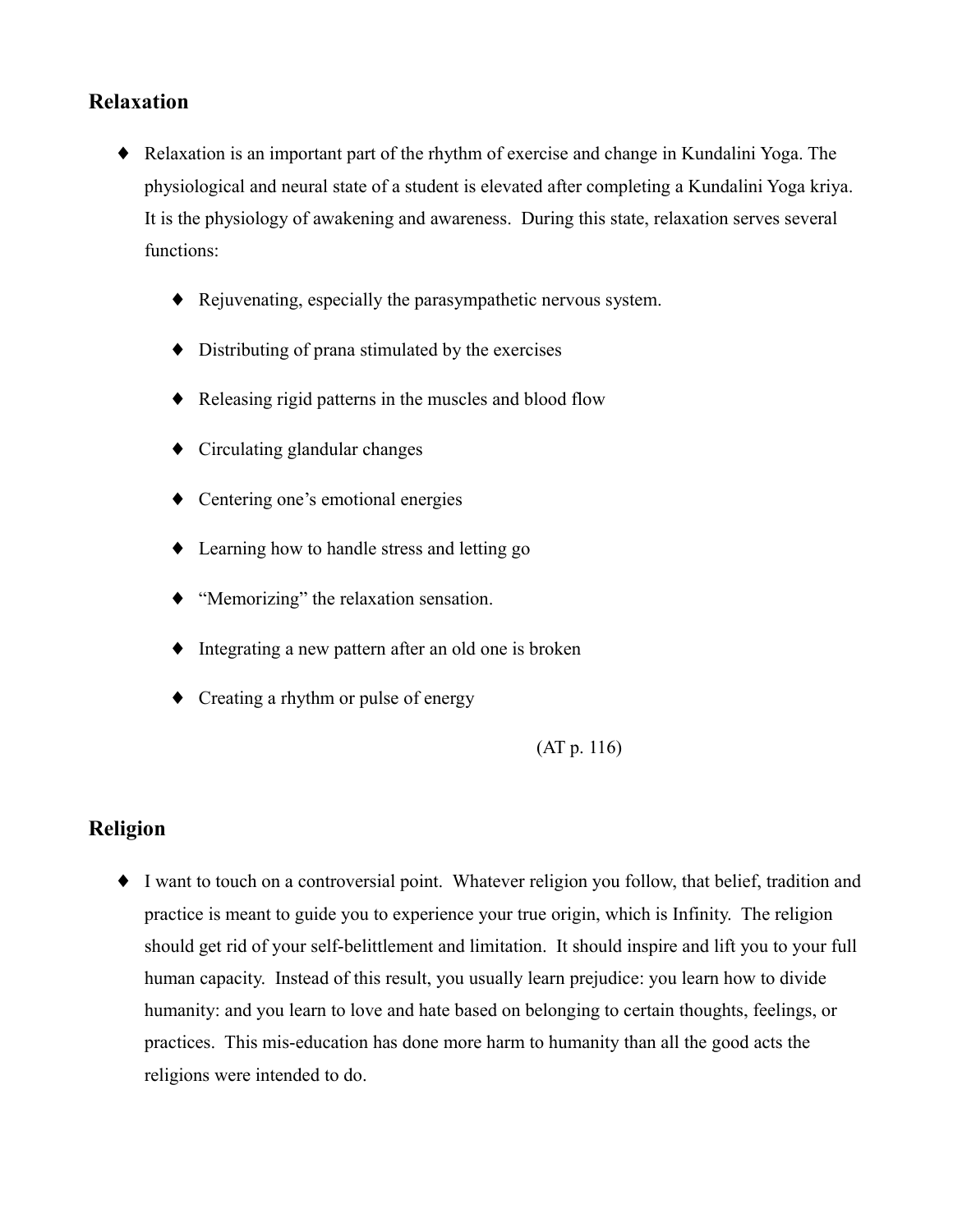We have lost touch with the roots of religion: the spiritual impulse and identity in our heart. We do not even understand the basic concept in the word "religion." That term comes from the Latin religio. It means, "to look back at your origin!" And what is your origin? Spirit! And what is your end? Spirit! So what are you fighting about? What is the great debate? When you experience your origin as a reality, you are happy. Be constant under all circumstances and relate to one thing – you are part of Infinity and always lean on that power – then you'll never be unhappy.

Happiness and mastery of the spiritual facet of the human life is a simple and direct practice. The problem is that we have never trained our minds to know our origin as Infinity. Instead we have hidden under rituals. All these churches, temples and synagogues, all the places of worship, were meant to create group consciousness. Spiritual awakening starts with individual consciousness, then progresses to group consciousness. When group consciousness is established, and you care for others, then you progress to Universal Consciousness. Religious places were designed so that all the people who believe in some way could join together to praise the Lord and feel elevated. That was the original purpose. Now people come there to fight elections and to argue about who should control the synagogue or church. Or it has become a forum for some minister to speak, entertain and dump his distinctive fervor. It has become a regular mechanized ritual  $-$  a systematic system within the system.

Take care of the spiritual facet of your life by joining with others to experience and elevate your self, the group and the universe. In most places, the original purpose and practice to gather and experience the group elevation of consciousness has been forgotten, dilute or simply gone. With that facet of our life neglected and underdeveloped, we have become confused. When a person does not develop the strength of the individual consciousness toward group consciousness, he cannot attain the final experience of Universal Consciousness. Barriers will always exist, which keep a person limited. The development of group consciousness into the experience of Infinity is the bridge to Universal Consciousness. It releases the Unlimited Self and fulfills the spiritual longing.  $(AT p. 17)$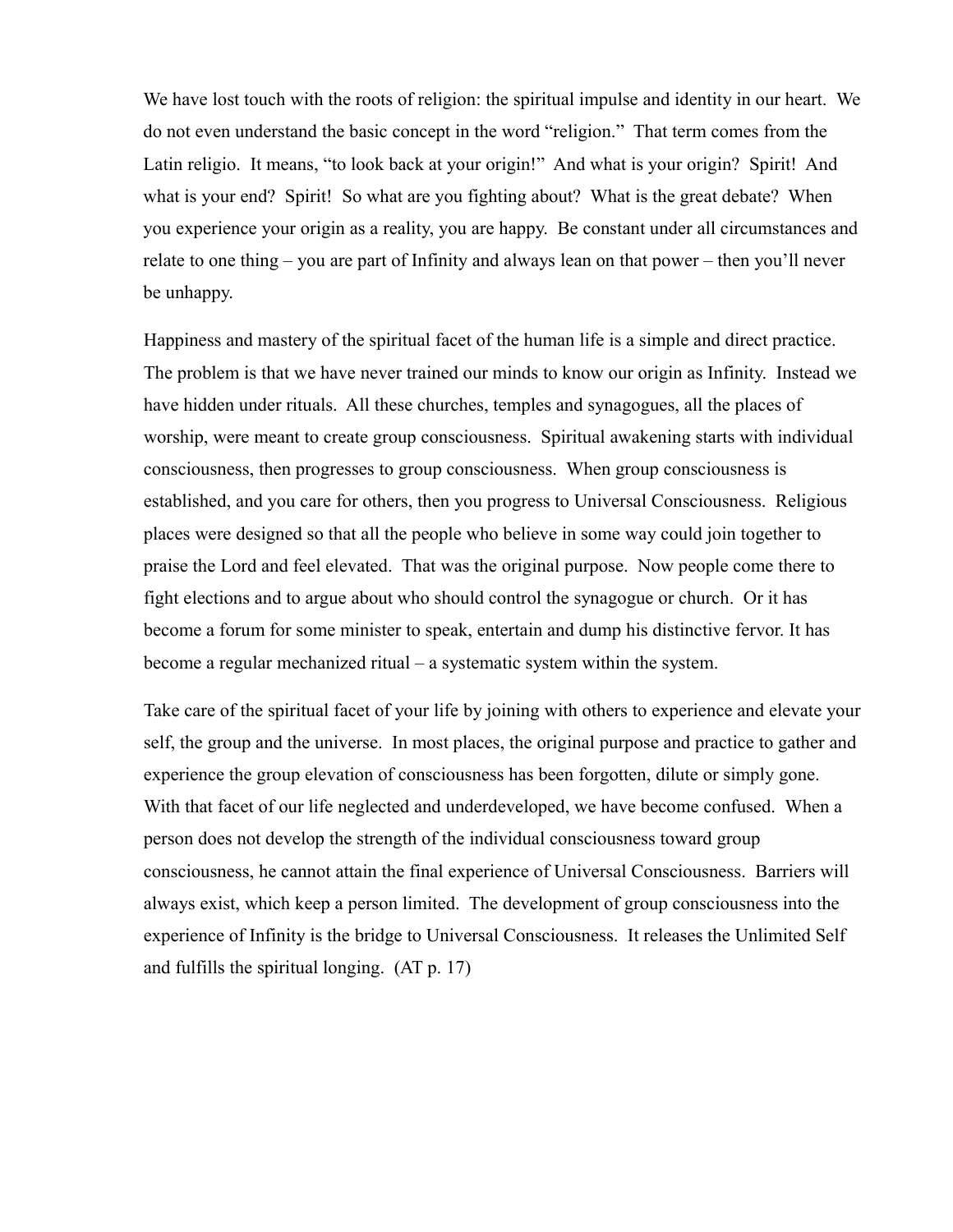# **Rest**

• Many of us fight our sleep. We do not know how to sleep. We do not know how to rest. Rest and work have equal forum and need equal attention. You know the problem with you? Oh, Mr. Unsuccessfuls, let me tell you what your problem is. All of you who are unsuccessful are those who say we will rest tomorrow. We will rest later. You know that syndrome? In the middle of the rest, when you are just enjoying it, he will say, I will do it tomorrow, let me work now. The highest priority of work is to rest. (MTM p. 272)

# **Retroflexed Consonants**

• Consonant sounds made by touching the tongue to the upper palate at the place where the hard and soft palates meet (SSP Glossary)

# **Right Nostril Breathing**

- $\bullet$  Breathing through the right nostril is associated with:
	- $\bullet$  Pingala, the nadi ending at the right nostril
	- $\bullet$  Prana, the nurturing energy
	- $\bullet$  The Sun energy warming, projective
	- $\blacklozenge$  Vigor, alertness, will power, concentration, Readiness-for-action (AT p. 96)

## **Rishi**

- One who understands the subtlety and the great essence of life is a rishi. (The Mind  $p. 113$ )
- $\bullet$  A Himalayan yogi (SSP Glossary)

#### **Rishi Knot**

 $\blacklozenge$  A tight hair bun worn toward the top of the head – slightly in front of center for men, slightly in back of center for women; named for Rishis who wear them; also worn by Sikhs (SSP) Glossary)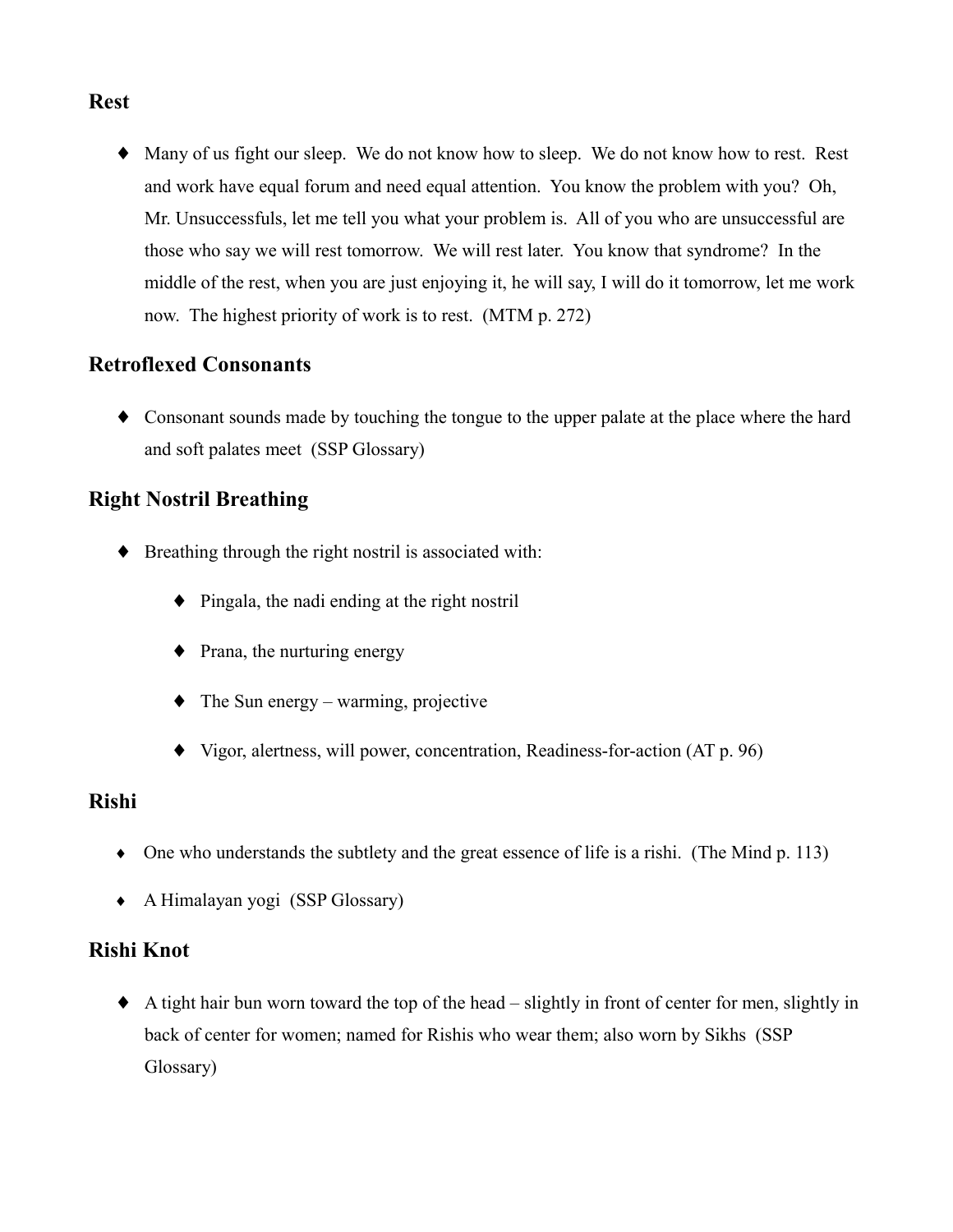## **Sadhaka**

 $\bullet$  The sadhaka, the one who undertakes sadhana, needs to have the attitude of a disciple – a willingness to search, to listen, to change. (PYS p. 4)

### **Sadhana**

- You all changed because you wanted to change, and you did sadhana. Sadhana changed you. (IAAW: Quotation of the Day)
- There are a lot of things we need: One of these needs is that for the mind to work for you for the whole day, it must be fresh and clear; it must be made livable. That is why it is a requirement to rise early in the morning when nobody can disturb you, when you can be yourself. (IAAW Quotation of the Day)
- You must understand one thing: karma cannot be wiped out; the sequence must lead to consequences. The only, the only, the only way is through sadhana. I can tell you that without sadhana, you are as useless for positive change as a junk car is. You can talk for hours and hours and I can teach for years and years; but without sadhana, you have no chance. Sadhana is a self-victory. Sadhana means self-victory; and one who cannot have self-victory cannot have this Earth at all. I can bluntly tell you. There's no need lying to you.  $(MTM p. 23)$
- Lose everything on this planet but hope. Hope is the last thing one should lose. If you want to build up what you need to build up, there's no magic which can help you except sadhana. (MTM  $p. 2)$
- The cultivation of a non-fluctuating attention requires a discipline, a sadhana. (PYS p. 4)
- Sadhana refines the quality and develops the characteristics of our consciousness as human beings.  $(SG p. 27)$
- Sadhana is a process to refine human awareness, burn off the old patterns and clean out the subconscious.  $(SG p. 27)$
- Sadhana gives us the clarity to see and enjoy our human experience and our connection to everything in creation – through spirit – no matter what path we have been placed on by the hands of grace.  $(SG p. 26)$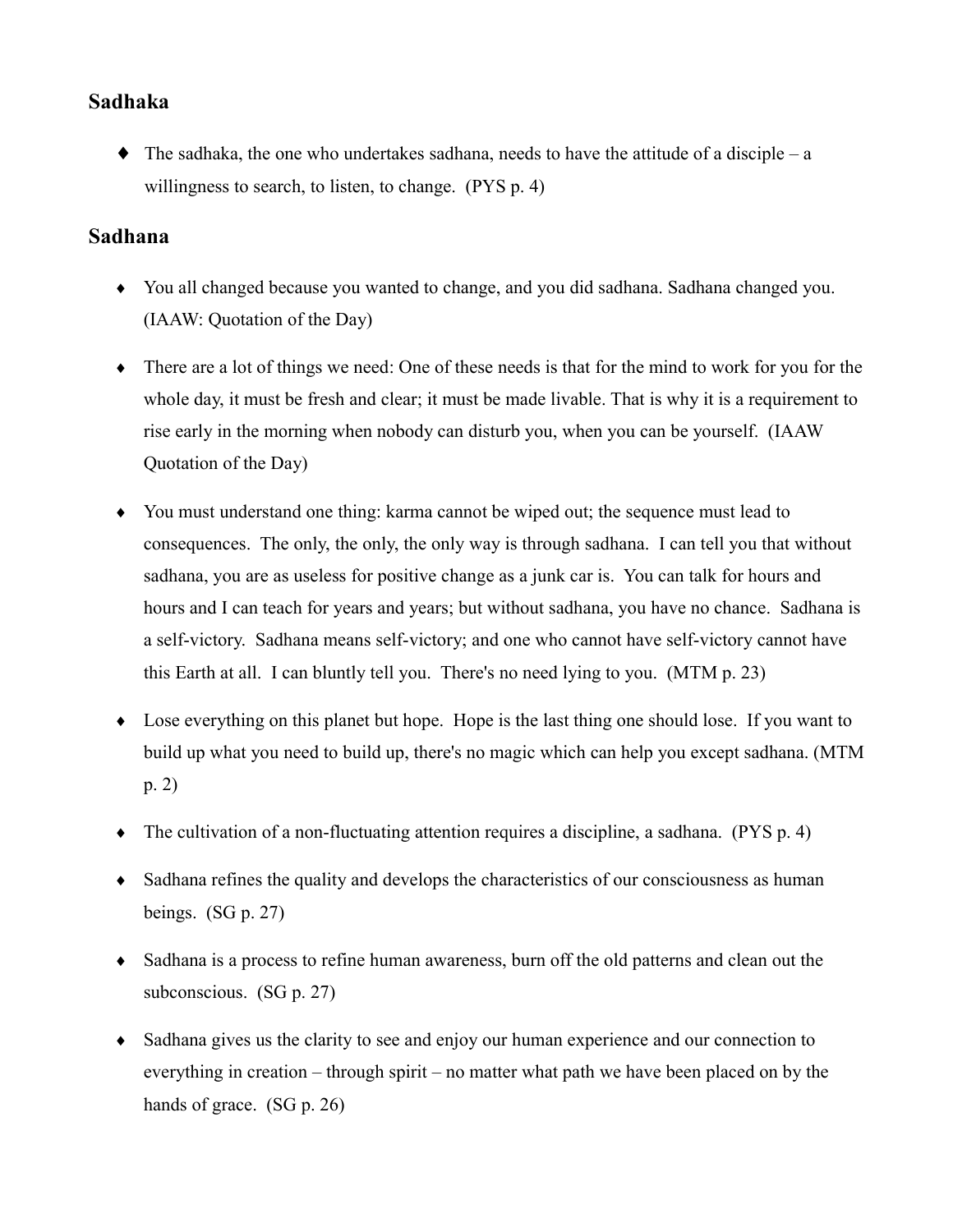- A spiritual discipline: the early morning practice of yoga, meditation and other spiritual practices.  $(SG p. 172)$
- Sadhana. That is where you sit, dwell in the thoughts and words of the soul, and peel away all your non-reality with the vastness of your spirit. If you train your mind this way, then you will discover something for your self. If you live in absolute fearlessness, God will live in you because fear and truth cannot go together. (The Mind p. 101)
- What is sadhana? A personal self-discipline to experience and realize your Self, master the mind, and soften the egos dominance over our habits, emotions and thoughts. Develop a regular sadhana and you take control of your life. Develop a deep sadhana and you open the doors of experience. Commit to meet your higher Self each morning and your decisions and your life become original; your life will bear the signature of your soul; your radiance will express the meaningful intimacy of the Infinite in each moment. Immerse yourself in the joy of victory that comes from starting each day with a powerful sadhana and every challenge becomes an opportunity.  $(SG p. 21)$
- Sadhana is a discipline that moves us toward cosmic consciousness and self-realization; it creates individual excellence and helps to fulfill the destiny and potential of our soul. (SG p. 39)
- The release of the subconscious is done at Sadhana. That's what Sadhana is. In Sadhana we get up in the morning, before we do anything else, and work on our mind and metabolism. Through Sadhana, you calm down the metabolism, you calm down the mind, and you create a harmony. Sadhana belongs to the Neutral Mind. In sadhana the Negative and Positive Minds become the Neutral Mind. Without the Neutral Mind, success can only be temporary. It will not be everlasting.  $(MTM p. 162)$
- Sadhana is self-enrichment. It is not something which is done to please somebody or to gain something. Sadhana is a personal process in which you bring out your personal best. (SG p. xii)
- Sadhana is the most selfish act because it is a self-cleaning. Cleanliness is Godliness. (Yogi Bhajan)
- $\bullet$  In sadhana...your body is the temple of God, and your soul is the divine Guru within. (SG p. xvii)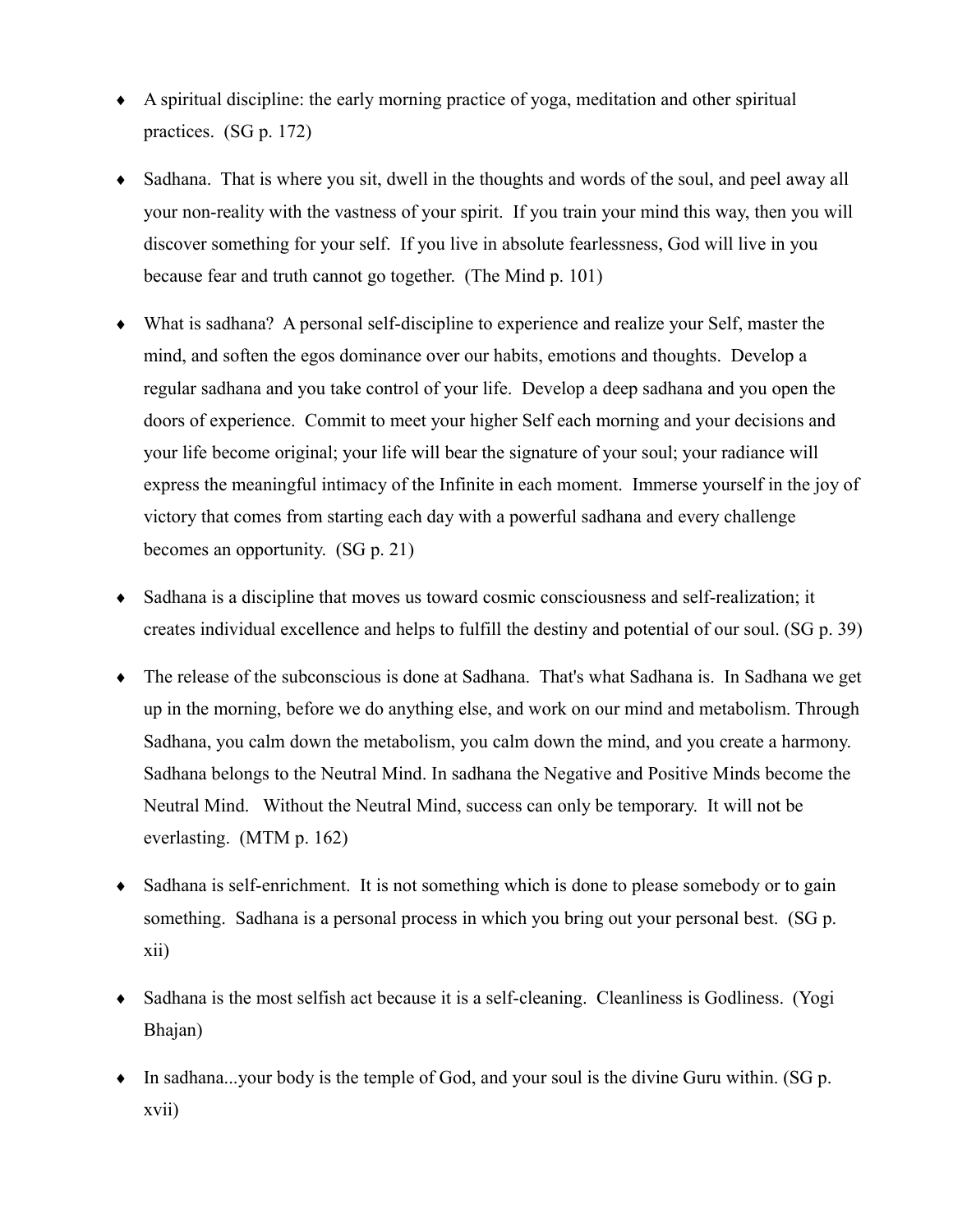- $\bullet$  Through the practice of yoga discipline sadhana– we calm the mind, sharpen its function and gain discernment to recognize the real, to hear the inner Word, to follow the impulse of the heart  $-$  the path of dharma. (AT p. 46)
- Kundalini Yoga includes all [of Patanjali's] eight limbs [of yoga practice] in each sadhana or complete set.  $(AT p. 44)$
- Sadhana means a daily spiritual practice. Sadhana is a self-discipline that allows one to express  $\bullet$ the Infinite within one's self... It is a time each day to notice the patterns that lead away from higher consciousness and to transcend those patterns. Sadhana is a conscious activity. We consciously choose to rise up, to exercise the body, and to meditate. Each day is different. Each day, we are different. Every 72 hours all the cells of the body totally change. Sickness comes and goes. Motivation waxes and wanes. But through all the flux of life, through all the variations of the mind and heart, we consciously choose to maintain a constant and regular practice.  $(AT p. 144)$
- Sadhana brings us to reality. Is there any unreality in us? No. We are as real as God is. (SG p. 24)
- Sadhana is nothing but the death of karma, all wrong things, all misfortunes, all bad things, all bad lucks, all sins are evaporated during the period of sadhana. (SG p. 25)
- Sadhana eliminates and neutralizes misfortune, tragedies, bad luck, non-reality and all sickness. The direction of your life is not your reactions to life. The direction of life is the resurrection of life.  $(SG p. 25)$
- Sadhana is a process to refine the human awareness, to burn off the old patterns and to clean out the subconscious.  $(SG p. 23)$
- Sadhana is self-enrichment. It is not something which is done to please somebody or to gain something. Sadhana is a personal process in which you bring out your personal best. (YB, SG  $p. 22)$
- Sadhana is a discipline of the mind and body to serve the soul. Sadhana keeps the mind clear to accurately guide our actions. (AT p. 144)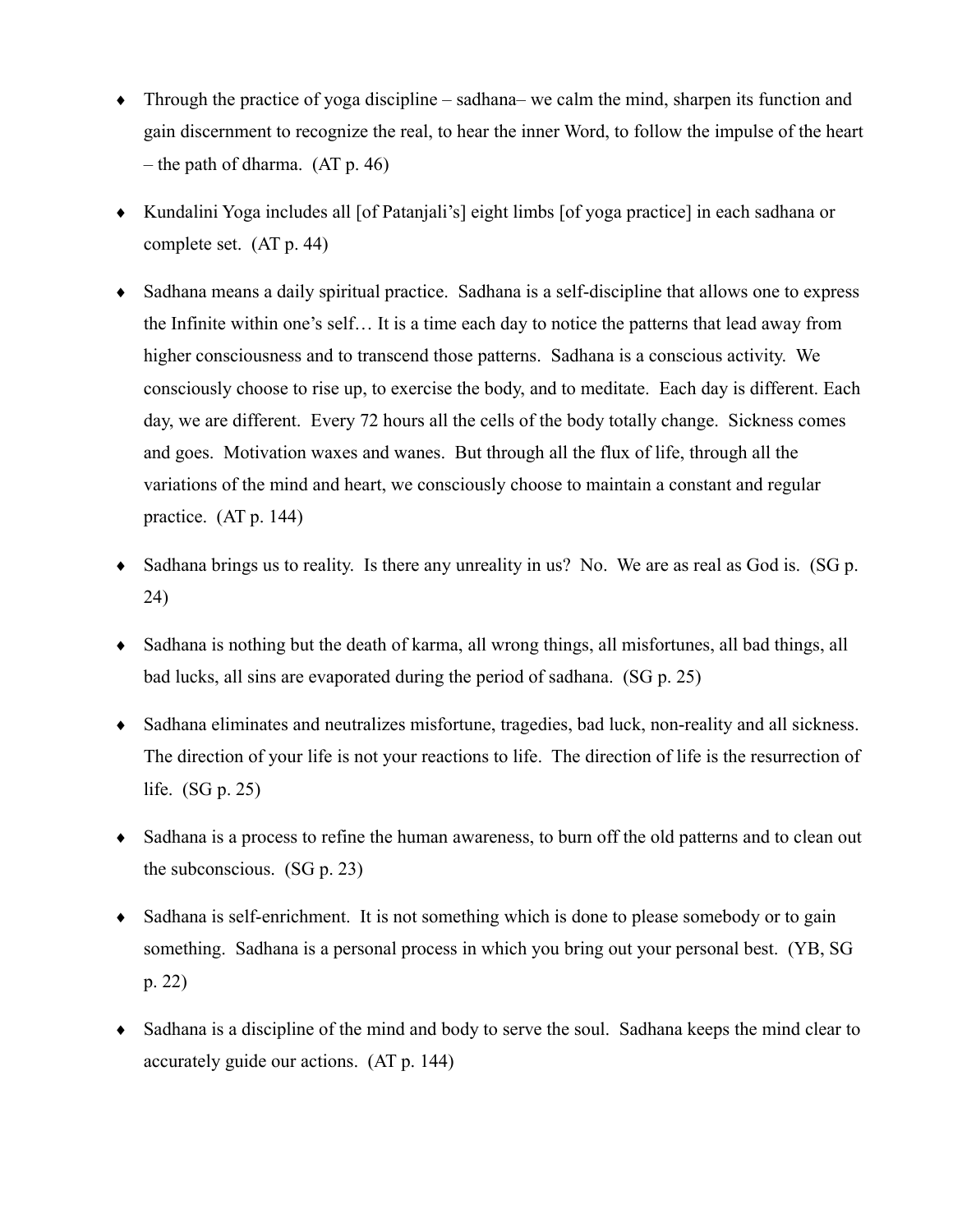- Why do we get up for morning sadhana? Because we have to face the whole day, and we cannot face the day without a constant level of energy. People love you for three things only; wisdom, commitment and consistency. (AT p. 148)
- Sadhana gives us sensitivity to know, to feel and to touch. It gives us intuition to touch reality. The methods are three-fold; jappa, tappa, sanjam. Jappa is repetition. Tappa is the heat of central impulsation. Sanjam is merger through simran–mediation on a very slow, conscious breath.  $(AT p. 148)$
- What is sadhana? A bunch of exercises? No. Bunch of mantras? No. Bunch of people getting together? No. That's not true. Sadhana is nothing but a tendency, a tendency to get up in your own spirit...Whenever you get up for something other than your own spirit, you have ruined the day. That day you will be poor. There is nothing you can do about it. (MTM p. 258)
- Sadhana is a perfect, selfish act to qualify oneself in strength to match up with the world. It has nothing to do with anything around. It is and act, which we do for ourself, because we want to survive and live, excel and become powerful. It is our power-grasping trick. (MTM p. 271)
- Doing sadhana is not to please God; it is to please your own self, to clean your own self, to cleanse your own mind. You'll find the brightness of the earth. (IAAW Quotation of the Day)
- Why repeat the Name of God? So that it enters our subconscious memory. Why do sadhana? So that our conscious memory can subconsciously relate to the Supreme Consciousness. These are acts for the Self; they are extremely selfish acts. (IAAW Quotation of the Day)
- The connection between your power and your projection is the mind; therefore it has to be a quick, clean, classified, qualified mind—a clean mind—that's why you do sadhana. It's a consciousness. (IAAW Quotation of the Day)
- It is a human tendency to like to sleep between 3 am and 6 am. It's natural. But if you can be alert enough to work on your mind, to confront the day, then you are alert enough to take care of your life. The reason you don't get up early is not because you are lazy, tired or overworked that's all wrong. You do not get up early in the morning because the relationship between you and your mind is not established. Period. (IAAW Ouotation of the Day)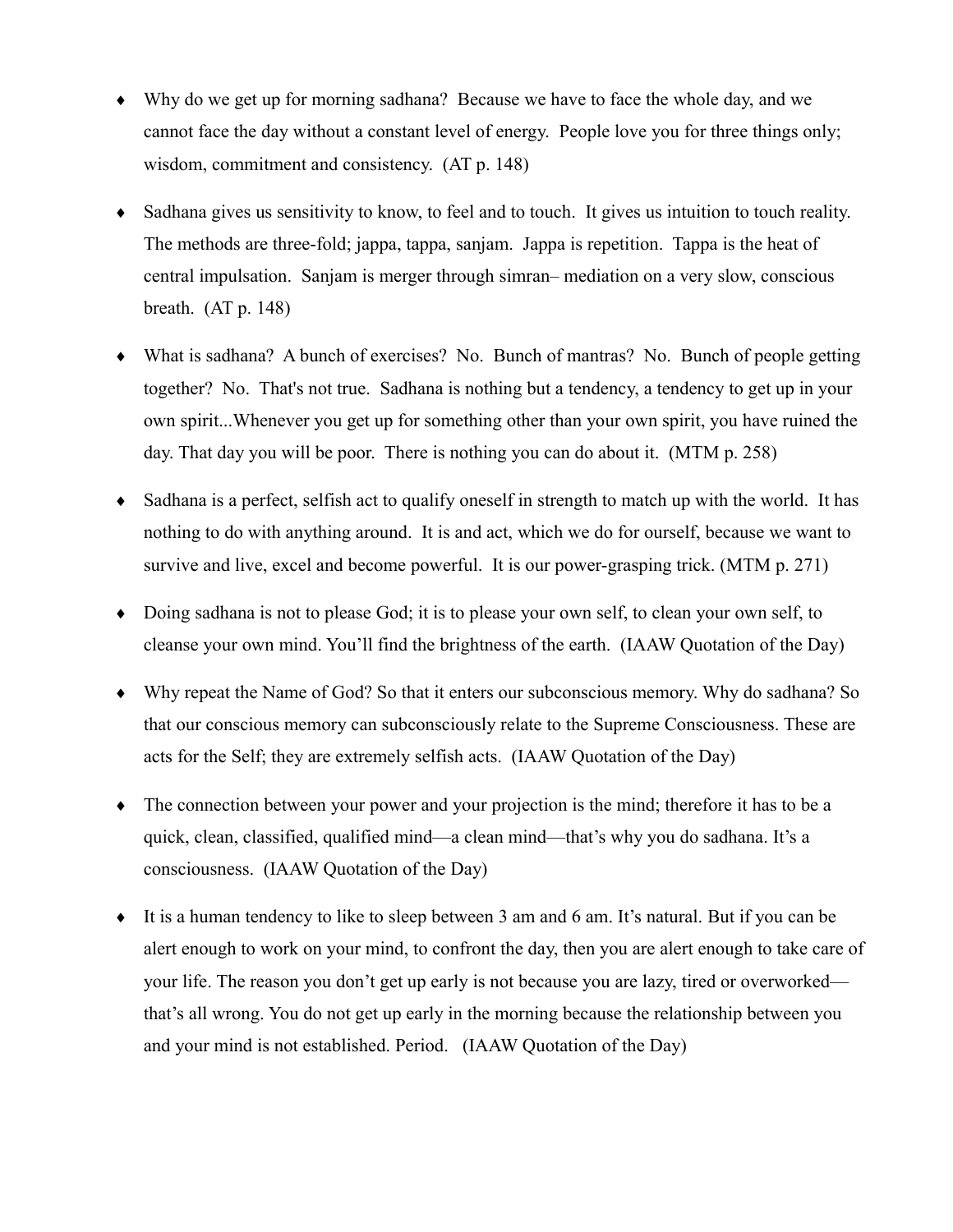# Sadhana and Siddhi Shastra

• Sacred literature in general consists of both sadhana shastra, teachings concerned with the practice, and *siddhi shastra*, teachings which describe the goal. The latter speaks about what we will find when we reach the goal, and the former talks about how to get to the goal. Similarly there are two ways to describe the purpose of yoga: one speaks about stopping the distractions of the mind, and the second refers to the stillness of the mind which is the result of the stopping of distractions.  $(PYS p. 6)$ 

#### Sadhu

- A sadhu, who has mastered prabhupati can forgive the thief, welcome the lost and inspire the hopeless. This great one can plant in that dark heart the spark of inspiration that brings out the hidden potential of their infinite self and destiny. (SG p. 32)
- A sadhu is a being who has disciplined himself. Sadhana is the technique to discipline yourself.  $(SG p. xvi)$
- A traditional term for a Yogi, one who leads the life of an ascetic, removed from the world. (SG  $p. 172)$

#### **Sage**

• [A sage] is the one through whom wisdom flows. A sage is not wise. A sage is one through whom wisdom flows.  $(TMT p. 50)$ 

#### **Sahej Pad** (the expert)

- A stage of ease, balance and grace, when everything fits together. We make a decision, and it manifests. The creative force spontaneously serves our needs as we are aligned with our destiny. We sense what serves the moment, then hold the space, allow the tools and prosperity to awaken as each moment manifests, and enjoy the play of life as the Guru works to move the consciousness.  $(AT p. 218)$
- Sahej Pad means the stage of ease and elegance. (AT p. 223)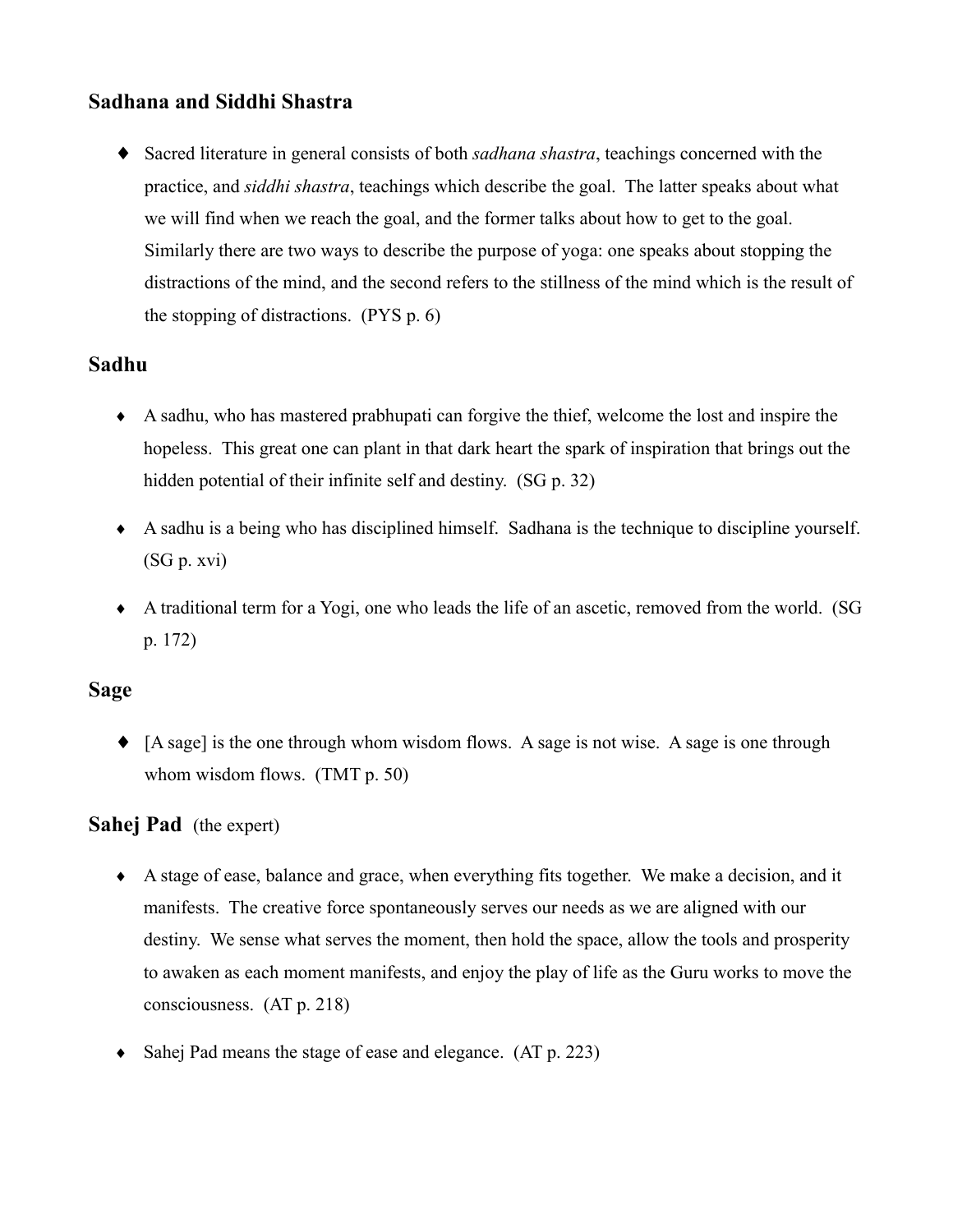## Samadhi

- Samadhi is the state when the self is not, when there is awareness only of the object of meditation. (Patanjali sutra 3.3, PYS p. 115)
- Total identification with spirit. The deep experience of "Me and God, God and Me, are One."  $(AT p. 126)$
- $\bullet$  The state of insightful attention in a totally still mind. (PYS p. 59)

#### Samadhi Parinama

• Samadhi parinama, transformation towards realization, is the gradual settling of distractions and the simultaneous rising of one-pointedness. (PS 3.11, PYS p. 121)

#### **Samana**

• [One of the subdivisions of Prana], Samana rules the region between the heart and the navel and governs much of the body's metabolic activity. It tends to organize, systematize and decide where things go. Samana helps in assimilation. It helps you to know what to assimilate and what to pass on to the colon. People with too little samana or upset samana have a sense of mental confusion, confused emotions and an inability to know what is really true for them emotionally. Relationships can be quite confused. People with relationship boundary problems often have upsets in samana. Strong samana allows you to discriminate and gives you emotional clarity. (AT p. 175)

#### Samkhya Yoga

 $\bullet$  The discipline of insight into the nature of things. A philosophy of liberation teachings referred to in the *Mahabharata.*  $(AT p. 35)$ 

#### **Samskaras**

 $\bullet$  Tendencies, potentialities and latent states which exist in the subconscious and unconscious areas of the mind. They are built up by the continued action of the thought-waves, and create new thought-waves. Our samskaras define our character. (AT p. 43)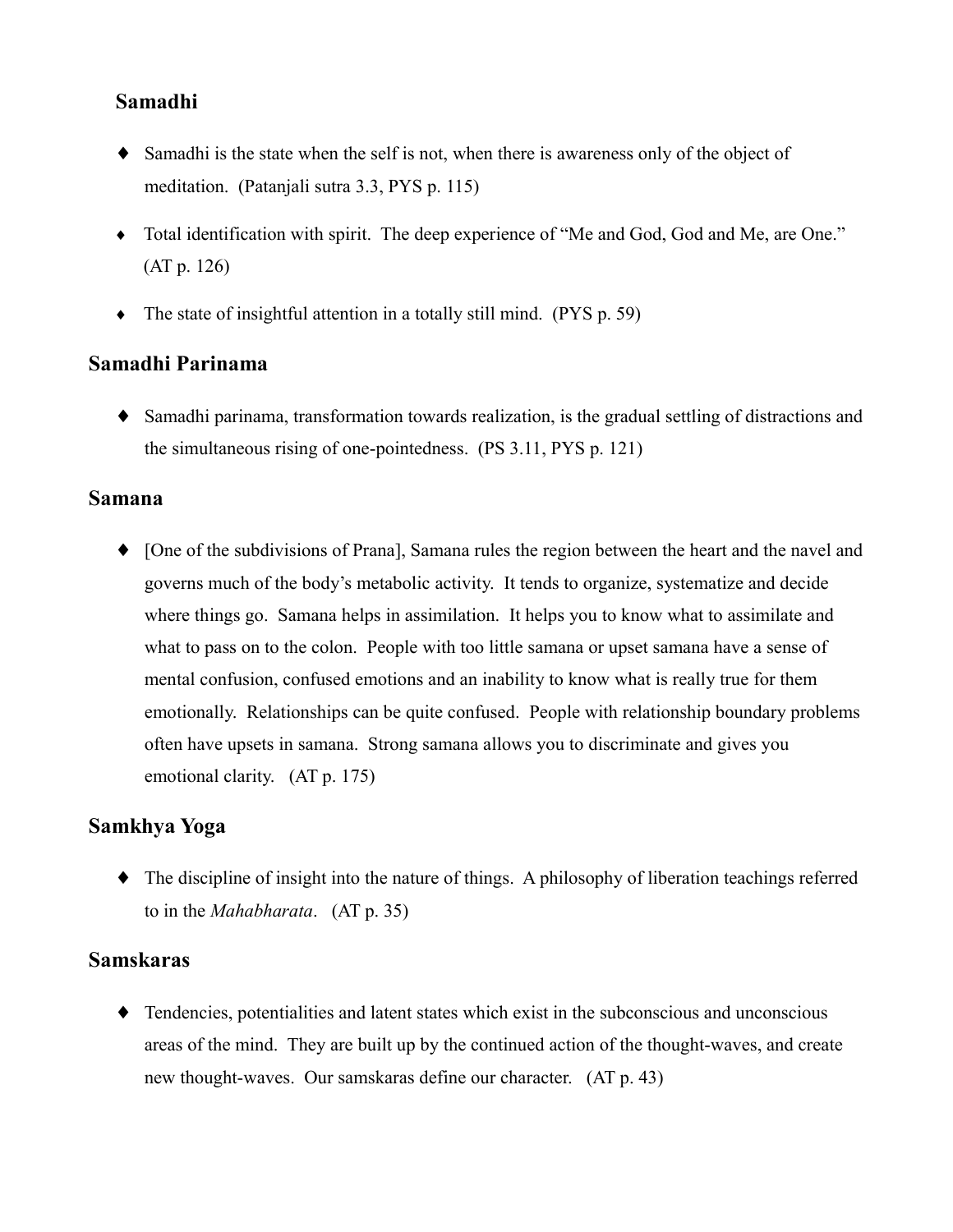#### **Samyama**

• Total attention (samyama) is when dharana, dhyana, and samadhi are together. (Patanjali sutra 3.4, PYS p. 119)

#### **Saram Pad** (the novice)

 $\bullet$  The "honeymoon period" when we consciously enter a relationship with our spirit and our spiritual path. We are happy. We have left the pain of the past and feel the freshness of a new life on the spiritual path. We have found a spiritual teacher and a path, and we feel the blessings of these gifts.  $(AT p. 218)$ 

## **Sat**

 $\blacklozenge$  Existence; what is; the subtle essence of Infinity itself, often translated as Truth. (SG p. 172)

# **Sat Kriya**

• Sat Kriya is one of the most powerful and complete postures/meditations Yogi Bhajan taught. It is an entire yoga class in one posture. (Mantras of the Master)

#### **Sat Nam**

• Sat means truth. Nam means name. This can be loosely translated as: Truth is His name. Truth is my name. Truth is my identity.

Sat Nam, the bij or seed mantra is the center of Kundalini Yoga technology. The meaning is the seed of the entire philosophy, and the repetition of the mantra with every breath, inhaling Sat and exhaling Nam is at the seed of the entire yoga practice. (Mantras of the Master)

- $\bullet$  Sat Nam expresses the very origin of God. (IAAW p. 159)
- It's the buddy name of the elementary equation of God. When you say Sat Naam, purity exists. It's not "will exist, shall exist, may exist." With mantra there's no "will, shall, or maybe." No. It is.  $(TMT p. 136)$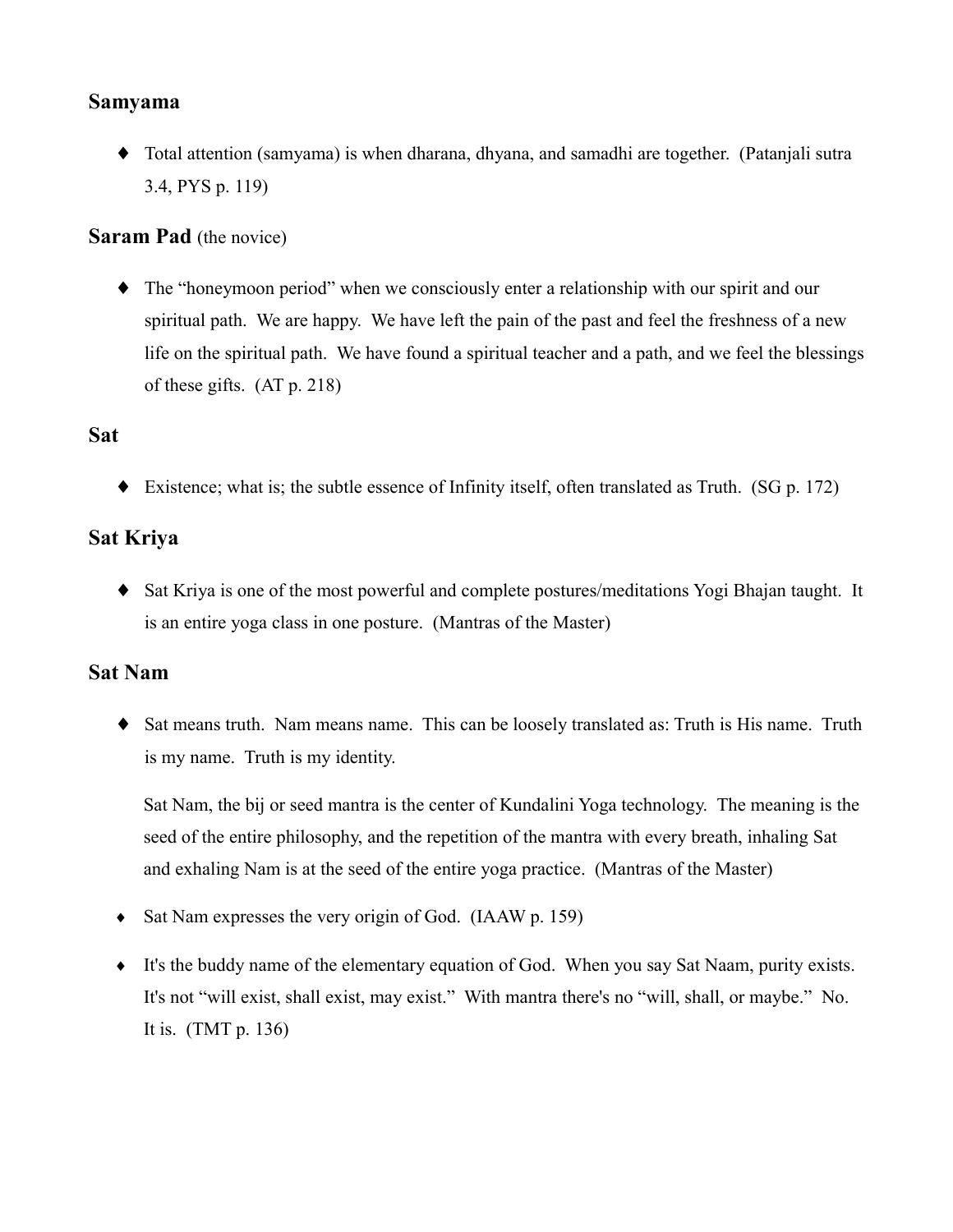- You do not understand the power of Sat Nam. The power of Sat Nam is that it purifies the entire time and space when you speak it once. Sat Nam is not a religion. Sat Nam is not a person. Sat Nam is not a word. Sat Nam is the superior self-power of God. It is a panj shabd; there is nothing like it. (IAAW: Quotation of the Day)
- The essence or seed embodied in form; the identity of truth. When used as a greeting it means "It greet and salute that reality and truth which is your soul." It is called the Bij Mantra – the seed for all that comes. (SG p. 172)
- $\bullet$  We are part of the Infinite by nature. It is only the mind that forms a limited sense of self. We do not need to create and Infinite self. It already exists. That existence is called Sat Naam-Sat is reality, truth or existence. Naam is the identity or creative name. We are all in essence a reality that vibrates and creates. Most of the time we act as if we are not. That is the pain imposed on our life by ego. The Shabd removes that pain by removing barriers which prevent us from perceiving and acting from the Real Self.  $(AT p. 70)$
- $\bullet$  The power of Sat Nam purifies the entire time and space even when you speak it just once. It doesn't matter when you speak it. Sat Nam is not a religion. Sat Nam is not a person. Sat Nam is not a word. Sat Nam is the superior Self, the power of God. It is a panj shabd. There is nothing like it. (IAWW p. 159)
- This mantra can be used to smooth out and balance mental energy. It gives you a feeling of reality. It can also be used to release energy. (SG p. 83)
- As you chant this mantra extend your mind to Infinity and remember that "in the beginning" there was the Word, and the Word was God." This God, this Word, lives inside of you. You are a manifestation of that. Tune into that Infinity. Project a call from your heart. The Infinity that created you is not dear, and does not live very far away. The power of mantra is the power of manifestation. If we recite the mantra from complete innocence, it will take the mind and heart to an experience of it origin in the Creator.  $(SG p. 83)$
- "Saa" mean totality. "Saa" means Infinity. This is the first sound with which God created the universe. Not this little planet ping-pong ball called Earth – the whole universe..."Taa" means life. So when you say "Saaaaaa..," "Taa" is the middle – life. And then you say "Naam." This mantra can give you Heaven and Earth in balance, this one word "Sat Naam." (TMT p. 14)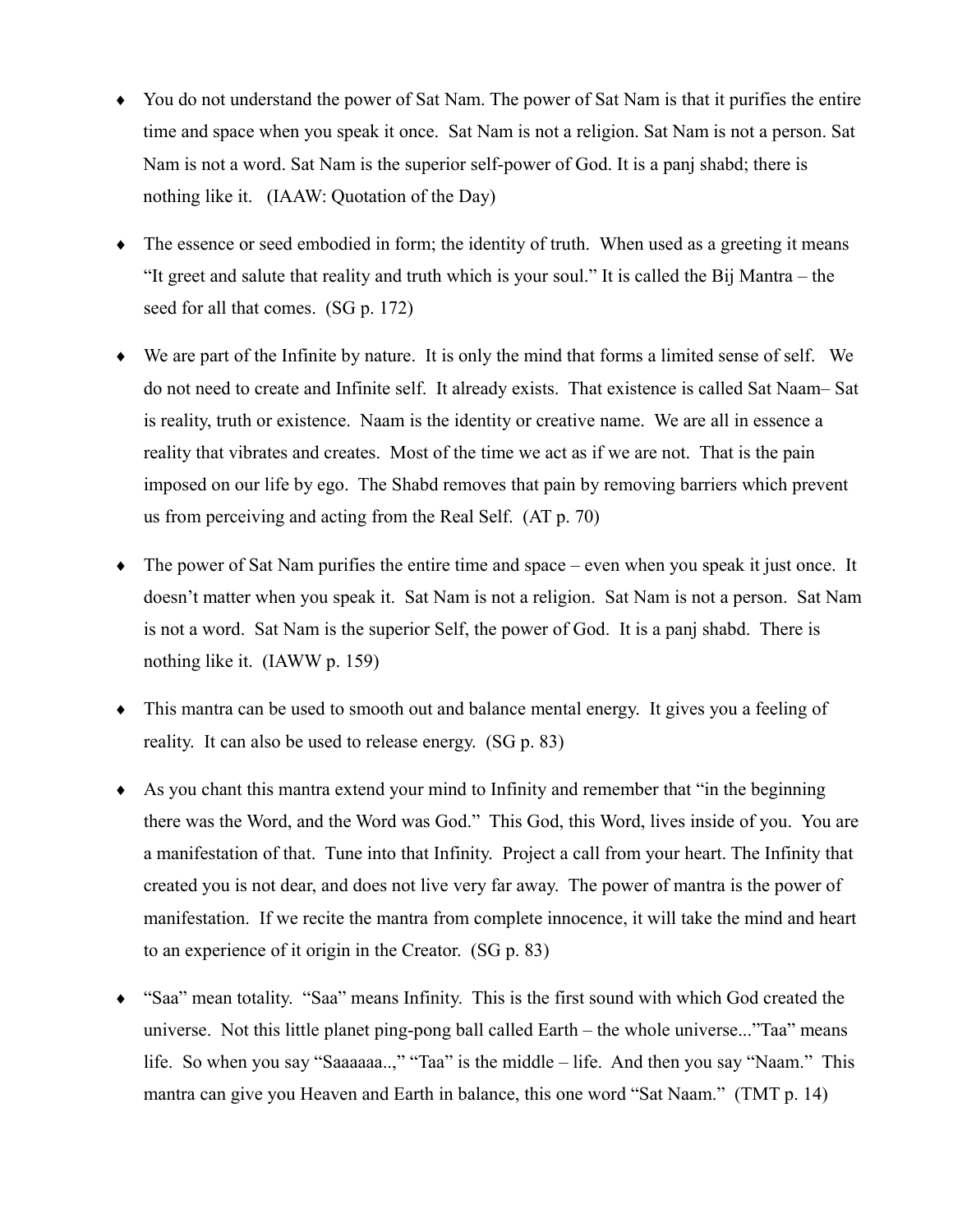#### **Sat Nam - Seven Wave**

• This is chanted the same as long Sat Nam but when chanting the long sa sounds, you add seven quavers in your voice as you mentally thread the sound through the seven chakras. After the sound penetrates the 7<sup>th</sup> chakra at the crown of the head, you imagine it gushing like a fountain into the entire aura as you end with the t sound and the final nam. This brings energy up from the lower chakras and connects all the chakras into a rainbow chain. (Mantras of the Master)

#### Sat Nam Ji

 $\blacklozenge$  When I say, "Sat naam Ji," to you, I am saying, "Truth is your soul." (TMT p. 136)

#### **Sat Pad** (the master)

- $\bullet$  We are in harmony with the universe, living in great peace, grace and happiness as a servant of the Divine Will. There is no separation between the duty of the world and the choice of our own will. There is a sense of equality and transcendence. (AT p. 218)
- The stage of Truth or Reality.  $(AT p. 223)$

#### **Satamber**

• To dress with the angelic quality is the practice of satamber. It is a very old system. I do not know how far it is true or not true. Only three types of cloth for clothes were suggested: cotton, silk, or wool. Always light or white. The hair was understood and respected. You would not expose your head hair to the sun, because this solar center, at the crown of the head, is naturally covered by the hair for a purpose. These are things which affect you and which they sensed. I'm not telling you something you have to do. I am just explaining some habits of sensitive sattive traditions. They overcame the power of slavery and the inferiority complex of status. They would not expose the head hair directly to the sun unless they were wet, or it was after sunset. And whenever they would go to a synagogue, temple, or sacred place, they used to cover their heads. (The Mind p. 31)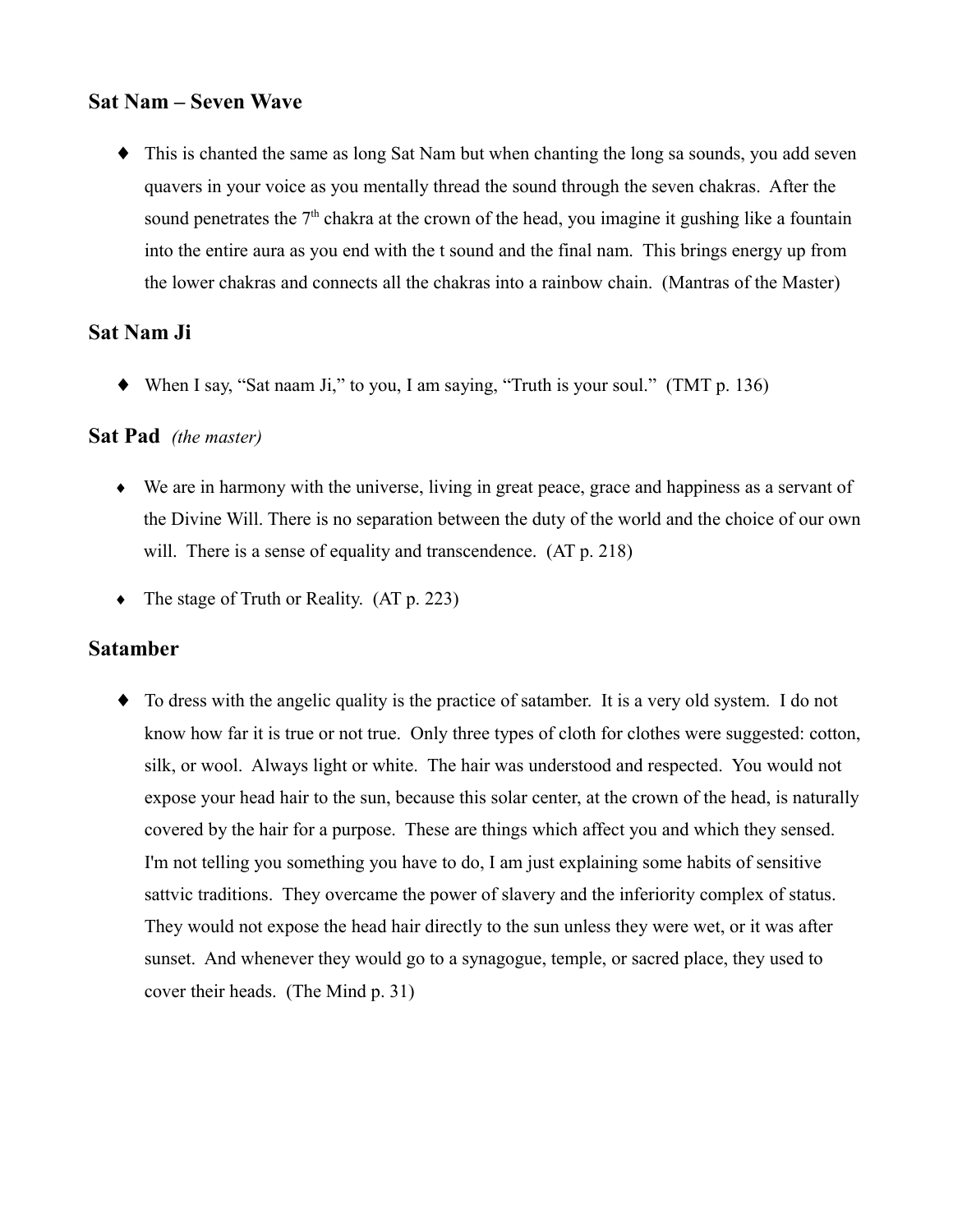#### **Sattva**

- Pure essence (saintliness)  $(AT p. 43)$
- $\triangle$  Angelic Human
- Personality unified to Spirit, Graceful, peaceful, disciplined, green spectrum, intuitive, sensitive, God as  $&$  present (AT p. 210)
- $\bullet$  If we use the mind in the sattvic guna, which is clarity and lightness, it makes us saintly and enriches us to be crowned as a Lord of the Universe. We are both connected and effective. (AT  $p. 210$

## **Sattva Guna**

• The Sattva guna is reflected in the buddhi part of mind. Buddhi perceives reality discerns what is real from unreal, assesses neutrally, and makes judgments from the perspective of your Infinite identity. It represents heavenly phenomena in activity of totality as totality.

## **Sattvic**

 $\bullet$  One of the three basic qualities of nature (gunas). It represents purity, clarity and light. (SG p.  $172)$ 

## **Satya**

 $\bullet$  Just as in the practice of ahimsa, the practice of telling the truth, or of not lying, has many levels. When we speak of what we do not know, when we are partial, and when we are convinced that we know all there is to know about something, we lie. We lie when we speak as if we are the center of the universe and can pass judgment on everyone and everything. We lie when we weave fantasies in our minds and do not see the way it is. (PYS p. 88)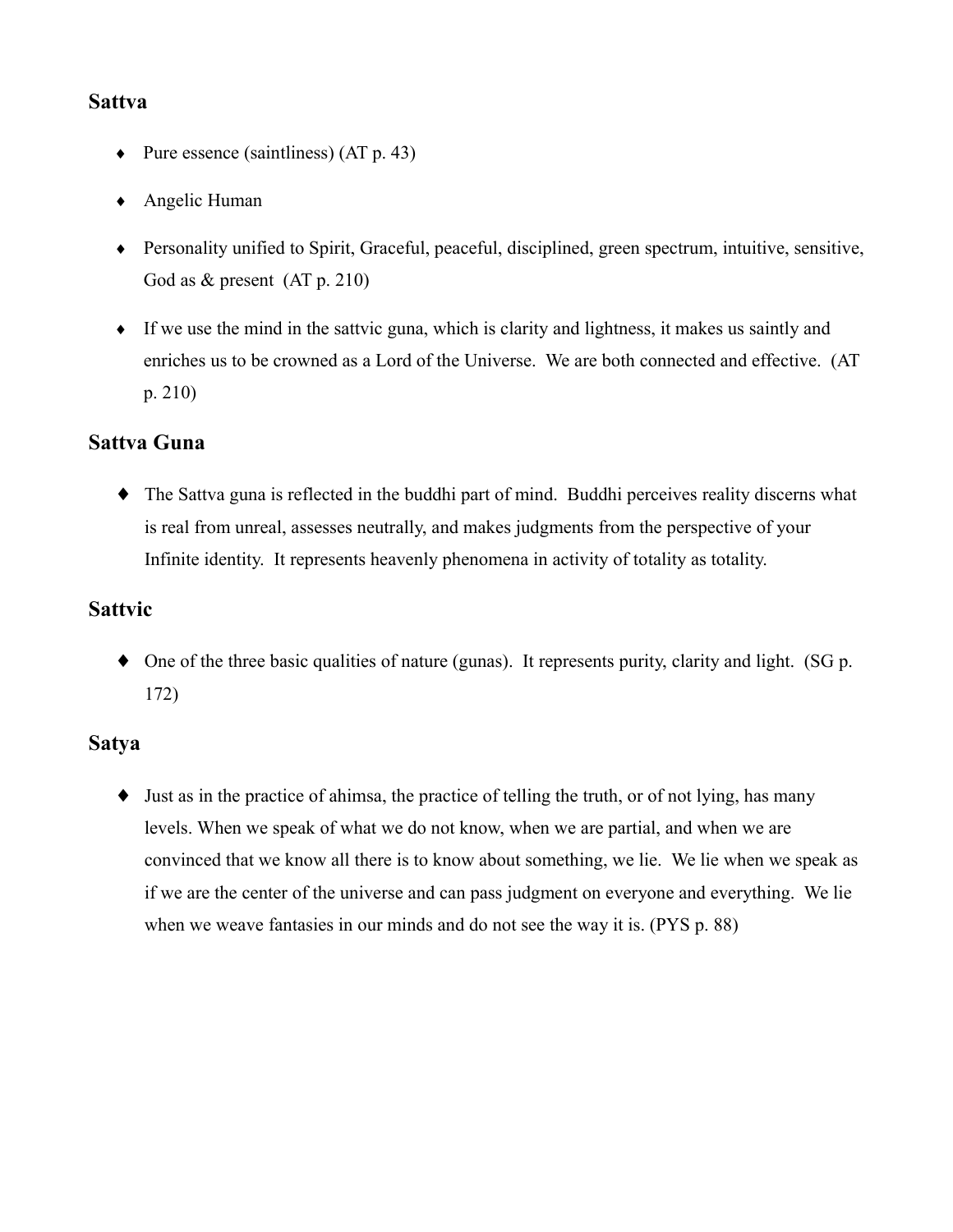# **Second Chakra (Svadisthana)**

- $\bullet$  Creativity
- $\blacklozenge$  Water
- $\bullet$  To feel, to desire, to create
- $\bullet$  Location: The sexual organs.
- Organ/Gland: Sexual organs, reproductive glands, kidneys, bladder.
- $\bullet$  Color: Orange.
- Qualities: Positive, relaxed attitude to sexual functions: patience; creativity; responsible relationships.
- Shadow: Rigid emotions, frigidity, guilt, no boundaries, irresponsible relationships. Problems with reproductive organs or kidneys.
- Yoga Exercises: Frog Pose, Cobra Pose, Butterfly, Sat Kriya, Cat-Cow, Maha Mudra, Pelvic Lifts.  $(AT p. 185)$

## **Segmented Breaths**

• With segmented breathing, we divide the inhalation and exhalation into several equal parts, with a slight suspension of the breath separating each part and with a distinct beginning and end point to each segment. This stimulates the central brain and the glandular system in different ways.

Instead of inhaling in one smooth motion, we break the breath up into segmented "sniffs." Try not to collapse or squeeze the nostrils in on the sniff, or pull the breath too deeply into the lugs. The goal is for the breath to strike a relaxed, yet focused area in the nasal passage to stimulate a particular set of nerves. Keep the nostrils relaxed and direct the attention to the feel of the breath further along the air passages and to the motion of the diaphragm.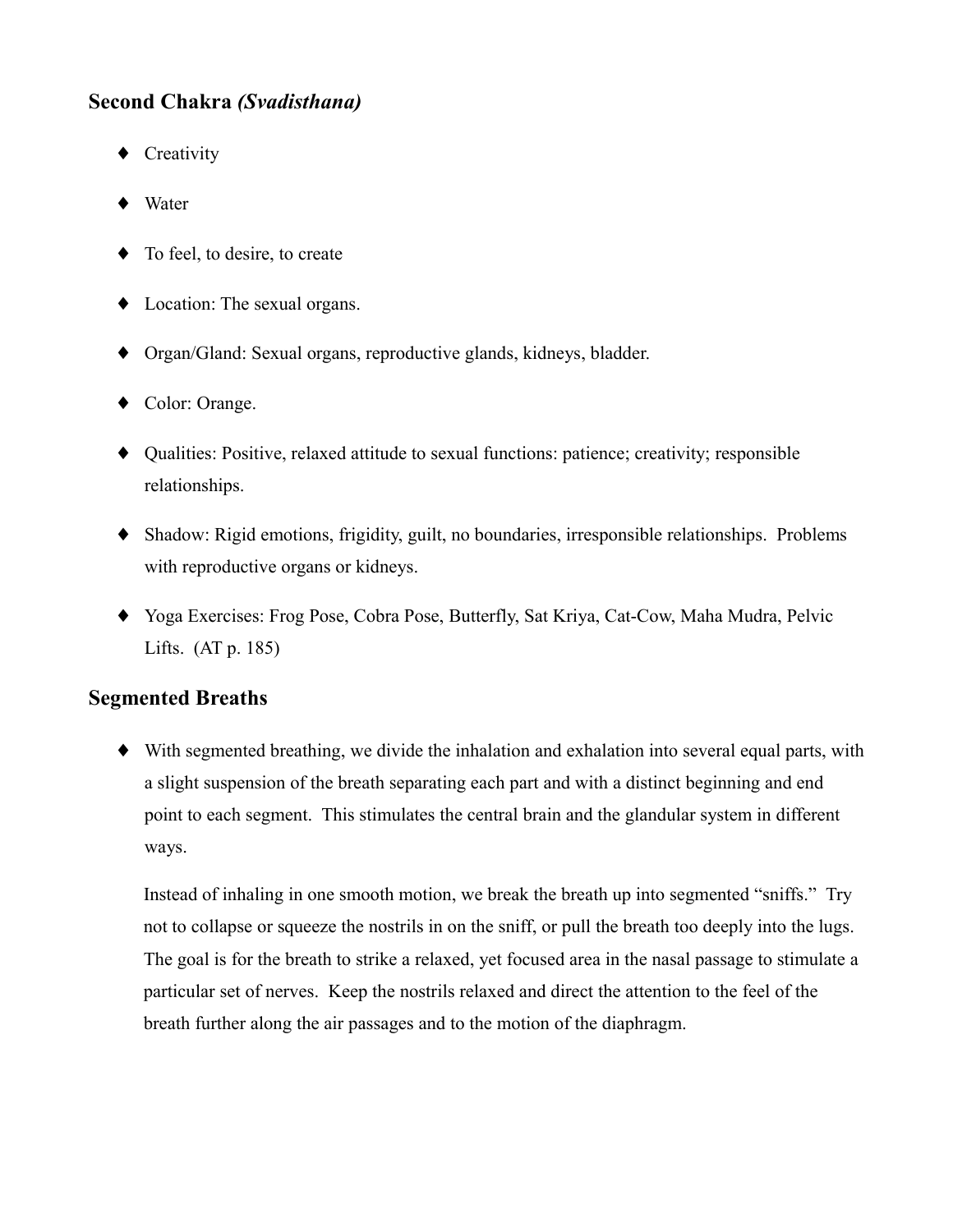♦ Effects of different ratios:

| $\triangle$ 4 parts in: 1 part out  | healing, energizing, uplifting        |            |
|-------------------------------------|---------------------------------------|------------|
| $\triangle$ 4 parts in: 4 parts out | clarity, alertness, triggering glands |            |
| $\bullet$ 8 parts in: 8 parts out   | calming, centering                    |            |
| $\bullet$ 8 parts in: 4 parts out   | focusing energizing                   |            |
| $\triangle$ 4 parts in: 8 parts out | calming, unblocking, letting go       | (AT p. 97) |

### Self-acceptance

Attention is the main power of transformation. Transformation is not brought about by a decision of our ordinary mind, nor by any efforts arising from the level of consciousness which needs to be transformed. Seeing is at a level higher than what is seen, and therefore it can bring about transformation in the quality of what is seen. Seeing the way it is in myself, steadily and impartially, brings about a transformation of myself. I need to acknowledge myself, accept myself, and love myself – ego and all – without manipulation, without himsa. I cannot love another, or be compassionate to another, unless I accept myself and am compassionate to myself. If I am not right by myself, I cannot be right by anyone else or by God. The whole range of myself needs to be acknowledged. To truly see "what is" transforms "what is" in actuality to "What Is" in reality. (PYS p. 126)

## Self-confidence

• When your self-confidence has not been successfully developed, you reach the top but you go bezerk. When you are truly confident death only stops the existence of your personality. Others will pick up the example of your life and keep it going. That is called self-confidence.  $(MTM p. 150)$ 

## **Self-healing**

• The process of self-healing is the privilege of every being. Self-healing is not a miracle. Selfhealing is the genuine process of relationship between the physical and the infinite power of the soul. (Yogi Bhajan)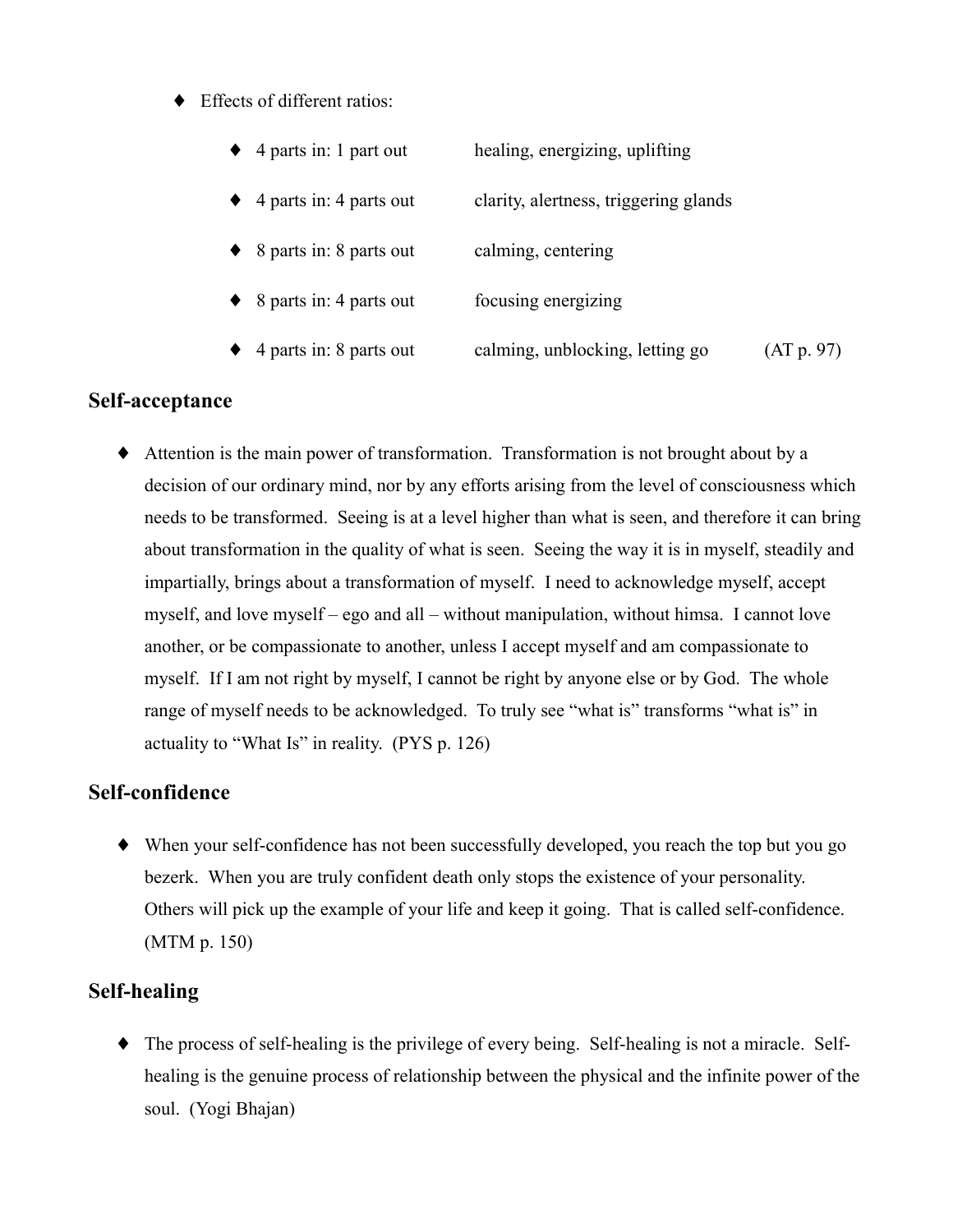### **Self-love**

- $\blacklozenge$  The first principle of self-love is that you are not for sale. (The Mind p. 22)
- We must learn to love ourselves before we love anybody else. We must honor ourselves before we honor anybody else. We must serve ourselves before we serve anybody else. If we do not know how to do things for ourselves, we shall not be in a position to do things for others. Because when we do things for others, that is for a purpose. And purpose will create prejudice. Instead of having friends, you will have enemies. You will have concepts. You have a concept of what is right and what is wrong. You are born and trained and you die in judgment. Things come to you, you feel honored. Things are taken away, you feel very insulted. (TMT p. 74)

#### Seventh (Crown) Chakra *(Sahasvara)*

- $\blacklozenge$  Humility & Vastness
- Transcendence. The Tenth Gate.
- Location: Crown of the head.
- $\bullet$  Organ/Gland: Brain, pineal gland.
- Qualitities: The seat of the soul. Connection to the Highest Self. Enlightenments. Unity. Elevation. Relationship to the Unknown.
- Shadow: Grief. The feeling of being separated from existence and from abundance Fear of death.
- Yoga Exercises: Ego Eradicator, Mahabandha, Sat Kriya, Concentrating on the tip of the nose, all meditation. (AT P. 186)

# **Sexual Energy**

• Sexual energy is the sixth sense. But don't think that it is just energy toward sexual intercourse - that is just one part. It is also mental energy, mental intercourse. It is also the psyche, the power of the soul. It is also creativity. It is also related to the future. It is also related to your Self, your balance. And is also related to your wanting to be great. (MTM p. 219)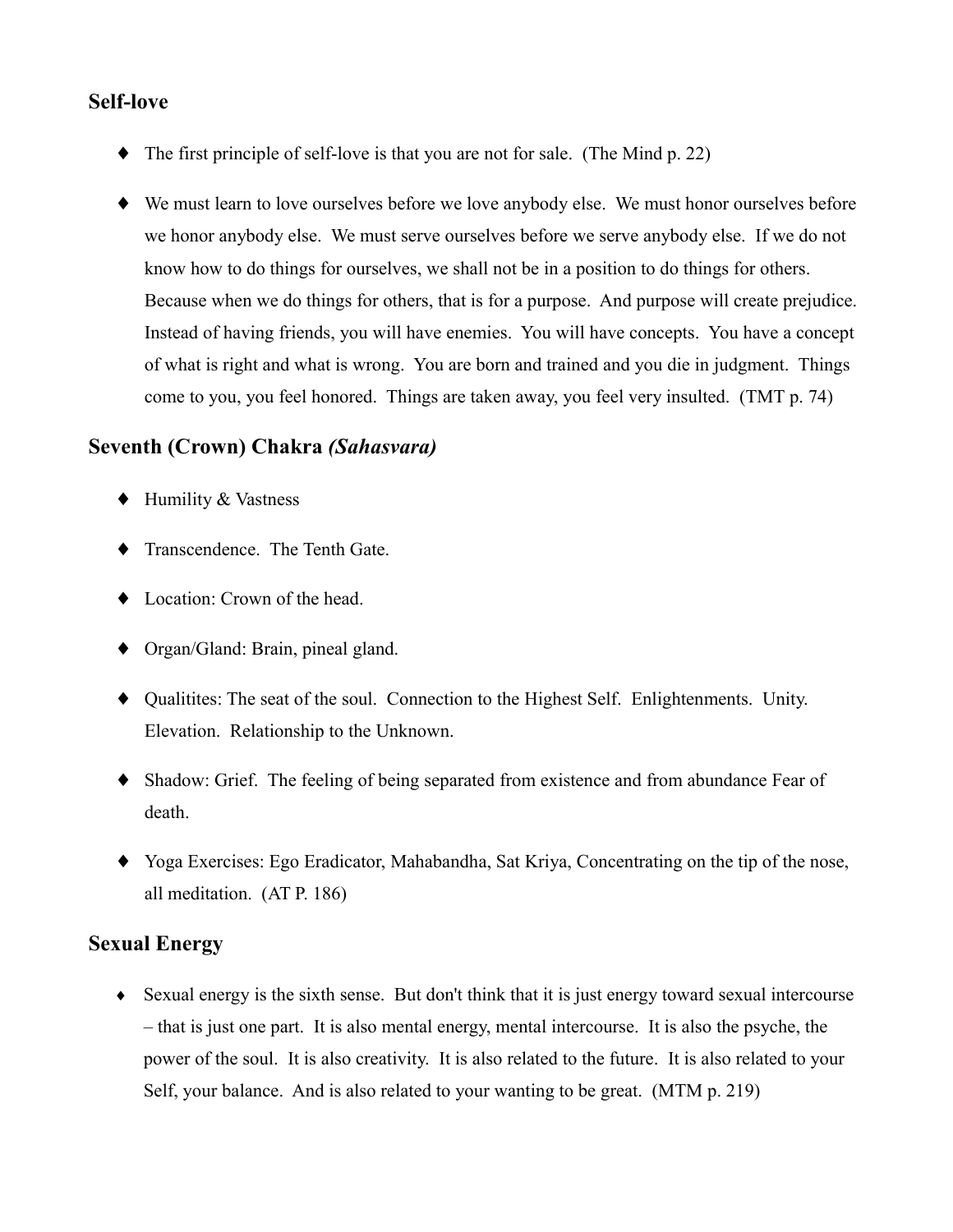$\bullet$  It is a creative energy. Sexual energy is nothing but creative energy. Don't mix up these two energies and think one is creative and one is noncreative. Both are creative; it is all in how you use it.  $(MTM p.339)$ 

#### **Shabd**

- The sound current or vibration that dissolves that part of the ego which obstruct the truth, and prevents us from perceiving and acting from our authentic Self. (AT p. 66)
- Sound, especially subtle sound or sound imbued with consciousness. It is a property or emanation of consciousness itself. If you meditate on shabd it awakens your awareness. (SG p. 172)
- $\bullet$  Literally "Word that cuts the ego"; a hymn or song that functions like a mantra (SSP Glossary)
- In this living nucleus of the psyche, you need inner balance that's your strength and power. What is that which brings inner balance? Shabd. The power of inner balance is the shabd. What is the shabd? It is a prayer. (IAAW: Quotation of the Day)

# **Shabd Guru**

- $\bullet$  A quantum technology of sound which directly alters our consciousness through the power of Naad. The Shabd Guru is sound current as Teacher because it removes the constrictions and distortions of the ego.  $(AT p. 66)$
- $\bullet$  That which enlightens through hymns that lock the ecstasy of consciousness into the psyche when recited or sung; the poetic writings and songs that comprise the Siri Guru Granth Sahib (SSP Glossary)
- "Shabd" means sound. "Guru" means teacher or knowledge that transforms you. The simplest meaning of Shabd Guru is a special sound that is a teacher..."Shabd" comes from Sha-a-bd. "Sha" means the expression of the ego, the attachments we identify with. "Bd" means to cut out/off or to eradicate. The root meaning of Sha-bdis that which cuts the ego. It is not just any sound. It is not just a sound of wisdom or a song of truth. It is a sound that cuts away the ego which obstructs the truth from you.  $(AT p. 70)$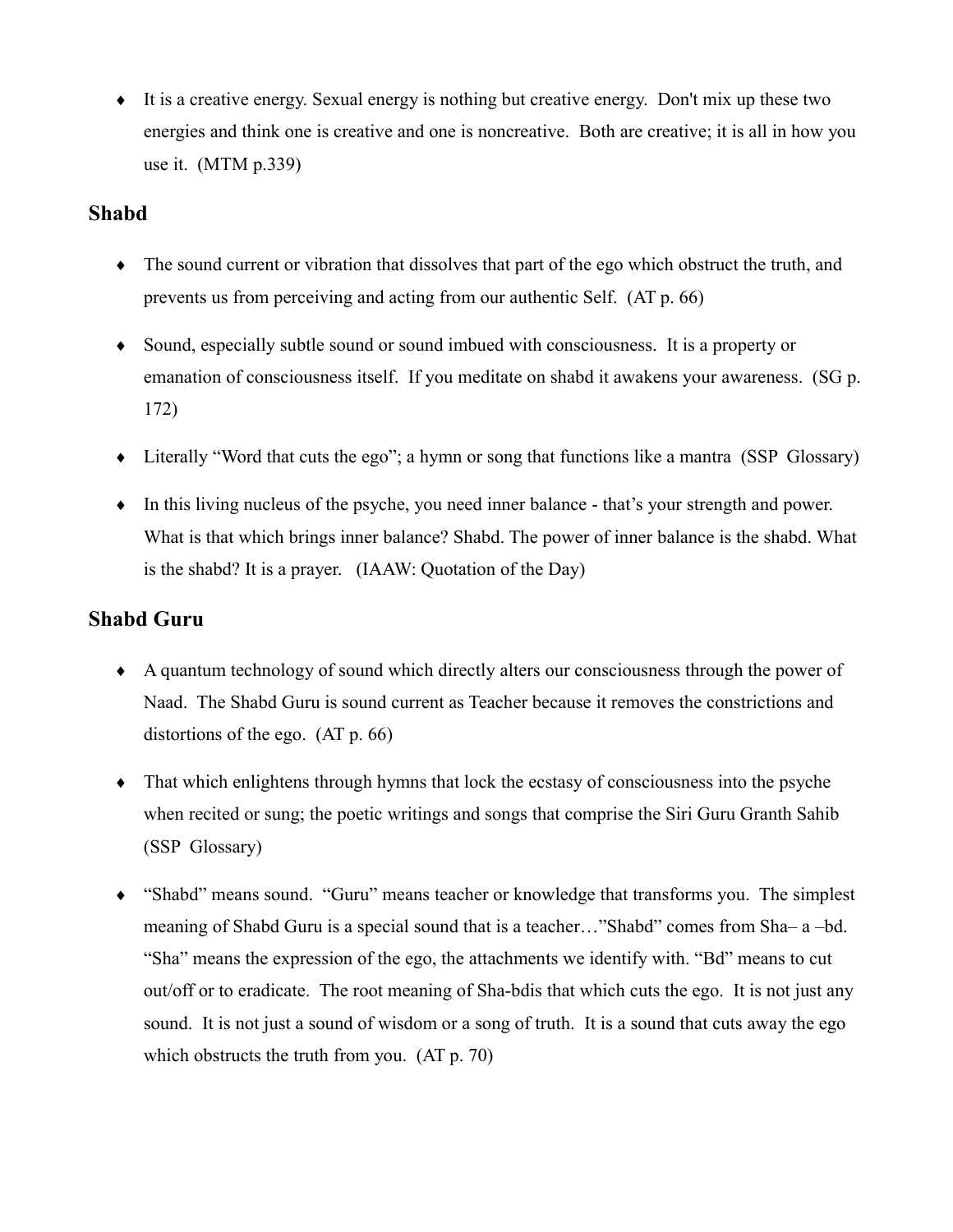- The Shabd Guru is a special kind of technology with a unique contribution to develop potentials  $\blacklozenge$ and handle the problems of the new age – the Aquarian Age. In the body it produces vitality; in the complex of the mind it awakens intelligence and develops wisdom and intuition; in the heart it establishes compassion; in each person's consciousness it builds the clarity to act with fearless integrity.  $(AT p. 77)$
- $\bullet$  These are sounds spoken by the Gurus; the vibration of the Infinite Being which transforms your consciousness; the sounds and words captured by the Gurus in the writing which comprise the Siri Guru Granth Sahib. (SG p. 172)

#### ◆ Gur shabadee ehman horre-ay

This mind can be controlled only with the Guru's Word – with the Guru's Shabd.

It is not just any words. It is special. What is the Guru's Shabd? Guru's Shabd is words and rhythm and meaning that give you an automatic stamina whenever you face a test, a situation, or a temptation to betray your consciousness. When you train the mind with the Guru's Shabd, you develop a condition a faculty called naam chit aveh – the identity of your spirit, and God comes to you instantly in your mind. Those words come to you when you are in difficulty, you are in pain, you are in trouble, or you are in a good situation. They come into your mind automatically, like a sprinkle of water. Then it blossoms in you. It establishes an attitude of gratitude. And that gives you a balance and an antidote to the egomaniac mind. (The Mind p 97)

## **Shabd Yoga**

• The technology of using Shabads to create specific changes in consciousness (SSP Glossary)

#### **Shakti**

• To vibrate [a shabd] perfectly requires a combination of Shakti and Bhakti. Shakti is the power of precision and discipline in the repetition. It is the pure energy which infuses all implementation without human tiredness. Bhakti is the experience of surrender and devotion; it is the devoted dedication which provides the energy to complete everything. Shakti and Bhakti are form and flow, sun and moon, rhythm and tone in perfect blend. That opens the intuitive knowledge of the central channel  $-$  Gyan. (AT p. 72)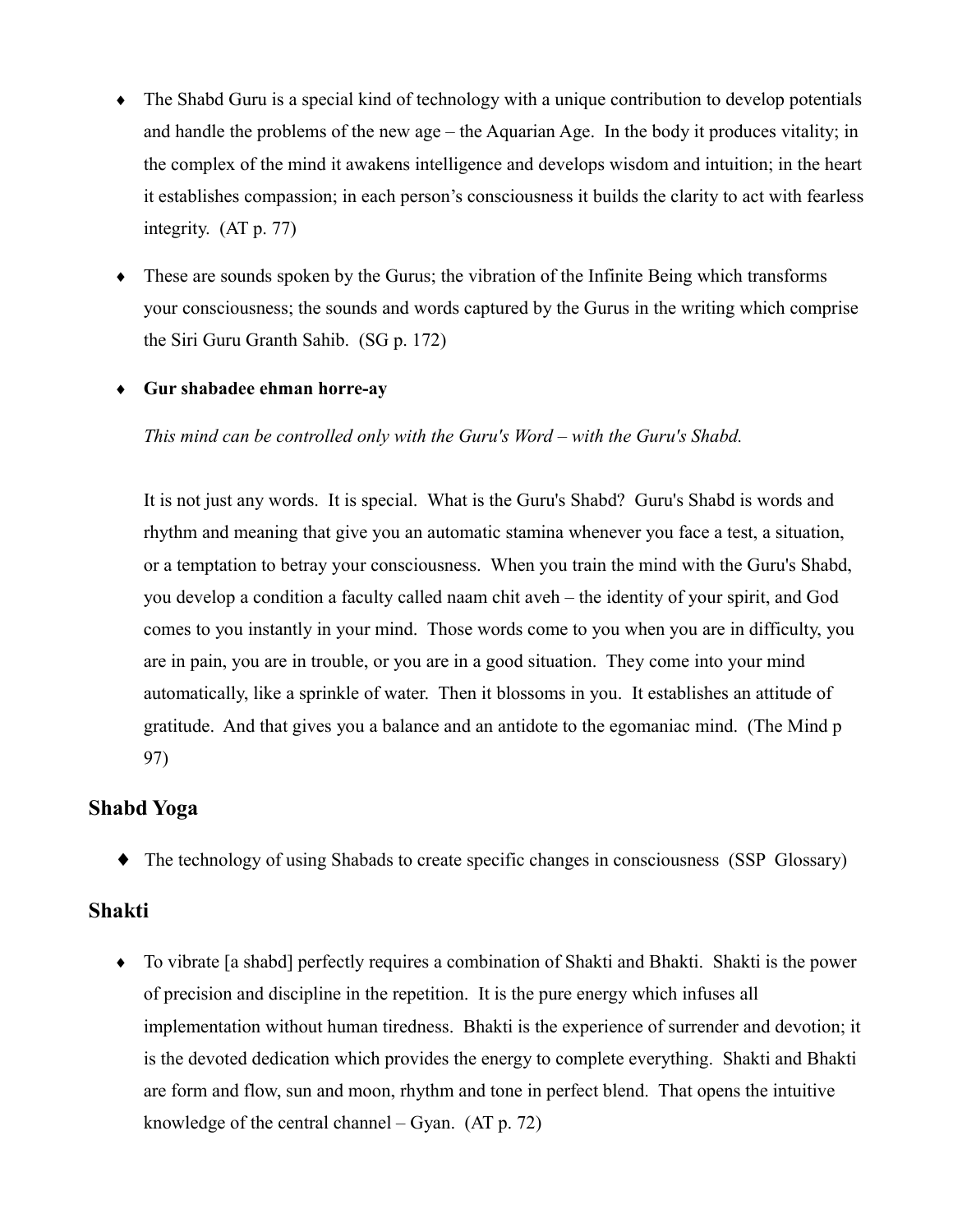- Shakti is the power of the universe. In this consciousness, we experience our power and strength, as manifested in the mantra: "God and me, me and God are one." Bhakti is devotion, surrender, humility and reverence to the Universe: "God, I am your devotee." These two polarities challenge us to be clear, direct and powerful while remembering that we are the servants of the universe.  $(AT p. 229)$
- $\bullet$  The creative power and principle of existence itself. Without it nothing can manifest or bloom. It is feminine in nature.  $(SG p. 172)$
- One aspect of life is Bhakti; Bhakti is worship, devotion. Another is Shakti; Shakti means power. God gave you a combination of Bhakti and Shakti, devotion and existence. (IAAW Quotation of the Day)

#### **Shakti Pad** (the craftsman)

- This is the most crucial, transitional and challenging of all the stages. The choices made here and the transformation that occurs determine whether the practitioner will progress toward mastery, stay at apprentice levels, or quit the study altogether. It is easy to forget ourselves at this stage and become hypnotized by the satisfaction and power of the skills we have gained. If we surrender to the path and the goal we began our study to fulfill, we will emerge with strength, empowered with an unshakable direction. (AT p. 218)
- $\bullet$  In everything in life, which is precious, there is always a test; and the test is duality. This is Shakti Pad. When Shakti Pad hits you, it's like a fever. It is a fever in which you cannot open your eyes. (IAAW: Quotation of the Day)
- In every life a time will come when your own neurotic self will confront you. We call it Shakti pad - and what is Shakti pad? You doubt yourself, you doubt your advice, you doubt your environment, you doubt every facet of life. And what is the answer to it? Just don't doubt. You are alive and well and everything is going to be all right. (IAAW: Quotation of the Day)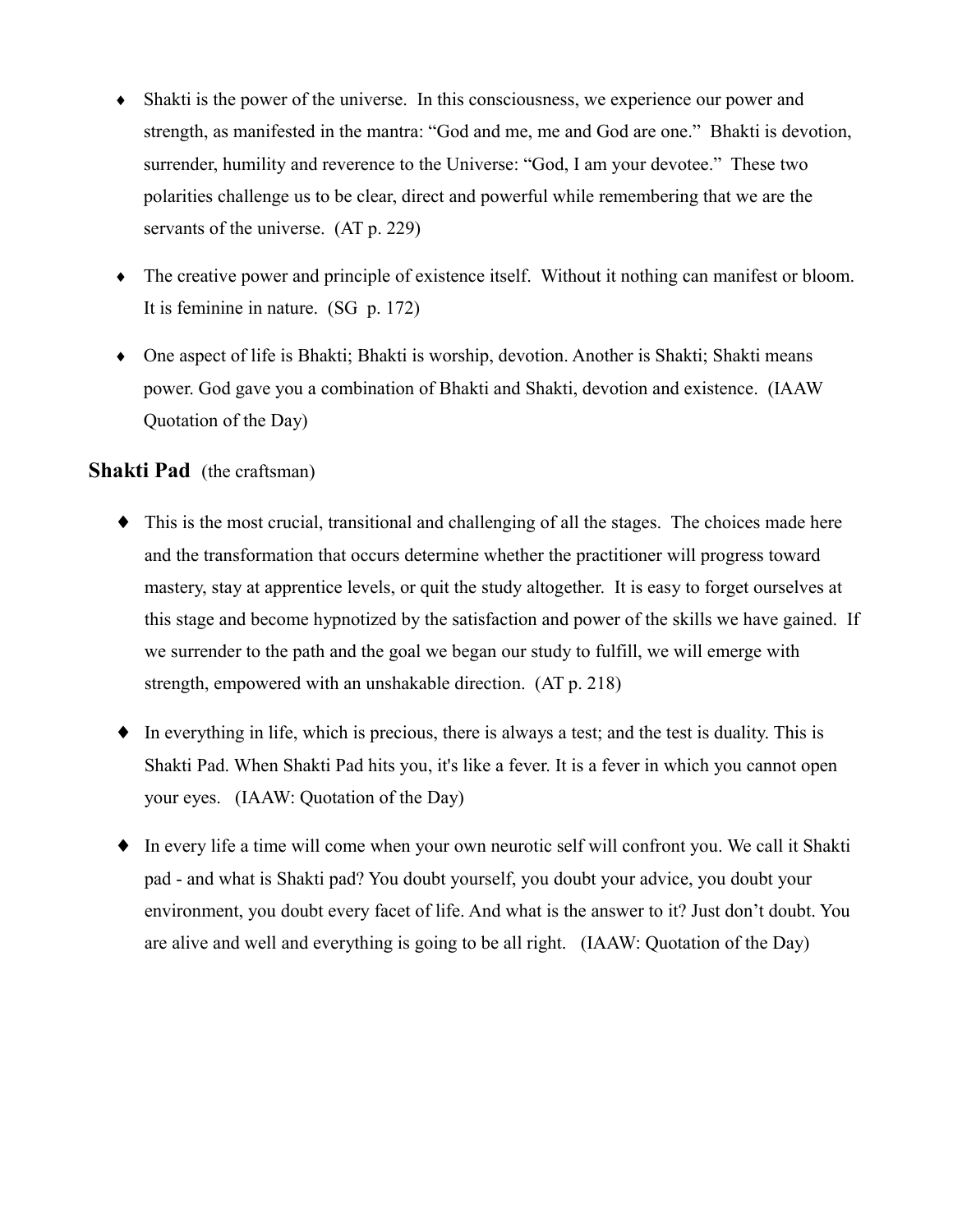## **Shakti Yoga**

- The techniques in a yoga approach that give strength, power and activity. It relies on practices and actions that develop the feeling of potency and ability in the individual rather than through devotional practices alone. Shakti and Bhakti approaches inform and supplement each other.  $(AT p. 35)$
- This is the development of discipline, skill and power. The purpose of Shakti Yoga is to realize: "I, the ego, am the Universe, God the Infinity." Its law is "I command." Soul and I become one. This is why it is said Bhakti leads to Shakti – devotion leads to power. The metaphor implies that as you love the Infinite, the Infinite protects and directs you. You learn what you need to recognize your destiny, assess the distance to it, and perform the discipline to move toward it. It represents the use and refinement of the Positive Mind. (AT p. 34)

## **Sheepskin**

 $\bullet$  The surface you sit on must not be cold or too hard. That is why most yoga practitioners sit on a sheepskin or mat. A thick pad or large pillow doesn't work well because there is not enough support to stabilize the spine. A sheepskin is just the right thickness. It also provides an electromagnetic insulation from the ground. This prevents you from feeling tired or drained of energy as you meditate. The next best materials to sit on are woo, cotton, and silk. The worst surface to sit on is concrete or stone. Although you are designed with a natural pillow to sit on you still need to care for the spinal balance and electromagnetic integration of your nervous system.  $(SG p. 74)$ 

## **Shuni Mudra** (Seal of Patience)

• To form Shuni Mudra, place the tip of the middle finger on the tip of the thumb. This mudra is said to give patience, discernment and commitment. The middle finger is associated with the planet Saturn, which represents the taskmaster, the law of karma, the taking of responsibility and the courage to hold to duty. (AT p. 105)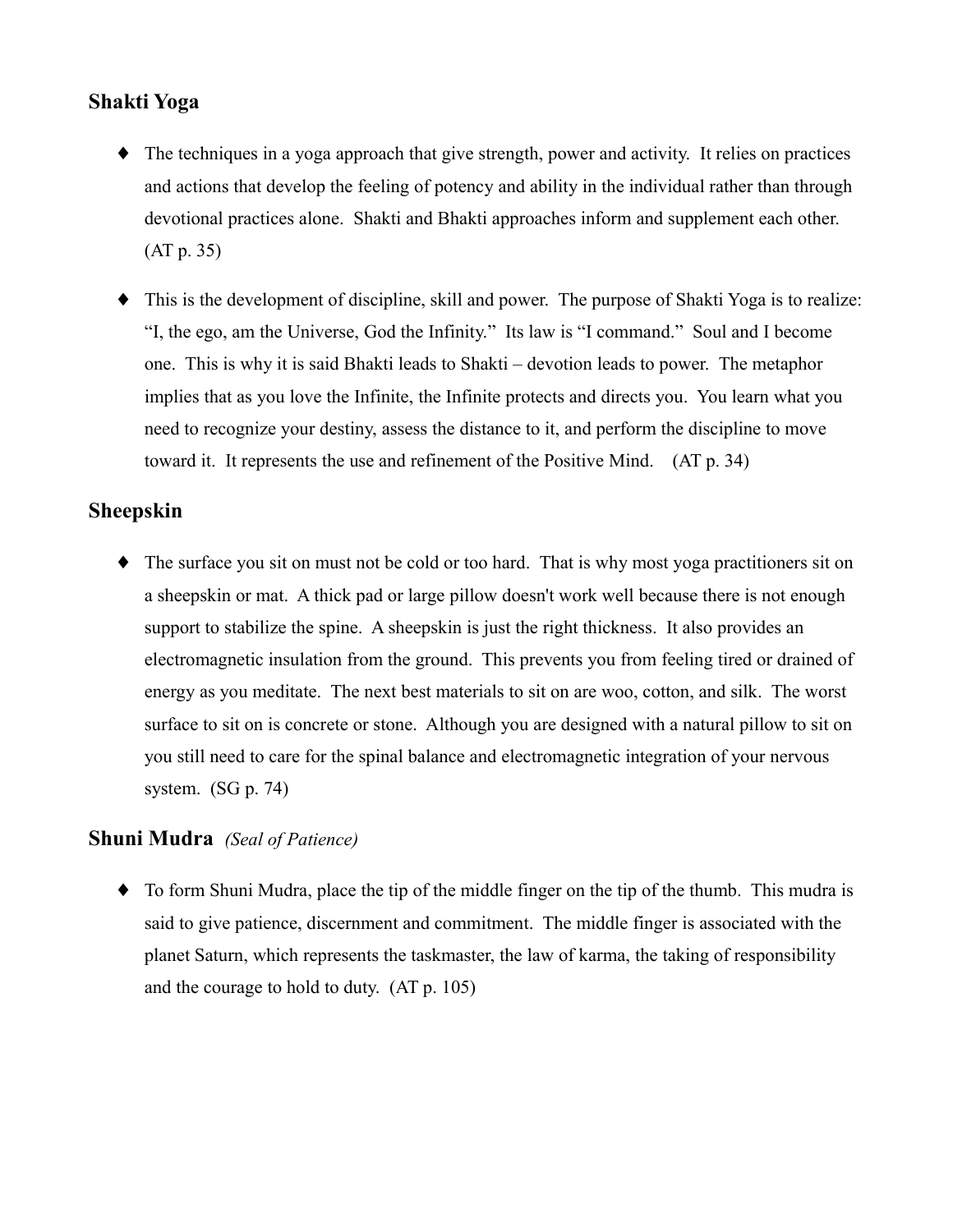# **Shuniya**

- The Kundalini yogi is a pran yogi, and uses pranayam and bandaha to create the state of stillness – shuniya– "zero." Into this stillness, a seed – bij– is planted to create a new rhythm or pattern of being. Thus, the kundalini flows. (AT p. 91)
- A state of the mind and consciousness where the ego is brought to zero or complete stillness. There a power exists. It is the fundamental power of a Kundalini Yoga teacher. When you become shuniaa then the One will carry you. You do not grasp or act. With folded hands you "are not." it is then that Nature acts for you. (SG p. 172)

### Shushmana

- $\bullet$  One of the three major channels (nadis) for subtle energy in the body. It is associated with the central channel of the spine and is the place of neutrality through which the Kundalini travels when awakened. When mantra is vibrated from this place it has the power of soul and consciousness.  $(SG p. 172)$
- $\blacklozenge$  Shushmana, the central self, is Infinity. (PPP p. 202)

## Siddha Yoga

 $\blacklozenge$  The discipline of the adepts to develop powers and extraordinary capacities. (AT p. 35)

## **Sikh**

- $\bullet$  One who lives in truth, practices truth, and spreads truth is a Sikh. (The Mind p. 113)
- A Sikh is a living sage who helps another person to become a sage in every age. "Sikh" means "student." A student is one who studies to be a student, and whosoever becomes a perfect student, becomes a perfect master. (TMT p. 50)
- A Sikh means a seeker, and when you become a Teacher, then you are nothing else. A seeker is a Sikh. The one who has taught himself to seek is the Master. (TMT p. 139)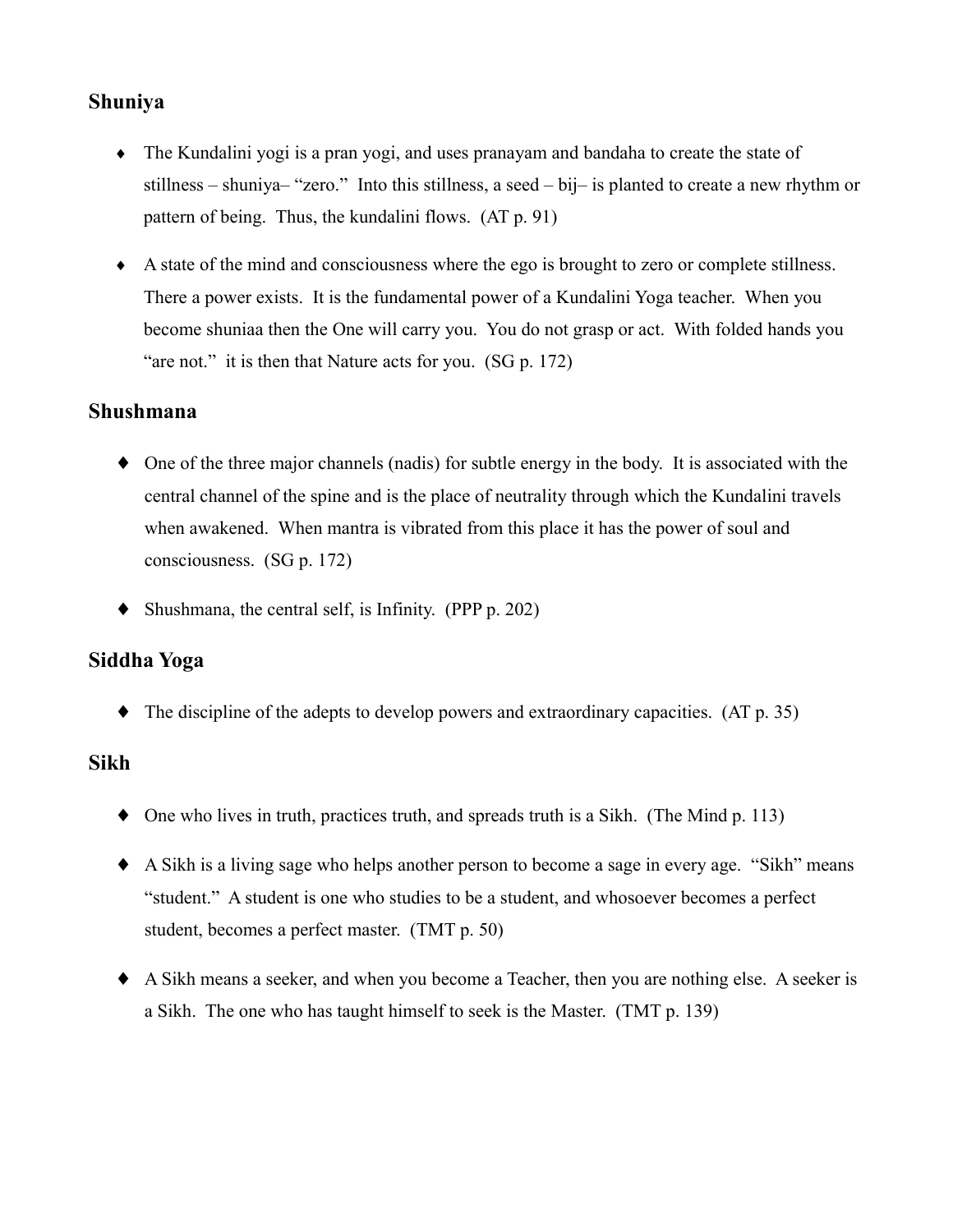# **Sikh Gurus**

- $\bullet$  In the Sikh tradition there were 10 living Gurus and on Guru, he Shabd Guru the Word that guided and flowed through each of them. This succession of 10 Gurus revealed the Sikh path over a 200-year period. They were:
	- 6<sup>th</sup> Sikh Guru: Guru Hargobind  $\blacklozenge$  1<sup>st</sup> Sikh Guru: Guru Nanak
	- $\triangleleft$  2<sup>nd</sup> Sikh Guru: Guru Angad 7<sup>th</sup> Sikh Guru: Guru Har Rai
	- $\triangleq$  3<sup>rd</sup> Sikh Guru: Guru Amar Das 8<sup>th</sup> Sikh Guru: Guru Har Krishan
	- $\blacklozenge$  4<sup>th</sup> Sikh Guru: Guru Ram Das 9<sup>th</sup> Sikh Guru: Guru Teg Bahadur
	- $\blacklozenge$  5<sup>th</sup> Sikh Guru: Guru Arian 10<sup>th</sup> Sikh Guru: Guru Gobind Singh

The 10<sup>th</sup> Sikh Guru, Guru Gobind Singh, passed the Guruship to the Siri Guru Granth Sahib, which embodies the writing, teachings and sound current of the Gurus. (SG p. 172)

# **Silver Cord**

 $\bullet$  The pathway of energy from the rectum to the vocal cord.

#### **Simran**

- Remembrance; one of the pillars of Sikhism (SSP Glossary)
- $\bullet$  A deep meditative process in which the naam of the Infinite is remembered and dwelled in without conscious effort.  $(SG p. 172)$
- $\bullet$  Simran is the goal of meditation. It is a continuous, meditative, longingly creative feeling. It is a feeling, it is a flow, it is a touch it is a substance: Ang Sang Wahe Guru. (God is with my every limb, every millimeter, every situation of mine.) ...When the state of consciousness reaches simran, than you do not need to do anything: God follows you. At that stage the Almighty, the Infinite, the Omniscient, the Omnicompetent God, the Something which you are so proud of, and which you talk about, the scriptures talk about, and saints and sages sing about, that entire Universal Power is totally towards the teeny, tiny individual. Then there is a deep flow of spirituality. Spiritual flow is just like a river: anything can be taken out of it, it still continues. And that flow comes out of simran. (AT p. 134)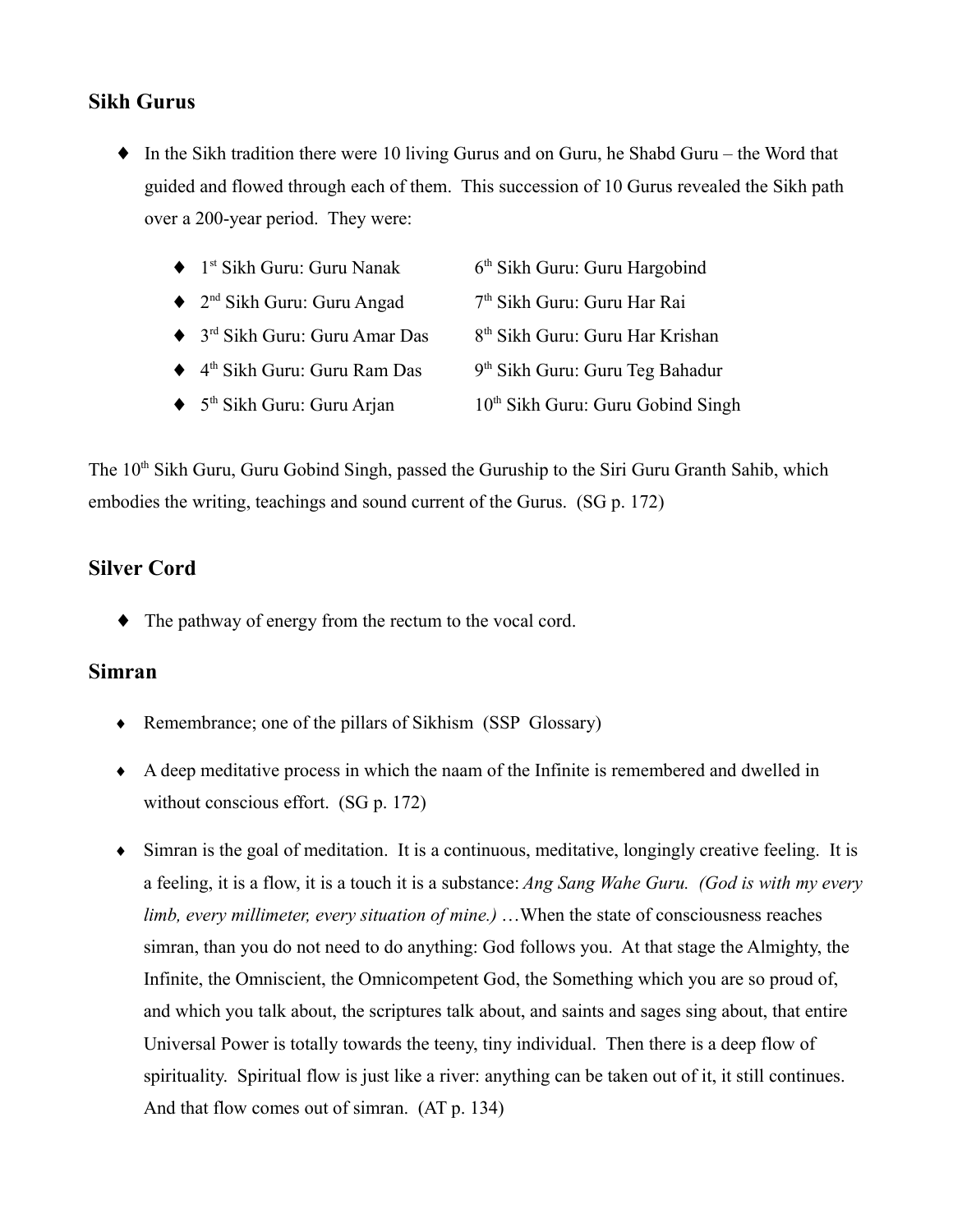- $\bullet$  Simran is when you recite mentally. (FEP p. 203)
- Literally "remembrance." In simran, the meditative mind flows in remembrance of Oneness through the sound current. (AT p. 68)
- The continuous experience of the meditative mind. Simran is a continuous, meditative, longingly creative feeling in which life is experienced as a spiritual flow. (AT p. 126)

### **Sin**

- $\blacklozenge$  What is sin? Sin is a fluctuation in the flow of spirit like the high and low tide. When a person is in very low spirits, he cannot represent the flow of his spirit. The tide is out and nobody can come into dock. This is the biggest sin of all. When the tide is in, you are bright, beautiful and wonderful. You have the spirit to match up to everything. (SG p. 23)
- You are not born in sin. You are born innocent. You are told you are insane and you accept it... You are not wrong. You are born a gem; you are born innocent. What happened is you lost your innocence, so you became arrogant." (TMT p. 133)

## **Sirgun Mantra**

 $\blacklozenge$  A sirgun mantra is one which represents form. (SG p. 84)

# Siri Guru Granth Sahib

- Scriptures that lock the ecstasy of consciousness into the psyche when recited or sung (SSP) Glossary)
- The Siri Guru Granth Sahib is not paper; it's not a book. It is bound in the spirit, the language and prayers of those who conquered their minds, and enriched themselves enough to become Siri Guru Granth. (Yogi Bhajan Everyday)
- $\bullet$  An encoded form of the Shabd Guru which allows us to program our mind/body computer to resonate with the Infinite. It is quite literally the embodiment of the intrinsic wisdom of the sound current.  $(AT p. 66)$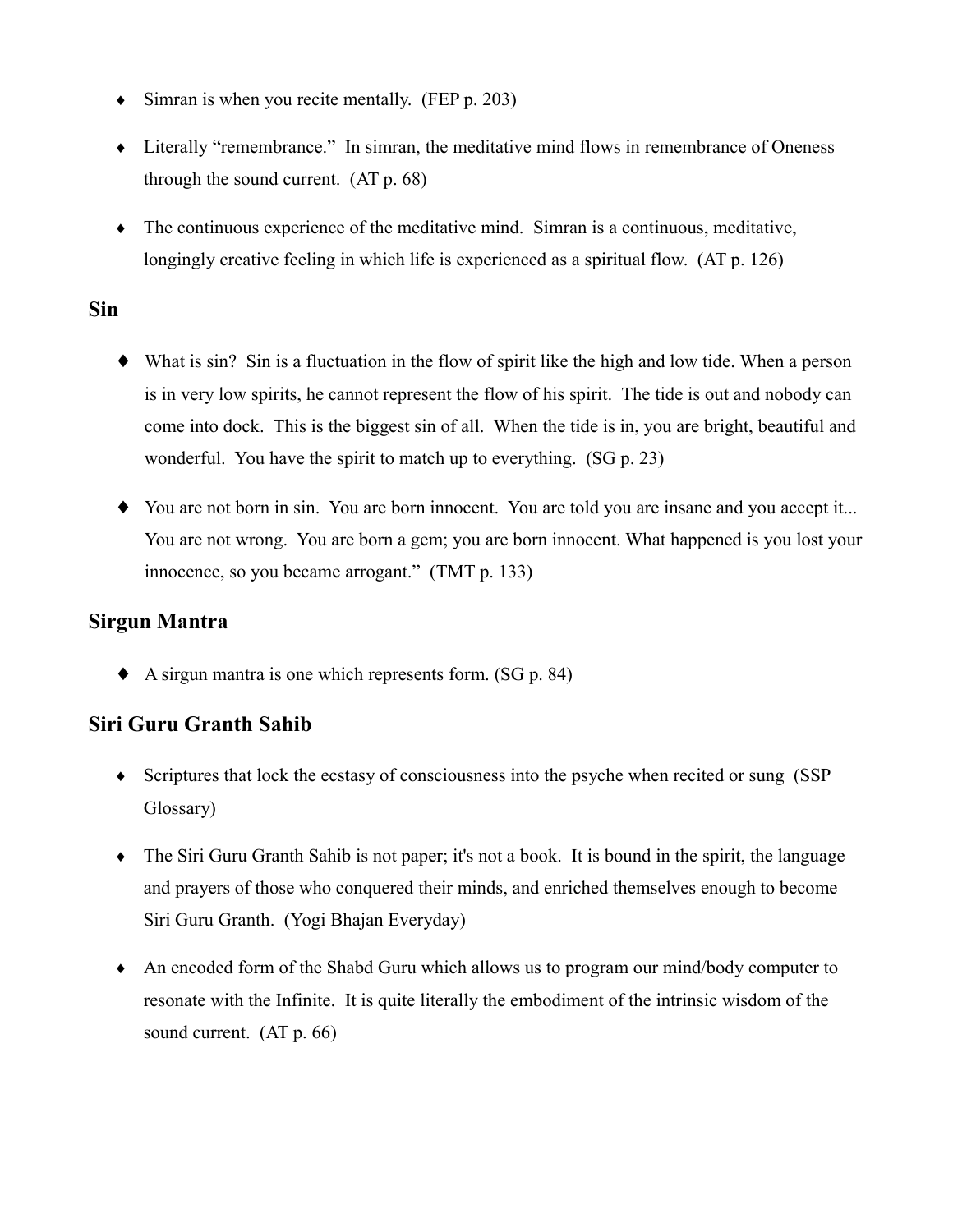- $\bullet$  Sahib is a living being, a graceful being. Remember: the Siri Guru Granth Sahib is not a holy book. It's the greatest insult when you address it as a holy book; then you are talking to a very finite, earthly thing. No it is a cosmic energy contained in that great container, that great being, that Sahib, and reading it is to revitalize yourself. (IAAW p. 76)
- There is a language, a scientific language, relating to God through the balance, combination and permutation of sound. What is that? It is called the Siri Guru Granth Sahib, bani, Gurbani.  $(IAAW p. 160)$
- Sacred compilation of the words of the Sikh Gurus as well as of Hindu, Muslim, Sufi and other saints. It captures the expression of consciousness and truth derived when in a state of divine union with God. It is written in naad and embodies the transformative power and structure of consciousness in its most spiritual and powerful clarity. It is a source of many mantras. (SG p.  $172)$

### Sitali Pranavam

- This breath is often used to regulate fevers and blood pressure and to cure digestive ailments. To begin, curl the tongue and extend the tip just past the lips. Inhale deeply, drawing the breath in through the curled tongue. Exhale through the nose. (SG p. 73)
- Sitalee Praanayam is the breath of the nectar of life, which cools. Sometimes you don't understand the breath through the rolled tongue. It is very cooling. It is best for kidneys and it is wonderful for adrenals. Wonderful, absolutely wonderful for the urinary system, best for testosterone and most helpful to the pituitary... very good breath. Sitalee breath takes away poison from your spleen, liver and digestive system. (PPP p. 190)
- This breath is often used for lowering fever. Great powers of rejuvenation and detoxification  $\blacklozenge$ are attributed to this breath when practiced regularly. IT soothes and cools the spine in the area of the fourth, fifth and sixth vertebrae which regulates sexual and digestive energy. (PPP p. 190)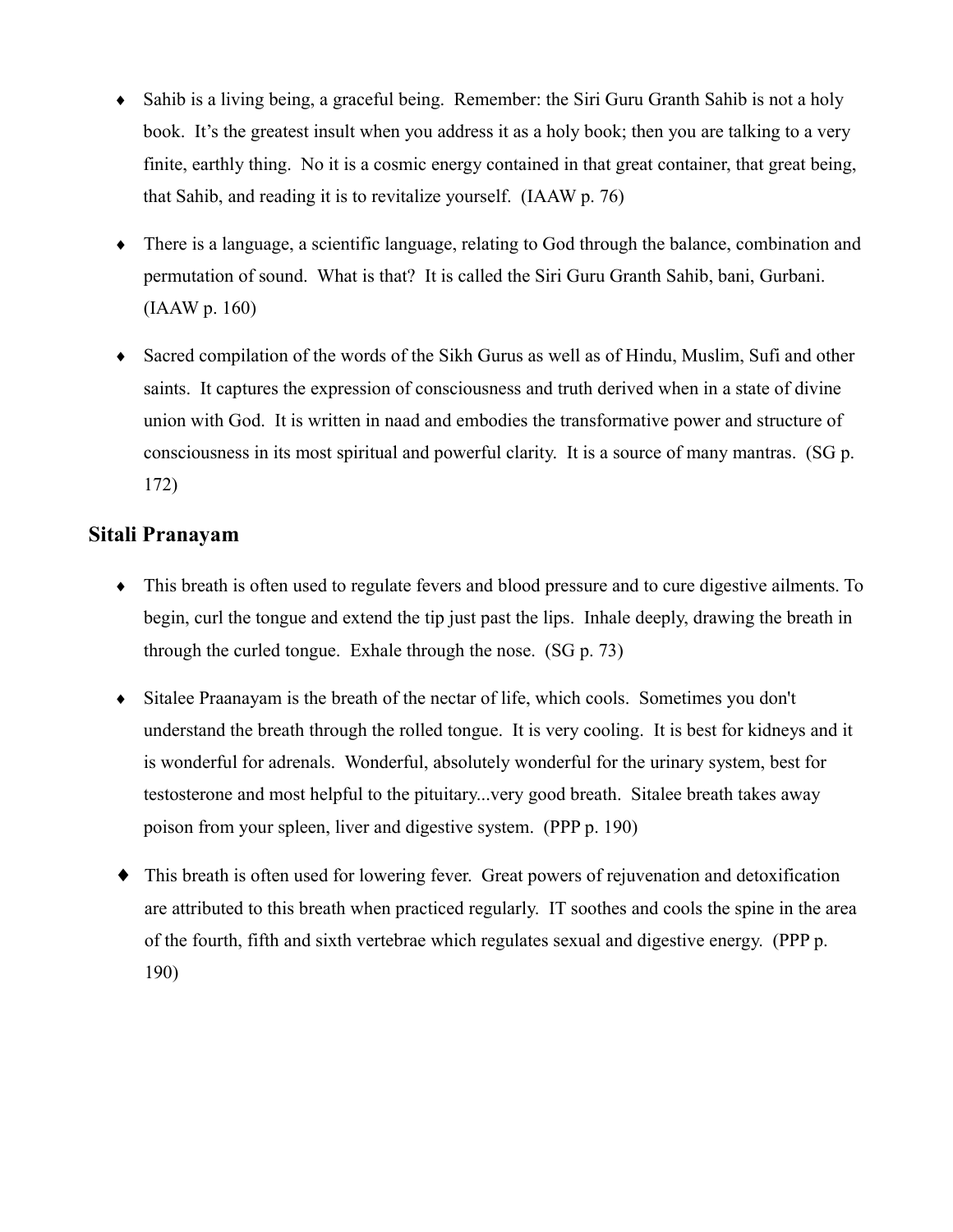- Sometimes you may have to breathe in absolute calmness. Do you know the secret of it? When you want your breath not to be heard, immediately inhale through the rolled lips, very slowly, very long. And let it exhale very slowly, and in a very calm way, back through the nose. That breath shall not create any vibration and will disturb nothing and that breath even dogs cannot smell. Exhale through your nose. Let go through the nose but let it go through very slowly. Going out through the nose the breath creates very minimum vibration, but inhaling through the nose creates very heavy vibration; therefore get into Sitalee Praanavam. Sitalee Praanavam is the cool breath. But learn to do it without whistling. (PPP p. 190)
- Whenever you find yourself in an aggressive place or an aggressive environment, immediately change your breath from inhaling through the nose to inhaling through the lips (Sitalee) Praanayam). You will have an edge ten times over every other person. In any communication breathe through the lips instead of the nostrils. (PPP p. 190)

#### Sitkari Pranayam

• Sitkari breath is used for cleansing and boosting glandular function. Inhaling through the teeth, exhaling through the nose, does it.

# Sixth Chakra (Third Eye  $-Ajna$ )

- $\bullet$  Intuition, Wisdom & Identity
- $\blacklozenge$  The Union of Opposites
- Location: Between the evebrows.
- $\bullet$  Organ/Gland: Brain, pituitary gland.
- $\bullet$  Color: Indigo.
- Qualities: Center of intuition, clairvoyance, visualizing, fantasizing, concentration and determination. Self-initiation. Power of projection Understanding your purpose.
- Shadow: Confusion depression. Rejection of spirituality. Over-intellectualizing.
- Yoga Exercises: Meditating on the Third Eye, Long Chant, Kirtan Kriya, Archer Pose, Whistle Breaths, Yoga Mudra, all exercises where the forehead rests on the floor. (AT p. 186)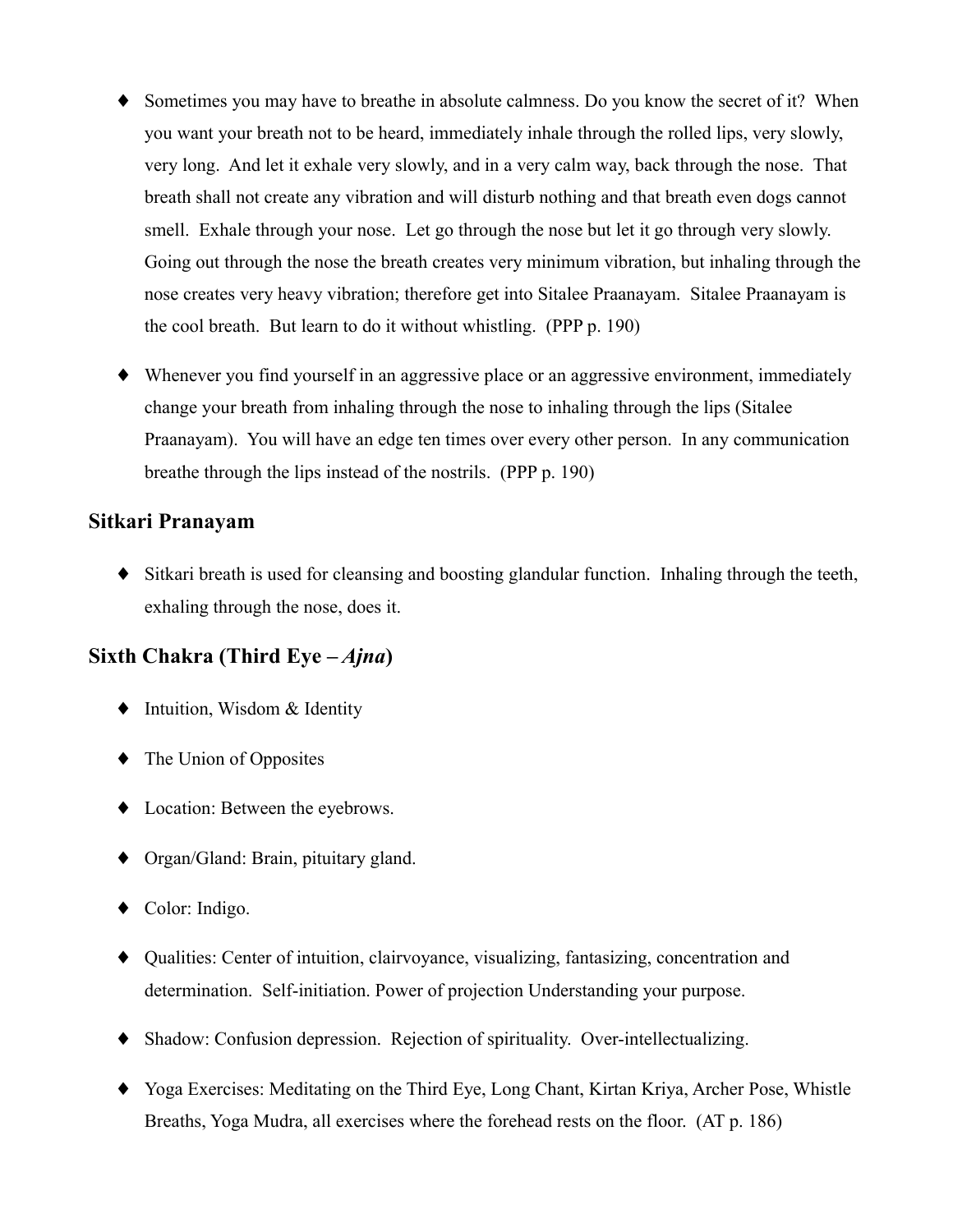# **Slavery**

• Real slavery is when you can be provoked and you react or you compromise your values. That's the real slavery. MTM p. 277)

# **Sleep**

- $\bullet$  Sleep depends upon and leads to non-being. (PYS p. 12)
- Awake is normal awareness of earth and defining the self by circumstances and outer objects.
- $\bullet$  Jugarat is the self with the sense of the inner world: dreams, images, psychic impressions, the subconscious storages of self.
- $\bullet$  Soopan is heavy dream stage. (Very exhausting)
- Skoopat, or dreamless, is beyond the pull of the five elements and into the sense of merged spirit where identity is not based on the world.
- Turiya is awakened sleep. Awake as Infinite Spirit and aware of the other realms of self. That is why Yogi Bhajan says he knows nothing about dreams. "I never had one." He has a state of Turiya in which Reality of Self is always present. The subconscious absorption into dreams and symbols is not needed. A symbol experienced in Turiya is a vision or an intuition. (FEP p. 113)
- Sometimes in the morning you can't get up because there is nothing to get up for. Why? Because you do not analyze your life by categories and by steps. At night you cannot sleep because there is nothing to sleep with. You object and say you sleep with your wife, but that is not at all sufficient, my friend. You only sleep at night with your satisfaction and you get up in the morning with your spirit. You get up with your soul and you sleep with your achievement. (MTM p. 257)

## **Solar Center**

 $\bullet$  The place where we experience Inner Light; the spot that is open in a baby's head, beneath which is the pineal gland, a light sensitive organ (SSP Glossary)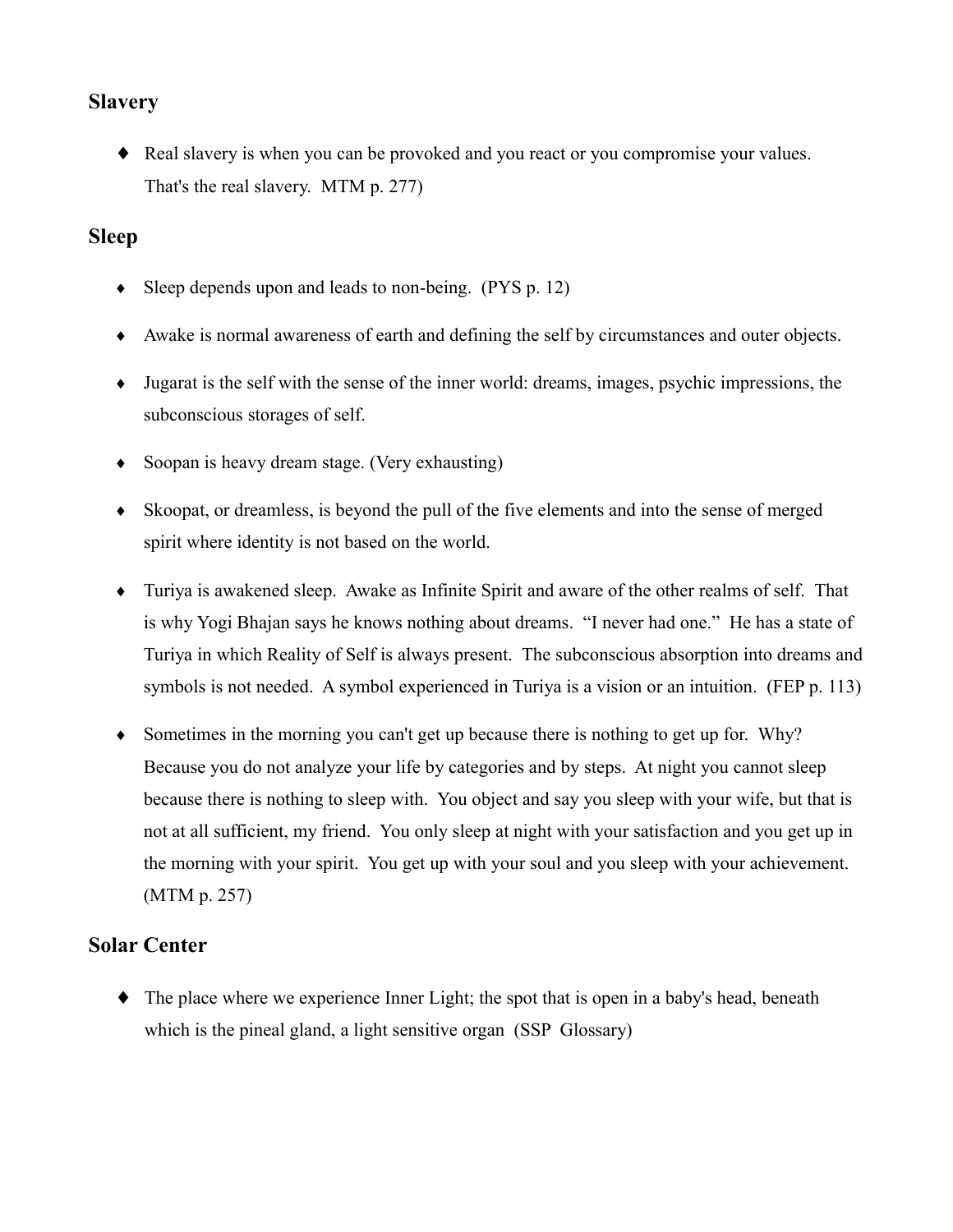#### **Song**

• Song is the soul of the human...Our soul cannot be without food and the soul is fed by the naam. Praise of God and praise of Guru is the food of the soul. (IAAW p. 71)

#### **Soul**

The essential nature of the soul is pure joy. If I am not experiencing joy, Then I am not experiencing my soul.

#### (FEP p. 52)

• When God out of His boredom wanted to create Prakirti, to see His own Self, the soul did not want to go. The longing and love of the soul for God was so great. They are the same frequency and being. So it was decided they could not be truly separated. It was agreed that the soul would not accept the tattvas, the divisions, and categories that devolved into matter and the creation. Furthermore, the soul could not accept any confinement since it is against its nature. In order for God to have the experience, three thing were agreed upon. First there would be a time limit for the experience; tat would be regulated by the amount of prana given to the soul through the breath. That is why a human being was called a praanee – one who carries the prana. After a certain amount of prana was used, the tattvas that gave the condition of the mind and the existence would leave and the soul would be free to go. That was one condition.

Second, the soul was given a subtle body to accompany it and give it clarity and distinctness. With the tattvas balanced, it was agreed that all people of higher consciousness would be completely tuned into all subtle life around them. With this link they could be very peaceful, very unique, and excellent people. Excellent people are those who can look into the fineness of everything. They can understand the implications and connections between things. They can sense the intentions and are less emotional, commotional, and neurotic. So there is a way to experience everything with grace.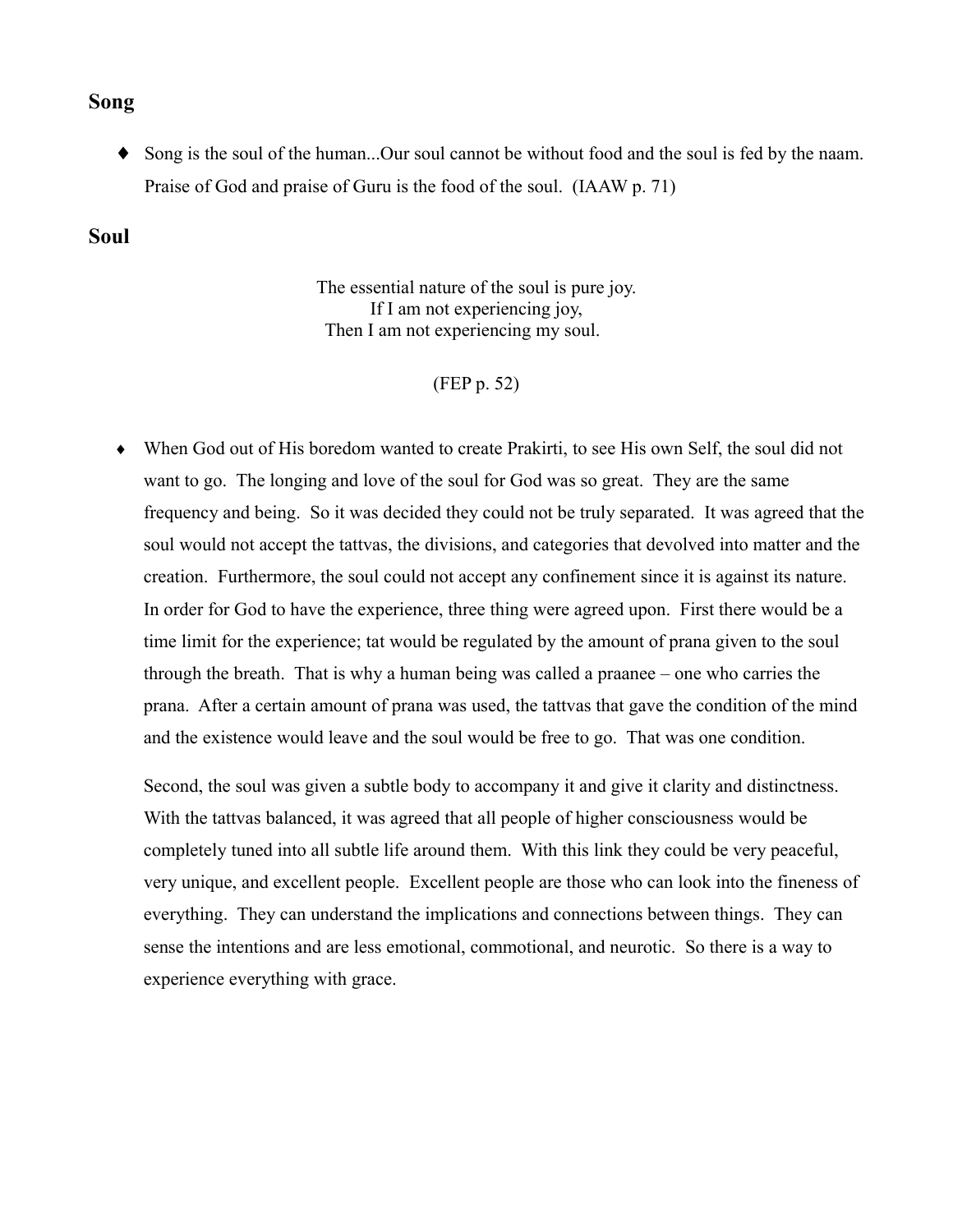The third thing agreed and given to the soul was the mind, given as a vehicle, as a servant. Just like when you marry your daughter and you give her gifts – clothes, money, and a car. In that way the soul was given a kind of vehicle through the power and faculties of the mind. With the mind, the soul can always tune into and experience God. It can always tune back to the Earth, to this moment in time and space. It is also the mind which adjusts the five tattvas into a balanced proportion to match your character and activity. (The Mind p. 44)

### **Soul Body**

• The soul is our timeless body which contains our being, consciousness and personality. The five constituents of the body are the tattvas: ether, air, fire, water and earth. Your soul resides in every atom of your tattvas. The combined weight of the soul is a quarter of an ounce or less.

The other nine bodies were given to serve the soul, the real subject of life. With the light of the soul, the mind and the other bodies progress spiritually. You must connect with your soul in this lifetime in order to achieve anything majestic or divine.

The soul tells us what is right and wrong for us:

Taking this action would be a good thing to do. Or, This would be harmful.

Your soul has nothing to do with pain and pleasure; it is the sensitivity of your consciousness which is the source of your happiness. While yoga can directly heal the mind and body, it has its most powerful effects on the soul. When we change what the soul attracts, we can begin to heal our mental, emotional and physical illness. Yoga has the power to speed up our spiritual evolution as the postures work on the aura and the arcline, deeply affecting our soul body. (WOH p. 50)

• Your soul body is the body that connects you to your Inner God self, your inner infinity. It is the experience of the flow of spirit within yourself. When your soul body is strong, you lead with your heart instead of your head. When you master your soul body, you can come from a place inside yourself of great humility and creativity. You are so linked with your own infinity that you can relax into the flow of God energy and use it to create beauty in your life.

If your first body is weak, you may come from your head instead of your heart. You can end up feeling stuck and jammed up, not able to access your creative flow. (Numerology p. 10)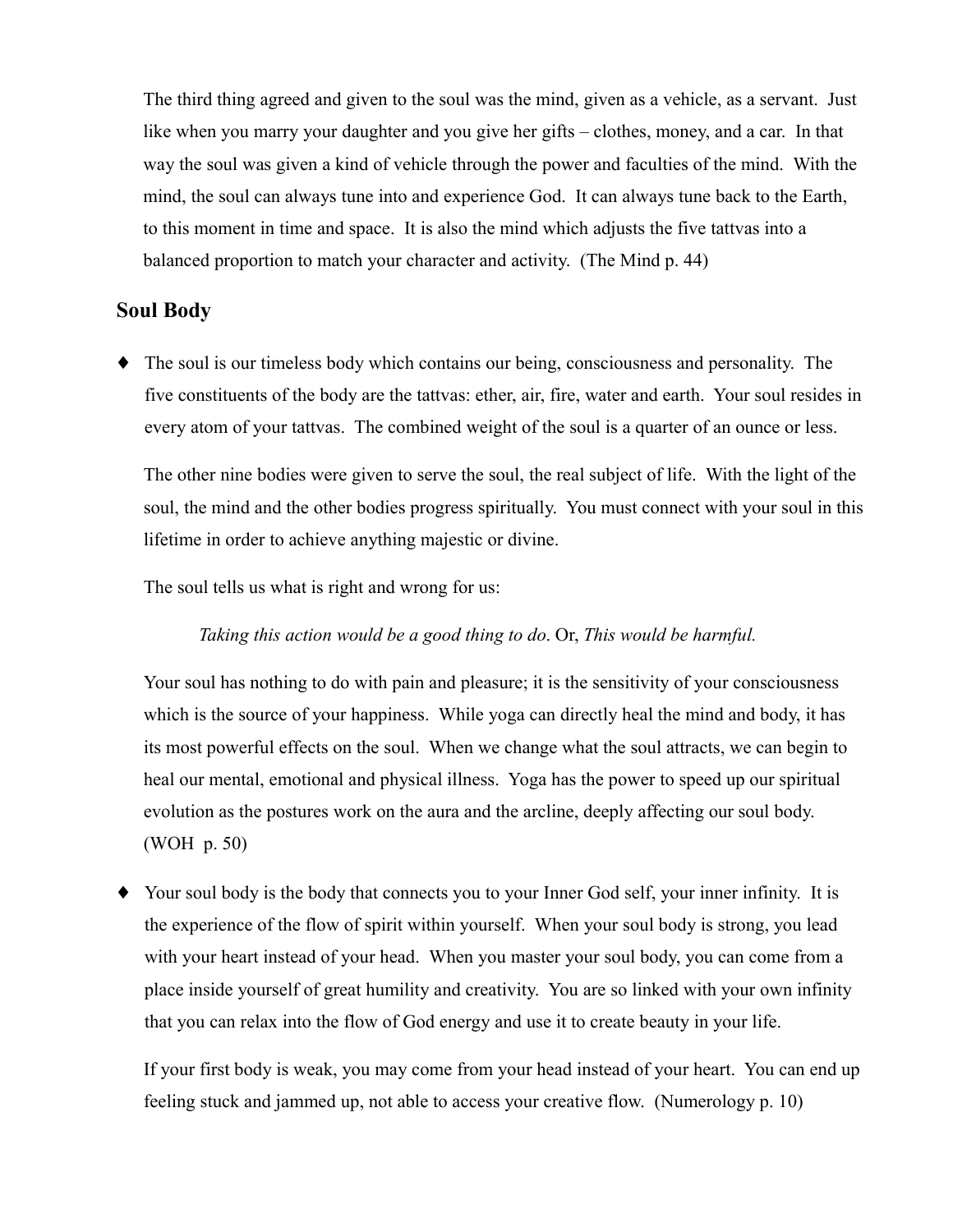$\blacklozenge$  When people start serving the soul, which is everywhere and nowhere, they start becoming the soul; and the soul is a part of God. (IAAW: Quotation of the Day)

### **Soul Mate**

• You have soul mates: your intellect, consciousness, subconscious, unconscious, you have your ten bodies. They are the mates of your soul; they come with the soul. So in your soul-mate system, you have bodies and you have aspects of your mind all together. Then you have a soul mate which is called time and space and longitude and latitude. It's a mating season of you and your self. Then you take the altitude and attitude to keep all these sixteen horses going, so you can carry your carriage. So actually, the soul mate is not another person; there's nothing outside of you.  $(TMT p. 150)$ 

## **Speech**

• Never utter a word if it's not from your anhad, the navel point, and it doesn't confirm your regal, highest self.  $(TMT p. 160)$ 

# **Spirit**

- $\blacklozenge$  When the spirit flows it will wash away your weaknesses. As long as you have weaknesses, your spirit is not flowing. IAM  $p$ . 15)
- $\bullet$  Is it decreed that you have to suffer? No. If you have your emotions, and you keep your emotions, but if instead of using your emotions, you use your spirit, you shall not suffer. (TMT  $p. 67)$
- Understand that spiritually means nothing if your spirit is not your total guidance. It's very surprising, but once the spirit starts flowing through you, everything starts becoming smooth. (IAAW Quotation of the Day)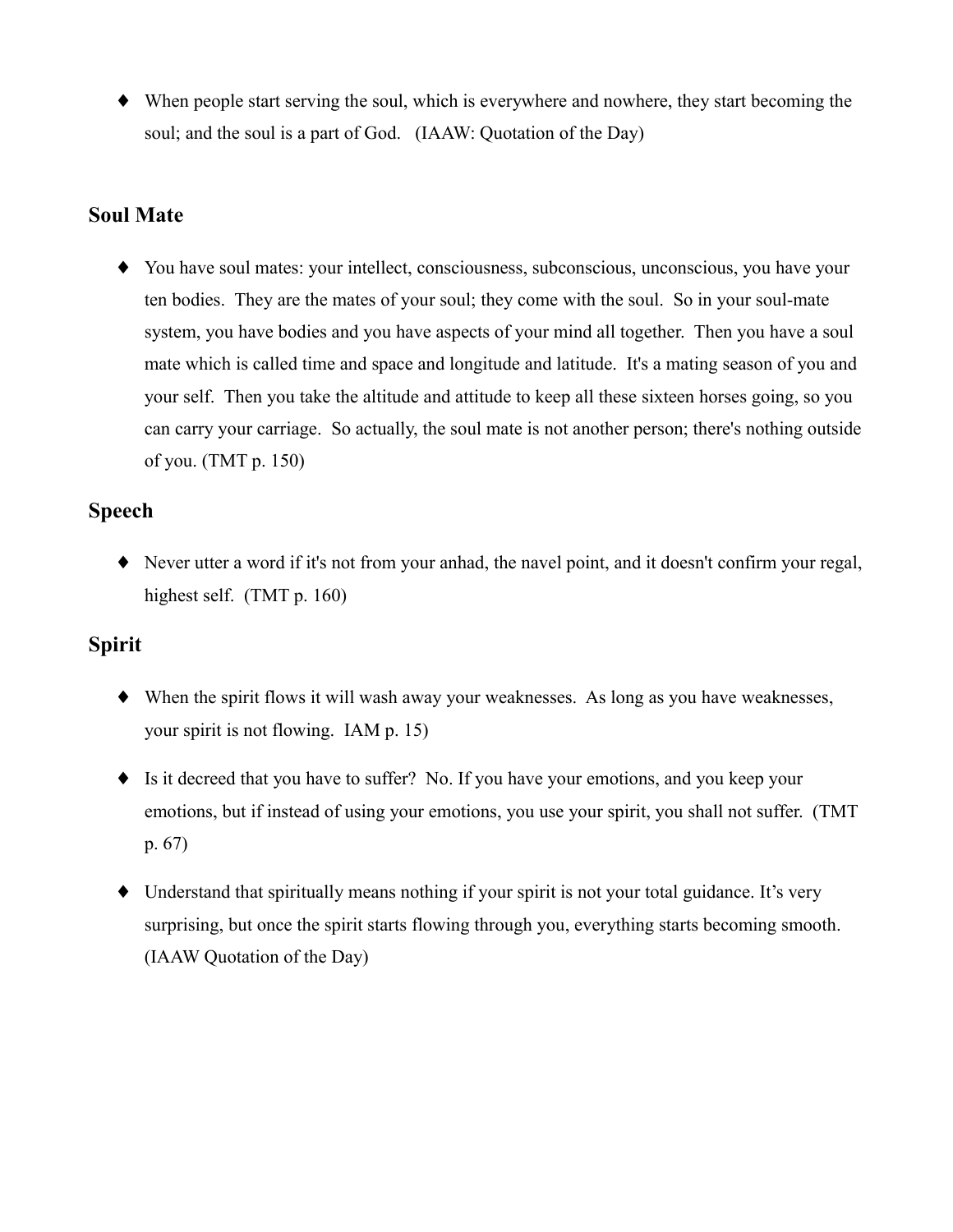# **Spiritual Name**

- When you call a person by the destiny name (spiritual name), you pray for that person and that person is blessed by your prayer each time. Destiny name is the first step to connect you to your destiny. (Yogi Bhajan)
- $\bullet$  One way is to create a hole in the mind and see the beacon of the soul's light comes from the basic theory that everybody has a destiny. Destiny is your highest actions and consciousness in this life. It hold your sense of mission and purpose. One procedure to tap that inner compass of destiny is to get a spiritual name, a name according to your destiny...Names given by destiny will take you to the destiny. It is just a mediation that everyone repeats for you. (The Mind. 95)
- $\bullet$  When I ask for a spiritual name, that name describes my distance, my destiny, and my guiding word.  $(TMT p. 136)$

# **Spiritual Path**

- The problem with walking on the spiritual path is that you are tested at every step. Each step expands you, lifts you, and gives you elevation. (The Mind p. 96)
- $\bullet$  If God has blessed you with a desire for conscious living and has given you a spiritual path, then take it. Walk with it. Excel in it. Grow with it. Then the most fascinating experience is that everything will grow with you (The Mind p. 113)
- $\bullet$  The path of the spirit is very long, very deep and very lonely. Those who see to walk on it must seek the light of their own tiny soul to reach the infinity and the grandeur of the Godhood, the perfect, the infinite light. This is the purpose of life. (IAAW: Quotation of the Day)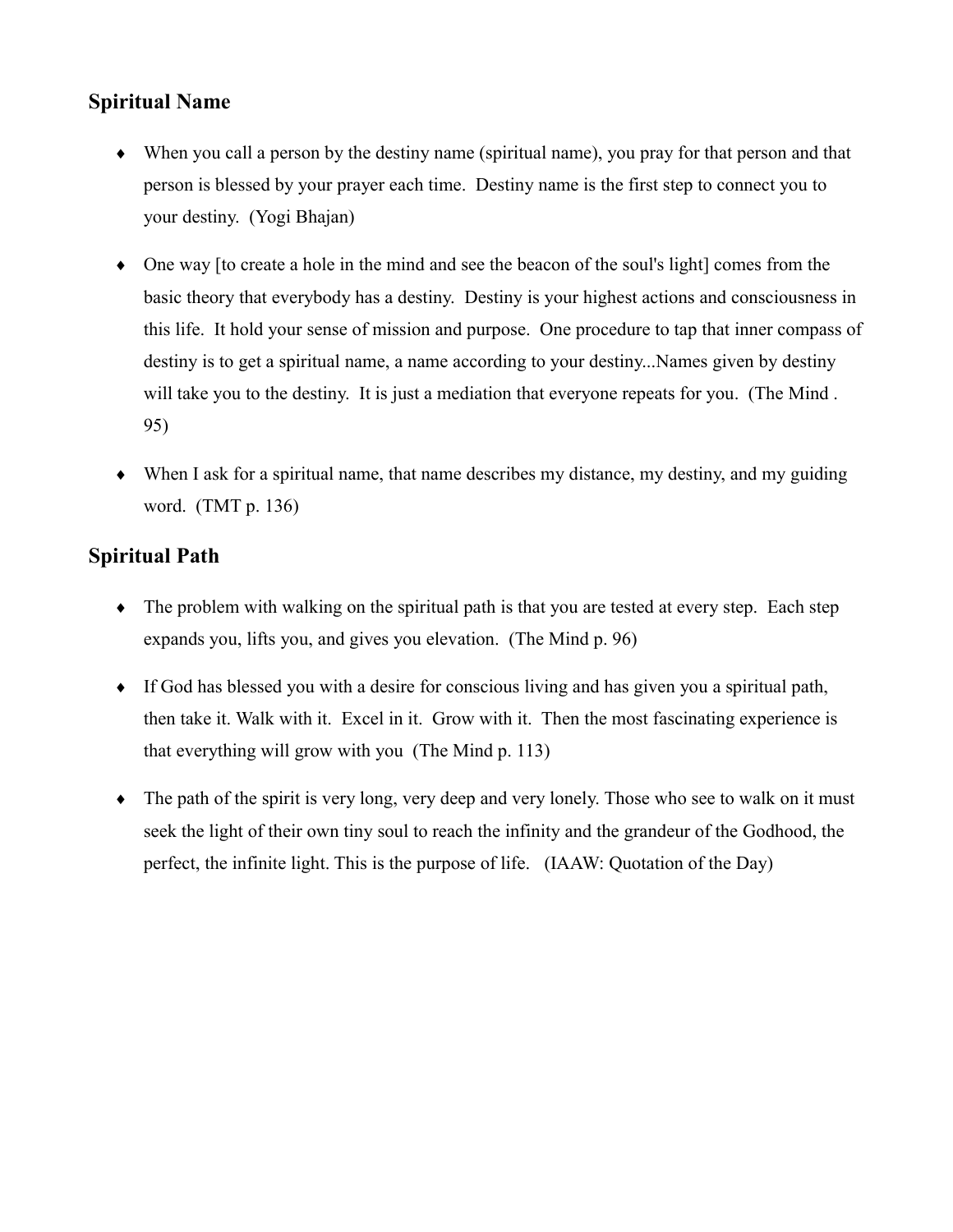# **Spiritual Teacher**

• A spiritual teacher is a very well defined institution with a set capacity and function. A spiritual teacher is one who measure your consciousness and the relationship between you and your consciousness. The teacher is a human being who has reached a mastery to measure the consciousness and the relationship between the self and the consciousness in every individual. Teachers are very refined and sophisticated people. They can sense your tattvas and your balance of intention, frequency, and action. A spiritual teacher must e a most wise, sensitive, compassionate, and absolutely authentic human being who can give you the measured assessment and correction. When you are not aware and do not project from your consciousness, then you are away from your godliness, and you are off of your dignity. (The Mind  $p.46$ )

## **Split Ends**

• If there [are] split ends, it means your brain is over-fatigued and tired, and you cut your hair. Now that has to grow. It means a horse with an already broken leg, who is running with three legs, and you broke another one, so the guy has to jump on two. (TMT p. 42)

## **Strength**

 $\blacklozenge$  Where is your strength? In your body? No. When you are dead, the body will be there. Nobody wants to keep it, unless you have said that it should be sold for \$1200 to a hospital. Your strength is in your spirit. (MTM p. 258)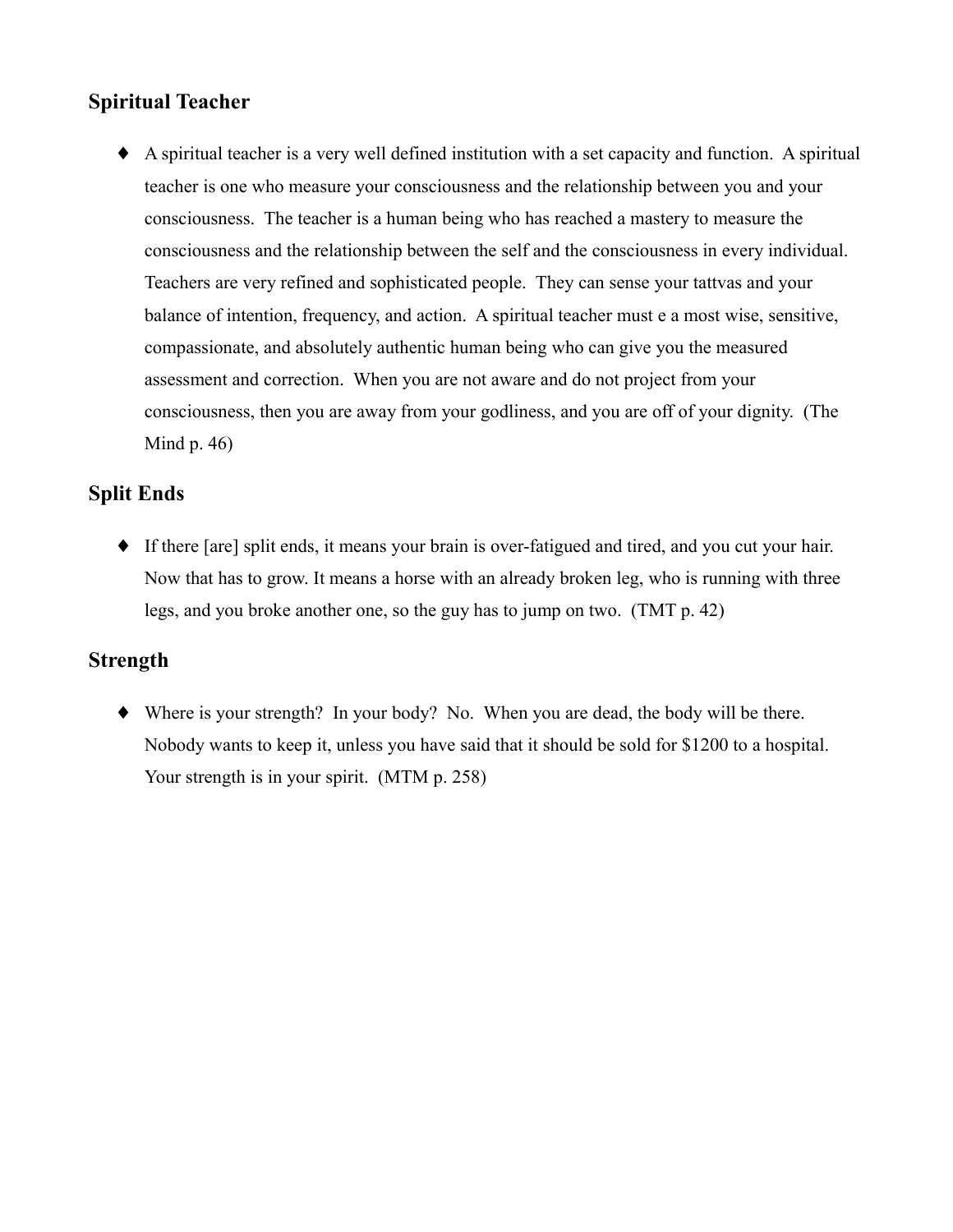#### **Stretch Pose**

• You know the Stretch Pose? You must shake. The body must shake in this exercise. And you must hold until the last shake, and then go flat and rest. It is on the lower back on which your whole weight should be. It should be on the ground. If your lower spine is popping off the ground, you must be raising up too much. Do six inches, then one foot. You understand? If the head is raised one foot you should raise the heels one foot. If you are raised six inches, stay at six inches; but more then six inches, you must not do. More than one foot when you are raised at one foot, should not be done. If you are at two feet, you are doing something which we do not know. It should be done until you shake. Hold the breath, or you breathe. It is the same thing. Some people do Breath of fire with it. You do it until you shake...It is known as the yogic earthquake. (MTM p. 40)

#### **Subconscious Mind**

- $\bullet$  The subconscious mind is a storehouse of garbage. Every thought of your mind is contained there.  $(TMT p. 138)$
- $\bullet$  The filter between the conscious and unconscious minds, built of habitual thoughts and actions (SSP Glossary)
- Conquer you mind and you will conquer the world. Which mind? The conscious mind? No. The supreme conscious mind? No Which mind? The subconscious mind. If you conquer your subconscious mind, then you wind the world. (TMT p. 137)
- You must be aware of the fact that the intellect releases on thousand thoughts per wink of the eye. The effect is that all these thoughts come, whether you want them or you don't want hem. And when a thought comes, it can only do two things: either the thought can become a feeling or the thought can go into the subconscious. The feeling can become an emotion, or the feeling can go into the subconscious. The emotion can become a desire or it can go into the subconscious. The desire can be fulfilled or it can go into the subconscious.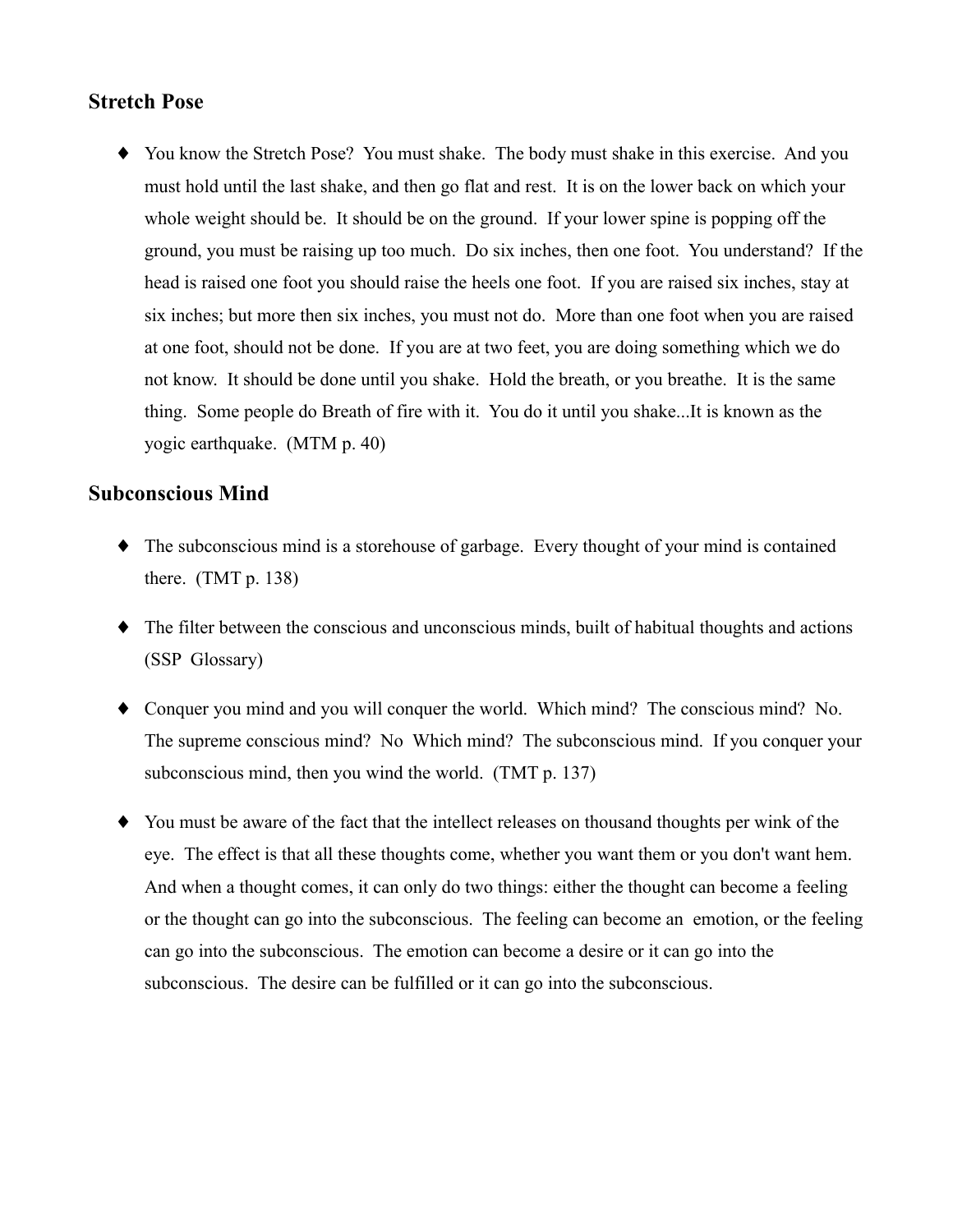So you have a four-cycle pressure filling your subconscious. If you do not meditate, do not consolidate, do not bring yourself to pratyahaar, then you are inviting danger. The danger is that when your subconscious gets overloaded, it starts unloading into the unconscious, and your capacity to thin, to work, to be smart, is gone. Then you are an emotional zombie. People in this state become sexually very active, socially very active, and personally very active. The outcome of these habits is masturbation, too much talking, too much partying and drinking, too much sexual activity, and undesirable perversions. I'm telling you where those things come from.

So at some point, this loading becomes unbearable, and it starts going into the unconscious. The tragedy is that the unconscious is a very small sphere of mind, and when that cannot take it, it starts putting it back into the conscious. And once the conscious is polluted by the unconscious, then all you have are nightmares or daydreams. We call them fantasies.

When you fantasize about something, it seems to you that you are doing a great job. Actually, you are killing your precious prana, and your life is becoming empty. It goes like this: "I will have an egg, the egg will have a chicken, the chicken will have a hen, the hen will have a rooster, the hen will have another egg, and we'll make a dairy farm. Then we will sell all the eggs in the marketplace. After the marketplace, I'll build a plaza. After the plaza, I'll have a franchise over the whole state, and from the state it will grow to the whole country..." You go on and on, and on, and on, and on. Actually this fantasizing is very comfortable, because you spend nothing, you do nothing, you sweat nothing, yet you feel the feeling of having a big plaza, of big power. That's what drugs do – they give you a feeling on non-reality.

But the tragedy is, in sociology, sexology, and sexology, when you have extended yourself to a dimension which in non-reality, you come back to reality but not in an original way, and then there is a gap. That gap is where your caliber is deficient. And that's why people are poor and rich, happy, unhappy, great, not great. That's a fact.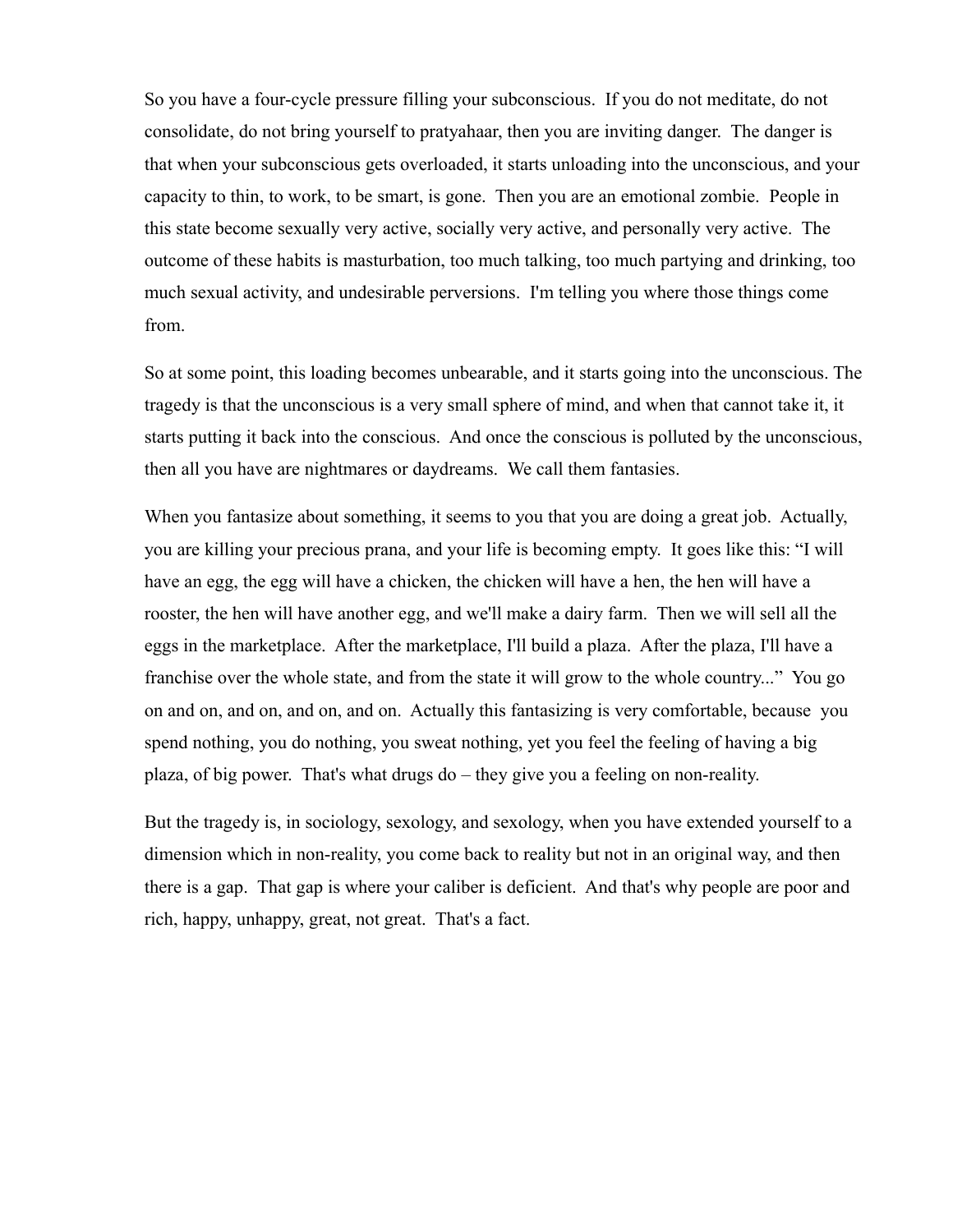So the idea is, sit up and meditate. Thoughts come, they hit the floor, and you say, "Waa-hay Guruoo, Waa-hay Guroo, Waa-hay Guroo, Waa-hay Guroo." They hit you, you hit them. They come this way, you hit them this way. You clean it out. You get up in the ambrosial hours, when the sun is hitting at a sixty-degree angle, exercise and stimulate yourself, then sit and meditate for hours just to clean the subconscious. You do this so there may be some space left where more garbage can be dumped. It's a very personal thing. It's not a big religious thing. "Oh, I'm going to become spiritual. I'm going to find God, and He's going to give me a banana; and if I don't do it, He won't give me a banana." That's not true. (TMT p. 145)

#### **Subtle Body**

- The Subtle Body gives you the opportunity to understand and master the subtlety of life. It can help you understand what is going on around you and how things work. Those people who can tune into situations easily or pick up new skills as if by magic, have developed the Subtle Body.
- $\bullet$  The subtle body gives the capacity to learn quickly and relate to the nuances of life; it was given so we can understand. Within the subtle body is the awareness of the soul, *i.e.* self-awareness. The subtle body is larger than the soul, very transparent, light and etheric in nature. The subtle body can be thought of as the body of refinement. It is subtlety which contains Infinity.

If you create a very powerful subtle body you will understand the subtleties of life, and you will never be trapped in perversion. You will understand the grassroots reality of everything. It is the subtlety of life which people trust.

Thoughts from the subtle body refine the input from the soul. The soul may say:

Taking this action would be good.

The subtle body looks at what is requested and then makes distinctions:

This is good, but this would be better, and this would be the best course of action.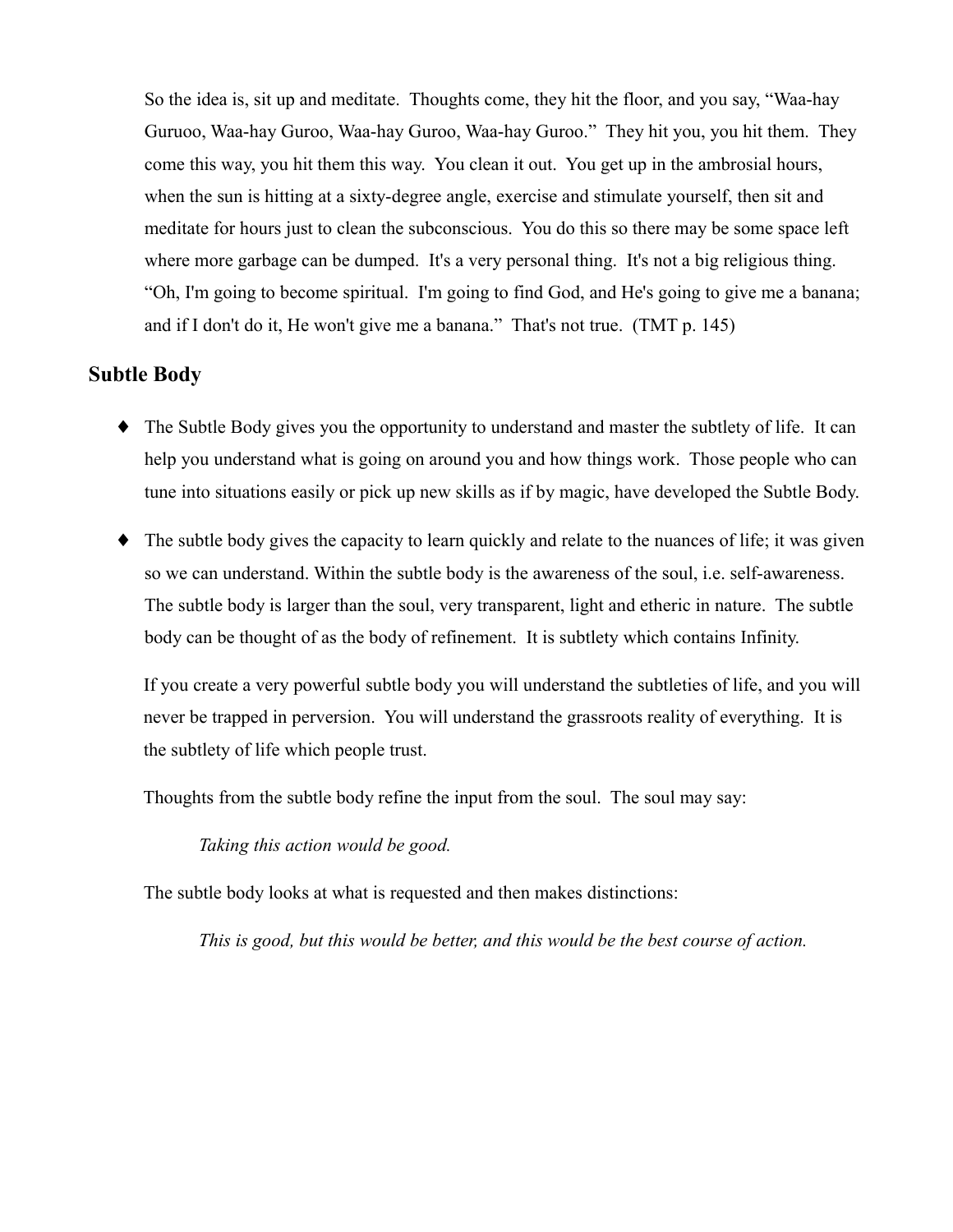The subtle body is the guardian of spirit, health and life. It is the most powerful of all your bodies and is strengthened by meditation. Anytime you work on self-refinement you work on the subtle body. You can significantly improve your connection with your soul through music, art, creating a beautiful home or dressing regally. Refined art, refined acts, refined speech, will all put you nearer to the soul. If you become very, very subtle, you are very near to your soul. That is a simple way of reaching God consciousness. (WHO p. 57)

• Your subtle body helps you see beyond the immediate realities of life to the sublime universal play that lies beyond. When your subtle body is strong, you have great finesse and a powerful calmness. You always see beyond the obvious; nothing in life is a mystery to you. You learn quickly and master situations easily.

If your ninth body is weak you may be naïve and easily fooled. You may be unintentionally crude or rough in your speech or behavior. You may be restless because you lack the peace that comes from having learned to flow with the way things are. (Numerology p. 19)

#### **Success**

- $\bullet$  The day you can project you and nothing else, that day you have succeeded. (MTM p. 159)
- Now let us deal with the physical aspect of success. This aspect has eight parts: look good, smell good, speak well, socialize, use kind language, good manners, good etiquette, and projection. Projection is the most important of all self-behavior. Your projection is how you do anything you do and how that doing is perceived by others. (MTM p. 151)
- What we mean by looking good is looking like you can be trusted. (MTM  $p. 151$ )
- Success which is not everlasting is failure. Success is only success when neither time nor space can take it away. (MTM p. 152)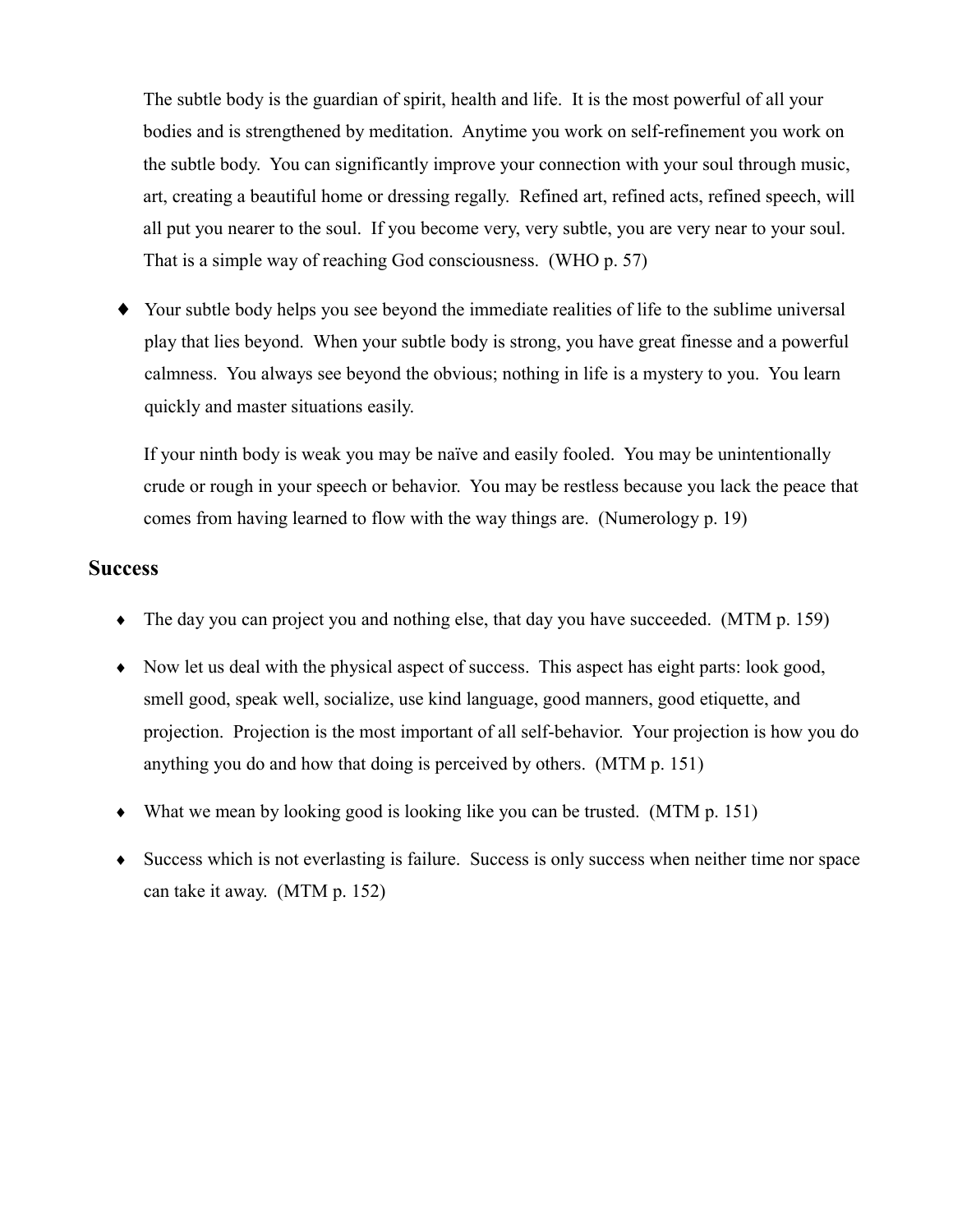- Success is success. It has no time and no space, so don't, don't, don't be in a hurry. Don't worry and don't hurry. Worry and hurry are the two enemies of success. Keep the trust. That is what I mean when I say, "Keep up." Keep up means keep the trust flowing keep the trust going, keep the trust living, keep the trust accelerating. Keep the trust in the memory of the other person forever and ever, and ever and ever, and ever and ever. Then, ultimately, you'll become God. I'll give you the secret of how to become God. When you are called in the name of trust by another person, and you come through and you deliver it, you are the God. When God is called on in the name of justice and truth, God delivers it. Simple. (MTM p. 153)
- There are three rules of success: Never speak ill of anyone; never act ill toward anyone; never listen to anyone speaking ill of anyone. (MTM p. 154)
- What is success? Succeeding with adversity. To succeed with failure is living it's called life. To succeed with the successful and to succeed with the normal is a common idiot's job. Classified common idiots succeed. When the time comes, every ship goes into the harbor. When the tide is normal, everybody can be guided in. When the tide is phenomenal, and still you make it, then you have made it. The joy of that is called ecstasy. (MTM) p. 154
- Succeed with every failure. You understand? It isn't the life that matters, it is the courage you bring to it.  $(MTM p. 154)$
- Don't let your emotions and your feelings and your fears and your needs detour your performance. Let it not be diluted or polluted. Your life is meant to succeed. The power of success is such that, if not in this lifetime, somewhere else, some other time, somewhere you must succeed. The purpose of the soul is to feel success and experience it and be satisfied. That's the price it paid for separation from God. (MTM p. 242)
- Success shall never come to you from outside. There is no such thing as success outside. There is no such thing as opportunity. We made it up. There is no such thing as luck. It's all in our imagination. There is one thing: we are born to succeed. And it doesn't matter what we do, we can't stop it. Whenever we have tried to stop it, we become miserable, more and more miserable. Why can we not fail? Because God never fails. How can a soul fail? (MTM p. 242)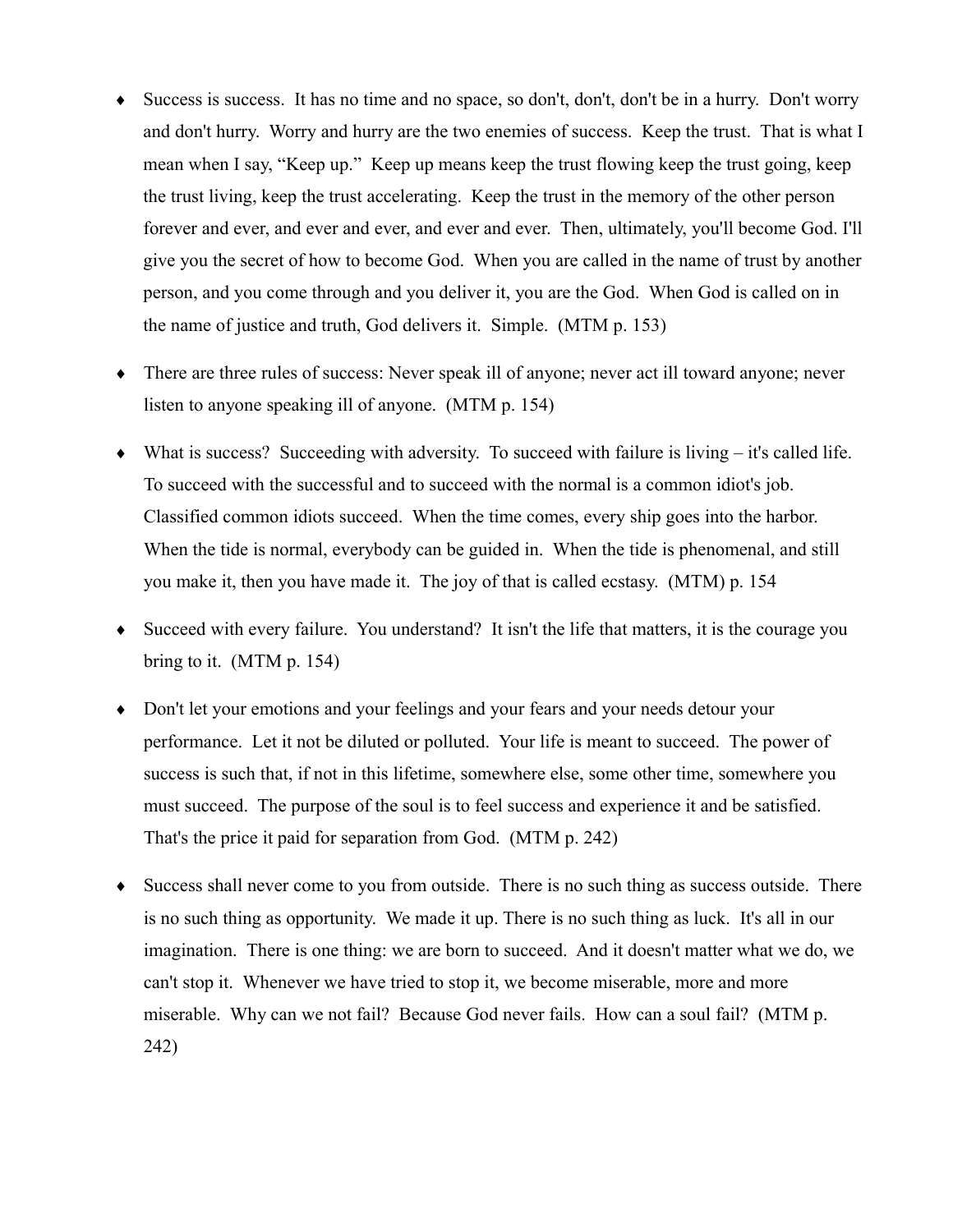- Whenever you value yourself, you will find one fundamental thing: it is your birthright to be happy and it is your birthright to be successful. Anybody who complains and says, "I am not successful and I am not happy," he is treacherous to God. He is unsacred, unholy and a crazy person. (MTM  $p. 252$ )
- Success comes from nursing. That is how God laid the law of success. Nursing means tenderness, handling it right, letting it suck on you. You Americans abuse that word, "Ah he's a sucker." I don't like it when you abuse it that way. It's not right. If you can afford it, let it suck. People will want to lean on you, to leech off you, to get things out of you. But remember, it is the law of nursing...There's nothing to be mad about...It is the law of nursing. I say, "Hail, hail to Guru Ram Das that I am competent enough to tolerate this." You've got to hail. (MTM p.  $141)$
- The first rule of success is to o slowly. The body has a certain temperament which has its own  $\blacklozenge$ speed requirement. As an example, the walking speed of the body temperament is four miles per hour. Any person walking faster than that is moving more quickly than the body is built for and that person will mess up. There are also temperamental requirements for talking and hearing. When you talk fast, you mess up. It doesn't matter what you are trying to achieve, you will not achieve anything. That is because the ears are designed to hear at a certain wavelength. When you talk, you talk to be heard by somebody. You don't talk for yourself. So you must tune-in to the wavelength of the listener. (MTM p. 150)

# **Suffering**

- Is it decreed that you have to suffer? No. If you have your emotions, and you keep your emotions, but if instead of using your emotions, you use your spirit, you shall not suffer. (TMT)  $p. 67)$
- Suffering is when we think and desire and feel that something should happen and it doesn't. But when we are known to the Unknown, we will not suffer. (IAAW: Quotation of the Day)
- I can guarantee you one thing-your troubles are not there because there are troubles; your troubles are there because your mind is troubled. (IAAW Quotation of the Day)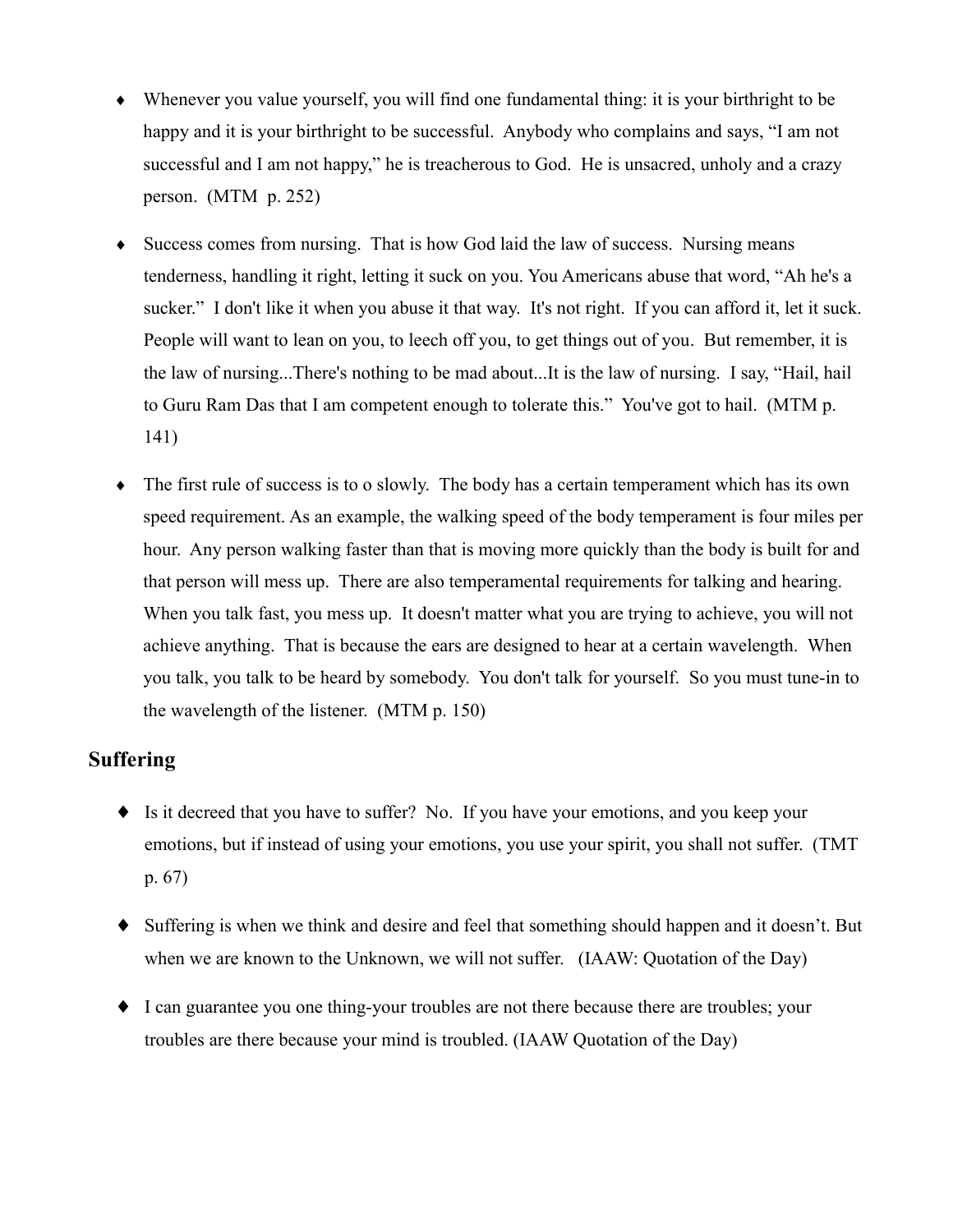• All of you sitting here, if you tell me that you are living in some pain, some unhappiness, I will give you one common answer: You are using your past to bring pain into your future - that is the only answer. Then the question arises, why do you do it? Because you are out of balance. (IAAW: Quotation of the Day)

### Sunni-ae

- Listening or hearing. Attuning yourself to the subtle sound current that is the unstruck sound or Infinity.  $(SG p. 172)$
- $\bullet$  **Surrender** The power to obey is the power to command. Here in the West, to surrender, to be humble, to obey is considered to be a slavery, but actually it is the power of the self. Only a most exalted, most powerful character can surrender. (TMT p. 73)

## **Surya Mudra** (Seal of the Sun, Seal of Life)

 $\bullet$  This mudra is formed by placing the tip of the ring finger on the tip of the thumb. Practicing it gives revitalizing energy, nervous system strength, good health and the power to win. The quality of the ring finger is associated with the Sun or Uranus. The Sun represents energy, health and sexuality. Uranus stand for nervous system strength, intuition and change. (AT p.  $105)$ 

## **Suspending the Breath**

- $\bullet$  To suspend the breath on the inhale:
	- $\bullet$  Inhale deeply
	- $\bullet$  Bring the attention to the clavicle and upper ribs. Lift the upper ribs slightly and fix them in place.
	- Relax the shoulders, throat and face.
	- $\bullet$  Pull the chin in.

 $\circ$ 

- $\bullet$  Become still and calm.
- $\bullet$  If you feel the urge to exhale, inhale a tiny bit instead.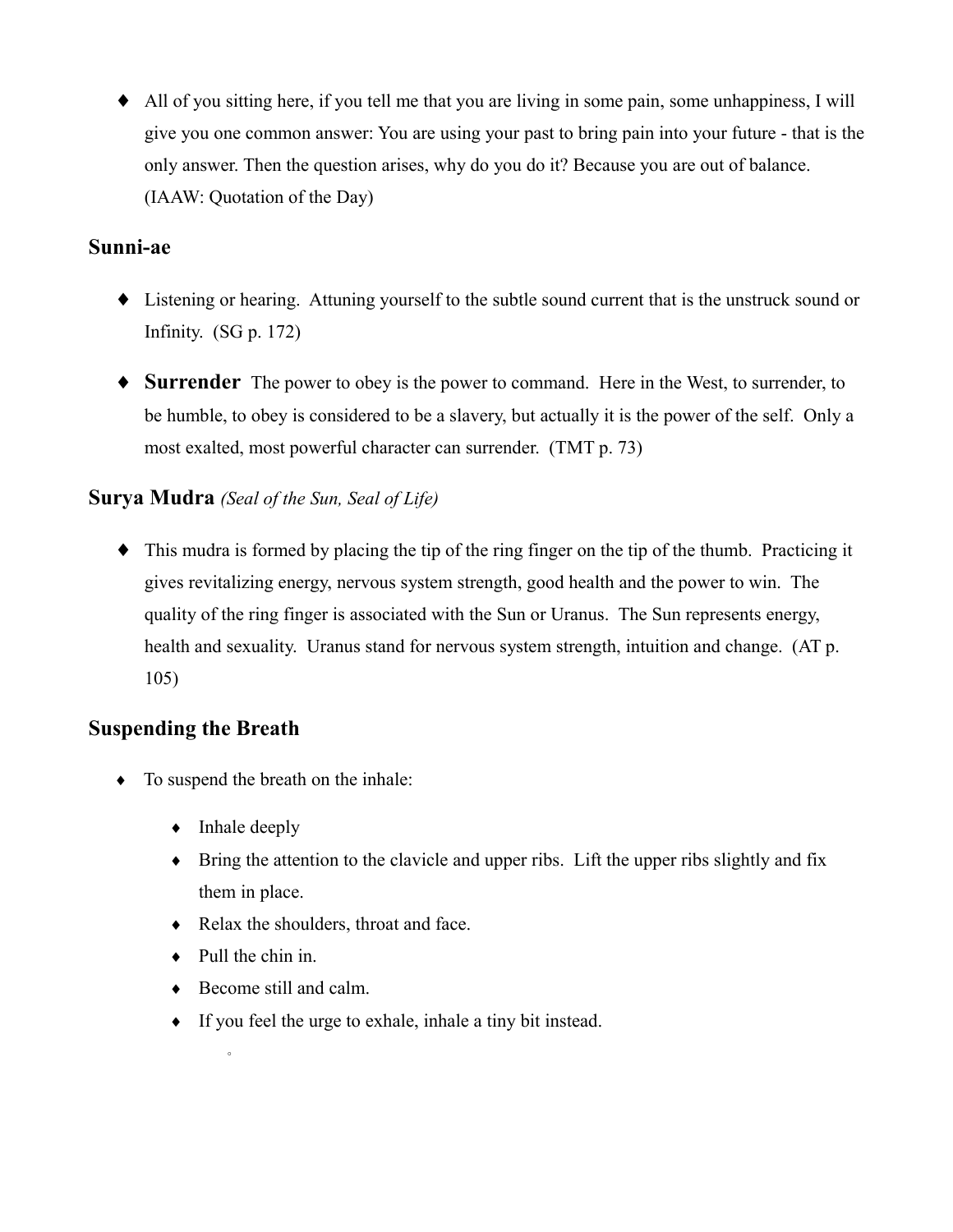- To suspend the breath on the exhale:
	- $\bullet$  Start with a complete exhale.
	- Pull the navel point back toward the spine.
	- $\bullet$  Lift the lower chest and diaphragm.
	- $\bullet$  Let the upper ribs relax and compress.
	- $\bullet$  Do not bend the spine and ribs when you try to exhale completely that would interrupt the action of the diaphragm.
	- $\bullet$  Pull the chin in.
	- $\triangle$  Become still and calm.
	- $\bullet$  If the muscles start a reflex to inhale, consciously exhale a little more. This can extend the length of suspension significantly without any strain or struggle. (AT p. 93)
- The amount of time that you can comfortably hold the breath out gives you the measure of your health. It can show you how much prana your tissues are retaining. Good health begins at being able to hold your breath out for 30 seconds. Being able to hold your breath out for one minute indicates very good health. It shows that you have retained prana in your tissues. (AT  $p.327)$
- $\bullet$  One purpose of yoga is to increase the store of prana in the tissues. Once stored, it is there for use. With correct breathing, you constantly replenish that stored prana. Then you can experience Ang Sung Wahe Guru, the dance of the light of life in the trillions of cells of the body.  $(AT p. 327)$
- The effects of suspending the breath (on the inhale) are:  $\blacklozenge$ 
	- $\bullet$  Toning of chest muscles
	- $\bullet$  Heightened oxygenation
	- $\bullet$  Improved digestion and liver function
	- Improved conscious awareness of breath
	- $\bullet$  Increased detoxification through the lungs (MAM p. 66)

#### **Swami**

 $\bullet$  One who has mastered his tattvas and the use of all nine gates is a swami. (The Mind p. 113)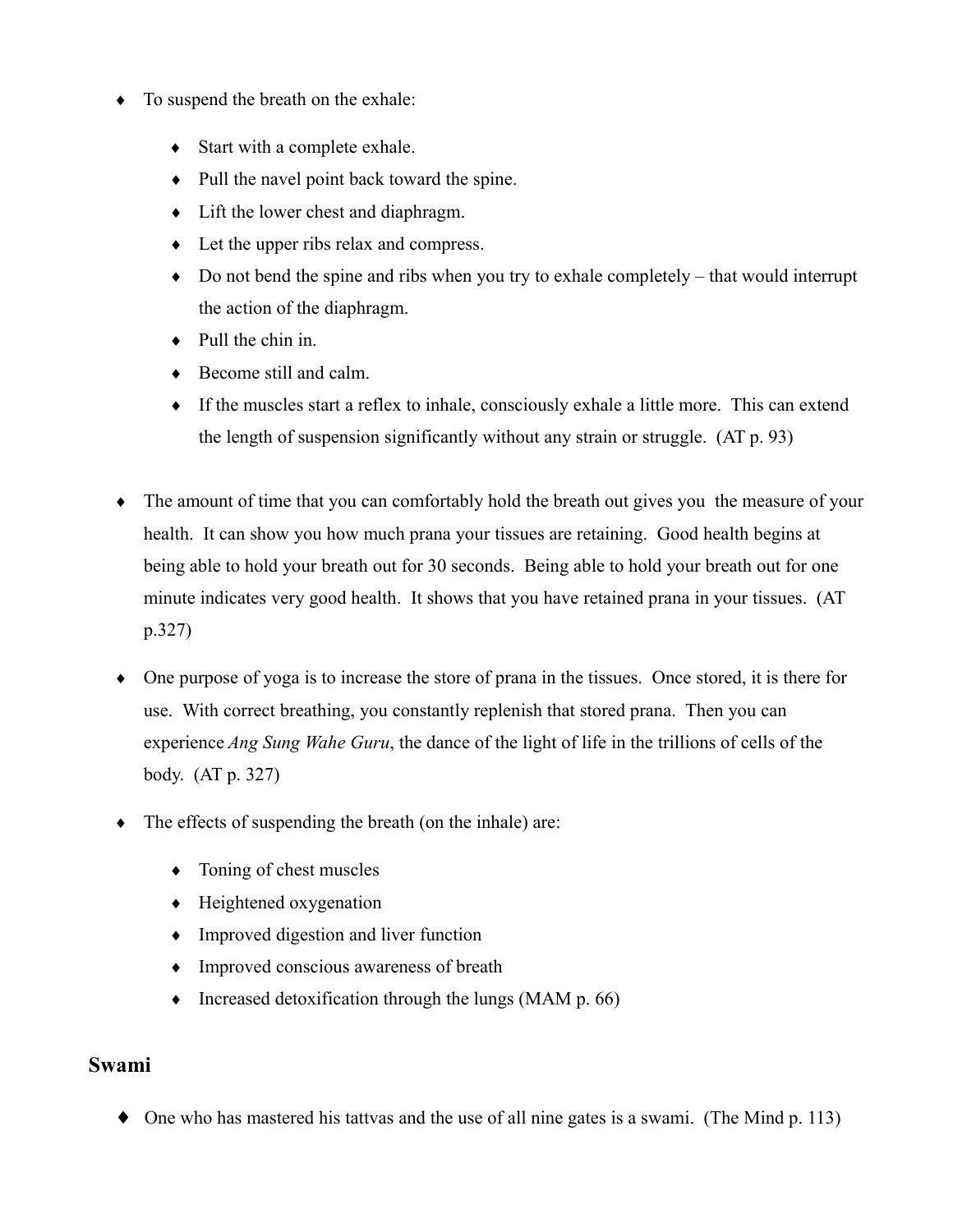## **Tamas**

- $\bullet$  Inertia or decay (AT p. 43)
- $\triangle$  Animal
- Personality Split, angry, confused, stupid, red spectrum, impulsive, God as existence. (AT p. 210)
- If we use the tamasic guna, which is dullness, unawareness, attachment, and functioning only from need and instinct, it makes a human an animal in this world without any blessings or guidance from the heavens. (AT p. 210)
- One of the three basic qualities of nature (gunas). It represents heaviness, slowness and dullness. It is inertia and confusion. (SG p. 172)

# **Tantric Yoga**

 $\bullet$  The psychophysical technique employed in Tantra to clear the subconscious and promote the clarity of the soul.  $(AT p. 35)$ 

# Tapa

 $\bullet$  Tapa is the inner psychic heat of prana. It is tapa that cleans and strengthens the nerves. (SG p. 81)

## **Tapas**

 $\bullet$  Fire or purification. Traditionally one of the qualities in the niyamas, or code of the practitioner. (SG p. 173)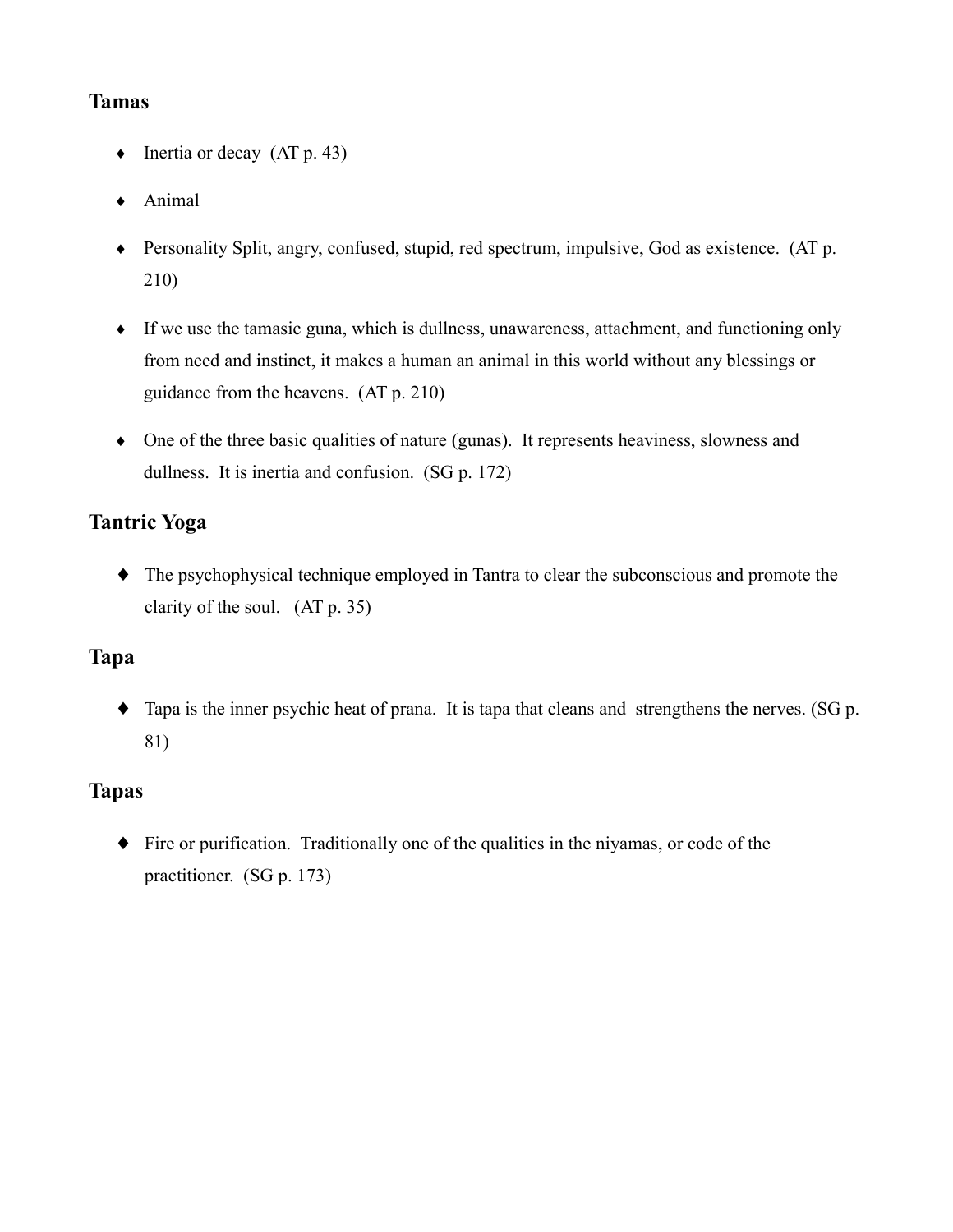#### **Tattvas**

- A category of cosmic existence; a stage of reality or being; a "thatness" of differentiated qualities. In total there are 36 tattvas. Each wave of differentiation has its own rules and structure. The final five tattvas are called the gross elements and have the phasic qualities and relationships of ether, air, fire, water and earth.
- $\bullet$ There is an old story about how the body, mind and soul came to be. That story tells us how they relate with each other. It begins with the Infinite presence of God. When God decided to come into the Creation to have experience a change occurred. That change came in stages like the gradual changes in the colors of the dawn. In each stage there is a little less Oneness and a little more separateness. That process that makes everything seem separated is called maya. Each new stage of separateness has it own qualities. The yogis call each new stage a tattva. There are about 31 stages going from complete Oneness down to pure individual atom separateness. The final five tattvas give rise to the qualities of matter and sensations we are used to.

Creation has layers. It is subtle. In the West we pay attention only to the last most dense layer of matter. Guru Nanak and other saints tell us there are worlds upon unseen worlds. The mind senses all those seen and unseen worlds. Each of us must maintain a special balance in the tatty as with our mind in order to have a strong body and a unified personality. The quality of our life, our mind, and our health is maintained by the tattvas.

The five densest of the tattvas are experienced as qualities in the body and in all matter. These essences are called ether, air, fire, water, and earth. The Ether gives you the space to exist and the quality of that space or form. Air gives the movement of spaces, thought, and the life force we call prana. Fire powers your digestion and your lifeblood. Water composes most of you and flows with emotions and impressions. Earth gives the final base structure. It is all that is left after the fire of the funeral pyre is done. It is funny. In the realm of maya and earth there is a law of polarity that governs our perceptions and desires. The ash that is left from the funeral pyre is the smallest part of you, and yet it is what you spend most of your time and attachment on. (The Mind  $p. 43$ )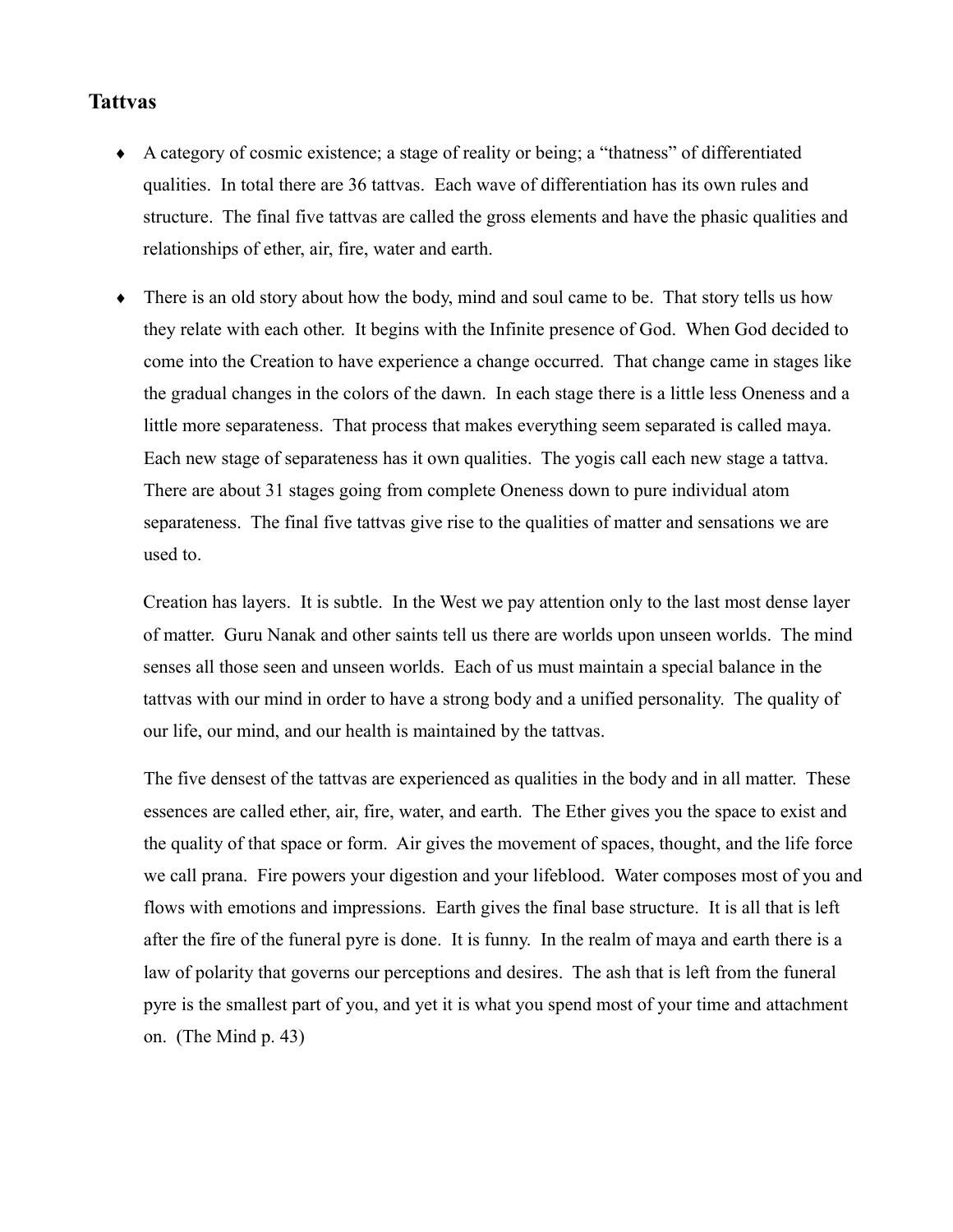## **Tattvas and the Chakras**

| <b>Tattva</b> | Chakra | <b>Energy Function</b>                    | <b>Conditions</b>                                      | <b>Projections</b>      |
|---------------|--------|-------------------------------------------|--------------------------------------------------------|-------------------------|
| Earth         | First  | eliminating energy                        | fixity, depression, greed<br><b>Steadiness</b>         | greed (lobh)            |
| Water         | Second | eliminating liquid                        | guilt, delusion, pitilessness<br>creativity, affection | $\text{lust}(kam)$      |
| Fire          | Third  | digests food                              | desire for control, fear<br>shame, purification        | anger (krodh)           |
| Air           | Fourth | promotes circulation indecision, anxiety, | attachment, flexibility<br>hope, forgiveness           | attachment (moh)        |
| Ether         | Fifth  | containment of self                       | self-control, honor,<br>sense of command<br>commitment | pride <i>(ahangkar)</i> |
|               |        |                                           |                                                        | (AT p. 197 & 210)       |

## **Teacher**

- Teacher is what teaches. (MTM  $p. 261$ )
- The urge of you to learn, is what a teacher is.  $(MTM p. 261)$
- You are a teacher by your very existence, by your urge to learn, your urge to grow. (MTM p.  $261)$
- must live a respectful life. Your reality must project royalty. If you cannot project royalty with your reality, you don't belong to this Raaj Yog. On the throne of Raaj Yog sits Guru Ram Das, the Lord of Miracles. It means everything will be done for your, provided you have that strength, that association. So, you must have respectful living, graceful living, honorable living. That's a must.

Secondly, you must not be bought or sold. No temptation, no planning, no scheme, no money, no gain, no loss, no threat can tempt you.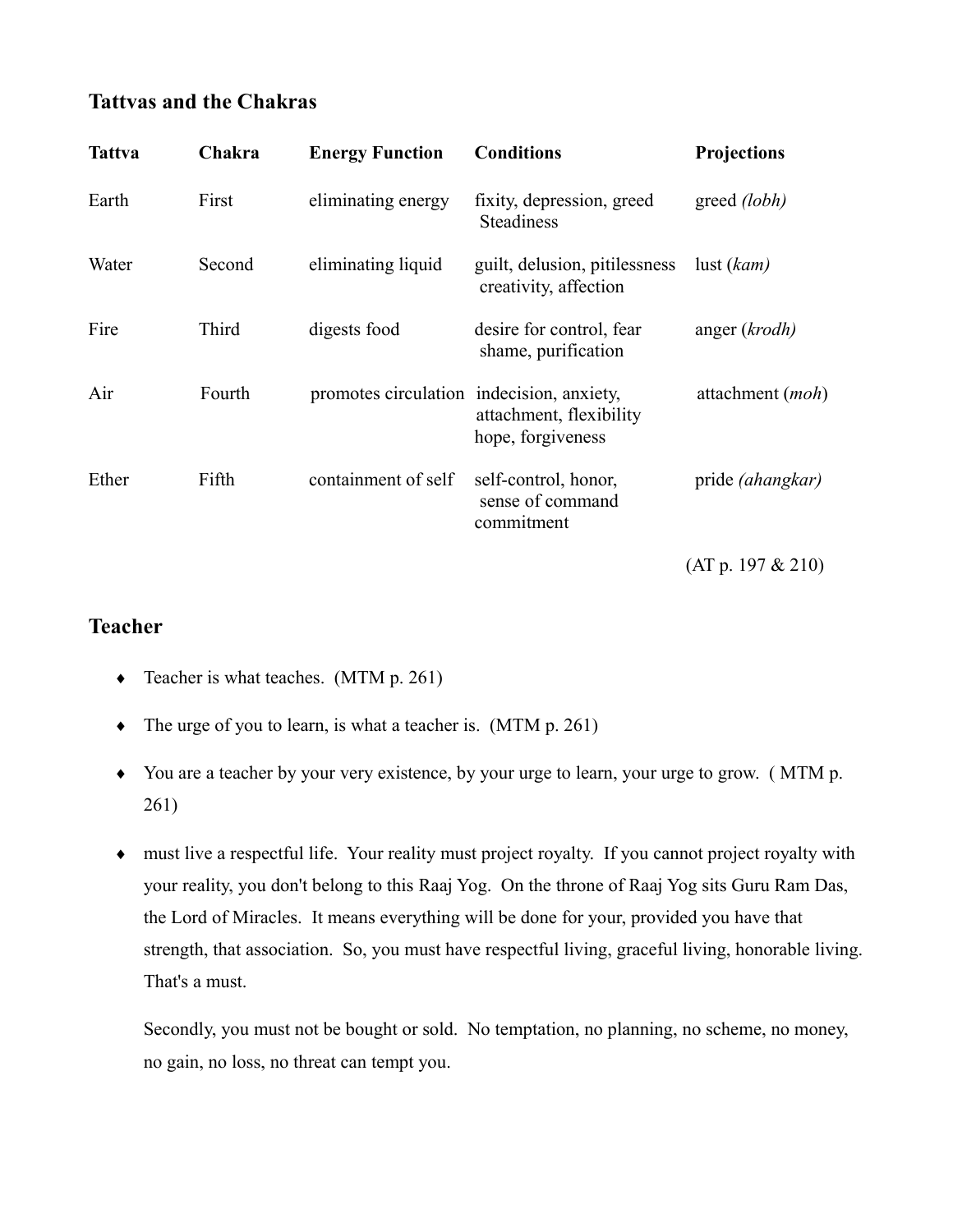Third, whether you know or not, whether you are competent or not, capable or not, you must undertake to serve. And if you are not competent, not capable, the Law of Vacuum of God will come through. So you shall not be let down. Technically what I am saying, is a Teacher must follow these three things: Don't let yourself down, don't let anybody down, and don't participate in the letdown.  $(TMT p. 216)$ 

#### **Teacher's Oath**

Those who I was supposed to teach and am unable to for my faults or their faults, I ask Thee, Oh Lord, to forgive me and serve them in my place. Protect them and grace them by Thy visit. Help them and elevate them by Thy spirit. And make them prosperous and happy so they can recognize Thee.

 $(AT p. 270)$ 

#### **Teaching Kundalini Yoga**

• YB: Does anybody remember, when you start teaching Kundalini Yoga, what three things happen? Person: Your eating habits change, the way you dress changes, the way you communicate changes, and your friends and family change. (TMT p. 119)

#### **Temptation**

• If there's a temptation and you can really grab it, instead, stop it and see what comes to you. Don't grab what you can get; get what is going to be given, what God is going to give you. It will be mega-multi-times more than what you're going to ask for. (TMT p. 151)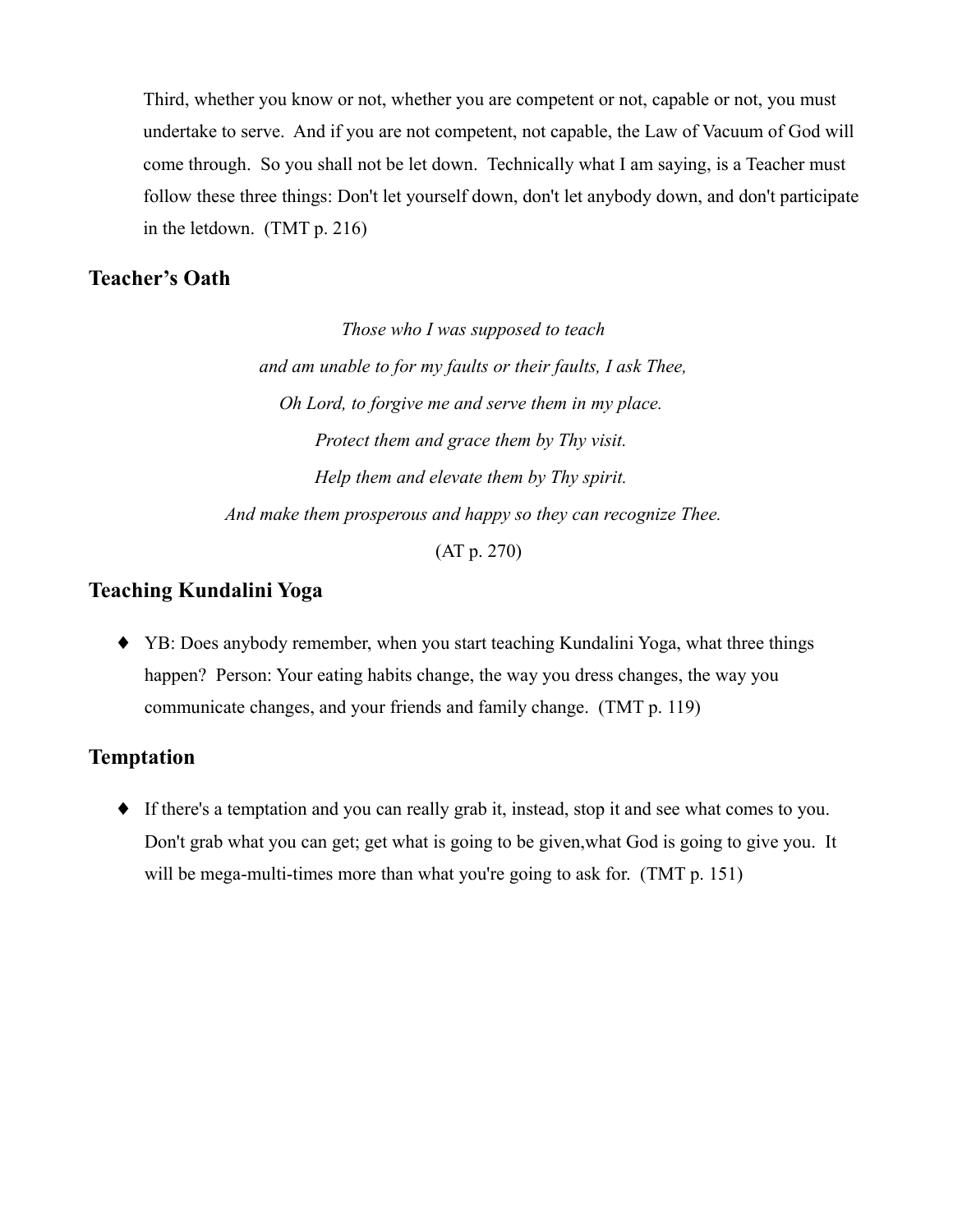## **Ten Bodies**

• We are all spiritual beings having a human experience. In order to have this experience the spirit takes on 10 bodies or vehicles...Each body has its own quality, function and realm of action.  $(SG p. 172)$ 

| $\bullet$ 1 <sup>st</sup> Soul Body            | 6 <sup>th</sup>          | Arcline             |
|------------------------------------------------|--------------------------|---------------------|
| $\bullet$ 2 <sup>nd</sup> Negative Mind        | 7 <sup>th</sup>          | Aura                |
| $\bullet$ 3 <sup>rd</sup> Positive Mind        | 8 <sup>th</sup>          | Pranic Body         |
| $\leftrightarrow$ 4 <sup>th</sup> Neutral Mind | $\mathbf{Q}^{\text{th}}$ | Subtle Body         |
| $\bullet$ 5 <sup>th</sup> Physical Body        | 10 <sup>th</sup>         | <b>Radiant Body</b> |

• If your pranic body is weak, your creativity, intelligence and intuition is weak. If your subtle body is weak, your judgment will be impaired. If your mental negative [Negative Mind] is weak, then you cannot defend yourself intuitively. If your mental positive [Positive Mind] is weak, you cannot penetrate through odds. If your mental base [Neutral Mind] is weak, you cannot be compassionate and fearlessly loving. If your spiritual body is not flowing, you'll be depressed to death. (MTM p. 78)

## **Therapy**

• I am not against therapy, but life cannot become therapy. I don't believe that my life should be based on any therapy, no matter what I have paid for it. When therapy is needed I am willing to go for it. If medicine is needed I am willing to go for it. But to admit to myself that I am sick forever, I am a basket case forever, I need therapy forever, or to go through therapy just as a social thing, to let people know that I have somebody to talk to. I am willing to admit that I am not perfect, but I am not willing to admit that I am sick for all time, for all purposes, yet some of you are willingly declaring this. You are trying to tell everybody in the world that it is all right to be sick for a while but you are declaring to the world that it's all right to be sick all the time. That is not acceptable.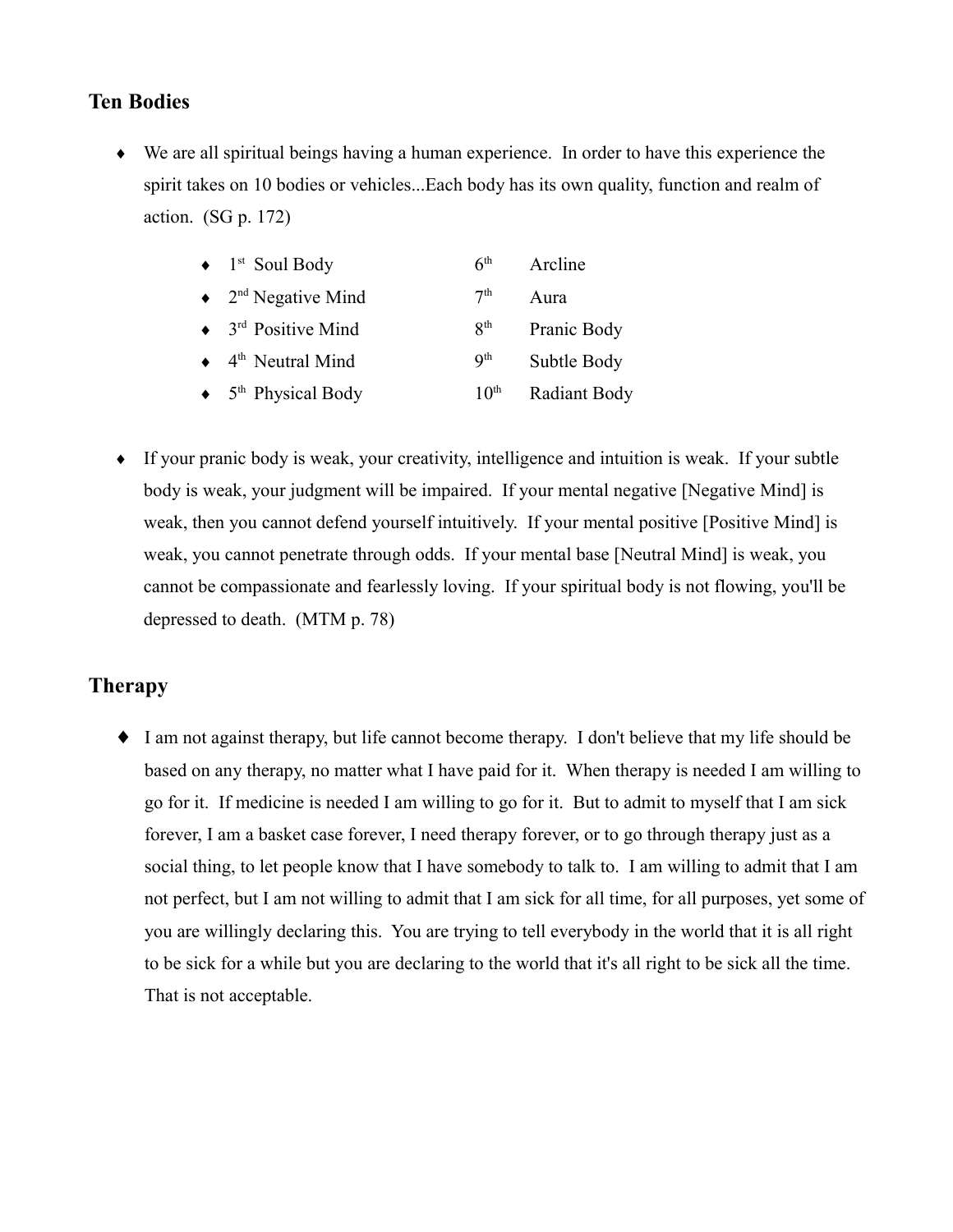I am willing to agree that you didn't get parental care. I am willing to agree you didn't get parental security. I am willing to agree your wife is bitchy. I am willing to agree your neighbors are no good. I am willing to agree to anything you want me to agree to; but I am not willing to agree that all these pressures are responsible for you not being you  $-$  that I am not willing to agree to. So we are going to have a battle today, because I cannot accept that God didn't make you in His own image. And I do not want to accept that God could make you better than you are. I am convinced that each one of you is best in your own right. If we got messed up or goofed up, that can be handled. (MTM p. 224)

### Third (Navel) Chakra (Manipura)

- ♦ Action and Balance
- $\bullet$  Fire
- $\bullet$  The will of the spiritual warrior
- $\bullet$  Location: The area of the navel Point, solar plexus.
- Organ/Gland: Navel plexus, liver, gall bladder, spleen, digestive organs, pancreas, adrenals
- ◆ Color: Yellow
- Qualities: The center of personal power and commitment, self esteem, identity, judgment. This is where the strength for inner balance, inspiration and good health is developed.
- Shadow: Anger, greed, shame, despair. Obstacles everywhere. Not enough strength and spontaneity. Conforming in order to be recognized. Refuting ones own wishes and emotions. Problems with digestion, the liver, the gallbladder and the pancreas.
- Yoga Exercises: Stretch Pose, Sat Kriya, Peacock Pose, Bow Pose, Fish Pose, Diaphragm Lock, Breath of Fire; all exercises which train the abdominal muscles. (AT p. 185)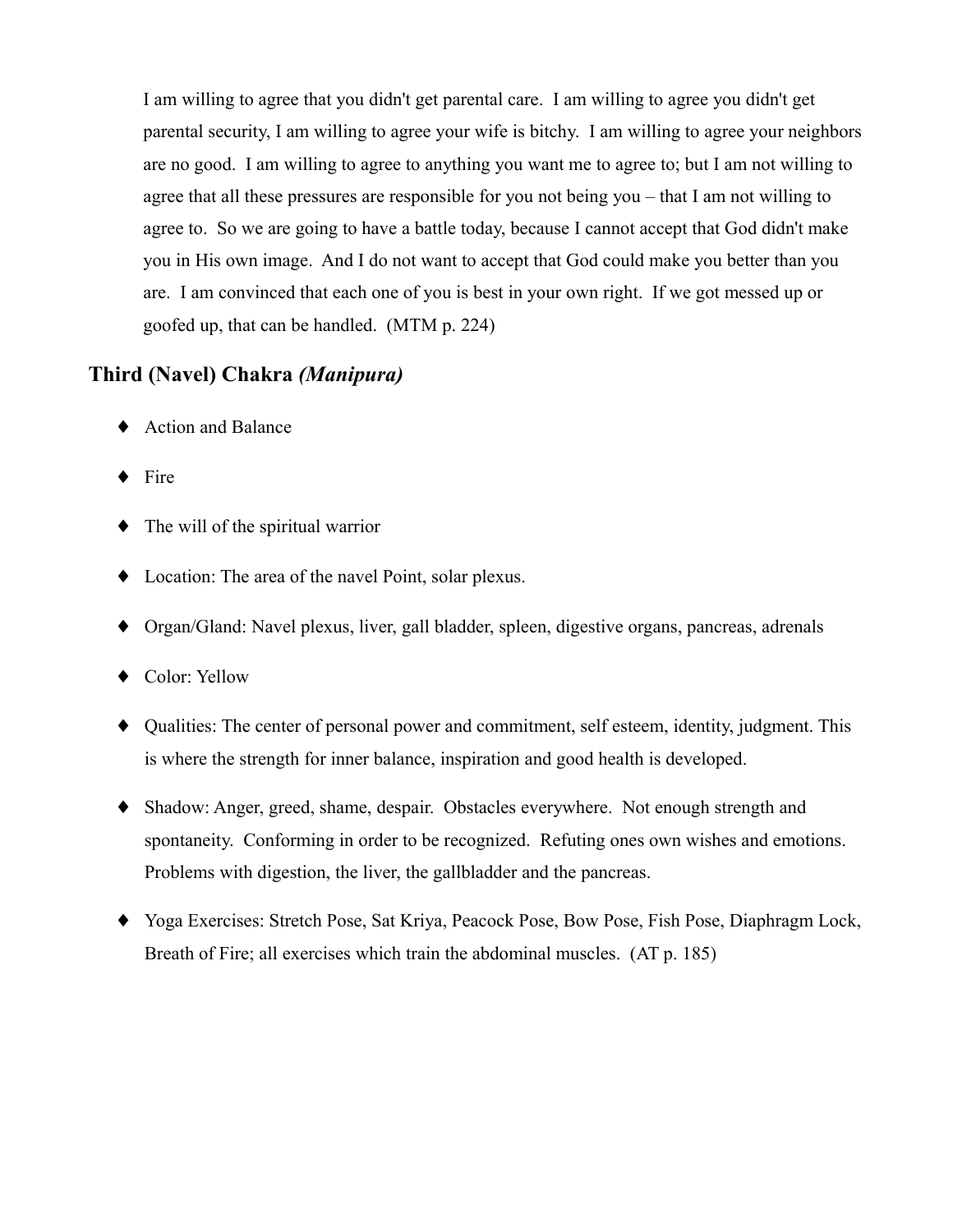# **Third Eye Point (or Brow Point)**

• The sixth chakra or center of consciousness. It is located at a point on the forehead between the eyebrows. Associated with the functioning of the pituitary gland, it is the command center and integrates the parts of the personality. It give you insight, intuition and the understanding of meanings and impacts beyond the surface of things. For this reason it is the focal point in many meditations.  $(SG p. 173)$ 

## **Thirty-one minutes**

• Ten minutes cover your past, ten are for the present, ten for the future and one minute is for infinity. (FEP  $p. 207$ )

### **Traatik Yoga**

 $\blacklozenge$  The discipline of gazing on a sacred object or picture of the teacher. (AT p. 35)

## Trikuti Mantra:

• Balances energies of generating, organizing and transforming. Example: WaheGuru. (AT  $p. 43)$ 

## **Truth**

• Kindness is the mother of Truth and compassion is the father of Truth. When compassion and kindness join, Truth is born. (IAAW: Quotation of the Day)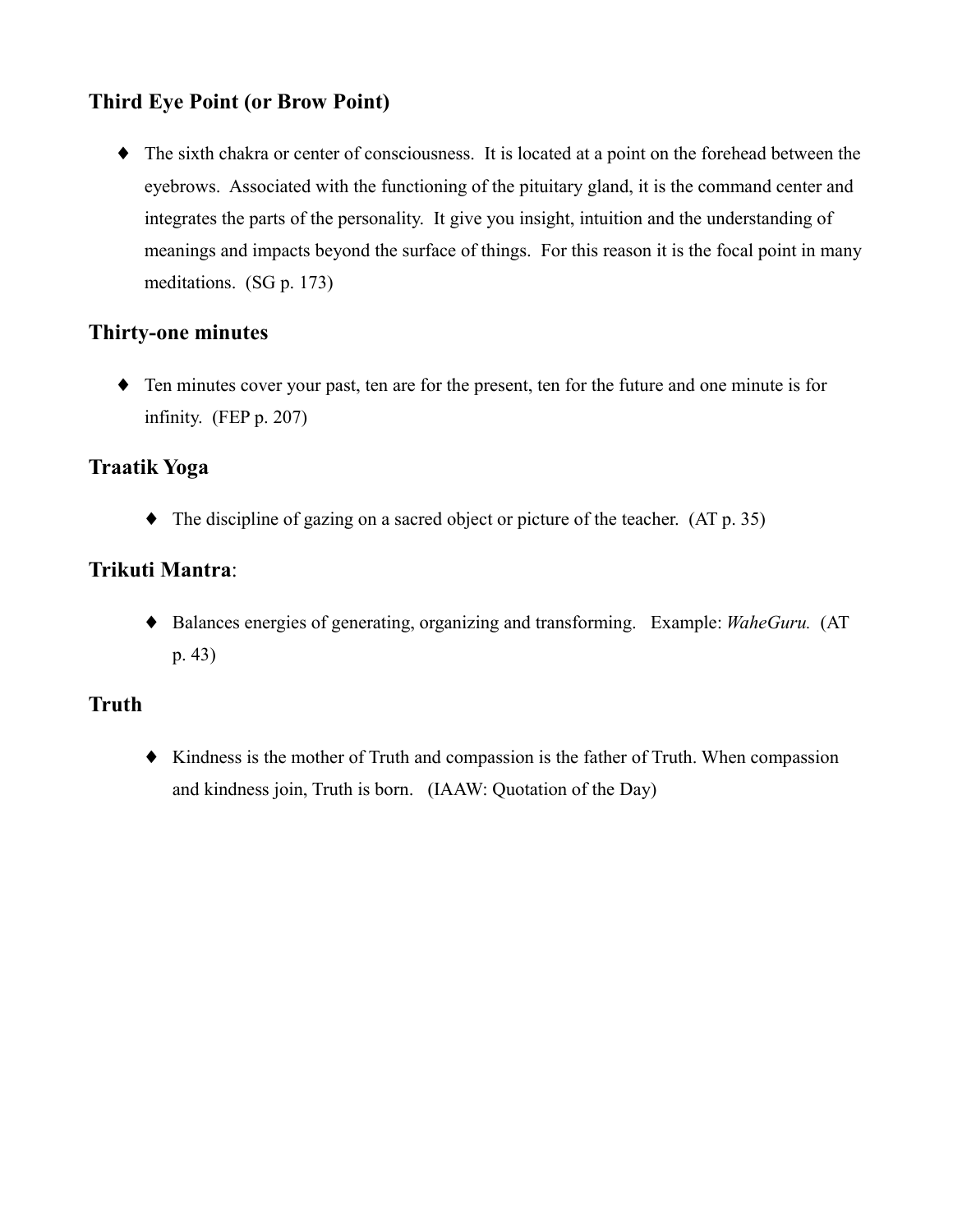# **Turban**

• I didn't ask you to put a turban on. It's a yarmulke which you have been wearing for centuries, as Jews, as Christian, as Muslims. Because there are twenty-six bones in the head which need a cranial adjustment, and that self-crowning and that adjustment are your right. Your skull has exactly twenty-six parts, as you have twenty-six vertebrae, as your foot has twenty-six bones. One bone off, and the corresponding muscle and nerve will give you a relevant sickness. One vertebrae loose only one thousandth of a millimeter will give you disease. One part of the cranium off will give you absolute depression so much so that you cannot take it. What's wrong with you when you are depressed? Your cranium is off. And your pattern is your neurological system cannot recuperate. (TMT p. 118)

### **Turiya**

• Conscious communication is called turiya; when you are totally effective, totally understood and totally truthful. (IAAW p. 90)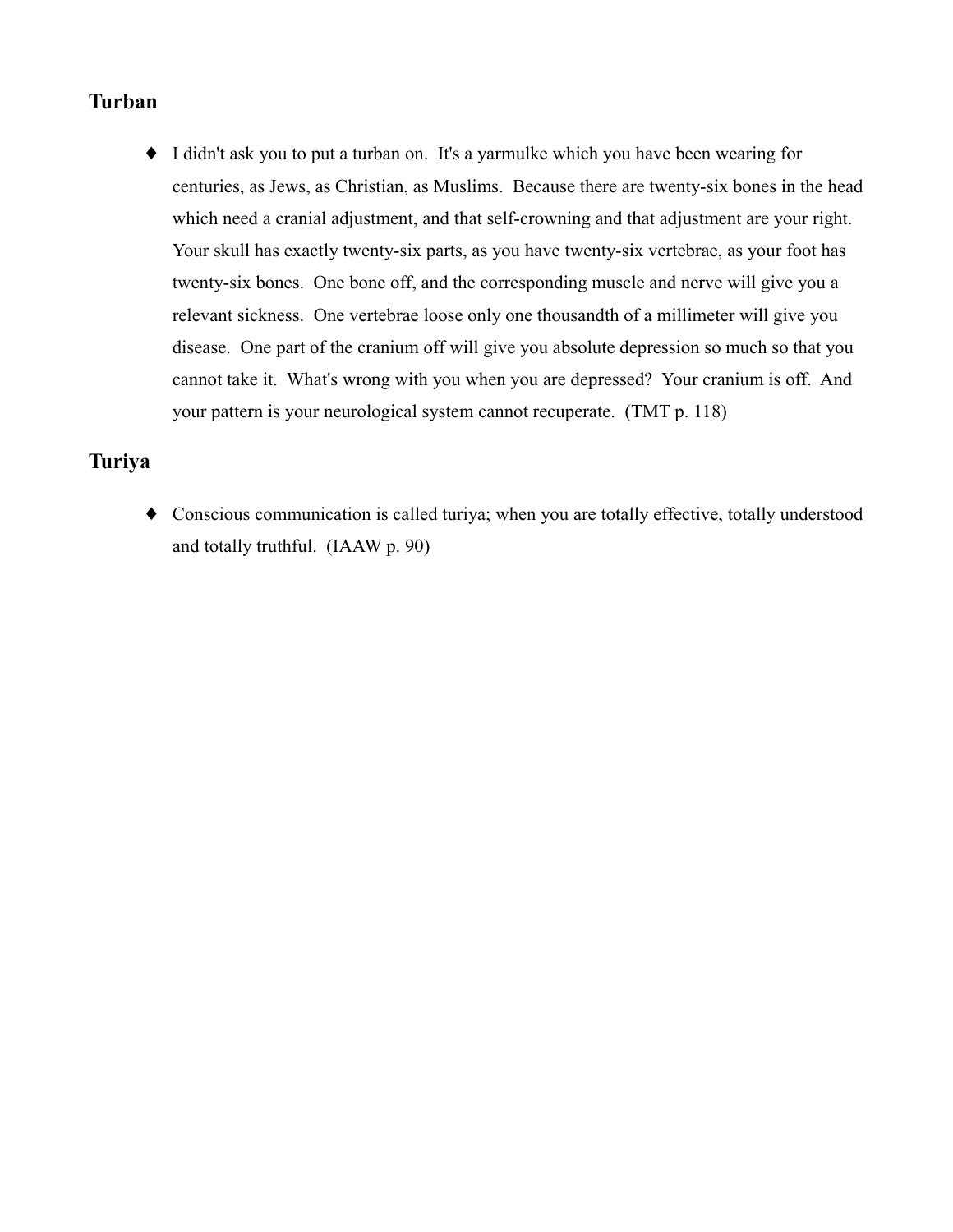## **Udana**

• [One of the subdivisions of Prana] Udana resides in the larynx and upward into the head. As opposed to prana, it throws the air up and out. It is about projection. It is active in all forms of speech as well as in expelling through vomiting. It interacts with all the senses in the head. When udana is not properly regulated, the voice is irregular; and there's an inability to create musical notes properly. If udana is strong, you can project and you can create with your word.  $(AT p. 175)$ 

## **Uddivana Bandh**

- $\bullet$  Applied by lifting the diaphragm up high into the thorax and pulling the upper abdominal muscles back toward the spine, uddivana bandh gently massages the intestines and the heart muscle. The spine should be straight and it is most often applied on the exhale. Applied forcefully on the inhale, it can create pressure in the eyes and the heart. (SG p. 86)
- Diaphragm Lock is considered a powerful lock because it allows the pranic force to move through the central nerve channel of the spine penetrating the neck region. It also has a direct link to stimulating the hypothalamic-pituitary-adrenal axis in the brain. It stimulates the sense of compassion and can give a new youthfulness to the entire body. (SG p. 86)

## **Universal Mind**

 $\bullet$  This refers to the entire spectrum of mental existence and sentient potential in the universe in whatever form. Mind and matter are considered gradations of transcendental nature, Prakirti, and can exist without or before a particular entity to experience it. (SG p. 173)

## **Upanishads**

 $\blacklozenge$  The earliest yogic writings, written over 1000 years ago. 108 in all. Many dialogues between kings and yogis.  $(AT p. 43)$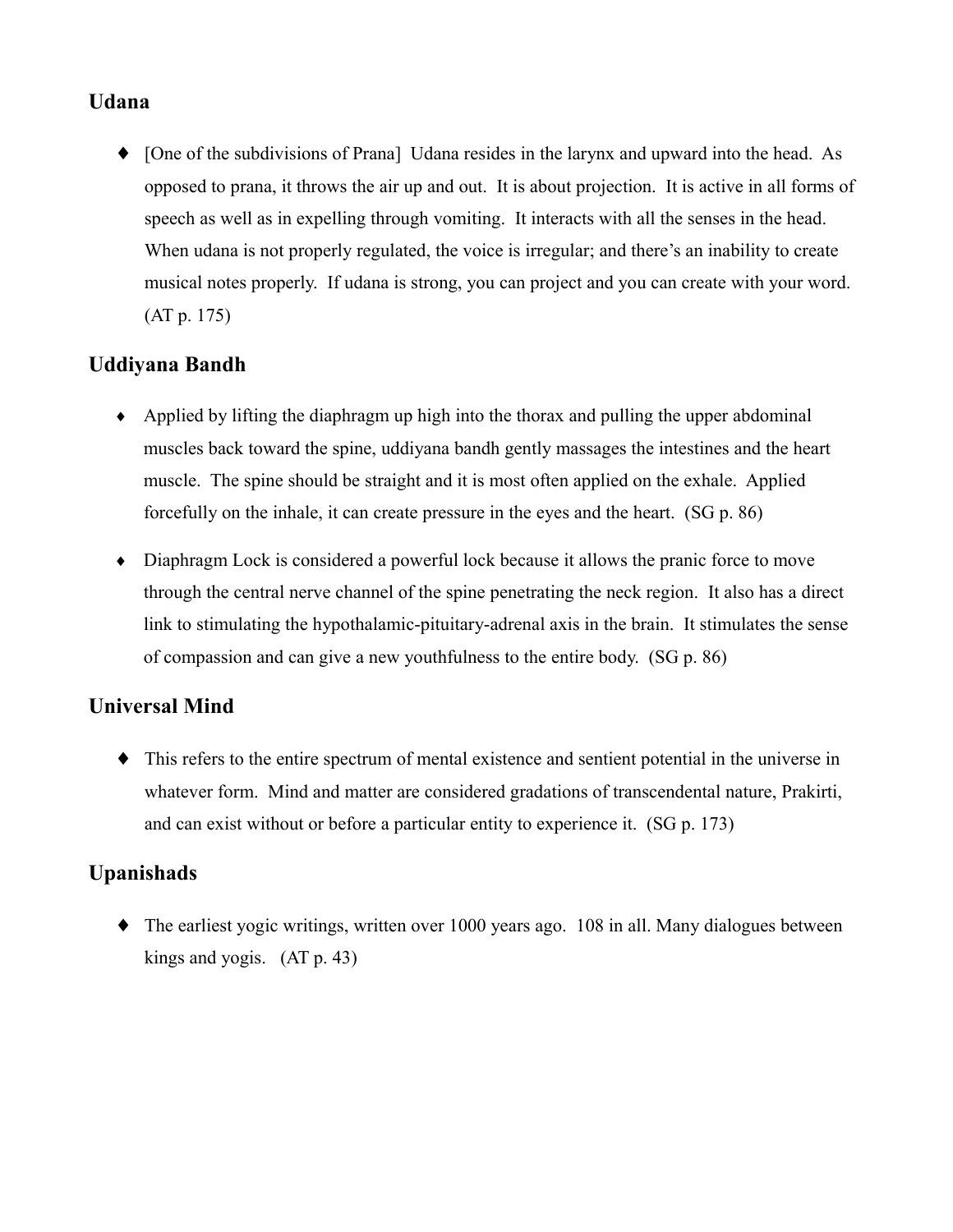## **Vagus Nerve**

- The vagus nerve is the longest cranial nerve. Its name is derived from the Latin word for "wandering" because it wanders from the brain stem through the organs in the neck, chest and abdomen. It supplies motor and sensory parasympathetic fibers to pretty much everything from the neck down to the first third of the transverse colon. It is involved in heart rate, intestinal peristalsis, sweating, speed and quite a few muscle movements of the mouth. It is important for speech and in keeping the larynx open for breathing. It also controls a few skeletal muscles. (PPP p. 196)
- The central vagus nerve can get loosened out of extra pressure and the resulting mind imbalance makes the life very complicated...If you cannot stimulate your central vagus nerve, you are going to go nuts in the few years to come. (PPP p. 197)

### Vairagya

- Non-identification.  $(PS 1.12, PYS p. 19)$
- Vairagya is the mastery over the craving for what has been seen or heard. The higher vairagya arises from a vision of the Transcendent Being (Purusha) and leads to the cessation of craving for the things of the world. (PS  $1.15 \& 1.16$ , PYS p. 21)
- $\bullet$  Vairagya which is non-attachment, non-identification, disinterest, indifference, dispassion, disenchantment – brings freedom from personal desire. This desire can be for material objects or for heavenly rewards about which the sages or the scriptures speak. The freedom which vairagya brings also includes the freedom from the desire for salvation or for enlightenment, as well as the desire for great knowledge or wonderful experiences. (PYS p. 21)
- It is important to emphasize that vairagy is not a passive state as might be assumed from its translation as "indifference." It is a state of active attention, with a search of passionate intensity for freedom from all that is known or thought. (PYS p. 21)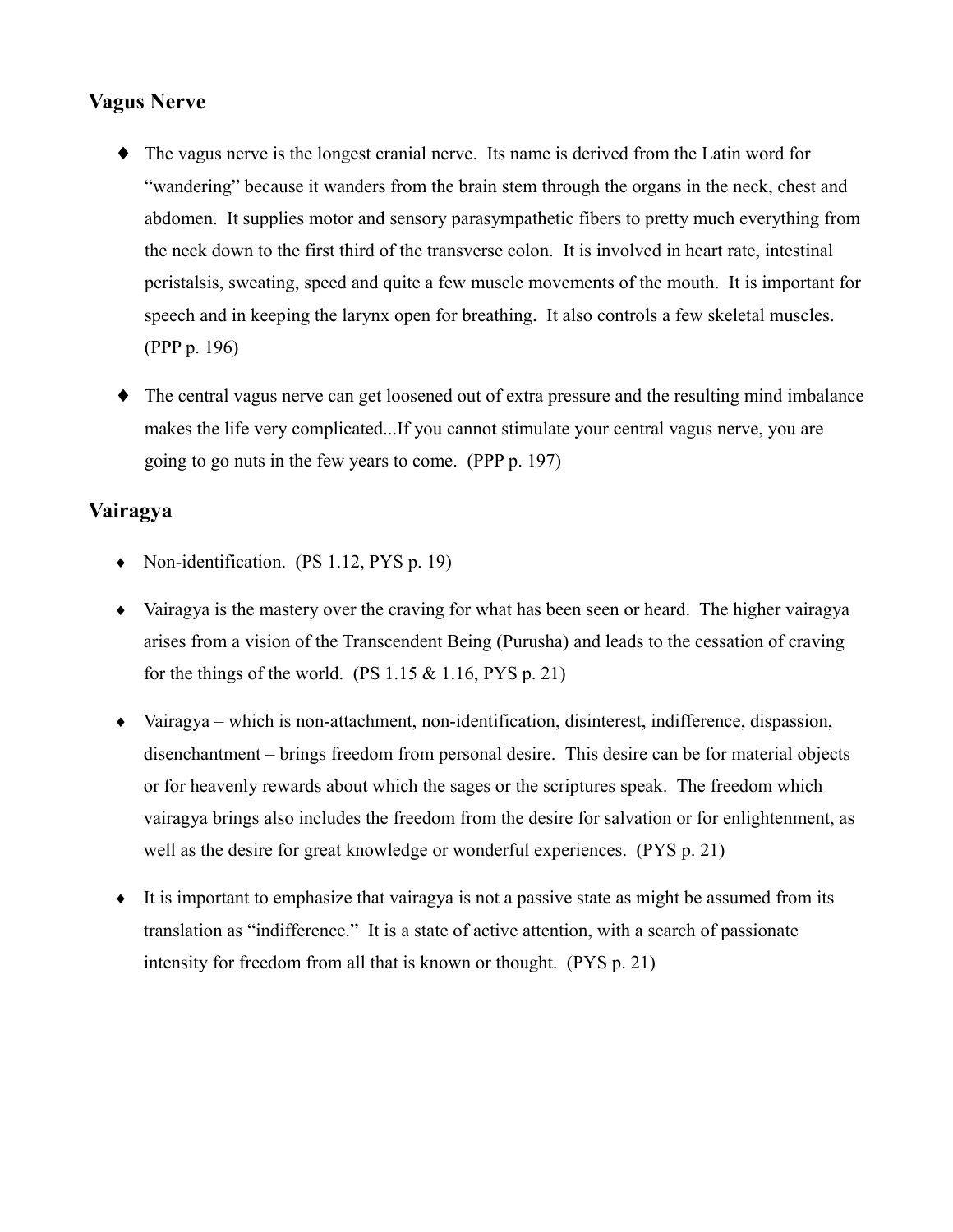• Vairagya is a disenchantment with the isolated small self, cut off from the wholeness of the Vastness (the literal meaning of Brahman). It is the recognition of the insignificance of this isolated self. Ultimately, vairagya is freedom from myself, the self which is constituted by all my past actions, fears, desires, ambitions. It is a dying to myself. In the complete transcendence of the selfish "me-me-me," the real I (Atman, Purusha) can be seen to be eternally present. (PYS p. 22)

### Vatskar Pranayam

• With the Vatskar breath we sip in the air. We do not take air down as if into the stomach. Just bring it into the lungs.  $(AT p. 97)$ 

#### **Vavus**

• The different frequencies and modes of motion of the Prana. Each vayu has a natural home in the body. They are prana, apana, udana, samana and vvana.

### Vedanta

• Another name for modern Hinduism. Founded on the Upanishads.  $(AT p. 43)$ 

#### **Vedas**

 $\bullet$  The oldest religious books in the world. Literature of Brahmanism, an ancient religion of India.  $(AT p. 43)$ 

### **Venus Lock**

- This mudra is used frequently in exercises. Its name is derived form the connection it creates between the positive and negative sides of the Venus mound on each hand and the thumbs. The thumbs represent the ego. The Venus mound is the fleshy area at the base of the thumb. It is symbolized by the planet Venus which is associated with the energy of sensuality and sexuality. The mudra channels the sexual energy and promotes glandular balance. It also brings the ability to focus or concentrate easily if you rest it in your lap while in a meditative posture. (S p. 79)
- To form this mudra, place the palms facing each other. Interlace the fingers with the left little finger on the bottom. Put the left thumb tip on the webbing between the thumb and index finger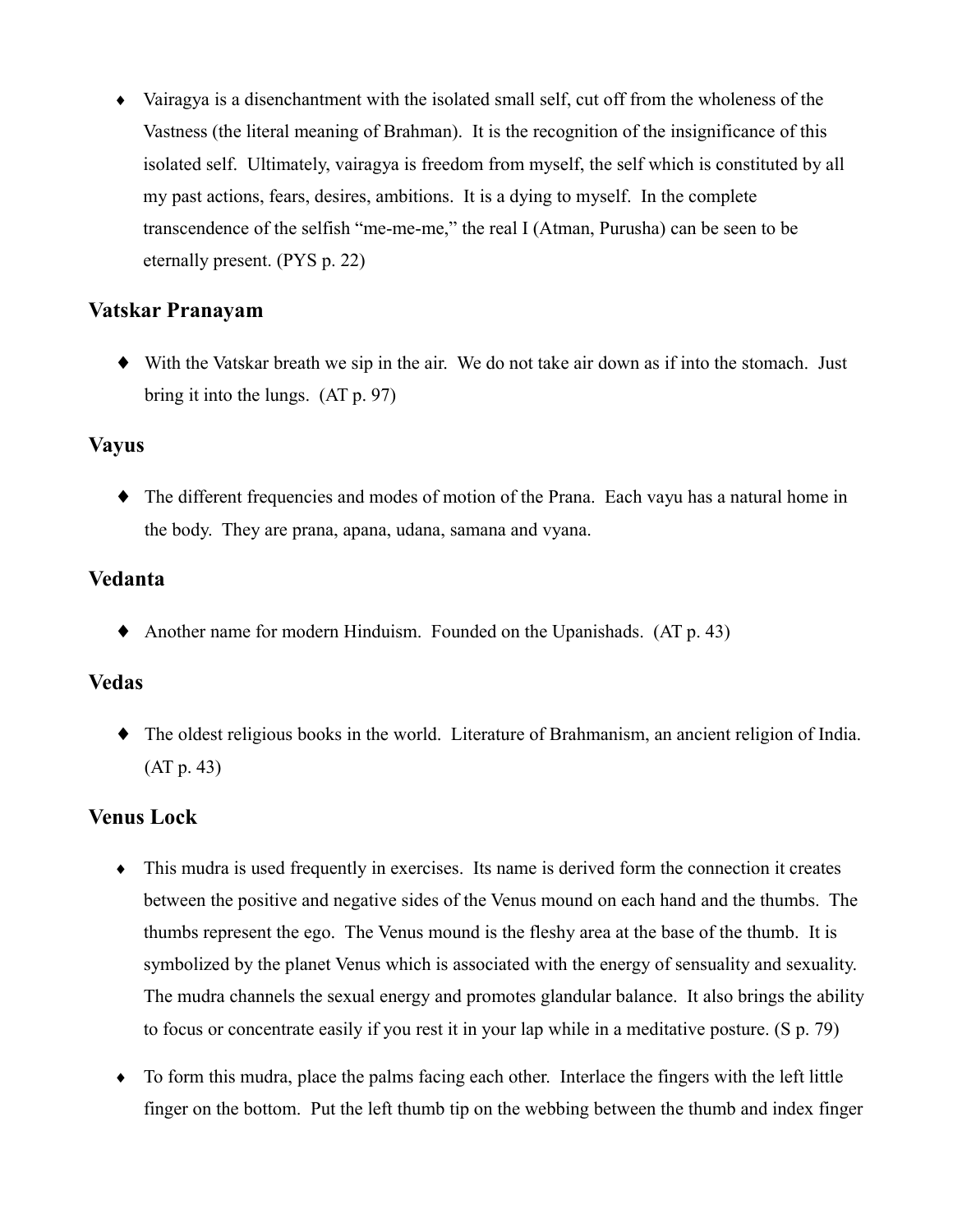of the right hand. The tip of the right thumb presses the fleshy mound at the base of the left thumb. Thumb positions are reversed for women and the right little finger goes on the bottom.  $(SG p. 79)$ 

## **Viksipta**

 $\bullet$  The third of the five stages of mental refinement. Rajas dominates, so the mind is fast flighty, almost manic. It never rests on one thing, nor commits. Often seeks stimulation and information, but doesn't analyze. (AT p. 46)

# **Vrittis**

- $\bullet$  The movements in the mind, the fluctuations, the distractions which occupy chitta are the vrittis.  $(PYS p. 5)$
- There are five types of vrittis, which may be pleasant or unpleasant. These are true knowledge, false knowledge, imagination, sleep, and memory. True knowledge is based upon perception, inference, and valid testimony. False knowledge is conception with no basis in reality. Imagination is thought based on images conjured up by words devoid of substance. Sleep depends upon and leads to non-being. Memory is recollecting past experience.  $(PS 1.5 - 1.11,$  $PYS p. 11$
- The vrittis may be pleasant or unpleasant, positive or negative, useful or detrimental; they may be true or false but they all interfere with the ability to pay attention. (PYS p. 13)

## **Vyana**

• One of the subdivisions of Prana, Vyana pervades the entire body. It is like a subtle connecting tissue. It governs the overall coordination and movement of muscles and joints throughout the body. Vyana gives both the body and your thoughts a sense of integrity, a kind of viscosity to the Pranic Body. When it's very strong, there's a sense of interconnectedness and flow. When uyvan is disturbed, on part of the body may feel isolated or disconnected from the others. When vyana is imbalanced and disturbed, the mind has a difficult time staying with any one thought. Ideas constantly change, and thoughts are scattered into competing parts, instead of all the parts coordinating and connecting.  $(AT p. 175)$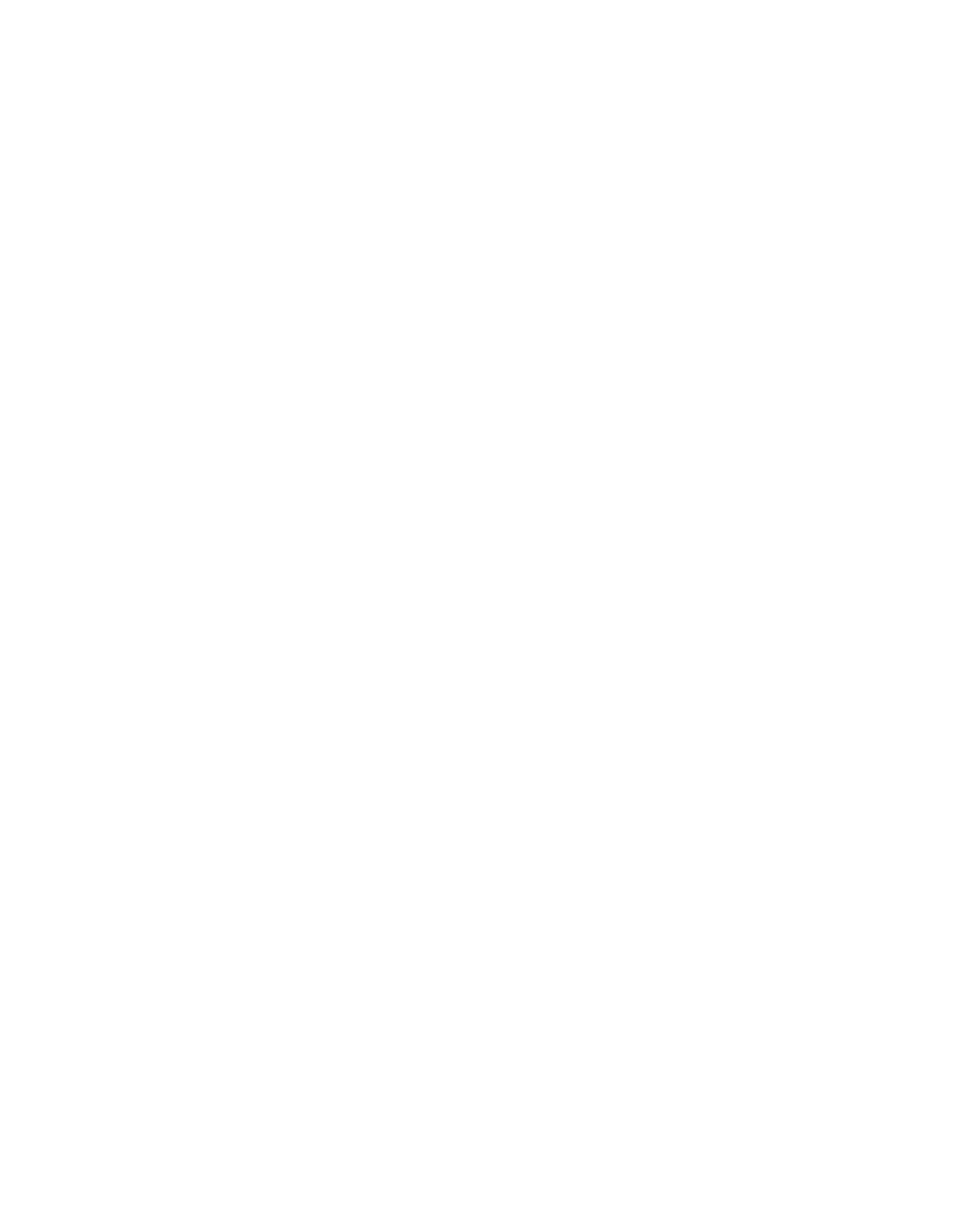## **Wealth**

• Richness is how much of yourself you achieve. Richness is not how much you have amassed around you  $-$  that's a wealth. (MTM p. 182)

### **Wearing White**

- We wear white, do you understand? White. White. White. It increases the projection and it increases the confidence and it cleans out our power to deliver. Most people love to wear colored clothes. They want to be anonymous, synonymous, simple – one of the crowd. This is because in their minds, they have already accepted that it is difficult to deliver. (MTM p. 153)
- If you have a negative projection, the moment you look at yourself in the mirror and see the white reflected, automatically, subconsciously, you are giving yourself the message, "I've got to be nice now." That's what it does. (MTM p.154)

### **Whistle Breath**

• In this pranayam, you make a small hole with the lips, in a sense, puckering. Inhale and make a high-pitched whistle, then exhale through the nose. Another variation is to inhale through the nose and exhale with a whistle through the lips. Listen to the high-pitched sound as you breathe. This breathing changes the circulation and activates the higher glands such as the thyroid and parathyroid.  $(SG p. 73)$ 

### **Whistling**

- Any exaggerated movement of the lips stimulates the vagus nerve. Medical science says the vagus nerve is important. Yoga says it is *very* important. (PPP p.196)
- Whistling breath changes the circulation. The verves in the tongue activate the higher glands such as the thyroid and parathyroid and the lung capacity is increased. (PPP p. 197)
- Whistle it will relax all the tension and stress out of you. In your life you must whistle every day for three minutes. It gives you relaxation. (PPP p. 197)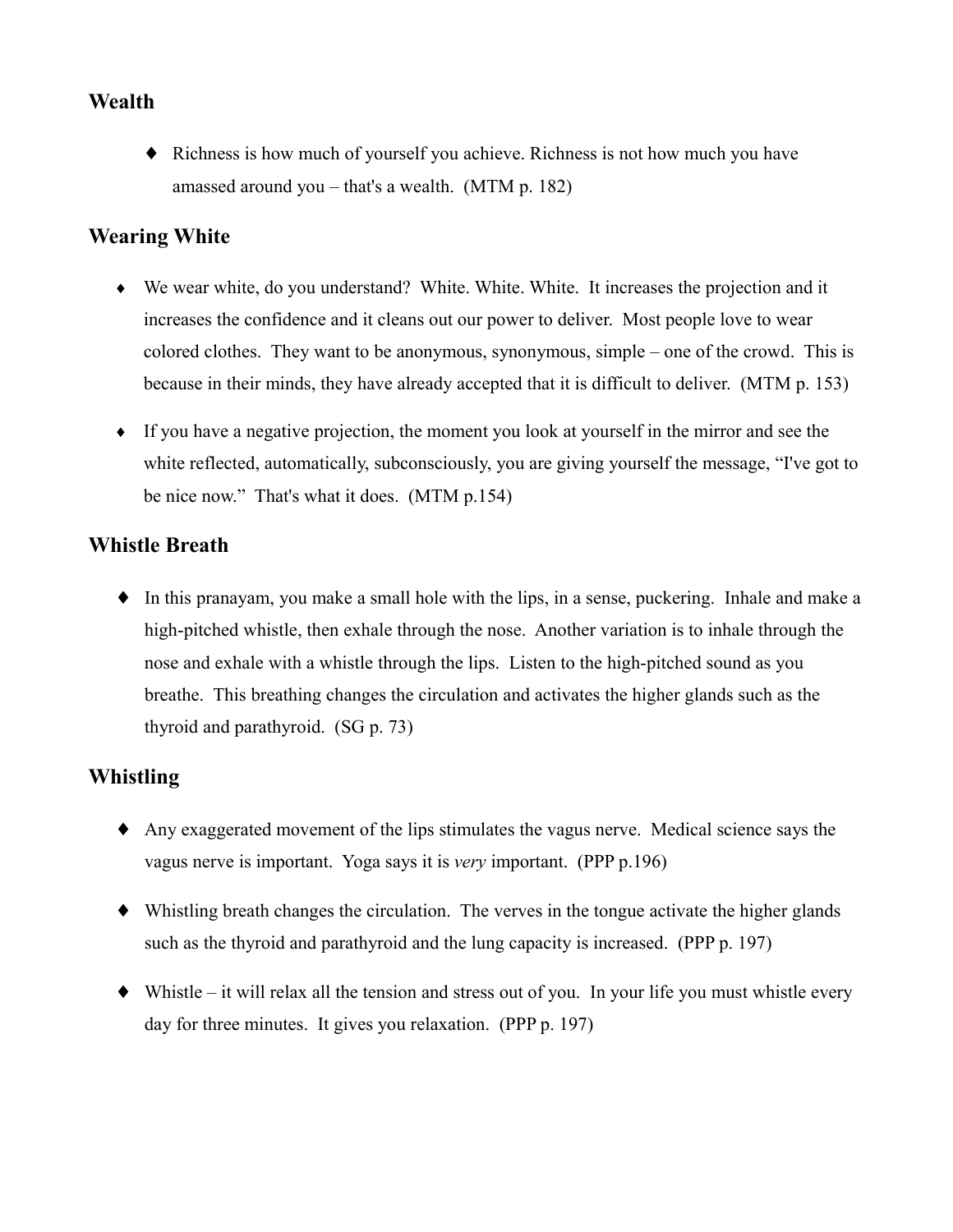- Whistling is a breath and music combined. This is what they call naad swaras. You know, it is music and breath, and you work with the lips. It is very powerful. When soldiers walk, they start whistling and singing. It relaxes inside and out. It creates a balance. (PPP p. 197)
- We want people to just whistle. Because that permutation, combination or rhythm of the breath with that whistling is most powerful. It has a very powerful subliminal effect. It's personal... You whistle and it will rhythmically force the lungs to throw the toxins all out and you are cleansed. Whistle --- it takes away fatigue. When soldiers get tired, they start whistling. (PPP  $p. 208$

### **White Tantric Yoga**

- White Tantric Yoga is done in pairs as a group meditation. You sit facing a partner and follow instructions for meditation given on videotape by the Mahan Tantric, Yoga Bhajan. Every course is facilitated, in person, by a representative of the Mahan Tantric. Each course consists of between six and eight krivas each day. A kriva is a meditation incorporating a yoga posture or hand position, a mental focus and/or a mantra. Sometimes the meditations are accompanied by music. These kriyas vary in length from eleven to sixty-two minutes. There are breaks between each kriva. The environment is peaceful, and the atmosphere is friendly, supportive, and uplifting.  $(AT p. 138)$
- Envision the energy of the universe as parallel or perpendicular in nature, like a cloth woven together. As a cloth becomes stronger when it is stretched on the diagonal, so does the White Tantric diagonal, or "Z" energy, strengthening the participants. This energy, when directed by the Mahan Tantric, cuts through the blocks that are stuck in the subconscious mind. Using the diagonal "Z" energy, the Mahan Tantric, Yogi Bhajan, connects his subtle body to the subtle bodies of the participants through the course facilitator. (AT p 138)
- $\bullet$  Since ancient times human have found that they have zillions of thoughts, billions of feelings, millions of emotions, thousands of desires, hundreds of fantasies, and multi-realities, and personalities. Ultimately, our mind and thoughts rule us and bog us down. We try every method available to get rid of this pressure because it is eating us up inside. White Tantric Yoga enables you to break through those subconscious blocks, so you can enjoy life. In the shortest time, you can experience release from a lot of the burden and extra weight that you carry in your head. As you see and act on each moment with clarity, you will gain a deeper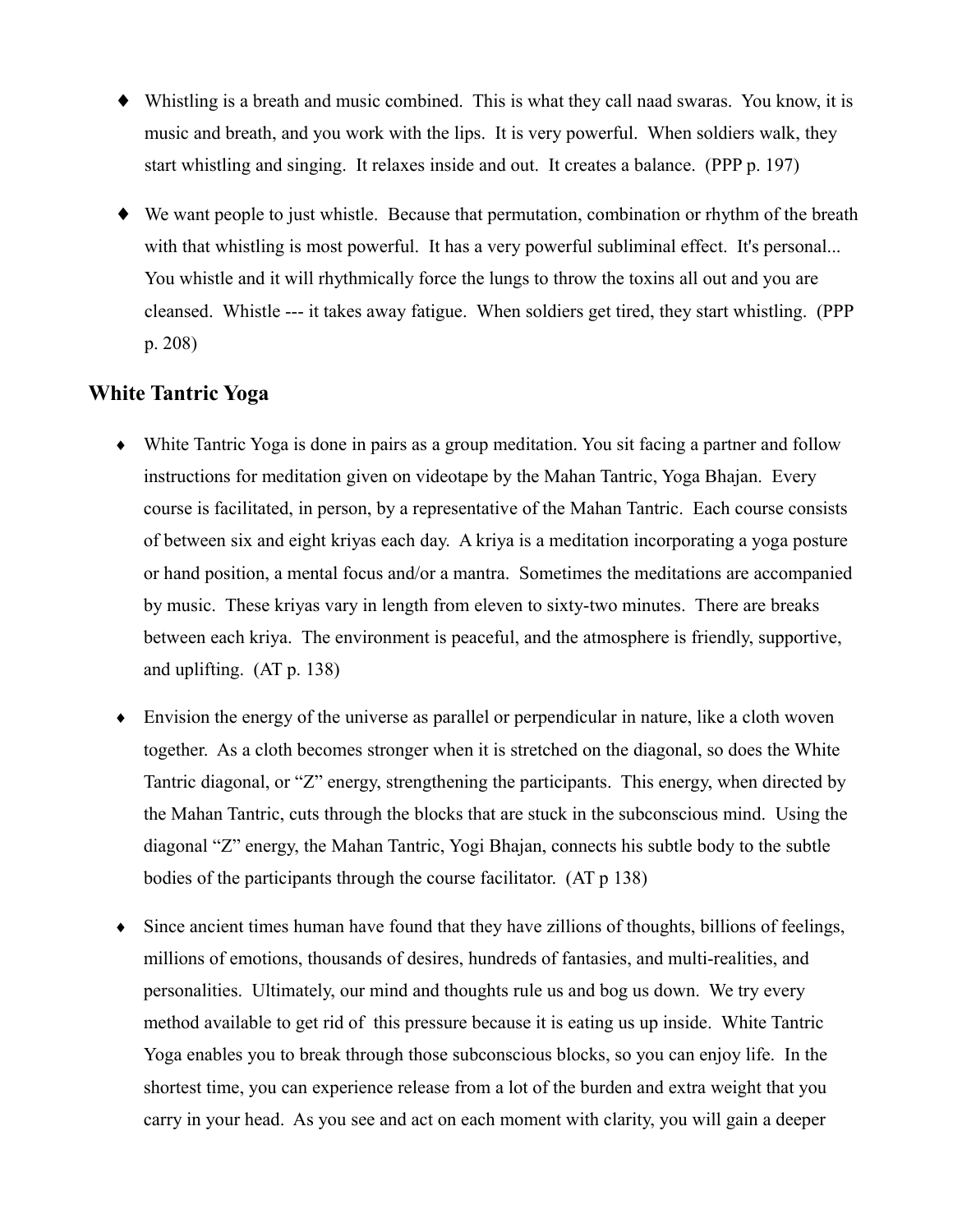understanding of yourself and your life will change. Your mind, body, and soul will act together as one. This is the path to personal freedom and awareness, and will bring more success to every area of your life." (AT p. 138)

#### Wisdom

- Remember that intellectually knowledge does not hold and sustain you. Knowledge only becomes real wisdom when you experience it with your own heart and Being. Only the experience in that wisdom  $-\operatorname{gian} - \operatorname{can}$  hold and support you. Just because you know about or believe something is true, does not mean you can act on it. But if you discover a truth and act on the path of that truth, and if you can find bliss, success, and fulfillment in yourself as a result, then no power on Earth can make you veer from that truth or do wrong. Once you have seen the joy of that truth and have enjoyed that beauty you are okay. (AT p. 14)
- Wisdom is the intuitive nature that allows you to give the right answer by listening within the question that is asked, for every question there is an answer in it. (AT p. 148)
- Wisdom becomes knowledge when it becomes your personal experience. And anything which can hold and support you is knowledge. A guru can give you wisdom but he cannot give you knowledge....He can give you the technical know-how but the knowledge is yours. His is the wisdom. So he has an essential part to play in this, but you are an equally essential part. (SG pp)  $3 - 4$
- Wise men are never angry men. If you ever want to be wise, never be angry; that's all it takes. If you ever want to just satisfy yourself, or consider yourself to be wise, if that is ever the intention – ever – it won't happen by reading books or by following a religion or a philosophy or the greatest teacher. None of these will make you wise. You shall only be wise when you shall not be angry. Not to be angry is called being wise. (MTM p. 236)
- Knowledge is listened to, but wisdom is taken in. Wisdom takes root in your mind. Then, when you become neutral, peaceful, calm, and quiet, it sprouts. And what is the fruit of it? Blessings, grace, bounty, and beauty. People will adore you. (The Mind p. 23)
- A wise person does not question anything. He has a sensory system that is alert and has intuition. He has an understanding that reads between the lines. (The Mind p. 30)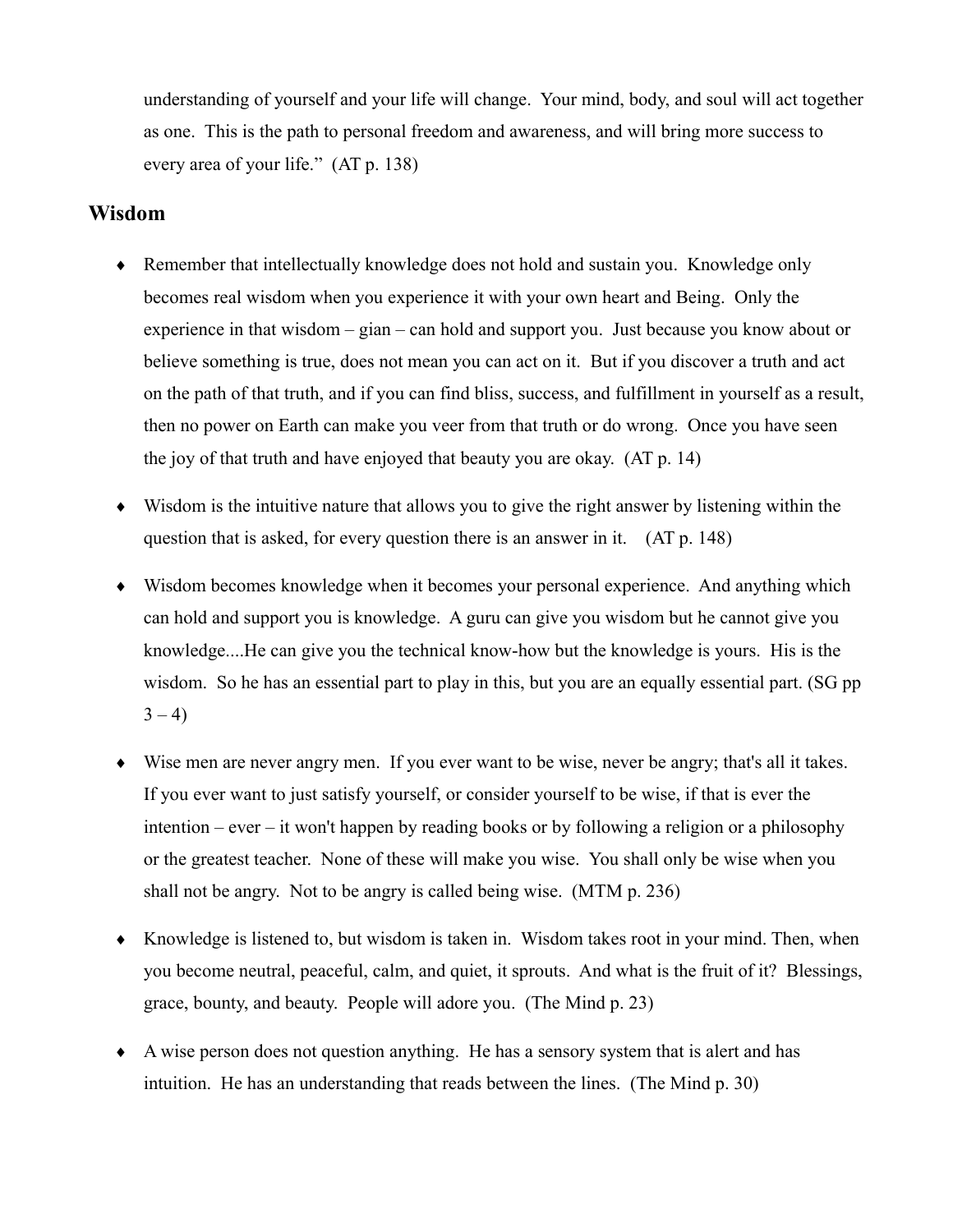### Women (Advice to men about)

- As man, be crystal clear with the female you deal with, anytime, all the time, in all circumstances – personal and impersonal. If she is a neurotic help her. If she is a psychotic, help her. If she is in love, help her. If she hates you, help her. If she abuses you, help her. If she loves you, help her. Crystal clear. (MTM p. 236)
- Never love a woman who you do not want to unfold. Never marry a woman who you do not want to unfold, neither be with a woman who you cannot stand to see unfold herself. Let every woman unfold, because no nectar can be picked to make honey, the sweetness of life, if the flower does not unfold. Every flower has to unfold in order to give you sweetness of life. Every person is a flower, only let it unfold. Your power is in making it unfold. When the sun shines, flowers? Unfold. (MTM p. 236)

### **Women's Health**

Your achievement in life is based on your glandular secretion. The body could last for 120 years were it not for glandular imbalance. To keep the glands in shape:

- $\bullet$  Eat nurturing food
- $\bullet$  Take cold showers to flush the capillaries
- $\bullet$  Sweat 15 minutes a day so that glands can secrete
- Your food should be properly seasoned and seasonal
- Wait four hours after eating before going to bed

"No woman's body has to become ugly. Woman can get out of shape and then get back in shape. The body has an automatic inner capacity towards that. So don't blame the body. The fact is, woman must exercise." (FEP  $p. 269$ )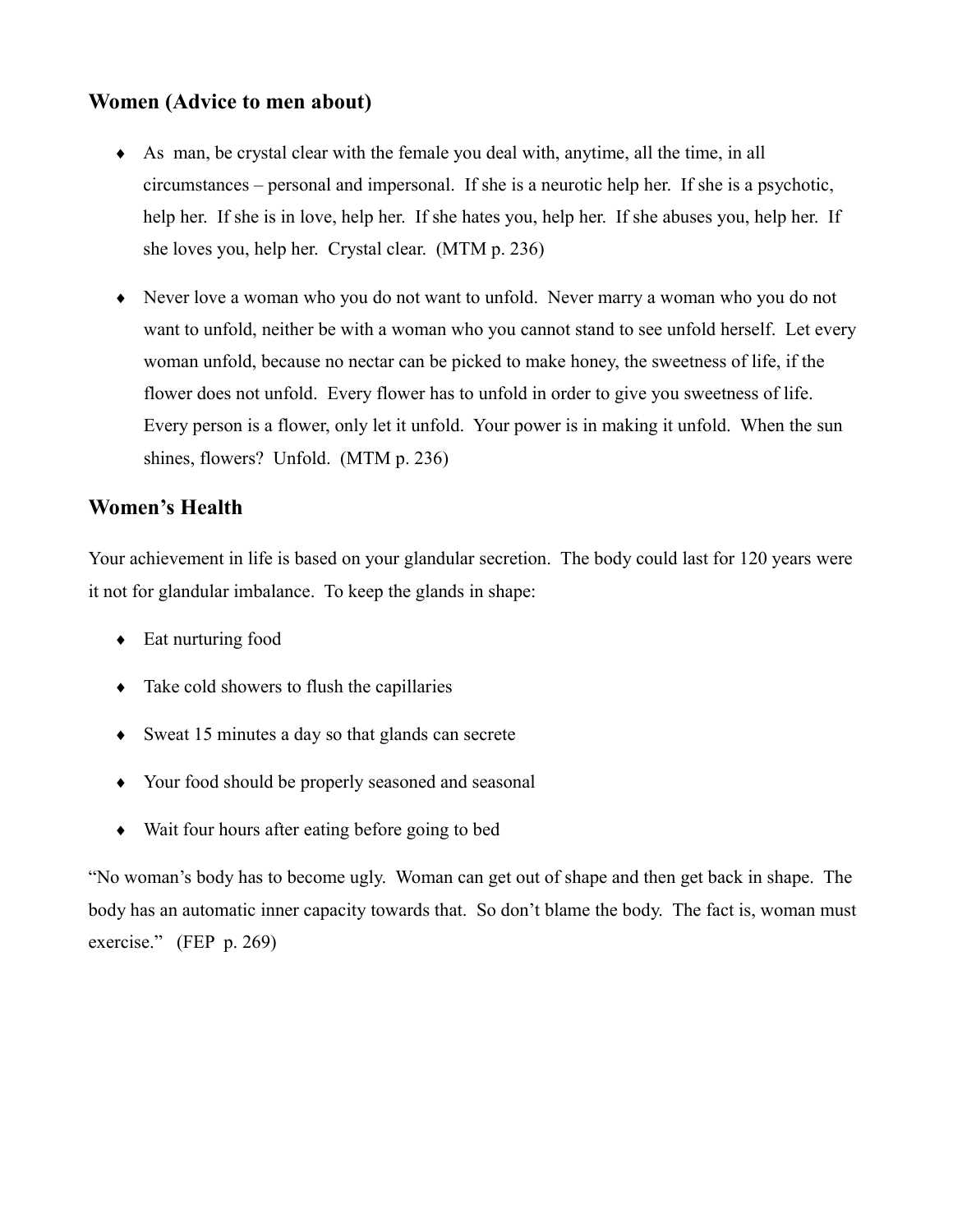#### **Woman's Moon Centers**

A woman is a highly sophisticated system. She must keep her energy systems finely tuned and balanced so she can honestly, intelligently, intuitively and consciously create every facet of life. There is a powerful relationship between woman and her lunar vibrations. This is manifested physically, mentally, and behaviorally. She waxes and wanes emotionally according to the movement of her "inner" moon" relative to the influences of the outer Moon. The chin is the main center for receiving the moon's energies. This is true for both men and woman. But while a man has just this one interaction with the moon, the woman has 11 additional centers through which the energy moves during a 28-day cycle. So at any one time, the chin and one of the other centers is activated, approximately  $2\frac{1}{2}$  days each. Listed below are the 11 Moon Centers and the emotional and behavioral changes that accompany that  $2\frac{1}{2}$  – day cycle.

- $\blacklozenge$  One: Arcline. At the hairline. Most sensitive. Nothing can mover her an inch. She is most authentic at this time.
- Two: Pink of the cheeks. Lacking in restraint, and should watch her behavior carefully.
- Three: Lips. Rather than talking, she becomes extremely private.
- Four: Earlobes. Stimulates her to discuss values.
- $\bullet$  Five: Back of the neck. She wants to communicate at a very romantic frequency. Can be a bit foolish.
- $\bullet$  Six: Breasts. Compassionate and giving.
- Seven: Navel Point. She is at the most insecure in this point of the cycle.
- Eight: Inner Thighs. She wants to confirm everything.
- $\blacklozenge$  Nine: Evebrows. She is very imaginative and dreamy, building sand castles in the sky.
- Ten/Eleven: Clitoris and Inner Membrane of the Vagina. She is very charming, eager to meet, talk, and socialize.

Once she starts to track these in herself and can recognize her own cycle, she can become much more conscious in her decision-making, actions, and relationships. (IAAW: Essential Krivas p. 160)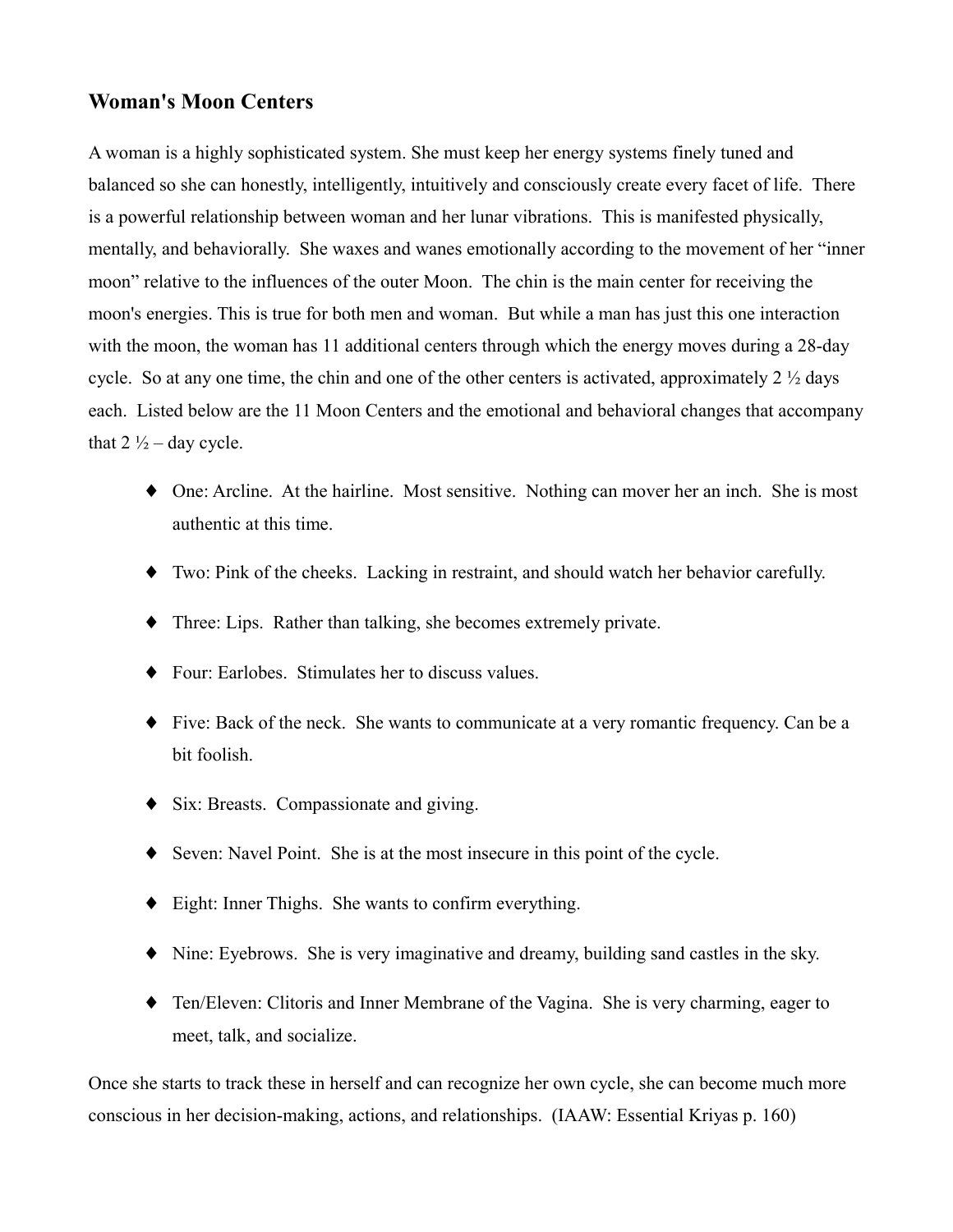### Yamas

- Ahimsa (non-hurting). Compassion, patience, love for others, self-love, worthiness and understanding.
- Satya (truthfulness). Honesty, forgiveness, non-judgment, owning feelings, loving communication, letting go of masks.
- Asteva (non-stealing). Right use of resources, letting go of jealousy, cultivating sense of self-sufficiency and completeness.
- ♦ *Brahmacharya (sensory control)*. Channeling emotions, moderation.
- $\blacklozenge$  *Aparigraha (non-possessiveness)*. Fulfilling needs rather than wants.

### Yantra Yoga

 $\bullet$  The discipline of focusing the mind upon geometric representations (yantra) of the Cosmos or of energetic processes such as the chakras. (AT p. 35)

#### Yoga

- Yoga, as we in the West understand it, has come from the biblical word, yoke. This originated from the root word in Sanskrit: jugit. They both mean "to join together" or "to unite." Yoga is the union of the individual's unit consciousness with the Infinite Consciousness. The definition of a yogi is a person who has totally leaned on the Supreme Consciousness, which is God, until she has merged the unit self with the Infinite Self. That is all it means. (AT p. 14)
- Yoga is a technology of awareness. It starts with the universal human predicament that regardless of your individual level of experience and awareness, the underlying reality of every human mind is that it is both infinite and creative in potential. This unlimited potential is limited in practical action. Your possibilities meet with your actualities at the border of awareness. Awareness varies and gives you different choices and capacities. To break the unconscious limits, a person needs a technical know-how. That know-how is required to expand the caliber and capacity of the mental faculties, to bring about an equilibrium, to control the physical structure and to experience the Infinite Self. The techniques of Kundalini Yoga form the owner's manual for human consciousness. Yoga explores your dimensions, depth, nature and potential as a human being. In simple terms, that is all that yoga means. (AT p. 14)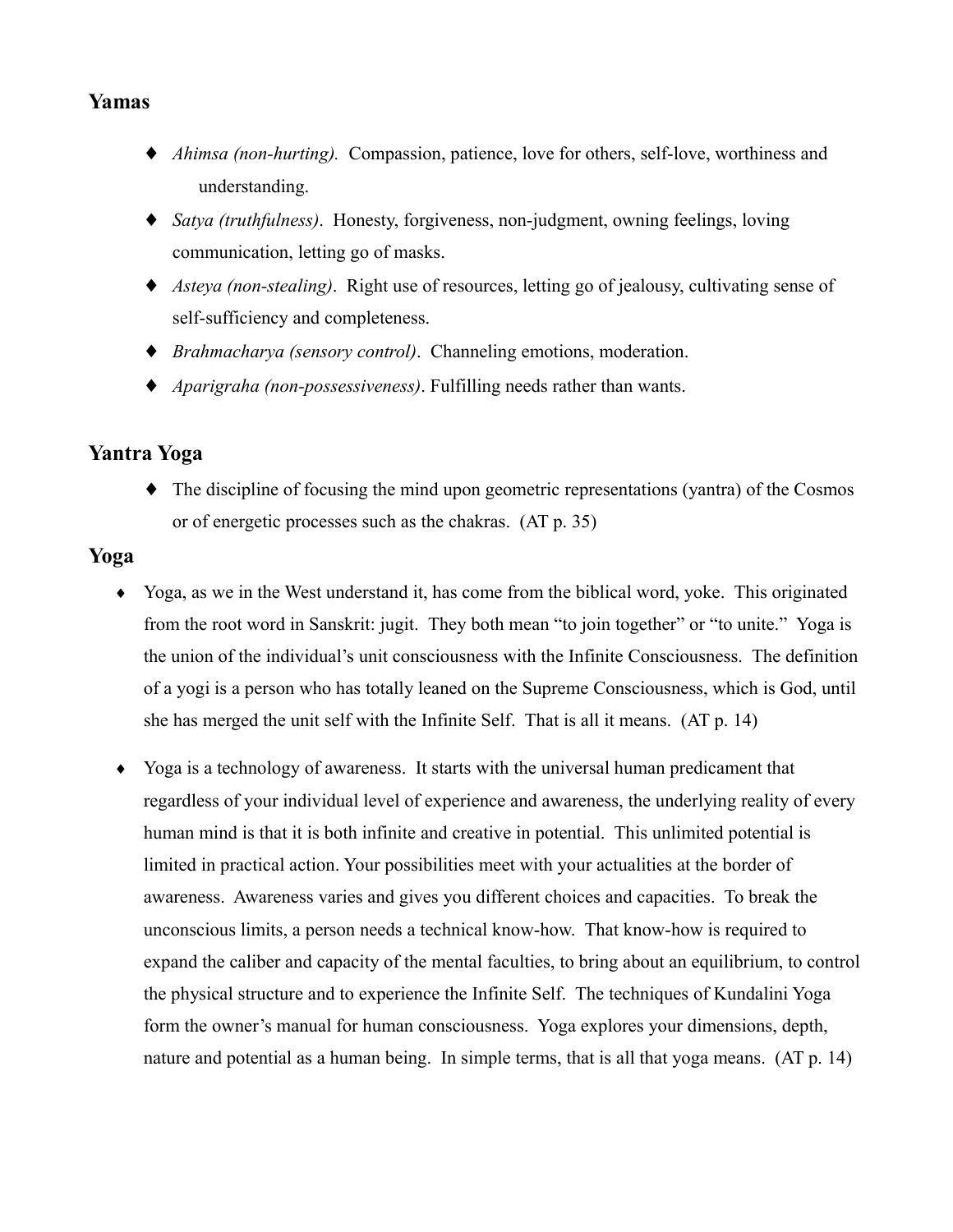## Yoga Mudra

 $\blacklozenge$  Yoga Mudra is the redeemer of all diseases in the body – on the spot. (MTM p. 179)

# Yogi

- One who has attained a state of yoga (union) where polarities are mastered and transcended. One who practices the disciplines of yoga and has attained self-mastery. (SG p. 173)
- A yogi is one whom the pair of opposites does not affect. He does no obey the law of duality and polarity. (SE p. 10)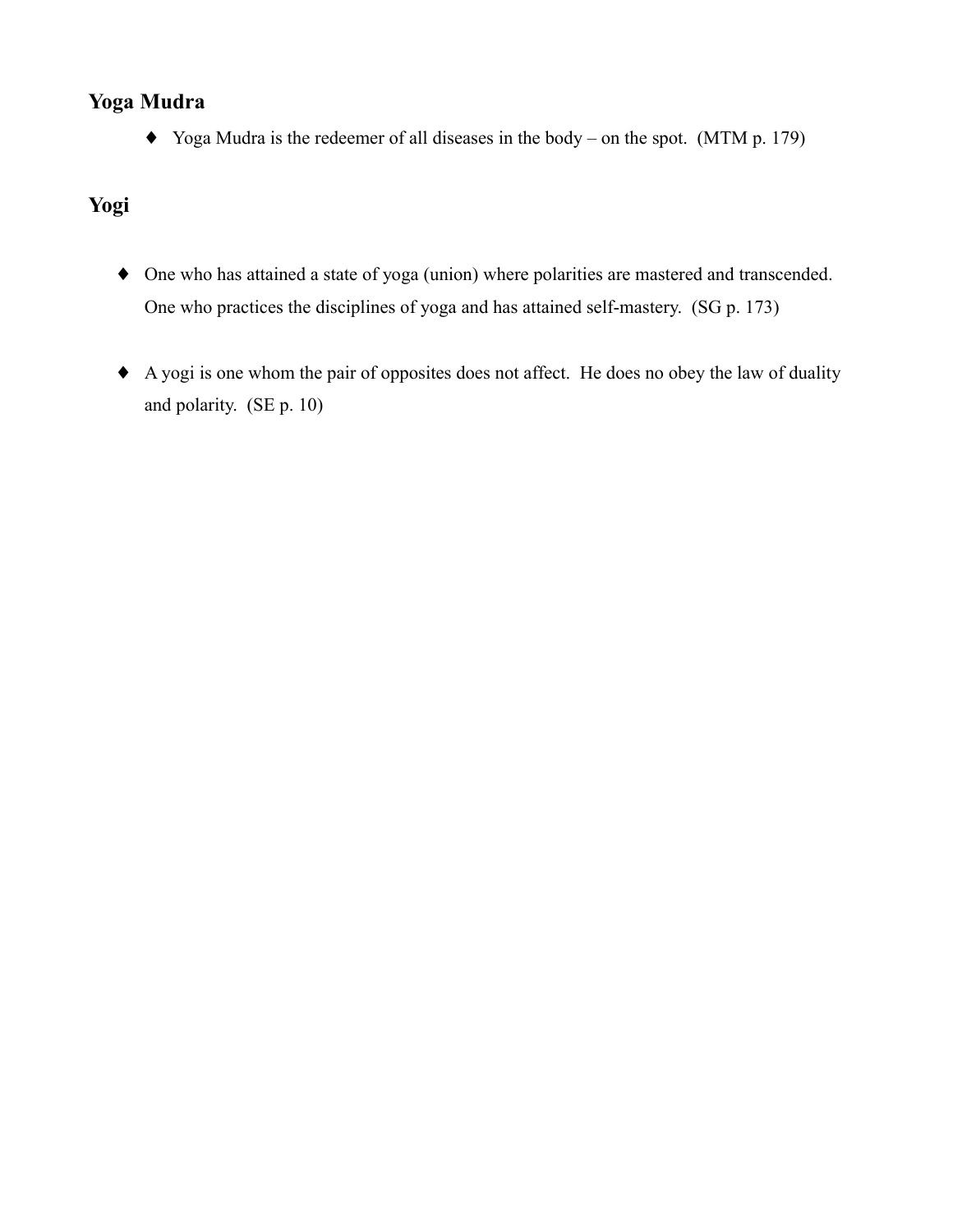# **Bibliography**

I am A Woman. Espanola, New Mexico: Kundalini Research Institute 2009

The Aquarian Teacher. Espanola, New Mexico: Kundalini Research Institute 2007

Infinity and Me. Espanola, New Mexico: Kundalini Research Institute 2004

Khalsa, Dharma Singh. Meditation as Medicine. New York, New York: Atria Paperback 2001

Khalsa, Guruchander Singh. Numerology as Taught by Yogi Bhajan. Santa Fe, New Mexico: Real World Enlightenment

Khalsa, Siri Atma Singh. Waves of Healing. Yoga Reality Inc. 2009

Khalsa, Shakti Puwha Kaur. Kundalini Yoga: The Flow of Eternal Power. New York, New York: Berkley Publishing 1998

Man to Man. Espanola, New Mexico: Kundalini Research Institute 2009

The Master's Touch. Espanola, New Mexico: Kundalini Research Institute 1997

The Mind. Espanola, New Mexico: Kundalini Research Institute 1998

Praana, Praanee, Praanayam. Espanola, New Mexico: Kundalini Research Institute 2006

Ravidia, Ravi. The Wisdom of Patanjali's Yoga Sutras: a new translation and guide. Morning Light Press 2009

Sadhana Guidelines. Espanola, New Mexico: Kundalini Research Institute 2007

Self-Experience. Espanola, New Mexico: Kundalini Research Institute 2000

Success and the Spirit. Espanola, New Mexico: Kundalini Research Institute 2011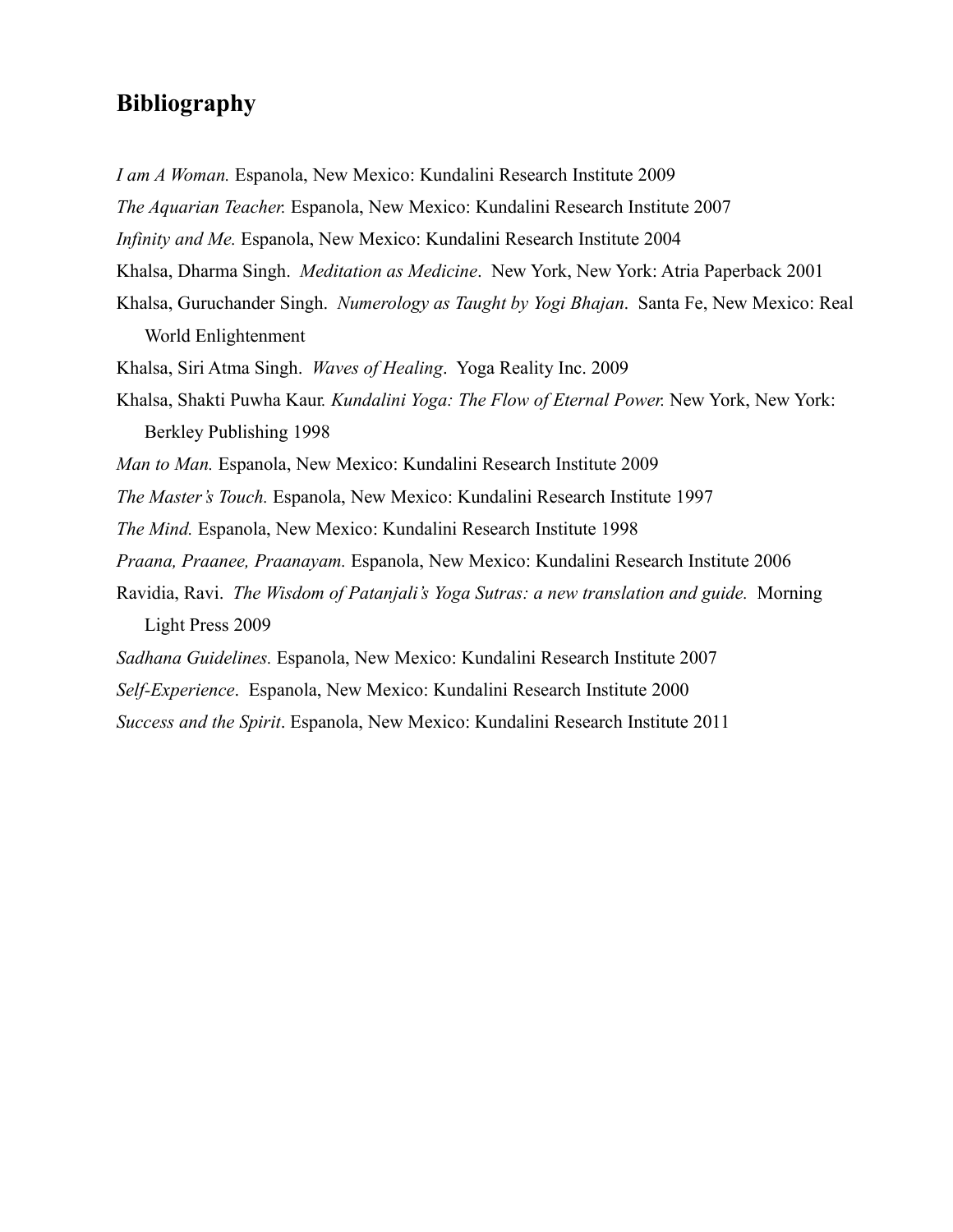**Handouts for Students and Teachers**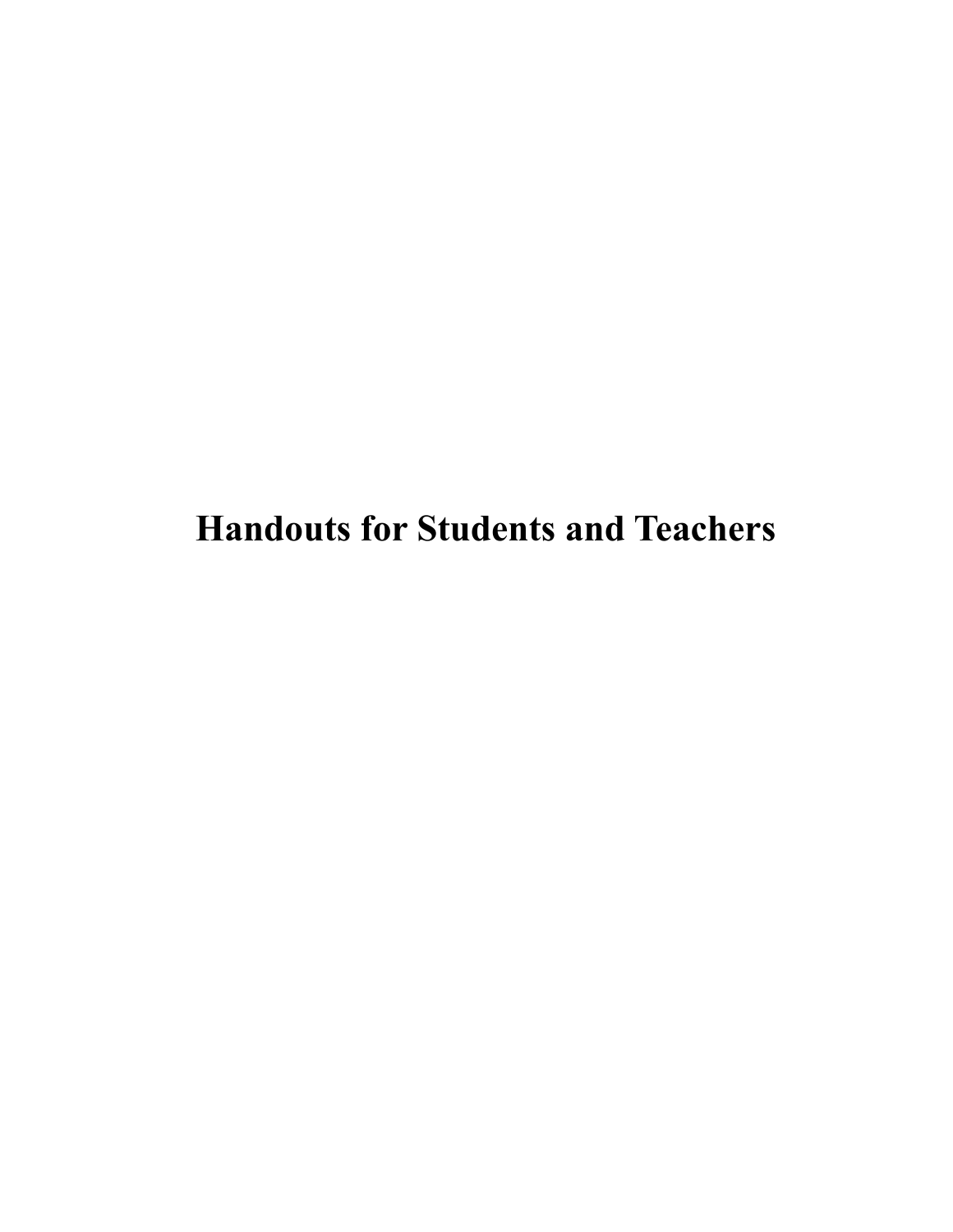## **Bedtime Rituals**

1. Make sure you've done some good strenuous exercise during the day, so that your physical body is ready and eager to rest. Everybody needs to exercise enough to sweat every day. A walk before bedtime is wonderful.

2. Don't eat a heavy meal just before bedtime. If your stomach is full, the digestive process will demand a lot of activity, just when all systems should be slowing down for sleep.

3. Comb your hair down with a wooden comb (while sitting in rock pose).

4. Brush your teeth to get rid of bacteria-forming food particles. Brush the root of the tongue also, to clear out pockets of mucous at the back of the throat.

5. Don't go to bed thirsty. Drink at least one or two glasses of water before you go to sleep, even if you have to get up during the night to go to the bathroom. That is better than going to sleep thirsty. When the body is dehydrated, it demands water. That demand will disturb the mind, preventing proper rest ad can even cause bad dreams.

6. Run some cold water over your feet, or soak them in cold water. Then dry them vigorously with a towel. This will stimulate the 72,000 nerve endings in the sole of each foot and help get your nervous system ready for deep relaxation and sleep. To make this even more effective, massage your feet with almond oil (after drying them or as soon as you get into bed). While doing this process, separate yourself from the world and tune yourself into the One Creative Cosmic Power.

7. Exercise. Having made all these preparations, it's very useful to do a few Kundalini Yoga exercises.

8. Lie down on your back and start long deep breathing, consciously relaxing and letting go.

9. Turn onto your right side as you relax into sleep, so that you are breathing through your left nostril, which brings a calming and cooling effect on the body and brain. It also relaxes the heart and lets the stomach and small intestine drain as you sleep. (FEP p. 110)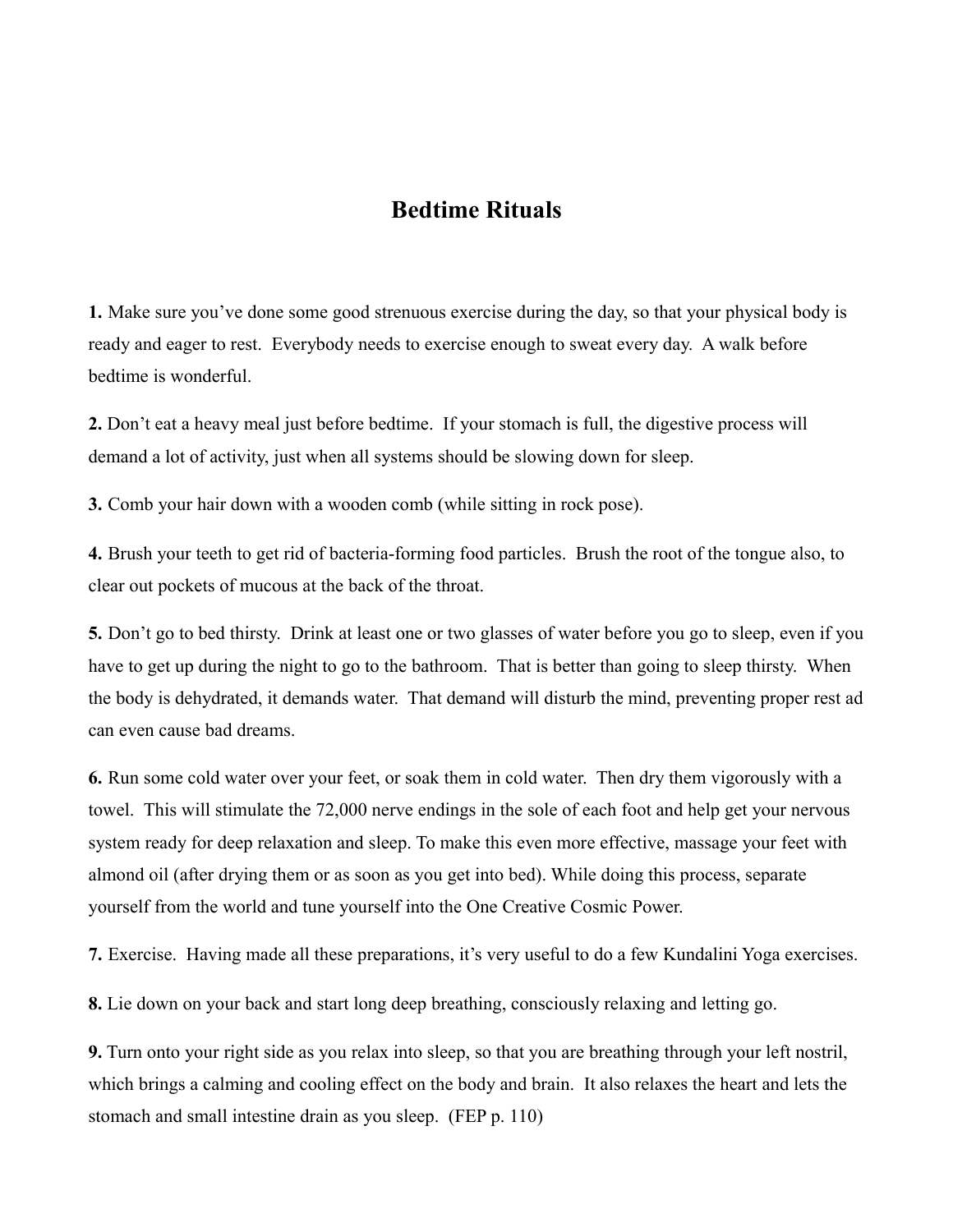# **Fasting**

• Normally every woman must fast on the  $11<sup>th</sup>$ day of the moon. It is required for her glandular system; she's totally different from a male. For the proper functioning of her ovaries, she must fast on the 11<sup>th</sup>day of the moon. Normally this means you don't even drink water for the whole day; it's called a waterless fast. One day, from sunrise to sunset, for the sake of your own glandular secretions, you do not take anything. Well, you are Americans, so think water will be all right for you because you don't have that kind of mental capacity.

Then on the full moon she drinks only liquids, no solid foods. That's also for the ovaries, the menstruation and all that.

The third fast that a woman should do each month is on the dark night of the moon (new moon). You get up early in the morning, before the rise of the sun, and you eat a corn chapatti made with ghee or butter. You can also drink buttermilk with it, but then you do not eat anything during the day at all, except water. At night you are permitted only one glass of milk with one spoon of honey. Try it, you will not have any trouble with your menstruation or ovaries or anything.  $(IAAW \text{ p. } 195)$ 

• Your biofeedback moves from new moon to full moon, and full moon to new moon. There are three days of the moon, when if you want to take care of your mind and your health, you can fast at these times. In Ayurveda, this is considered to be the mastery of all treatments. Try fasting on lemon and water during these three days in the month, from sun-up until the next morning at breakfast, when you can break the fast.

Full moon – You are naturally accelerated on a full moon; you are at the highest. The secretions in your body will be at their maximum, so you don't want your energy being used to consume food. Save your energy to reconstruct yourself. Try to drink only liquids on this day. If you feel you must eat, drink only milk.

*New moon* – You are at your lowest. This is a good day to fast on lemon and water.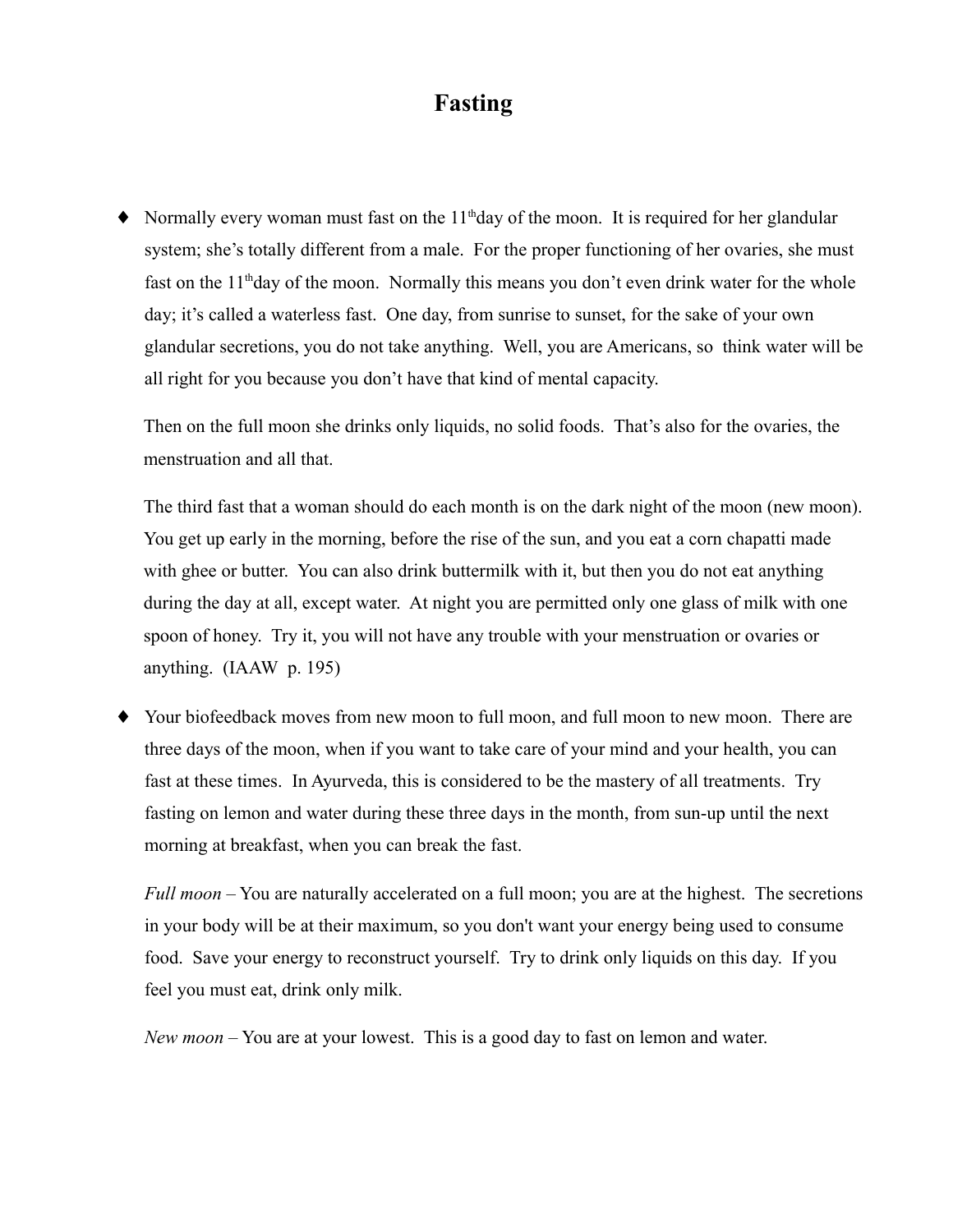Eleventh day of the moon (Eleven days after the new moon) – you are in balance, in twilight. The glandular system readjusts itself on this day. Your metabolism is changing, so if you eat very lightly and sattvic this day, if you eat light and green things, or if you just live on water and melon, your health will be perfect. Eat very light, very sattvic this day. Eat only one meal, and drink lemon and water the rest of the day.

Lemon and Water Mixture – Use about two cups of lemon juice to about 20 cups of water, and a little sweetener. This will make about three bottles for the entire day. If you begin to feel very cool, then try adding ginger to it. You can sweeten it with a little maple syrup, black molasses or ghur (raw sugar), but don't use too much. Make sure you drink the lemon and water mixture through a straw, to save the enamel on your teeth. (TMT p. 307)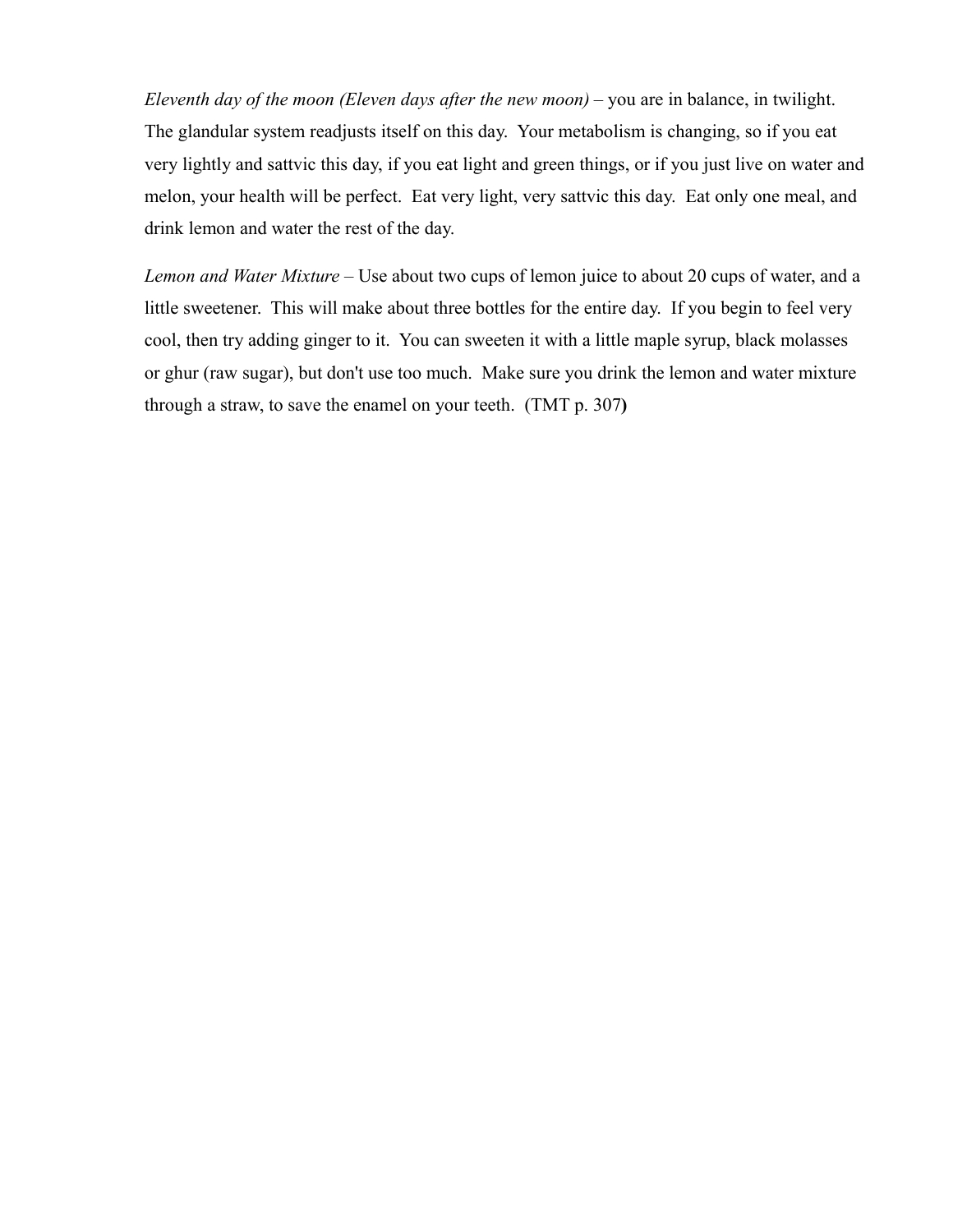## **Procedure for Taking a Cold Shower**

Always precede cold showers with a massage of almond oil or olive oil. Use long, vigorous strokes on the limbs, and circular strokes on the joints. Be sure to massage the breasts, too. It is recommended that a woman wear undershorts or shorts that cover her thighs while she is in the shower. This protects the sex nerve and the femur (thigh bone) from the sudden changes in temperature. (The femur regulates the production of calcium in the body and is very sensitive to temperature.)

After the massage, step into the shower. Let the cold water strike your body while you briskly massage the water into the skin. Move! Chant! Sat Nam! Wahe Guru! [Or, Ang Sung Wahe Guru!] You should not stand continuously under a cold shower, nor should you do Breath of Fire to keep yourself warm. Instead, rub the skin vigorously, and step out of the show and continue to massage the skin. Then step back in, and be sure to stand under the spray and allow the breast to be massaged by the water; continue massaging your entire body, step out again and repeat this process three or four times until you feel warm – even thought he water is still cold. The capillaries open up and bring blood to the surface of the skin making you feel warm. When finished, dry yourself briskly wit a towel. Of course, the ideal is a daily cold shower, but Yogi Bhajan later encourages women to do it at least once a  $week - as a minimum requirement.$ 

Note: When menstruating, women should not take a cold shower. A woman is advised to take showers with luke-warm water when menstruating. (IAAAW p. 222)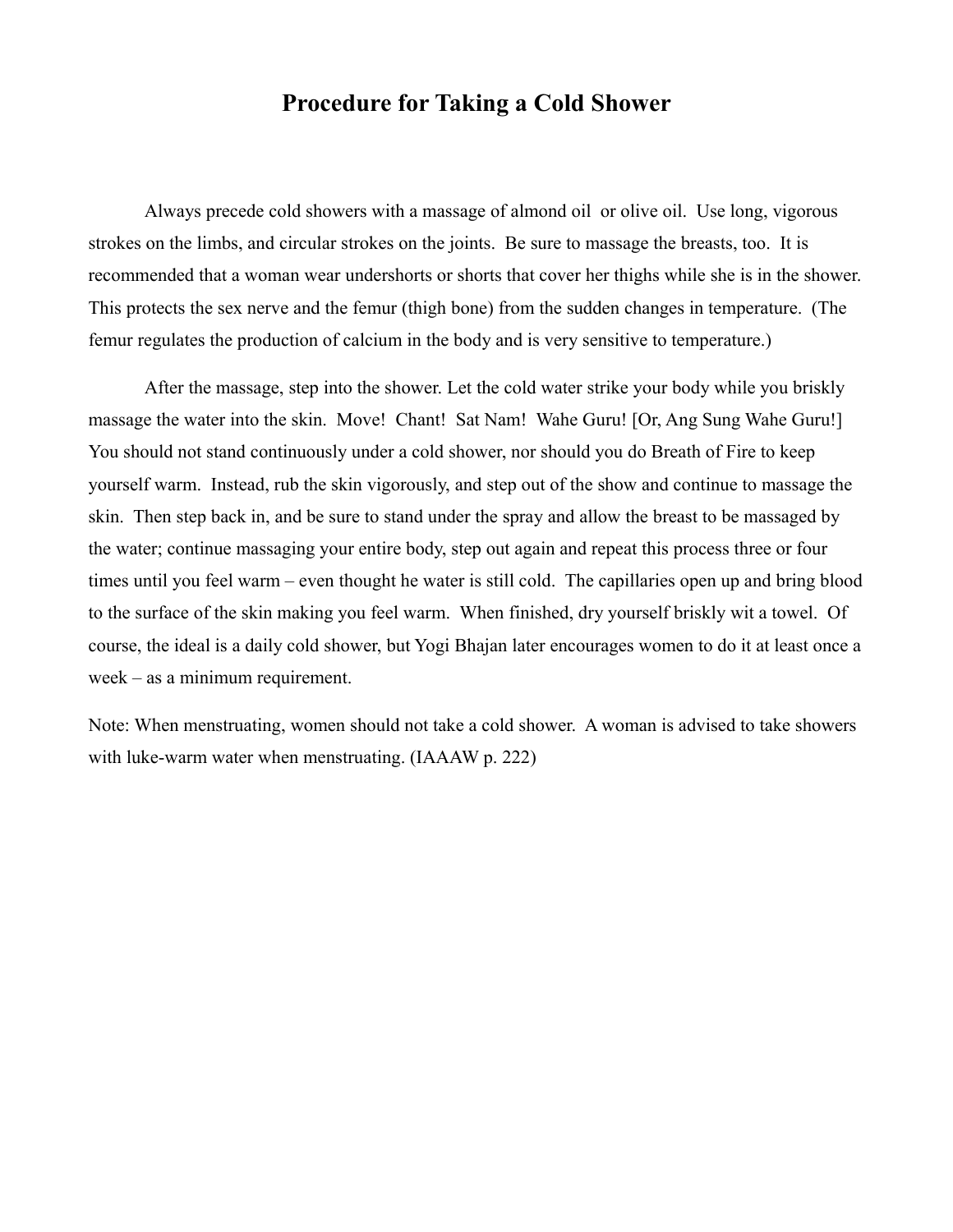#### **Prayers of Yogi Bhajan**

May your way always be comfortable. May the wind of happiness be behind you May you understand the strength of your own soul. May you always be bountiful to help anybody who seeks elevation. May the hand of Nanak protect you. May the power Guru Ram Das always heal you. May the courage of Guru Gobind Singh give you victory. May the Word of the Siri Guru Granth, give you ecstasy, consciousness, and love. May this planet Earth be awakened to its dignity by your higher consciousness and grace. With this prayer, let every beat of my heart be with you and bless you forever, ever and ever. Sat Naam.

(The Mind  $p. 11$ )

Guide us in this way, Lord. Give me nobility instead of corruption. Give me reality instead of duality. Give me grace instead of being ashamed without face. Give me today for every tomorrow that I may not be part of the sorrow. My Creator Lord, create in me the faculty and the facets of an angelic human so I can serve all in Thy Name, with Thy Grace. Sat Naam

(The Mind  $p. 39$ )

By the blessing of the Guru's Shabd, may you always uphold your consciousness and walk the path of spirit with every step. May the Guru bless us to serve all those whom we are destined to serve. Give us the scope to reach every heart, every being, and to bring joy and happiness.

Sat Nam

(The Mind  $p. 100$ )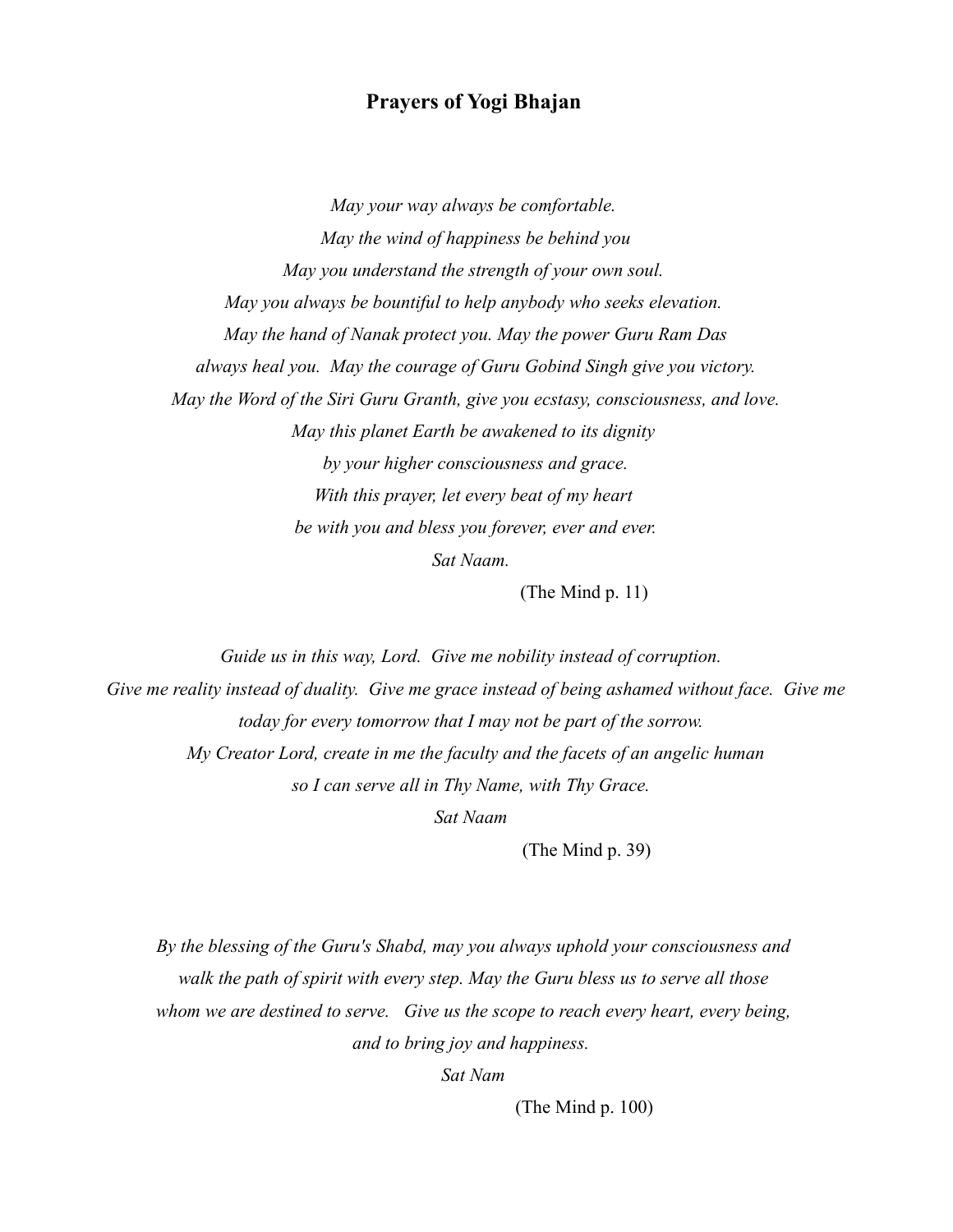### Sola Kalyan Sumpuran: The 16 Facets of Perfection of a Kundalini Yoga Teacher

- 1. A Teacher will never alter the teachings because of personal pinion. You will teach by example.
- 2. The higher you grow as a Teacher, the more humble you have to be.
- 3. The Teacher always serves the students, so they can become ten times stronger than you, because every student is a Teacher for tomorrow.
- 4. A Teacher has to be extremely kind, caring, compassionate, and forgiving.
- 5. As a Teacher you should always poke, provoke, confront, and elevate your students to excellence.
- 6. As a Teacher you have to continuously imagine, visualize, believe, and expand in all directions, connect to everything, meditate, practice, and project that you are *Ang Sang Wahe Guru* (with every limb, every part of me, I belong to the Divine), and that the energy of Guru Ram Das is flowing through you.
- 7. As a Teacher you will always be in Chardi Kala (elevated spirits) and connected to your higher self, never caught in emotional turmoil. Count your blessings, not your curses. Always be graceful. Glow and grow.
- 8. As a Teacher you will continuously graduate towards the Divinity and Infinity that are the essence of your existence. You are not a human born for a spiritual search, you are a spirit, an Atma (soul) born for an experience as a human. Your purity and piety as an Atma are always maintained, protected, exalted, projected,, as a priority over everything, and kept in sight mentally, physically, and spiritually.
- 9. As a Teacher listen to and obey all righteous teachings. If you read something, you will know it; if you write something, you will understand it; if you teach something, you will perfect it.

It is perfection of your deliverance that gives you grace as a Teacher. Your success as a Teacher lies not in what you know, but in what your student receives.

A Teacher is measured by the growth, dignity, and excellence of the student. If you find any talent, nurture it, teach it, exalt it to the best of your ability and Divinity.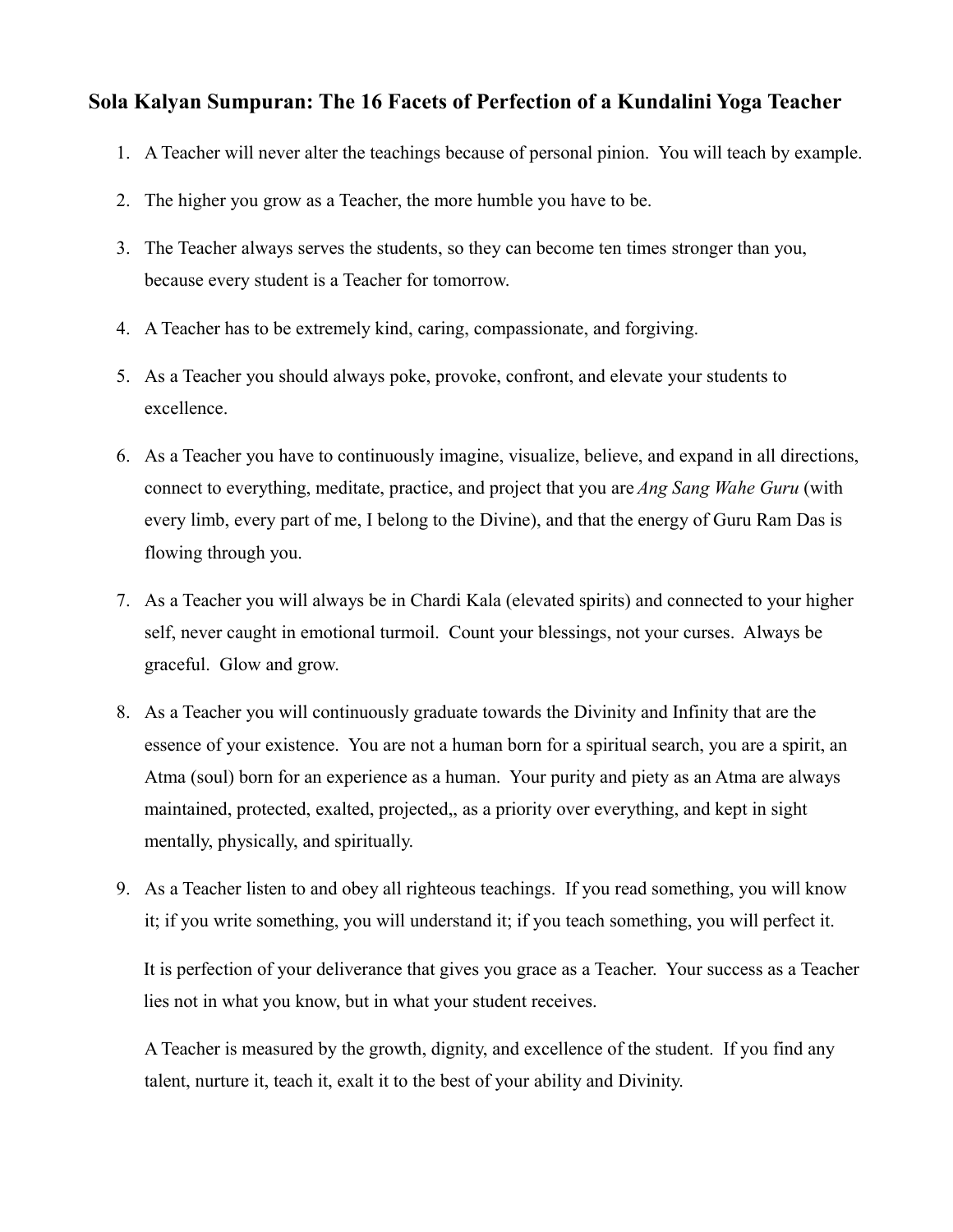- 10. As a Teacher do not relate to ego or politics. Always relate to the spirit, soul, and essence of a person. Always relate to the intelligence, talent, and consciousness of a person. Always relate to the manners, methods, and mentality of a person. Pure thoughts are the way to universal knowledge and will make you bountiful, blissful, and beautiful
- 11. God and Guru have blessed you with Karma (the law of cause and effect). As a Teacher you must offer yourself in Dharma (lifestyle of righteousness) to honor the gift of God of life. Never create a drift or rift between you and your Atma.
- 12. A Teacher wears white cotton clothing while teaching. White clothing makes you as a teacher look divine and represent light. The color white represents the seven colors. Cotton is the flower of the Earth. It is good for your psyche, for your energy, and for your nervous system. Your way of dressing should be saintly and make you glow with grace. You should look like a sage and a prince or princess of peace and divinity. A Teacher is a PH.D. - Prince of Princess of High Divinity.
- 13. Just as a seed has to wither to become a tree and bear fruit, Teachers who do not become perfect students do not become perfect Masters.
- 14. The Universal Spirit that rotates the Earth can take care of all your problems. As a Teacher you have to learn trust and faith. Regard every breath of life as a gift. Strive for conscious breathing, breathing on breath a minute.
- 15. The banner of a Teacher is: "In God I dwell." The standard of arms of a Teacher is: "God within me I trust."

The honor of a Teacher is: "In the Name of God I serve."

The motto of a Teacher is: "Peace of mind and peace within the material world."

16. A Teacher needs to commit to Nam, the God-given identity Without Naam, you cannot have the purity of self and the divine projected grace to master all the elements. Without commitment there is no character. Without character there is no dignity. Without dignity there is no divinity. Without divinity there is no grace.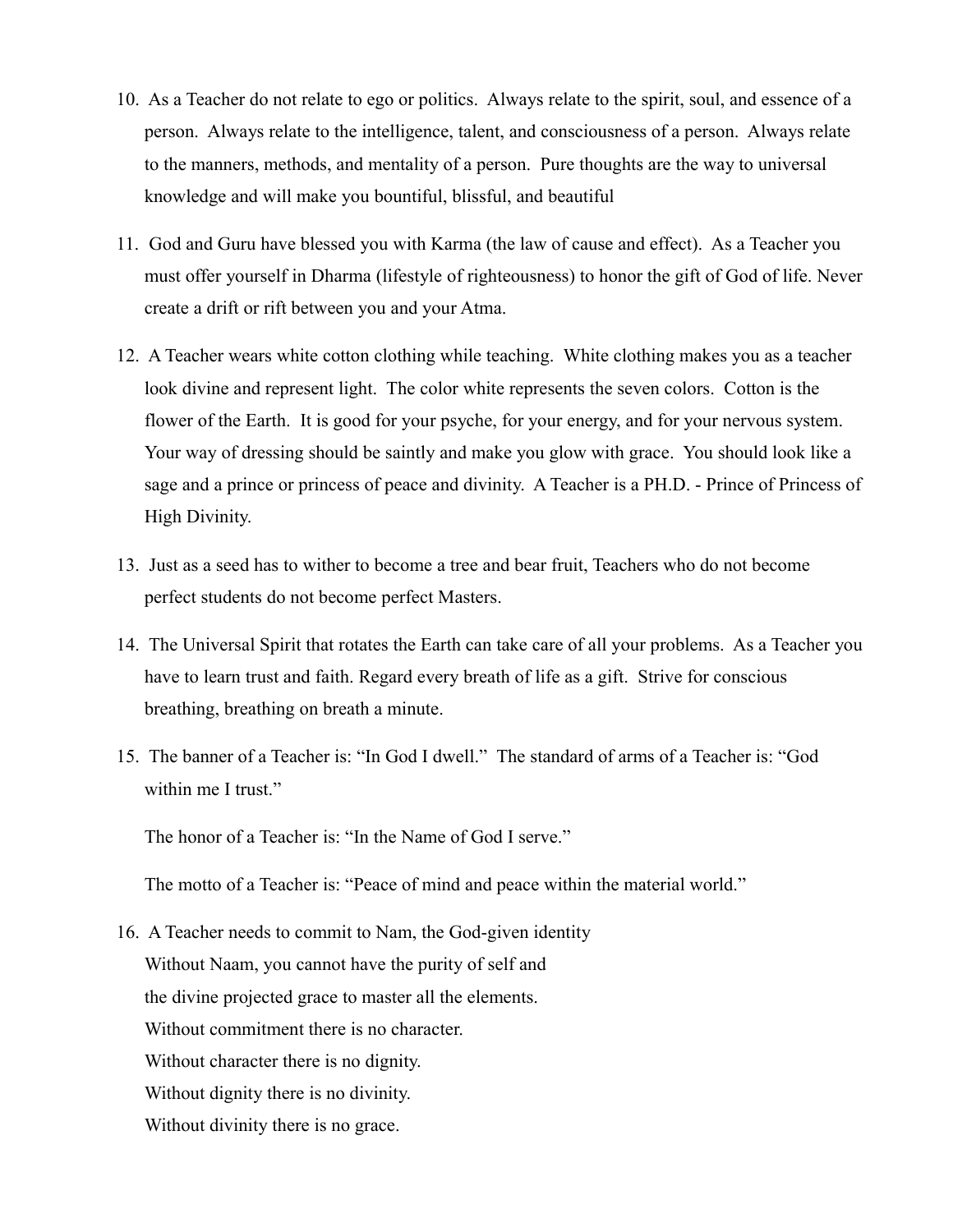Without grace you cannot sacrifice or serve others.

Your compassion and presence will not work and you cannot be happy.

Remember once and for all, happiness is your birthright and it is always right to be happy. So be happy, be healthy, and be holy.

We are all holy, because we have nine holes. Adding two arms and two legs makes thirteen. You are born with thirteen, you will live with thirteen, you will die with thirteen. Thirteen (three and one) makes four – Cup of Prayer. Prayer is your power your protector, and your provider. (TMT p. 296)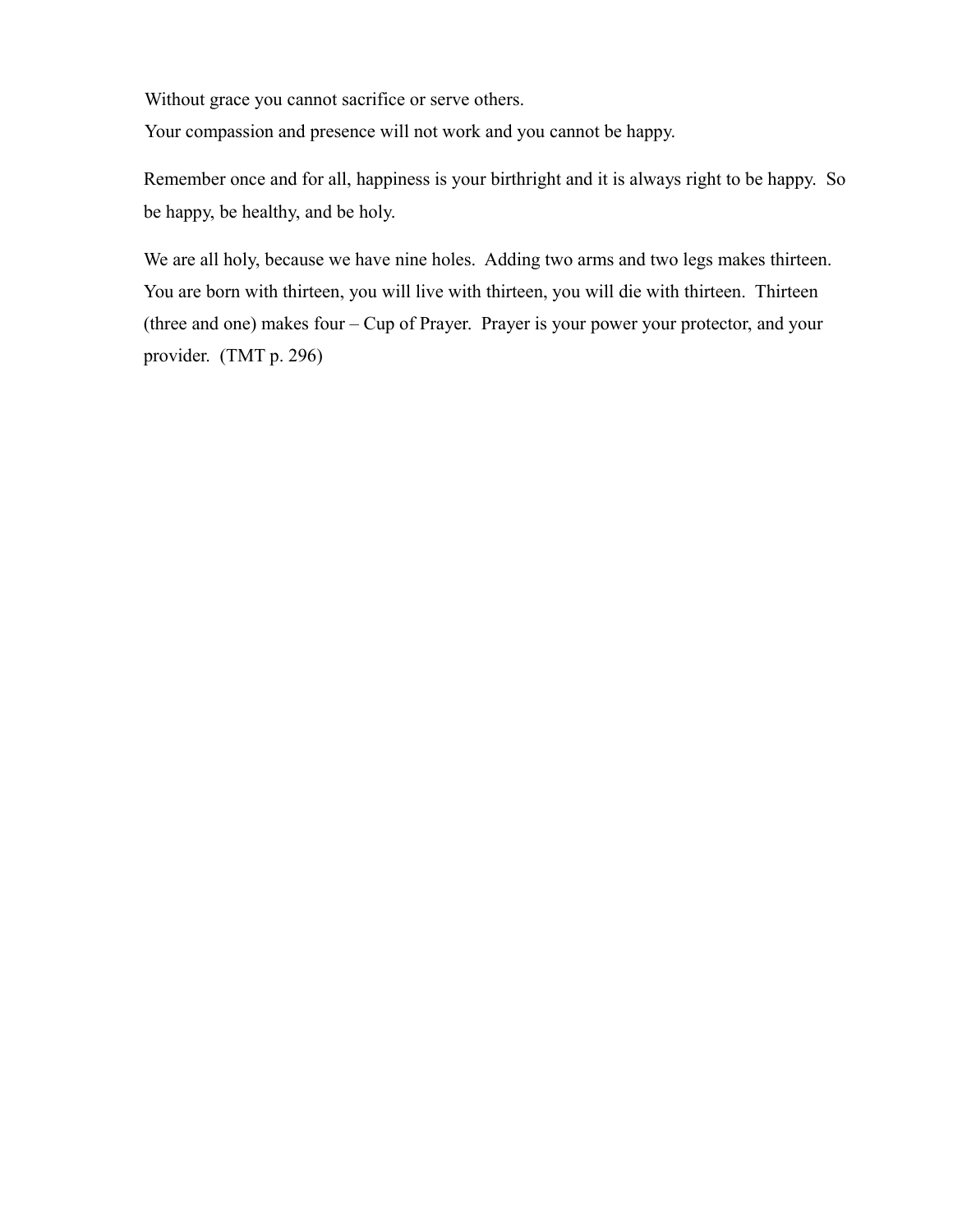## **Teacher's Alphabet**

- $\mathbf{A}$ Always fearless
- Beautiful in public  $\mathbf B$
- $\overline{C}$ Concentrated in their action
- $\mathbf{D}$ Do as they are told
- ${\bf E}$ Earth's friend
- $\overline{\mathrm{F}}$ Friend, you are a friend to all
- ${\bf G}$ Gives all happiness
- $H$ Happy when tested
- $\mathbf I$ Is a student of God
- Jumps ahead when behind  $\bf J$
- $K$ Keeps up
- $\mathbf{L}$ Learns from the best teacher
- $\mathbf{M}$ Meditates on God
- Never negative  $\mathbf N$
- $\overline{O}$ On the top
- Prevails through the hardest challenges  $\mathbf{P}$
- $Q$ Never questions
- Ready for anything  $\mathbf R$
- $S$ Soul is pure
- $\mathbf T$ Teacher teaches others
- $U$ Uses the finest there is
- $\mathbf V$ Vision  $-$  sees God in all
- W Writes from the heart
- $X$ X-rays the aura of the person in need
- $\mathbf{Y}$ Yells only at what needs to be awakened
- $Z_{\rm}$ Zaps, then defends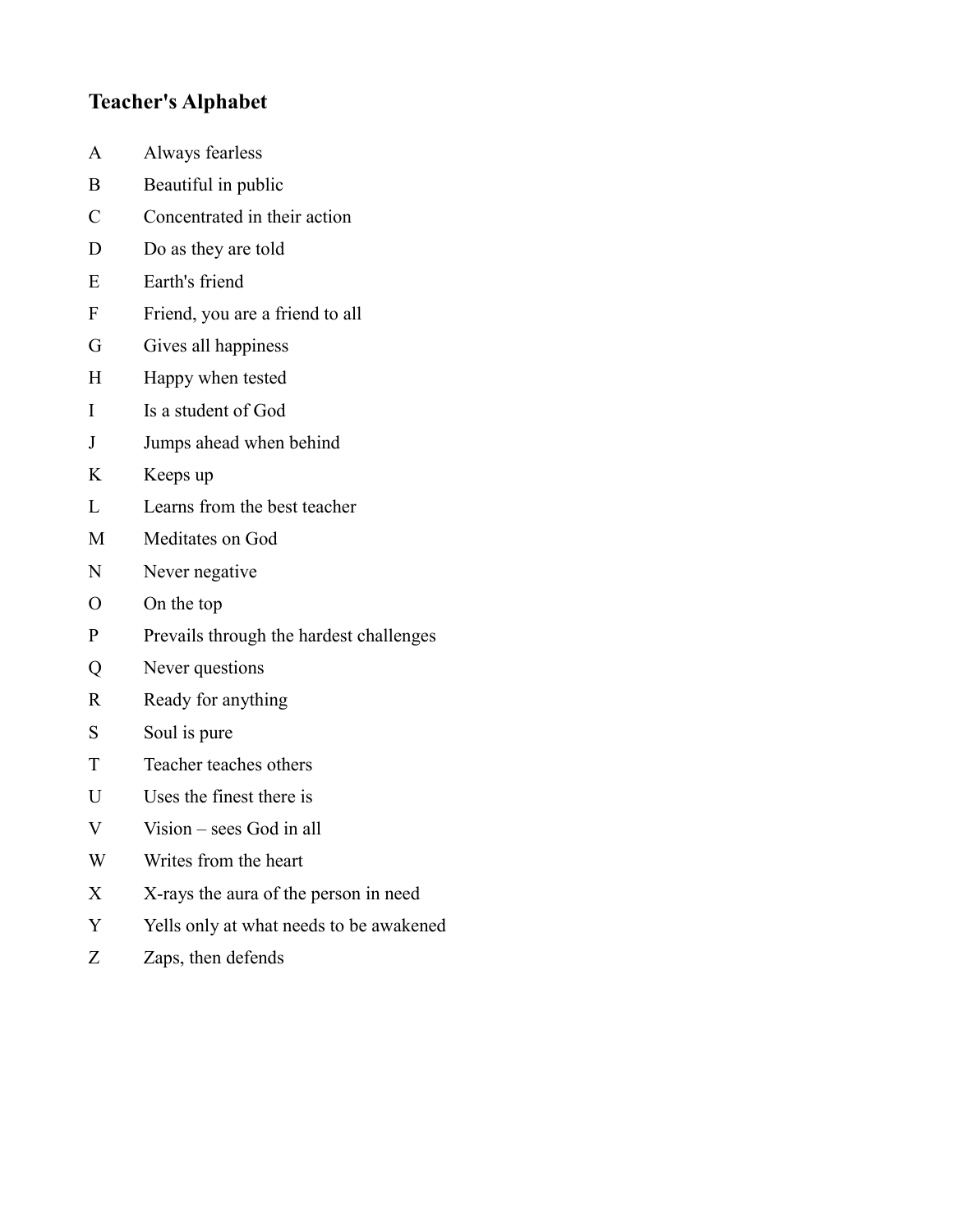### Ten Principles to Live By and Avoid Injury to Self

- 1. If you don't want enemies, don't have friends.
- 2. Love is not dove.
- 3. Don't be so sweet that people will want to eat you, or so bitter that people will want to throw you away.
- 4. Open the lips, sink the ship. That means don't talk unnecessarily.
- 5. Excellence, elegance, and grace are the three elements of a human being. If somebody challenges any of these three in you, avoid that person.
- 6. Only show your strengths, not your weaknesses
- 7. If somebody says, "I love you," wait for the next step. People use love as a hook. They say they love your, but often they're only out to get something from you.
- 8. Trust all for nothing. Trust everybody. Expect nothing. Need nothing. Want nothing. Those who trust everybody for nothing, Mother Nature and Heavenly Father will come through, it doesn't matter what.
- 9. Remember your blessings over your weaknesses.
- 10. Don't utter words in friendship that can be used against you in animosity. (The Mind p.21)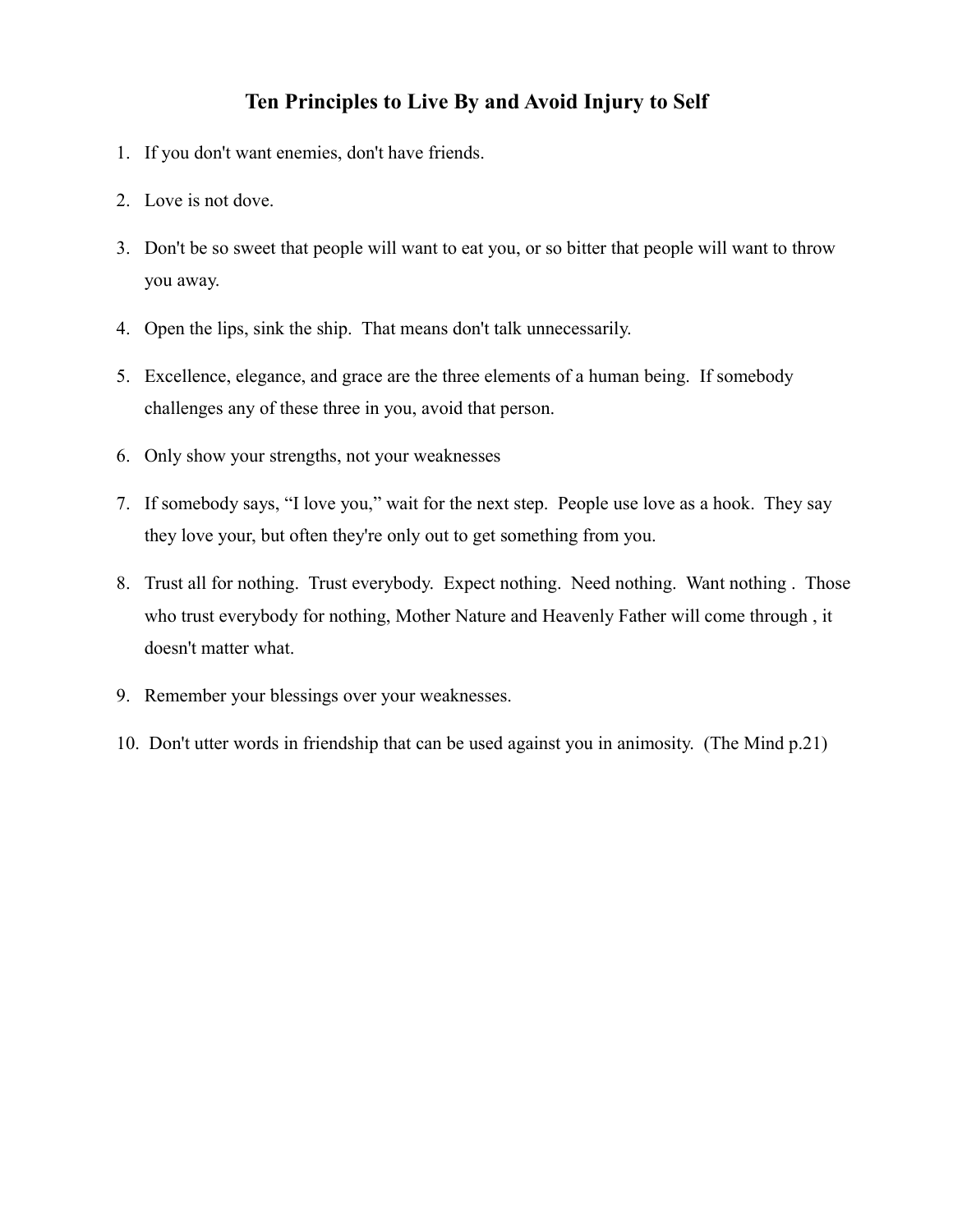### Waking up to the Day  $(\#1)$

The following routine can help adjust the body upon awakening. It will adjust your spine, navel point and nervous system, so that you will feel more alert and ready for the day.

1. Turn onto your back. With the eyes still closed, bring the hands to the face and begin stroking the face with your hands. (Women can first massage for five minutes their ovaries and breasts.)

2. Open your eyes into the hands. Slowly lift the hands away from the face, keeping the eyes open so you can adjust your eyes to the light in the room. Massage the face.

3. Stretch the arms overhead, point the toes, and do a Cat Stretch.

4. Do Stretch Pose to set the navel point.

5. Turn onto the right side and pull the knees to the chest for a moment. This will strengthen the heart.

6. Return onto the back and pull the knees to the chest with the nose up between the knees. Lock hands around the legs. Do Breath of Fire for about one minute, then roll up into Rock Pose. Bring the forehead down to the bed for a moment and relax, breathing normally. This helps eliminate gas.

7. Lie back down on your back, and rub the palms of the hands and the soles of the feet rapidly together. This breaks up crystals that build up in the nerve endings and allows the energy to flow through the body.

Now you are ready to get out of bed, and head for the bathroom.

#### **Clearing the "Monkey Glands"**

Brush the teeth and gums with a powder of: 1 part salt and 2 parts potassium alum.

Clear the throat. Massage the back of the tongue, making yourself gag, and bring up the mucus to be spit out. There are two pockets in the throat called "monkey glands," which contain a mucus which collects in the throat at night and gathers toxins from the body. This must be expelled. The gagging reflex also causes the eyes to water, and helps maintain good vision. Potassium alum mixture is effective for preventing gum disease. Also brush the tongue to remove toxins.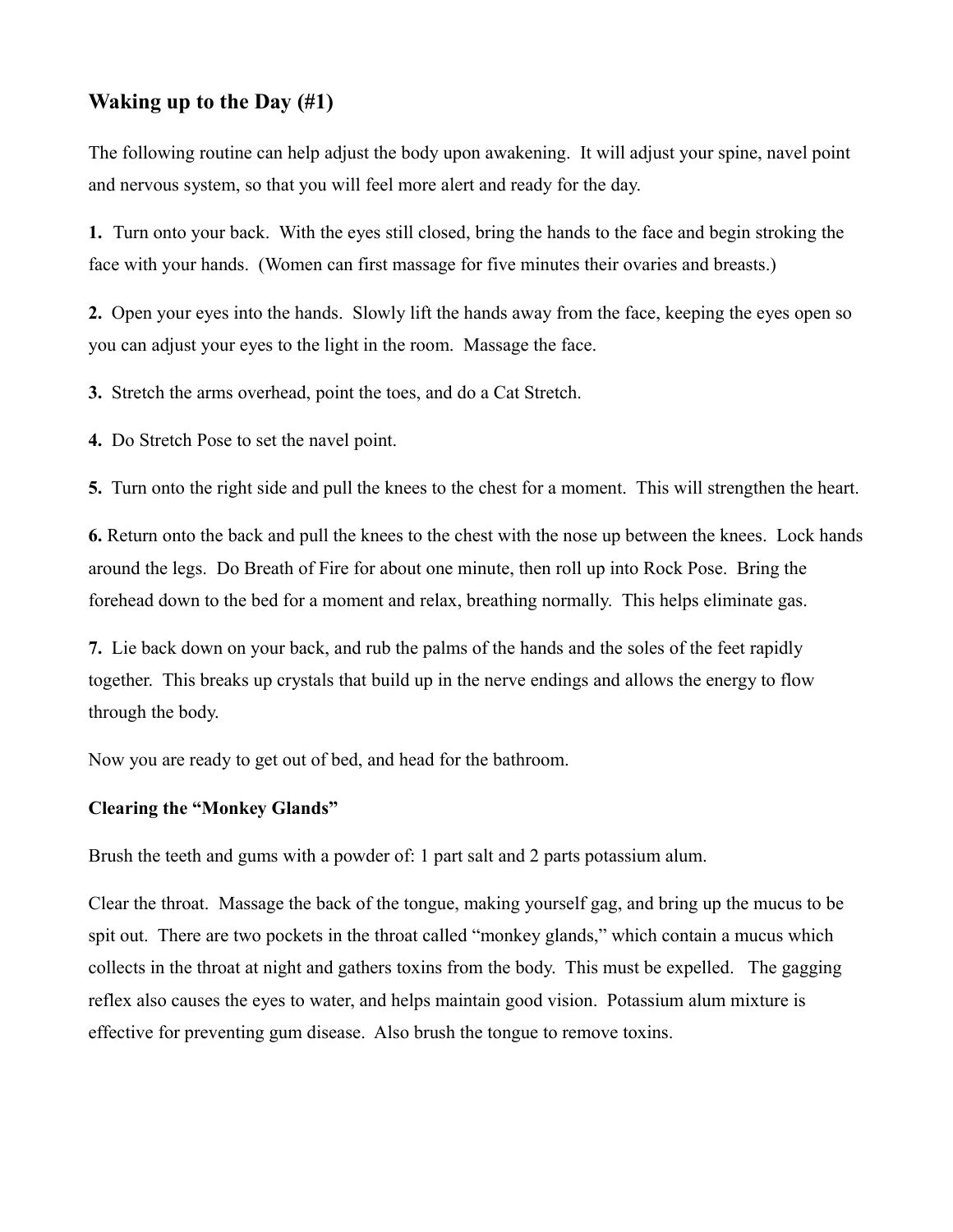#### **Massaging the Body**

Massage the body from head to toe with almond oil. This brings toxins out through the open pores, and nourishes the skin.

 $(AT p. 247)$ Now you are ready for your cold shower, your ishnaan, or hydrotherapy.

### Waking up to the Day  $(\#2)$

Create a purification ritual that you never fail to perform.

Wake yourself gently in the morning and do the standard wake up exercises. Before you wake in the morning, your mind gives you a signal to awake. At that signal, turn on your back with your eves closed. Make your hands like cups and place them over your eyes. Look into the palms and slowly raise your hands to  $1\frac{1}{2}$  feet.

Do Cat Stretch several times to each side: One knee comes to the chest and across the body and the arm stretches up. \* Stretch Pose for 1–3 minutes with Long Deep Breath or Breath of Fire. \* Relax for 2-3 minutes. \* Bring both knees into the chest to release gas. Rock back – and –forth to massage the spine. \* Sit up and come into Easy Pose with the arms straight and the hands in Gyan Mudra on the knees. Take at least 26 long, deep, complete breaths. Feel energy charging the bloodstream and the breath recharging every cell in your body. \* Then, to build your aura, put your arms at 60 degrees for Ego Buster (fingertips pulled in tightly to the pads of the hands) with Breath of Fire for  $1 - 3$  minutes. Inhale and bring your thumb tips together over your head. Then exhale and continue your wake up routine.

Remember to drink a few glasses of water. If you are extra kind to yourself rub almond oil on your skin before you get into the shower. This simple treatment will maintain the health of the skin and calm scattered thoughts and anxious feelings.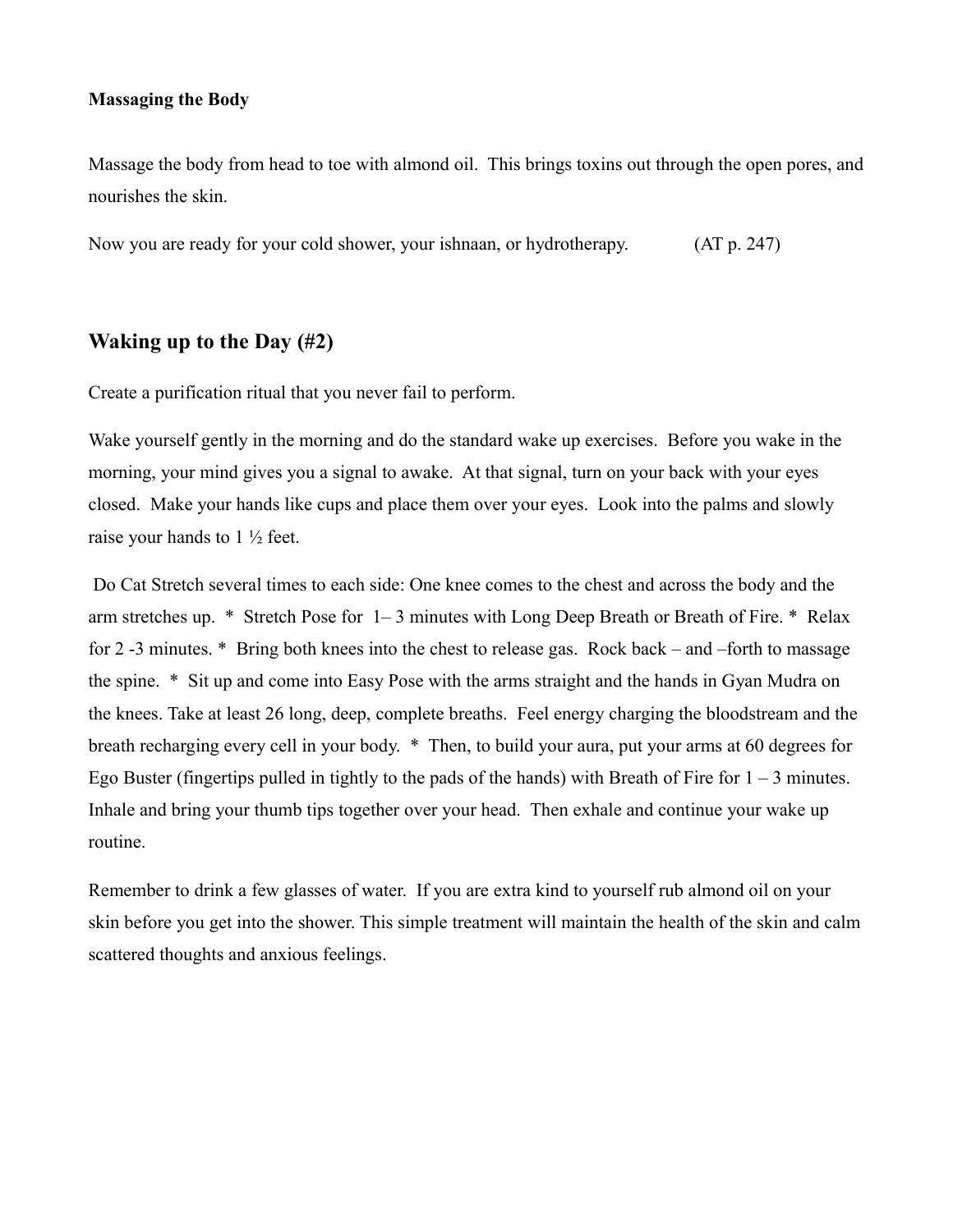Take either a cold shower or do a sequence of cold-warm-cold showers. Traditionally as you shower and cleanse the body you clear the mind with positive thoughts, mantra or spiritual songs. Let the clear flow of the water clean your aura of nighttime thoughts. Stimulate your circulation to flush the residues of nocturnal cleansing out of your body. You cannot mediate easily if your circulation is still in patterns suited for sleep or drowsiness. Massage the whole body, especially the feet, hands, face and ears while in the shower.

After your shower, wear clothes that are comfortable, loose, flexible and neat and clean. Whit is the best color for sadhana clothes. This color reflects all colors and it automatically adds several inches to the aura. Do no war the same clothes to sadhana that you wore to bed. You must communicate to your consciousness in any way you can that sadhana is a special activity. Conscious attention to how you dress will help your mind be more alert and far more cooperative because it knows an important event is about to take place.

Before starting the practice of Japji and Kundalini Yoga, cover the head with a natural fiber cloth. Ideally this is white cotton. It modulates the smooth functioning of the seventh chakra and creates subtle protection over the flows of energy released in deep meditation.

If you use a mediation blanket or shawl, choose a natural fiber  $-$  wool, silk or cotton  $-$  and use it only for meditation. Over a period of time the shawl will gain the same qualities as the meditative space and anchor the attitudes of meditation. Eventually just putting it on will aid your efforts. (SG  $p. 43 - 44$ )